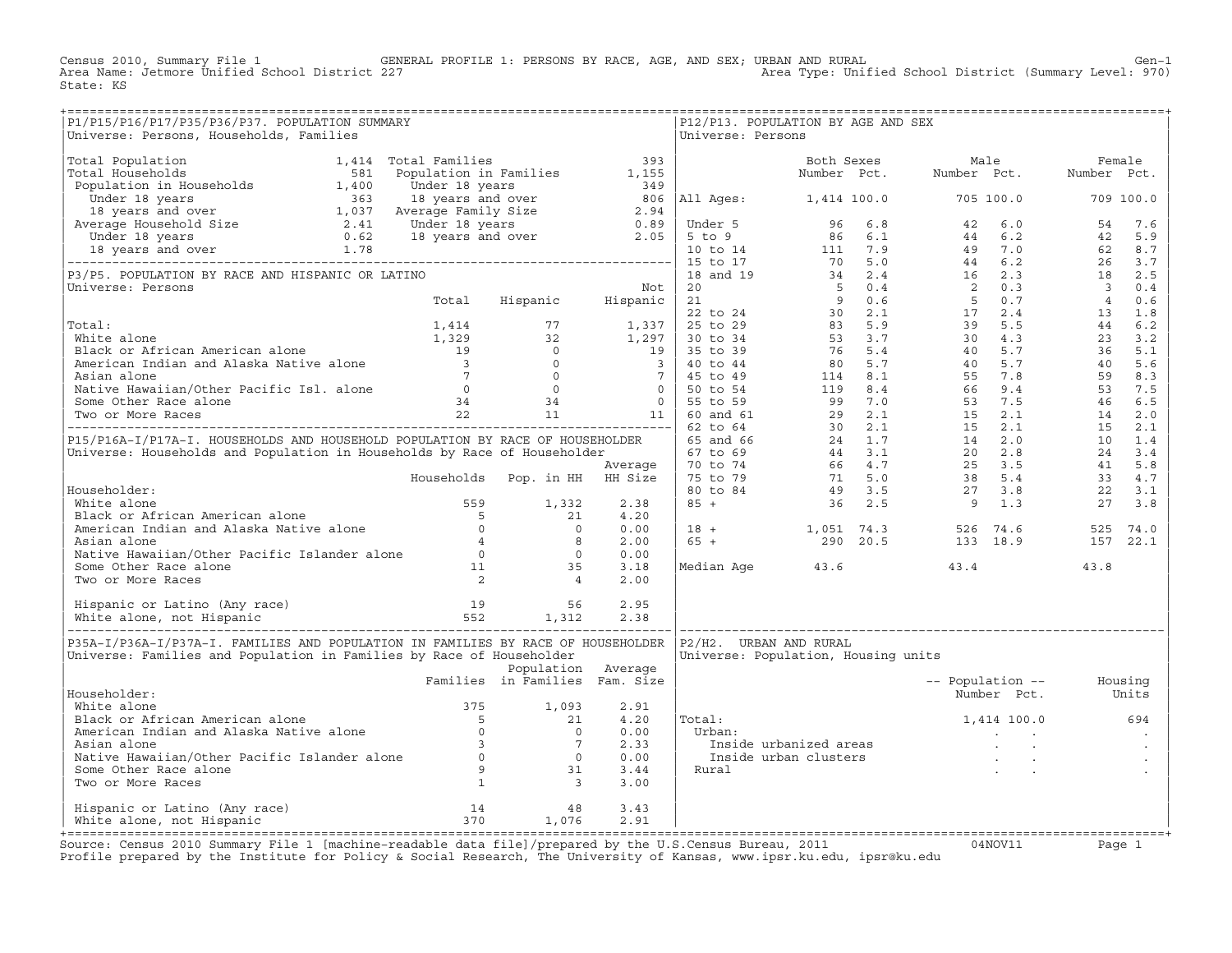Census 2010, Summary File 1 GENERAL PROFILE 2: HOUSEHOLDS & FAMILIES BY TYPE; HOUSEHOLD RELATIONSHIP BY AGE GEN<br>Area Name: Jetmore Unified School District 227 Area Type: Unified School District (Summary Level: 970) State: KS

| P38/P39. FAMILY TYPE BY PRESENCE AND AGE OF OWN                                                                                                                                                                                                                                                              |     | P20. HOUSEHOLDS BY PRESENCE OF PEOPLE UNDER 18 BY                                                                                                                                                                                |                |                | P31. RELATIONSHIP BY HOUSEHOLD TYPE                                                                                                              |                                       |                |
|--------------------------------------------------------------------------------------------------------------------------------------------------------------------------------------------------------------------------------------------------------------------------------------------------------------|-----|----------------------------------------------------------------------------------------------------------------------------------------------------------------------------------------------------------------------------------|----------------|----------------|--------------------------------------------------------------------------------------------------------------------------------------------------|---------------------------------------|----------------|
| AND RELATED CHILDREN (*)                                                                                                                                                                                                                                                                                     |     | HOUSEHOLD TYPE BY AGE OF PEOPLE UNDER 18 (*)                                                                                                                                                                                     |                |                |                                                                                                                                                  | FOR THE POPULATION UNDER 18 (*)       |                |
| Universe: Families                                                                                                                                                                                                                                                                                           |     | Universe: Households                                                                                                                                                                                                             |                |                | Universe: Persons under 18                                                                                                                       |                                       |                |
| Presence Presence                                                                                                                                                                                                                                                                                            |     |                                                                                                                                                                                                                                  |                |                | $581$ Total:                                                                                                                                     |                                       |                |
| of Own of Related Total:<br>Children Children                                                                                                                                                                                                                                                                |     | Households with one or more people                                                                                                                                                                                               |                |                | In households:                                                                                                                                   |                                       | 363<br>363     |
|                                                                                                                                                                                                                                                                                                              |     |                                                                                                                                                                                                                                  |                |                | Householder or spouse                                                                                                                            |                                       | $\overline{0}$ |
| Total Families:                                                                                                                                                                                                                                                                                              |     |                                                                                                                                                                                                                                  |                |                | Related child:                                                                                                                                   |                                       | 349            |
|                                                                                                                                                                                                                                                                                                              |     |                                                                                                                                                                                                                                  |                |                | Own child:                                                                                                                                       |                                       | 329            |
|                                                                                                                                                                                                                                                                                                              |     |                                                                                                                                                                                                                                  |                |                |                                                                                                                                                  |                                       | 271            |
|                                                                                                                                                                                                                                                                                                              |     |                                                                                                                                                                                                                                  |                |                |                                                                                                                                                  |                                       |                |
|                                                                                                                                                                                                                                                                                                              |     |                                                                                                                                                                                                                                  |                |                |                                                                                                                                                  |                                       | 58             |
|                                                                                                                                                                                                                                                                                                              |     |                                                                                                                                                                                                                                  |                |                |                                                                                                                                                  |                                       | 24             |
| Total Families: $\begin{array}{cccc} 393 & 393 \\ \text{Husband-wife families:} & 331 & 331 \\ \text{Children under 18:} & 130 & 136 \\ \text{Under 6 only} & 22 & 26 \\ \text{Under 6 and 6 to 17} & 34 & 35 \\ \text{6 to 17 years only} & 74 & 75 \\ \text{No children under 18} & 201 & 195 \end{array}$ |     | University of the control of the control of the control of the control of the control of the control of the control of the control of the control of the control of the control of the control of the control of the control o   |                |                | In husband-wife families<br>In other families,<br>no spouse present:<br>Male householder<br>Female householder<br>Other relatives:<br>Grandchild |                                       | 34             |
|                                                                                                                                                                                                                                                                                                              |     |                                                                                                                                                                                                                                  |                |                |                                                                                                                                                  |                                       | 20             |
|                                                                                                                                                                                                                                                                                                              |     |                                                                                                                                                                                                                                  |                |                |                                                                                                                                                  |                                       | 14             |
|                                                                                                                                                                                                                                                                                                              |     |                                                                                                                                                                                                                                  |                |                | Grandchild<br>Other relatives                                                                                                                    |                                       | 6              |
|                                                                                                                                                                                                                                                                                                              |     |                                                                                                                                                                                                                                  |                |                | Other relati<br>Nonrelatives                                                                                                                     |                                       | 14             |
|                                                                                                                                                                                                                                                                                                              |     |                                                                                                                                                                                                                                  |                |                |                                                                                                                                                  |                                       |                |
|                                                                                                                                                                                                                                                                                                              |     |                                                                                                                                                                                                                                  |                |                |                                                                                                                                                  |                                       | $\mathbb O$    |
|                                                                                                                                                                                                                                                                                                              |     |                                                                                                                                                                                                                                  |                |                | In group quarters<br>Institutional<br>Noninstitutional                                                                                           |                                       | $\mathbf 0$    |
|                                                                                                                                                                                                                                                                                                              |     |                                                                                                                                                                                                                                  |                |                |                                                                                                                                                  |                                       | $\Omega$       |
|                                                                                                                                                                                                                                                                                                              |     |                                                                                                                                                                                                                                  |                |                |                                                                                                                                                  |                                       |                |
|                                                                                                                                                                                                                                                                                                              |     | Under 6 years only                                                                                                                                                                                                               |                | $\mathbf{1}$   |                                                                                                                                                  |                                       |                |
|                                                                                                                                                                                                                                                                                                              |     |                                                                                                                                                                                                                                  |                | $\Omega$       |                                                                                                                                                  |                                       |                |
|                                                                                                                                                                                                                                                                                                              |     |                                                                                                                                                                                                                                  | $\overline{0}$ |                | * Responses of "same-sex spouse" were                                                                                                            |                                       |                |
|                                                                                                                                                                                                                                                                                                              |     |                                                                                                                                                                                                                                  |                | $\Omega$       | edited during processing to "unmarried                                                                                                           |                                       |                |
|                                                                                                                                                                                                                                                                                                              |     | Under 6 years and 6 to 17 years<br>6 to 17 years and 6 to 17 years<br>6 to 17 years only<br>Under 6 years only<br>Under 6 years only                                                                                             |                | $\overline{0}$ | partner".                                                                                                                                        |                                       |                |
|                                                                                                                                                                                                                                                                                                              |     | Under 6 years and 6 to 17 years                                                                                                                                                                                                  | $\overline{0}$ |                |                                                                                                                                                  |                                       |                |
|                                                                                                                                                                                                                                                                                                              |     | 6 to 17 years only                                                                                                                                                                                                               | $\overline{0}$ |                |                                                                                                                                                  |                                       |                |
|                                                                                                                                                                                                                                                                                                              |     | Households with no people under 18: 398                                                                                                                                                                                          |                |                | P41. AGE OF GRANDCHILDREN UNDER 18 YEARS                                                                                                         |                                       |                |
| P19. HOUSEHOLD SIZE, HOUSEHOLD TYPE, AND PRESENCE<br>OF OWN CHILDREN (*)                                                                                                                                                                                                                                     |     | Family households:                                                                                                                                                                                                               |                |                | 211   Universe: Grandchildren under 18 living                                                                                                    | LIVING WITH A GRANDPARENT HOUSEHOLDER |                |
| Universe: Households                                                                                                                                                                                                                                                                                         |     | Family households:<br>Husband-wife families:<br>Other families, no spouse present:<br>Male householder<br>Female householder a<br>Nonfamily households:<br>Male householder 90<br>Female householder 97<br>Pemale householder 97 |                |                |                                                                                                                                                  | with a grandparent householder        |                |
|                                                                                                                                                                                                                                                                                                              |     |                                                                                                                                                                                                                                  |                |                |                                                                                                                                                  |                                       |                |
| Total:                                                                                                                                                                                                                                                                                                       | 581 |                                                                                                                                                                                                                                  |                |                | $11$ Total:                                                                                                                                      |                                       | 14             |
| 1-person households:                                                                                                                                                                                                                                                                                         | 166 |                                                                                                                                                                                                                                  |                |                | Under 3 years                                                                                                                                    |                                       | $\overline{c}$ |
| Male householder                                                                                                                                                                                                                                                                                             | 77  |                                                                                                                                                                                                                                  |                |                | 3 and 4 years                                                                                                                                    |                                       | $\overline{4}$ |
| Female householder                                                                                                                                                                                                                                                                                           | 89  |                                                                                                                                                                                                                                  |                |                | 5 years                                                                                                                                          |                                       | $\mathbf{1}$   |
|                                                                                                                                                                                                                                                                                                              |     |                                                                                                                                                                                                                                  |                |                | 6 to 11 years                                                                                                                                    |                                       | 5              |
| 2-or-more-person households:                                                                                                                                                                                                                                                                                 | 415 |                                                                                                                                                                                                                                  |                |                | 12 to 17 years                                                                                                                                   |                                       | 2              |
| Family households:                                                                                                                                                                                                                                                                                           | 393 |                                                                                                                                                                                                                                  |                |                |                                                                                                                                                  |                                       |                |
| Husband-wife families:                                                                                                                                                                                                                                                                                       | 331 |                                                                                                                                                                                                                                  |                |                |                                                                                                                                                  |                                       |                |
| Husband-wife families: 331<br>With own children under 18 130<br>No own children under 18 201<br>Other families, no spouse present: 62                                                                                                                                                                        |     | 130   P40. OWN CHILDREN UNDER 18 YEARS BY FAMILY TYPE AND AGE $(*)$                                                                                                                                                              |                |                |                                                                                                                                                  |                                       |                |
|                                                                                                                                                                                                                                                                                                              |     | 201   Universe: Own Children Under 18 Years                                                                                                                                                                                      |                |                |                                                                                                                                                  |                                       |                |
|                                                                                                                                                                                                                                                                                                              |     |                                                                                                                                                                                                                                  |                |                | In Male                                                                                                                                          | In Female                             |                |
| Male householder:                                                                                                                                                                                                                                                                                            | 30  |                                                                                                                                                                                                                                  |                |                | In Husband Pct. Householder Pct.                                                                                                                 | Householder Pct.                      |                |
|                                                                                                                                                                                                                                                                                                              |     |                                                                                                                                                                                                                                  |                |                |                                                                                                                                                  |                                       |                |
|                                                                                                                                                                                                                                                                                                              |     |                                                                                                                                                                                                                                  |                |                |                                                                                                                                                  |                                       |                |
|                                                                                                                                                                                                                                                                                                              |     |                                                                                                                                                                                                                                  |                |                |                                                                                                                                                  |                                       |                |
|                                                                                                                                                                                                                                                                                                              |     |                                                                                                                                                                                                                                  |                |                |                                                                                                                                                  |                                       |                |
|                                                                                                                                                                                                                                                                                                              |     |                                                                                                                                                                                                                                  |                |                |                                                                                                                                                  |                                       |                |
|                                                                                                                                                                                                                                                                                                              |     |                                                                                                                                                                                                                                  |                |                |                                                                                                                                                  |                                       |                |
|                                                                                                                                                                                                                                                                                                              |     |                                                                                                                                                                                                                                  |                |                |                                                                                                                                                  |                                       |                |
| Male householder:<br>Mich own children under 18<br>With own children under 18<br>Moown children under 18<br>Pemale householder:<br>With own children under 18<br>Pemale householder:<br>With own children under 18<br>Pemale households:<br>Male                                                             |     |                                                                                                                                                                                                                                  |                |                |                                                                                                                                                  |                                       |                |
|                                                                                                                                                                                                                                                                                                              |     |                                                                                                                                                                                                                                  |                |                |                                                                                                                                                  |                                       |                |

+===================================================================================================================================================+Source: Census 2010 Summary File 1 [machine−readable data file]/prepared by the U.S.Census Bureau, 2011 04NOV11 Page 2 Profile prepared by the Institute for Policy & Social Research, The University of Kansas, www.ipsr.ku.edu, ipsr@ku.edu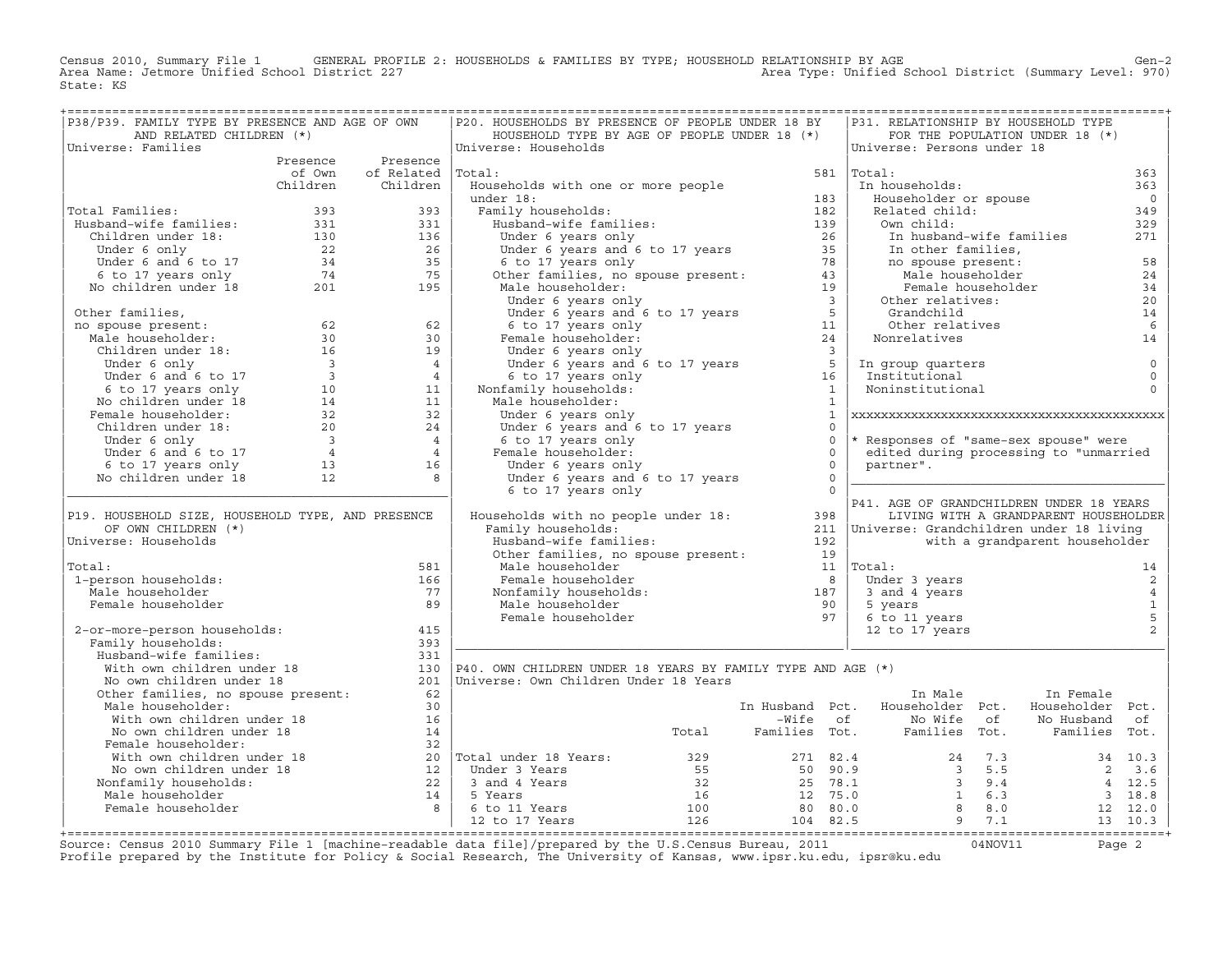Census 2010, Summary File 1 GENERAL PROFILE 3: POPULATION UNDER 20; RELATIONSHIP BY AGE (UNDER 18) Gen−3<br>Area Name: Jetmore Unified School District 227 Area Type: Unified School District (Summary Level: 970) State: KS

|                                     |            |           | P14. SEX BY AGE FOR THE POPULATION UNDER 20 YEARS |     |                |           | P21. HOUSEHOLDS BY AGE OF HOUSEHOLDER BY HOUSEHOLD TYPE BY PRESENCE OF      |            |          |                         |
|-------------------------------------|------------|-----------|---------------------------------------------------|-----|----------------|-----------|-----------------------------------------------------------------------------|------------|----------|-------------------------|
| Universe: Population Under 20 Years |            |           |                                                   |     |                |           | RELATED CHILDREN (*)                                                        |            |          |                         |
|                                     |            |           |                                                   |     |                |           | Universe: Households                                                        |            |          |                         |
|                                     | Total Pct. |           | Male Pct.                                         |     | Female Pct.    |           |                                                                             | Total      |          | Householder Householder |
|                                     |            |           |                                                   |     |                |           |                                                                             | Households | 15 to 64 | 65 and Over             |
| Total:                              |            | 397 100.0 | 195 100.0                                         |     |                | 202 100.0 |                                                                             |            |          |                         |
| Under 1                             | 15         | 3.8       |                                                   | 2.6 | 10             | 5.0       | Total:                                                                      | 581        | 382      | 199                     |
| 1 year                              | 17         | 4.3       |                                                   | 4.1 |                | 4.5       | Family households:                                                          | 393        | 297      | 96                      |
| 2 years                             | 26         | 6.5       | 10                                                | 5.1 | 16             | 7.9       | Husband-wife families:                                                      | 331        | 246      | 85                      |
| 3 years                             | 21         | 5.3       | 12                                                | 6.2 | 9              | 4.5       | With related children under 18                                              | 136        | 136      |                         |
| 4 years                             | 17         | 4.3       |                                                   | 3.6 | 10             | 5.0       | No related children under 18                                                | 195        | 110      | 85                      |
| 5 years                             | 17         | 4.3       |                                                   | 3.6 | 10             | 5.0       | Other families, no spouse present:                                          | 62         | 51       | 11                      |
| 6 years                             | 18         | 4.5       |                                                   | 3.6 | 11             | 5.4       | Male householder:                                                           | 30         | 27       |                         |
| 7 years                             | 18         | 4.5       | 10                                                | 5.1 |                | 4.0       | With related children under 18                                              | 19         | 19       |                         |
| 8 years                             | 13         | 3.3       |                                                   | 4.6 | $\overline{4}$ | 2.0       | No related children under 18                                                | 11         | 8        |                         |
| 9 years                             | 20         | 5.0       | 11                                                | 5.6 | 9              | 4.5       | Female householder:                                                         | 32         | 24       |                         |
| 10 years                            | 22         | 5.5       |                                                   | 4.6 | 13             | 6.4       | With related children under 18                                              | 24         | 22       |                         |
| 11 years                            | 19         | 4.8       |                                                   | 3.6 | 12             | 5.9       | No related children under 18                                                |            |          |                         |
| 12 years                            | 26         | 6.5       | 11                                                | 5.6 | 15             | 7.4       |                                                                             |            |          |                         |
| 13 years                            | 22         | 5.5       | 12                                                | 6.2 | 10             | 5.0       | Nonfamily households:                                                       | 188        | 85       | 103                     |
| 14 years                            | 22         | 5.5       | 10                                                | 5.1 | 12             | 5.9       | Householder living alone                                                    | 166        | 64       | 102                     |
| 15 years                            | 27         | 6.8       | 17                                                | 8.7 | 10             | 5.0       | Householder not living alone                                                | 22         | 21       |                         |
| 16 years                            | 18         | 4.5       | 12                                                | 6.2 | -6             | 3.0       |                                                                             |            |          |                         |
| 17 years                            | 25         | 6.3       | 15                                                | 7.7 | 10             | 5.0       | * Same-sex couple households are included in the family households category |            |          |                         |
| 18 years                            | 22         | 5.5       | 11                                                | 5.6 | 11             | 5.4       | if there is at least one additional person related to the householder       |            |          |                         |
| 19 years                            | 12         | 3.0       |                                                   | 2.6 |                | 3.5       | by birth or adoption. Same-sex couple households with no relatives of the   |            |          |                         |
|                                     |            |           |                                                   |     |                |           | householder present are tabulated in nonfamily households. Responses of     |            |          |                         |
|                                     |            |           |                                                   |     |                |           | "same-sex spouse" were edited during processing to "unmarried partner."     |            |          |                         |

| P32. RELATIONSHIP BY AGE FOR THE POPULATION UNDER 18 YEARS (\*\*) | Universe: Population Under 18 Years

|                   |       |                              |             | -----Related Child----- |       |                        |           |                   | ----------Group Quarters--------- |
|-------------------|-------|------------------------------|-------------|-------------------------|-------|------------------------|-----------|-------------------|-----------------------------------|
|                   |       | Excluding Householder/Spouse | Householder |                         | Other |                        |           |                   | Institution- Noninstitution-      |
|                   |       | Total In Households          | or Spouse   | Own Child               |       | Relatives Nonrelatives |           | Total alized Pop. | alized Pop.                       |
| Under 18:         | 363   | 363                          | $\Omega$    | 329                     | 20    | 14                     |           |                   |                                   |
| Under 3           | 58    | 58                           |             | 55                      |       |                        |           |                   |                                   |
| 3 and 4 years     | 38    | 38                           |             | 32                      |       |                        |           |                   |                                   |
| 5 years           | 17    | 17                           |             | 16                      |       |                        |           |                   |                                   |
| 6 to 11 years     | 110   | 110                          |             | 100                     |       |                        |           |                   |                                   |
| 12 and 13 years   | 48    | 48                           |             | 45                      |       |                        |           |                   |                                   |
| 14 years          | 22    | 22                           |             | 19                      |       |                        |           |                   |                                   |
| 15 to 17 years    | 70    | 70                           |             | 62                      |       |                        |           |                   |                                   |
| % Under 3         | 16.0% | 16.0%                        |             | 16.7%                   | 10.0% | 7.1%                   | . 응       | . 응               | . 응                               |
| % 3 and 4 years   | 10.5% | 10.5%                        |             | 9.7%                    | 30.0% | 0.0%                   | $. \circ$ | . ៖               | . 응                               |
| % 5 years         | 4.7%  | 4.7%                         |             | 4.9%                    | 5.0%  | 0.0%                   | . 응       | . 응               | . 응                               |
| % 6 to 11 years   | 30.3% | 30.3%                        |             | 30.4%                   | 35.0% | 21.4%                  | . 응       | . 응               | . 응                               |
| % 12 and 13 years | 13.2% | 13.2%                        |             | 13.7%                   | 5.0%  | 14.3%                  | . 응       |                   | . 응                               |
| % 14 years        | 6.1%  | 6.1%                         |             | 5.8%                    | 15.0% | 0.0%                   | . 응       | . 응               | . 응                               |
| % 15 to 17 years  | 19.3% | 19.3%                        |             | 18.8%                   | 0.0%  | 57.1%                  | .  응      |                   |                                   |

|\_\_\_\_\_\_\_\_\_\_\_\_\_\_\_\_\_\_\_\_\_\_\_\_\_\_\_\_\_\_\_\_\_\_\_\_\_\_\_\_\_\_\_\_\_\_\_\_\_\_\_\_\_\_\_\_\_\_\_\_\_\_\_\_\_\_\_\_\_\_\_\_\_\_\_\_\_\_\_\_\_\_\_\_\_\_\_\_\_\_\_\_\_\_\_\_\_\_\_\_\_\_\_\_\_\_\_\_\_\_\_\_\_\_\_\_\_\_\_\_\_\_\_\_\_\_\_\_\_\_\_\_\_\_\_\_\_\_\_\_\_\_\_\_\_\_\_| | |

|\*\* "Spouse" represents spouse of the householder. It does not reflect all spouses in a household. Responses of "same−sex spouse" were edited during| processing to "unmarried partner." Nonrelatives include any household member not related to the householder. This includes unmarried partners. +===================================================================================================================================================+ Source: Census 2010 Summary File 1 [machine−readable data file]/prepared by the U.S.Census Bureau, 2011 04NOV11 Page 3 Profile prepared by the Institute for Policy & Social Research, The University of Kansas, www.ipsr.ku.edu, ipsr@ku.edu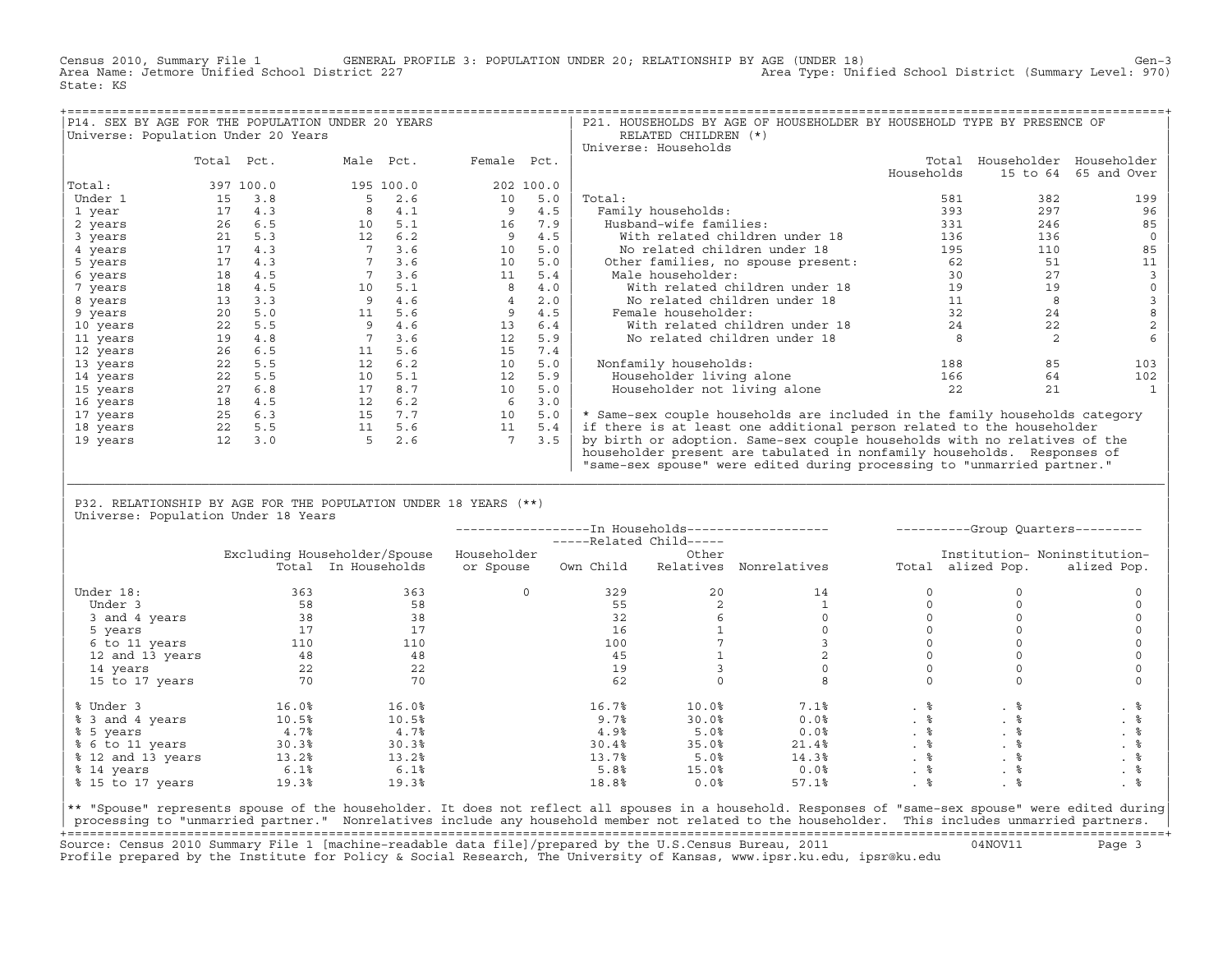Census 2010, Summary File 1 GENERAL PROFILE 4: HOUSEHOLDS & FAMILIES BY TYPE, SIZE, AND AGE OF HOUSEHOLD MEMBERS<br>Area Name: Jetmore Unified School District 227 State: KS

| P29/P34. RELATIONSHIP BY HOUSEHOLD TYPE (*)                                                                                        |                                         |                | P28/H13. HOUSEHOLD SIZE BY HOUSEHOLD TYPE (*)                                                                          |                                              |            |                                      |           |                         |           |
|------------------------------------------------------------------------------------------------------------------------------------|-----------------------------------------|----------------|------------------------------------------------------------------------------------------------------------------------|----------------------------------------------|------------|--------------------------------------|-----------|-------------------------|-----------|
| Universe: Persons                                                                                                                  |                                         |                | Universe: Households                                                                                                   |                                              |            |                                      |           |                         |           |
|                                                                                                                                    | Total                                   | 65 and Over    |                                                                                                                        | Total<br>Households                          | Pct.       | Family<br>Households                 | Pct.      | Nonfamily<br>Households | Pct.      |
|                                                                                                                                    |                                         | 277            |                                                                                                                        |                                              |            |                                      |           |                         |           |
| Population in households: 1,400<br>In family households: 1,187<br>1,187                                                            |                                         | 173            | Total:                                                                                                                 |                                              | 581 100.0  |                                      | 393 100.0 |                         | 188 100.0 |
| Householder:                                                                                                                       |                                         | 96             | 1-person                                                                                                               |                                              |            |                                      |           | 166                     | 88.3      |
| Male                                                                                                                               | $393$<br>$325$                          | 83             | 2-person                                                                                                               |                                              |            |                                      |           | 20                      | 10.6      |
| Female                                                                                                                             | 68                                      | 13             | 3-person                                                                                                               |                                              |            |                                      |           | $\overline{\mathbf{1}}$ | 0.5       |
| Spouse                                                                                                                             | 331                                     | 77             | 4-person                                                                                                               |                                              |            |                                      |           | $\overline{1}$          | 0.5       |
| Parent                                                                                                                             | $\overline{\mathbf{3}}$                 | $\overline{0}$ | 5-person                                                                                                               |                                              |            |                                      |           | $\overline{0}$          | 0.0       |
| Parent-in-law                                                                                                                      | $\overline{0}$                          | $\Omega$       | 6-person                                                                                                               |                                              |            |                                      |           | $\overline{0}$          | 0.0       |
| Biological child                                                                                                                   | 352                                     |                | 7-or-more person                                                                                                       |                                              |            |                                      |           | $\Omega$                | 0.0       |
| Adopted child                                                                                                                      |                                         |                |                                                                                                                        |                                              |            |                                      |           |                         |           |
| Stepchild                                                                                                                          | $\begin{array}{c} 18 \\ 27 \end{array}$ |                |                                                                                                                        |                                              |            |                                      |           |                         |           |
| Grandchild                                                                                                                         | 18                                      |                | P24/P25/P26. HOUSEHOLDS BY PRESENCE OF PEOPLE (60/65/75) YEARS AND OVER, HOUSEHOLD SIZE                                |                                              |            |                                      |           |                         |           |
| Brother or sister                                                                                                                  |                                         |                | AND HOUSEHOLD TYPE (*)                                                                                                 |                                              |            |                                      |           |                         |           |
| Son-in-law/daughter-in-law                                                                                                         | $\begin{array}{c} 3 \\ 1 \end{array}$   |                | Universe: Households (Total: 581)                                                                                      |                                              |            |                                      |           |                         |           |
| Other relatives                                                                                                                    | 9                                       | $\Omega$       |                                                                                                                        |                                              | Pct.       |                                      | Pct.      |                         | Pct.      |
| Nonrelatives                                                                                                                       | $\sim$ 32                               | $\Omega$       |                                                                                                                        |                                              | of         |                                      | of        |                         | оf        |
|                                                                                                                                    |                                         |                |                                                                                                                        | 60+ Years Total                              |            | 65+ Years Total                      |           | 75+ Years               | Total     |
| In nonfamily households: 213                                                                                                       |                                         | 104            | Households with one or more                                                                                            |                                              |            |                                      |           |                         |           |
| Male householder:                                                                                                                  | 91                                      | 40             | people 60/65/75 years & over:                                                                                          |                                              |            | 238 41.0                             | 202 34.8  | 119                     | 20.5      |
| 91<br>Not living alone<br>Female householder:<br>Living alone<br>Not living alone<br>Norrelatives<br>93<br>93<br>Nonrelatives<br>8 |                                         | 40             | 1-person households<br>2-or-more person households: 123<br>2-or-more person households: 123                            |                                              |            | 102                                  |           | 67                      |           |
|                                                                                                                                    |                                         | $\overline{0}$ |                                                                                                                        |                                              |            | 100                                  |           | 52                      |           |
|                                                                                                                                    |                                         | 63             |                                                                                                                        |                                              |            | 99                                   |           | 52                      |           |
|                                                                                                                                    |                                         | 62             | Nonfamily households                                                                                                   | $\overline{\phantom{0}}^2$                   |            | $\overline{1}$                       |           | $\circ$                 |           |
|                                                                                                                                    |                                         | <sup>1</sup>   |                                                                                                                        |                                              |            |                                      |           |                         |           |
|                                                                                                                                    |                                         | $\mathbf{1}$   | Households with no people                                                                                              |                                              |            |                                      |           |                         |           |
|                                                                                                                                    |                                         |                | ADUSE IN THE INTERNATIONAL STREET AND 1-<br>1-person households 51<br>2-or-more person households: 292                 | $\begin{array}{c} 343 \\ 51 \end{array}$     | 59.0       | 379                                  | 65.2      | 462                     | 79.5      |
| Pop. in group quarters: 14                                                                                                         |                                         | 13             |                                                                                                                        |                                              |            | 64                                   |           | 99                      |           |
| Institutional                                                                                                                      | 14                                      | 13             |                                                                                                                        |                                              |            | 315                                  |           | 363                     |           |
| Noninstitutional                                                                                                                   | $\overline{0}$                          | $\Omega$       |                                                                                                                        |                                              |            | 294                                  |           | 341                     |           |
|                                                                                                                                    |                                         |                | 272 / 10008010108 272<br>Nonfamily households 20                                                                       |                                              |            | 21                                   |           | 22                      |           |
|                                                                                                                                    |                                         |                |                                                                                                                        |                                              |            |                                      |           |                         |           |
| P22. HOUSEHOLD TYPE BY AGE OF HOUSEHOLDER (*)                                                                                      |                                         |                | P23. HOUSEHOLDS BY PRESENCE OF PEOPLE 60 YEARS                                                                         |                                              |            | P27. PRESENCE OF NONRELATIVES (*)    |           |                         |           |
| Universe: Households                                                                                                               |                                         |                | AND OVER BY HOUSEHOLD TYPE (*)                                                                                         |                                              |            | Universe: Households                 |           |                         |           |
|                                                                                                                                    |                                         |                | Universe: Households                                                                                                   |                                              |            |                                      |           |                         |           |
|                                                                                                                                    | Family                                  | Nonfamily      | With One or                                                                                                            |                                              | With No    | Total:                               |           |                         | 581       |
| Householder Aqe:                                                                                                                   | Households                              | Households     | More People                                                                                                            |                                              | People     | Households with one or               |           |                         |           |
|                                                                                                                                    |                                         |                | 60+ Years                                                                                                              | 60+ Years                                    |            | more nonrelatives                    |           |                         | 44        |
| 15 to 24                                                                                                                           | 8                                       | 10             |                                                                                                                        |                                              |            | Households with no                   |           |                         |           |
| 25 to 34                                                                                                                           | 48                                      | $\overline{9}$ | Total:                                                                                                                 | 238                                          | 343        | nonrelatives                         |           |                         | 537       |
| 35 to 44                                                                                                                           | 73                                      | 11<br>25       | Family households:<br>Husband-wife families 109                                                                        | 121                                          | 272<br>222 |                                      |           |                         |           |
| 45 to 54                                                                                                                           | 104                                     |                |                                                                                                                        |                                              |            |                                      |           |                         |           |
| 55 to 59<br>60 to 64                                                                                                               | 43<br>21                                | 17<br>13       | Other families,                                                                                                        |                                              | 50         | PCT14. PRESENCE OF MULTIGENERATIONAL |           |                         |           |
| 65 to 74                                                                                                                           | 46                                      | 36             | no spouse present:<br>Male householder                                                                                 | 12                                           | 26         |                                      |           |                         |           |
|                                                                                                                                    | 42                                      | 46             | Female householder                                                                                                     | $\overline{4}$<br>$\overline{\phantom{0}}$ 8 | 24         | HOUSEHOLDS<br>Universe: Households   |           |                         |           |
| 75 to 84<br>$85 +$                                                                                                                 | 8 <sup>8</sup>                          | 21             | Nonfamily households                                                                                                   | 117                                          | 71         |                                      |           |                         |           |
|                                                                                                                                    |                                         |                |                                                                                                                        |                                              |            | Total:                               |           |                         | 581       |
|                                                                                                                                    |                                         |                | * Same-sex couple households are included in the family households category if there is at least one                   |                                              |            | Household has three                  |           |                         |           |
|                                                                                                                                    |                                         |                | additional person related to the householder by birth or adoption. Same-sex couple couple households                   |                                              |            | or more generations                  |           |                         | 8         |
|                                                                                                                                    |                                         |                | with no relatives of the householder present are tabulated in nonfamily households. Responses of                       |                                              |            | Household does not have              |           |                         |           |
| "same-sex spouse" were edited during processing to "unmarried partner."                                                            |                                         |                |                                                                                                                        |                                              |            | three or more generations            |           |                         | 573       |
|                                                                                                                                    |                                         |                |                                                                                                                        |                                              |            |                                      |           |                         |           |
|                                                                                                                                    |                                         |                | Source: Census 2010 Summary File 1 [machine-readable data file]/prepared by the U.S.Census Bureau, 2011                |                                              |            |                                      | 04NOV11   |                         | Page 4    |
|                                                                                                                                    |                                         |                | Profile prepared by the Institute for Policy & Social Research, The University of Kansas, www.ipsr.ku.edu, ipsr@ku.edu |                                              |            |                                      |           |                         |           |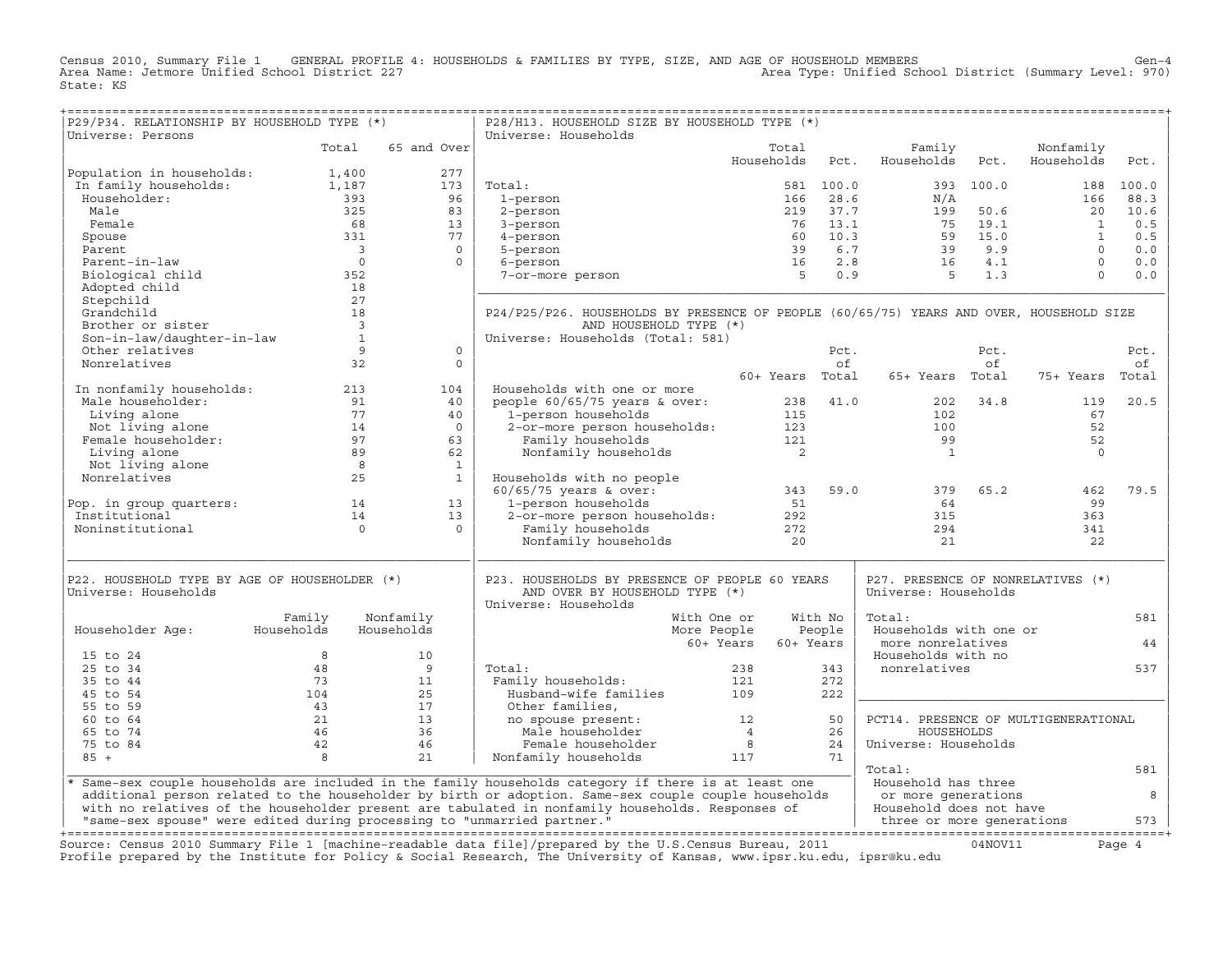Census 2010, Summary File 1 GENERAL PROFILE 5: HUSBAND−WIFE AND UNMARRIED−PARTNER HOUSEHOLDS Gen−5 Area Type: Unified School District (Summary Level: 970) State: KS

| PCT15. HUSBAND-WIFE AND UNMARRIED-PARTNER HOUSEHOLDS BY SEX                                                                                                                                                                                |          | PCT17. PRESENCE OF UNMARRIED PARTNER OF HOUSEHOLDER BY HOUSEHOLD TYPE                                                                                                                                                                                                                                                                                      |                                            |           |                          |
|--------------------------------------------------------------------------------------------------------------------------------------------------------------------------------------------------------------------------------------------|----------|------------------------------------------------------------------------------------------------------------------------------------------------------------------------------------------------------------------------------------------------------------------------------------------------------------------------------------------------------------|--------------------------------------------|-----------|--------------------------|
| OF PARTNERS BY PRESENCE OF RELATED AND OWN CHILDREN                                                                                                                                                                                        |          | FOR THE POPULATION UNDER 18 YEARS IN HOUSEHOLDS                                                                                                                                                                                                                                                                                                            |                                            |           |                          |
| UNDER 18 YEARS $(**)$                                                                                                                                                                                                                      |          | Universe: Population under 18 years in households (excluding householders,                                                                                                                                                                                                                                                                                 |                                            |           |                          |
| Universe: Households                                                                                                                                                                                                                       |          | spouses, and unmarried partners) (**)                                                                                                                                                                                                                                                                                                                      |                                            |           |                          |
|                                                                                                                                                                                                                                            |          |                                                                                                                                                                                                                                                                                                                                                            |                                            |           |                          |
| Total:<br>581 100.0<br>331 57.0                                                                                                                                                                                                            |          | Total:                                                                                                                                                                                                                                                                                                                                                     |                                            | 362 100.0 |                          |
| Husband-wife households:                                                                                                                                                                                                                   |          |                                                                                                                                                                                                                                                                                                                                                            |                                            |           |                          |
| Male householder:                                                                                                                                                                                                                          |          |                                                                                                                                                                                                                                                                                                                                                            |                                            |           |                          |
|                                                                                                                                                                                                                                            |          |                                                                                                                                                                                                                                                                                                                                                            |                                            |           |                          |
|                                                                                                                                                                                                                                            |          |                                                                                                                                                                                                                                                                                                                                                            |                                            |           |                          |
|                                                                                                                                                                                                                                            |          |                                                                                                                                                                                                                                                                                                                                                            |                                            |           |                          |
|                                                                                                                                                                                                                                            |          |                                                                                                                                                                                                                                                                                                                                                            |                                            |           |                          |
| Female householder:                                                                                                                                                                                                                        |          |                                                                                                                                                                                                                                                                                                                                                            |                                            |           |                          |
|                                                                                                                                                                                                                                            |          |                                                                                                                                                                                                                                                                                                                                                            |                                            |           |                          |
|                                                                                                                                                                                                                                            |          |                                                                                                                                                                                                                                                                                                                                                            |                                            |           |                          |
|                                                                                                                                                                                                                                            |          |                                                                                                                                                                                                                                                                                                                                                            |                                            |           |                          |
|                                                                                                                                                                                                                                            |          |                                                                                                                                                                                                                                                                                                                                                            |                                            |           |                          |
| band-wire households:<br>Sale householder:<br>With related children under 18 years<br>With related children under 18 years<br>With own children under 18 years<br>No own children under 18 years<br>For the lower of the cemale householde |          | % botal:<br>Unmarried partner of householder present:<br>In family households:<br>Male householder and male partner<br>Male householder and female partner<br>Male householder and female partner<br>Female householder and male partner<br>                                                                                                               |                                            |           |                          |
| Unmarried-partner households:<br>Male householder and male partner:<br>With related children under 18 years<br>Wo wo children under 18 years<br>No own children under 18 years<br>No related children under 18 years<br>Male householder a |          | No unmarried partner of householder present: $\begin{array}{llllllll} 345 & 95.3 \\ \text{In family households:} & 345 & 95.3 \\ \text{Hushand-wife families} & 289 & 79.8 \\ \text{Male householder, no wife present} & 19 & 5.2 \\ \text{Female householder, no husband present} & 37 & 10.2 \\ \text{In nonfamily households} & 0 & 0.0 \\ \end{array}$ |                                            |           |                          |
|                                                                                                                                                                                                                                            |          |                                                                                                                                                                                                                                                                                                                                                            |                                            |           |                          |
|                                                                                                                                                                                                                                            |          |                                                                                                                                                                                                                                                                                                                                                            |                                            |           |                          |
|                                                                                                                                                                                                                                            |          |                                                                                                                                                                                                                                                                                                                                                            |                                            |           |                          |
|                                                                                                                                                                                                                                            |          |                                                                                                                                                                                                                                                                                                                                                            |                                            |           |                          |
|                                                                                                                                                                                                                                            |          |                                                                                                                                                                                                                                                                                                                                                            |                                            |           |                          |
|                                                                                                                                                                                                                                            |          |                                                                                                                                                                                                                                                                                                                                                            |                                            |           |                          |
|                                                                                                                                                                                                                                            |          |                                                                                                                                                                                                                                                                                                                                                            |                                            |           |                          |
|                                                                                                                                                                                                                                            |          |                                                                                                                                                                                                                                                                                                                                                            |                                            |           |                          |
|                                                                                                                                                                                                                                            |          |                                                                                                                                                                                                                                                                                                                                                            |                                            |           |                          |
|                                                                                                                                                                                                                                            |          | PCT16. HOUSEHOLD TYPE BY NUMBER OF PEOPLE UNDER 18 YEARS (EXCLUDING HOUSEHOLDERS,                                                                                                                                                                                                                                                                          |                                            |           |                          |
|                                                                                                                                                                                                                                            |          | SPOUSES, AND UNMARRIED PARTNERS (*) (**)                                                                                                                                                                                                                                                                                                                   |                                            |           |                          |
|                                                                                                                                                                                                                                            |          | Universe: Households (Total: 581)                                                                                                                                                                                                                                                                                                                          |                                            |           |                          |
|                                                                                                                                                                                                                                            |          |                                                                                                                                                                                                                                                                                                                                                            |                                            |           |                          |
|                                                                                                                                                                                                                                            |          |                                                                                                                                                                                                                                                                                                                                                            | -------- Family Households --------        |           |                          |
|                                                                                                                                                                                                                                            |          |                                                                                                                                                                                                                                                                                                                                                            | Male                                       | Female    |                          |
|                                                                                                                                                                                                                                            |          |                                                                                                                                                                                                                                                                                                                                                            | Householder Householder Nonfamily          |           |                          |
|                                                                                                                                                                                                                                            |          |                                                                                                                                                                                                                                                                                                                                                            | Husband/Wife No Wife No Husband Households |           |                          |
|                                                                                                                                                                                                                                            |          |                                                                                                                                                                                                                                                                                                                                                            |                                            |           |                          |
|                                                                                                                                                                                                                                            |          | Total:                                                                                                                                                                                                                                                                                                                                                     |                                            |           | 188                      |
|                                                                                                                                                                                                                                            |          |                                                                                                                                                                                                                                                                                                                                                            |                                            |           | 187                      |
|                                                                                                                                                                                                                                            |          |                                                                                                                                                                                                                                                                                                                                                            |                                            |           | $\overline{\phantom{a}}$ |
| No own children under 18 years<br>No related children under 18 years<br>Female householder and male partner:<br>With related children under 18 years<br>With own children under 18 years<br>No own children under 18 years<br>No related c |          |                                                                                                                                                                                                                                                                                                                                                            |                                            |           | $\circ$                  |
| All other households:                                                                                                                                                                                                                      | 226 38.9 |                                                                                                                                                                                                                                                                                                                                                            |                                            |           | $\mathsf{O}$             |
|                                                                                                                                                                                                                                            |          | Total: 331 30 32<br>With no children under 18 192 11 8<br>With one child under 18 49 9 12<br>With two children under 18 47 7 9<br>With three children under 18 28 3 2<br>With four or more children under 18 15 0 1                                                                                                                                        |                                            |           | $\Omega$                 |
|                                                                                                                                                                                                                                            |          |                                                                                                                                                                                                                                                                                                                                                            |                                            |           |                          |
| P33. HOUSEHOLD TYPE FOR THE POPULATION UNDER 18 YEARS IN                                                                                                                                                                                   |          | * "Families" do not include same-sex married couples even if the marriage was                                                                                                                                                                                                                                                                              |                                            |           |                          |
| HOUSEHOLDS (**)                                                                                                                                                                                                                            |          | performed in a state issuing marriage certificates for same-sex couples.                                                                                                                                                                                                                                                                                   |                                            |           |                          |
| Universe: Population under 18 years in households excluding                                                                                                                                                                                |          |                                                                                                                                                                                                                                                                                                                                                            |                                            |           |                          |
| householders, spouses, and unmarried partners                                                                                                                                                                                              |          |                                                                                                                                                                                                                                                                                                                                                            |                                            |           |                          |
|                                                                                                                                                                                                                                            |          |                                                                                                                                                                                                                                                                                                                                                            |                                            |           |                          |
| Total:                                                                                                                                                                                                                                     |          | ** Same-sex couple households are included in the family households category                                                                                                                                                                                                                                                                               |                                            |           |                          |
| In family households:                                                                                                                                                                                                                      |          | if there is at least one additional person related to the householder by                                                                                                                                                                                                                                                                                   |                                            |           |                          |
|                                                                                                                                                                                                                                            |          | birth or adoption. Same-sex couple households with no relatives of the                                                                                                                                                                                                                                                                                     |                                            |           |                          |
| al: 362 100.0<br>n family households: 361 99.7<br>In husband-wife families 289<br>Th other families 72<br>In other families:                                                                                                               |          | householder present are tabulated in nonfamily households. Responses of                                                                                                                                                                                                                                                                                    |                                            |           |                          |
|                                                                                                                                                                                                                                            |          | "same-sex spouse" were edited during processing to "unmarried partner."                                                                                                                                                                                                                                                                                    |                                            |           |                          |
|                                                                                                                                                                                                                                            |          |                                                                                                                                                                                                                                                                                                                                                            |                                            |           |                          |
| Male householder, no spouse present<br>Female householder, no spouse present<br>40                                                                                                                                                         |          |                                                                                                                                                                                                                                                                                                                                                            |                                            |           |                          |
| $1 \t 0.3$<br>In nonfamily households                                                                                                                                                                                                      |          |                                                                                                                                                                                                                                                                                                                                                            |                                            |           |                          |
|                                                                                                                                                                                                                                            |          |                                                                                                                                                                                                                                                                                                                                                            |                                            |           |                          |
|                                                                                                                                                                                                                                            |          |                                                                                                                                                                                                                                                                                                                                                            |                                            |           |                          |

Source: Census 2010 Summary File 1 [machine-readable data file]/prepared by the U.S.Census Bureau, 2011 Page 5<br>Profile prepared by the Institute for Policy & Social Research, The University of Kansas, www.ip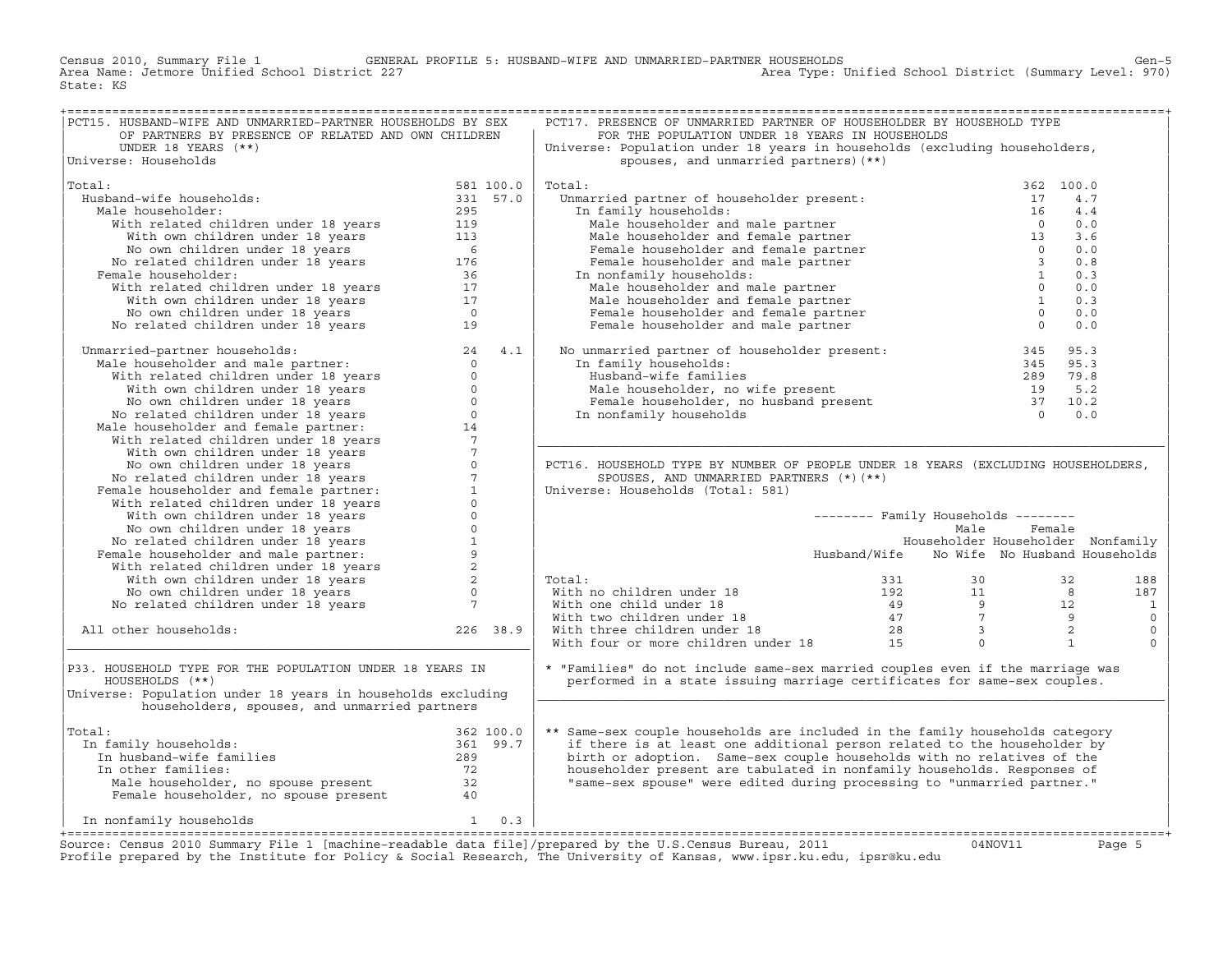Census 2010, Summary File 1 GENERAL PROFILE 6: HOUSING UNIT, TENURE, VACANCY TYPE, HOUSEHOLD SIZE, HOUSEHOLDER RACE/AGE<br>Area Name: Jetmore Unified School District 227 State: KS

| H1/H3/H4/H5/H10/H11/H12. HOUSING UNITS AND HOUSEHOLD POPULATION<br>BY TENURE; VACANCY STATUS BY TYPE<br>Universe: Housing Units and Population |                                                  |                                                        |             |                    |                |                          |                       |                    | H13/H16. TENURE BY HOUSEHOLD SIZE<br>Universe: Occupied Housing Units                                                                                                                                                                                  |                           |             |                                                                                                                                                                                                                                                                                                                                                                    |             |
|------------------------------------------------------------------------------------------------------------------------------------------------|--------------------------------------------------|--------------------------------------------------------|-------------|--------------------|----------------|--------------------------|-----------------------|--------------------|--------------------------------------------------------------------------------------------------------------------------------------------------------------------------------------------------------------------------------------------------------|---------------------------|-------------|--------------------------------------------------------------------------------------------------------------------------------------------------------------------------------------------------------------------------------------------------------------------------------------------------------------------------------------------------------------------|-------------|
|                                                                                                                                                | Units                                            | Pct.                                                   |             | Population HH Size | Average        |                          |                       |                    | Total                                                                                                                                                                                                                                                  | Owner Occupied            | Number Pct. | Renter Occupied                                                                                                                                                                                                                                                                                                                                                    | Number Pct. |
|                                                                                                                                                |                                                  |                                                        |             |                    |                |                          |                       |                    |                                                                                                                                                                                                                                                        |                           |             |                                                                                                                                                                                                                                                                                                                                                                    |             |
| Total:                                                                                                                                         |                                                  | 694 100.0                                              |             |                    |                |                          | Total Occupied Units: |                    | 581                                                                                                                                                                                                                                                    |                           | 447 76.9    |                                                                                                                                                                                                                                                                                                                                                                    | 134 23.1    |
| Occupied:                                                                                                                                      |                                                  | 581 83.7                                               |             | 1,400              | 2.41           |                          | 1-person households   |                    | 166                                                                                                                                                                                                                                                    |                           | 116 69.9    |                                                                                                                                                                                                                                                                                                                                                                    | 50 30.1     |
| Owner occupied:                                                                                                                                |                                                  | 447 64.4                                               |             | 1,093              | 2.45           |                          |                       |                    |                                                                                                                                                                                                                                                        |                           |             |                                                                                                                                                                                                                                                                                                                                                                    | 40 18.3     |
| Owned with a mortgage/loan                                                                                                                     |                                                  | 191 27.5                                               |             | 573                |                |                          |                       |                    |                                                                                                                                                                                                                                                        |                           |             |                                                                                                                                                                                                                                                                                                                                                                    | 20 26.3     |
| Owned free and clear                                                                                                                           |                                                  | 256 36.9                                               |             | 520                |                |                          |                       |                    |                                                                                                                                                                                                                                                        |                           |             |                                                                                                                                                                                                                                                                                                                                                                    | 9 15.0      |
| Renter occupied                                                                                                                                |                                                  | 134 19.3                                               |             | 307                | 2.29           |                          |                       |                    |                                                                                                                                                                                                                                                        |                           |             |                                                                                                                                                                                                                                                                                                                                                                    | 11 28.2     |
|                                                                                                                                                |                                                  |                                                        |             |                    |                |                          |                       |                    | 2-person households<br>2-person households<br>4-person households<br>5-person households<br>5-person households<br>6-person households<br>6-person households<br>7+ person households<br>7+ person households<br>7+ person households<br>80<br>81<br>8 |                           |             |                                                                                                                                                                                                                                                                                                                                                                    | 3 18.8      |
| Vacant:                                                                                                                                        |                                                  | 113 16.3                                               |             |                    |                |                          |                       |                    |                                                                                                                                                                                                                                                        |                           |             |                                                                                                                                                                                                                                                                                                                                                                    | 1 20.0      |
| For rent                                                                                                                                       |                                                  | 46 6.6                                                 |             |                    |                |                          |                       |                    |                                                                                                                                                                                                                                                        |                           |             |                                                                                                                                                                                                                                                                                                                                                                    |             |
| Rented, not occupied                                                                                                                           |                                                  | 0.0                                                    |             |                    |                |                          |                       |                    |                                                                                                                                                                                                                                                        |                           |             |                                                                                                                                                                                                                                                                                                                                                                    |             |
| For sale only                                                                                                                                  |                                                  | 1.2                                                    |             |                    |                |                          |                       |                    |                                                                                                                                                                                                                                                        |                           |             |                                                                                                                                                                                                                                                                                                                                                                    |             |
| $\begin{matrix} 0 \\ 0 \\ 8 \\ 2 \end{matrix}$ and,<br>Sold, not occupied                                                                      |                                                  | 0.3                                                    |             |                    |                |                          |                       |                    |                                                                                                                                                                                                                                                        |                           |             |                                                                                                                                                                                                                                                                                                                                                                    |             |
| For seasonal, recreational,                                                                                                                    |                                                  |                                                        |             |                    |                |                          |                       |                    |                                                                                                                                                                                                                                                        |                           |             |                                                                                                                                                                                                                                                                                                                                                                    |             |
| or occasional use                                                                                                                              |                                                  |                                                        |             |                    |                |                          |                       |                    |                                                                                                                                                                                                                                                        |                           |             |                                                                                                                                                                                                                                                                                                                                                                    |             |
| For migrant workers                                                                                                                            | $\begin{matrix} 8 & 1.2 \\ 0 & 0.0 \end{matrix}$ |                                                        |             |                    |                |                          |                       |                    |                                                                                                                                                                                                                                                        |                           |             |                                                                                                                                                                                                                                                                                                                                                                    |             |
| Other                                                                                                                                          | 49                                               | 7.1                                                    |             |                    |                |                          |                       |                    |                                                                                                                                                                                                                                                        |                           |             |                                                                                                                                                                                                                                                                                                                                                                    |             |
| H6/H7/H14/HCT1. TENURE BY HISPANIC OR LATINO ORIGIN OF HOUSEHOLDER BY RACE OF HOUSEHOLDER                                                      |                                                  |                                                        |             |                    |                |                          |                       |                    | H19. TENURE BY PRESENCE OF CHILDREN                                                                                                                                                                                                                    |                           |             |                                                                                                                                                                                                                                                                                                                                                                    |             |
| Universe: Occupied Housing Units                                                                                                               |                                                  |                                                        |             |                    |                |                          |                       |                    | Universe: Occupied Housing Units                                                                                                                                                                                                                       |                           |             |                                                                                                                                                                                                                                                                                                                                                                    |             |
|                                                                                                                                                |                                                  |                                                        | Total       |                    | Owner Occupied |                          | Renter Occupied       |                    |                                                                                                                                                                                                                                                        |                           |             |                                                                                                                                                                                                                                                                                                                                                                    |             |
| Race of Householder                                                                                                                            |                                                  |                                                        | Number Pct. |                    | Number Pct.    |                          | Number Pct.           |                    |                                                                                                                                                                                                                                                        |                           |             | Owner                                                                                                                                                                                                                                                                                                                                                              | Renter      |
|                                                                                                                                                |                                                  |                                                        | of          |                    |                | of                       |                       | of                 |                                                                                                                                                                                                                                                        |                           |             | Occupied                                                                                                                                                                                                                                                                                                                                                           | Occupied    |
|                                                                                                                                                |                                                  |                                                        | Total       |                    |                | Race                     |                       | Race               |                                                                                                                                                                                                                                                        |                           |             |                                                                                                                                                                                                                                                                                                                                                                    |             |
|                                                                                                                                                |                                                  |                                                        |             |                    |                | Group                    |                       | Group              | Total:                                                                                                                                                                                                                                                 |                           |             | 447                                                                                                                                                                                                                                                                                                                                                                | 134         |
|                                                                                                                                                |                                                  |                                                        |             |                    |                |                          |                       |                    | With children under 18                                                                                                                                                                                                                                 |                           |             | 142                                                                                                                                                                                                                                                                                                                                                                | 41          |
| Total:                                                                                                                                         |                                                  |                                                        | 581 100.0   |                    | 447            | 76.9                     | 134                   | 23.1               | No children under 18                                                                                                                                                                                                                                   |                           |             | 305                                                                                                                                                                                                                                                                                                                                                                | 93          |
| White alone                                                                                                                                    |                                                  |                                                        | 559 96.2    |                    | 437            | 78.2                     | 122                   | 21.8               |                                                                                                                                                                                                                                                        |                           |             |                                                                                                                                                                                                                                                                                                                                                                    |             |
| Black/African American alone                                                                                                                   |                                                  | $5^{\circ}$                                            | 0.9         |                    | 5 100.0        |                          | $\overline{0}$        | 0.0                |                                                                                                                                                                                                                                                        |                           |             |                                                                                                                                                                                                                                                                                                                                                                    |             |
| American Ind./Alaska Native alone 0                                                                                                            |                                                  |                                                        | 0.0         |                    | $\circ$        | <b>Contract Contract</b> | $\Omega$              | $\sim 10^{-1}$     |                                                                                                                                                                                                                                                        |                           |             |                                                                                                                                                                                                                                                                                                                                                                    |             |
| Asian alone                                                                                                                                    |                                                  | $4\overline{4}$                                        | 0.7         |                    | $\Omega$       | 0.0                      |                       | 4 100.0            |                                                                                                                                                                                                                                                        |                           |             |                                                                                                                                                                                                                                                                                                                                                                    |             |
| Native Hawaiian/Other                                                                                                                          |                                                  |                                                        |             |                    |                |                          |                       |                    |                                                                                                                                                                                                                                                        |                           |             |                                                                                                                                                                                                                                                                                                                                                                    |             |
| Pacific Islander alone                                                                                                                         |                                                  |                                                        | 0.0         |                    | $\circ$        |                          | $\circ$               |                    | H17. TENURE BY AGE OF HOUSEHOLDER                                                                                                                                                                                                                      |                           |             |                                                                                                                                                                                                                                                                                                                                                                    |             |
| Some Other Race alone                                                                                                                          |                                                  |                                                        | 1.9         |                    | 4 36.4         | <b>Contractor</b>        | $7\overline{ }$       | $\sim$ $-$<br>63.6 |                                                                                                                                                                                                                                                        |                           |             |                                                                                                                                                                                                                                                                                                                                                                    |             |
|                                                                                                                                                |                                                  | $\begin{matrix}0\\11\\2\end{matrix}$<br>$\overline{2}$ | 0.3         |                    |                |                          | 1                     |                    | Universe: Occupied Housing Units                                                                                                                                                                                                                       |                           |             |                                                                                                                                                                                                                                                                                                                                                                    |             |
| Two or More Races                                                                                                                              |                                                  |                                                        |             |                    | 1 50.0         |                          |                       | 50.0               | Age of                                                                                                                                                                                                                                                 | Owner Occupied            |             | Renter Occupied                                                                                                                                                                                                                                                                                                                                                    |             |
|                                                                                                                                                |                                                  |                                                        |             |                    |                |                          |                       |                    | Householder                                                                                                                                                                                                                                            | Number                    | Pct.        | Number                                                                                                                                                                                                                                                                                                                                                             | Pct.        |
| Hispanic or Latino                                                                                                                             |                                                  | 19                                                     | 3.3         |                    | 9              | 47.4                     | 10                    | 52.6               | Total:                                                                                                                                                                                                                                                 |                           | 447 100.0   |                                                                                                                                                                                                                                                                                                                                                                    | 134 100.0   |
|                                                                                                                                                |                                                  |                                                        |             |                    |                |                          |                       |                    | $15$ to $24$                                                                                                                                                                                                                                           | $\overline{1}$            | 0.2         | 17                                                                                                                                                                                                                                                                                                                                                                 | 12.7        |
| Not Hispanic or Latino: 562                                                                                                                    |                                                  |                                                        | 96.7        |                    | 438            | 77.9                     | 124                   | 22.1               | 25 to 34                                                                                                                                                                                                                                               | 35                        | 7.8         | 22                                                                                                                                                                                                                                                                                                                                                                 | 16.4        |
| White alone                                                                                                                                    |                                                  | 552                                                    | 95.0        |                    | 432            | 78.3                     | 120                   | 21.7               | 35 to 44                                                                                                                                                                                                                                               |                           | 68 15.2     | 16                                                                                                                                                                                                                                                                                                                                                                 | 11.9        |
| Black/African American alone 5<br>American Ind./Alaska Native alone 0<br>Asian alone 4                                                         |                                                  |                                                        | 0.9         |                    | 5 100.0        |                          | $\overline{0}$        | 0.0                | 45 to 54                                                                                                                                                                                                                                               |                           | 98 21.9     | $\frac{1}{31}$                                                                                                                                                                                                                                                                                                                                                     | 23.1        |
|                                                                                                                                                |                                                  |                                                        | 0.0         |                    | $\Omega$       |                          | $\Omega$              |                    | 55 to 59                                                                                                                                                                                                                                               |                           | 52 11.6     | 8                                                                                                                                                                                                                                                                                                                                                                  | 6.0         |
|                                                                                                                                                |                                                  |                                                        | 0.7         |                    | $\overline{0}$ | 0.0                      | 4 100.0               |                    | 60 to 64                                                                                                                                                                                                                                               |                           |             |                                                                                                                                                                                                                                                                                                                                                                    | 1.5         |
| Native Hawaiian/Other                                                                                                                          |                                                  |                                                        |             |                    |                |                          |                       |                    | 65 to 74                                                                                                                                                                                                                                               |                           |             | $\begin{array}{ccccc} 32 & 7.2 & & 8 \\ 65 & 14.5 & & 17 \\ 76 & 17.0 & & & 12 \\ 20 & & & & & 12 \\ 10 & & & & & 12 \\ 10 & & & & & 12 \\ 20 & & & & & & 12 \\ 20 & & & & & & 12 \\ 20 & & & & & & 12 \\ 20 & & & & & & 12 \\ 20 & & & & & & 12 \\ 20 & & & & & & & 12 \\ 20 & & & & & & & 12 \\ 20 & & & & & & & 12 \\ 20 & & & & & & & 12 \\ 20 & & & & & & & $ | 12.7        |
| Pacific Islander alone                                                                                                                         |                                                  |                                                        | 0.0         |                    | $\circ$        |                          | $\circ$               |                    | 75 to 84                                                                                                                                                                                                                                               |                           |             |                                                                                                                                                                                                                                                                                                                                                                    | 9.0         |
| Some Other Race alone                                                                                                                          |                                                  | $\begin{matrix} 0 \\ 0 \end{matrix}$                   | 0.0         |                    | $\circ$        | $\mathbf{r}$             | $\circ$               | $\sim$ 100 $\sim$  | $85 +$                                                                                                                                                                                                                                                 | $\frac{0}{76}$ 17.0<br>20 | 4.5         |                                                                                                                                                                                                                                                                                                                                                                    | 6.7         |
| Two or More Races                                                                                                                              | $\frac{1}{1}$                                    |                                                        | 0.2         |                    | 1 100.0        |                          | $\Omega$              | 0.0                |                                                                                                                                                                                                                                                        |                           |             |                                                                                                                                                                                                                                                                                                                                                                    |             |
|                                                                                                                                                |                                                  |                                                        |             |                    |                |                          |                       |                    |                                                                                                                                                                                                                                                        |                           |             |                                                                                                                                                                                                                                                                                                                                                                    |             |

+===================================================================================================================================================+Source: Census 2010 Summary File 1 [machine−readable data file]/prepared by the U.S.Census Bureau, 2011 04NOV11 Page 6 Profile prepared by the Institute for Policy & Social Research, The University of Kansas, www.ipsr.ku.edu, ipsr@ku.edu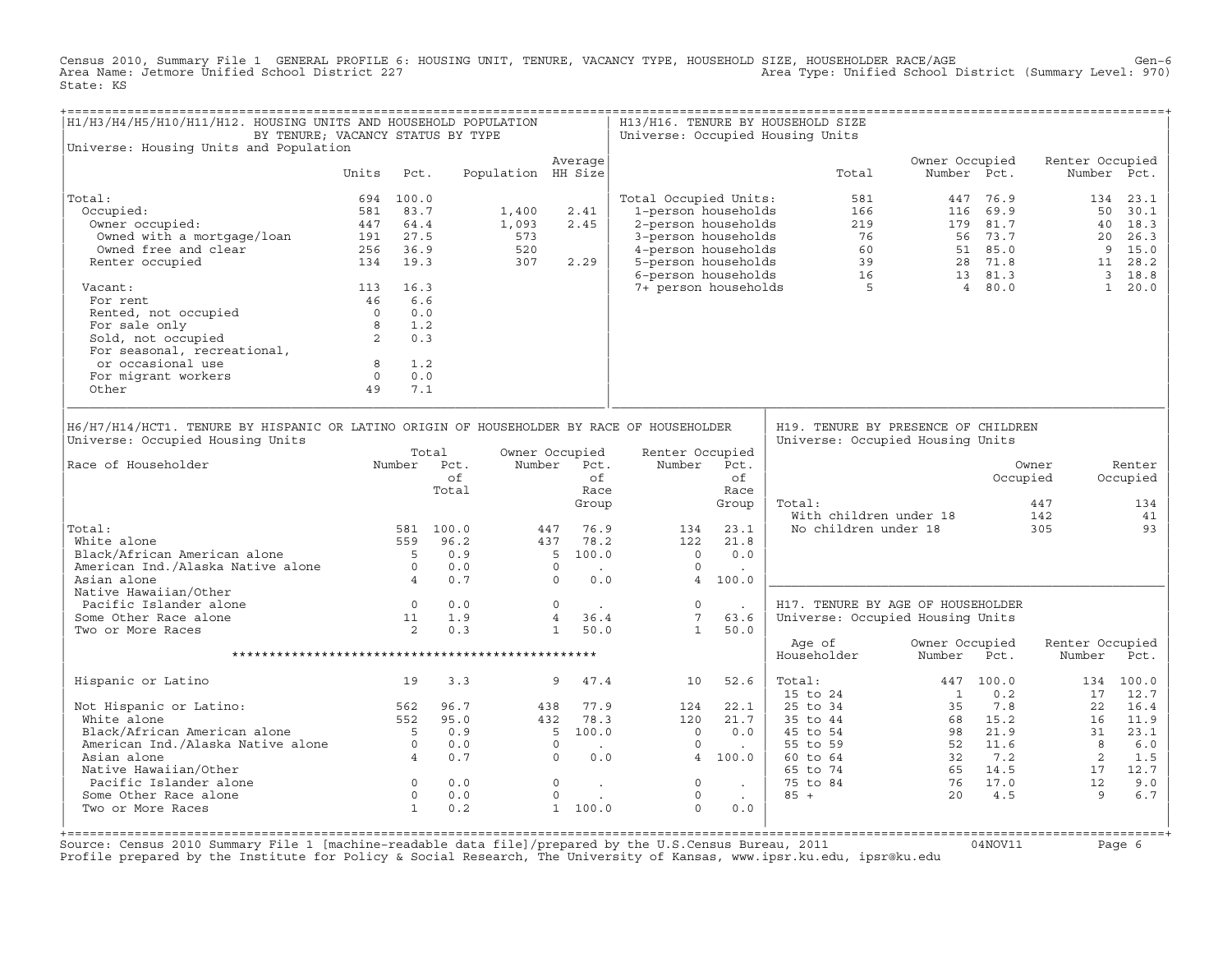Census 2010, Summary File 1 GENERAL PROFILE 7: TENURE BY HOUSEHOLD TYPE BY AGE; NONFAMILY HOUSEHOLDS; NONRELATIVES Gen−7<br>Area Name: Jetmore Unified School District 227 Area Type: Unified School District (Summary Level: 970) State: KS

| H18. TENURE BY HOUSEHOLD TYPE BY AGE OF HOUSEHOLDER (*)                                                                                                                            |                                         |                     |                         |       |                |                                                             |         |           |                                                                                               |                                                       |                                                  |                                                                                                           |                       |
|------------------------------------------------------------------------------------------------------------------------------------------------------------------------------------|-----------------------------------------|---------------------|-------------------------|-------|----------------|-------------------------------------------------------------|---------|-----------|-----------------------------------------------------------------------------------------------|-------------------------------------------------------|--------------------------------------------------|-----------------------------------------------------------------------------------------------------------|-----------------------|
| Universe: Occupied Housing Units                                                                                                                                                   |                                         |                     |                         |       |                |                                                             |         |           |                                                                                               |                                                       |                                                  |                                                                                                           |                       |
|                                                                                                                                                                                    |                                         |                     |                         |       |                |                                                             |         |           |                                                                                               |                                                       |                                                  | Householder Householder Householder Householder Pct. Householder Householder Householder Householder Pct. |                       |
|                                                                                                                                                                                    |                                         | Any Age             | 15 to 34                |       |                | 35 to 64                                                    |         | $65+ 65+$ |                                                                                               | Any Age 15 to 34                                      | 35 to 64                                         | $65+$                                                                                                     | $65+$                 |
| Family households:                                                                                                                                                                 |                                         | 319                 | 31                      |       | 201            |                                                             | 87 27.3 |           | 74                                                                                            | 25                                                    |                                                  | 40                                                                                                        | 9<br>12.2             |
| Husband-wife families:                                                                                                                                                             |                                         | 280                 | 28                      |       | 175            |                                                             | 77 27.5 |           | 51                                                                                            |                                                       |                                                  | 27                                                                                                        | 8 15.7                |
| Other families, no spouse present: 39<br>Male householder 20                                                                                                                       |                                         |                     | $\overline{\mathbf{3}}$ |       | 26             |                                                             | 10 25.6 |           | 23                                                                                            |                                                       |                                                  | 13                                                                                                        | $\mathbf{1}$<br>4.3   |
|                                                                                                                                                                                    |                                         |                     | $\mathbf{1}$            |       | 17             |                                                             | 2, 10.0 |           | 10                                                                                            |                                                       |                                                  | $\overline{4}$                                                                                            | 1 10.0                |
| Female householder                                                                                                                                                                 |                                         | 19                  | 2                       |       | $\overline{9}$ |                                                             | 8 42.1  |           | 13                                                                                            |                                                       | $\begin{array}{c} 16 \\ 9 \\ 5 \\ 4 \end{array}$ | 9                                                                                                         | $\Omega$<br>0.0       |
| Nonfamily households:                                                                                                                                                              |                                         | 128                 | 5                       |       | 49             |                                                             | 74 57.8 |           | 60                                                                                            |                                                       | 14 \,                                            | 17                                                                                                        | 29<br>48.3            |
| Male householder:                                                                                                                                                                  |                                         | 61                  | $\overline{3}$          |       | 29             |                                                             | 29 47.5 |           | 30                                                                                            | $\begin{array}{c} 11 \\ 6 \\ 5 \\ 3 \\ 1 \end{array}$ |                                                  | 8                                                                                                         | 11<br>36.7            |
| Living alone                                                                                                                                                                       |                                         | 55                  | $\overline{3}$          |       | 23             | $-2$ 52.7<br>0 0.0<br>45                                    | 29 52.7 |           | 22                                                                                            |                                                       |                                                  | $5\overline{)}$                                                                                           | 11<br>50.0            |
| Not living alone                                                                                                                                                                   |                                         | $6\overline{6}$     | $\circ$                 |       | $rac{25}{6}$   |                                                             |         |           | $_{\rm 8}$                                                                                    |                                                       |                                                  | 3 <sup>7</sup>                                                                                            | $\overline{0}$<br>0.0 |
| Female householder:                                                                                                                                                                |                                         | 67                  | 2                       |       | 20             |                                                             |         |           | 30                                                                                            |                                                       |                                                  | 9<br>18                                                                                                   | 60.0                  |
| Living alone                                                                                                                                                                       |                                         | 61                  | $\mathbf{1}$            |       | 16             |                                                             | 44 72.1 |           | 28                                                                                            |                                                       |                                                  | $\mathsf 9$<br>18                                                                                         | 64.3                  |
| Not living alone                                                                                                                                                                   |                                         | 6                   | $\mathbf{1}$            |       | $\overline{4}$ |                                                             | 1 16.7  |           | 2                                                                                             | $\overline{2}$                                        |                                                  | $\Omega$                                                                                                  | $\Omega$<br>0.0       |
| HCT2/HCT3/HCT4. TENURE BY PRESENCE AND AGE OF OWN, RELATED,<br>AND TOTAL CHILDREN (EXCLUDING HOUSEHOLDERS,<br>SPOUSES, AND UNMARRIED PARTNERS)<br>Universe: Occupied Housing Units |                                         |                     |                         |       |                | BY AGE OF HOUSEHOLDER (*)<br>Universe: Nonfamily Households |         |           | PCT18. NONFAMILY HOUSEHOLDS BY SEX OF HOUSEHOLDER BY LIVING ALONE                             |                                                       | Pct.                                             |                                                                                                           | Pct.                  |
|                                                                                                                                                                                    |                                         |                     |                         |       |                |                                                             |         |           | Total                                                                                         | Male                                                  | оf                                               | Female                                                                                                    | оf                    |
|                                                                                                                                                                                    | Own<br>Children                         | Related<br>Children | Children                | Total |                |                                                             |         |           |                                                                                               |                                                       |                                                  | Householder Householder Total Householder                                                                 | Total                 |
|                                                                                                                                                                                    |                                         |                     |                         |       | Total:         |                                                             |         |           | 188                                                                                           |                                                       | 48.4<br>91                                       | 97                                                                                                        | 51.6                  |
| Total:                                                                                                                                                                             | 581                                     |                     | 581                     | 581   |                | Living alone:                                               |         |           | 166                                                                                           |                                                       | 77 46.4                                          | 89                                                                                                        | 53.6                  |
| Owner occupied:                                                                                                                                                                    | 447                                     |                     | 447                     | 447   |                | Householder 15 to 64                                        |         |           |                                                                                               |                                                       | 57.8<br>37                                       | 27                                                                                                        | 42.2                  |
| )wner occupied:<br>With children under 18:                                                                                                                                         | 129                                     |                     | 139                     | 142   |                | Householder 65 and over                                     |         |           |                                                                                               | $\frac{64}{102}$                                      | 39.2<br>40                                       | 62                                                                                                        | 60.8                  |
| Under 6 only                                                                                                                                                                       | 18                                      |                     | 23                      | 23    |                |                                                             |         |           |                                                                                               |                                                       |                                                  |                                                                                                           |                       |
| Under 6 and 6 to 17                                                                                                                                                                | 30                                      |                     | 32                      | 32    |                | Not living alone:                                           |         |           |                                                                                               |                                                       |                                                  | 8                                                                                                         | 36.4                  |
| 6 to 17 years only                                                                                                                                                                 | 81                                      |                     | 84                      | 87    |                | Householder 15 to 64                                        |         |           |                                                                                               |                                                       |                                                  | 7                                                                                                         | 33.3                  |
| No children under 18                                                                                                                                                               | 318                                     |                     | 308                     | 305   |                | Householder 65 and over                                     |         |           | $\begin{array}{cccc} 22 & 14 & 63.6 \\ 21 & 14 & 66.7 \\ \text{Br} & 1 & 0 & 0.0 \end{array}$ |                                                       |                                                  |                                                                                                           | 1 100.0               |
| Renter occupied:                                                                                                                                                                   | 134                                     |                     | 134                     | 134   |                |                                                             |         |           |                                                                                               |                                                       |                                                  |                                                                                                           |                       |
| With children under 18:                                                                                                                                                            | 37                                      |                     | 40                      | 41    |                |                                                             |         |           | PCT19. NONRELATIVES BY HOUSEHOLD TYPE (*)                                                     |                                                       |                                                  |                                                                                                           |                       |
| Under 6 only                                                                                                                                                                       | 10                                      |                     | 11                      | 11    |                | Universe: Nonrelatives                                      |         |           |                                                                                               |                                                       |                                                  |                                                                                                           |                       |
| Under 6 and 6 to 17                                                                                                                                                                | $\begin{array}{c} 11 \\ 16 \end{array}$ |                     | 11                      | 12    |                |                                                             |         |           |                                                                                               |                                                       | Pct.                                             |                                                                                                           | Pct.                  |
| 6 to 17 years only                                                                                                                                                                 |                                         |                     | 18                      | 18    |                |                                                             |         |           | In Total                                                                                      | In Family                                             |                                                  | of In Nonfamily                                                                                           | оf                    |
| No children under 18                                                                                                                                                               | 97                                      |                     | 94                      | 93    |                |                                                             |         |           | Households                                                                                    | Households Total                                      |                                                  | Households                                                                                                | Total                 |
|                                                                                                                                                                                    |                                         |                     |                         |       | Total:         |                                                             |         |           | 57                                                                                            |                                                       | 32 56.1                                          | 25                                                                                                        | 43.9                  |
|                                                                                                                                                                                    |                                         |                     |                         |       |                | Roomer or boarder                                           |         |           |                                                                                               | $\mathbf 1$                                           | 1 100.0                                          | $\bigcirc$                                                                                                | 0.0                   |
|                                                                                                                                                                                    |                                         |                     |                         |       |                | Housemate or roommate                                       |         |           |                                                                                               | 15                                                    | 4 26.7                                           | 11                                                                                                        | 73.3                  |
|                                                                                                                                                                                    |                                         |                     |                         |       |                | Unmarried partner                                           |         |           |                                                                                               | 24                                                    | 45.8<br>11                                       | 13                                                                                                        | 54.2                  |
|                                                                                                                                                                                    |                                         |                     |                         |       |                | Other nonrelatives                                          |         |           | 17                                                                                            | 16                                                    | 94.1                                             | $\mathbf{1}$                                                                                              | 5.9                   |

design to the control of the control of the control of the control of the control of the control of the control of the control of the control of the control of the control of the control of the control of the control of th |\* Same−sex couple households are included in the family households category if there is at least one additional person related to the householder | | by birth or adoption. Same−sex couple households with no relatives of the householder present are tabulated in nonfamily households. | | "Nonfamily households" consist of people living alone and households which do not have any members related to the householder. Nonrelatives | include any household member not related to the householder by birth, marriage, or adoption. This includes unmarried partners. Responses of | "same−sex spouse" were edited during processing to "unmarried partner." |

+===================================================================================================================================================+ Source: Census 2010 Summary File 1 [machine−readable data file]/prepared by the U.S.Census Bureau, 2011 04NOV11 Page 7 Profile prepared by the Institute for Policy & Social Research, The University of Kansas, www.ipsr.ku.edu, ipsr@ku.edu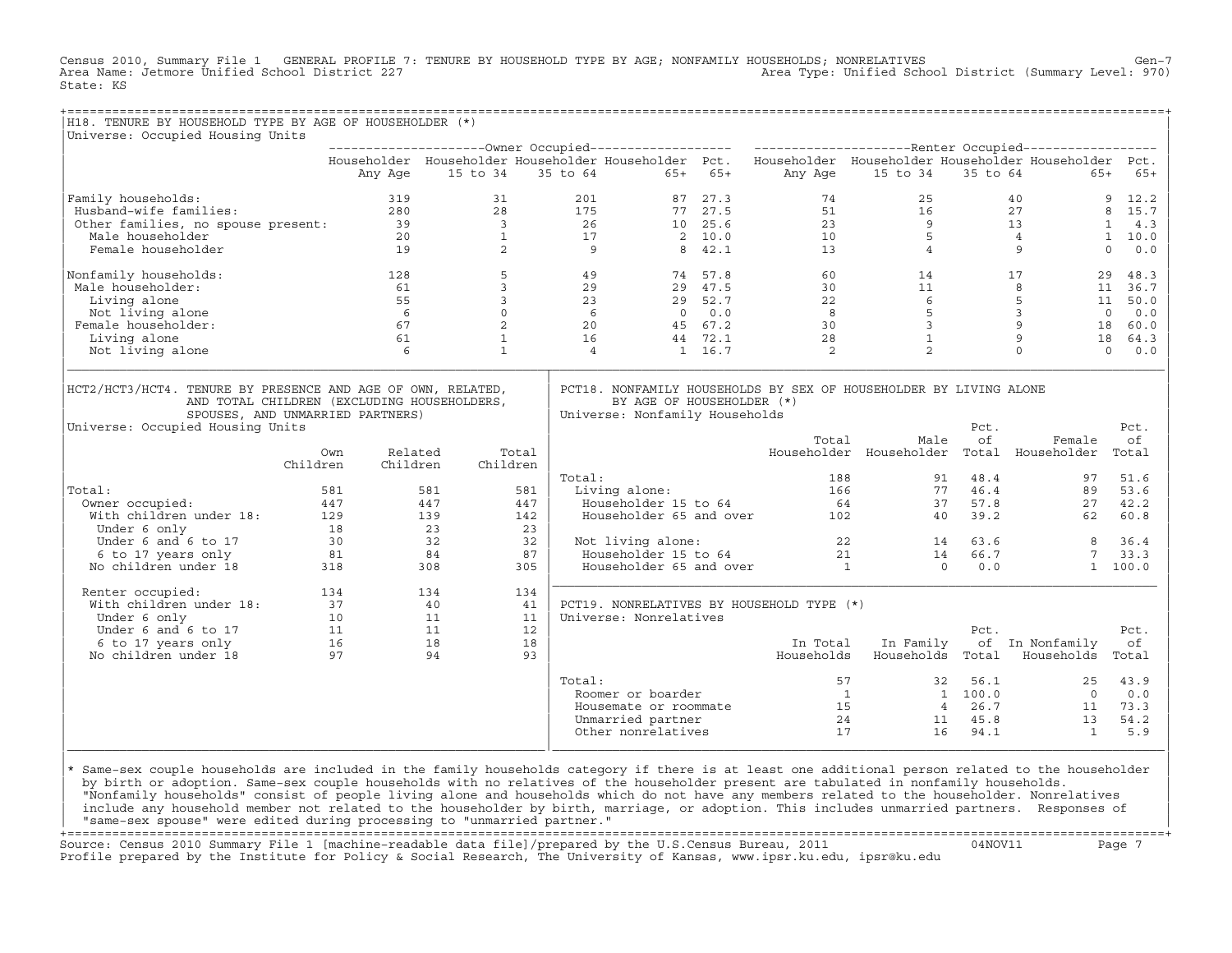Census 2010, Summary File 1 GENERAL PROFILE 8: GROUP QUARTERS POPULATION BY SEX BY AGE BY DETAILED TYPE Gen−8 Area Name: Jetmore Unified School District 227 Area Type: Unified School District (Summary Level: 970) State: KS

## +===================================================================================================================================================+ |PCT20/PCT21. GROUP QUARTERS POPULATION BY SEX BY AGE BY GROUP QUARTERS TYPE |

|Universe: Population in Group Quarters | |

|                                         |                | Total 18 to 64 65 & Over |          |                                         |               | Total 18 to 64 65 & Over |                |
|-----------------------------------------|----------------|--------------------------|----------|-----------------------------------------|---------------|--------------------------|----------------|
| Total:                                  | 14             | $\mathbf{1}$             | 13       | Male:                                   | $\mathcal{L}$ | $\Omega$                 | 3              |
| Institutionalized population:           | 14             | $\mathbf{1}$             | 13       | Institutionalized population:           | $\mathbf{3}$  | $\Omega$                 | $\mathbf{3}$   |
| Correctional facilities for adults:     | $\overline{0}$ | $\Omega$                 | $\Omega$ | Correctional facilities for adults:     | $\Omega$      | $\Omega$                 | $\Omega$       |
| Federal detention centers               | $\Omega$       | $\Omega$                 | $\Omega$ | Federal detention centers               | $\Omega$      | $\Omega$                 | $\mathbf{0}$   |
| Federal prisons                         | $\Omega$       | $\circ$                  | $\Omega$ | Federal prisons                         | $\Omega$      | $\Omega$                 | $\circ$        |
| State prisons                           | $\Omega$       | $\Omega$                 | $\Omega$ | State prisons                           | $\Omega$      | $\Omega$                 | $\Omega$       |
| Local jails and other municipal         |                |                          |          | Local jails and other municipal         |               |                          |                |
| confinement facilities                  | $\circ$        | $\mathbf{0}$             | $\circ$  | confinement facilities                  | $\mathbf{0}$  | $\Omega$                 | $\mathbf 0$    |
| Correctional residential facilities     | $\Omega$       | $\Omega$                 | $\Omega$ | Correctional residential facilities     | $\Omega$      | $\cap$                   | $\Omega$       |
| Military disciplinary barracks & jails  | $\Omega$       | $\Omega$                 | $\Omega$ | Military disciplinary barracks & jails  | $\Omega$      | $\Omega$                 | $\Omega$       |
|                                         |                |                          |          |                                         |               |                          |                |
| Juvenile facilities:                    | $\Omega$       | $\Omega$                 | $\Omega$ | Juvenile facilities:                    | $\Omega$      | $\Omega$                 | $\circ$        |
| Group homes for juveniles               |                |                          |          | Group homes for juveniles               |               |                          |                |
| (non-correctional)                      | $\Omega$       | $\Omega$                 | $\Omega$ | (non-correctional)                      | $\Omega$      | $\Omega$                 | $\Omega$       |
| Residential treatment centers for       |                |                          |          | Residential treatment centers for       |               |                          |                |
| juveniles (non-correctional)            | $\Omega$       | $\Omega$                 | $\Omega$ | juveniles (non-correctional)            | $\Omega$      | $\Omega$                 | $\circ$        |
| Correctional facilities intended for    |                |                          |          | Correctional facilities intended for    |               |                          |                |
| juveniles                               | $\Omega$       | $\Omega$                 | $\Omega$ | juveniles                               | $\Omega$      | $\Omega$                 | $\mathbf{0}$   |
|                                         |                |                          |          |                                         |               |                          |                |
| Nursing facilities/Skilled-nursing fac. | 14             | $\mathbf{1}$             | 13       | Nursing facilities/Skilled-nursing fac. | 3             | $\Omega$                 | $\overline{3}$ |
| Other institutional facilities:         | $\Omega$       | $\Omega$                 | $\Omega$ | Other institutional facilities:         | $\Omega$      | $\Omega$                 | $\circ$        |
| Mental (Psychiatric) hospitals and      |                |                          |          | Mental (Psychiatric) hospitals and      |               |                          |                |
| psychiatric units in other hospitals    | $\circ$        | $\mathbf{0}$             | $\circ$  | psychiatric units in other hospitals    | $\circ$       | $\Omega$                 | $\mathbf{0}$   |
| Hospitals with patients who have no     |                |                          |          | Hospitals with patients who have no     |               |                          |                |
| usual home elsewhere                    | $\Omega$       | $\Omega$                 | $\Omega$ | usual home elsewhere                    | $\Omega$      | $\Omega$                 | $\mathbf{0}$   |
| In-patient hospice facilities           | $\Omega$       | $\circ$                  | $\circ$  | In-patient hospice facilities           | $\Omega$      | $\Omega$                 | $\mathbf{0}$   |
| Military treatment facilities with      |                |                          |          | Military treatment facilities with      |               |                          |                |
| assigned patients                       | $\Omega$       | $\Omega$                 | $\Omega$ | assigned patients                       | $\mathbf{0}$  | $\Omega$                 | $\mathbf{0}$   |
| Residential schools for people with     |                |                          |          | Residential schools for people with     |               |                          |                |
| disabilities                            | $\Omega$       | $\Omega$                 | $\Omega$ | disabilities                            | $\Omega$      | $\Omega$                 | $\Omega$       |
|                                         |                |                          |          |                                         |               |                          |                |
| Noninstitutionalized population:        | $\circ$        | $\Omega$                 | $\Omega$ | Noninstitutionalized population:        | $\Omega$      | $\Omega$                 | $\circ$        |
| College/University student housing      | $\circ$        | $\mathbf{0}$             | $\Omega$ | College/University student housing      | $\Omega$      | $\Omega$                 | $\mathbf{0}$   |
|                                         |                |                          |          |                                         |               |                          |                |
| Military quarters:                      | $\Omega$       | $\Omega$                 | $\Omega$ | Military quarters:                      | $\Omega$      | $\Omega$                 | $\Omega$       |
| Military barracks and dormitories       |                |                          |          | Military barracks and dormitories       |               |                          |                |
| (non-disciplinary)                      | $\circ$        | $\mathbf{0}$             | $\circ$  | (non-disciplinary)                      | $\Omega$      | $\Omega$                 | $\circ$        |
| Military ships                          | $\Omega$       | $\Omega$                 | $\Omega$ | Military ships                          | $\Omega$      | $\Omega$                 | $\Omega$       |
|                                         |                |                          |          |                                         |               |                          |                |
| Other noninstitutional facilities:      | $\circ$        | $\Omega$                 | $\Omega$ | Other noninstitutional facilities:      | $\mathbf{0}$  | $\Omega$                 | $\circ$        |
| Emergency and transitional shelters     |                |                          |          | Emergency and transitional shelters     |               |                          |                |
| (with sleeping facilities) for people   |                |                          |          | (with sleeping facilities) for people   |               |                          |                |
| experiencing homelessness               | $\Omega$       | $\circ$                  | $\circ$  | experiencing homelessness               | $\Omega$      | $\Omega$                 | $\circ$        |
| Group homes intended for adults         | $\Omega$       | $\Omega$                 | $\Omega$ | Group homes intended for adults         | $\Omega$      | $\Omega$                 | $\circ$        |
| Residential treatment centers, adults   | $\circ$        | $\circ$                  | $\circ$  | Residential treatment centers, adults   | $\circ$       | $\Omega$                 | $\circ$        |
| Maritime/merchant vessels               | $\Omega$       | $\Omega$                 | $\Omega$ | Maritime/merchant vessels               | $\Omega$      | $\Omega$                 | $\Omega$       |
| Workers group living quarters and       |                |                          |          | Workers group living quarters and       |               |                          |                |
| Job Corps centers                       | $\Omega$       | $\Omega$                 | $\Omega$ | Job Corps centers                       | $\Omega$      | $\Omega$                 | $\circ$        |
| Other noninstitutional facilities       | $\Omega$       | $\Omega$                 | $\Omega$ | Other noninstitutional facilities       | $\Omega$      | $\Omega$                 | $\Omega$       |
|                                         |                |                          |          |                                         |               |                          |                |
|                                         |                |                          |          |                                         |               |                          |                |

Source: Census 2010 Summary File 1 [machine−readable data file]/prepared by the U.S.Census Bureau, 2011 04NOV11 Page 8 Profile prepared by the Institute for Policy & Social Research, The University of Kansas, www.ipsr.ku.edu, ipsr@ku.edu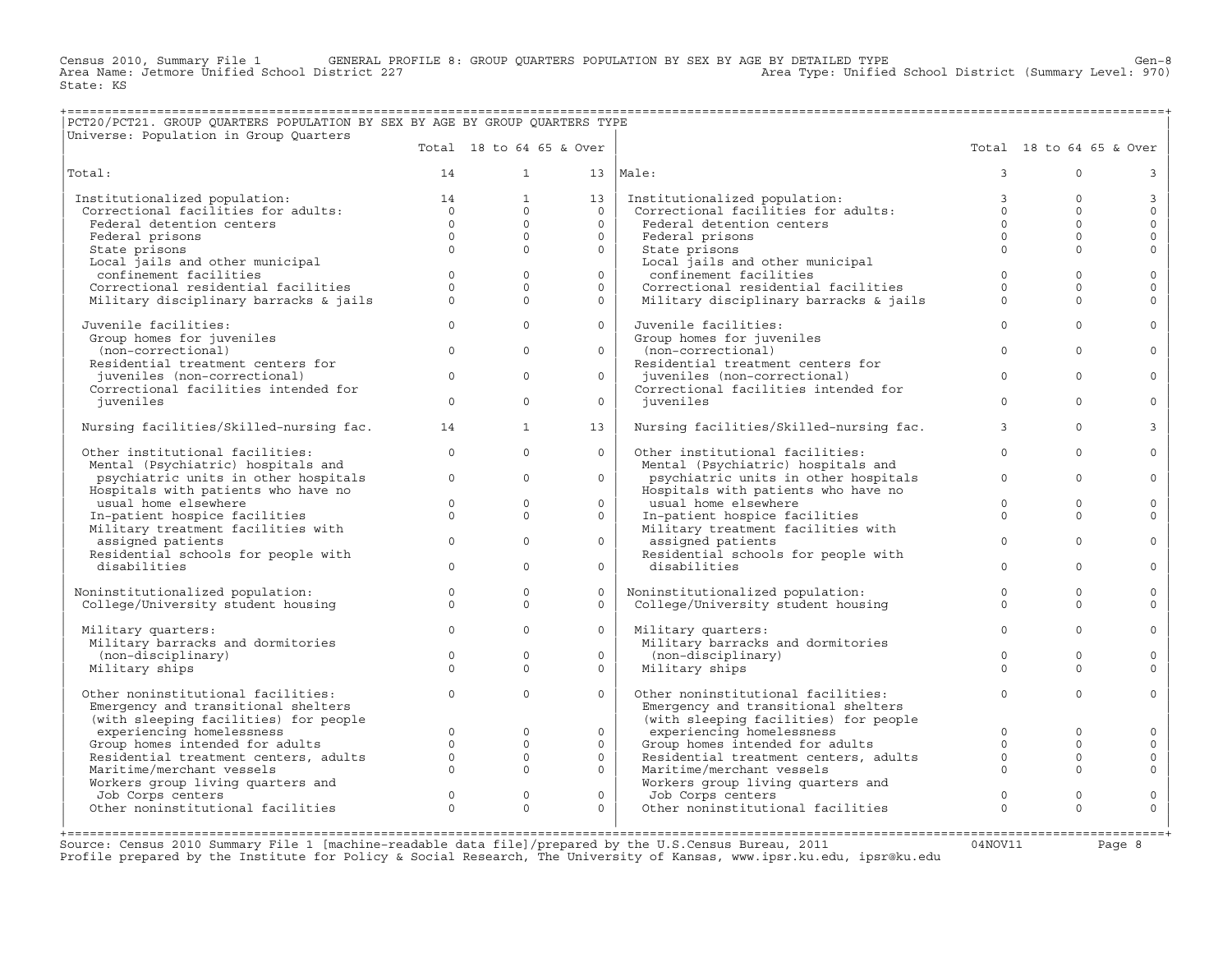Census 2010, Summary File 1 GENERAL PROFILE 9: GROUP QUARTERS POPULATION BY SEX BY DETAILED AGE GENOOL District (Summary Level: 970)<br>Area Name: Jetmore Unified School District 227 Area Type: Unified School District (Summary Level: 970) State: KS

| PCO1-PCO10/PCT21/P12. GROUP QUARTERS POPULATION BY SEX BY AGE BY GROUP QUARTERS TYPE (*** % OF TOTAL POPULATION IN THIS AGE GROUP)<br>Universe: Population in Group Quarters |                |             |                |                                                   |             |              |                                                                                                         |             |            |             |                     |
|------------------------------------------------------------------------------------------------------------------------------------------------------------------------------|----------------|-------------|----------------|---------------------------------------------------|-------------|--------------|---------------------------------------------------------------------------------------------------------|-------------|------------|-------------|---------------------|
|                                                                                                                                                                              |                |             |                |                                                   |             |              | ------------- Institutionalized Population ------------- - ----- Noninstitutionalized Population ------ |             |            |             |                     |
|                                                                                                                                                                              |                | $***$       |                |                                                   |             |              |                                                                                                         |             | College/   |             |                     |
|                                                                                                                                                                              | Group          | Pct.        |                | Correctional                                      |             |              |                                                                                                         |             | University |             |                     |
|                                                                                                                                                                              | Quarters Total |             |                | Facilities                                        | Juvenile    | Nursing      | Other                                                                                                   |             | Student    | Military    | Other               |
|                                                                                                                                                                              | Total          | Pop.        |                | Total for Adults Facilities Facilities Facilities |             |              |                                                                                                         | Total       | Housing    |             | Quarters Facilities |
| Total:                                                                                                                                                                       |                |             |                |                                                   |             |              |                                                                                                         |             |            |             |                     |
|                                                                                                                                                                              |                |             |                |                                                   |             |              |                                                                                                         |             |            |             |                     |
| Under 5 years<br>5 to 9 years                                                                                                                                                |                |             |                |                                                   |             |              |                                                                                                         |             |            |             |                     |
| 10 to 14 years                                                                                                                                                               |                |             |                |                                                   |             |              |                                                                                                         |             |            |             |                     |
| 15 to 19 years                                                                                                                                                               |                |             |                |                                                   |             |              |                                                                                                         |             |            |             |                     |
| 20 to 24 years                                                                                                                                                               |                |             |                |                                                   |             |              |                                                                                                         |             |            |             |                     |
| 25 to 29 years                                                                                                                                                               |                |             |                |                                                   |             |              |                                                                                                         |             |            |             |                     |
| 30 to 34 years                                                                                                                                                               |                |             |                |                                                   |             |              |                                                                                                         |             |            |             |                     |
| 35 to 39 years                                                                                                                                                               |                |             |                |                                                   |             |              |                                                                                                         |             |            |             |                     |
| 40 to 44 years                                                                                                                                                               |                |             |                |                                                   |             |              |                                                                                                         |             |            |             |                     |
| 45 to 49 years                                                                                                                                                               |                |             |                |                                                   |             |              |                                                                                                         |             |            |             |                     |
| 50 to 54 years                                                                                                                                                               |                |             |                |                                                   |             |              |                                                                                                         |             |            |             |                     |
| 55 to 59 years                                                                                                                                                               |                |             |                |                                                   |             |              |                                                                                                         |             |            |             |                     |
| 60 to 64 years                                                                                                                                                               |                |             |                |                                                   |             |              |                                                                                                         |             |            |             |                     |
| 65 to 69 years                                                                                                                                                               |                |             |                |                                                   |             |              |                                                                                                         |             |            |             |                     |
| 70 to 74 years                                                                                                                                                               |                |             |                |                                                   |             |              |                                                                                                         |             |            |             |                     |
| 75 to 79 years                                                                                                                                                               |                |             |                |                                                   |             |              |                                                                                                         |             |            |             |                     |
| 80 to 84 years                                                                                                                                                               |                |             |                |                                                   |             |              |                                                                                                         |             |            |             |                     |
| 85 years & over                                                                                                                                                              |                |             |                |                                                   |             |              |                                                                                                         |             |            |             |                     |
|                                                                                                                                                                              |                |             |                |                                                   |             |              |                                                                                                         |             |            |             |                     |
| Under 18 years                                                                                                                                                               |                | $0 \t 0.00$ | $\circ$        | $\circ$                                           | $\mathbf 0$ | $\mathbf 0$  | $\mathbf 0$                                                                                             | $\Omega$    | $\Omega$   | $\Omega$    |                     |
| 18 to 64 years                                                                                                                                                               |                | $1 \t 0.13$ | $\mathbf{1}$   | $\mathbf 0$                                       | $\circ$     | $\mathbf{1}$ | $\mathsf O$                                                                                             | $\mathbf 0$ | 0          | $\mathbf 0$ | 0                   |
| 65 years & over                                                                                                                                                              | 13 4.48        |             | 13             | $\mathbf 0$                                       | $\circ$     | 13           | $\circ$                                                                                                 | $\circ$     | $\Omega$   | $\Omega$    | $\Omega$            |
|                                                                                                                                                                              |                |             |                |                                                   |             |              |                                                                                                         |             |            |             |                     |
| Male:                                                                                                                                                                        |                |             |                |                                                   |             |              |                                                                                                         |             |            |             |                     |
| Under 5 years                                                                                                                                                                |                |             |                |                                                   |             |              |                                                                                                         |             |            |             |                     |
| 5 to 9 years                                                                                                                                                                 |                |             |                |                                                   |             |              |                                                                                                         |             |            |             |                     |
| 10 to 14 years                                                                                                                                                               |                |             |                |                                                   |             |              |                                                                                                         |             |            |             |                     |
| 15 to 19 years                                                                                                                                                               |                |             |                |                                                   |             |              |                                                                                                         |             |            |             |                     |
| 20 to 24 years                                                                                                                                                               |                |             |                |                                                   |             |              |                                                                                                         |             |            |             |                     |
| 25 to 29 years                                                                                                                                                               |                |             |                |                                                   |             |              |                                                                                                         |             |            |             |                     |
| 30 to 34 years                                                                                                                                                               |                |             |                |                                                   |             |              |                                                                                                         |             |            |             |                     |
| 35 to 39 years                                                                                                                                                               |                |             |                |                                                   |             |              |                                                                                                         |             |            |             |                     |
| 40 to 44 years                                                                                                                                                               |                |             |                |                                                   |             |              |                                                                                                         |             |            |             |                     |
| 45 to 49 years                                                                                                                                                               |                |             |                |                                                   |             |              |                                                                                                         |             |            |             |                     |
| 50 to 54 years                                                                                                                                                               |                |             |                |                                                   |             |              |                                                                                                         |             |            |             |                     |
| 55 to 59 years                                                                                                                                                               |                |             |                |                                                   |             |              |                                                                                                         |             |            |             |                     |
| 60 to 64 years                                                                                                                                                               |                |             |                |                                                   |             |              |                                                                                                         |             |            |             |                     |
| 65 to 69 years                                                                                                                                                               |                |             |                |                                                   |             |              |                                                                                                         |             |            |             |                     |
| 70 to 74 years                                                                                                                                                               |                |             |                |                                                   |             |              |                                                                                                         |             |            |             |                     |
| 75 to 79 years                                                                                                                                                               |                |             |                |                                                   |             |              |                                                                                                         |             |            |             |                     |
| 80 to 84 years                                                                                                                                                               |                |             |                |                                                   |             |              |                                                                                                         |             |            |             |                     |
| 85 years & over                                                                                                                                                              |                |             |                |                                                   |             |              |                                                                                                         |             |            |             |                     |
| Under 18 years                                                                                                                                                               |                | 0 0.00      | 0              | $\mathbf 0$                                       | $\mathbf 0$ | $\Omega$     | $\Omega$                                                                                                | $\mathbf 0$ | $\Omega$   | $\Omega$    | 0                   |
| 18 to 64 years                                                                                                                                                               |                | 0 0.00      | $\circ$        | $\mathbf 0$                                       | $\Omega$    | $\Omega$     | $\mathbf 0$                                                                                             | $\mathbf 0$ | $\Omega$   | $\Omega$    | 0                   |
| 65 years & over                                                                                                                                                              |                | 3, 2.26     | $\overline{3}$ | $\mathbf 0$                                       | $\mathbf 0$ | 3            | $\mathbf 0$                                                                                             | $\Omega$    | $\Omega$   | $\Omega$    | $\Omega$            |
|                                                                                                                                                                              |                |             |                |                                                   |             |              |                                                                                                         |             |            |             |                     |

+===================================================================================================================================================+Source: Census 2010 Summary File 1 [machine−readable data file]/prepared by the U.S.Census Bureau, 2011 04NOV11 Page 9 Profile prepared by the Institute for Policy & Social Research, The University of Kansas, www.ipsr.ku.edu, ipsr@ku.edu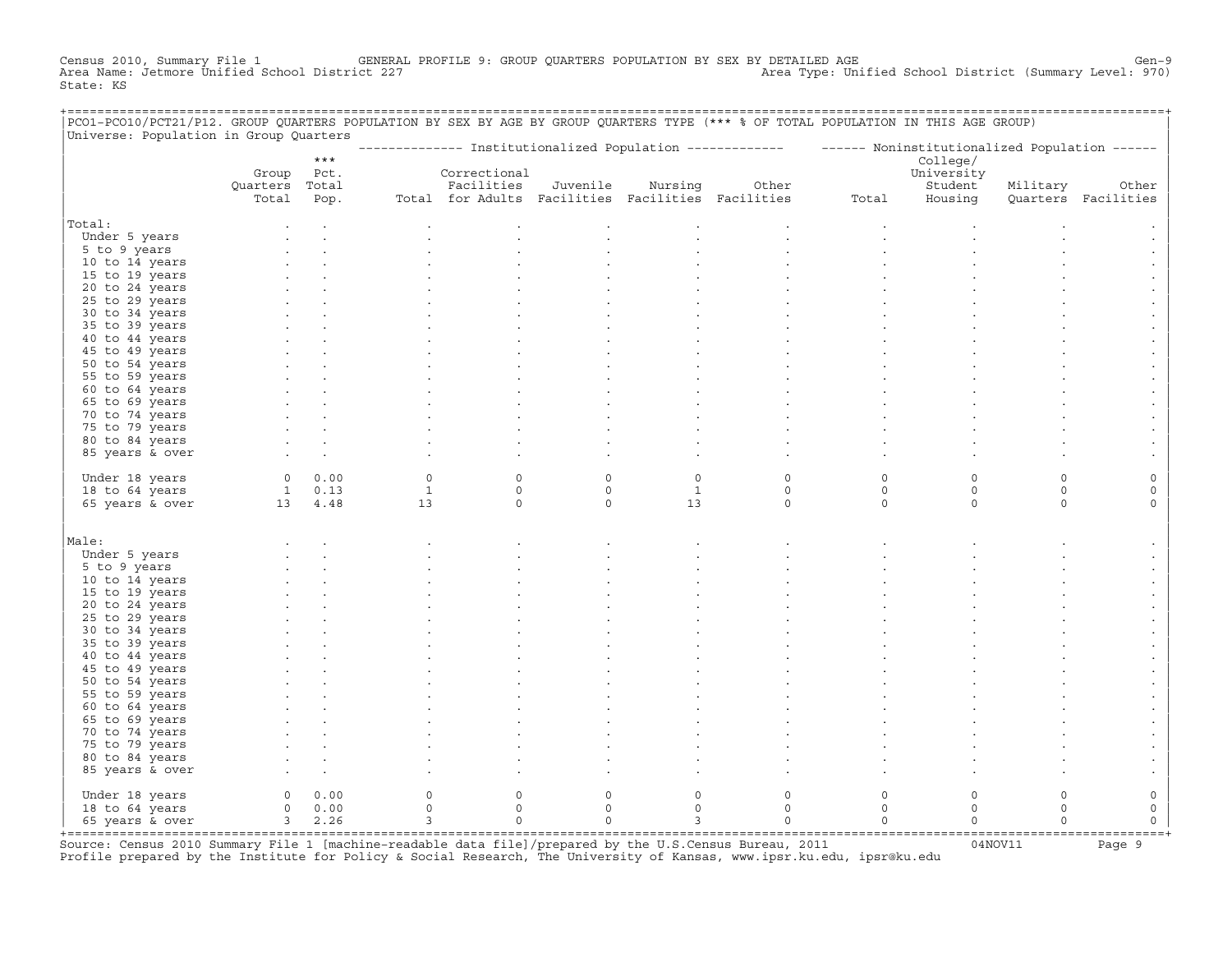Census 2010, Summary File 1 AGE PROFILE 1: AGE BY SEX FOR PERSONS IN HOUSEHOLDS AND PERSONS IN GROUP QUARTERS<br>Area Name: Jetmore Unified School District 227 Area Type: Unified School District (Summary Level: 970) State: KS

+===================================================================================================================================================+

|                      |                          |            |      |             |         | ----------Persons in Households---------- |          |      |                |                |          | --------Persons in Group Quarters-------- |                 |                      |
|----------------------|--------------------------|------------|------|-------------|---------|-------------------------------------------|----------|------|----------------|----------------|----------|-------------------------------------------|-----------------|----------------------|
|                      |                          | Total Pct. | Male | Female %Fem |         | Total Pct.                                |          | Male | Female         | Total Pct.     |          | Male                                      | Female          | %Fem                 |
| All Aqes:            | 1,414 100.0              |            | 705  | 709         | 50.1    | 1,400 100.0                               |          | 702  | 698            |                | 14 100.0 | 3                                         | 11              | 78.6                 |
| $0$ to $4$           | 96                       | 6.8        | 42   | 54          | 56.3    | 96                                        | 6.9      | 42   | 54             | $\circ$        | 0.0      | $\circ$                                   | $\circ$         |                      |
| $5$ to 9             | 86                       | 6.1        | 44   | 42          | 48.8    | 86                                        | 6.1      | 44   | 42             | $\mathbf 0$    | 0.0      | $\mathbf 0$                               | $\mathbf 0$     |                      |
| 10 to 14             | 111                      | 7.9        | 49   | 62          | 55.9    | 111                                       | 7.9      | 49   | 62             | $\circ$        | 0.0      | $\Omega$                                  | $\circ$         |                      |
| 15 to 17             | 70                       | 5.0        | 44   | 26          | 37.1    | 70                                        | 5.0      | 44   | 26             | $\Omega$       | 0.0      | $\Omega$                                  | $\circ$         |                      |
| 18 and 19            | 34                       | 2.4        | 16   | 18          | 52.9    | 34                                        | 2.4      | 16   | 18             | $\Omega$       | 0.0      | $\Omega$                                  | $\circ$         | $\bullet$            |
| 20                   | -5                       | 0.4        | 2    | 3           | 60.0    | 5                                         | 0.4      | 2    | 3              | $\Omega$       | 0.0      | $\Omega$                                  | 0               |                      |
| 21                   | 9                        | 0.6        | 5    | 4           | 44.4    | 9                                         | 0.6      | 5    | $\overline{4}$ | $\circ$        | 0.0      | $\Omega$                                  | 0               | $\bullet$            |
| 22 to 24             | 30                       | 2.1        | 17   | 13          | 43.3    | 30                                        | 2.1      | 17   | 13             | $\Omega$       | 0.0      | $\Omega$                                  | $\circ$         |                      |
| 25 to 29             | 83                       | 5.9        | 39   | 44          | 53.0    | 83                                        | 5.9      | 39   | 44             | $\circ$        | 0.0      | $\Omega$                                  | $\circ$         | $\ddot{\phantom{a}}$ |
| 30 to 34             | 53                       | 3.7        | 30   | 23          | 43.4    | 53                                        | 3.8      | 30   | 23             | $\Omega$       | 0.0      | $\Omega$                                  | 0               |                      |
| 35 to 39             | 76                       | 5.4        | 40   | 36          | 47.4    | 76                                        | 5.4      | 40   | 36             | 0              | 0.0      | $\Omega$                                  | 0               |                      |
| 40 to 44             | 80                       | 5.7        | 40   | 40          | 50.0    | 80                                        | 5.7      | 40   | 40             | $\circ$        | 0.0      | $\Omega$                                  | 0               |                      |
| 45 to 49             | 114                      | 8.1        | 55   | 59          | 51.8    | 114                                       | 8.1      | 55   | 59             | $\circ$        | 0.0      | $\mathbf 0$                               | $\circ$         |                      |
| 50 to 54             | 119                      | 8.4        | 66   | 53          | 44.5    | 118                                       | 8.4      | 66   | 52             | $\mathbf{1}$   | 7.1      | $\Omega$                                  |                 | 1 100.0              |
| 55 to 59             | 99                       | 7.0        | 53   | 46          | 46.5    | 99                                        | 7.1      | 53   | 46             | $\Omega$       | 0.0      | $\Omega$                                  | $\circ$         |                      |
| 60 and 61            | 29                       | 2.1        | 15   | 14          | 48.3    | 29                                        | 2.1      | 15   | 14             | $\circ$        | 0.0      | $\Omega$                                  | 0               | $\bullet$            |
| $62$ to $64$         | 30                       | 2.1        | 15   | 15          | 50.0    | 30                                        | 2.1      | 15   | 15             | $\Omega$       | 0.0      | $\Omega$                                  | 0               |                      |
| 65 and 66            | 24                       | 1.7        | 14   | 10          | 41.7    | 24                                        | 1.7      | 14   | 10             | $\circ$        | 0.0      | $\Omega$                                  | $\circ$         | $\bullet$            |
| 67 to 69             | 44                       | 3.1        | 20   | 24          | 54.5    | 44                                        | 3.1      | 20   | 24             | $\Omega$       | 0.0      | $\Omega$                                  | 0               | $\sim$               |
| 70 to 74             | 66                       | 4.7        | 25   | 41          | 62.1    | 65                                        | 4.6      | 24   | 41             | 1              | 7.1      | $\mathbf{1}$                              | 0               | 0.0                  |
| 75 to 79             | 71                       | 5.0        | 38   | 33          | 46.5    | 69                                        | 4.9      | 38   | 31             | 2              | 14.3     | $\Omega$                                  |                 | 2 100.0              |
| 80 to 84             | 49                       | 3.5        | 27   | 22          | 44.9    | 45                                        | 3.2      | 27   | 18             | $\overline{4}$ | 28.6     | $\mathbf 0$                               |                 | 4 100.0              |
| 85 & over            | 36                       | 2.5        | 9    |             | 27 75.0 | 30                                        | 2.1      | 7    | 23             | 6              | 42.9     | 2                                         | $4\overline{ }$ | 66.7                 |
|                      | Additional Aggregations: |            |      |             |         |                                           |          |      |                |                |          |                                           |                 |                      |
| $0$ to $14$          |                          | 293 20.7   | 135  | 158         | 53.9    | 293                                       | 20.9     | 135  | 158            | $\circ$        | 0.0      | $\Omega$                                  | 0               |                      |
| $ 5$ to 14           |                          | 197 13.9   | 93   | 104         | 52.8    | 197                                       | 14.1     | 93   | 104            | $\Omega$       | 0.0      | $\Omega$                                  | $\circ$         |                      |
| $ 0 \t{to} 17$       | 363                      | 25.7       | 179  | 184         | 50.7    | 363                                       | 25.9     | 179  | 184            | $\mathbf 0$    | 0.0      | $\Omega$                                  | 0               | $\bullet$            |
| $5$ to 17            | 267                      | 18.9       | 137  | 130         | 48.7    | 267                                       | 19.1     | 137  | 130            | $\Omega$       | 0.0      | $\Omega$                                  | 0               |                      |
| $ 0 \t{to} 20$       | 402                      | 28.4       | 197  | 205         | 51.0    | 402                                       | 28.7     | 197  | 205            | $\mathbf 0$    | 0.0      | $\Omega$                                  | 0               |                      |
| 18 to 21             | 48                       | 3.4        | 23   | 25          | 52.1    | 48                                        | 3.4      | 23   | 25             | $\Omega$       | 0.0      | $\Omega$                                  | 0               |                      |
| 18 to 24             | 78                       | 5.5        | 40   | 38          | 48.7    | 78                                        | 5.6      | 40   | 38             | $\circ$        | 0.0      | $\Omega$                                  | 0               |                      |
| 18 to 64             | 761                      | 53.8       | 393  | 368         | 48.4    | 760                                       | 54.3     | 393  | 367            | 1              | 7.1      | $\mathbf 0$                               |                 | 1 100.0              |
| 25 to 64             | 683                      | 48.3       | 353  | 330         | 48.3    | 682                                       | 48.7     | 353  | 329            | 1              | 7.1      | $\Omega$                                  |                 | 1 100.0              |
| 60 & over            | 349                      | 24.7       | 163  | 186         | 53.3    | 336                                       | 24.0     | 160  | 176            | 13             | 92.9     | 3                                         | 10              | 76.9                 |
| $ 65 \& over$        | 290                      | 20.5       | 133  | 157         | 54.1    | 277                                       | 19.8     | 130  | 147            | 13             | 92.9     | 3                                         | 10              | 76.9                 |
| 70 & over            | 222                      | 15.7       | 99   | 123         | 55.4    | 209                                       | 14.9     | 96   | 113            | 13             | 92.9     | 3                                         | 10              | 76.9                 |
| $ 75 \& \text{over}$ |                          | 156 11.0   | 74   | 82          | 52.6    |                                           | 144 10.3 | 72   | 72             | 12             | 85.7     | $\overline{a}$                            | 10              | 83.3                 |

|P13/PCT13. MEDIAN AGE BY SEX BY RESIDENCE TYPE (PERSONS IN HOUSEHOLDS AND PERSONS IN GROUP QUARTERS) | |Universe: Total Population (1,414) |

|            | --------------All Persons--------------- |      |        | ----------Persons in Households---------- |      |        | --------Persons in Group Quarters-------- |      |        |
|------------|------------------------------------------|------|--------|-------------------------------------------|------|--------|-------------------------------------------|------|--------|
|            | Both Sexes                               | Male | Female | Both Sexes                                | Male | Female | Both Sexes                                | Male | Female |
| Median Age | 43.6                                     | 43.4 | 43.8   | 42.9                                      | 42.9 | 43.0   | 83.8                                      |      | 83.1   |

Source: Census 2010 Summary File 1 [machine−readable data file]/prepared by the U.S.Census Bureau, 2011 04NOV11 Page 10 Profile prepared by the Institute for Policy & Social Research, The University of Kansas, www.ipsr.ku.edu, ipsr@ku.edu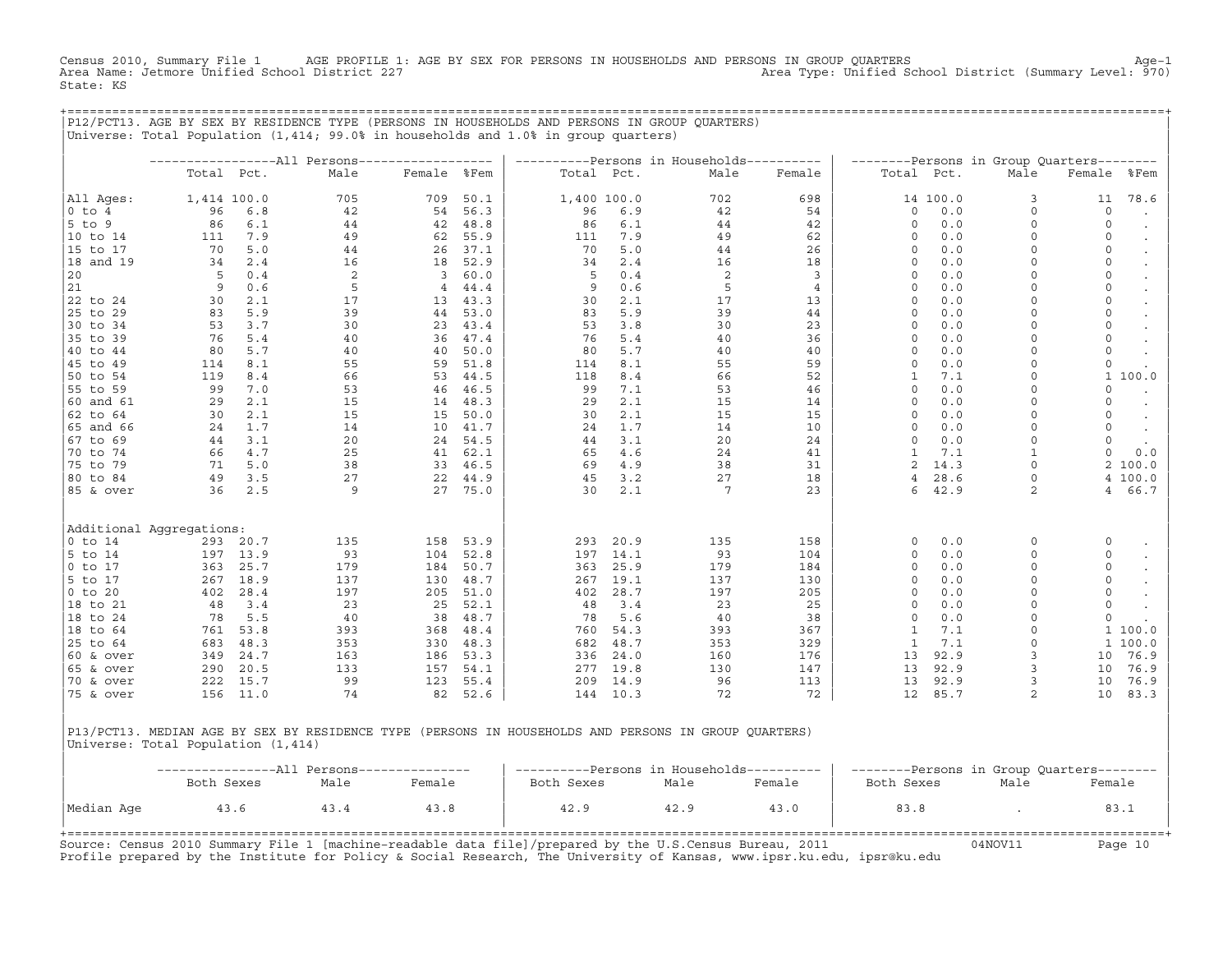Census 2010, Summary File 1 AGE PROFILE 2: FULL AGE DETAIL (ALL AGES) BY SEX, WITH MEDIANS AND ADDITIONAL AGGREGATIONS<br>Area Name: Jetmore Unified School District 227 Area Type: Unified Schoo State: KS

| P12/P13/PCT12. DETAILED AGE BY SEX (INCLUDING MEDIANS): ALL RACES COMBINED |  |  |                                                                                      |
|----------------------------------------------------------------------------|--|--|--------------------------------------------------------------------------------------|
|                                                                            |  |  | Universe: Persons of all races combined (1,414 or 100.0% of Total Population: 1,414) |

|                | Total     | Pct.       | Male                 | Female              |                | Total                | Pct.       | Male            | Female          |                | Total               | Pct.       | Male                     | Female              |
|----------------|-----------|------------|----------------------|---------------------|----------------|----------------------|------------|-----------------|-----------------|----------------|---------------------|------------|--------------------------|---------------------|
| $0$ to $4$     | 96        | 6.8        | 42                   | 54                  | 40 to 44       | 80                   | 5.7        | 40              | 40              | 80 to 84       | 49                  | 3.5        | 27                       | 22                  |
| $\mathsf{O}$   | 15        | 1.1        | 5                    | 10                  | 40             | 13                   | 0.9        | 6               | $7\phantom{.0}$ | 80             | $\overline{4}$      | 0.3        | $\mathbf{1}$             | $\mathbf{3}$        |
| $\mathbf{1}$   | 17        | 1.2        | 8                    | 9                   | 41             | 16                   | 1.1        | 12              | $\overline{4}$  | 81             | 14                  | 1.0        | 8                        | 6                   |
| 2              | 26        | 1.8        | 10                   | 16                  | 42             | 15                   | 1.1        | $\overline{4}$  | 11              | 82             | 15                  | 1.1        | 10                       | 5                   |
| $\overline{3}$ | 21        | 1.5        | 12                   | 9                   | 43             | 16                   | 1.1        | 6               | 10              | 83             | $\overline{4}$      | 0.3        | $\mathbf{1}$             | $\mathbf{3}$        |
| $\overline{4}$ | 17        | 1.2        | $7\phantom{.0}$      | 10                  | 44             | 20                   | 1.4        | 12              | 8               | 84             | 12                  | 0.8        | 7                        | 5                   |
| $5$ to $9$     | 86        | 6.1        | 44                   | 42                  | 45 to 49       | 114                  | 8.1        | 55              | 59              | 85 to 89       | 24                  | 1.7        | 7                        | 17                  |
| 5              | 17        | 1.2        | 7                    | 10                  | 45             | 21                   | 1.5        | 12              | 9               | 85             | $7\phantom{.0}$     | 0.5        | 4                        | $\mathbf{3}$        |
| 6              | 18        | 1.3        | $7\phantom{.0}$      | 11                  | 46             | 17                   | 1.2        | $7\phantom{.0}$ | 10              | 86             | $7\phantom{.0}$     | 0.5        | $\mathbf{1}$             | 6                   |
| 7              | 18        | 1.3        | 10                   | 8                   | 47             | 28                   | $2.0$      | 12              | 16              | 87             | 5                   | 0.4        | $\mathbf{1}$             | $\overline{4}$      |
| 8              | 13        | 0.9        | 9                    | $\overline{4}$<br>9 | 48             | 21                   | 1.5        | 6               | 15              | 88             | $\mathbf{1}$        | 0.1        | $\Omega$<br>$\mathbf{1}$ | $\mathbf{1}$        |
| 9              | 20        | 1.4        | 11<br>49             | 62                  | 49             | 27                   | 1.9<br>8.4 | 18<br>66        | 9<br>53         | 89<br>90 to 94 | $\overline{4}$<br>5 | 0.3<br>0.4 | $\circ$                  | 3<br>5              |
| 10 to 14<br>10 | 111<br>22 | 7.9<br>1.6 | 9                    | 13                  | 50 to 54<br>50 | 119<br>27            | 1.9        | 12              | 15              | 90             | $\mathbf{1}$        | 0.1        | $\Omega$                 | $\mathbf 1$         |
| 11             | 19        | 1.3        | $7\phantom{.0}$      | 12                  | 51             | 29                   | 2.1        | 15              | 14              | 91             | $\mathbf{1}$        | 0.1        | $\circ$                  | $\mathbf{1}$        |
| 12             | 26        | 1.8        | 11                   | 15                  | 52             | 23                   | 1.6        | 16              | $7\phantom{.0}$ | 92             | $\Omega$            | 0.0        | $\Omega$                 | $\mathsf{O}$        |
| 13             | 22        | 1.6        | 12                   | 10                  | 53             | 22                   | 1.6        | 12              | 10              | 93             | 2                   | 0.1        | $\Omega$                 | $\mathbf 2$         |
| 14             | 22        | 1.6        | 10                   | 12                  | 54             | 18                   | 1.3        | 11              | $7\overline{ }$ | 94             | $\mathbf{1}$        | 0.1        | $\Omega$                 | $\mathbf 1$         |
| 15 to 19       | 104       | 7.4        | 60                   | 44                  | 55 to 59       | 99                   | 7.0        | 53              | 46              | 95 to 99       | 6                   | 0.4        | $\overline{a}$           | $\overline{4}$      |
| 15             | 27        | 1.9        | 17                   | 10                  | 55             | 29                   | 2.1        | 17              | 12              | 95             | $\mathbf{1}$        | 0.1        | $\Omega$                 | $\mathbf 1$         |
| 16             | 18        | 1.3        | 12                   | 6                   | 56             | 15                   | 1.1        | $\overline{4}$  | 11              | 96             | 3                   | 0.2        | $\mathbf{1}$             | $\mathbf{2}$        |
| 17             | 25        | 1.8        | 15                   | 10                  | 57             | 26                   | 1.8        | 13              | 13              | 97             | $\Omega$            | 0.0        | $\Omega$                 | $\mathsf O$         |
| 18             | 22        | 1.6        | 11                   | 11                  | 58             | 13                   | 0.9        | 10              | $\overline{3}$  | 98             | 2                   | 0.1        | $\mathbf{1}$             | $\mathbf{1}$        |
| 19             | 12        | 0.8        | 5                    | $7\phantom{.0}$     | 59             | 16                   | 1.1        | 9               | $7\phantom{.0}$ | 99             | $\Omega$            | 0.0        | $\Omega$                 | $\mathsf{O}\xspace$ |
| 20 to 24       | 44        | 3.1        | 24                   | 20                  | 60 to 64       | 59                   | 4.2        | 30              | 29              | $100 - 104$    | $\mathbf{1}$        | 0.1        | $\Omega$                 | $\mathbf{1}$        |
| 20             | 5         | 0.4        | 2                    | 3                   | 60             | 12                   | 0.8        | $7\phantom{.0}$ | 5               | $105 - 109$    | $\mathbf 0$         | 0.0        | $\circ$                  | $\mathsf{O}\xspace$ |
| 21<br>22       | 9         | 0.6        | 5<br>7               | 4<br>$\overline{4}$ | 61             | 17<br>7              | 1.2<br>0.5 | 8<br>5          | 9<br>2          | 110 plus       | $\circ$             | 0.0        | $\circ$                  | $\mathbf 0$         |
| 23             | 11<br>6   | 0.8<br>0.4 | $\overline{c}$       | $\overline{4}$      | 62<br>63       | 14                   | 1.0        | $\overline{3}$  | 11              |                |                     |            |                          |                     |
| 24             | 13        | 0.9        | 8                    | 5                   | 64             | 9                    | 0.6        | $\overline{7}$  | 2               | $0$ to $14$    | 293                 | 20.7       | 135                      | 158                 |
| 25 to 29       | 83        | 5.9        | 39                   | 44                  | 65 to 69       | 68                   | 4.8        | 34              | 34              | 5 to 17        | 267                 | 18.9       | 137                      | 130                 |
| 25             | 18        | 1.3        | 8                    | 10                  | 65             | 14                   | 1.0        | 8               | 6               | 18 to 21       | 48                  | 3.4        | 23                       | 25                  |
| 26             | 11        | 0.8        | 5                    | 6                   | 66             | 10                   | 0.7        | 6               | $\overline{4}$  | 18 to 24       | 78                  | 5.5        | 40                       | 38                  |
| 27             | 25        | 1.8        | 11                   | 14                  | 67             | 10                   | 0.7        | $\overline{4}$  | 6               | 18 to 64       | 761                 | 53.8       | 393                      | 368                 |
| 28             | 14        | 1.0        | 9                    | 5                   | 68             | 16                   | 1.1        | 7               | 9               | 25 to 64       | 683                 | 48.3       | 353                      | 330                 |
| 29             | 15        | 1.1        | 6                    | 9                   | 69             | 18                   | 1.3        | 9               | 9               | 60 plus        | 349                 | 24.7       | 163                      | 186                 |
| 30 to 34       | 53        | 3.7        | 30                   | 23                  | 70 to 74       | 66                   | $4.7$      | 25              | 41              | 65 plus        | 290                 | 20.5       | 133                      | 157                 |
| 30             | 12        | 0.8        | 9                    | 3                   | 70             | 13                   | 0.9        | $\mathbf{1}$    | 12              | 70 plus        | 222                 | 15.7       | 99                       | 123                 |
| 31             | 9         | 0.6        | 6                    | 3                   | 71             | 20                   | 1.4        | 8               | 12              | 75 plus        | 156                 | 11.0       | 74                       | 82                  |
| 32             | 13        | 0.9        | 7                    | 6                   | 72             | 13                   | 0.9        | 7               | 6               | 80 plus        | 85                  | 6.0        | 36                       | 49                  |
| 33             | 10        | 0.7        | $\overline{a}$       | 6<br>5              | 73             | 16                   | 1.1        | $\overline{7}$  | 9               | 85 plus        | 36                  | 2.5        | 9                        | 27                  |
| 34<br>35 to 39 | 9<br>76   | 0.6<br>5.4 | $\overline{4}$<br>40 | 36                  | 74<br>75 to 79 | $\overline{4}$<br>71 | 0.3<br>5.0 | 2<br>38         | 2<br>33         | 90 plus        | 12                  | 0.8        | $\overline{a}$           | 10                  |
| 35             | 14        | 1.0        | 9                    | 5                   | 75             | 18                   | 1.3        | 9               | 9               |                |                     |            |                          |                     |
| 36             | 8         | 0.6        | $\overline{4}$       | $\overline{4}$      | 76             | 18                   | 1.3        | 10              | 8               | All Ages       | 1,414 100.0         |            | 705                      | 709                 |
| 37             | 21        | 1.5        | 12                   | 9                   | 77             | 16                   | 1.1        | 10              | 6               |                |                     |            |                          |                     |
| 38             | 22        | 1.6        | 11                   | 11                  | 78             | 5                    | 0.4        | $\mathbf{1}$    | $\overline{4}$  | Median Age     | Both Sexes          |            | Male                     | Female              |
| 39             | 11        | 0.8        | $\overline{4}$       | 7                   | 79             | 14                   | 1.0        | 8               | 6               | By Sex         | 43.6                |            | 43.4                     | 43.8                |
|                |           |            |                      |                     |                |                      |            |                 |                 |                |                     |            |                          |                     |

+===================================================================================================================================================+Source: Census 2010 Summary File 1 [machine−readable data file]/prepared by the U.S.Census Bureau, 2011 04NOV11 Page 11 Profile prepared by the Institute for Policy & Social Research, The University of Kansas, www.ipsr.ku.edu, ipsr@ku.edu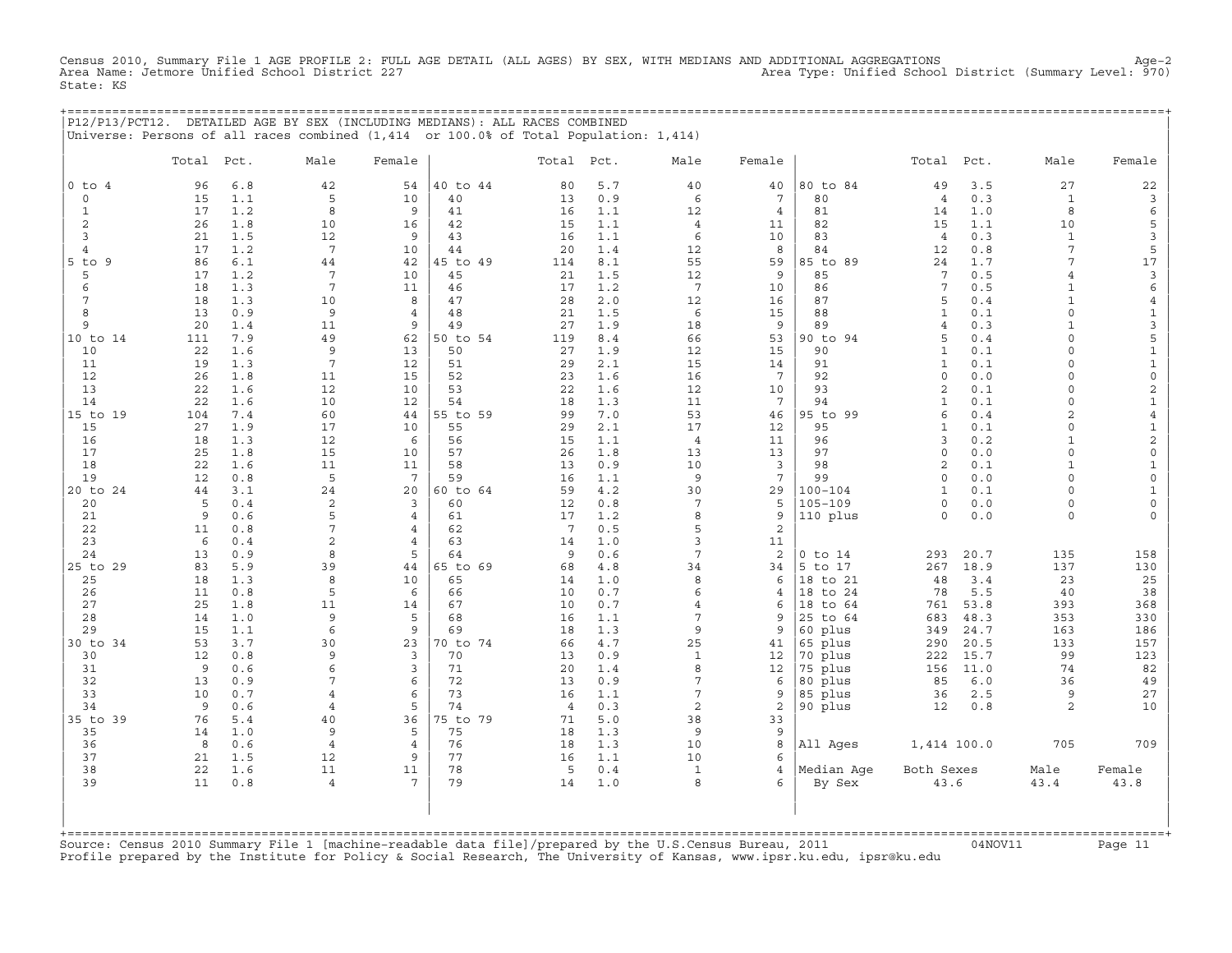Census 2010, Summary File 1 AGE/SEX PROFILE FOR SPECIFIC RACE/ETHNIC GROUP A: WHITE ALONE Agehace-A<br>Area Name: Jetmore Unified School District 227 Area Type: Unified School District (Summary Level: 970) State: KS

+===================================================================================================================================================+ |P12A/P13A/PCT12A. DETAILED AGE BY SEX (INCLUDING MEDIANS): WHITE ALONE | |Universe: White Alone Persons (1,329 or 94.0% of Total Population: 1,414) |

|                | Total               | Pct.       | Male              | Female          |                | Total Pct.            |            | Male            | Female          |                | Total               | Pct.       | Male                    | Female                  |
|----------------|---------------------|------------|-------------------|-----------------|----------------|-----------------------|------------|-----------------|-----------------|----------------|---------------------|------------|-------------------------|-------------------------|
| $0$ to $4$     | 85                  | 6.4        | 39                | 46              | 40 to 44       | 77                    | 5.8        | 39              | 38              | 80 to 84       | 46                  | 3.5        | 24                      | 22                      |
| $\circ$        | 13                  | 1.0        | 5                 | 8               | 40             | 12                    | 0.9        | 6               | 6               | 80             | $\overline{4}$      | 0.3        | $\mathbf{1}$            | $\mathbf{3}$            |
| $\mathbf{1}$   | 13                  | 1.0        | 6                 | 7               | 41             | 16                    | 1.2        | 12              | $\overline{4}$  | 81             | 14                  | 1.1        | 8                       | 6                       |
| 2              | 24                  | 1.8        | 10                | 14              | 42             | 15                    | 1.1        | $\overline{4}$  | 11              | 82             | 14                  | 1.1        | 9                       | 5                       |
| 3              | 19                  | 1.4        | 11                | 8               | 43             | 15                    | 1.1        | 6               | 9               | 83             | $\overline{3}$      | 0.2        | $\circ$                 | $\mathbf{3}$            |
| 4              | 16                  | 1.2        | $7\phantom{.0}$   | 9               | 44             | 19                    | 1.4        | 11              | 8               | 84             | 11                  | 0.8        | 6                       | 5                       |
| 5 to 9         | 81                  | 6.1        | 41                | 40              | 45 to 49       | 107                   | 8.1        | 53              | 54              | 85 to 89       | 24                  | 1.8        | 7                       | $17$                    |
| 5              | 16                  | 1.2        | 6                 | 10              | 45             | 19                    | 1.4        | 11              | 8               | 85             | 7                   | 0.5        | $\overline{4}$          | $\mathbf{3}$            |
| 6              | 18                  | 1.4        | 7                 | 11              | 46             | 16                    | 1.2        | $7\phantom{.0}$ | 9               | 86             | $7\phantom{.0}$     | 0.5        | $\mathbf{1}$            | 6                       |
| 7              | 17                  | 1.3        | 9                 | 8               | 47             | 26                    | 2.0        | 12              | 14              | 87             | 5                   | 0.4        | $\mathbf{1}$            | $\overline{4}$          |
| 8              | 11                  | 0.8        | 8                 | $\overline{3}$  | 48             | 21                    | 1.6        | 6               | 15              | 88             | $\mathbf{1}$        | 0.1        | $\Omega$                | $\mathbf{1}$            |
| 9              | 19                  | 1.4        | 11<br>44          | 8               | 49             | 25                    | 1.9        | 17              | 8               | 89<br>90 to 94 | $\overline{4}$<br>5 | 0.3<br>0.4 | $\mathbf{1}$<br>$\circ$ | 3                       |
| 10 to 14<br>10 | 100<br>20           | 7.5<br>1.5 | 8                 | 56<br>12        | 50 to 54<br>50 | 116<br>27             | 8.7<br>2.0 | 64<br>12        | 52<br>15        | 90             | $\mathbf{1}$        | 0.1        | $\Omega$                | 5<br>$\mathbf 1$        |
| 11             | 18                  | 1.4        | 7                 | 11              | 51             | 28                    | 2.1        | 15              | 13              | 91             | $\mathbf{1}$        | 0.1        | $\circ$                 | $\mathbf 1$             |
| 12             | 23                  | 1.7        | 9                 | 14              | 52             | 23                    | 1.7        | 16              | $7\phantom{.0}$ | 92             | $\circ$             | 0.0        | $\Omega$                | $\mathsf{O}\xspace$     |
| 13             | 19                  | 1.4        | 11                | 8               | 53             | 22                    | 1.7        | 12              | 10              | 93             | 2                   | 0.2        | $\circ$                 | $\overline{\mathbf{c}}$ |
| 14             | 20                  | 1.5        | 9                 | 11              | 54             | 16                    | 1.2        | 9               | $7\phantom{.0}$ | 94             | $\mathbf{1}$        | 0.1        | $\Omega$                | $\mathbf 1$             |
| 15 to 19       | 93                  | 7.0        | 53                | 40              | 55 to 59       | 98                    | 7.4        | 52              | 46              | 95 to 99       | 6                   | 0.5        | 2                       | $\,4$                   |
| 15             | 23                  | 1.7        | 15                | 8               | 55             | 29                    | 2.2        | 17              | 12              | 95             | $\mathbf{1}$        | 0.1        | $\Omega$                | $\mathbf 1$             |
| 16             | 14                  | 1.1        | 10                | $\overline{4}$  | 56             | 15                    | 1.1        | $\overline{4}$  | 11              | 96             | 3                   | 0.2        | $\mathbf{1}$            | $\overline{\mathbf{c}}$ |
| 17             | 24                  | 1.8        | 14                | 10              | 57             | 25                    | 1.9        | 12              | 13              | 97             | $\circ$             | 0.0        | $\Omega$                | $\mathbb O$             |
| 18             | 20                  | 1.5        | 9                 | 11              | 58             | 13                    | 1.0        | 10              | 3               | 98             | 2                   | 0.2        | $\mathbf{1}$            | $\mathbf{1}$            |
| 19             | 12                  | 0.9        | 5                 | $7\phantom{.0}$ | 59             | 16                    | 1.2        | 9               | 7               | 99             | $\mathbf 0$         | 0.0        | $\circ$                 | $\mathbb O$             |
| 20 to 24       | 37                  | 2.8        | 21                | 16              | 60 to 64       | 59                    | 4.4        | 30              | 29              | $100 - 104$    | $\mathbf{1}$        | 0.1        | $\Omega$                | $\mathbf{1}$            |
| 20             | 5                   | 0.4        | $\overline{c}$    | $\overline{3}$  | 60             | 12                    | 0.9        | $7\phantom{.0}$ | 5               | $105 - 109$    | $\circ$             | 0.0        | $\circ$                 | $\mathsf{O}\xspace$     |
| 21             | 8                   | 0.6        | 5                 | 3               | 61             | 17                    | 1.3        | 8               | 9               | 110 plus       | $\mathbf 0$         | 0.0        | $\circ$                 | $\mathbf 0$             |
| 22<br>23       | 9<br>$\overline{4}$ | 0.7<br>0.3 | 6<br>$\mathbf{1}$ | 3<br>3          | 62<br>63       | $7\phantom{.0}$<br>14 | 0.5<br>1.1 | 5<br>3          | 2<br>11         |                |                     |            |                         |                         |
| 24             | 11                  | 0.8        | 7                 | 4               | 64             | 9                     | 0.7        | 7               | $\overline{c}$  | $0$ to $14$    | 266                 | 20.0       | 124                     | 142                     |
| 25 to 29       | 76                  | 5.7        | 34                | 42              | 65 to 69       | 67                    | 5.0        | 34              | 33              | 5 to 17        | 242                 | 18.2       | 124                     | 118                     |
| 25             | 15                  | 1.1        | $7\phantom{.0}$   | 8               | 65             | 14                    | 1.1        | 8               | 6               | 18 to 21       | 45                  | 3.4        | 21                      | 24                      |
| 26             | 11                  | 0.8        | 5                 | 6               | 66             | 9                     | 0.7        | 6               | 3               | 18 to 24       | 69                  | 5.2        | 35                      | 34                      |
| 27             | 24                  | 1.8        | 10                | 14              | 67             | 10                    | 0.8        | $\overline{4}$  | 6               | 18<br>to 64    | 717                 | 54.0       | 369                     | 348                     |
| 28             | 13                  | 1.0        | 8                 | 5               | 68             | 16                    | 1.2        | $\overline{7}$  | 9               | 25 to 64       | 648                 | 48.8       | 334                     | 314                     |
| 29             | 13                  | 1.0        | $\overline{4}$    | 9               | 69             | 18                    | 1.4        | 9               | 9               | 60 plus        | 344                 | 25.9       | 160                     | 184                     |
| 30 to 34       | 50                  | 3.8        | 28                | 22              | 70 to 74       | 65                    | 4.9        | 25              | 40              | 65 plus        | 285                 | 21.4       | 130                     | 155                     |
| 30             | 10                  | 0.8        | $7\phantom{.0}$   | $\overline{3}$  | 70             | 13                    | 1.0        | $\mathbf{1}$    | 12              | 70 plus        | 218                 | 16.4       | 96                      | 122                     |
| 31             | 9                   | 0.7        | 6                 | 3               | 71             | 19                    | 1.4        | 8               | 11              | 75 plus        | 153                 | 11.5       | 71                      | 82                      |
| 32             | 13                  | 1.0        | 7                 | 6               | 72             | 13                    | 1.0        | $\overline{7}$  | 6               | 80 plus        | 82                  | $6.2$      | 33                      | 49                      |
| 33             | 9                   | 0.7        | $\overline{4}$    | 5               | 73             | 16                    | 1.2        | $\overline{7}$  | 9               | 85 plus        | 36                  | 2.7        | 9                       | 27                      |
| 34             | 9                   | 0.7        | $\overline{4}$    | 5               | 74             | $\overline{4}$        | 0.3        | 2               | 2               | 90 plus        | 12                  | 0.9        | 2                       | 10                      |
| 35 to 39<br>35 | 65<br>12            | 4.9<br>0.9 | 34<br>8           | 31<br>4         | 75 to 79<br>75 | 71<br>18              | 5.3<br>1.4 | 38<br>9         | 33<br>9         |                |                     |            |                         |                         |
| 36             | $7\phantom{.0}$     | 0.5        | 3                 | $\overline{4}$  | 76             | 18                    | 1.4        | 10              | 8               | All Ages       | 1,329 100.0         |            | 662                     | 667                     |
| 37             | 18                  | 1.4        | 11                | 7               | 77             | 16                    | 1.2        | 10              | 6               |                |                     |            |                         |                         |
| 38             | 19                  | 1.4        | 9                 | 10              | 78             | 5                     | 0.4        | $\mathbf{1}$    | 4               | Median Age     | Both Sexes          |            | Male                    | Female                  |
| 39             | 9                   | 0.7        | 3                 | 6               | 79             | 14                    | 1.1        | 8               | 6               | By Sex         |                     | 45.0       | 44.8                    | 45.3                    |
| +=========     |                     |            |                   |                 |                |                       |            |                 |                 |                |                     |            |                         |                         |

+===================================================================================================================================================+Source: Census 2010 Summary File 1 [machine−readable data file]/prepared by the U.S.Census Bureau, 2011 04NOV11 Page 12 Profile prepared by the Institute for Policy & Social Research, The University of Kansas, www.ipsr.ku.edu, ipsr@ku.edu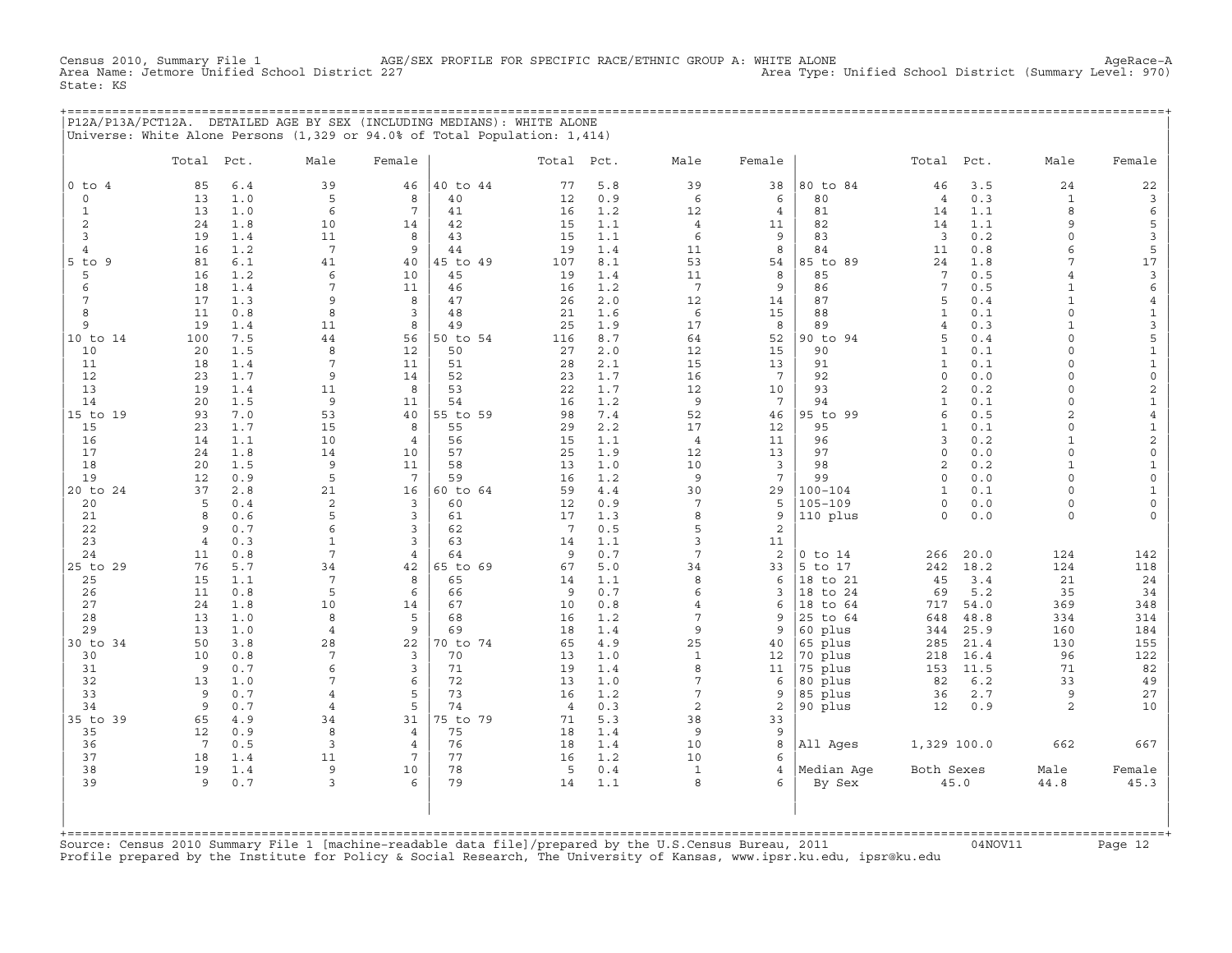Census 2010, Summary File 1 AGE/SEX PROFILE FOR SPECIFIC RACE/ETHNIC GROUP B: BLACK OR AFRICAN AMERICAN ALONE<br>Area Name: Jetmore Unified School District 227 Area Type: Unified School District (Summary Level: 970) State: KS

+===================================================================================================================================================+

|                | P12B/P13B/PCT12B. DETAILED AGE BY SEX (INCLUDING MEDIANS): BLACK OR AFRICAN AMERICAN ALONE<br>Universe: Black or African American Alone Persons (19 or 1.3% of Total Population: 1,414) |                      |                            |          |                   |            |                      |                             |                         |                         |              |                      |                          |
|----------------|-----------------------------------------------------------------------------------------------------------------------------------------------------------------------------------------|----------------------|----------------------------|----------|-------------------|------------|----------------------|-----------------------------|-------------------------|-------------------------|--------------|----------------------|--------------------------|
|                | Total Pct.                                                                                                                                                                              | Male                 | Female                     |          | Total             | Pct.       | Male                 | Female                      |                         | Total                   | Pct.         | Male                 | Female                   |
| $0$ to $4$     | 5.3<br>1                                                                                                                                                                                | $\circ$              | $\mathbf{1}$               | 40 to 44 | 1                 | 5.3        | $\mathbf{1}$         | $\mathbf 0$                 | 80 to 84                | $\overline{2}$          | 10.5         | 2                    | $\mathsf O$              |
| 0              | 0.0<br>$\Omega$                                                                                                                                                                         | $\Omega$             | $\mathbf 0$                | 40       | 0                 | 0.0        | $\circ$              | $\mathbf 0$                 | 80                      | $\mathsf{O}\xspace$     | 0.0          | $\circ$              | $\mathsf{O}\xspace$      |
| $\mathbf{1}$   | $\circ$<br>0.0                                                                                                                                                                          | $\Omega$             | $\mathbf 0$                | 41       | 0                 | 0.0        | $\mathbf 0$          | $\mathbf 0$                 | 81                      | $\circ$                 | 0.0          | $\circ$              | $\mathsf{O}\xspace$      |
| 2              | $\Omega$<br>0.0                                                                                                                                                                         | $\Omega$             | 0                          | 42       | 0                 | 0.0        | $\Omega$             | $\mathbf 0$                 | 82                      | $\circ$                 | 0.0          | $\circ$              | $\mathbf{0}$             |
| 3              | 0.0<br>$\mathbf 0$                                                                                                                                                                      | $\Omega$             | $\mathbf 0$                | 43       | 0                 | 0.0        | $\Omega$             | $\mathbf 0$                 | 83                      | $\mathbf{1}$            | 5.3          | $\mathbf{1}$         | 0                        |
| $\overline{4}$ | $\mathbf{1}$<br>5.3                                                                                                                                                                     | $\Omega$             | $\mathbf{1}$               | 44       | $\mathbf{1}$      | 5.3        | $1\,$                | $\mathsf O$                 | 84                      | $\mathbf{1}$            | 5.3          | $\mathbf{1}$         | $\mathsf{O}\xspace$      |
| 5 to 9         | 5.3<br>$\mathbf{1}$                                                                                                                                                                     | $\Omega$             | $\mathbf{1}$               | 45 to 49 | $\mathbf{1}$      | 5.3        | $\Omega$             | $1\,$                       | 85 to 89                | $\mathsf{O}\xspace$     | 0.0          | $\Omega$             | $\mathsf{O}\xspace$      |
| 5              | $\Omega$<br>0.0                                                                                                                                                                         | $\Omega$             | $\Omega$                   | 45       | 0                 | 0.0        | $\Omega$             | $\mathbf 0$                 | 85                      | $\circ$                 | 0.0          | $\Omega$             | 0                        |
| 6              | 0.0<br>$\mathbf 0$                                                                                                                                                                      | $\Omega$             | $\mathbf 0$                | 46       | 0                 | 0.0        | $\Omega$<br>$\Omega$ | $\mathsf{O}$                | 86                      | $\circ$                 | 0.0          | $\Omega$<br>$\Omega$ | $\mathsf O$              |
| 7<br>8         | 0.0<br>$\Omega$<br>$\Omega$<br>0.0                                                                                                                                                      | $\Omega$<br>$\Omega$ | $\Omega$<br>$\mathbf 0$    | 47<br>48 | $\mathbf{1}$<br>0 | 5.3<br>0.0 | $\Omega$             | $\mathbf{1}$<br>$\mathbf 0$ | 87<br>88                | $\Omega$<br>$\circ$     | 0.0<br>0.0   | $\Omega$             | $\mathsf{O}\xspace$<br>0 |
| 9              | 5.3<br>$\mathbf{1}$                                                                                                                                                                     | $\Omega$             | $\mathbf{1}$               | 49       | $\circ$           | 0.0        | $\mathbf 0$          | $\mathsf O$                 | 89                      | $\circ$                 | 0.0          | $\circ$              | $\mathsf O$              |
| 10 to 14       | 21.1<br>4                                                                                                                                                                               | $\mathbf{1}$         | 3                          | 50 to 54 | $\mathbf{1}$      | 5.3        | $\Omega$             | $\mathbf 1$                 | 90 to 94                | $\Omega$                | $0.0$        | $\Omega$             | $\mathsf{O}\xspace$      |
| 10             | $\Omega$<br>0.0                                                                                                                                                                         | $\Omega$             | $\Omega$                   | 50       | 0                 | 0.0        | $\Omega$             | $\Omega$                    | 90                      | $\Omega$                | 0.0          | $\Omega$             | 0                        |
| 11             | 0.0<br>$\mathsf{O}$                                                                                                                                                                     | $\mathbf 0$          | $\mathsf{O}\xspace$        | 51       | $\mathbf{1}$      | 5.3        | $\mathbf 0$          | $\mathbf{1}$                | 91                      | $\mathsf{O}\xspace$     | 0.0          | $\Omega$             | $\mathsf{O}\xspace$      |
| 12             | 2<br>10.5                                                                                                                                                                               | $\mathbf{1}$         | $\mathbf 1$                | 52       | 0                 | 0.0        | $\Omega$             | $\mathsf{O}$                | 92                      | $\Omega$                | 0.0          | $\Omega$             | $\mathsf{O}\xspace$      |
| 13             | $\overline{2}$<br>10.5                                                                                                                                                                  | $\Omega$             | 2                          | 53       | $\Omega$          | 0.0        | $\Omega$             | $\mathbf 0$                 | 93                      | $\Omega$                | 0.0          | $\Omega$             | 0                        |
| 14             | 0.0<br>$\Omega$                                                                                                                                                                         | $\mathbf 0$          | $\mathsf{O}\xspace$        | 54       | $\circ$           | 0.0        | $\mathbf 0$          | $\mathsf{O}\xspace$         | 94                      | $\Omega$                | 0.0          | $\circ$              | $\mathsf{O}\xspace$      |
| 15 to 19       | 10.5<br>$\overline{a}$                                                                                                                                                                  | $\mathbf{1}$         | $\mathbf{1}$               | 55 to 59 | $\mathbf{1}$      | 5.3        | $\mathbf{1}$         | $\mathsf O$                 | 95 to 99                | $\circ$                 | 0.0          | $\Omega$             | $\mathsf{O}\xspace$      |
| 15             | 2<br>10.5                                                                                                                                                                               | $\mathbf{1}$         | $\mathbf{1}$               | 55       | 0                 | 0.0        | $\Omega$             | $\mathbf 0$                 | 95                      | $\Omega$                | 0.0          | $\Omega$             | 0                        |
| 16             | $\Omega$<br>0.0                                                                                                                                                                         | $\Omega$             | $\mathsf{O}\xspace$        | 56       | 0                 | 0.0        | $\mathbf 0$          | $\mathsf{O}\xspace$         | 96                      | $\circ$                 | 0.0          | $\circ$              | $\mathsf{O}\xspace$      |
| 17             | $\Omega$<br>0.0                                                                                                                                                                         | $\Omega$             | $\Omega$                   | 57       | $\mathbf{1}$      | 5.3        | $\mathbf{1}$         | $\mathsf{O}$                | 97                      | $\circ$                 | 0.0          | $\Omega$             | 0                        |
| 18             | 0.0<br>$\Omega$                                                                                                                                                                         | $\Omega$             | $\mathbf 0$                | 58       | 0                 | 0.0        | $\Omega$             | $\mathbf 0$                 | 98                      | $\circ$                 | 0.0          | $\circ$              | $\mathsf O$              |
| 19             | 0.0<br>$\Omega$                                                                                                                                                                         | $\Omega$             | $\mathbf 0$                | 59       | 0                 | 0.0        | $\mathbf 0$          | $\mathsf{O}\xspace$         | 99                      | $\circ$                 | 0.0          | $\Omega$             | $\mathsf{O}\xspace$      |
| 20 to 24       | 2<br>10.5                                                                                                                                                                               | 1                    | $\mathbf{1}$               | 60 to 64 | 0                 | 0.0        | $\Omega$             | $\mathsf{O}\xspace$         | $100 - 104$             | $\circ$                 | 0.0          | $\Omega$             | 0                        |
| 20<br>21       | 0.0<br>$\Omega$<br>0.0<br>$\Omega$                                                                                                                                                      | $\Omega$<br>$\Omega$ | $\mathbf 0$<br>$\mathbf 0$ | 60<br>61 | 0<br>0            | 0.0<br>0.0 | $\Omega$<br>$\Omega$ | $\mathbf 0$<br>$\mathbf 0$  | $105 - 109$<br>110 plus | $\circ$<br>$\circ$      | 0.0<br>$0.0$ | $\circ$<br>$\circ$   | 0<br>$\mathsf{O}\xspace$ |
| 22             | 5.3<br>$\mathbf{1}$                                                                                                                                                                     | $\Omega$             | $\mathbf 1$                | 62       | 0                 | 0.0        | $\Omega$             | $\mathbf 0$                 |                         |                         |              |                      |                          |
| 23             | 5.3<br>1                                                                                                                                                                                | 1                    | 0                          | 63       | 0                 | 0.0        | $\Omega$             | $\mathbf 0$                 |                         |                         |              |                      |                          |
| 24             | $\Omega$<br>0.0                                                                                                                                                                         | $\Omega$             | $\Omega$                   | 64       | 0                 | 0.0        | $\Omega$             | $\mathbf 0$                 | $0$ to $14$             | 6                       | 31.6         | $\mathbf{1}$         | 5                        |
| 25 to 29       | 5.3<br>$\mathbf{1}$                                                                                                                                                                     | $\mathbf{1}$         | $\mathbf 0$                | 65 to 69 | 0                 | 0.0        | $\Omega$             | $\mathsf{O}\xspace$         | 5 to 17                 | 7                       | 36.8         | $\overline{c}$       | 5                        |
| 25             | $\circ$<br>0.0                                                                                                                                                                          | $\Omega$             | 0                          | 65       | 0                 | 0.0        | $\Omega$             | $\mathbf 0$                 | 18 to 21                | $\Omega$                | 0.0          | $\circ$              | $\mathsf{O}\xspace$      |
| 26             | 0.0<br>$\Omega$                                                                                                                                                                         | $\Omega$             | $\Omega$                   | 66       | 0                 | 0.0        | $\Omega$             | $\Omega$                    | 18 to 24                | $\mathbf{2}$            | 10.5         | $\mathbf{1}$         | $1\,$                    |
| 27             | 0<br>0.0                                                                                                                                                                                | $\Omega$             | $\mathsf{O}\xspace$        | 67       | 0                 | 0.0        | $\Omega$             | $\mathsf{O}$                | 18 to 64                | 9                       | 47.4         | 5                    | $\overline{4}$           |
| 28             | 0.0<br>$\Omega$                                                                                                                                                                         | $\Omega$             | 0                          | 68       | 0                 | 0.0        | $\Omega$             | $\Omega$                    | 25 to 64                | 7                       | 36.8         | $\overline{4}$       | 3                        |
| 29             | 5.3<br>$\mathbf{1}$                                                                                                                                                                     | $\mathbf{1}$         | $\Omega$                   | 69       | 0                 | 0.0        | $\Omega$             | $\mathbf 0$                 | 60 plus                 | $\mathbf{2}$            | 10.5         | $\overline{a}$       | $\mathsf{O}\xspace$      |
| 30 to 34       | 0<br>0.0                                                                                                                                                                                | $\Omega$             | 0                          | 70 to 74 | 0                 | 0.0        | $\Omega$             | $\mathsf{O}$                | 65 plus                 | $\overline{\mathbf{c}}$ | 10.5         | 2                    | $\mathsf{O}\xspace$      |
| 30             | 0.0<br>$\Omega$                                                                                                                                                                         | $\Omega$             | $\mathbf 0$                | 70       | 0                 | 0.0        | $\Omega$             | $\Omega$                    | 70 plus                 | 2                       | 10.5         | $\overline{a}$       | $\mathsf O$              |
| 31             | 0.0<br>$\Omega$                                                                                                                                                                         | $\Omega$             | $\Omega$                   | 71       | 0                 | 0.0        | $\Omega$             | $\mathbf 0$                 | 75 plus                 | $\sqrt{2}$              | 10.5         | $\overline{c}$       | $\mathsf{O}\xspace$      |
| 32             | 0<br>0.0                                                                                                                                                                                | $\Omega$             | $\mathsf{O}\xspace$        | 72       | 0                 | 0.0        | $\mathbf 0$          | $\mathsf{O}$                | 80 plus                 | 2                       | 10.5         | 2                    | $\mathsf{O}\xspace$      |
| 33<br>34       | 0.0<br>$\Omega$<br>0.0<br>$\Omega$                                                                                                                                                      | $\Omega$<br>$\Omega$ | $\mathbf 0$<br>$\mathbf 0$ | 73<br>74 | 0<br>0            | 0.0<br>0.0 | $\Omega$<br>$\Omega$ | $\mathbf 0$<br>$\mathbf 0$  | 85 plus                 | $\circ$<br>$\circ$      | 0.0          | $\circ$<br>$\circ$   | 0<br>$\mathsf O$         |
| 35 to 39       | 2<br>10.5                                                                                                                                                                               | $\mathbf{1}$         | $\mathbf{1}$               | 75 to 79 | 0                 | 0.0        | $\mathbf 0$          | $\mathsf{O}\xspace$         | 90 plus                 |                         | 0.0          |                      |                          |
| 35             | 0.0<br>$\Omega$                                                                                                                                                                         | $\Omega$             | $\mathbf 0$                | 75       | 0                 | 0.0        | $\Omega$             | $\mathbf 0$                 |                         |                         |              |                      |                          |
| 36             | 0.0<br>$\circ$                                                                                                                                                                          | $\Omega$             | $\mathbf 0$                | 76       | $\circ$           | 0.0        | $\Omega$             | $\mathbf 0$                 | All Ages                |                         | 19 100.0     | 9                    | 10                       |
| 37             | 5.3<br>$\mathbf{1}$                                                                                                                                                                     | $\Omega$             | $\mathbf{1}$               | 77       | 0                 | 0.0        | $\Omega$             | $\mathbf 0$                 |                         |                         |              |                      |                          |
| 38             | $\mathbf{1}$<br>5.3                                                                                                                                                                     | $\mathbf{1}$         | $\Omega$                   | 78       | 0                 | 0.0        | $\Omega$             | $\Omega$                    | Median Age              | Both Sexes              |              | Male                 | Female                   |
| 39             | $\circ$<br>0.0                                                                                                                                                                          | $\Omega$             | $\Omega$                   | 79       | $\circ$           | 0.0        | $\Omega$             | $\Omega$                    | By Sex                  |                         | 23.5         | 38.5                 | 14.5                     |
|                | +============================                                                                                                                                                           |                      |                            |          |                   |            |                      |                             |                         |                         |              |                      |                          |

+===================================================================================================================================================+Source: Census 2010 Summary File 1 [machine−readable data file]/prepared by the U.S.Census Bureau, 2011 04NOV11 Page 13 Profile prepared by the Institute for Policy & Social Research, The University of Kansas, www.ipsr.ku.edu, ipsr@ku.edu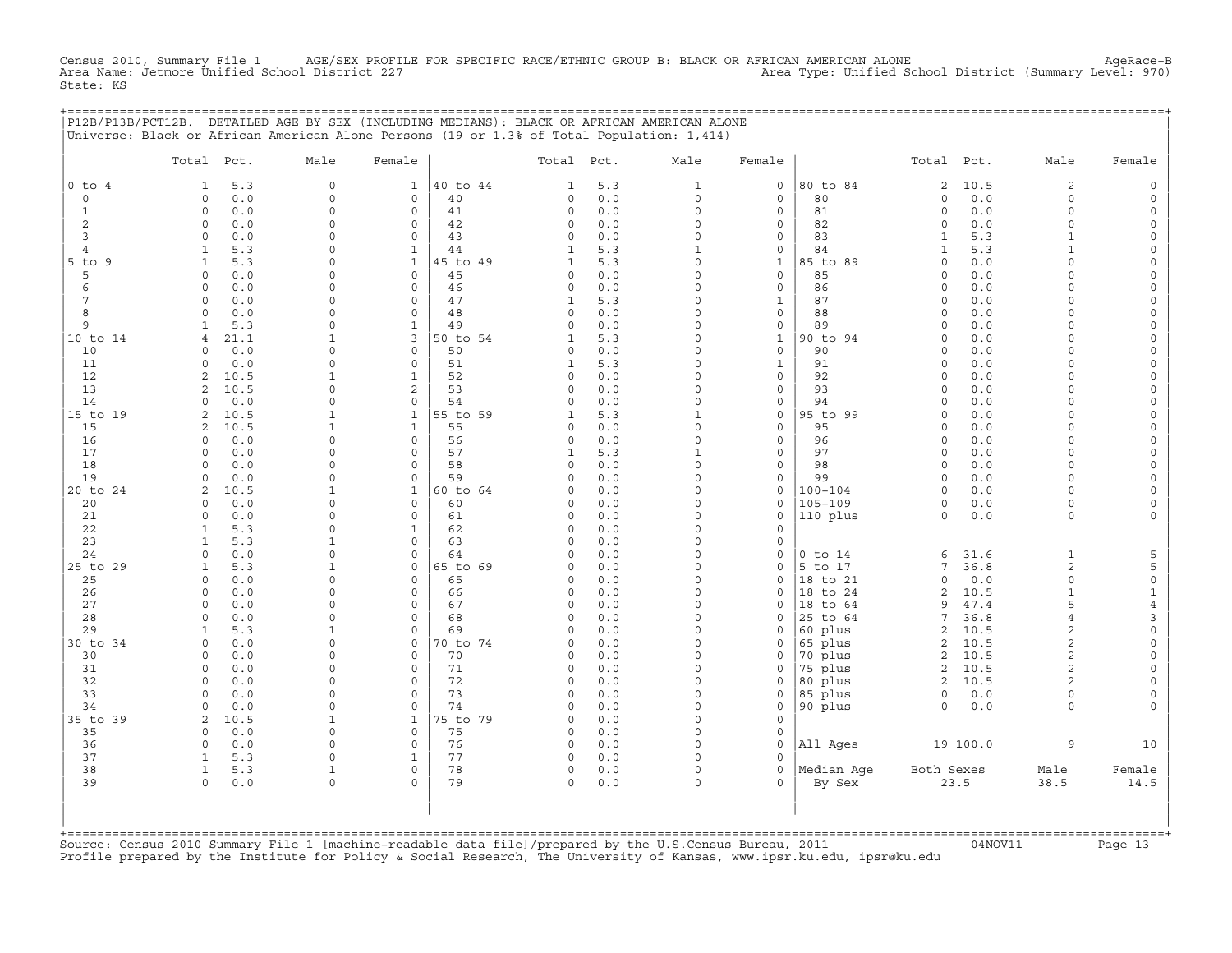Census 2010, Summary File 1 AGE/SEX PROFILE FOR SPECIFIC RACE/ETHNIC GROUP C: AMERICAN INDIAN AND ALASKA NATIVE ALONE AgeRace−C Area Name: Jetmore Unified School District 227 Area Type: Unified School District (Summary Level: 970) State: KS

+===================================================================================================================================================+

|                     | P12C/P13C/PCT12C. DETAILED AGE BY SEX (INCLUDING MEDIANS): AMERICAN INDIAN AND ALASKA NATIVE ALONE<br>Universe: American Indian and Alaska Native Alone Persons (3 or 0.2% of Total Population: 1,414) |                             |                            |                |                      |                       |                         |                             |                        |                              |              |                              |                                     |
|---------------------|--------------------------------------------------------------------------------------------------------------------------------------------------------------------------------------------------------|-----------------------------|----------------------------|----------------|----------------------|-----------------------|-------------------------|-----------------------------|------------------------|------------------------------|--------------|------------------------------|-------------------------------------|
|                     | Total Pct.                                                                                                                                                                                             | Male                        | Female                     |                | Total Pct.           |                       | Male                    | Female                      |                        | Total Pct.                   |              | Male                         | Female                              |
| $0$ to $4$          | 0.0<br>$\Omega$                                                                                                                                                                                        | $\mathbf 0$                 | $\mathbf 0$                | 40 to 44       | $\Omega$             | 0.0                   | $\circ$                 | $\mathbf 0$                 | 80 to 84               | $\Omega$                     | 0.0          | $\circ$                      | $\mathsf{O}\xspace$                 |
| $\mathbf 0$         | 0.0<br>$\circ$                                                                                                                                                                                         | $\mathbf 0$                 | $\mathbf 0$                | 40             | $\Omega$             | 0.0                   | $\circ$                 | $\mathbf 0$                 | 80                     | $\circ$                      | 0.0          | $\circ$                      | $\mathsf{O}$                        |
| $\mathbf{1}$        | $0.0$<br>$\circ$                                                                                                                                                                                       | $\mathsf{O}\xspace$         | $\mathsf O$                | 41             | 0                    | 0.0                   | $\mathsf{O}\xspace$     | $\mathsf O$                 | 81                     | $\circ$                      | 0.0          | $\mathbf 0$                  | $\mathsf{O}\xspace$                 |
| 2                   | 0.0<br>$\circ$                                                                                                                                                                                         | $\Omega$<br>$\mathbf 0$     | $\mathbf 0$<br>$\mathbf 0$ | 42             | $\Omega$<br>$\Omega$ | 0.0<br>0.0            | $\Omega$<br>$\Omega$    | $\mathbf 0$<br>$\mathbf 0$  | 82<br>83               | $\circ$<br>$\Omega$          | 0.0          | $\Omega$<br>$\Omega$         | 0                                   |
| 3<br>$\overline{4}$ | 0.0<br>$\circ$<br>$0.0$<br>$\circ$                                                                                                                                                                     | $\Omega$                    | $\circ$                    | 43<br>44       | $\Omega$             | 0.0                   | $\Omega$                | $\mathsf O$                 | 84                     | $\Omega$                     | 0.0<br>$0.0$ | $\Omega$                     | $\mathsf{O}$<br>$\mathsf{O}\xspace$ |
| $5$ to $9$          | $\Omega$<br>0.0                                                                                                                                                                                        | $\Omega$                    | $\mathbf 0$                | 45 to 49       | $\Omega$             | 0.0                   | $\Omega$                | $\mathbf 0$                 | 85 to 89               | $\Omega$                     | 0.0          | $\Omega$                     | 0                                   |
| 5                   | 0.0<br>$\circ$                                                                                                                                                                                         | $\mathbf 0$                 | $\mathsf{O}$               | 45             | $\Omega$             | 0.0                   | $\Omega$                | $\mathbf 0$                 | 85                     | $\Omega$                     | 0.0          | $\Omega$                     | 0                                   |
| 6                   | 0.0<br>$\circ$                                                                                                                                                                                         | $\Omega$                    | $\mathsf O$                | 46             | $\Omega$             | 0.0                   | $\Omega$                | $\mathsf O$                 | 86                     | $\Omega$                     | 0.0          | $\Omega$                     | $\mathsf{O}\xspace$                 |
| 7                   | $\Omega$<br>0.0                                                                                                                                                                                        | $\Omega$                    | $\Omega$                   | 47             | $\Omega$             | 0.0                   | $\Omega$                | $\mathbf 0$                 | 87                     | $\Omega$                     | 0.0          | $\Omega$                     | 0                                   |
| 8                   | 0.0<br>$\circ$                                                                                                                                                                                         | $\mathbf 0$                 | $\mathsf{O}$               | 48             | $\Omega$             | 0.0                   | $\Omega$                | $\mathsf{O}$                | 88                     | $\Omega$                     | 0.0          | $\Omega$                     | 0                                   |
| 9                   | 0.0<br>$\circ$                                                                                                                                                                                         | $\mathbf 0$                 | $\circ$                    | 49             | $\Omega$             | 0.0                   | $\Omega$<br>$\Omega$    | $\mathsf O$                 | 89                     | $\Omega$                     | 0.0          | $\Omega$                     | $\mathsf{O}\xspace$                 |
| 10 to 14<br>10      | $\mathbf{1}$<br>33.3<br>0.0<br>$\Omega$                                                                                                                                                                | $\mathbf{1}$<br>$\mathbf 0$ | $\mathbf 0$<br>$\mathbf 0$ | 50 to 54<br>50 | $\Omega$<br>$\Omega$ | 0.0<br>0.0            | $\Omega$                | $\mathbf 0$<br>$\mathsf{O}$ | 90 to 94<br>90         | $\circ$<br>$\Omega$          | 0.0<br>0.0   | $\Omega$<br>$\Omega$         | $\mathsf{O}\xspace$<br>0            |
| 11                  | 0.0<br>$\circ$                                                                                                                                                                                         | $\mathbf 0$                 | $\mathsf O$                | 51             | $\Omega$             | 0.0                   | $\Omega$                | $\mathsf O$                 | 91                     | $\Omega$                     | 0.0          | $\circ$                      | $\mathsf{O}\xspace$                 |
| 12                  | $\Omega$<br>0.0                                                                                                                                                                                        | $\Omega$                    | $\mathbf 0$                | 52             | $\mathbf 0$          | 0.0                   | $\Omega$                | $\mathbf 0$                 | 92                     | $\circ$                      | 0.0          | $\Omega$                     | 0                                   |
| 13                  | 0.0<br>$\Omega$                                                                                                                                                                                        | $\mathbf 0$                 | $\Omega$                   | 53             | $\Omega$             | 0.0                   | $\Omega$                | 0                           | 93                     | $\Omega$                     | 0.0          | $\Omega$                     | 0                                   |
| 14                  | 33.3<br>$\mathbf{1}$                                                                                                                                                                                   | $\mathbf{1}$                | $\circ$                    | 54             | $\Omega$             | 0.0                   | $\Omega$                | $\mathsf O$                 | 94                     | $\Omega$                     | 0.0          | $\circ$                      | $\mathsf{O}\xspace$                 |
| 15 to 19            | $\mathbf{1}$<br>33.3                                                                                                                                                                                   | $\mathbf 1$                 | $\mathbf 0$                | 55 to 59       | $\Omega$             | 0.0                   | $\Omega$                | $\mathbf 0$                 | 95 to 99               | $\circ$                      | 0.0          | $\Omega$                     | $\mathsf{O}\xspace$                 |
| 15                  | 0.0<br>$\Omega$                                                                                                                                                                                        | $\Omega$                    | 0                          | 55             | $\Omega$             | 0.0                   | $\Omega$                | 0                           | 95                     | $\Omega$                     | 0.0          | $\Omega$                     | 0                                   |
| 16                  | $0.0$<br>$\circ$                                                                                                                                                                                       | $\mathbf 0$                 | $\mathbf 0$                | 56             | $\Omega$<br>$\Omega$ | 0.0                   | $\Omega$<br>$\Omega$    | $\mathsf O$                 | 96                     | $\Omega$                     | 0.0          | $\Omega$<br>$\Omega$         | $\mathsf{O}\xspace$                 |
| 17<br>18            | $\circ$<br>0.0<br>33.3<br>1                                                                                                                                                                            | $\mathbf 0$<br>1            | $\mathbf 0$<br>0           | 57<br>58       | $\Omega$             | 0.0<br>0.0            | $\Omega$                | $\mathbf 0$<br>0            | 97<br>98               | $\circ$<br>$\circ$           | 0.0<br>0.0   | $\Omega$                     | $\mathsf{O}\xspace$<br>0            |
| 19                  | $0.0$<br>$\Omega$                                                                                                                                                                                      | $\mathbf 0$                 | $\mathbf 0$                | 59             | $\Omega$             | 0.0                   | $\Omega$                | $\mathsf{O}\xspace$         | 99                     | $\Omega$                     | 0.0          | $\Omega$                     | $\mathsf{O}\xspace$                 |
| 20 to 24            | 0.0<br>$\Omega$                                                                                                                                                                                        | $\mathbf 0$                 | $\mathbf 0$                | 60 to 64       | $\Omega$             | 0.0                   | $\Omega$                | $\mathsf{O}$                | $100 - 104$            | $\Omega$                     | 0.0          | $\circ$                      | $\mathbf 0$                         |
| 20                  | 0.0<br>$\circ$                                                                                                                                                                                         | $\mathbf 0$                 | $\mathsf{O}$               | 60             | $\Omega$             | 0.0                   | $\Omega$                | $\mathsf{O}$                | $105 - 109$            | $\circ$                      | 0.0          | 0                            | 0                                   |
| 21                  | 0.0<br>$\circ$                                                                                                                                                                                         | $\Omega$                    | $\mathsf O$                | 61             | $\Omega$             | 0.0                   | $\Omega$                | $\mathsf O$                 | 110 plus               | $\circ$                      | 0.0          | $\circ$                      | $\mathsf{O}\xspace$                 |
| 22                  | $\Omega$<br>0.0                                                                                                                                                                                        | $\Omega$                    | $\Omega$                   | 62             | $\Omega$             | 0.0                   | $\Omega$                | $\circ$                     |                        |                              |              |                              |                                     |
| 23                  | 0.0<br>$\Omega$                                                                                                                                                                                        | $\Omega$                    | $\mathbf 0$                | 63             | $\Omega$             | 0.0                   | $\Omega$                | $\mathsf{O}$                |                        |                              |              |                              |                                     |
| 24<br>25 to 29      | 0.0<br>$\circ$<br>0.0<br>$\Omega$                                                                                                                                                                      | $\mathbf 0$<br>$\Omega$     | $\circ$<br>$\circ$         | 64<br>65 to 69 | $\Omega$<br>1        | 0.0<br>33.3           | $\Omega$<br>$\Omega$    | $\mathsf O$<br>$\mathbf 1$  | $0$ to $14$<br>5 to 17 | $\mathbf{1}$<br>$\mathbf{1}$ | 33.3<br>33.3 | $\mathbf{1}$<br>$\mathbf{1}$ | $\mathsf{O}$<br>$\mathsf{O}\xspace$ |
| 25                  | $\Omega$<br>0.0                                                                                                                                                                                        | $\Omega$                    | $\mathbf 0$                | 65             | 0                    | 0.0                   | $\Omega$                | $\mathbf 0$                 | 18 to 21               | $\mathbf{1}$                 | 33.3         | $\mathbf{1}$                 | 0                                   |
| 26                  | $0.0$<br>$\circ$                                                                                                                                                                                       | $\mathbf 0$                 | $\mathsf{O}$               | 66             | $\mathbf{1}$         | 33.3                  | $\Omega$                | $\mathbf{1}$                | 18 to 24               | $\mathbf{1}$                 | 33.3         | $\mathbf{1}$                 | $\mathsf{O}\xspace$                 |
| 27                  | 0.0<br>$\Omega$                                                                                                                                                                                        | $\Omega$                    | $\mathbf 0$                | 67             | $\Omega$             | 0.0                   | $\Omega$                | $\Omega$                    | 18 to 64               | $\mathbf{1}$                 | 33.3         | $\mathbf{1}$                 | $\mathsf{O}\xspace$                 |
| 28                  | 0.0<br>$\Omega$                                                                                                                                                                                        | $\Omega$                    | $\mathbf 0$                | 68             | $\Omega$             | 0.0                   | $\Omega$                | $\mathbf 0$                 | 25 to 64               | $\circ$                      | 0.0          | $\Omega$                     | 0                                   |
| 29                  | $0.0$<br>$\circ$                                                                                                                                                                                       | $\mathbf 0$                 | $\circ$                    | 69             | $\Omega$             | 0.0                   | $\Omega$                | 0                           | 60 plus                | $\mathbf{1}$                 | 33.3         | $\Omega$                     | $\mathbf{1}$                        |
| 30 to 34            | 0.0<br>$\Omega$                                                                                                                                                                                        | $\Omega$                    | $\mathbf 0$                | 70 to 74       | $\Omega$             | 0.0                   | $\Omega$                | $\mathbf 0$                 | 65 plus                | $\mathbf{1}$                 | 33.3         | $\Omega$                     | $\mathbf{1}$                        |
| 30<br>31            | $\circ$<br>0.0<br>$0.0$<br>$\circ$                                                                                                                                                                     | $\Omega$<br>$\Omega$        | $\mathbf 0$<br>$\mathbf 0$ | 70<br>71       | $\Omega$<br>0        | 0.0<br>0.0            | $\Omega$<br>$\Omega$    | $\mathbf 0$<br>0            | 70 plus<br>75 plus     | $\circ$<br>$\Omega$          | 0.0<br>0.0   | $\Omega$<br>$\Omega$         | $\mathsf O$<br>$\mathsf{O}\xspace$  |
| 32                  | 0.0<br>$\Omega$                                                                                                                                                                                        | $\Omega$                    | $\mathbf 0$                | 72             | $\Omega$             | 0.0                   | $\Omega$                | $\mathbf 0$                 | 80 plus                | $\circ$                      | 0.0          | $\Omega$                     | $\mathsf{O}\xspace$                 |
| 33                  | $\circ$<br>0.0                                                                                                                                                                                         | $\mathbf 0$                 | $\mathbf 0$                | 73             | $\Omega$             | ${\tt 0}$ . ${\tt 0}$ | $\Omega$                | $\mathbf 0$                 | 85 plus                | $\circ$                      | 0.0          | $\Omega$                     | 0                                   |
| 34                  | $0.0$<br>$\circ$                                                                                                                                                                                       | $\Omega$                    | $\mathsf{O}$               | 74             | $\Omega$             | 0.0                   | $\Omega$                | 0                           | 90 plus                | $\circ$                      | 0.0          | $\circ$                      | $\mathbf 0$                         |
| 35 to 39            | $\Omega$<br>0.0                                                                                                                                                                                        | $\Omega$                    | $\mathbf 0$                | 75 to 79       | $\Omega$             | 0.0                   | $\Omega$                | $\circ$                     |                        |                              |              |                              |                                     |
| 35                  | $\circ$<br>0.0                                                                                                                                                                                         | $\mathbf 0$                 | $\mathsf{O}$               | 75             | 0                    | 0.0                   | $\Omega$                | $\mathsf{O}$                |                        |                              |              |                              |                                     |
| 36                  | $0.0$<br>$\circ$                                                                                                                                                                                       | $\Omega$                    | $\mathsf{O}$               | 76             | $\Omega$             | 0.0                   | $\Omega$                | $\mathbf 0$                 | All Ages               |                              | 3 100.0      | $\overline{c}$               | $\mathbf{1}$                        |
| 37                  | 0.0<br>$\Omega$                                                                                                                                                                                        | $\Omega$                    | $\mathbf 0$                | 77             | $\Omega$             | 0.0                   | $\Omega$                | $\Omega$                    |                        |                              |              |                              |                                     |
| 38<br>39            | $\circ$<br>0.0<br>$0.0$<br>$\circ$                                                                                                                                                                     | $\mathbf 0$<br>$\mathbf 0$  | $\mathbf 0$<br>$\Omega$    | 78<br>79       | 0<br>0               | 0.0<br>0.0            | $\mathbf 0$<br>$\Omega$ | $\mathbf 0$<br>$\Omega$     | Median Age<br>By Sex   | Both Sexes                   | 18.5         | Male<br>16.5                 | Female<br>66.5                      |
|                     |                                                                                                                                                                                                        |                             |                            |                |                      |                       |                         |                             |                        |                              |              |                              |                                     |

+===================================================================================================================================================+Source: Census 2010 Summary File 1 [machine−readable data file]/prepared by the U.S.Census Bureau, 2011 04NOV11 Page 14 Profile prepared by the Institute for Policy & Social Research, The University of Kansas, www.ipsr.ku.edu, ipsr@ku.edu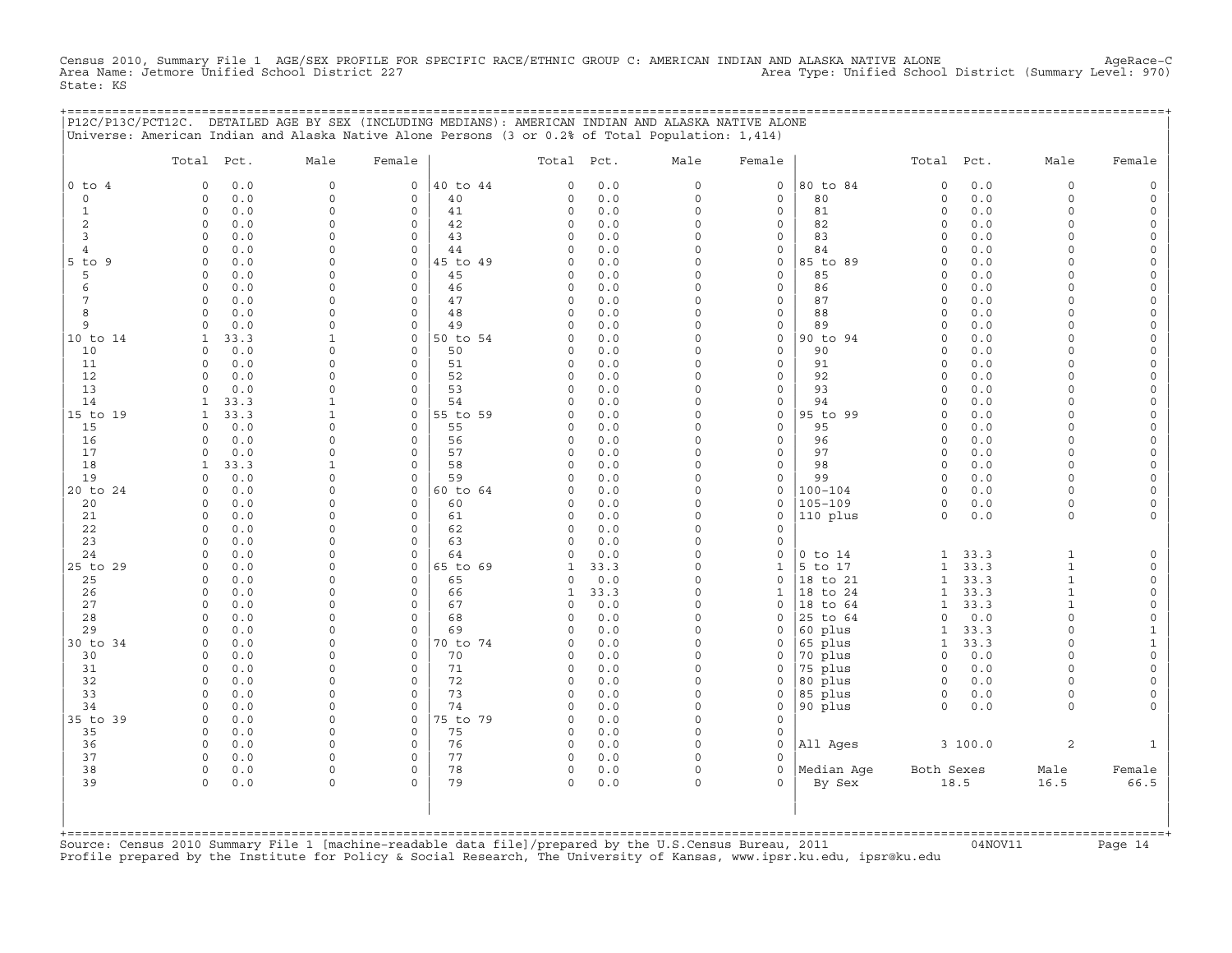Census 2010, Summary File 1 AGE/SEX PROFILE FOR SPECIFIC RACE/ETHNIC GROUP D: ASIAN ALONE AgeRace-D<br>Area Name: Jetmore Unified School District 227 Area Type: Unified School District (Summary Level: 970) State: KS

|  | P12D/P13D/PCT12D. DETAILED AGE BY SEX (INCLUDING MEDIANS): ASIAN ALONE |  |  |
|--|------------------------------------------------------------------------|--|--|
|  | Universe: Asian Alone Persons (7 or 0.5% of Total Population: 1,414)   |  |  |

|              | Total                    | Pct.       | Male                    | Female       |                | Total Pct.         |                | Male                     | Female                             |                         | Total Pct.                  |             | Male               | Female                             |
|--------------|--------------------------|------------|-------------------------|--------------|----------------|--------------------|----------------|--------------------------|------------------------------------|-------------------------|-----------------------------|-------------|--------------------|------------------------------------|
| $0$ to $4$   | $\circ$                  | 0.0        | $\mathbf 0$             | $\mathbf{0}$ | 40 to 44       |                    | $1 \quad 14.3$ | $\circ$                  | $\mathbf{1}$                       | 80 to 84                | $\circ$                     | 0.0         | $\circ$            | $\mathbb O$                        |
| $\circ$      | $\circ$                  | 0.0        | $\circ$                 | 0            | 40             | $\mathbf{1}$       | 14.3           | $\circ$                  | $\mathbf{1}$                       | 80                      | $\mathbf 0$                 | 0.0         | $\circ$            | $\mathsf{O}\xspace$                |
| $\mathbf{1}$ | $\mathbf{0}$             | 0.0        | $\mathbf 0$             | $\circ$      | 41             | $\circ$            | 0.0            | $\Omega$                 | $\mathbf 0$                        | 81                      | $\circ$                     | 0.0         | $\circ$            | $\mathsf{O}$                       |
| 2            | $\circ$                  | 0.0        | 0                       | 0            | 42             | $\circ$            | 0.0            | $\mathbf 0$              | $\mathbf 0$                        | 82                      | $\circ$                     | 0.0         | $\circ$            | $\mathsf{O}\xspace$                |
| 3            | $\circ$                  | 0.0        | 0                       | 0            | 43             | $\circ$            | 0.0            | $\Omega$                 | 0                                  | 83                      | $\circ$                     | 0.0         | $\circ$            | $\mathsf{O}\xspace$                |
| 4            | $\Omega$                 | 0.0        | 0                       | 0            | 44             | $\Omega$           | 0.0            | $\Omega$                 | 0                                  | 84                      | $\mathbf 0$                 | 0.0         | $\Omega$           | $\mathsf{O}\xspace$                |
| $5$ to $9$   | $\Omega$                 | 0.0        | $\Omega$                | 0            | 45 to 49       | 3                  | 42.9           | $\mathbf{1}$             | 2                                  | 85 to 89                | $\mathbf 0$                 | 0.0         | $\Omega$           | $\mathsf{O}\xspace$                |
| 5            | $\Omega$                 | 0.0        | $\Omega$                | $\Omega$     | 45             | $\mathbf{1}$       | 14.3           | $\Omega$                 | $\mathbf{1}$                       | 85                      | $\Omega$                    | 0.0         | $\Omega$           | $\mathsf O$                        |
| 6            | $\Omega$                 | 0.0        | $\Omega$                | $\Omega$     | 46             | $\Omega$           | 0.0            | $\Omega$                 | $\mathbf 0$                        | 86                      | $\Omega$                    | 0.0         | $\Omega$           | $\circ$                            |
| 7            | $\Omega$                 | 0.0        | $\Omega$                | $\Omega$     | 47             | $\mathbf{1}$       | 14.3           | $\Omega$                 | $\mathbf 1$                        | 87                      | $\mathbf 0$                 | 0.0         | $\Omega$           | $\mathsf O$                        |
| 8            | $\Omega$                 | 0.0        | $\Omega$                | 0            | 48             | $\Omega$           | 0.0            | $\Omega$                 | $\mathsf{O}\xspace$                | 88                      | $\Omega$                    | 0.0         | $\Omega$           | $\mathsf O$                        |
| 9            | $\Omega$                 | 0.0        | $\Omega$                | $\circ$      | 49             | 1                  | 14.3           | $\mathbf{1}$<br>$\Omega$ | $\mathsf{O}\xspace$                | 89                      | $\Omega$                    | 0.0         | $\Omega$           | $\mathsf{O}\xspace$                |
| 10 to 14     | $\mathbf{1}$<br>$\Omega$ | 14.3       | $\mathbf{1}$<br>$\circ$ | 0<br>$\circ$ | 50 to 54<br>50 | $\Omega$           | 0.0            | $\Omega$                 | $\mathsf{O}\xspace$<br>$\mathbf 0$ | 90 to 94<br>90          | $\mathbf 0$                 | 0.0         | $\circ$            | $\mathsf{O}\xspace$                |
| 10<br>11     | 0                        | 0.0        | 0                       | 0            | 51             | $\circ$<br>$\circ$ | 0.0<br>0.0     | $\Omega$                 | $\mathsf{O}\xspace$                | 91                      | $\mathbf 0$<br>$\mathsf O$  | 0.0<br>0.0  | $\circ$<br>$\circ$ | $\mathsf{O}$<br>0                  |
| 12           | $\Omega$                 | 0.0<br>0.0 | $\Omega$                | $\Omega$     | 52             | $\Omega$           | 0.0            | $\Omega$                 | $\circ$                            | 92                      | $\mathbf 0$                 | 0.0         | $\Omega$           | $\mathsf O$                        |
| 13           | $\mathbf{1}$             | 14.3       | $\mathbf{1}$            | $\Omega$     | 53             | $\Omega$           | 0.0            | $\Omega$                 | $\Omega$                           | 93                      | $\Omega$                    | 0.0         | $\Omega$           | $\mathsf{O}\xspace$                |
| 14           | $\Omega$                 | 0.0        | $\Omega$                | $\circ$      | 54             | $\Omega$           | 0.0            | $\Omega$                 | $\mathbf 0$                        | 94                      | $\circ$                     | 0.0         | $\circ$            | $\mathsf{O}$                       |
| 15 to 19     | 1                        | 14.3       | 0                       | $\mathbf{1}$ | 55 to 59       | $\circ$            | 0.0            | $\Omega$                 | $\mathsf{O}\xspace$                | 95 to 99                | $\Omega$                    | 0.0         | $\Omega$           | $\mathsf O$                        |
| 15           | $\Omega$                 | 0.0        | $\Omega$                | $\Omega$     | 55             | $\circ$            | 0.0            | $\Omega$                 | $\mathbf 0$                        | 95                      | $\Omega$                    | 0.0         | $\Omega$           | $\mathsf{O}$                       |
| 16           | 1                        | 14.3       | $\Omega$                | $\mathbf{1}$ | 56             | $\circ$            | 0.0            | $\Omega$                 | $\mathbf 0$                        | 96                      | $\mathbf 0$                 | 0.0         | $\Omega$           | $\mathsf{O}$                       |
| 17           | $\circ$                  | 0.0        | 0                       | 0            | 57             | $\circ$            | 0.0            | $\Omega$                 | 0                                  | 97                      | $\Omega$                    | 0.0         | $\Omega$           | $\mathsf{O}$                       |
| 18           | $\Omega$                 | 0.0        | 0                       | 0            | 58             | $\circ$            | 0.0            | $\Omega$                 | $\mathsf{O}\xspace$                | 98                      | $\mathbf 0$                 | 0.0         | $\Omega$           | $\mathsf{O}\xspace$                |
| 19           | $\Omega$                 | 0.0        | 0                       | 0            | 59             | $\circ$            | 0.0            | $\Omega$                 | $\mathsf O$                        | 99                      | $\circ$                     | 0.0         | $\circ$            | $\mathsf{O}\xspace$                |
| 20 to 24     | $\mathbf{1}$             | 14.3       | $\mathbf{1}$            | $\Omega$     | 60 to 64       | $\Omega$           | 0.0            | $\Omega$                 | $\circ$                            | $100 - 104$             | $\Omega$                    | 0.0         | $\Omega$           | $\mathsf O$                        |
| 20           | $\Omega$                 | 0.0        | $\Omega$                | $\Omega$     | 60             | $\circ$            | 0.0            | $\Omega$                 | $\circ$                            | $105 - 109$             | $\Omega$                    | 0.0         | $\circ$            | $\circ$                            |
| 21           | $\Omega$                 | 0.0        | $\circ$                 | $\Omega$     | 61             | $\circ$            | 0.0            | $\Omega$                 | $\mathsf{O}\xspace$                | 110 plus                | $\circ$                     | 0.0         | $\circ$            | $\circ$                            |
| 22           | $\mathbf{1}$             | 14.3       | $\mathbf{1}$            | $\Omega$     | 62             | $\Omega$           | 0.0            | $\Omega$                 | $\mathbf 0$                        |                         |                             |             |                    |                                    |
| 23           | $\mathbf{0}$             | 0.0        | $\Omega$                | $\circ$      | 63             | $\circ$            | $0.0$          | $\Omega$                 | $\circ$                            |                         |                             |             |                    |                                    |
| 24           | $\Omega$                 | 0.0        | 0                       | 0            | 64             | $\circ$            | 0.0            | $\Omega$                 | $\mathsf O$                        | $0$ to $14$             | $\mathbf{1}$                | 14.3        | $\mathbf{1}$       | $\mathsf O$                        |
| 25 to 29     | $\circ$                  | 0.0        | $\Omega$                | 0            | 65 to 69       | $\circ$            | 0.0            | $\Omega$                 | $\circ$                            | 5 to 17                 | $\overline{c}$              | 28.6        | $\mathbf{1}$       | $\mathbf{1}$                       |
| 25<br>26     | $\circ$<br>$\circ$       | 0.0        | 0<br>0                  | 0<br>0       | 65<br>66       | $\circ$<br>$\circ$ | 0.0<br>0.0     | $\Omega$<br>$\Omega$     | $\circ$<br>$\circ$                 | 18 to 21                | $\mathbf 0$<br>$\mathbf{1}$ | 0.0<br>14.3 | 0<br>$\mathbf{1}$  | $\mathsf{O}\xspace$<br>$\mathsf O$ |
| 27           | $\Omega$                 | 0.0<br>0.0 | 0                       | $\Omega$     | 67             | $\Omega$           | 0.0            | $\Omega$                 | $\Omega$                           | 18 to 24<br>18<br>to 64 | 5                           | 71.4        | $\overline{a}$     | 3                                  |
| 28           | $\Omega$                 | 0.0        | $\Omega$                | $\circ$      | 68             | $\Omega$           | 0.0            | $\Omega$                 | $\circ$                            | 25 to 64                | $\overline{4}$              | 57.1        | $\mathbf{1}$       | 3                                  |
| 29           | $\Omega$                 | 0.0        | $\Omega$                | $\Omega$     | 69             | $\cap$             | 0.0            | $\Omega$                 | $\Omega$                           | 60 plus                 | $\Omega$                    | 0.0         | $\Omega$           | $\mathsf{O}\xspace$                |
| 30 to 34     | $\circ$                  | 0.0        | 0                       | $\circ$      | 70 to 74       | $\circ$            | 0.0            | $\Omega$                 | 0                                  | 65 plus                 | $\mathbf 0$                 | 0.0         | $\circ$            | $\mathsf{O}\xspace$                |
| 30           | $\Omega$                 | 0.0        | 0                       | 0            | 70             | $\Omega$           | 0.0            | $\Omega$                 | $\mathsf O$                        | 70 plus                 | $\mathbf 0$                 | 0.0         | $\Omega$           | $\mathsf{O}\xspace$                |
| 31           | $\Omega$                 | 0.0        | $\circ$                 | 0            | 71             | $\circ$            | 0.0            | $\Omega$                 | $\circ$                            | 75 plus                 | $\circ$                     | 0.0         | $\Omega$           | $\mathsf{O}\xspace$                |
| 32           | $\Omega$                 | 0.0        | 0                       | $\Omega$     | 72             | $\circ$            | 0.0            | $\Omega$                 | $\circ$                            | 80 plus                 | $\circ$                     | 0.0         | $\Omega$           | 0                                  |
| 33           | $\mathbf 0$              | 0.0        | $\mathbf 0$             | 0            | 73             | $\circ$            | 0.0            | $\Omega$                 | $\mathsf O$                        | 85 plus                 | $\circ$                     | 0.0         | $\circ$            | $\mathsf{O}$                       |
| 34           | $\mathbf 0$              | 0.0        | $\circ$                 | 0            | 74             | $\circ$            | 0.0            | $\Omega$                 | 0                                  | 90 plus                 | $\circ$                     | 0.0         | $\circ$            | $\mathbf{0}$                       |
| 35 to 39     | $\circ$                  | 0.0        | $\circ$                 | 0            | 75 to 79       | $\circ$            | 0.0            | $\Omega$                 | $\mathbf 0$                        |                         |                             |             |                    |                                    |
| 35           | $\Omega$                 | 0.0        | $\circ$                 | $\Omega$     | 75             | $\Omega$           | 0.0            | $\Omega$                 | $\mathbf 0$                        |                         |                             |             |                    |                                    |
| 36           | $\circ$                  | 0.0        | $\circ$                 | $\circ$      | 76             | $\circ$            | 0.0            | $\Omega$                 | $\mathbf 0$                        | All Ages                |                             | 7100.0      | 3                  | $\overline{4}$                     |
| 37           | $\circ$                  | 0.0        | $\Omega$                | 0            | 77             | $\circ$            | 0.0            | $\Omega$                 | $\Omega$                           |                         |                             |             |                    |                                    |
| 38           | $\Omega$                 | 0.0        | $\Omega$                | $\Omega$     | 78             | $\Omega$           | 0.0            | $\Omega$                 | $\Omega$                           | Median Age              | Both Sexes                  |             | Male               | Female                             |
| 39           | $\circ$                  | 0.0        | $\circ$                 | $\Omega$     | 79             | $\circ$            | 0.0            | $\circ$                  | $\Omega$                           | By Sex                  |                             | 40.5        | 22.5               | 43.0                               |
|              |                          |            |                         |              |                |                    |                |                          |                                    |                         |                             |             |                    |                                    |

+===================================================================================================================================================+Source: Census 2010 Summary File 1 [machine−readable data file]/prepared by the U.S.Census Bureau, 2011 04NOV11 Page 15 Profile prepared by the Institute for Policy & Social Research, The University of Kansas, www.ipsr.ku.edu, ipsr@ku.edu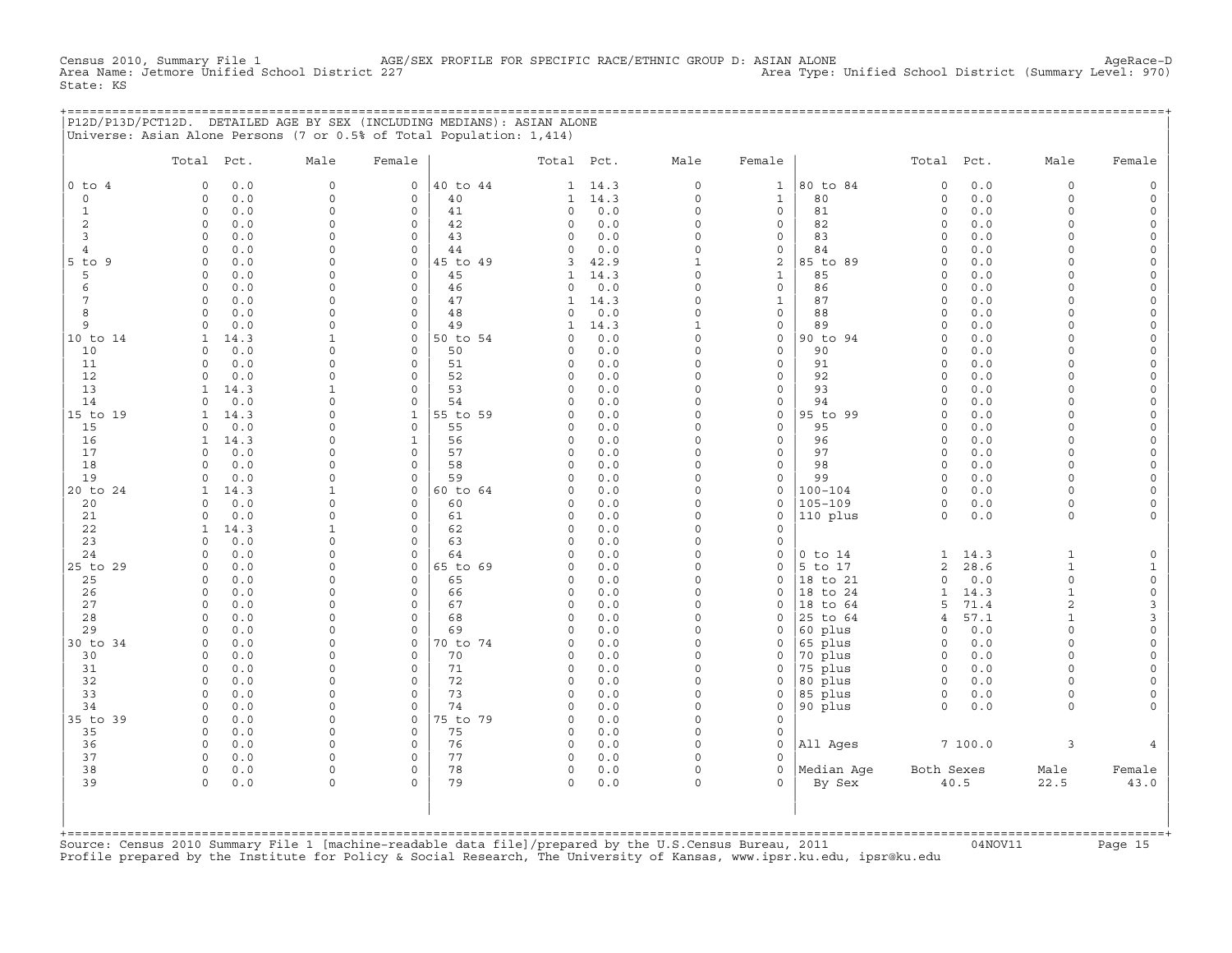Census 2010, Summary File 1 AGE/SEX PROFILE FOR SPECIFIC RACE/ETHNIC GROUP E: NAT HAWAIIAN/OTH. PACIFIC ISLANDER ALONE AgeRace-E<br>Area Name: Jetmore Unified School District 227 State: KS

|                     | P12E/P13E/PCT12E. DETAILED AGE BY SEX (INCLUDING MEDIANS): NAT HAWAIIAN/OTH. PACIFIC ISLANDER ALONE<br>Universe: Nat Hawaiian/Oth. Pacific Islander Alone Persons (0 or 0.0% of Total Population: 1,414) |                    |                            |          |                    |                      |                      |                  | ============================ |                      |        |                    |        |
|---------------------|----------------------------------------------------------------------------------------------------------------------------------------------------------------------------------------------------------|--------------------|----------------------------|----------|--------------------|----------------------|----------------------|------------------|------------------------------|----------------------|--------|--------------------|--------|
|                     | Total Pct.                                                                                                                                                                                               | Male               | Female                     |          | Total Pct.         |                      | Male                 | Female           |                              | Total Pct.           |        | Male               | Female |
| $0$ to $4$          | $\circ$                                                                                                                                                                                                  | $\mathbf 0$        | $\circ$                    | 40 to 44 | $\mathbf 0$        | $\cdot$              | $\circ$              | $\mathbf{0}$     | 80 to 84                     | $\circ$              |        | $\circ$            |        |
| $\circ$             | $\Omega$                                                                                                                                                                                                 | $\mathbf 0$        | $\mathbf{0}$               | 40       | $\Omega$           | $\cdot$              | 0                    | $\mathbf 0$      | 80                           | $\mathbf 0$          | $\sim$ | $\circ$            | $\cap$ |
| 1                   | $\Omega$                                                                                                                                                                                                 | $\Omega$           | $\mathbf 0$                | 41       | $\Omega$           | $\ddot{\phantom{a}}$ | $\Omega$             | $\mathbf 0$      | 81                           | $\Omega$             |        | $\Omega$           |        |
| 2                   | $\Omega$                                                                                                                                                                                                 | $\Omega$           | $\mathbf 0$                | 42       | $\Omega$<br>$\cap$ |                      | $\Omega$             | 0                | 82                           | $\Omega$<br>$\cap$   |        | $\Omega$           |        |
| 3<br>$\overline{4}$ | $\Omega$<br>$\Omega$                                                                                                                                                                                     | ∩                  | $\Omega$<br>$\mathbf{0}$   | 43<br>44 |                    |                      | $\Omega$<br>$\Omega$ | 0<br>0           | 83<br>84                     | $\Omega$             |        | $\Omega$<br>$\cap$ |        |
| $5$ to $9$          | $\Omega$                                                                                                                                                                                                 |                    | $\circ$                    | 45 to 49 | $\Omega$           | $\cdot$              | $\Omega$             | 0                | 85 to 89                     | $\Omega$             |        |                    |        |
| 5                   | $\Omega$                                                                                                                                                                                                 |                    | $\mathbf 0$                | 45       | $\Omega$           | $\cdot$<br>$\bullet$ | $\Omega$             | $\mathbf 0$      | 85                           | $\Omega$             |        |                    |        |
| 6                   | $\Omega$                                                                                                                                                                                                 |                    | $\mathbf 0$                | 46       | $\Omega$           | $\bullet$            | $\Omega$             | 0                | 86                           | $\Omega$             |        | $\Omega$           |        |
| 7                   | $\Omega$                                                                                                                                                                                                 | $\Omega$           | $\mathbf 0$                | 47       | $\Omega$           |                      | $\Omega$             | $\mathbf 0$      | 87                           | $\Omega$             |        | $\cap$             |        |
| 8                   | $\circ$                                                                                                                                                                                                  | $\Omega$           | $\mathsf{O}$               | 48       | $\mathbf 0$        | $\cdot$              | $\Omega$             | 0                | 88                           | $\circ$              |        | $\Omega$           |        |
| 9                   | $\Omega$                                                                                                                                                                                                 | $\Omega$           | 0                          | 49       | $\Omega$           | $\cdot$              | $\Omega$             | 0                | 89                           | $\Omega$             |        | $\Omega$           |        |
| 10 to 14            | $\Omega$                                                                                                                                                                                                 | $\Omega$           | $\mathbf 0$                | 50 to 54 | C)                 | $\bullet$            | $\Omega$             | $\mathbf 0$      | 90 to 94                     | $\Omega$             |        | $\Omega$           |        |
| 10                  | $\Omega$                                                                                                                                                                                                 | $\Omega$           | $\mathbf 0$                | 50       | 0                  |                      | $\Omega$             | 0                | 90                           | $\Omega$             |        | $\Omega$           |        |
| 11                  | $\Omega$                                                                                                                                                                                                 |                    | $\mathbf 0$                | 51       | $\Omega$           | $\bullet$            | $\Omega$             | 0                | 91                           | $\cap$               |        | $\cap$             |        |
| 12                  | $\cap$                                                                                                                                                                                                   |                    | $\mathbf 0$                | 52       | C)                 | $\ddot{\phantom{a}}$ | O                    | $\circ$          | 92                           | $\Omega$             |        |                    |        |
| 13                  | $\cap$                                                                                                                                                                                                   |                    | $\mathbf 0$                | 53       | $\Omega$           | $\ddot{\phantom{a}}$ | $\Omega$             | $\Omega$         | 93                           | $\Omega$             |        |                    |        |
| 14                  |                                                                                                                                                                                                          |                    | $\mathbf 0$                | 54       | U                  | $\cdot$              | $\Omega$             | 0                | 94                           | $\Omega$             |        |                    |        |
| 15 to 19            | $\cap$<br>$\Omega$                                                                                                                                                                                       | $\cap$<br>$\Omega$ | $\mathbf{0}$<br>$\Omega$   | 55 to 59 | U<br>$\Omega$      | $\cdot$              | $\Omega$<br>$\Omega$ | 0<br>$\mathbf 0$ | 95 to 99<br>95               | $\Omega$<br>$\Omega$ |        | $\cap$<br>$\cap$   |        |
| 15<br>16            | $\Omega$                                                                                                                                                                                                 | $\Omega$           | $\mathbf 0$                | 55<br>56 | 0                  | $\cdot$              | $\Omega$             | $\mathbf 0$      | 96                           | $\circ$              |        | $\cap$             |        |
| 17                  | $\Omega$                                                                                                                                                                                                 |                    | $\mathbf{0}$               | 57       | $\Omega$           | $\cdot$              | 0                    | $\circ$          | 97                           | $\circ$              |        | $\Omega$           |        |
| 18                  | $\cap$                                                                                                                                                                                                   | $\cap$             | $\mathbf{0}$               | 58       | C)                 |                      | $\Omega$             | 0                | 98                           | $\Omega$             |        | $\Omega$           |        |
| 19                  | $\Omega$                                                                                                                                                                                                 | $\Omega$           | $\mathbf 0$                | 59       | $\Omega$           |                      | $\Omega$             | 0                | 99                           | $\circ$              |        | $\Omega$           |        |
| 20 to 24            | $\Omega$                                                                                                                                                                                                 | $\cap$             | $\mathsf{O}$               | 60 to 64 | $\cap$             |                      | $\Omega$             | 0                | $100 - 104$                  | $\mathbf 0$          |        | $\Omega$           |        |
| 20                  | $\Omega$                                                                                                                                                                                                 |                    | $\mathbf 0$                | 60       | 0                  | $\ddot{\phantom{a}}$ | $\Omega$             | 0                | $105 - 109$                  | $\mathsf O$          |        | $\Omega$           |        |
| 21                  | $\Omega$                                                                                                                                                                                                 |                    | $\mathbf 0$                | 61       | $\Omega$           | $\bullet$            | $\Omega$             | 0                | 110 plus                     | $\circ$              |        | $\circ$            |        |
| 22                  | $\Omega$                                                                                                                                                                                                 |                    | $\mathbf 0$                | 62       | $\Omega$           |                      | $\Omega$             | $\Omega$         |                              |                      |        |                    |        |
| 23                  | $\Omega$                                                                                                                                                                                                 |                    | $\mathbf 0$                | 63       | O                  |                      | $\Omega$             | 0                |                              |                      |        |                    |        |
| 24                  | $\cap$                                                                                                                                                                                                   |                    | $\mathbf 0$                | 64       |                    |                      | $\Omega$             | 0                | $0$ to $14$                  | 0                    |        | $\Omega$           |        |
| 25 to 29            | $\circ$                                                                                                                                                                                                  | $\cap$             | $\mathsf{O}$               | 65 to 69 | 0                  | $\cdot$              | $\Omega$             | 0                | $5$ to 17                    | $\circ$              |        | $\Omega$           |        |
| 25                  | $\Omega$                                                                                                                                                                                                 |                    | 0                          | 65       | C)                 | $\ddot{\phantom{a}}$ | $\Omega$             | 0                | 18 to 21                     | $\circ$              |        | $\Omega$           |        |
| 26                  | $\Omega$                                                                                                                                                                                                 |                    | $\Omega$                   | 66       | U                  | $\cdot$              | $\Omega$             | $\Omega$         | 18 to 24                     | $\Omega$             |        | $\cap$             |        |
| 27<br>28            | $\Omega$<br>$\cap$                                                                                                                                                                                       | $\cap$<br>$\cap$   | $\mathbf 0$                | 67<br>68 | $\Omega$           |                      | $\Omega$<br>$\Omega$ | 0                | $ 18$ to $64$                | $\Omega$<br>$\Omega$ |        | $\cap$<br>$\cap$   |        |
| 29                  | $\cap$                                                                                                                                                                                                   | $\Omega$           | $\mathbf 0$<br>$\mathbf 0$ | 69       | $\Omega$<br>C)     | $\cdot$              | $\Omega$             | 0<br>$\Omega$    | 25 to 64<br>60 plus          | $\Omega$             |        | $\Omega$           |        |
| 30 to 34            | $\Omega$                                                                                                                                                                                                 | $\Omega$           | $\mathbf{0}$               | 70 to 74 | $\Omega$           | $\cdot$<br>$\cdot$   | $\Omega$             | 0                | 65 plus                      | $\Omega$             |        | $\Omega$           |        |
| 30                  | $\Omega$                                                                                                                                                                                                 | $\Omega$           | 0                          | 70       | $\Omega$           | $\bullet$            | $\Omega$             | 0                | 70 plus                      | $\circ$              |        | $\Omega$           |        |
| 31                  | $\Omega$                                                                                                                                                                                                 | ∩                  | $\mathbf 0$                | 71       | $\Omega$           | $\bullet$            | 0                    | 0                | 75 plus                      | $\circ$              |        | $\Omega$           |        |
| 32                  | $\Omega$                                                                                                                                                                                                 | $\Omega$           | $\mathbf 0$                | 72       | $\Omega$           | $\ddot{\phantom{a}}$ | $\Omega$             | $\mathbf 0$      | 80 plus                      | $\Omega$             |        | $\cap$             |        |
| 33                  | $\Omega$                                                                                                                                                                                                 | $\Omega$           | $\mathbf 0$                | 73       | $\Omega$           | $\ddot{\phantom{a}}$ | $\Omega$             | $\mathbf 0$      | 85 plus                      | $\circ$              |        | $\Omega$           |        |
| 34                  | $\Omega$                                                                                                                                                                                                 | $\Omega$           | $\mathbf 0$                | 74       | $\Omega$           | $\ddot{\phantom{a}}$ | $\Omega$             | 0                | 90 plus                      | $\circ$              |        | $\Omega$           |        |
| 35 to 39            | $\Omega$                                                                                                                                                                                                 | $\Omega$           | $\mathbf 0$                | 75 to 79 | $\Omega$           |                      | $\Omega$             | $\Omega$         |                              |                      |        |                    |        |
| 35                  | $\circ$                                                                                                                                                                                                  | $\Omega$           | $\mathbf 0$                | 75       | $\mathsf{O}$       |                      | $\Omega$             | 0                |                              |                      |        |                    |        |
| 36                  | $\circ$                                                                                                                                                                                                  | $\Omega$           | $\mathsf{O}$               | 76       | $\mathsf{O}$       | $\cdot$              | $\Omega$             | 0                | All Ages                     | $\mathsf O$          |        | 0                  |        |
| 37                  | $\circ$                                                                                                                                                                                                  | $\Omega$           | $\mathbf 0$                | 77       | 0                  | $\cdot$              | $\Omega$             | 0                |                              |                      |        |                    |        |
| 38                  | $\circ$                                                                                                                                                                                                  | $\Omega$           | 0                          | 78       | 0                  |                      | $\Omega$             | 0                | Median Age                   | Both Sexes           |        | Male               | Female |
| 39                  | $\Omega$                                                                                                                                                                                                 | $\Omega$           | $\Omega$                   | 79       | $\Omega$           |                      | $\cap$               | $\Omega$         | By Sex                       |                      | $0.0$  | 0.0                | 0.0    |
|                     |                                                                                                                                                                                                          |                    |                            |          |                    |                      |                      |                  |                              |                      |        |                    |        |
|                     |                                                                                                                                                                                                          |                    |                            |          |                    |                      |                      |                  |                              |                      |        |                    |        |
|                     |                                                                                                                                                                                                          |                    |                            |          |                    |                      |                      |                  |                              |                      |        |                    |        |

+===================================================================================================================================================+Source: Census 2010 Summary File 1 [machine−readable data file]/prepared by the U.S.Census Bureau, 2011 04NOV11 Page 16 Profile prepared by the Institute for Policy & Social Research, The University of Kansas, www.ipsr.ku.edu, ipsr@ku.edu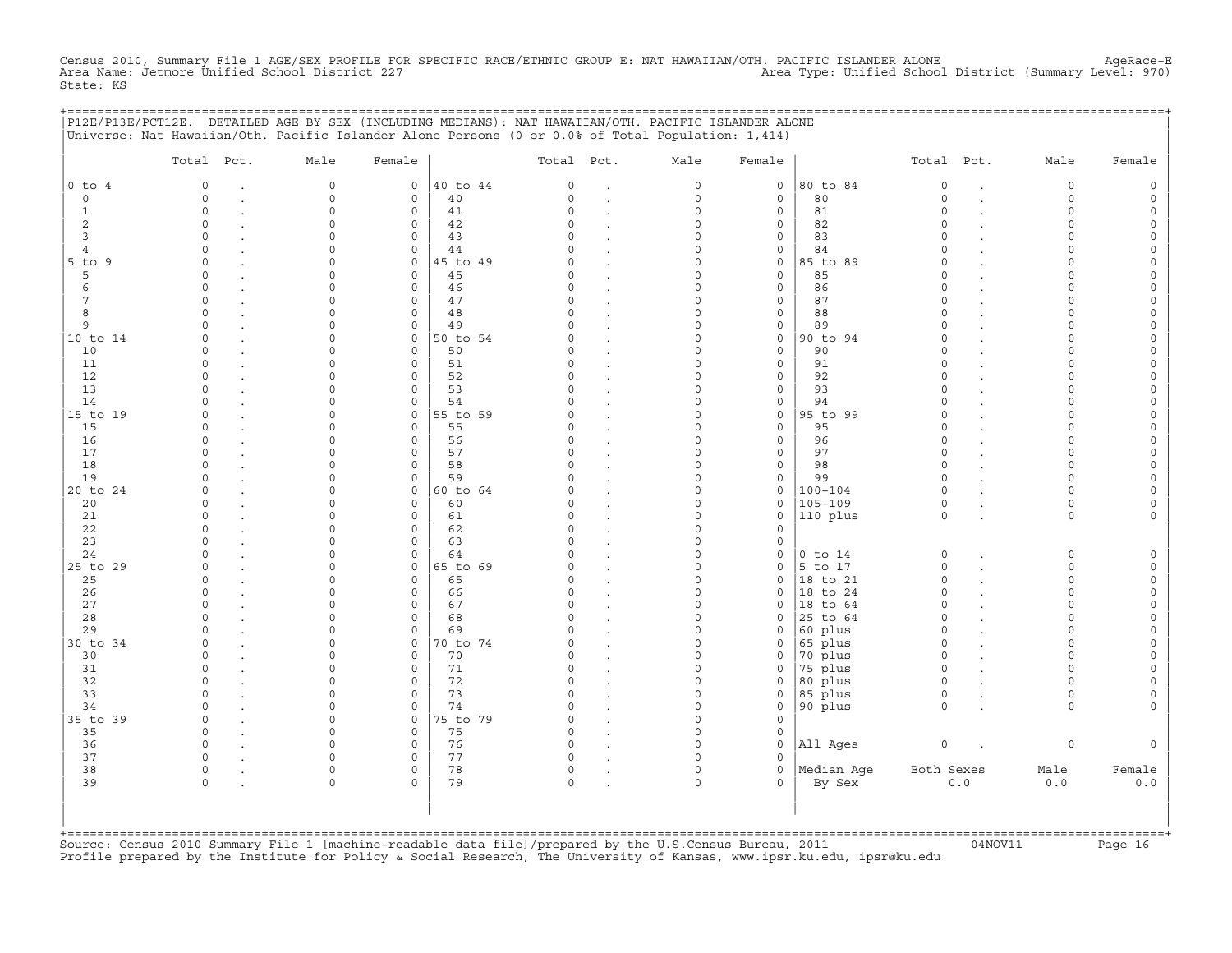Census 2010, Summary File 1 AGE/SEX PROFILE FOR SPECIFIC RACE/ETHNIC GROUP F: SOME OTHER RACE ALONE AgeRace−F<br>Area Name: Jetmore Unified School District 227 Area Type: Unified School District (Summary Level: 970) State: KS

+===================================================================================================================================================+

|                | P12F/P13F/PCT12F. DETAILED AGE BY SEX (INCLUDING MEDIANS): SOME OTHER RACE ALONE<br>Universe: Some Other Race Alone Persons (34 or 2.4% of Total Population: 1,414) |                              |                                 |          |                         |            |                               |                |                                       |                         |               |                          |                        |
|----------------|---------------------------------------------------------------------------------------------------------------------------------------------------------------------|------------------------------|---------------------------------|----------|-------------------------|------------|-------------------------------|----------------|---------------------------------------|-------------------------|---------------|--------------------------|------------------------|
|                | Total Pct.                                                                                                                                                          | Male                         | Female                          |          | Total Pct.              |            | Male                          | Female         |                                       | Total Pct.              |               | Male                     | Female                 |
| $0$ to $4$     | 11.8<br>4                                                                                                                                                           | $\mathbf{1}$                 | 3                               | 40 to 44 | 1                       | 2.9        | 0                             | $\mathbf{1}$   | 80 to 84                              | $\mathbf 1$             | 2.9           | $\mathbf{1}$             | $\Omega$               |
| $\circ$        | $0.0$<br>$\circ$                                                                                                                                                    | $\circ$                      | $\mathbf 0$                     | 40       | $\circ$                 | 0.0        | $\circ$                       | $\circ$        | 80                                    | $\circ$                 | $0.0$         | $\circ$                  | $\Omega$               |
| $\mathbf{1}$   | $\sqrt{2}$<br>5.9                                                                                                                                                   | $\mathbf{1}$                 | $\mathbf{1}$                    | 41       | $\mathbf 0$             | 0.0        | $\mathbf 0$                   | $\circ$        | 81                                    | $\mathsf{O}\xspace$     | 0.0           | $\circ$                  | $\Omega$               |
| 2<br>3         | $\mathbf{1}$<br>2.9<br>2.9<br>$\mathbf{1}$                                                                                                                          | $\mathbf 0$<br>$\mathbf 0$   | $\mathbf{1}$<br>$\mathbf{1}$    | 42<br>43 | $\Omega$<br>1           | 0.0<br>2.9 | 0<br>$\Omega$                 | 0<br>1         | 82<br>83                              | $\mathbf{1}$<br>$\circ$ | 2.9<br>0.0    | $\mathbf{1}$<br>$\Omega$ | $\circ$<br>$\Omega$    |
| $\overline{4}$ | $\circ$<br>$0.0$                                                                                                                                                    | $\circ$                      | $\mathbf 0$                     | 44       | $\Omega$                | 0.0        | $\mathbf 0$                   | 0              | 84                                    | $\Omega$                | 0.0           | $\Omega$                 | $\Omega$               |
| $5$ to<br>9    | $\overline{2}$<br>5.9                                                                                                                                               | $\overline{c}$               | $\mathbf 0$                     | 45 to 49 | 3                       | 8.8        | $\mathbf{1}$                  | $\overline{a}$ | 85 to 89                              | $\Omega$                | 0.0           | $\Omega$                 | $\Omega$               |
| 5              | 0.0<br>0                                                                                                                                                            | $\mathbf 0$                  | $\mathbf 0$                     | 45       | 1                       | 2.9        | $\mathbf{1}$                  | 0              | 85                                    | $\Omega$                | 0.0           | $\Omega$                 | $\Omega$               |
| 6              | $\circ$<br>0.0                                                                                                                                                      | $\circ$                      | $\mathbf 0$                     | 46       | $\mathbf{1}$            | 2.9        | 0                             | $\mathbf{1}$   | 86                                    | $\circ$                 | 0.0           | $\Omega$                 | $\Omega$               |
| 7              | $\mathbf{1}$<br>2.9                                                                                                                                                 | $\mathbf{1}$                 | $\Omega$                        | 47       | $\circ$                 | 0.0        | $\Omega$                      | 0              | 87                                    | $\Omega$                | 0.0           | $\Omega$                 | $\Omega$               |
| 8              | $\mathbf{1}$<br>2.9                                                                                                                                                 | $\mathbf{1}$                 | 0                               | 48       | $\circ$                 | 0.0        | 0                             | 0              | 88                                    | $\circ$                 | 0.0           | $\Omega$                 | $\Omega$               |
| 9              | $\circ$<br>0.0                                                                                                                                                      | $\circ$                      | $\mathbf 0$                     | 49       | $\mathbf{1}$            | 2.9        | 0                             | $\mathbf 1$    | 89                                    | $\circ$                 | 0.0           | $\Omega$                 | $\mathsf{O}\xspace$    |
| 10 to 14       | $\mathbf{1}$<br>2.9<br>$\mathbf{1}$                                                                                                                                 | $\mathbf 0$<br>$\mathbf 0$   | $\mathbf{1}$<br>$\mathbf{1}$    | 50 to 54 | 2                       | 5.9        | $\overline{a}$<br>$\mathbf 0$ | $\circ$        | 90 to 94                              | $\circ$<br>$\circ$      | $0.0$         | $\Omega$<br>$\Omega$     | $\circ$<br>$\Omega$    |
| 10<br>11       | 2.9<br>$\circ$<br>0.0                                                                                                                                               | $\circ$                      | $\mathbf 0$                     | 50<br>51 | 0<br>$\Omega$           | 0.0<br>0.0 | $\mathbf 0$                   | 0<br>0         | 90<br>91                              | $\circ$                 | 0.0<br>0.0    | $\Omega$                 | $\mathbf 0$            |
| 12             | $\circ$<br>0.0                                                                                                                                                      | $\mathbf 0$                  | $\circ$                         | 52       | $\Omega$                | 0.0        | $\Omega$                      | 0              | 92                                    | $\circ$                 | 0.0           | $\Omega$                 | $\Omega$               |
| 13             | 0.0<br>$\Omega$                                                                                                                                                     | 0                            | $\Omega$                        | 53       | $\Omega$                | 0.0        | 0                             | 0              | 93                                    | $\circ$                 | 0.0           | $\Omega$                 | $\Omega$               |
| 14             | 0.0<br>$\circ$                                                                                                                                                      | $\circ$                      | $\mathbf 0$                     | 54       | $\overline{2}$          | 5.9        | 2                             | 0              | 94                                    | $\circ$                 | 0.0           | $\Omega$                 | $\Omega$               |
| 15 to 19       | 6<br>17.6                                                                                                                                                           | $\overline{4}$               | 2                               | 55 to 59 | $\Omega$                | 0.0        | $\Omega$                      | $\circ$        | 95 to 99                              | $\circ$                 | 0.0           | $\Omega$                 | $\Omega$               |
| 15             | 5.9<br>2                                                                                                                                                            | $\mathbf{1}$                 | $\mathbf{1}$                    | 55       | $\Omega$                | 0.0        | 0                             | 0              | 95                                    | $\Omega$                | 0.0           | $\Omega$                 | $\Omega$               |
| 16             | 3<br>$8.8$                                                                                                                                                          | $\overline{c}$               | $\mathbf{1}$                    | 56       | $\Omega$                | 0.0        | $\Omega$                      | 0              | 96                                    | $\Omega$                | 0.0           | $\Omega$                 | $\Omega$               |
| 17             | $\circ$<br>0.0                                                                                                                                                      | $\circ$                      | $\mathbf 0$                     | 57       | $\Omega$                | 0.0        | $\mathbf 0$                   | $\mathbf{0}$   | 97                                    | $\circ$                 | $0.0$         | $\Omega$                 | $\Omega$               |
| 18             | 2.9<br>$\mathbf{1}$                                                                                                                                                 | $\mathbf{1}$<br>$\circ$      | $\Omega$                        | 58<br>59 | $\Omega$<br>$\Omega$    | 0.0        | 0<br>$\Omega$                 | 0              | 98<br>99                              | $\circ$<br>$\Omega$     | 0.0<br>$0.0$  | $\Omega$<br>$\Omega$     | $\Omega$<br>$\Omega$   |
| 19<br>20 to 24 | 0.0<br>$\circ$<br>$\overline{c}$<br>5.9                                                                                                                             | $\mathbf{1}$                 | $\circ$<br>$\mathbf{1}$         | 60 to 64 | $\Omega$                | 0.0<br>0.0 | 0                             | 0<br>0         | $100 - 104$                           | $\Omega$                | 0.0           | $\Omega$                 | $\Omega$               |
| 20             | $\circ$<br>0.0                                                                                                                                                      | $\mathbf 0$                  | $\mathbf 0$                     | 60       | $\Omega$                | 0.0        | 0                             | 0              | $105 - 109$                           | $\circ$                 | 0.0           | $\circ$                  | $\Omega$               |
| 21             | $0.0$<br>$\circ$                                                                                                                                                    | $\circ$                      | $\mathbf 0$                     | 61       | $\Omega$                | 0.0        | $\Omega$                      | $\mathbf 0$    | 110 plus                              | $\circ$                 | 0.0           | $\circ$                  | $\Omega$               |
| 22             | $\circ$<br>0.0                                                                                                                                                      | $\mathbf 0$                  | $\Omega$                        | 62       | $\Omega$                | 0.0        | $\mathbf 0$                   | $\Omega$       |                                       |                         |               |                          |                        |
| 23             | $\circ$<br>0.0                                                                                                                                                      | $\mathbf 0$                  | $\mathbf 0$                     | 63       | $\Omega$                | 0.0        | $\Omega$                      | 0              |                                       |                         |               |                          |                        |
| 24             | $\mathbf{2}$<br>5.9                                                                                                                                                 | $\mathbf{1}$                 | $\mathbf{1}$                    | 64       | $\Omega$                | 0.0        | $\mathbf 0$                   | 0              | $0$ to $14$                           | 7                       | 20.6          | 3                        | 4                      |
| 25 to 29       | 3<br>8.8                                                                                                                                                            | $\overline{c}$               | $\mathbf{1}$                    | 65 to 69 | $\Omega$                | 0.0        | $\Omega$                      | $\Omega$       | 5 to 17                               | 8                       | 23.5          | 5                        | $\mathsf 3$            |
| 25             | $\mathbf{1}$<br>2.9                                                                                                                                                 | $\mathbf 0$                  | $\mathbf{1}$                    | 65       | $\Omega$                | 0.0        | $\Omega$                      | 0              | 18 to 21                              | $\mathbf{1}$            | 2.9           | $\mathbf 1$              | $\mathsf{O}\xspace$    |
| 26<br>27       | 0<br>0.0<br>2.9<br>$\mathbf{1}$                                                                                                                                     | 0<br>$\mathbf{1}$            | $\mathsf{O}\xspace$<br>$\Omega$ | 66<br>67 | $\mathbf 0$<br>$\Omega$ | 0.0<br>0.0 | $\mathbf 0$<br>$\Omega$       | 0<br>$\Omega$  | 18 to 24<br>18 to 64                  | 3<br>21                 | $8.8$<br>61.8 | $\sqrt{2}$<br>13         | $\mathbf 1$<br>$\,8\,$ |
| 28             | $\circ$<br>0.0                                                                                                                                                      | $\mathbf 0$                  | $\mathbf 0$                     | 68       | $\Omega$                | 0.0        | $\Omega$                      | $\Omega$       | 25 to 64                              | 18                      | 52.9          | 11                       | $\overline{7}$         |
| 29             | 2.9<br>$\mathbf{1}$                                                                                                                                                 | $\mathbf{1}$                 | $\mathbf 0$                     | 69       | $\Omega$                | $0.0$      | $\mathbf 0$                   | 0              | 60 plus                               | $\mathbf{1}$            | 2.9           | $\mathbf{1}$             | $\Omega$               |
| 30 to 34       | 2.9<br>$\mathbf{1}$                                                                                                                                                 | $\mathbf{1}$                 | $\Omega$                        | 0 to 74  | $\Omega$                | 0.0        | $\Omega$                      | $\Omega$       | 65 plus                               | $\mathbf{1}$            | 2.9           | $\mathbf{1}$             | $\Omega$               |
| 30             | $\mathbf{1}$<br>2.9                                                                                                                                                 | $\mathbf{1}$                 | $\mathbf 0$                     | 70       | $\Omega$                | 0.0        | $\Omega$                      | $\Omega$       | 70 plus                               | $\mathbf{1}$            | 2.9           | $\mathbf{1}$             | $\Omega$               |
| 31             | $\circ$<br>0.0                                                                                                                                                      | $\circ$                      | $\mathbf 0$                     | 71       | $\mathbf 0$             | 0.0        | $\mathbf 0$                   | 0              | 75 plus                               | $\mathbf{1}$            | 2.9           | $\mathbf{1}$             | $\Omega$               |
| 32             | $\Omega$<br>0.0                                                                                                                                                     | $\Omega$                     | $\Omega$                        | 72       | $\Omega$                | 0.0        | $\Omega$                      | $\Omega$       | 80 plus                               | $\mathbf{1}$            | 2.9           | $\mathbf{1}$             | $\Omega$               |
| 33             | $\circ$<br>0.0                                                                                                                                                      | $\mathbf 0$                  | $\mathbf 0$                     | 73       | $\circ$                 | 0.0        | $\Omega$                      | 0              | 85 plus                               | $\circ$                 | $0.0$         | $\circ$                  | $\mathbf 0$            |
| 34             | $0.0$<br>$\circ$                                                                                                                                                    | $\circ$                      | $\circ$                         | 74       | $\Omega$                | 0.0        | 0                             | 0              | 90 plus                               | $\circ$                 | 0.0           | $\circ$                  | $\Omega$               |
| 35 to 39       | 23.5<br>8                                                                                                                                                           | 5                            | 3                               | 75 to 79 | $\Omega$                | 0.0        | $\Omega$                      | 0              |                                       |                         |               |                          |                        |
| 35<br>36       | 2<br>5.9<br>2.9<br>$\mathbf{1}$                                                                                                                                     | $\mathbf{1}$<br>$\mathbf{1}$ | $\mathbf{1}$<br>$\mathbf 0$     | 75<br>76 | $\circ$<br>$\Omega$     | 0.0<br>0.0 | 0<br>$\mathbf 0$              | 0<br>$\Omega$  | All Ages                              |                         | 34 100.0      | 20                       | 14                     |
| 37             | $\mathbf{1}$<br>2.9                                                                                                                                                 | $\mathbf{1}$                 | $\Omega$                        | 77       | 0                       | 0.0        | $\Omega$                      | $\Omega$       |                                       |                         |               |                          |                        |
| 38             | 2<br>5.9                                                                                                                                                            | $\mathbf{1}$                 | $\mathbf{1}$                    | 78       | 0                       | 0.0        | 0                             | 0              | Median Age                            | Both Sexes              |               | Male                     | Female                 |
| 39             | $\overline{2}$<br>5.9                                                                                                                                               | $\mathbf{1}$                 | $\mathbf{1}$                    | 79       | $\circ$                 | 0.0        | $\Omega$                      | $\Omega$       | By Sex                                |                         | 28.5          | 30.0                     | 25.0                   |
|                |                                                                                                                                                                     |                              |                                 |          |                         |            |                               |                | ===================================== |                         |               |                          |                        |

Source: Census 2010 Summary File 1 [machine-readable data file]/prepared by the U.S.Census Bureau, 2011 Page 17<br>Profile prepared by the Institute for Policy & Social Research, The University of Kansas, www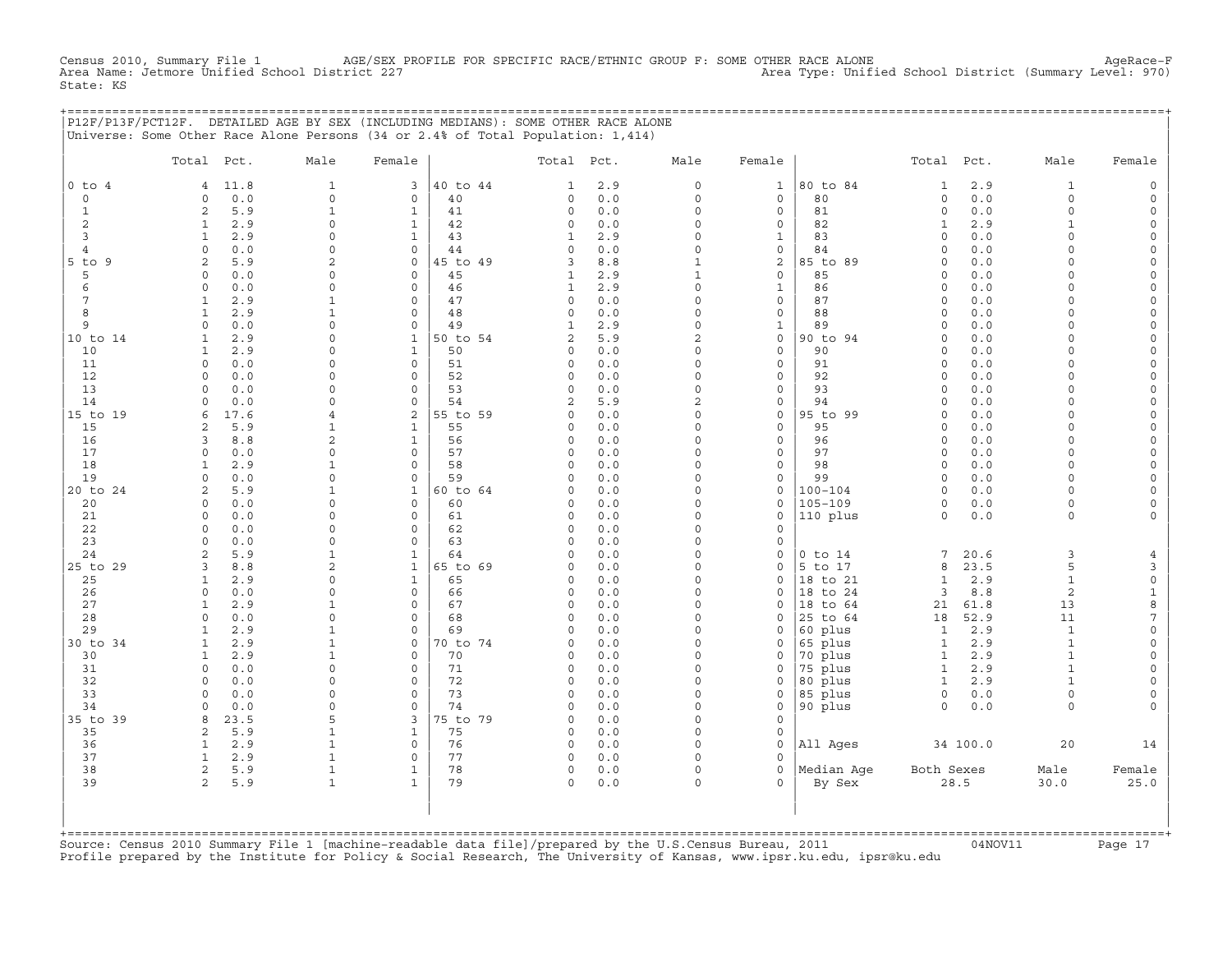Census 2010, Summary File 1 AGE/SEX PROFILE FOR SPECIFIC RACE/ETHNIC GROUP G: TWO OR MORE RACES AgeRace−G Area Name: Jetmore Unified School District 227 Area Type: Unified School District (Summary Level: 970) State: KS

|                | P12G/P13G/PCT12G. DETAILED AGE BY SEX (INCLUDING MEDIANS): TWO OR MORE RACES<br>Universe: Two or More Races Persons (22 or 1.6% of Total Population: 1,414) |                             |                          |                |                        |            |                     |                                     |                      |                     |              |                      |                      |
|----------------|-------------------------------------------------------------------------------------------------------------------------------------------------------------|-----------------------------|--------------------------|----------------|------------------------|------------|---------------------|-------------------------------------|----------------------|---------------------|--------------|----------------------|----------------------|
|                | Total Pct.                                                                                                                                                  | Male                        | Female                   |                | Total Pct.             |            | Male                | Female                              |                      | Total Pct.          |              | Male                 | Female               |
| 0 to 4         | 6<br>27.3                                                                                                                                                   | 2                           | $4\overline{ }$          | 40 to 44       | $\mathbf 0$            | 0.0        | $\mathbf 0$         | $\mathbf{0}$                        | 80 to 84             | $\mathbf 0$         | 0.0          | $\circ$              | $\circ$              |
| $\circ$        | 9.1<br>2                                                                                                                                                    | $\circ$                     | 2                        | 40             | 0                      | 0.0        | 0                   | 0                                   | 80                   | $\circ$             | 0.0          | $\mathbf 0$          | $\mathbf 0$          |
| $\mathbf{1}$   | 9.1<br>$\overline{2}$                                                                                                                                       | $\mathbf{1}$                | $\mathbf{1}$             | 41             | $\circ$                | 0.0        | $\Omega$            | $\circ$                             | 81                   | $\Omega$            | 0.0          | $\Omega$             | $\Omega$             |
| 2<br>3         | $\mathbf{1}$<br>4.5<br>4.5<br>$\mathbf{1}$                                                                                                                  | $\mathsf{O}$<br>1           | $\mathbf{1}$<br>$\circ$  | 42<br>43       | 0<br>0                 | 0.0<br>0.0 | $\circ$<br>$\circ$  | $\circ$<br>$\mathbf{0}$             | 82<br>83             | $\circ$<br>$\circ$  | 0.0<br>0.0   | $\Omega$<br>$\Omega$ | $\circ$<br>$\circ$   |
| $\overline{4}$ | 0.0<br>$\Omega$                                                                                                                                             | $\Omega$                    | $\Omega$                 | 44             | $\Omega$               | 0.0        | $\Omega$            | $\Omega$                            | 84                   | $\Omega$            | 0.0          | $\Omega$             | $\Omega$             |
| $5$ to $9$     | 9.1<br>2                                                                                                                                                    | $\mathbf{1}$                | $\mathbf{1}$             | 45 to 49       | $\mathbf 0$            | 0.0        | $\circ$             | $\mathbf 0$                         | 85 to 89             | $\circ$             | 0.0          | $\Omega$             | $\Omega$             |
| 5              | 4.5<br>$\mathbf{1}$                                                                                                                                         | $\mathbf{1}$                | $\circ$                  | 45             | $\circ$                | 0.0        | $\circ$             | $\mathbf{0}$                        | 85                   | $\circ$             | 0.0          | $\Omega$             | $\circ$              |
| 6              | 0.0<br>$\circ$                                                                                                                                              | $\mathbf 0$                 | $\circ$                  | 46             | $\mathbf 0$            | 0.0        | $\circ$             | $\circ$                             | 86                   | $\circ$             | 0.0          | $\mathbf 0$          | $\circ$              |
| 7              | $\Omega$<br>0.0                                                                                                                                             | $\mathbf 0$                 | $\Omega$                 | 47             | $\mathbf 0$            | 0.0        | $\circ$             | $\mathsf{O}$                        | 87                   | $\circ$             | 0.0          | $\Omega$             | $\Omega$             |
| 8              | 4.5<br>$\mathbf{1}$                                                                                                                                         | 0                           | $\mathbf{1}$             | 48             | $\mathbf 0$            | 0.0        | $\circ$             | $\mathbf{0}$                        | 88                   | $\circ$             | 0.0          | $\Omega$             | $\circ$              |
| 9              | 0.0<br>$\circ$                                                                                                                                              | $\mathsf O$                 | $\circ$                  | 49             | $\mathbf 0$            | 0.0        | $\circ$             | $\circ$                             | 89                   | $\circ$             | 0.0          | $\mathbf 0$          | $\circ$              |
| 10 to 14       | 18.2<br>$\overline{4}$                                                                                                                                      | $\overline{c}$              | 2                        | 50 to 54       | $\Omega$               | 0.0        | $\Omega$            | $\mathbf{0}$                        | 90 to 94             | $\Omega$            | 0.0          | $\Omega$             | $\Omega$             |
| 10<br>11       | 4.5<br>$\mathbf{1}$<br>$\mathbf{1}$<br>4.5                                                                                                                  | 1<br>$\mathsf O$            | $\Omega$<br>$\mathbf{1}$ | 50<br>51       | 0<br>$\mathbf 0$       | 0.0<br>0.0 | $\circ$<br>$\circ$  | $\mathbf{0}$<br>$\circ$             | 90<br>91             | $\circ$<br>$\circ$  | 0.0<br>0.0   | $\Omega$<br>$\Omega$ | $\Omega$<br>$\circ$  |
| 12             | 4.5<br>$\mathbf{1}$                                                                                                                                         | $\mathbf{1}$                | $\circ$                  | 52             | $\mathbf 0$            | 0.0        | $\circ$             | $\mathbf{0}$                        | 92                   | $\circ$             | 0.0          | $\mathbf 0$          | $\circ$              |
| 13             | $\Omega$<br>0.0                                                                                                                                             | $\mathbf 0$                 | $\Omega$                 | 53             | $\mathbf 0$            | 0.0        | $\circ$             | $\mathbf{0}$                        | 93                   | $\Omega$            | 0.0          | $\Omega$             | $\Omega$             |
| 14             | 4.5<br>$\mathbf{1}$                                                                                                                                         | $\mathsf O$                 | $\mathbf{1}$             | 54             | $\mathbf 0$            | 0.0        | $\circ$             | $\circ$                             | 94                   | $\circ$             | 0.0          | $\Omega$             | $\Omega$             |
| 15 to 19       | 4.5<br>$\mathbf{1}$                                                                                                                                         | $\mathbf{1}$                | $\circ$                  | 55 to 59       | $\mathbf 0$            | 0.0        | $\circ$             | $\circ$                             | 95 to 99             | $\circ$             | 0.0          | $\Omega$             | $\circ$              |
| 15             | 0.0<br>$\Omega$                                                                                                                                             | $\mathbf 0$                 | $\Omega$                 | 55             | $\Omega$               | 0.0        | $\Omega$            | $\Omega$                            | 95                   | $\Omega$            | 0.0          | $\Omega$             | $\Omega$             |
| 16             | $\Omega$<br>0.0                                                                                                                                             | $\mathbf 0$                 | $\circ$                  | 56             | $\mathbf 0$            | 0.0        | $\circ$             | 0                                   | 96                   | $\mathbf 0$         | 0.0          | $\Omega$             | $\circ$              |
| 17             | 4.5<br>$\mathbf{1}$                                                                                                                                         | $\mathbf{1}$                | $\Omega$                 | 57             | $\mathbf 0$            | 0.0        | $\circ$             | $\circ$                             | 97                   | $\Omega$            | 0.0          | $\Omega$             | $\Omega$             |
| 18             | $\Omega$<br>0.0                                                                                                                                             | $\mathbf 0$                 | $\circ$                  | 58             | $\mathbf 0$            | 0.0        | $\circ$             | $\circ$                             | 98                   | $\circ$             | 0.0          | $\Omega$             | $\Omega$             |
| 19<br>20 to 24 | 0.0<br>$\Omega$<br>9.1<br>2                                                                                                                                 | 0<br>$\mathbf 0$            | $\Omega$<br>2            | 59<br>60 to 64 | $\Omega$<br>$\Omega$   | 0.0<br>0.0 | $\circ$<br>$\Omega$ | 0<br>$\mathbf{0}$                   | 99<br>$100 - 104$    | $\circ$<br>$\Omega$ | 0.0<br>0.0   | $\Omega$<br>$\Omega$ | $\Omega$<br>$\Omega$ |
| 20             | $0.0$<br>$\circ$                                                                                                                                            | $\mathsf{O}$                | $\circ$                  | 60             | $\circ$                | 0.0        | 0                   | 0                                   | $105 - 109$          | $\circ$             | 0.0          | $\mathbf 0$          | $\Omega$             |
| 21             | 4.5<br>$\mathbf{1}$                                                                                                                                         | $\mathbf 0$                 | $\mathbf{1}$             | 61             | 0                      | 0.0        | $\circ$             | $\mathbf{0}$                        | 110 plus             | $\circ$             | 0.0          | $\mathbf 0$          | $\circ$              |
| 22             | 0.0<br>$\Omega$                                                                                                                                             | $\mathbf 0$                 | $\Omega$                 | 62             | $\Omega$               | 0.0        | $\Omega$            | $\circ$                             |                      |                     |              |                      |                      |
| 23             | $\mathbf{1}$<br>4.5                                                                                                                                         | $\mathsf{O}$                | $\mathbf{1}$             | 63             | $\mathbf 0$            | 0.0        | $\circ$             | 0                                   |                      |                     |              |                      |                      |
| 24             | $\Omega$<br>0.0                                                                                                                                             | $\mathbf 0$                 | $\circ$                  | 64             | $\Omega$               | 0.0        | $\circ$             | $\mathbf{0}$                        | $0$ to $14$          | 12                  | 54.5         | 5                    | 7                    |
| 25 to 29       | 13.6<br>3                                                                                                                                                   | 2                           | $\mathbf{1}$             | 65 to 69       | 0                      | 0.0        | $\circ$             | $\mathbf{0}$                        | 5 to 17              | 7                   | 31.8         | $\overline{4}$       | 3                    |
| 25             | 9.1<br>2                                                                                                                                                    | $\mathbf{1}$                | $\mathbf{1}$             | 65             | $\mathbf 0$            | 0.0        | $\circ$             | $\mathbf{0}$                        | 18 to 21             | $\mathbf{1}$        | 4.5          | $\Omega$             | $\mathtt 1$          |
| 26             | $\Omega$<br>0.0                                                                                                                                             | $\mathbf 0$                 | $\Omega$                 | 66             | $\circ$                | 0.0        | $\Omega$            | $\mathbf{0}$                        | 18 to 24             | 2                   | 9.1          | $\Omega$             | $\boldsymbol{2}$     |
| 27<br>28       | $\Omega$<br>0.0<br>4.5<br>$\mathbf{1}$                                                                                                                      | $\mathbf 0$<br>$\mathbf{1}$ | $\mathbf{0}$<br>$\circ$  | 67<br>68       | $\circ$<br>$\mathbf 0$ | 0.0<br>0.0 | $\circ$<br>$\circ$  | $\mathbf{0}$<br>$\mathbf{0}$        | 18 to 64<br>25 to 64 | 8<br>6              | 36.4<br>27.3 | 3<br>3               | 5<br>$\mathsf 3$     |
| 29             | 0.0<br>$\Omega$                                                                                                                                             | $\mathsf{O}$                | $\circ$                  | 69             | $\mathbf 0$            | 0.0        | $\circ$             | $\mathbf{0}$                        | 60 plus              | $\mathbf{1}$        | 4.5          | $\mathbf 0$          | $\mathbf 1$          |
| 30 to 34       | 2<br>9.1                                                                                                                                                    | 1                           | $\mathbf{1}$             | 70 to 74       | 1                      | 4.5        | $\circ$             | $\mathbf{1}$                        | 65 plus              | $\mathbf{1}$        | 4.5          | $\Omega$             | $\mathbf{1}$         |
| 30             | $\mathbf{1}$<br>4.5                                                                                                                                         | $\mathbf{1}$                | $\circ$                  | 70             | 0                      | 0.0        | $\circ$             | $\circ$                             | 70 plus              | $\mathbf{1}$        | 4.5          | $\Omega$             | $\mathbf{1}$         |
| 31             | 0.0<br>$\circ$                                                                                                                                              | $\mathsf{O}$                | $\circ$                  | 71             | $\mathbf{1}$           | 4.5        | $\mathbf 0$         | $\mathbf{1}$                        | 75 plus              | $\circ$             | 0.0          | $\mathbf 0$          | $\mathsf{O}\xspace$  |
| 32             | $\Omega$<br>0.0                                                                                                                                             | $\mathbf 0$                 | $\mathbf 0$              | 72             | $\mathbf 0$            | 0.0        | $\circ$             | 0                                   | 80 plus              | $\circ$             | 0.0          | $\Omega$             | $\Omega$             |
| 33             | 4.5<br>$\mathbf{1}$                                                                                                                                         | $\mathbf 0$                 | $\mathbf{1}$             | 73             | $\mathbf 0$            | 0.0        | $\circ$             | $\mathbf{0}$                        | 85 plus              | $\circ$             | 0.0          | $\Omega$             | $\circ$              |
| 34             | $\circ$<br>0.0                                                                                                                                              | $\mathsf{O}$                | $\mathbb O$              | 74             | $\mathbf 0$            | 0.0        | 0                   | $\circ$                             | 90 plus              | $\circ$             | 0.0          | $\mathbf 0$          |                      |
| 35 to 39       | 4.5<br>$\mathbf{1}$                                                                                                                                         | $\mathbf 0$                 | $\mathbf{1}$             | 75 to 79       | $\Omega$               | 0.0        | $\circ$             | $\Omega$                            |                      |                     |              |                      |                      |
| 35             | $\Omega$<br>0.0                                                                                                                                             | $\mathbf 0$                 | $\Omega$                 | 75             | $\Omega$               | 0.0        | $\Omega$            | $\mathbf{0}$                        |                      |                     |              |                      |                      |
| 36<br>37       | $\circ$<br>0.0<br>4.5<br>$\mathbf{1}$                                                                                                                       | $\mathsf O$<br>$\mathsf{O}$ | $\circ$<br>$\mathbf{1}$  | 76<br>77       | $\circ$<br>$\circ$     | 0.0<br>0.0 | 0<br>$\circ$        | $\mathsf{O}\xspace$<br>$\mathbf{0}$ | All Ages             |                     | 22 100.0     | 9                    | 13                   |
| 38             | 0.0<br>$\Omega$                                                                                                                                             | $\Omega$                    | $\Omega$                 | 78             | 0                      | 0.0        | $\Omega$            | $\Omega$                            | Median Age           | Both Sexes          |              | Male                 | Female               |
| 39             | $\mathbf 0$<br>0.0                                                                                                                                          | $\mathsf{O}$                | $\Omega$                 | 79             | 0                      | 0.0        | 0                   | $\Omega$                            | By Sex               |                     | 13.5         | 12.5                 | 14.5                 |
|                |                                                                                                                                                             |                             |                          |                |                        |            |                     |                                     |                      |                     |              |                      |                      |
|                |                                                                                                                                                             |                             |                          |                |                        |            |                     |                                     |                      |                     |              |                      |                      |
|                |                                                                                                                                                             |                             |                          |                |                        |            |                     |                                     |                      |                     |              |                      |                      |

| | +===================================================================================================================================================+ Source: Census 2010 Summary File 1 [machine−readable data file]/prepared by the U.S.Census Bureau, 2011 04NOV11 Page 18 Profile prepared by the Institute for Policy & Social Research, The University of Kansas, www.ipsr.ku.edu, ipsr@ku.edu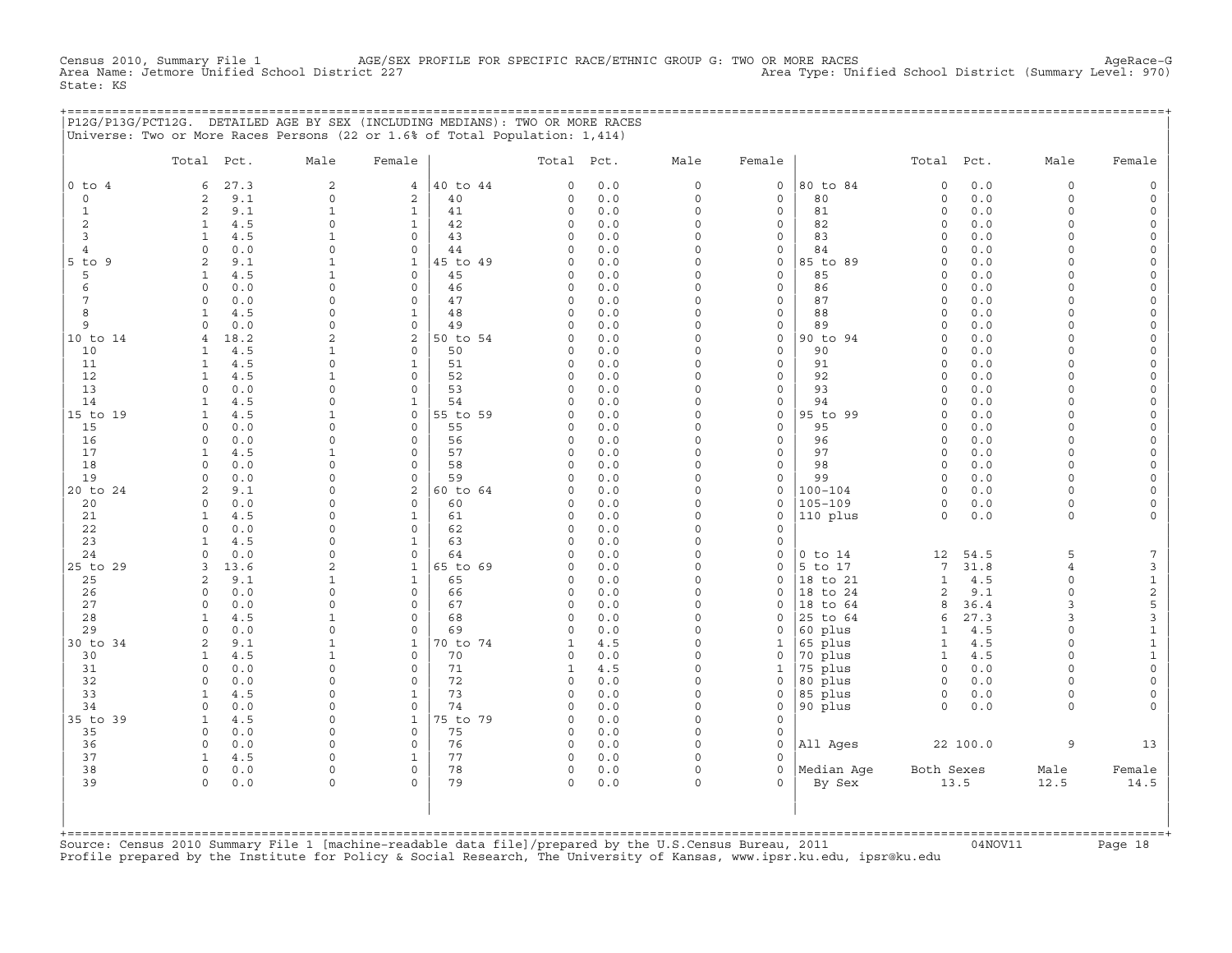Census 2010, Summary File 1 AGE/SEX PROFILE FOR SPECIFIC RACE/ETHNIC GROUP H: HISPANIC OR LATINO OF ANY RACE<br>Area Name: Jetmore Unified School District 227 Area Type: Unified School District (Summary Level: 970) State: KS

|                | P12H/P13H/PCT12H. DETAILED AGE BY SEX (INCLUDING MEDIANS): HISPANIC OR LATINO OF ANY RACE |                                |                              |                |                             |            |                          |                              |                        |                     |              |                          |                      |
|----------------|-------------------------------------------------------------------------------------------|--------------------------------|------------------------------|----------------|-----------------------------|------------|--------------------------|------------------------------|------------------------|---------------------|--------------|--------------------------|----------------------|
|                | Universe: Hispanic or Latino of Any Race Persons (77 or 5.4% of Total Population: 1,414)  |                                |                              |                |                             |            |                          |                              |                        |                     |              |                          |                      |
|                | Total Pct.                                                                                | Male                           | Female                       |                | Total Pct.                  |            | Male                     | Female                       |                        | Total Pct.          |              | Male                     | Female               |
| $0$ to $4$     | 15.6<br>12                                                                                | 5                              | $\overline{7}$               | 40 to 44       | 4                           | 5.2        | $\overline{a}$           | $\mathbf{2}$                 | 80 to 84               | $\mathbf{1}$        | 1.3          | $\mathbf{1}$             |                      |
| 0              | 1.3<br>1                                                                                  | $\mathbf{1}$                   | 0                            | 40             | 1                           | 1.3        | 0                        | 1                            | 80                     | 0                   | 0.0          | $\mathsf{O}\xspace$      | $\Omega$             |
| 1              | 5<br>6.5                                                                                  | $\overline{c}$                 | 3                            | 41             | 1                           | 1.3        | $\mathbf{1}$             | $\mathbf{0}$                 | 81                     | $\Omega$            | 0.0          | $\Omega$                 | $\Omega$             |
| 2<br>3         | 3.9<br>3<br>3.9<br>3                                                                      | $\Omega$                       | 3<br>$\mathbf{1}$            | 42<br>43       | $\mathbf 0$<br>1            | 0.0<br>1.3 | $\Omega$<br>$\Omega$     | 0<br>1                       | 82<br>83               | 1<br>$\circ$        | 1.3<br>0.0   | $\mathbf{1}$<br>$\Omega$ | $\Omega$<br>$\Omega$ |
| 4              | 0.0<br>$\Omega$                                                                           | $\Omega$                       | $\mathbf{0}$                 | 44             | $\mathbf{1}$                | 1.3        | 1                        | 0                            | 84                     | $\Omega$            | 0.0          | $\Omega$                 |                      |
| 5 to 9         | 8<br>10.4                                                                                 | 4                              | 4                            | 45 to 49       | 5                           | 6.5        | $\mathbf{1}$             | 4                            | 85 to 89               | $\Omega$            | 0.0          | $\Omega$                 |                      |
| 5              | 3.9<br>3                                                                                  | 1                              | 2                            | 45             | 1                           | 1.3        | $\mathbf{1}$             | 0                            | 85                     | $\Omega$            | 0.0          | $\cap$                   | $\Omega$             |
| 6              | 1.3<br>1                                                                                  | $\Omega$                       | $\mathbf{1}$                 | 46             | 2                           | 2.6        | $\Omega$                 | $\overline{2}$               | 86                     | $\Omega$            | 0.0          | $\cap$                   | $\Omega$             |
| 7<br>8         | $\overline{2}$<br>2.6<br>2<br>2.6                                                         | $\mathfrak{D}$<br>$\mathbf{1}$ | $\mathbf 0$<br>$\mathbf{1}$  | 47<br>48       | $\mathbf 0$<br>$\mathbf{1}$ | 0.0<br>1.3 | $\Omega$<br>$\Omega$     | $\mathbf{0}$<br>$\mathbf{1}$ | 87<br>88               | $\Omega$<br>$\circ$ | 0.0<br>$0.0$ | $\Omega$<br>$\Omega$     | $\Omega$             |
| 9              | 0.0<br>$\Omega$                                                                           | $\Omega$                       | $\mathbf 0$                  | 49             | $\mathbf{1}$                | 1.3        | $\Omega$                 | $\mathbf{1}$                 | 89                     | $\Omega$            | 0.0          | $\Omega$                 | $\Omega$             |
| 10 to 14       | 9.1<br>7                                                                                  | 4                              | 3                            | 50 to 54       | 2                           | 2.6        | 2                        | 0                            | 90 to 94               | $\circ$             | 0.0          | $\Omega$                 | $\Omega$             |
| 10             | $\mathbf{1}$<br>1.3                                                                       | $\Omega$                       | $\mathbf{1}$                 | 50             | $\mathbf 0$                 | 0.0        | $\Omega$                 | $\circ$                      | 90                     | $\circ$             | 0.0          | $\Omega$                 |                      |
| 11             | 1.3<br>1                                                                                  | $\Omega$                       | 1                            | 51             | $\mathbf 0$                 | 0.0        | $\Omega$                 | 0                            | 91                     | $\Omega$            | 0.0          | $\Omega$                 | $\Omega$             |
| 12             | $\mathbf{1}$<br>1.3                                                                       | 1                              | $\Omega$                     | 52             | $\Omega$                    | 0.0        | $\Omega$                 | $\mathbf{0}$                 | 92                     | $\Omega$            | 0.0          | $\cap$<br>$\Omega$       | $\Omega$             |
| 13<br>14       | 2<br>2.6<br>2<br>2.6                                                                      | $\overline{c}$<br>$\mathbf{1}$ | $\mathbf 0$<br>1             | 53<br>54       | $\circ$<br>2                | 0.0<br>2.6 | 0<br>$\overline{c}$      | 0<br>0                       | 93<br>94               | $\circ$<br>$\Omega$ | 0.0<br>0.0   | $\Omega$                 | $\Omega$<br>$\Omega$ |
| 15 to 19       | 14.3<br>11                                                                                | 7                              | 4                            | 55 to 59       | $\overline{4}$              | 5.2        | 3                        | $\mathbf{1}$                 | 95 to 99               | $\Omega$            | 0.0          | $\Omega$                 |                      |
| 15             | 2<br>2.6                                                                                  | 1                              | $\mathbf{1}$                 | 55             | 3                           | 3.9        | 3                        | $\mathbf{0}$                 | 95                     | $\Omega$            | 0.0          | $\cap$                   | $\Omega$             |
| 16             | 5<br>6.5                                                                                  | 3                              | 2                            | 56             | $\mathbf 0$                 | 0.0        | $\Omega$                 | 0                            | 96                     | $\Omega$            | 0.0          | $\cap$                   | $\Omega$             |
| 17             | 1.3<br>$\mathbf{1}$                                                                       | $\mathbf{1}$                   | $\mathbf 0$                  | 57             | 1                           | 1.3        | $\Omega$                 | $\mathbf{1}$                 | 97                     | $\circ$             | 0.0          | $\Omega$                 | $\Omega$             |
| 18<br>19       | 3.9<br>3<br>$\circ$<br>0.0                                                                | $\overline{a}$<br>$\Omega$     | $\mathbf{1}$<br>$\mathbf 0$  | 58<br>59       | $\mathbf 0$<br>$\circ$      | 0.0<br>0.0 | $\Omega$<br>$\Omega$     | $\mathbf{0}$<br>0            | 98<br>99               | $\circ$<br>$\circ$  | 0.0<br>0.0   | $\Omega$<br>$\Omega$     | $\Omega$             |
| 20 to 24       | 5.2<br>$\overline{4}$                                                                     | 1                              | 3                            | 60 to 64       | 1                           | 1.3        | $\mathbf{1}$             | 0                            | 100-104                | $\Omega$            | 0.0          | $\Omega$                 | $\Omega$             |
| 20             | 1.3<br>1                                                                                  | $\Omega$                       | $\mathbf{1}$                 | 60             | $\mathbf 0$                 | 0.0        | $\Omega$                 | 0                            | $105 - 109$            | $\Omega$            | 0.0          | $\Omega$                 | $\Omega$             |
| 21             | 1.3<br>1                                                                                  | $\Omega$                       | $\mathbf{1}$                 | 61             | $\mathbf 0$                 | 0.0        | $\Omega$                 | 0                            | 110 plus               | $\circ$             | 0.0          | $\circ$                  |                      |
| 22             | 0.0<br>$\Omega$                                                                           | $\Omega$                       | $\mathbf 0$                  | 62             | $\Omega$                    | 0.0        | $\Omega$                 | 0                            |                        |                     |              |                          |                      |
| 23             | 0.0<br>$\Omega$                                                                           | $\Omega$                       | $\mathbf 0$                  | 63             | $\Omega$                    | 0.0        | $\Omega$                 | 0                            |                        |                     |              |                          |                      |
| 24<br>25 to 29 | 2<br>2.6<br>5.2<br>$\overline{4}$                                                         | $\mathbf{1}$<br>3              | $\mathbf{1}$<br>$\mathbf{1}$ | 64<br>65 to 69 | 1<br>$\Omega$               | 1.3<br>0.0 | $\mathbf{1}$<br>$\Omega$ | 0<br>0                       | $0$ to $14$<br>5 to 17 | 27<br>23            | 35.1<br>29.9 | 13<br>13                 | 14<br>10             |
| 25             | 2.6<br>2                                                                                  | 1                              | $\mathbf{1}$                 | 65             | $\Omega$                    | 0.0        | $\Omega$                 | $\Omega$                     | 18 to 21               | 5                   | 6.5          | 2                        | 3                    |
| 26             | $\circ$<br>0.0                                                                            | $\Omega$                       | $\mathbf 0$                  | 66             | 0                           | 0.0        | $\Omega$                 | 0                            | 18 to 24               | 7                   | 9.1          | 3                        | $\overline{4}$       |
| 27             | 1.3<br>$\mathbf{1}$                                                                       | 1                              | $\mathbf 0$                  | 67             | $\Omega$                    | 0.0        | $\Omega$                 | 0                            | 18 to 64               | 41                  | 53.2         | 23                       | 18                   |
| 28             | 0.0<br>$\circ$                                                                            | $\Omega$                       | $\mathbf 0$                  | 68             | $\circ$                     | 0.0        | $\Omega$                 | 0                            | 25 to 64               | 34                  | 44.2         | 20                       | 14                   |
| 29<br>30 to 34 | 1.3<br>-1<br>5.2<br>$\overline{4}$                                                        | 1<br>$\overline{c}$            | $\Omega$<br>2                | 69<br>70 to 74 | $\Omega$<br>$\Omega$        | 0.0<br>0.0 | $\Omega$<br>$\Omega$     | $\Omega$<br>0                | 60 plus<br>65 plus     | 2<br>$\mathbf{1}$   | 2.6<br>1.3   | 2<br>1                   | $\Omega$<br>$\Omega$ |
| 30             | 1.3<br>1                                                                                  | 1                              | $\mathbf{0}$                 | 70             | 0                           | 0.0        | $\Omega$                 | 0                            | 70 plus                | $\mathbf{1}$        | 1.3          | $\mathbf{1}$             | $\Omega$             |
| 31             | 1.3<br>$\mathbf{1}$                                                                       | $\mathbf{1}$                   | $\mathbf 0$                  | 71             | $\circ$                     | 0.0        | $\Omega$                 | 0                            | 75 plus                | $\mathbf{1}$        | 1.3          | $\mathbf{1}$             |                      |
| 32             | $\circ$<br>0.0                                                                            | $\Omega$                       | $\mathbf 0$                  | 72             | 0                           | 0.0        | $\Omega$                 | 0                            | 80 plus                | $\mathbf{1}$        | 1.3          | $\mathbf{1}$             |                      |
| 33             | 2<br>2.6                                                                                  | $\cap$                         | 2                            | 73             | $\Omega$                    | 0.0        | $\Omega$                 | 0                            | 85 plus                | 0                   | 0.0          | $\circ$                  | $\Omega$             |
| 34             | 0.0<br>$\Omega$                                                                           | $\cap$                         | $\Omega$                     | 74             | $\Omega$                    | 0.0        | $\Omega$                 | 0                            | 90 plus                | $\Omega$            | 0.0          | $\Omega$                 |                      |
| 35 to 39<br>35 | 13.0<br>10<br>2<br>2.6                                                                    | 6<br>1                         | 4<br>1                       | 75 to 79<br>75 | $\mathbf 0$<br>$\circ$      | 0.0<br>0.0 | $\Omega$<br>$\Omega$     | 0<br>0                       |                        |                     |              |                          |                      |
| 36             | 1.3<br>$\mathbf{1}$                                                                       | $\mathbf{1}$                   | $\mathbf 0$                  | 76             | $\circ$                     | 0.0        | $\Omega$                 | 0                            | All Ages               |                     | 77 100.0     | 42                       | 35                   |
| 37             | $\overline{c}$<br>2.6                                                                     | 1                              | 1                            | 77             | 0                           | 0.0        | $\Omega$                 | 0                            |                        |                     |              |                          |                      |
| 38             | $\overline{c}$<br>2.6                                                                     | $\mathbf{1}$                   | $\mathbf{1}$                 | 78             | $\mathbf 0$                 | 0.0        | $\Omega$                 | 0                            | Median Aqe             | Both Sexes          |              | Male                     | Female               |
| 39             | 3<br>3.9                                                                                  | $\mathfrak{D}$                 | $\mathbf{1}$                 | 79             | $\Omega$                    | 0.0        | $\Omega$                 | $\Omega$                     | By Sex                 |                     | 20.5         | 25.0                     | 18.5                 |
|                |                                                                                           |                                |                              |                |                             |            |                          |                              |                        |                     |              |                          |                      |
|                |                                                                                           |                                |                              |                |                             |            |                          |                              |                        |                     |              |                          |                      |
| +==========    |                                                                                           |                                |                              |                |                             |            |                          |                              |                        |                     |              |                          |                      |

+===================================================================================================================================================+Source: Census 2010 Summary File 1 [machine−readable data file]/prepared by the U.S.Census Bureau, 2011 04NOV11 Page 19 Profile prepared by the Institute for Policy & Social Research, The University of Kansas, www.ipsr.ku.edu, ipsr@ku.edu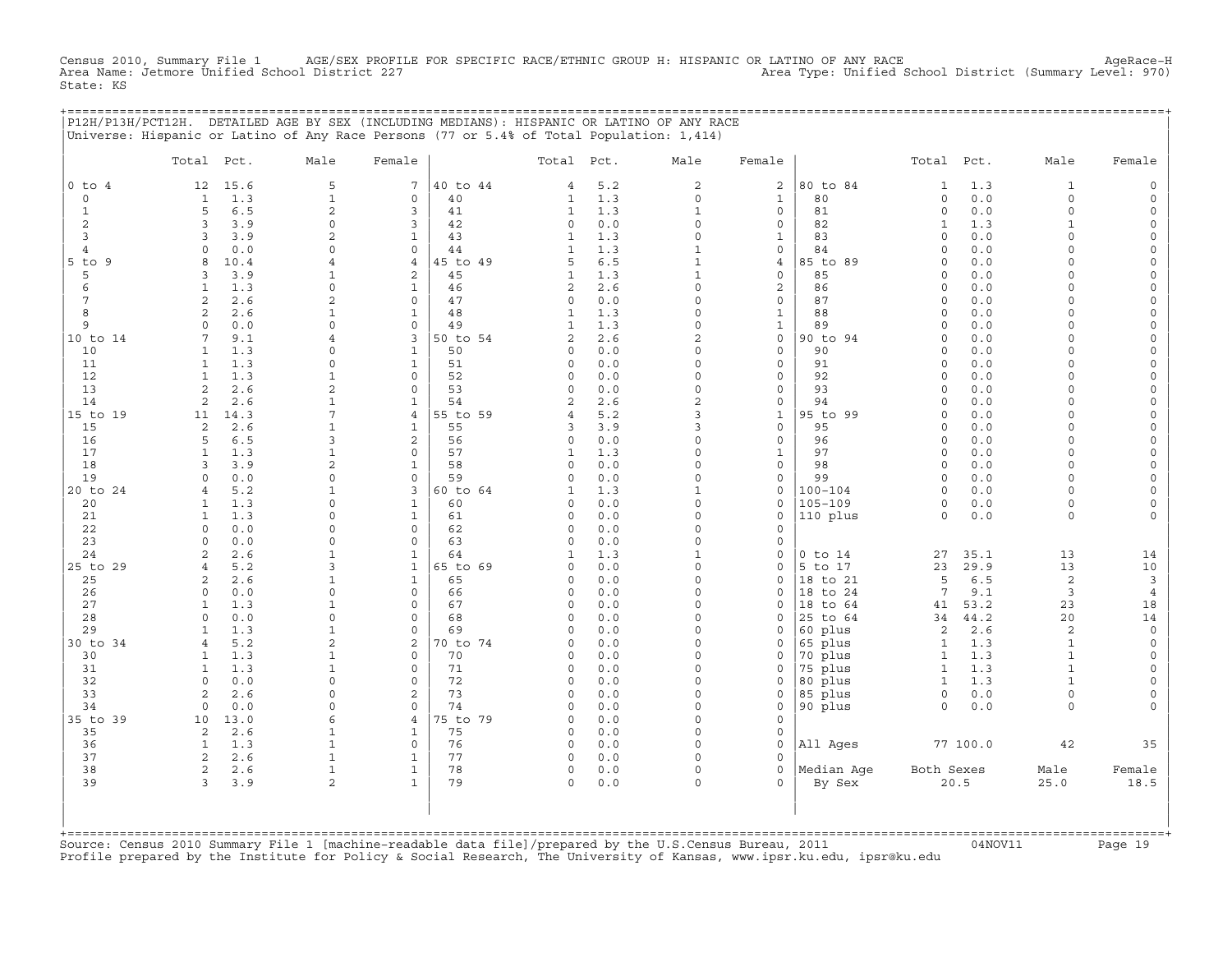Census 2010, Summary File 1 AGE/SEX PROFILE FOR SPECIFIC RACE/ETHNIC GROUP I: WHITE ALONE, NOT HISPANIC OR LATINO<br>Area Name: Jetmore Unified School District 227 State: KS

| blatt: No |  |                                                                                                |  |  |
|-----------|--|------------------------------------------------------------------------------------------------|--|--|
|           |  |                                                                                                |  |  |
|           |  | P12I/P13I/PCT12I. DETAILED AGE BY SEX (INCLUDING MEDIANS): WHITE ALONE, NOT HISPANIC OR LATINO |  |  |

| Universe: White Alone, Not Hispanic or Latino Persons (1,297 or 91.7% of Total Population: 1,414) |  |  |  |  |
|---------------------------------------------------------------------------------------------------|--|--|--|--|
|                                                                                                   |  |  |  |  |
|                                                                                                   |  |  |  |  |

|                | Total Pct.      |            | Male                             | Female              |                | Total Pct.            |            | Male                | Female          |                | Total               | Pct.        | Male                     | Female              |
|----------------|-----------------|------------|----------------------------------|---------------------|----------------|-----------------------|------------|---------------------|-----------------|----------------|---------------------|-------------|--------------------------|---------------------|
| $0$ to $4$     | 80              | 6.2        | 36                               | 44                  | 40 to 44       | 74                    | 5.7        | 37                  | 37              | 80 to 84       | 46                  | 3.5         | 24                       | 22                  |
| $\circ$        | 12              | 0.9        | $\overline{4}$                   | 8                   | 40             | 11                    | 0.8        | 6                   | 5               | 80             | $\overline{4}$      | 0.3         | $\mathbf{1}$             | $\mathbf{3}$        |
| $\mathbf{1}$   | 11              | 0.8        | 5                                | 6                   | 41             | 15                    | 1.2        | 11                  | $\overline{4}$  | 81             | 14                  | 1.1         | 8                        | 6                   |
| 2              | 23              | 1.8        | 10                               | 13                  | 42             | 15                    | 1.2        | $\overline{4}$      | 11              | 82             | 14                  | 1.1         | 9                        | 5                   |
| $\overline{3}$ | 18              | 1.4        | 10                               | 8                   | 43             | 15                    | 1.2        | 6                   | 9               | 83             | $\overline{3}$      | 0.2         | $\Omega$                 | $\mathbf{3}$        |
| $\overline{4}$ | 16              | 1.2        | $7\phantom{.0}$                  | 9                   | 44             | 18                    | 1.4        | 10                  | 8               | 84             | 11                  | 0.8         | 6                        | 5                   |
| $5$ to $9$     | 77              | 5.9        | 40                               | 37                  | 45 to 49       | 105                   | 8.1        | 53                  | 52              | 85 to 89       | 24                  | 1.9         | 7                        | 17                  |
| 5              | 14              | 1.1        | 6                                | 8                   | 45             | 19                    | 1.5        | 11                  | 8               | 85             | 7                   | 0.5         | 4                        | $\mathbf{3}$        |
| 6              | 17              | 1.3        | 7                                | 10                  | 46             | 15                    | 1.2        | $7\overline{ }$     | 8               | 86             | 7                   | 0.5         | $\mathbf{1}$             | 6                   |
| 7              | 16              | 1.2        | 8                                | $\mathsf{R}$        | 47             | 26                    | 2.0        | $12 \overline{ }$   | 14              | 87             | 5                   | 0.4         | $\mathbf{1}$             | $\overline{4}$      |
| 8<br>9         | 11              | 0.8        | 8                                | 3                   | 48             | 20                    | 1.5        | 6                   | 14              | 88             | $\mathbf{1}$        | 0.1         | $\Omega$<br>$\mathbf{1}$ | $\mathbf{1}$        |
|                | 19<br>96        | 1.5        | 11<br>41                         | 8<br>55             | 49<br>50 to 54 | 25                    | 1.9<br>8.9 | 17                  | 8<br>52         | 89<br>90 to 94 | $\overline{4}$<br>5 | 0.3<br>0.4  | $\circ$                  | 3<br>5              |
| 10 to 14<br>10 | 20              | 7.4<br>1.5 | 8                                | 12                  | 50             | 116<br>27             | 2.1        | 64<br>12            | 15              | 90             | $\mathbf{1}$        | 0.1         | $\Omega$                 | $\mathbf{1}$        |
| 11             | 17              | 1.3        | 7                                | 10                  | 51             | 28                    | 2.2        | 15                  | 13              | 91             | $\mathbf{1}$        | 0.1         | $\circ$                  | $\mathbf{1}$        |
| 12             | 23              | 1.8        | 9                                | 14                  | 52             | 23                    | 1.8        | 16                  | 7               | 92             | $\Omega$            | 0.0         | $\Omega$                 | $\mathsf{O}$        |
| 13             | 17              | 1.3        | 9                                | 8                   | 53             | 22                    | 1.7        | 12                  | 10              | 93             | 2                   | 0.2         | $\Omega$                 | $\mathbf 2$         |
| 14             | 19              | 1.5        | 8                                | 11                  | 54             | 16                    | 1.2        | $\overline{9}$      | $7\phantom{.0}$ | 94             | $\mathbf{1}$        | 0.1         | $\Omega$                 | $\mathbf 1$         |
| 15 to 19       | 88              | 6.8        | 50                               | 38                  | 55 to 59       | 94                    | 7.2        | 49                  | 45              | 95 to 99       | 6                   | 0.5         | $\overline{a}$           | $\overline{4}$      |
| 15             | 23              | 1.8        | 15                               | 8                   | 55             | 26                    | 2.0        | 14                  | 12              | 95             | $\mathbf{1}$        | 0.1         | $\Omega$                 | $\mathbf 1$         |
| 16             | 12              | 0.9        | 9                                | 3                   | 56             | 15                    | 1.2        | $\overline{4}$      | 11              | 96             | 3                   | 0.2         | $\mathbf{1}$             | $\mathbf{2}$        |
| 17             | 23              | 1.8        | 13                               | 10                  | 57             | 24                    | 1.9        | 12                  | 12 <sup>°</sup> | 97             | $\Omega$            | 0.0         | $\Omega$                 | $\mathsf{O}\xspace$ |
| 18             | 18              | 1.4        | 8                                | 10                  | 58             | 13                    | 1.0        | 10                  | $\overline{3}$  | 98             | 2                   | 0.2         | $\mathbf{1}$             | $\mathbf{1}$        |
| 19             | 12              | 0.9        | 5                                | 7                   | 59             | 16                    | 1.2        | 9                   | $7\overline{ }$ | 99             | $\Omega$            | 0.0         | $\Omega$                 | $\mathsf{O}\xspace$ |
| 20 to 24       | 36              | 2.8        | 21                               | 15                  | 60 to 64       | 58                    | 4.5        | 29                  | 29              | $100 - 104$    | $\mathbf{1}$        | 0.1         | $\Omega$                 | $\mathbf{1}$        |
| 20             | $\overline{4}$  | 0.3        | $\overline{c}$                   | $\mathbf{2}$        | 60             | 12                    | 0.9        | $7\overline{ }$     | 5               | $105 - 109$    | $\circ$             | 0.0         | $\circ$                  | $\mathsf{O}\xspace$ |
| 21<br>22       | 8<br>9          | 0.6<br>0.7 | 5<br>6                           | 3<br>3              | 61<br>62       | 17<br>$7\overline{ }$ | 1.3<br>0.5 | 8<br>5              | 9<br>2          | 110 plus       | $\Omega$            | 0.0         | $\circ$                  | $\mathbf 0$         |
| 23             | $\overline{4}$  | 0.3        | $\mathbf{1}$                     | 3                   | 63             | 14                    | 1.1        | $\overline{3}$      | 11              |                |                     |             |                          |                     |
| 24             | 11              | 0.8        | 7                                | $\overline{4}$      | 64             | 8                     | 0.6        | 6                   | 2               | $0$ to $14$    | 253                 | 19.5        | 117                      | 136                 |
| 25 to 29       | 76              | 5.9        | 34                               | 42                  | 65 to 69       | 67                    | 5.2        | 34                  | 33              | 5 to 17        | 231                 | 17.8        | 118                      | 113                 |
| 25             | 15              | 1.2        | $7\phantom{.0}$                  | 8                   | 65             | 14                    | 1.1        | 8                   | 6               | 18 to 21       | 42                  | 3.2         | 20                       | 22                  |
| 26             | 11              | 0.8        | 5                                | 6                   | 66             | 9                     | 0.7        | 6                   | 3               | 18 to 24       | 66                  | 5.1         | 34                       | 32                  |
| 27             | 24              | 1.9        | 10                               | 14                  | 67             | 10                    | 0.8        | $\overline{4}$      | 6               | 18 to 64       | 701                 | 54.0        | 360                      | 341                 |
| 28             | 13              | 1.0        | 8                                | 5                   | 68             | 16                    | 1.2        | $\overline{7}$      | 9               | 25 to 64       | 635                 | 49.0        | 326                      | 309                 |
| 29             | 13              | 1.0        | $\overline{4}$                   | 9                   | 69             | 18                    | 1.4        | 9                   | 9               | 60 plus        | 343                 | 26.4        | 159                      | 184                 |
| 30 to 34       | 48              | 3.7        | 27                               | 21                  | 70 to 74       | 65                    | 5.0        | 25                  | 40              | 65 plus        | 285                 | 22.0        | 130                      | 155                 |
| 30             | 10              | 0.8        | $7\phantom{.0}$                  | 3                   | 70             | 13                    | 1.0        | $\mathbf{1}$        | 12              | 70 plus        | 218                 | 16.8        | 96                       | 122                 |
| 31             | 8               | 0.6        | 5                                | 3                   | 71             | 19                    | 1.5        | 8                   | 11              | 75 plus        | 153                 | 11.8        | 71                       | 82                  |
| 32             | 13              | 1.0        | 7                                | 6                   | 72             | 13                    | 1.0        | 7                   | 6               | 80 plus        | 82                  | 6.3         | 33                       | 49                  |
| 33<br>34       | 8<br>9          | 0.6<br>0.7 | $\overline{4}$<br>$\overline{4}$ | $\overline{4}$<br>5 | 73<br>74       | 16<br>$\overline{4}$  | 1.2<br>0.3 | $\overline{7}$<br>2 | 9<br>2          | 85 plus        | 36<br>12            | 2.8         | 9<br>$\overline{2}$      | 27<br>10            |
| 35 to 39       | 64              | 4.9        | 33                               | 31                  | 75 to 79       | 71                    | 5.5        | 38                  | 33              | 90 plus        |                     | 0.9         |                          |                     |
| 35             | 12              | 0.9        | 8                                | $\overline{4}$      | 75             | 18                    | 1.4        | 9                   | 9               |                |                     |             |                          |                     |
| 36             | $7\phantom{.0}$ | 0.5        | 3                                | 4                   | 76             | 18                    | 1.4        | 10                  | 8               | All Ages       |                     | 1,297 100.0 | 644                      | 653                 |
| 37             | 18              | 1.4        | 11                               | 7                   | 77             | 16                    | 1.2        | 10                  | 6               |                |                     |             |                          |                     |
| 38             | 19              | 1.5        | 9                                | 10                  | 78             | 5                     | 0.4        | $\mathbf{1}$        | $\overline{4}$  | Median Age     | Both Sexes          |             | Male                     | Female              |
| 39             | 8               | 0.6        | $\overline{2}$                   | $\epsilon$          | 79             | 14                    | 1.1        | 8                   | 6               | By Sex         |                     | 45.5        | 45.3                     | 45.8                |
|                |                 |            |                                  |                     |                |                       |            |                     |                 |                |                     |             |                          |                     |

+===================================================================================================================================================+Source: Census 2010 Summary File 1 [machine−readable data file]/prepared by the U.S.Census Bureau, 2011 04NOV11 Page 20 Profile prepared by the Institute for Policy & Social Research, The University of Kansas, www.ipsr.ku.edu, ipsr@ku.edu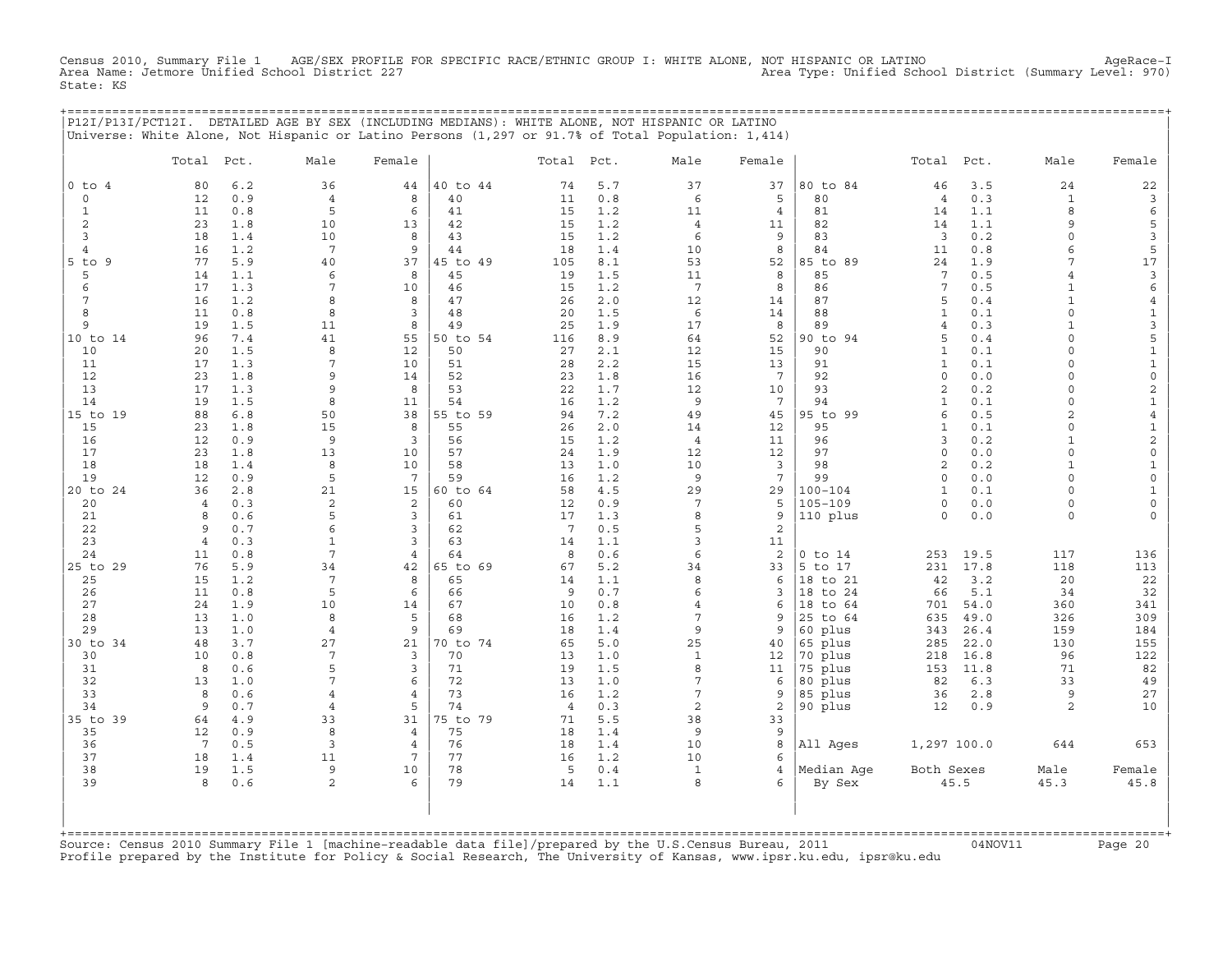Census 2010, Summary File 1 AGE/SEX PROFILE FOR SPECIFIC RACE/ETHNIC GROUP J: BLACK/AFRICAN AM ALONE, NOT HISP/LATINO<br>Area Name: Jetmore Unified School District 227 State: KS

|                | P12J/P13J/PCT12J. DETAILED AGE BY SEX (INCLUDING MEDIANS): BLACK/AFRICAN AM ALONE, NOT HISP/LATINO |                         |                                 |                |                      |            |                         |                                 |                     |                         |             |                             |                      |
|----------------|----------------------------------------------------------------------------------------------------|-------------------------|---------------------------------|----------------|----------------------|------------|-------------------------|---------------------------------|---------------------|-------------------------|-------------|-----------------------------|----------------------|
|                | Universe: Black/African Am Alone, Not Hisp/Latino Persons (19 or 1.3% of Total Population: 1,414)  |                         |                                 |                |                      |            |                         |                                 |                     |                         |             |                             |                      |
|                | Total Pct.                                                                                         | Male                    | Female                          |                | Total Pct.           |            | Male                    | Female                          |                     | Total Pct.              |             | Male                        | Female               |
| $0$ to $4$     | 5.3<br>1                                                                                           | $\mathbf 0$             | $\mathbf{1}$                    | 40 to 44       | 1                    | 5.3        | $\mathbf{1}$            | $\mathbf 0$                     | 80 to 84            | 2                       | 10.5        | 2                           |                      |
| $\circ$        | $\circ$<br>0.0                                                                                     | $\mathsf{O}\xspace$     | 0                               | 40             | 0                    | 0.0        | $\circ$                 | 0                               | 80                  | 0                       | 0.0         | $\mathbf 0$                 | $\Omega$             |
| $\mathbf{1}$   | $\mathbf 0$<br>0.0                                                                                 | $\Omega$                | $\mathbf 0$                     | 41             | $\circ$              | 0.0        | $\circ$                 | $\mathbf 0$                     | 81                  | $\circ$                 | 0.0         | $\Omega$                    | $\Omega$             |
| 2<br>3         | $\circ$<br>0.0<br>$\circ$                                                                          | 0<br>$\Omega$           | $\mathsf{O}\xspace$<br>$\Omega$ | 42<br>43       | 0<br>$\Omega$        | 0.0<br>0.0 | 0<br>$\circ$            | $\circ$<br>$\mathbf 0$          | 82<br>83            | $\circ$<br>$\mathbf{1}$ | 0.0<br>5.3  | $\mathbf 0$<br>$\mathbf{1}$ | $\Omega$<br>$\Omega$ |
| $\overline{4}$ | 0.0<br>5.3<br>1                                                                                    | $\Omega$                | $\mathbf{1}$                    | 44             | 1                    | 5.3        | $\mathbf{1}$            | $\mathbf 0$                     | 84                  | $\mathbf{1}$            | 5.3         | $\mathbf{1}$                |                      |
| 5 to 9         | $\mathbf{1}$<br>5.3                                                                                | 0                       | $\mathbf 1$                     | 45 to 49       | 1                    | 5.3        | 0                       | $\mathbf{1}$                    | 85 to 89            | $\mathbf 0$             | 0.0         | $\Omega$                    | $\Omega$             |
| 5              | $\mathbf 0$<br>0.0                                                                                 | $\Omega$                | $\circ$                         | 45             | 0                    | 0.0        | 0                       | $\mathsf{O}$                    | 85                  | $\circ$                 | 0.0         | $\Omega$                    | $\Omega$             |
| 6              | 0.0<br>$\circ$                                                                                     | 0                       | $\mathsf{O}\xspace$             | 46             | 0                    | 0.0        | $\mathsf O$             | $\circ$                         | 86                  | $\Omega$                | 0.0         | $\Omega$                    |                      |
| 7              | 0.0<br>$\circ$                                                                                     | $\Omega$                | $\mathbf{0}$                    | 47             | 1                    | 5.3        | $\Omega$                | $\mathbf{1}$                    | 87                  | $\Omega$                | 0.0         | $\Omega$                    |                      |
| 8              | $\Omega$<br>0.0                                                                                    | $\Omega$                | $\circ$                         | 48             | 0                    | 0.0        | $\circ$                 | $\mathbf 0$                     | 88                  | $\circ$                 | 0.0         | $\Omega$                    | $\Omega$             |
| 9              | 5.3<br>1                                                                                           | 0                       | $\mathbf{1}$                    | 49             | 0                    | 0.0        | 0                       | $\circ$                         | 89                  | $\Omega$                | 0.0         | $\Omega$<br>$\Omega$        | $\Omega$             |
| 10 to 14<br>10 | 21.1<br>$\overline{4}$<br>0.0<br>$\Omega$                                                          | $\mathbf 1$<br>$\Omega$ | 3<br>$\circ$                    | 50 to 54<br>50 | 1<br>$\Omega$        | 5.3<br>0.0 | $\circ$<br>$\circ$      | $\mathbf{1}$<br>$\mathbf 0$     | 90 to 94<br>90      | $\Omega$<br>$\Omega$    | 0.0<br>0.0  | $\Omega$                    | $\Omega$             |
| 11             | 0.0<br>$\Omega$                                                                                    | 0                       | $\circ$                         | 51             | 1                    | 5.3        | $\circ$                 | $\mathbf{1}$                    | 91                  | $\circ$                 | 0.0         | $\Omega$                    | $\Omega$             |
| 12             | 10.5<br>2                                                                                          | $\mathbf 1$             | $\mathbf{1}$                    | 52             | 0                    | 0.0        | $\circ$                 | $\circ$                         | 92                  | $\circ$                 | 0.0         | $\Omega$                    | $\Omega$             |
| 13             | 2<br>10.5                                                                                          | 0                       | 2                               | 53             | 0                    | 0.0        | $\mathsf O$             | $\circ$                         | 93                  | $\circ$                 | 0.0         | $\Omega$                    | $\Omega$             |
| 14             | 0.0<br>$\Omega$                                                                                    | 0                       | $\mathsf{O}$                    | 54             | $\Omega$             | 0.0        | $\Omega$                | 0                               | 94                  | $\Omega$                | 0.0         | $\Omega$                    |                      |
| 15 to 19       | 2<br>10.5                                                                                          | 1                       | $\mathbf{1}$                    | 55 to 59       | 1                    | 5.3        | $\mathbf{1}$            | $\mathbf 0$                     | 95 to 99            | $\Omega$                | 0.0         | $\cap$                      | $\Omega$             |
| 15             | 10.5<br>2                                                                                          | 1                       | $\mathbf{1}$                    | 55             | 0                    | 0.0        | $\circ$                 | $\mathbf 0$                     | 95                  | $\circ$                 | 0.0         | $\Omega$                    |                      |
| 16             | 0.0<br>$\circ$                                                                                     | 0                       | $\mathsf{O}\xspace$             | 56             | 0                    | 0.0        | $\mathsf O$             | $\mathsf{O}$                    | 96                  | $\circ$                 | 0.0         | $\Omega$                    | $\Omega$             |
| 17<br>18       | $\mathbf 0$<br>0.0<br>$\Omega$<br>0.0                                                              | $\Omega$<br>$\Omega$    | $\mathbf{0}$<br>$\mathbf 0$     | 57<br>58       | 1<br>$\Omega$        | 5.3<br>0.0 | $\mathbf{1}$<br>$\circ$ | $\mathsf{O}$<br>$\mathbf 0$     | 97<br>98            | $\Omega$<br>$\circ$     | 0.0<br>0.0  | $\Omega$<br>$\Omega$        | $\Omega$             |
| 19             | 0.0<br>0                                                                                           | $\mathbf 0$             | $\circ$                         | 59             | 0                    | 0.0        | $\circ$                 | $\mathbf 0$                     | 99                  | $\circ$                 | 0.0         | $\Omega$                    | $\circ$              |
| 20 to 24       | 2<br>10.5                                                                                          | $\mathbf 1$             | $\mathbf{1}$                    | 60 to 64       | 0                    | 0.0        | $\circ$                 | $\circ$                         | $100 - 104$         | $\circ$                 | 0.0         | $\Omega$                    |                      |
| 20             | 0.0<br>$\mathbf 0$                                                                                 | 0                       | $\circ$                         | 60             | $\Omega$             | 0.0        | $\circ$                 | $\mathbf 0$                     | $105 - 109$         | $\circ$                 | 0.0         | $\mathbf 0$                 |                      |
| 21             | $\Omega$<br>0.0                                                                                    | $\Omega$                | $\circ$                         | 61             | 0                    | 0.0        | $\Omega$                | $\mathbf 0$                     | 110 plus            | $\circ$                 | 0.0         | $\mathbf 0$                 | $\Omega$             |
| 22             | 5.3<br>1                                                                                           | $\Omega$                | $\mathbf{1}$                    | 62             | 0                    | 0.0        | $\circ$                 | $\mathbf 0$                     |                     |                         |             |                             |                      |
| 23             | 5.3<br>$\mathbf{1}$                                                                                | $\mathbf{1}$            | $\mathbf{0}$                    | 63             | 0                    | 0.0        | $\circ$                 | $\mathbf 0$                     |                     |                         |             |                             |                      |
| 24             | $\circ$<br>0.0                                                                                     | 0                       | $\mathbf{0}$                    | 64             | $\Omega$             | 0.0        | $\mathsf O$             | $\mathsf{O}\xspace$             | $0$ to $14$         | 6                       | 31.6        | $\mathbf{1}$                | 5                    |
| 25 to 29<br>25 | 5.3<br>1<br>$\Omega$<br>0.0                                                                        | 1<br>0                  | 0<br>$\Omega$                   | 65 to 69<br>65 | $\Omega$<br>$\Omega$ | 0.0<br>0.0 | 0<br>$\circ$            | $\mathsf{O}\xspace$<br>$\Omega$ | 5 to 17<br>18 to 21 | 7<br>$\Omega$           | 36.8<br>0.0 | $\mathbf{2}$<br>$\Omega$    | 5<br>$\mathsf O$     |
| 26             | 0<br>0.0                                                                                           | 0                       | $\circ$                         | 66             | 0                    | 0.0        | $\circ$                 | 0                               | 18 to 24            | 2                       | 10.5        | $\mathbf{1}$                | 1                    |
| 27             | $\circ$<br>0.0                                                                                     | $\Omega$                | $\circ$                         | 67             | 0                    | 0.0        | $\circ$                 | $\mathbf 0$                     | 18 to 64            | 9                       | 47.4        | 5                           | $\overline{4}$       |
| 28             | $\Omega$<br>0.0                                                                                    | $\Omega$                | $\mathbf{0}$                    | 68             | $\Omega$             | 0.0        | $\circ$                 | $\cap$                          | 25 to 64            | 7                       | 36.8        | $\overline{4}$              | 3                    |
| 29             | $\mathbf{1}$<br>5.3                                                                                | $\mathbf 1$             | $\circ$                         | 69             | $\Omega$             | 0.0        | $\circ$                 | $\mathbf 0$                     | 60 plus             | 2                       | 10.5        | 2                           | $\Omega$             |
| 30 to 34       | 0.0<br>$\mathbf 0$                                                                                 | 0                       | $\circ$                         | 70 to 74       | 0                    | 0.0        | $\circ$                 | $\mathbf 0$                     | 65 plus             | 2                       | 10.5        | 2                           | $\circ$              |
| 30             | 0.0<br>$\circ$                                                                                     | $\Omega$                | $\mathbf{0}$                    | 70             | $\Omega$             | 0.0        | $\circ$                 | $\mathbf 0$                     | 70 plus             | $\overline{c}$          | 10.5        | $\overline{c}$              |                      |
| 31             | 0<br>0.0                                                                                           | 0                       | $\mathsf O$                     | 71             | 0                    | 0.0        | 0                       | $\mathsf{O}$                    | 75 plus             | 2                       | 10.5        | 2                           |                      |
| 32<br>33       | $\circ$<br>0.0<br>$\circ$<br>0.0                                                                   | $\Omega$<br>$\Omega$    | $\circ$<br>$\circ$              | 72<br>73       | 0<br>$\Omega$        | 0.0<br>0.0 | $\circ$<br>$\circ$      | $\mathbf 0$<br>$\mathbf 0$      | 80 plus<br>85 plus  | 2<br>$\mathbf 0$        | 10.5<br>0.0 | 2<br>$\mathbf 0$            | $\cap$               |
| 34             | $\circ$<br>0.0                                                                                     | $\circ$                 | $\circ$                         | 74             | 0                    | 0.0        | $\circ$                 | $\mathbf 0$                     | 90 plus             | $\circ$                 | 0.0         | $\mathbf 0$                 |                      |
| 35 to 39       | 2<br>10.5                                                                                          | $\mathbf{1}$            | $\mathbf{1}$                    | 75 to 79       | 0                    | 0.0        | $\circ$                 | $\mathbf 0$                     |                     |                         |             |                             |                      |
| 35             | 0.0<br>0                                                                                           | 0                       | $\mathsf{O}\xspace$             | 75             | 0                    | 0.0        | 0                       | $\mathsf{O}$                    |                     |                         |             |                             |                      |
| 36             | 0.0<br>$\Omega$                                                                                    | $\Omega$                | $\mathbf{0}$                    | 76             | $\Omega$             | 0.0        | $\Omega$                | $\mathbf 0$                     | All Ages            |                         | 19 100.0    | 9                           | 10                   |
| 37             | 5.3<br>$\mathbf{1}$                                                                                | 0                       | $\mathbf{1}$                    | 77             | 0                    | 0.0        | $\circ$                 | $\mathbf 0$                     |                     |                         |             |                             |                      |
| 38             | $\mathbf{1}$<br>5.3                                                                                | $\mathbf 1$             | $\mathsf{O}\xspace$             | 78             | 0                    | 0.0        | $\Omega$                | $\mathbf 0$                     | Median Age          | Both Sexes              |             | Male                        | Female               |
| 39             | 0.0<br>$\mathbf 0$                                                                                 | $\circ$                 | $\Omega$                        | 79             | $\circ$              | 0.0        | $\circ$                 | $\Omega$                        | By Sex              |                         | 24.3        | 37.5                        | 15.0                 |
|                |                                                                                                    |                         |                                 |                |                      |            |                         |                                 |                     |                         |             |                             |                      |
|                |                                                                                                    |                         |                                 |                |                      |            |                         |                                 |                     |                         |             |                             |                      |
|                |                                                                                                    |                         |                                 |                |                      |            |                         |                                 |                     |                         |             |                             |                      |

+===================================================================================================================================================+Source: Census 2010 Summary File 1 [machine−readable data file]/prepared by the U.S.Census Bureau, 2011 04NOV11 Page 21 Profile prepared by the Institute for Policy & Social Research, The University of Kansas, www.ipsr.ku.edu, ipsr@ku.edu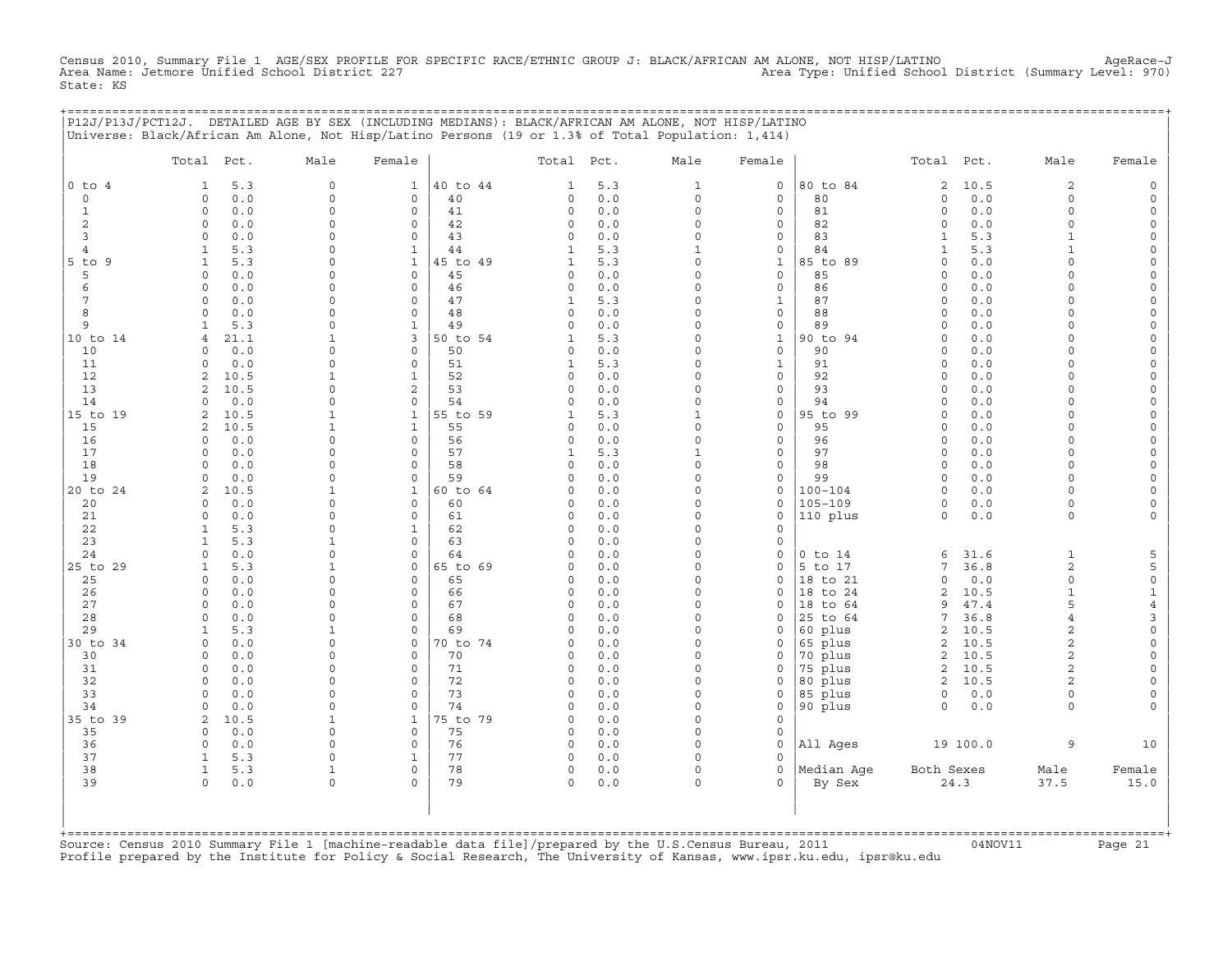Census 2010, Summary File 1 AGE/SEX PROFILE FOR SPECIFIC RACE/ETHNIC GROUP K: AM IND/ALASKA NAT ALONE, NOT HISP/LATINO<br>Area Name: Jetmore Unified School District 227 State: KS

+===================================================================================================================================================+

|                | Total Pct.                 | Male                 | Female                  |                | Total Pct.           |            | Male                 | Female                   |                      | Total Pct.             |             | Male                         | Female                   |
|----------------|----------------------------|----------------------|-------------------------|----------------|----------------------|------------|----------------------|--------------------------|----------------------|------------------------|-------------|------------------------------|--------------------------|
| $0$ to $4$     | 0.0<br>$\Omega$            | $\Omega$             | 0                       | 40 to 44       | $\Omega$             | 0.0        | $\circ$              | 0                        | 80 to 84             | $\circ$                | 0.0         | 0                            | $\mathsf{O}\xspace$      |
| $\circ$        | $0.0$<br>$\circ$           | $\Omega$             | $\circ$                 | 40             | 0                    | $0.0$      | $\circ$              | $\mathsf{O}\xspace$      | 80                   | $\circ$                | 0.0         | $\Omega$                     | $\mathsf{O}$             |
| $\mathbf{1}$   | $\circ$<br>0.0             | $\Omega$             | $\mathbf 0$             | 41             | $\circ$              | 0.0        | $\circ$              | 0                        | 81                   | $\circ$                | 0.0         | $\Omega$                     | $\mathsf{O}$             |
| $\overline{c}$ | 0.0<br>0                   | $\Omega$             | $\circ$                 | 42             | $\Omega$             | 0.0        | $\Omega$             | 0                        | 82                   | $\mathbf 0$            | 0.0         | $\Omega$                     | 0                        |
| 3              | $\circ$<br>0.0             | $\Omega$             | $\circ$                 | 43             | $\Omega$             | 0.0        | $\Omega$             | $\mathsf{O}\xspace$      | 83                   | $\circ$                | 0.0         | $\Omega$                     | $\mathsf{O}$             |
| 4<br>9         | $\circ$<br>0.0<br>0.0<br>0 | $\Omega$<br>$\Omega$ | $\circ$<br>$\mathbf 0$  | 44<br>45 to 49 | $\Omega$<br>$\Omega$ | 0.0<br>0.0 | $\Omega$<br>$\Omega$ | 0<br>0                   | 84<br>85 to 89       | $\circ$<br>$\mathbf 0$ | 0.0<br>0.0  | $\Omega$<br>$\Omega$         | 0<br>0                   |
| $5$ to<br>5    | 0.0<br>0                   | $\Omega$             | $\mathsf{O}\xspace$     | 45             | 0                    | $0.0$      | $\Omega$             | $\mathsf{O}\xspace$      | 85                   | 0                      | 0.0         | $\Omega$                     | $\mathsf{O}\xspace$      |
| 6              | 0.0<br>$\Omega$            | $\Omega$             | $\circ$                 | 46             | $\mathbf 0$          | 0.0        | $\Omega$             | 0                        | 86                   | $\mathbf 0$            | 0.0         | $\Omega$                     | 0                        |
| $\overline{7}$ | 0.0<br>$\circ$             | $\Omega$             | $\circ$                 | 47             | 0                    | 0.0        | $\Omega$             | $\mathsf{O}\xspace$      | 87                   | $\circ$                | 0.0         | $\Omega$                     | $\mathsf{O}\xspace$      |
| 8              | 0.0<br>$\Omega$            | $\Omega$             | 0                       | 48             | $\Omega$             | 0.0        | $\Omega$             | $\mathsf{O}\xspace$      | 88                   | $\circ$                | 0.0         | $\Omega$                     | $\mathsf{O}\xspace$      |
| 9              | 0.0<br>$\Omega$            | $\Omega$             | $\circ$                 | 49             | $\Omega$             | 0.0        | $\Omega$             | 0                        | 89                   | $\circ$                | 0.0         | $\Omega$                     | 0                        |
| 10 to 14       | $\mathbf{1}$<br>33.3       | $\mathbf{1}$         | $\mathsf O$             | 50 to 54       | 0                    | 0.0        | $\Omega$             | $\mathsf{O}\xspace$      | 90 to 94             | $\circ$                | 0.0         | $\Omega$                     | $\mathsf{O}\xspace$      |
| 10             | 0.0<br>0                   | $\Omega$             | $\mathbf 0$             | 50             | $\Omega$             | 0.0        | $\Omega$             | $\mathbf 0$              | 90                   | $\circ$                | 0.0         | $\Omega$                     | $\mathsf{O}\xspace$      |
| 11             | 0.0<br>$\Omega$            | $\Omega$             | $\circ$                 | 51             | $\Omega$             | 0.0        | $\Omega$             | 0                        | 91                   | $\circ$                | 0.0         | $\Omega$                     | 0                        |
| 12             | $\circ$<br>0.0             | $\Omega$             | $\circ$                 | 52             | 0                    | 0.0        | $\Omega$             | 0                        | 92                   | $\circ$                | 0.0         | $\Omega$                     | $\mathsf{O}\xspace$      |
| 13             | 0.0<br>0                   | $\Omega$             | $\Omega$                | 53             | $\circ$              | 0.0        | $\Omega$             | 0                        | 93                   | $\Omega$               | 0.0         | $\Omega$                     | 0                        |
| 14             | 33.3<br>1                  | $\mathbf{1}$         | $\circ$                 | 54             | $\Omega$             | 0.0        | $\Omega$             | 0                        | 94                   | $\circ$                | 0.0         | $\circ$                      | 0                        |
| 15 to 19       | $\mathbf{1}$<br>33.3       | $\mathbf{1}$         | $\mathsf{O}\xspace$     | 55 to 59       | 0                    | 0.0        | $\mathsf{O}\xspace$  | $\mathsf{O}\xspace$      | 95 to 99             | $\circ$                | 0.0         | $\mathbf 0$                  | $\mathsf{O}\xspace$      |
| 15<br>16       | 0.0<br>0<br>0.0<br>$\circ$ | $\Omega$<br>$\Omega$ | $\mathbf 0$<br>$\circ$  | 55<br>56       | $\Omega$<br>0        | 0.0<br>0.0 | $\Omega$<br>$\Omega$ | 0<br>$\mathsf{O}\xspace$ | 95<br>96             | $\mathbf 0$<br>$\circ$ | 0.0<br>0.0  | $\Omega$<br>$\Omega$         | 0<br>$\mathsf{O}\xspace$ |
| 17             | $\circ$<br>0.0             | $\Omega$             | $\mathbf 0$             | 57             | $\circ$              | 0.0        | $\circ$              | $\mathbf 0$              | 97                   | $\circ$                | 0.0         | $\Omega$                     | $\mathsf{O}\xspace$      |
| 18             | 33.3<br>1                  | 1                    | $\Omega$                | 58             | $\Omega$             | 0.0        | $\Omega$             | 0                        | 98                   | $\mathbf 0$            | 0.0         | $\Omega$                     | 0                        |
| 19             | 0.0<br>$\circ$             | $\Omega$             | $\circ$                 | 59             | $\Omega$             | 0.0        | $\Omega$             | 0                        | 99                   | $\circ$                | 0.0         | $\Omega$                     | $\mathsf{O}\xspace$      |
| 20 to 24       | 0.0<br>$\mathbf 0$         | $\Omega$             | $\mathbf 0$             | 60 to 64       | 0                    | 0.0        | $\circ$              | 0                        | $100 - 104$          | $\circ$                | 0.0         | $\Omega$                     | 0                        |
| 20             | 0.0<br>$\Omega$            | $\Omega$             | 0                       | 60             | $\Omega$             | 0.0        | $\Omega$             | 0                        | $105 - 109$          | $\circ$                | 0.0         | $\Omega$                     | 0                        |
| 21             | $\circ$<br>0.0             | $\Omega$             | $\circ$                 | 61             | 0                    | 0.0        | $\Omega$             | $\mathsf{O}\xspace$      | 110 plus             | $\circ$                | 0.0         | $\circ$                      | $\mathsf{O}\xspace$      |
| 22             | $\circ$<br>0.0             | $\Omega$             | $\mathbf 0$             | 62             | 0                    | 0.0        | $\Omega$             | 0                        |                      |                        |             |                              |                          |
| 23             | 0.0<br>0                   | $\Omega$             | $\Omega$                | 63             | $\Omega$             | 0.0        | $\Omega$             | $\mathsf{O}\xspace$      |                      |                        |             |                              |                          |
| 24             | 0.0<br>$\Omega$            | $\Omega$             | $\Omega$                | 64             | $\Omega$             | 0.0        | $\Omega$             | $\mathbf 0$              | $0$ to $14$          | 1                      | 33.3        | $\mathbf{1}$                 | $\mathsf O$              |
| 25 to 29       | 0.0<br>0                   | $\Omega$             | $\mathbf 0$             | 65 to 69       | 1                    | 33.3       | $\Omega$             | $\mathbf{1}$             | 5 to 17              | $\mathbf{1}$           | 33.3        | $\mathbf{1}$                 | $\mathsf{O}$             |
| 25             | 0.0<br>$\circ$             | $\Omega$             | 0                       | 65             | 0                    | 0.0        | $\Omega$             | $\mathsf{O}\xspace$      | 18 to 21             | $\mathbf{1}$           | 33.3        | $\mathbf{1}$                 | $\mathsf O$              |
| 26             | 0.0<br>0<br>$\Omega$       | $\Omega$<br>$\Omega$ | $\mathbf 0$<br>$\Omega$ | 66             | 1                    | 33.3       | $\Omega$<br>$\Omega$ | $\mathbf{1}$             | 18 to 24             | $\mathbf{1}$           | 33.3        | $\mathbf{1}$<br>$\mathbf{1}$ | $\mathsf O$              |
| 27<br>28       | 0.0<br>$\circ$<br>0.0      | $\Omega$             | $\circ$                 | 67<br>68       | 0<br>0               | 0.0<br>0.0 | $\Omega$             | 0<br>0                   | 18 to 64<br>25 to 64 | 1<br>$\circ$           | 33.3<br>0.0 | $\Omega$                     | 0<br>$\mathsf O$         |
| 29             | 0.0<br>$\Omega$            | $\Omega$             | $\Omega$                | 69             | $\Omega$             | 0.0        | $\Omega$             | $\mathbf 0$              | 60 plus              | $\mathbf{1}$           | 33.3        | $\Omega$                     | $\mathbf{1}$             |
| 30 to 34       | $\Omega$<br>0.0            | $\Omega$             | $\Omega$                | 70 to 74       | $\Omega$             | 0.0        | $\Omega$             | 0                        | 65 plus              | 1                      | 33.3        | $\Omega$                     | $\mathbf 1$              |
| 30             | $\circ$<br>0.0             | $\mathbf 0$          | $\circ$                 | 70             | 0                    | 0.0        | $\Omega$             | 0                        | 70 plus              | $\circ$                | 0.0         | $\mathbf 0$                  | $\mathsf{O}\xspace$      |
| 31             | 0.0<br>0                   | $\Omega$             | $\Omega$                | 71             | 0                    | 0.0        | $\Omega$             | $\mathbf 0$              | 75 plus              | $\mathbf 0$            | 0.0         | $\Omega$                     | 0                        |
| 32             | $\Omega$<br>0.0            | $\Omega$             | $\Omega$                | 72             | $\circ$              | 0.0        | $\Omega$             | $\mathbf 0$              | 80 plus              | $\circ$                | 0.0         | $\Omega$                     | $\mathsf{O}\xspace$      |
| 33             | $\circ$<br>0.0             | $\mathbf 0$          | $\circ$                 | 73             | 0                    | 0.0        | 0                    | 0                        | 85 plus              | $\circ$                | 0.0         | 0                            | 0                        |
| 34             | 0.0<br>0                   | $\Omega$             | $\Omega$                | 74             | $\Omega$             | 0.0        | $\Omega$             | 0                        | 90 plus              | $\circ$                | 0.0         | $\circ$                      | $\mathbf 0$              |
| 35 to 39       | 0.0<br>$\circ$             | $\Omega$             | $\mathsf{O}\xspace$     | 75 to 79       | $\Omega$             | 0.0        | $\Omega$             | $\mathsf{O}\xspace$      |                      |                        |             |                              |                          |
| 35             | 0.0<br>$\mathbf 0$         | $\Omega$             | $\circ$                 | 75             | 0                    | 0.0        | $\circ$              | 0                        |                      |                        |             |                              |                          |
| 36             | 0.0<br>0                   | $\Omega$             | 0                       | 76             | 0                    | 0.0        | $\Omega$             | $\mathbf 0$              | All Ages             |                        | 3 100.0     | 2                            | 1                        |
| 37             | $\circ$<br>0.0             | $\Omega$             | $\circ$                 | 77             | 0                    | 0.0        | $\circ$              | $\mathbf 0$              |                      |                        |             |                              |                          |
| 38             | $\circ$<br>0.0             | $\Omega$             | $\mathbf 0$<br>$\Omega$ | 78<br>79       | $\circ$              | 0.0        | $\circ$              | $\mathbf 0$<br>$\Omega$  | Median Age           | Both Sexes             |             | Male                         | Female                   |
| 39             | 0<br>0.0                   | $\Omega$             |                         |                | $\Omega$             | 0.0        | $\Omega$             |                          | By Sex               |                        | 19.0        | 15.0                         | 66.0                     |

+===================================================================================================================================================+Source: Census 2010 Summary File 1 [machine−readable data file]/prepared by the U.S.Census Bureau, 2011 04NOV11 Page 22 Profile prepared by the Institute for Policy & Social Research, The University of Kansas, www.ipsr.ku.edu, ipsr@ku.edu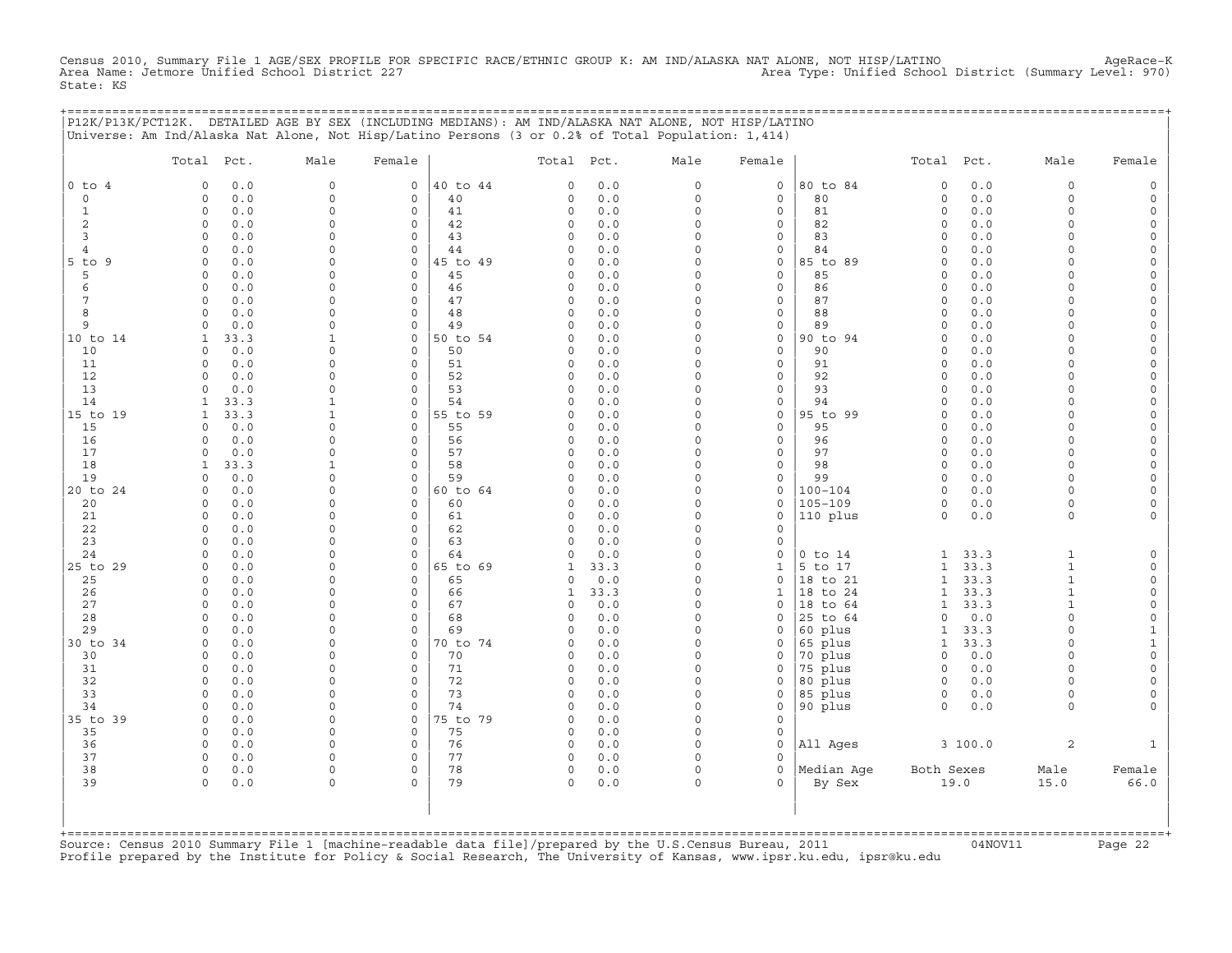Census 2010, Summary File 1 AGE/SEX PROFILE FOR SPECIFIC RACE/ETHNIC GROUP L: ASIAN ALONE, NOT HISPANIC OR LATINO AgeRace−L Area Name: Jetmore Unified School District 227 Area Type: Unified School District (Summary Level: 970) State: KS

| P12L/P13L/PCT12L. DETAILED AGE BY SEX (INCLUDING MEDIANS): ASIAN ALONE, NOT HISPANIC OR LATINO |  |
|------------------------------------------------------------------------------------------------|--|
| Universe: Asian Alone, Not Hispanic or Latino Persons (7 or 0.5% of Total Population: 1,414)   |  |

|                | Total Pct.               |             | Male                    | Female                      |          | Total Pct.          |                | Male                    | Female                      |                      | Total Pct.              |             | Male                    | Female                                     |
|----------------|--------------------------|-------------|-------------------------|-----------------------------|----------|---------------------|----------------|-------------------------|-----------------------------|----------------------|-------------------------|-------------|-------------------------|--------------------------------------------|
| $0$ to $4$     | $\circ$                  | 0.0         | $\mathbf{0}$            | $\circ$                     | 40 to 44 |                     | $1 \quad 14.3$ | $\circ$                 | $\mathbf{1}$                | 80 to 84             | $\circ$                 | 0.0         | $\circ$                 | $\mathbb O$                                |
| $\mathbf 0$    | $\Omega$                 | 0.0         | $\mathsf{O}\xspace$     | $\mathbf{0}$                | 40       | $\mathbf{1}$        | 14.3           | $\circ$                 | $\mathbf 1$                 | 80                   | $\mathsf O$             | 0.0         | $\circ$                 | $\mathsf{O}\xspace$                        |
| $\mathbf{1}$   | $\circ$                  | 0.0         | $\mathsf{O}\xspace$     | $\circ$                     | 41       | $\circ$             | 0.0            | $\mathbf 0$             | $\mathbf 0$                 | 81                   | $\circ$                 | 0.0         | $\circ$                 | $\mathsf{O}\xspace$                        |
| 2              | $\circ$                  | 0.0         | 0                       | 0                           | 42       | 0                   | 0.0            | $\mathbf 0$             | $\mathbf 0$                 | 82                   | $\circ$                 | 0.0         | $\circ$                 | $\mathsf{O}\xspace$                        |
| $\overline{3}$ | $\Omega$                 | 0.0         | $\circ$                 | $\Omega$                    | 43       | $\Omega$            | 0.0            | $\circ$                 | $\mathbf 0$                 | 83                   | $\circ$                 | 0.0         | $\Omega$                | $\mathsf{O}\xspace$                        |
| $\overline{4}$ | $\Omega$                 | 0.0         | $\Omega$                | $\Omega$                    | 44       | $\Omega$            | $0.0$          | $\Omega$                | $\mathbf 0$                 | 84                   | $\Omega$                | 0.0         | $\Omega$                | $\mathsf{O}\xspace$                        |
| $5$ to<br>9    | $\Omega$                 | 0.0         | $\Omega$                | $\circ$                     | 45 to 49 | 3                   | 42.9           | $\mathbf{1}$            | $\mathbf 2$                 | 85 to 89             | $\circ$                 | 0.0         | $\circ$                 | $\mathbb O$                                |
| 5<br>6         | $\circ$<br>$\Omega$      | 0.0<br>0.0  | $\Omega$<br>$\Omega$    | $\mathbf{0}$<br>$\circ$     | 45<br>46 | 1<br>$\circ$        | 14.3<br>$0.0$  | $\mathbf 0$<br>$\Omega$ | $\mathbf{1}$<br>$\mathbf 0$ | 85<br>86             | $\circ$<br>$\mathbf 0$  | 0.0<br>0.0  | $\Omega$<br>$\Omega$    | $\mathsf{O}$<br>$\mathsf{O}\xspace$        |
| 7              | $\circ$                  | 0.0         | $\Omega$                | $\circ$                     | 47       | $\mathbf{1}$        | 14.3           | $\mathbf 0$             | $\mathbf 1$                 | 87                   | $\mathbf 0$             | 0.0         | $\Omega$                | $\mathsf{O}$                               |
| 8              | $\Omega$                 | 0.0         | $\Omega$                | $\Omega$                    | 48       | $\Omega$            | 0.0            | $\Omega$                | $\mathbf 0$                 | 88                   | $\Omega$                | 0.0         | $\Omega$                | $\mathsf O$                                |
| 9              | $\Omega$                 | 0.0         | $\circ$                 | $\circ$                     | 49       | $\mathbf{1}$        | 14.3           | $\mathbf{1}$            | $\mathbf 0$                 | 89                   | $\Omega$                | 0.0         | $\Omega$                | $\mathsf{O}\xspace$                        |
| 10 to 14       | $\mathbf{1}$             | 14.3        | $\mathbf{1}$            | $\circ$                     | 50 to 54 | $\Omega$            | 0.0            | $\Omega$                | $\circ$                     | 90 to 94             | $\circ$                 | 0.0         | $\circ$                 | $\mathsf{O}\xspace$                        |
| 10             | $\Omega$                 | 0.0         | $\Omega$                | $\Omega$                    | 50       | $\Omega$            | $0.0$          | $\Omega$                | $\Omega$                    | 90                   | $\Omega$                | 0.0         | $\Omega$                | $\mathsf{O}\xspace$                        |
| 11             | $\circ$                  | 0.0         | $\mathbf 0$             | $\circ$                     | 51       | $\circ$             | 0.0            | $\mathbf 0$             | $\mathbf 0$                 | 91                   | $\circ$                 | 0.0         | $\circ$                 | $\mathsf{O}\xspace$                        |
| 12             | $\Omega$                 | 0.0         | $\mathbf 0$             | 0                           | 52       | $\circ$             | 0.0            | $\mathbf 0$             | $\mathbf 0$                 | 92                   | $\mathbf 0$             | 0.0         | $\Omega$                | $\mathsf{O}$                               |
| 13             | $\mathbf{1}$             | 14.3        | $\mathbf{1}$            | $\mathbf 0$                 | 53       | $\circ$             | 0.0            | $\Omega$                | $\mathbf 0$                 | 93                   | $\circ$                 | 0.0         | $\circ$                 | $\mathsf{O}\xspace$                        |
| 14             | $\Omega$                 | 0.0         | $\Omega$                | $\Omega$                    | 54       | $\Omega$            | 0.0            | $\Omega$                | $\mathbf 0$                 | 94                   | $\Omega$                | 0.0         | $\Omega$                | $\mathsf O$                                |
| 15 to 19       | $\mathbf{1}$             | 14.3        | $\Omega$                | $\mathbf{1}$                | 55 to 59 | $\circ$             | 0.0            | $\Omega$                | $\mathbf 0$                 | 95 to 99             | $\circ$                 | 0.0         | $\Omega$                | $\mathsf{O}$                               |
| 15<br>16       | $\Omega$<br>$\mathbf{1}$ | 0.0         | $\Omega$<br>$\mathbf 0$ | $\mathbf 0$<br>$\mathbf{1}$ | 55<br>56 | $\circ$<br>$\circ$  | 0.0<br>0.0     | $\mathbf 0$<br>$\Omega$ | $\Omega$<br>$\Omega$        | 95<br>96             | $\circ$<br>$\circ$      | 0.0<br>0.0  | $\Omega$<br>$\circ$     | $\mathsf{O}\xspace$                        |
| 17             | $\Omega$                 | 14.3<br>0.0 | $\Omega$                | $\circ$                     | 57       | $\circ$             | 0.0            | $\Omega$                | $\mathbf 0$                 | 97                   | $\circ$                 | 0.0         | $\circ$                 | $\mathsf{O}\xspace$<br>$\mathsf{O}$        |
| 18             | $\Omega$                 | 0.0         | $\Omega$                | $\circ$                     | 58       | $\circ$             | 0.0            | $\mathbf 0$             | $\mathbf 0$                 | 98                   | $\mathbf 0$             | 0.0         | $\circ$                 | $\mathsf{O}\xspace$                        |
| 19             | $\Omega$                 | 0.0         | $\mathbf 0$             | $\circ$                     | 59       | $\circ$             | 0.0            | $\mathbf 0$             | $\mathbf 0$                 | 99                   | $\mathbf 0$             | 0.0         | $\circ$                 | $\mathsf{O}$                               |
| 20 to 24       | $\mathbf{1}$             | 14.3        | $\mathbf{1}$            | $\Omega$                    | 60 to 64 | $\Omega$            | 0.0            | $\Omega$                | $\Omega$                    | $100 - 104$          | $\Omega$                | 0.0         | $\Omega$                | $\mathsf{O}\xspace$                        |
| 20             | $\Omega$                 | 0.0         | $\Omega$                | $\circ$                     | 60       | $\circ$             | 0.0            | $\Omega$                | $\mathbf 0$                 | $105 - 109$          | $\mathbf 0$             | 0.0         | $\circ$                 | $\mathsf{O}\xspace$                        |
| 21             | $\Omega$                 | 0.0         | $\Omega$                | $\circ$                     | 61       | $\circ$             | 0.0            | $\Omega$                | $\mathbf 0$                 | 110 plus             | $\circ$                 | 0.0         | $\circ$                 | $\circ$                                    |
| 22             | $\mathbf{1}$             | 14.3        | $\mathbf{1}$            | $\Omega$                    | 62       | $\circ$             | 0.0            | $\Omega$                | $\mathbf 0$                 |                      |                         |             |                         |                                            |
| 23             | $\Omega$                 | 0.0         | $\mathbf 0$             | $\circ$                     | 63       | $\circ$             | 0.0            | $\Omega$                | $\mathbf 0$                 |                      |                         |             |                         |                                            |
| 24             | $\Omega$                 | 0.0         | $\mathbf 0$             | $\mathbf 0$                 | 64       | $\circ$             | 0.0            | $\Omega$                | $\mathsf{O}$                | $0$ to $14$          | $\mathbf{1}$            | 14.3        | $\mathbf{1}$            | $\mathsf{O}$                               |
| 25 to 29       | $\circ$                  | 0.0         | $\Omega$                | 0                           | 65 to 69 | 0                   | 0.0            | $\mathbf 0$             | $\mathbf 0$                 | 5 to 17              | 2                       | 28.6        | $\mathbf{1}$            | $\mathbf{1}$                               |
| 25<br>26       | $\Omega$<br>$\Omega$     | 0.0<br>0.0  | $\Omega$<br>$\Omega$    | $\Omega$<br>$\Omega$        | 65<br>66 | $\circ$<br>$\Omega$ | 0.0<br>0.0     | $\circ$<br>$\Omega$     | $\Omega$<br>$\Omega$        | 18 to 21<br>18 to 24 | $\circ$<br>$\mathbf{1}$ | 0.0<br>14.3 | $\circ$<br>$\mathbf{1}$ | $\mathsf{O}\xspace$<br>$\mathsf{O}\xspace$ |
| 27             | $\circ$                  | 0.0         | $\Omega$                | $\circ$                     | 67       | $\circ$             | 0.0            | $\Omega$                | $\Omega$                    | 18 to 64             | 5                       | 71.4        | $\overline{c}$          | 3                                          |
| 28             | $\Omega$                 | 0.0         | $\Omega$                | $\circ$                     | 68       | $\circ$             | 0.0            | $\mathbf 0$             | $\Omega$                    | 25 to 64             | $\overline{4}$          | 57.1        | $\mathbf{1}$            | 3                                          |
| 29             | $\Omega$                 | 0.0         | $\Omega$                | $\circ$                     | 69       | $\circ$             | 0.0            | $\Omega$                | $\mathbf 0$                 | 60 plus              | $\circ$                 | 0.0         | $\circ$                 | $\mathsf{O}\xspace$                        |
| 30 to 34       | $\circ$                  | 0.0         | $\mathbf 0$             | $\circ$                     | 70 to 74 | $\circ$             | 0.0            | $\mathbf 0$             | $\mathbf 0$                 | 65 plus              | $\mathbf 0$             | 0.0         | $\circ$                 | $\mathsf O$                                |
| 30             | $\circ$                  | 0.0         | $\mathbf 0$             | 0                           | 70       | 0                   | 0.0            | $\mathbf 0$             | 0                           | 70 plus              | $\circ$                 | 0.0         | $\circ$                 | $\mathsf{O}$                               |
| 31             | $\Omega$                 | 0.0         | $\Omega$                | $\circ$                     | 71       | $\circ$             | 0.0            | $\Omega$                | $\mathbf 0$                 | 75 plus              | $\Omega$                | $0.0$       | $\Omega$                | $\mathsf{O}\xspace$                        |
| 32             | $\Omega$                 | 0.0         | $\circ$                 | $\Omega$                    | 72       | $\circ$             | 0.0            | $\Omega$                | $\mathbf 0$                 | 80 plus              | $\mathbf 0$             | 0.0         | $\Omega$                | $\mathsf{O}\xspace$                        |
| 33             | $\Omega$                 | 0.0         | $\Omega$                | $\Omega$                    | 73       | $\Omega$            | 0.0            | $\Omega$                | $\mathbf 0$                 | 85 plus              | $\circ$                 | 0.0         | $\Omega$                | $\mathsf{O}\xspace$                        |
| 34             | $\Omega$                 | 0.0         | $\Omega$                | $\circ$                     | 74       | $\circ$             | 0.0            | $\mathbf 0$             | $\mathbf 0$                 | 90 plus              | $\Omega$                | 0.0         | $\Omega$                | $\circ$                                    |
| 35 to 39       | $\circ$                  | 0.0         | 0                       | $\circ$                     | 75 to 79 | $\circ$             | 0.0            | $\mathbf 0$<br>$\Omega$ | $\mathbf 0$                 |                      |                         |             |                         |                                            |
| 35<br>36       | $\Omega$<br>$\circ$      | 0.0<br>0.0  | $\mathbf 0$<br>$\circ$  | $\mathbf 0$<br>$\mathbf 0$  | 75<br>76 | $\circ$<br>$\circ$  | 0.0<br>0.0     | $\circ$                 | $\mathbf 0$<br>$\mathbf 0$  | All Ages             |                         | 7100.0      | 3                       | 4                                          |
| 37             | $\Omega$                 | 0.0         | $\mathbf 0$             | $\circ$                     | 77       | $\circ$             | 0.0            | $\Omega$                | $\Omega$                    |                      |                         |             |                         |                                            |
| 38             | $\Omega$                 | 0.0         | $\circ$                 | $\Omega$                    | 78       | $\circ$             | 0.0            | $\circ$                 | $\Omega$                    | Median Age           | Both Sexes              |             | Male                    | Female                                     |
| 39             | $\Omega$                 | 0.0         | $\mathbf 0$             | $\Omega$                    | 79       | $\circ$             | 0.0            | $\circ$                 | $\Omega$                    | By Sex               |                         | 42.5        | 23.5                    | 45.0                                       |
|                |                          |             |                         |                             |          |                     |                |                         |                             |                      |                         |             |                         |                                            |

+===================================================================================================================================================+Source: Census 2010 Summary File 1 [machine−readable data file]/prepared by the U.S.Census Bureau, 2011 04NOV11 Page 23 Profile prepared by the Institute for Policy & Social Research, The University of Kansas, www.ipsr.ku.edu, ipsr@ku.edu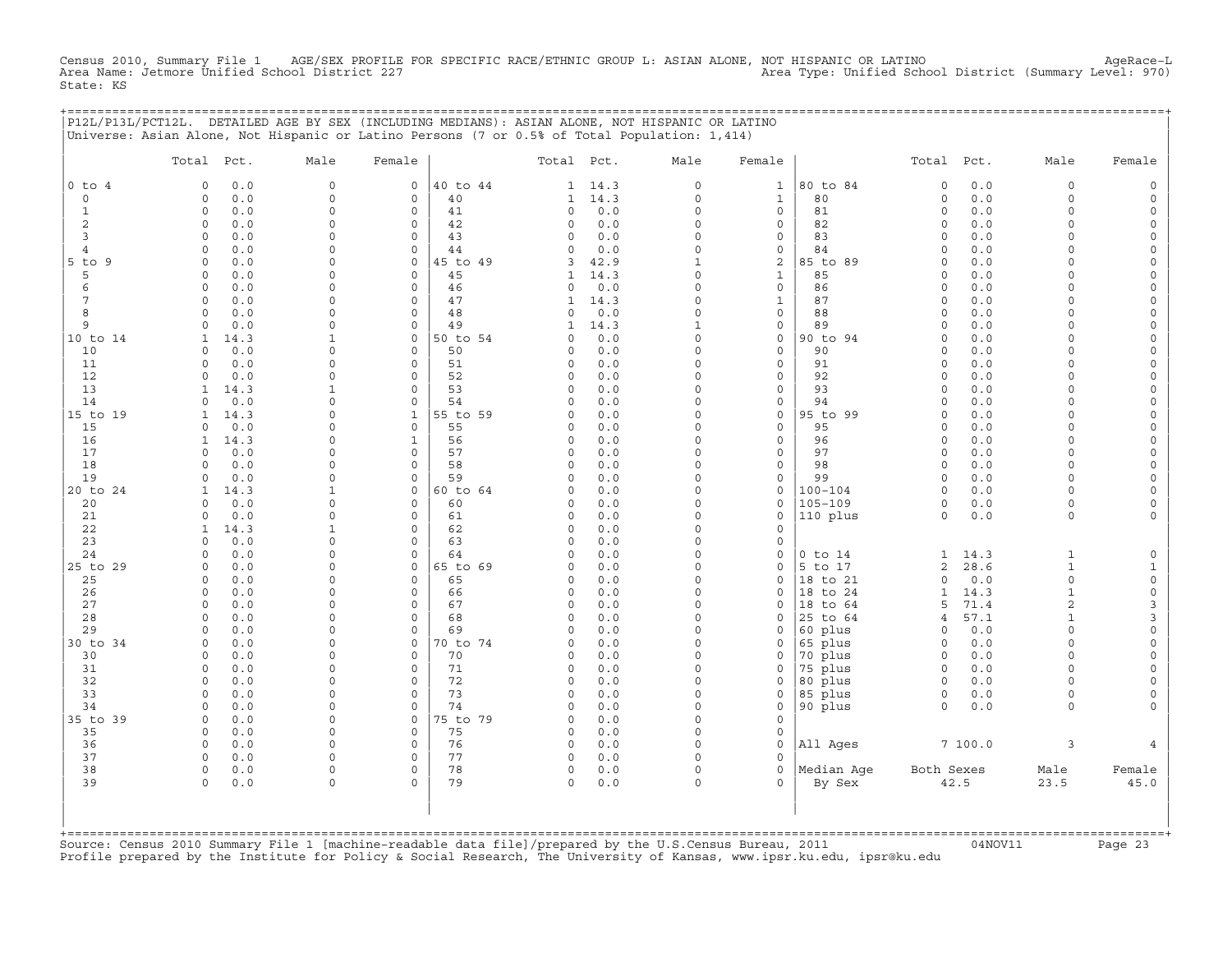Census 2010, Summary File 1 AGE/SEX PROFILE FOR SPECIFIC RACE/ETHNIC GROUP M: NAT HAWAIIAN/OPI ALONE, NOT HISP/LATINO<br>Area Name: Jetmore Unified School District 227 State: KS

|                   | P12M/P13M/PCT12M. DETAILED AGE BY SEX (INCLUDING MEDIANS): NAT HAWAIIAN/OPI ALONE, NOT HISP/LATINO<br>Universe: Nat Hawaiian/OPI Alone, Not Hisp/Latino Persons (0 or 0.0% of Total Population: 1,414) |             |                        |                |               |                          |               |                     | ======================= |                        |                  |        |
|-------------------|--------------------------------------------------------------------------------------------------------------------------------------------------------------------------------------------------------|-------------|------------------------|----------------|---------------|--------------------------|---------------|---------------------|-------------------------|------------------------|------------------|--------|
|                   | Total Pct.                                                                                                                                                                                             | Male        | Female                 |                | Total Pct.    |                          | Male          | Female              |                         | Total Pct.             | Male             | Female |
| $0$ to $4$        | 0                                                                                                                                                                                                      | $\circ$     | $\circ$                | 40 to 44       | $\circ$       |                          | $\circ$       | $\mathsf{O}\xspace$ | 80 to 84                | $\mathbf 0$            | $\circ$          |        |
| $\Omega$          | $\Omega$                                                                                                                                                                                               | $\mathbf 0$ | $\circ$                | 40             | $\Omega$      | $\cdot$                  | $\circ$       | $\mathbf{0}$        | 80                      | $\circ$                | $\Omega$         |        |
| 1                 | $\Omega$                                                                                                                                                                                               | $\Omega$    | $\circ$                | 41             | $\Omega$      |                          | $\Omega$      | $\mathbf{0}$        | 81                      | $\Omega$               | $\Omega$         |        |
| 2                 | $\Omega$                                                                                                                                                                                               | n           | $\circ$                | 42             | $\Omega$      |                          | $\Omega$      | 0                   | 82                      | $\Omega$               | ∩                |        |
| 3                 | $\cap$                                                                                                                                                                                                 |             | $\Omega$               | 43             | 0             |                          | O             | 0                   | 83                      | $\Omega$               |                  |        |
| 4                 | $\Omega$                                                                                                                                                                                               |             | $\circ$<br>$\circ$     | 44             | 0<br>$\Omega$ |                          | $\Omega$<br>O | 0                   | 84<br>85 to 89          | $\Omega$<br>$\Omega$   | ∩                |        |
| 5 to 9<br>5       | $\Omega$<br>$\Omega$                                                                                                                                                                                   |             | $\circ$                | 45 to 49<br>45 | $\Omega$      | $\overline{a}$<br>$\sim$ | O             | 0<br>$\circ$        | 85                      | $\Omega$               |                  |        |
| 6                 | $\Omega$                                                                                                                                                                                               |             | $\mathsf{O}$           | 46             | $\Omega$      |                          | O             | 0                   | 86                      | $\Omega$               |                  |        |
| 7                 | $\Omega$                                                                                                                                                                                               |             | $\mathbf 0$            | 47             | $\Omega$      |                          | O             | 0                   | 87                      | $\Omega$               | $\cap$           |        |
| 8                 | $\Omega$                                                                                                                                                                                               |             | $\mathsf O$            | 48             | $\Omega$      |                          | 0             | 0                   | 88                      | $\Omega$               | $\cap$           |        |
| 9                 |                                                                                                                                                                                                        |             | $\mathsf{O}$           | 49             | $\Omega$      |                          | 0             | 0                   | 89                      | $\Omega$               |                  |        |
| 10 to 14          | $\Omega$                                                                                                                                                                                               |             | $\mathsf{O}$           | 50 to 54       |               |                          | O             | 0                   | 90 to 94                | $\Omega$               |                  |        |
| 10                | $\Omega$                                                                                                                                                                                               |             | $\mathbf 0$            | 50             | $\Omega$      |                          | O             | 0                   | 90                      | $\Omega$               |                  |        |
| 11                | $\Omega$                                                                                                                                                                                               |             | $\mathsf{O}$           | 51             | $\cap$        |                          | U             | 0                   | 91                      | $\Omega$               | $\cap$           |        |
| 12                | $\Omega$                                                                                                                                                                                               |             | $\mathsf{O}$           | 52             | $\Omega$      |                          | O             | 0                   | 92                      | $\Omega$               |                  |        |
| 13                | $\Omega$                                                                                                                                                                                               |             | $\circ$                | 53             | $\Omega$      |                          | O             | $\mathbf{0}$        | 93                      | $\Omega$               |                  |        |
| 14                | $\Omega$                                                                                                                                                                                               |             | $\circ$                | 54             | $\Omega$      |                          | U             | 0                   | 94                      | $\Omega$               |                  |        |
| 15 to 19          | $\Omega$                                                                                                                                                                                               | ∩           | $\circ$                | 55 to 59       | 0             |                          | O             | 0                   | 95 to 99                | $\Omega$               | ∩                |        |
| 15                | $\Omega$                                                                                                                                                                                               |             | $\mathbf 0$            | 55             | $\Omega$      |                          | O             | $\mathbf{0}$        | 95                      | $\Omega$               | $\cap$<br>$\cap$ |        |
| 16<br>17          | $\Omega$                                                                                                                                                                                               |             | $\mathsf{O}$           | 56<br>57       | $\Omega$      |                          | U             | 0                   | 96<br>97                | $\Omega$<br>$\Omega$   |                  |        |
| 18                |                                                                                                                                                                                                        |             | $\circ$<br>$\circ$     | 58             | 0             |                          | U             | 0<br>0              | 98                      | $\Omega$               | ∩                |        |
| 19                | $\Omega$                                                                                                                                                                                               | ∩           | $\mathbf 0$            | 59             | $\Omega$      |                          | U             | 0                   | 99                      | $\Omega$               | $\Omega$         |        |
| 20 to 24          | $\Omega$                                                                                                                                                                                               |             | $\mathsf{O}$           | 60 to 64       | $\Omega$      |                          | O             | 0                   | $100 - 104$             | $\Omega$               | $\cap$           |        |
| 20                | $\Omega$                                                                                                                                                                                               |             | $\mathbf 0$            | 60             | $\Omega$      |                          | 0             | $\circ$             | 105-109                 | 0                      | $\Omega$         |        |
| 21                | $\Omega$                                                                                                                                                                                               |             | $\mathsf{O}\xspace$    | 61             | $\Omega$      |                          | 0             | 0                   | 110 plus                | $\circ$                | $\circ$          |        |
| 22                | $\Omega$                                                                                                                                                                                               | ∩           | $\circ$                | 62             | $\circ$       |                          | O             | $\circ$             |                         |                        |                  |        |
| 23                | $\Omega$                                                                                                                                                                                               | ∩           | $\mathsf{O}$           | 63             | $\Omega$      |                          | 0             | 0                   |                         |                        |                  |        |
| 24                | $\Omega$                                                                                                                                                                                               |             | $\mathsf{O}$           | 64             | $\Omega$      |                          | $\Omega$      | 0                   | $0$ to $14$             | $\circ$                | $\Omega$         |        |
| 25 to 29          | $\Omega$                                                                                                                                                                                               |             | $\mathsf{O}$           | 65 to 69       | $\Omega$      |                          | 0             | 0                   | 5 to 17                 | $\circ$                | $\cap$           |        |
| 25                | $\Omega$                                                                                                                                                                                               |             | $\mathsf{O}$           | 65             |               |                          | O             | 0                   | 18 to 21                | $\mathbf 0$            |                  |        |
| 26                | $\Omega$                                                                                                                                                                                               |             | $\circ$                | 66             | 0             |                          | O             | 0                   | 18 to 24                | $\Omega$               |                  |        |
| 27                | $\Omega$                                                                                                                                                                                               |             | $\mathbf 0$            | 67             | $\Omega$      |                          | O             | 0                   | 18 to 64                | $\Omega$               | $\cap$           |        |
| 28                | $\cap$                                                                                                                                                                                                 |             | $\mathbf 0$            | 68             | $\Omega$      |                          | O             | 0                   | 25 to 64                | $\circ$                | $\cap$           |        |
| 29                | $\Omega$                                                                                                                                                                                               |             | $\mathbf 0$<br>$\circ$ | 69             | $\Omega$      | $\overline{a}$           | O<br>O        | 0                   | 60 plus                 | $\mathbf 0$<br>$\circ$ | $\cap$<br>$\cap$ |        |
| 30 to 34<br>30    | $\Omega$                                                                                                                                                                                               |             | $\mathbf 0$            | 70 to 74<br>70 | $\Omega$      | $\cdot$                  | <sup>0</sup>  | 0<br>0              | 65 plus<br>70 plus      | $\circ$                | ∩                |        |
| 31                | $\Omega$                                                                                                                                                                                               | U           | $\mathsf{O}$           | 71             | $\Omega$      |                          | 0             | 0                   | 75 plus                 | $\circ$                | ∩                |        |
| 32                | $\Omega$                                                                                                                                                                                               |             | $\mathbf 0$            | 72             | $\Omega$      |                          | O             | $\mathbf{0}$        | 80 plus                 | $\mathbf 0$            | $\cap$           |        |
| 33                |                                                                                                                                                                                                        |             | $\mathbf 0$            | 73             | $\Omega$      |                          | O             | $\mathbf{0}$        | 85 plus                 | $\mathbf 0$            | $\Omega$         |        |
| 34                |                                                                                                                                                                                                        |             | $\circ$                | 74             |               | $\ddot{\phantom{0}}$     | 0             | 0                   | 90 plus                 | $\Omega$               | $\Omega$         |        |
| 35 to 39          | $\Omega$                                                                                                                                                                                               | $\Omega$    | $\mathbf 0$            | 75 to 79       |               |                          | O             | $\Omega$            |                         |                        |                  |        |
| 35                | $\circ$                                                                                                                                                                                                | $\Omega$    | $\circ$                | 75             | 0             |                          | $\Omega$      | 0                   |                         |                        |                  |        |
| 36                | $\Omega$                                                                                                                                                                                               |             | $\circ$                | 76             | 0             |                          | 0             | 0                   | All Ages                | $\circ$                | 0                |        |
| 37                | $\Omega$                                                                                                                                                                                               |             | $\circ$                | 77             | $\Omega$      |                          | 0             | 0                   |                         |                        |                  |        |
| 38                | 0                                                                                                                                                                                                      | $\Omega$    | $\circ$                | 78             | 0             |                          | 0             | 0                   | Median Age              | Both Sexes             | Male             | Female |
| 39                | $\Omega$                                                                                                                                                                                               | $\cap$      | $\Omega$               | 79             | $\Omega$      |                          | $\Omega$      | $\Omega$            | By Sex                  |                        | $\cdot$          |        |
|                   |                                                                                                                                                                                                        |             |                        |                |               |                          |               |                     |                         |                        |                  |        |
|                   |                                                                                                                                                                                                        |             |                        |                |               |                          |               |                     |                         |                        |                  |        |
| +================ |                                                                                                                                                                                                        |             |                        |                |               |                          |               |                     |                         |                        |                  |        |
|                   |                                                                                                                                                                                                        |             |                        |                |               |                          |               |                     |                         |                        |                  |        |

+===================================================================================================================================================+Source: Census 2010 Summary File 1 [machine−readable data file]/prepared by the U.S.Census Bureau, 2011 04NOV11 Page 24 Profile prepared by the Institute for Policy & Social Research, The University of Kansas, www.ipsr.ku.edu, ipsr@ku.edu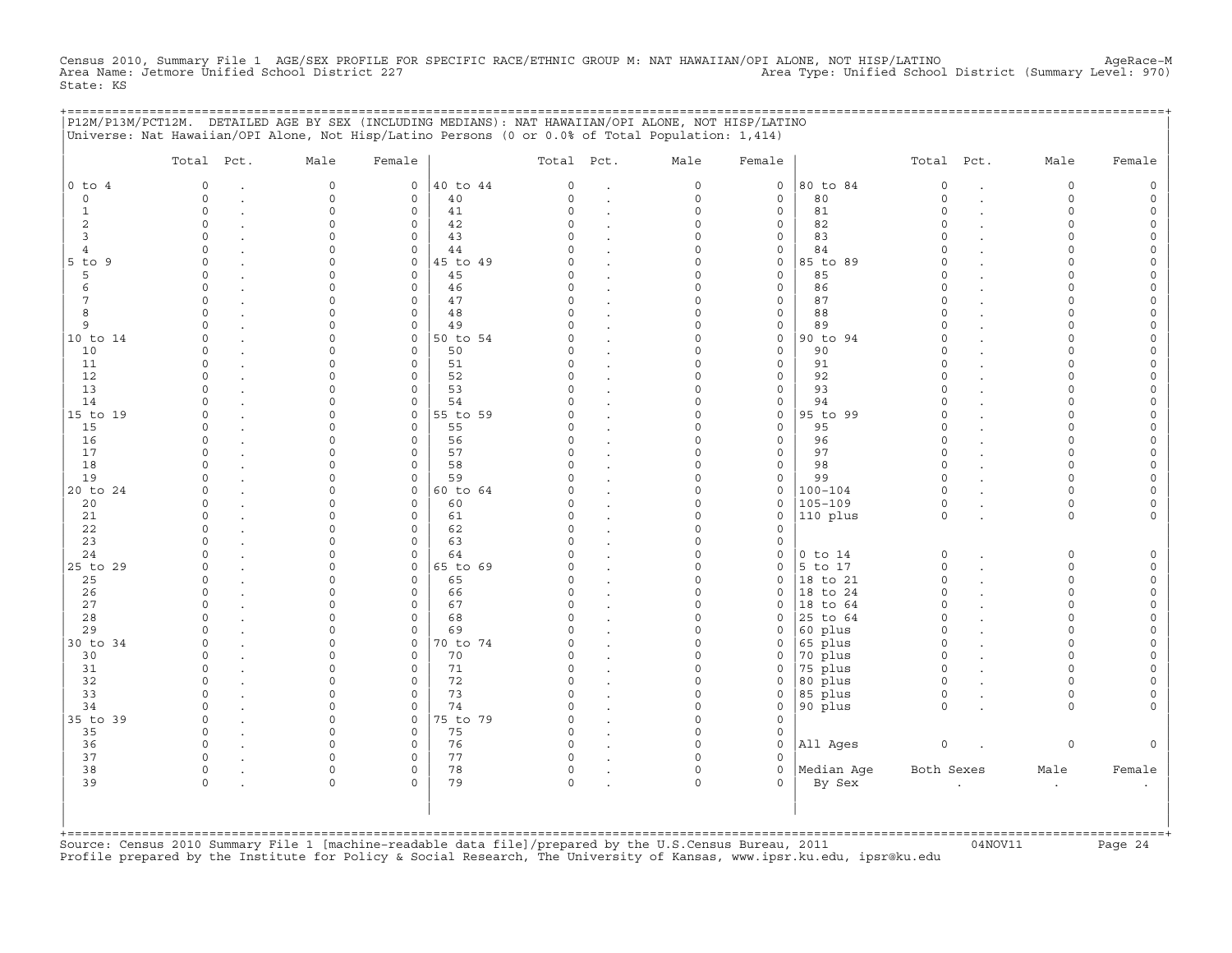Census 2010, Summary File 1 AGE/SEX PROFILE FOR SPECIFIC RACE/ETHNIC GROUP N: SOME OTHER RACE ALONE, NOT HISP/LATINO<br>Area Name: Jetmore Unified School District 227 State: KS

|                | P12N/P13N/PCT12N. DETAILED AGE BY SEX (INCLUDING MEDIANS): SOME OTHER RACE ALONE, NOT HISP/LATINO<br>Universe: Some Other Race Alone, Not Hisp/Latino Persons (0 or 0.0% of Total Population: 1,414) |                      |                  |          |               |                                              |                      |                  | ========================= |                      |                      |        |
|----------------|------------------------------------------------------------------------------------------------------------------------------------------------------------------------------------------------------|----------------------|------------------|----------|---------------|----------------------------------------------|----------------------|------------------|---------------------------|----------------------|----------------------|--------|
|                | Total Pct.                                                                                                                                                                                           | Male                 | Female           |          | Total Pct.    |                                              | Male                 | Female           |                           | Total Pct.           | Male                 | Female |
| $0$ to $4$     | $\circ$                                                                                                                                                                                              | $\mathbf 0$          | $\circ$          | 40 to 44 | $\circ$       | $\ddot{\phantom{a}}$                         | 0                    | $\mathsf{O}$     | 80 to 84                  | $\circ$              | $\circ$              |        |
| $\circ$        | $\Omega$                                                                                                                                                                                             | $\mathbf 0$          | $\mathbf{0}$     | 40       | $\mathsf{O}$  | $\bullet$                                    | 0                    | 0                | 80                        | $\circ$              | $\circ$              |        |
| 1              | $\Omega$                                                                                                                                                                                             | $\Omega$             | $\mathbf 0$      | 41       | $\Omega$      |                                              | $\Omega$             | 0                | 81                        | $\Omega$             | $\Omega$             |        |
| 2<br>3         | $\Omega$<br>∩                                                                                                                                                                                        | $\Omega$             | 0<br>$\mathbf 0$ | 42<br>43 | $\Omega$      |                                              | $\Omega$<br>$\Omega$ | 0                | 82<br>83                  | $\Omega$<br>$\Omega$ | $\Omega$<br>∩        |        |
| $\overline{4}$ | $\Omega$                                                                                                                                                                                             |                      | $\mathbf 0$      | 44       |               |                                              | $\Omega$             | 0<br>$\mathbf 0$ | 84                        | $\Omega$             | $\cap$               |        |
| $5$ to $9$     | $\Omega$                                                                                                                                                                                             |                      | $\mathbf 0$      | 45 to 49 | $\Omega$      | $\ddot{\phantom{a}}$<br>$\ddot{\phantom{a}}$ | $\Omega$             | $\mathbf 0$      | 85 to 89                  | $\Omega$             |                      |        |
| 5              | $\Omega$                                                                                                                                                                                             |                      | $\mathbf 0$      | 45       | C)            | $\bullet$                                    | $\Omega$             | $\mathbf 0$      | 85                        | $\Omega$             |                      |        |
| 6              | $\Omega$                                                                                                                                                                                             |                      | $\mathbf 0$      | 46       | O             | $\ddot{\phantom{a}}$                         | $\Omega$             | 0                | 86                        | $\Omega$             | $\Omega$             |        |
| 7              | $\Omega$                                                                                                                                                                                             | $\cap$               | $\mathbf 0$      | 47       | $\Omega$      |                                              | $\Omega$             | 0                | 87                        | $\Omega$             | $\cap$               |        |
| 8              | $\circ$                                                                                                                                                                                              | $\Omega$             | 0                | 48       | 0             |                                              | $\Omega$             | 0                | 88                        | $\circ$              | $\cap$               |        |
| 9              | $\Omega$                                                                                                                                                                                             |                      | 0                | 49       | $\Omega$      | $\cdot$                                      | $\Omega$             | 0                | 89                        | $\Omega$             | $\cap$               |        |
| 10 to 14       | $\Omega$                                                                                                                                                                                             | $\cap$               | 0                | 50 to 54 |               |                                              | $\Omega$             | 0                | 90 to 94                  | $\Omega$             | $\cap$               |        |
| 10             | $\Omega$                                                                                                                                                                                             | $\cap$               | 0                | 50       | O             |                                              | $\Omega$             | 0                | 90                        | $\Omega$             | $\cap$               |        |
| 11             | $\Omega$                                                                                                                                                                                             |                      | 0                | 51       | $\Omega$      | $\ddot{\phantom{a}}$                         | $\Omega$             | 0                | 91                        | $\Omega$             | $\cap$               |        |
| 12<br>13       | $\Omega$                                                                                                                                                                                             |                      | 0<br>0           | 52<br>53 | O             | $\overline{a}$                               | U<br>U               | 0<br>0           | 92<br>93                  | $\Omega$<br>$\Omega$ |                      |        |
| 14             |                                                                                                                                                                                                      | $\Omega$             | $\mathbf 0$      | 54       | O             |                                              | $\Omega$             | 0                | 94                        | $\Omega$             | $\cap$               |        |
| 15 to 19       | $\Omega$                                                                                                                                                                                             | $\Omega$             | $\mathsf{O}$     | 55 to 59 | U             |                                              | $\Omega$             | 0                | 95 to 99                  | $\Omega$             | $\cap$               |        |
| 15             | $\Omega$                                                                                                                                                                                             | $\Omega$             | $\mathbf 0$      | 55       | O             | $\epsilon$                                   | $\Omega$             | $\mathbf 0$      | 95                        | $\Omega$             | $\cap$               |        |
| 16             | $\circ$                                                                                                                                                                                              | $\Omega$             | $\mathsf{O}$     | 56       | 0             |                                              | $\Omega$             | 0                | 96                        | $\circ$              | $\cap$               |        |
| 17             |                                                                                                                                                                                                      |                      | 0                | 57       |               |                                              | $\Omega$             | 0                | 97                        | $\Omega$             |                      |        |
| 18             | $\Omega$                                                                                                                                                                                             |                      | $\mathbf 0$      | 58       |               |                                              | $\Omega$             | 0                | 98                        | $\Omega$             | $\Omega$             |        |
| 19             | $\cap$                                                                                                                                                                                               | $\cap$               | 0                | 59       | U             |                                              | $\Omega$             | 0                | 99                        | $\Omega$             | $\cap$               |        |
| 20 to 24       |                                                                                                                                                                                                      |                      | $\mathbf 0$      | 60 to 64 |               |                                              | $\Omega$             | 0                | 100-104                   | $\Omega$             | $\cap$               |        |
| 20             | $\cap$                                                                                                                                                                                               |                      | $\mathbf 0$      | 60       |               |                                              | O                    | $\mathsf{O}$     | 105-109                   | $\Omega$             | $\Omega$             |        |
| 21             | $\Omega$                                                                                                                                                                                             |                      | $\mathbf 0$      | 61       | O             |                                              | $\Omega$             | 0                | 110 plus                  | $\Omega$             | $\Omega$             |        |
| 22             | $\cap$<br>$\cap$                                                                                                                                                                                     | ∩<br>∩               | $\Omega$         | 62       | $\Omega$<br>U |                                              | $\Omega$<br>$\Omega$ | $\Omega$<br>O.   |                           |                      |                      |        |
| 23<br>24       | $\cap$                                                                                                                                                                                               | $\cap$               | 0<br>$\mathbf 0$ | 63<br>64 | U             |                                              | $\Omega$             | $\mathsf{O}$     | $0$ to $14$               | $\circ$              | $\Omega$             |        |
| 25 to 29       | $\Omega$                                                                                                                                                                                             | $\Omega$             | $\mathbf 0$      | 65 to 69 | O             | $\ddot{\phantom{a}}$<br>$\ddot{\phantom{a}}$ | $\Omega$             | $\mathsf{O}$     | 5 to 17                   | $\circ$              | $\Omega$             |        |
| 25             | $\Omega$                                                                                                                                                                                             |                      | $\mathbf 0$      | 65       | O             |                                              | $\Omega$             | 0                | 18 to 21                  | $\Omega$             | $\Omega$             |        |
| 26             | $\Omega$                                                                                                                                                                                             |                      | $\mathbf 0$      | 66       | O             |                                              | $\Omega$             | $\Omega$         | 18 to 24                  | $\Omega$             | $\Omega$             |        |
| 27             | $\circ$                                                                                                                                                                                              | $\Omega$             | 0                | 67       | $\Omega$      |                                              | $\Omega$             | 0                | $ 18$ to $64$             | $\circ$              | $\cap$               |        |
| 28             | $\Omega$                                                                                                                                                                                             |                      | 0                | 68       | O             | $\bullet$                                    | 0                    | 0                | 25 to 64                  | $\circ$              | $\cap$               |        |
| 29             |                                                                                                                                                                                                      |                      | $\mathbf 0$      | 69       |               |                                              | $\Omega$             | 0                | 60 plus                   | $\Omega$             |                      |        |
| 30 to 34       |                                                                                                                                                                                                      |                      | 0                | 70 to 74 |               |                                              | $\Omega$             | 0                | 65 plus                   | $\Omega$             |                      |        |
| 30             | $\cap$                                                                                                                                                                                               |                      | $\Omega$         | 70       | U             |                                              | $\Omega$             | 0                | 70 plus                   | $\Omega$             | $\cap$               |        |
| 31             | $\Omega$                                                                                                                                                                                             | ∩                    | 0                | 71       | O             | $\cdot$                                      | $\Omega$             | 0                | 75 plus                   | $\circ$              | $\cap$               |        |
| 32             | $\Omega$                                                                                                                                                                                             | $\Omega$             | $\mathbf 0$      | 72       | $\Omega$      | $\cdot$                                      | $\Omega$             | 0                | 80 plus                   | $\circ$              | $\cap$               |        |
| 33<br>34       | ∩                                                                                                                                                                                                    | $\Omega$<br>$\Omega$ | $\mathbf 0$<br>0 | 73<br>74 | $\Omega$<br>O | $\cdot$                                      | $\Omega$<br>0        | 0<br>0           | 85 plus<br>90 plus        | $\circ$<br>$\Omega$  | $\Omega$<br>$\Omega$ |        |
| 35 to 39       | $\Omega$                                                                                                                                                                                             | $\Omega$             | $\mathbf 0$      | 75 to 79 | $\cap$        | $\ddot{\phantom{a}}$                         | $\Omega$             | $\Omega$         |                           |                      |                      |        |
| 35             | $\circ$                                                                                                                                                                                              | $\Omega$             | $\mathbf 0$      | 75       | 0             |                                              | $\Omega$             | $\mathbf 0$      |                           |                      |                      |        |
| 36             | $\Omega$                                                                                                                                                                                             |                      | 0                | 76       | $\Omega$      |                                              | O                    | 0                | All Ages                  | $\mathsf O$          | 0                    |        |
| 37             | $\Omega$                                                                                                                                                                                             |                      | 0                | 77       | C)            |                                              | $\Omega$             | $\Omega$         |                           |                      |                      |        |
| 38             | $\circ$                                                                                                                                                                                              | $\Omega$             | 0                | 78       | 0             |                                              | $\Omega$             | 0                | Median Age                | Both Sexes           | Male                 | Female |
| 39             | $\Omega$                                                                                                                                                                                             | $\Omega$             | $\Omega$         | 79       | 0             |                                              | $\Omega$             | $\Omega$         | By Sex                    |                      |                      |        |
|                |                                                                                                                                                                                                      |                      |                  |          |               |                                              |                      |                  |                           |                      |                      |        |
|                |                                                                                                                                                                                                      |                      |                  |          |               |                                              |                      |                  |                           |                      |                      |        |
|                |                                                                                                                                                                                                      |                      |                  |          |               |                                              |                      |                  |                           |                      |                      |        |

+===================================================================================================================================================+Source: Census 2010 Summary File 1 [machine−readable data file]/prepared by the U.S.Census Bureau, 2011 04NOV11 Page 25 Profile prepared by the Institute for Policy & Social Research, The University of Kansas, www.ipsr.ku.edu, ipsr@ku.edu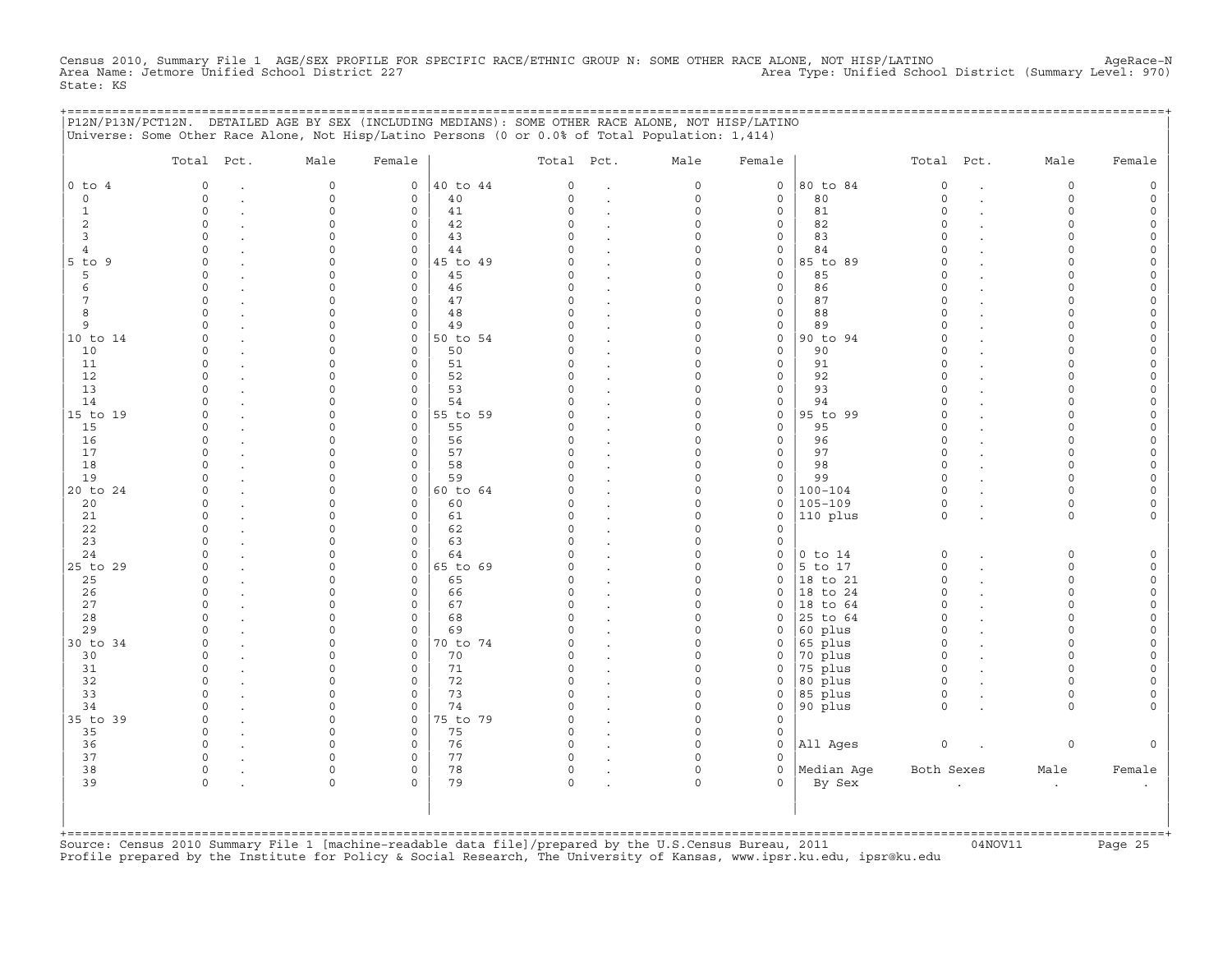Census 2010, Summary File 1 AGE/SEX PROFILE FOR SPECIFIC RACE/ETHNIC GROUP O: TWO OR MORE RACES, NOT HISPANIC/LATINO AgeRace-O<br>Area Name: Jetmore Unified School District 227 State: KS

|                             | P120/P130/PCT120. DETAILED AGE BY SEX (INCLUDING MEDIANS): TWO OR MORE RACES, NOT HISPANIC/LATINO<br>Universe: Two or More Races, Not Hispanic/Latino Persons (11 or 0.8% of Total Population: 1,414) |                             |                             |                |                      |            |                      |                         | =============================== |                      |             |                      |                     |
|-----------------------------|-------------------------------------------------------------------------------------------------------------------------------------------------------------------------------------------------------|-----------------------------|-----------------------------|----------------|----------------------|------------|----------------------|-------------------------|---------------------------------|----------------------|-------------|----------------------|---------------------|
|                             | Total Pct.                                                                                                                                                                                            | Male                        | Female                      |                | Total Pct.           |            | Male                 | Female                  |                                 | Total Pct.           |             | Male                 | Female              |
| $0$ to $4$                  | 27.3<br>3<br>18.2                                                                                                                                                                                     | $\mathbf{1}$<br>$\mathbf 0$ | 2                           | 40 to 44       | $\circ$              | 0.0        | 0<br>$\circ$         | 0                       | 80 to 84<br>80                  | $\circ$<br>$\circ$   | 0.0<br>0.0  | $\circ$<br>$\circ$   |                     |
| $\mathbf 0$<br>$\mathbf{1}$ | 2<br>9.1<br>$\mathbf{1}$                                                                                                                                                                              | $\mathbf{1}$                | 2<br>$\mathbf 0$            | 40<br>41       | $\circ$<br>$\circ$   | 0.0<br>0.0 | $\Omega$             | $\circ$<br>$\mathsf{O}$ | 81                              | $\Omega$             | 0.0         | $\Omega$             | $\Omega$            |
| 2                           | $\circ$<br>0.0                                                                                                                                                                                        | 0                           | $\mathbf 0$                 | 42             | 0                    | 0.0        | $\Omega$             | 0                       | 82                              | $\circ$              | 0.0         | $\Omega$             |                     |
| 3                           | $\Omega$<br>0.0                                                                                                                                                                                       | $\Omega$                    | $\mathbf 0$                 | 43             | $\circ$              | 0.0        | $\Omega$             | 0                       | 83                              | $\circ$              | 0.0         | $\cap$               |                     |
| $\overline{4}$              | 0.0<br>$\circ$                                                                                                                                                                                        | $\Omega$                    | $\mathbf 0$                 | 44             | 0                    | 0.0        | $\Omega$             | $\circ$                 | 84                              | $\Omega$             | 0.0         | $\Omega$             |                     |
| $5$ to $9$                  | 0.0<br>$\Omega$<br>$\Omega$                                                                                                                                                                           | $\Omega$<br>$\Omega$        | $\mathsf{O}$<br>$\Omega$    | 45 to 49       | $\Omega$             | 0.0        | $\Omega$<br>$\Omega$ | $\Omega$<br>$\Omega$    | 85 to 89<br>85                  | $\Omega$<br>$\Omega$ | 0.0<br>0.0  | $\cap$<br>$\cap$     |                     |
| 5<br>6                      | 0.0<br>0.0<br>$\Omega$                                                                                                                                                                                | $\Omega$                    | $\mathbf 0$                 | 45<br>46       | 0<br>0               | 0.0<br>0.0 | $\Omega$             | 0                       | 86                              | $\Omega$             | 0.0         | $\cap$               |                     |
| 7                           | 0.0<br>$\Omega$                                                                                                                                                                                       | $\Omega$                    | $\Omega$                    | 47             | 0                    | 0.0        | $\Omega$             | $\mathbf 0$             | 87                              | $\Omega$             | 0.0         | $\cap$               |                     |
| 8                           | $\Omega$<br>0.0                                                                                                                                                                                       | $\Omega$                    | $\mathbf 0$                 | 48             | $\circ$              | 0.0        | $\Omega$             | $\circ$                 | 88                              | $\circ$              | 0.0         | $\Omega$             |                     |
| 9                           | 0.0<br>$\Omega$                                                                                                                                                                                       | $\Omega$                    | 0                           | 49             | 0                    | 0.0        | $\Omega$             | 0                       | 89                              | $\circ$              | 0.0         | $\Omega$             |                     |
| 10 to 14                    | 2<br>18.2                                                                                                                                                                                             | 1                           | $\mathbf{1}$                | 50 to 54       | $\Omega$             | 0.0        | $\Omega$             | $\mathbf 0$             | 90 to 94                        | $\Omega$             | 0.0         | $\Omega$             |                     |
| 10                          | $\mathbf{1}$<br>9.1<br>$\mathbf{1}$                                                                                                                                                                   | $\mathbf{1}$<br>$\cap$      | $\mathbf 0$                 | 50             | 0                    | 0.0        | $\Omega$<br>$\Omega$ | 0                       | 90<br>91                        | $\circ$<br>$\circ$   | 0.0<br>0.0  | $\Omega$<br>$\cap$   |                     |
| 11<br>12                    | 9.1<br>0.0<br>$\Omega$                                                                                                                                                                                |                             | 1<br>$\Omega$               | 51<br>52       | 0<br>$\Omega$        | 0.0<br>0.0 | $\Omega$             | 0<br>$\Omega$           | 92                              | $\Omega$             | 0.0         |                      |                     |
| 13                          | 0.0<br>$\Omega$                                                                                                                                                                                       | $\Omega$                    | 0                           | 53             | $\Omega$             | 0.0        | $\Omega$             | 0                       | 93                              | $\Omega$             | 0.0         |                      |                     |
| 14                          | 0.0<br>$\Omega$                                                                                                                                                                                       | $\Omega$                    | $\Omega$                    | 54             | $\Omega$             | 0.0        | $\Omega$             | 0                       | 94                              | $\Omega$             | 0.0         | $\cap$               |                     |
| 15 to 19                    | 9.1<br>$\mathbf{1}$                                                                                                                                                                                   | 1                           | $\mathbf{0}$                | 55 to 59       | 0                    | 0.0        | $\Omega$             | $\mathbf 0$             | 95 to 99                        | $\Omega$             | 0.0         | $\cap$               |                     |
| 15                          | 0.0<br>$\Omega$                                                                                                                                                                                       | $\Omega$                    | $\mathbf 0$                 | 55             | $\circ$              | 0.0        | $\Omega$             | $\mathbf 0$             | 95                              | $\Omega$             | 0.0         | $\Omega$             |                     |
| 16<br>17                    | $\circ$<br>0.0<br>$\mathbf{1}$                                                                                                                                                                        | $\Omega$<br>$\mathbf{1}$    | $\mathbf 0$<br>$\mathbf 0$  | 56<br>57       | 0<br>$\circ$         | 0.0<br>0.0 | $\Omega$<br>$\Omega$ | $\mathbf 0$<br>0        | 96<br>97                        | $\circ$<br>$\circ$   | 0.0<br>0.0  | $\Omega$<br>$\Omega$ |                     |
| 18                          | 9.1<br>0.0<br>$\Omega$                                                                                                                                                                                | $\Omega$                    | $\mathbf 0$                 | 58             | $\circ$              | 0.0        | $\Omega$             | $\mathbf 0$             | 98                              | $\mathbf 0$          | 0.0         | $\Omega$             |                     |
| 19                          | $\circ$<br>0.0                                                                                                                                                                                        | $\Omega$                    | $\mathsf{O}$                | 59             | 0                    | 0.0        | $\Omega$             | 0                       | 99                              | $\circ$              | 0.0         | $\Omega$             |                     |
| 20 to 24                    | 9.1<br>1                                                                                                                                                                                              | $\Omega$                    | 1                           | 60 to 64       | $\Omega$             | 0.0        | $\Omega$             | 0                       | $100 - 104$                     | $\Omega$             | 0.0         | $\cap$               |                     |
| 20                          | 0.0<br>$\Omega$                                                                                                                                                                                       | $\Omega$                    | $\Omega$                    | 60             | $\Omega$             | 0.0        | $\Omega$             | 0                       | $105 - 109$                     | $\Omega$             | 0.0         | $\Omega$             |                     |
| 21                          | 0.0<br>$\Omega$                                                                                                                                                                                       | $\Omega$                    | $\mathbf 0$                 | 61             | 0                    | 0.0        | $\Omega$             | 0                       | 110 plus                        | $\Omega$             | 0.0         | $\Omega$             |                     |
| 22<br>23                    | 0.0<br>$\Omega$<br>9.1<br>$\mathbf{1}$                                                                                                                                                                | $\Omega$<br>$\Omega$        | $\mathbf 0$<br>$\mathbf{1}$ | 62<br>63       | 0                    | 0.0        | $\Omega$<br>$\Omega$ | $\Omega$<br>0           |                                 |                      |             |                      |                     |
| 24                          | 0.0<br>$\Omega$                                                                                                                                                                                       | $\Omega$                    | $\mathbf 0$                 | 64             | 0<br>$\Omega$        | 0.0<br>0.0 | $\Omega$             | 0                       | $0$ to $14$                     | 5                    | 45.5        | $\mathbf{2}$         | 3                   |
| 25 to 29                    | 2<br>18.2                                                                                                                                                                                             | 1                           | $\mathbf{1}$                | 65 to 69       | 0                    | 0.0        | $\Omega$             | $\circ$                 | 5 to 17                         | 3                    | 27.3        | $\mathbf{2}$         | $\mathbf{1}$        |
| 25                          | $\mathbf{1}$<br>9.1                                                                                                                                                                                   | $\Omega$                    | $\mathbf{1}$                | 65             | 0                    | 0.0        | $\Omega$             | 0                       | 18 to 21                        | 0                    | 0.0         | $\Omega$             | $\mathsf{O}\xspace$ |
| 26                          | $\circ$<br>0.0                                                                                                                                                                                        | $\Omega$                    | $\mathbf 0$                 | 66             | 0                    | 0.0        | $\Omega$             | 0                       | 18 to 24                        | $\mathbf{1}$         | 9.1         | $\Omega$             | $\mathbf{1}$        |
| 27                          | $\circ$<br>0.0                                                                                                                                                                                        | $\Omega$                    | $\mathbf 0$                 | 67             | 0                    | 0.0        | $\Omega$             | 0                       | 18 to 64                        | 4                    | 36.4        | $\overline{a}$       | $\sqrt{2}$          |
| 28<br>29                    | 9.1<br>1<br>$\Omega$<br>0.0                                                                                                                                                                           | 1<br>$\Omega$               | 0<br>$\Omega$               | 68<br>69       | $\Omega$<br>$\Omega$ | 0.0<br>0.0 | $\Omega$<br>$\Omega$ | 0<br>$\Omega$           | 25 to 64                        | 3                    | 27.3<br>9.1 | 2<br>$\cap$          | $\mathbf{1}$<br>1   |
| 30 to 34                    | $\mathbf{1}$<br>9.1                                                                                                                                                                                   | $\mathbf{1}$                | 0                           | 70 to 74       | 1                    | 9.1        | 0                    | $\mathbf{1}$            | 60 plus<br>65 plus              | 1<br>1               | 9.1         | $\Omega$             | 1                   |
| 30                          | 9.1<br>$\mathbf{1}$                                                                                                                                                                                   |                             | $\mathbf 0$                 | 70             | $\mathsf{O}$         | 0.0        | 0                    | 0                       | 70 plus                         | $\mathbf{1}$         | 9.1         | $\Omega$             | $\mathbf{1}$        |
| 31                          | 0.0<br>$\circ$                                                                                                                                                                                        | $\Omega$                    | $\mathbf 0$                 | 71             | 1                    | 9.1        | $\Omega$             | $\mathbf{1}$            | 75 plus                         | $\circ$              | 0.0         | $\Omega$             |                     |
| 32                          | $\Omega$<br>0.0                                                                                                                                                                                       | $\Omega$                    | $\mathbf 0$                 | 72             | 0                    | 0.0        | $\Omega$             | 0                       | 80 plus                         | 0                    | 0.0         | $\Omega$             |                     |
| 33                          | $\Omega$<br>0.0                                                                                                                                                                                       | $\Omega$                    | $\mathbf 0$                 | 73             | $\circ$              | 0.0        | 0                    | 0                       | 85 plus                         | 0                    | 0.0         | $\Omega$             |                     |
| 34                          | 0.0<br>$\Omega$                                                                                                                                                                                       | $\Omega$<br>$\Omega$        | 0                           | 74             | 0                    | 0.0        | $\Omega$<br>$\Omega$ | 0<br>$\Omega$           | 90 plus                         | $\Omega$             | 0.0         | $\Omega$             |                     |
| 35 to 39<br>35              | 0.0<br>$\Omega$<br>0.0<br>$\Omega$                                                                                                                                                                    | $\Omega$                    | $\mathbf 0$<br>$\Omega$     | 75 to 79<br>75 | $\Omega$<br>0        | 0.0<br>0.0 | $\Omega$             | 0                       |                                 |                      |             |                      |                     |
| 36                          | 0.0<br>$\Omega$                                                                                                                                                                                       | $\Omega$                    | 0                           | 76             | $\circ$              | 0.0        | $\Omega$             | 0                       | All Ages                        |                      | 11 100.0    | 5                    |                     |
| 37                          | $\Omega$<br>0.0                                                                                                                                                                                       | $\Omega$                    | $\Omega$                    | 77             | $\circ$              | 0.0        | $\Omega$             | $\Omega$                |                                 |                      |             |                      |                     |
| 38                          | $\circ$<br>0.0                                                                                                                                                                                        | $\mathbf 0$                 | $\mathbf 0$                 | 78             | 0                    | 0.0        | $\Omega$             | $\circ$                 | Median Aqe                      | Both Sexes           |             | Male                 | Female              |
| 39                          | $\Omega$<br>0.0                                                                                                                                                                                       | $\Omega$                    | $\Omega$                    | 79             | $\mathsf{O}$         | 0.0        | $\Omega$             | 0                       | By Sex                          |                      | 16.5        | 16.5                 | 15.0                |
|                             |                                                                                                                                                                                                       |                             |                             |                |                      |            |                      |                         |                                 |                      |             |                      |                     |
|                             |                                                                                                                                                                                                       |                             |                             |                |                      |            |                      |                         |                                 |                      |             |                      |                     |
|                             |                                                                                                                                                                                                       |                             |                             |                |                      |            |                      |                         |                                 |                      |             |                      |                     |

+===================================================================================================================================================+Source: Census 2010 Summary File 1 [machine−readable data file]/prepared by the U.S.Census Bureau, 2011 04NOV11 Page 26 Profile prepared by the Institute for Policy & Social Research, The University of Kansas, www.ipsr.ku.edu, ipsr@ku.edu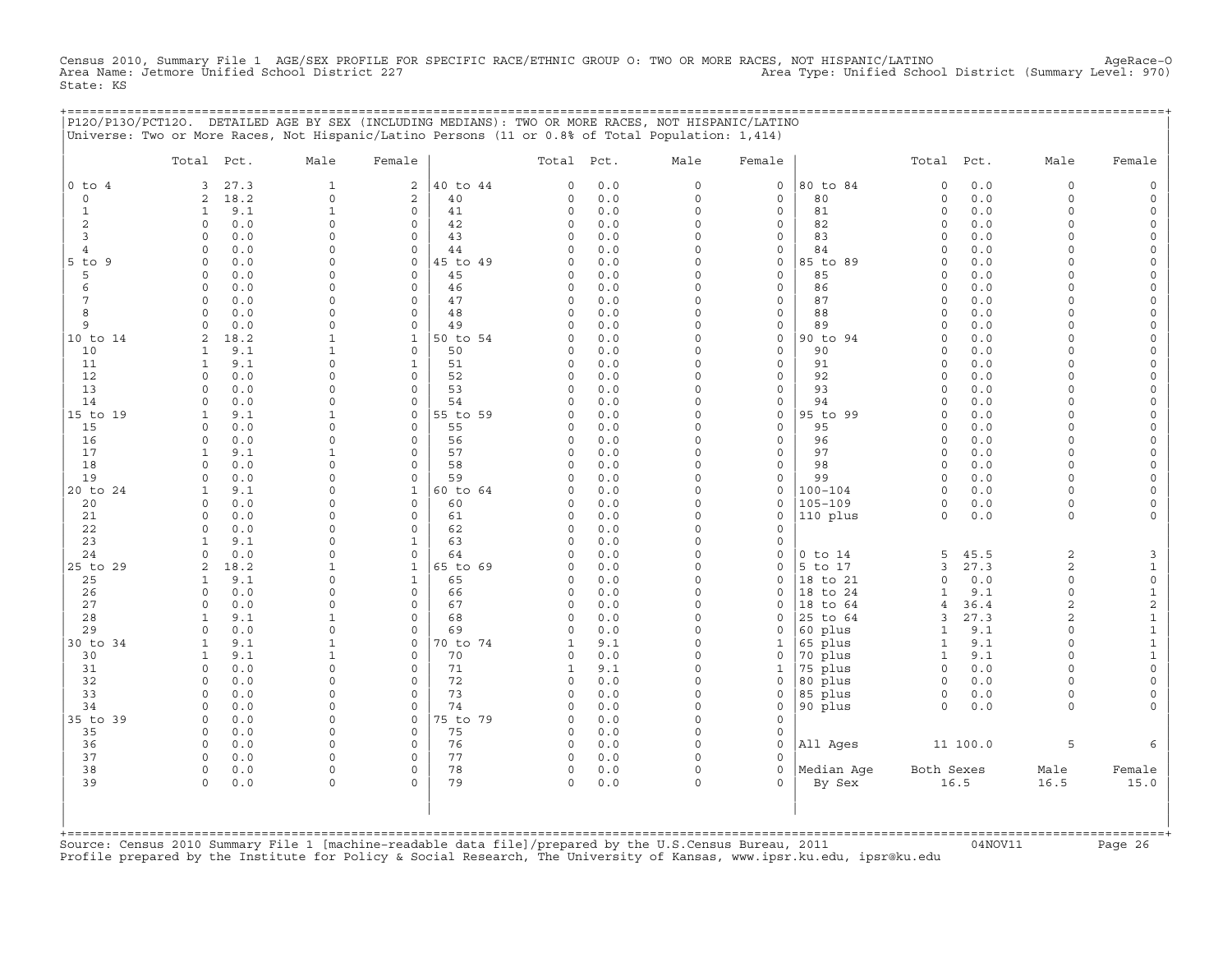Census 2010, Summary File 1 RACE PROFILE 1: DETAILED RACE BY HISPANIC/LATINO ETHNICITY, WITH TOTAL TALLIES Race:1<br>Area Name: Jetmore Unified School District 227 Area Type: Unified School District (Summary Level: 970) State: KS

| P8/P9. RACE BY HISPANIC/LATINO ETHNICITY                                      |              |     |                    |                 |                     |      |
|-------------------------------------------------------------------------------|--------------|-----|--------------------|-----------------|---------------------|------|
| Universe: Total Population                                                    | Total        |     | Hispanic or Latino |                 | Not Hispanic/Latino |      |
|                                                                               | Number Pct.  |     | Number Pct.        |                 | Number Pct.         |      |
| Total:                                                                        | 1,414 100.0  |     |                    | 77 100.0        | 1,337 100.0         |      |
| Population of one race:                                                       | 1,392 98.4   |     | 66                 | 85.7            | 1,326               | 99.2 |
| White alone                                                                   | 1,329 94.0   |     | 32                 | 41.6            | 1,297               | 97.0 |
| Black or African American alone                                               | 19           | 1.3 | $\Omega$           | 0.0             | 19                  | 1.4  |
| American Indian and Alaska Native alone                                       | 3            | 0.2 | $\Omega$           | 0.0             | 3                   | 0.2  |
| Asian alone                                                                   |              | 0.5 | $\Omega$           | 0.0             |                     | 0.5  |
| Native Hawaiian and Other Pacific Islander alone                              | $\Omega$     | 0.0 | $\Omega$           | 0.0             | $\Omega$            | 0.0  |
| Some Other Race alone                                                         | 34           | 2.4 | 34                 | 44.2            | $\Omega$            | 0.0  |
| Population of two or more races:                                              | 22           | 1.6 |                    | 11 14.3         | 11                  | 0.8  |
| Population of two races:                                                      | 22           | 1.6 |                    | $11 \quad 14.3$ | 11                  | 0.8  |
| White; Black or African American                                              | 5            | 0.4 | $\Omega$           | 0.0             | 5                   | 0.4  |
| White; American Indian and Alaska Native                                      | 5            | 0.4 | $\Omega$           | 0.0             | 5                   | 0.4  |
| White: Asian                                                                  | $\Omega$     | 0.0 | $\Omega$           | 0.0             | $\Omega$            | 0.0  |
| White; Native Hawaiian and Other Pacific Islander                             | $\mathbf{1}$ | 0.1 |                    | 0.0             |                     | 0.1  |
| White; Some other race                                                        | 11           | 0.8 | 11                 | 14.3            |                     | 0.0  |
| Black or African American; American Indian and Alaska Native                  | $\circ$      | 0.0 | 0                  | 0.0             |                     | 0.0  |
| Black or African American; Asian                                              | $\Omega$     | 0.0 | $\Omega$           | 0.0             |                     | 0.0  |
| Black or African American; Native Hawaiian and Other Pacific Islander         | $\Omega$     | 0.0 | $\Omega$           | 0.0             |                     | 0.0  |
| Black or African American; Some Other Race                                    |              | 0.0 | $\Omega$           | 0.0             |                     | 0.0  |
| American Indian and Alaska Native; Asian                                      |              | 0.0 | $\Omega$           | 0.0             |                     | 0.0  |
| American Indian and Alaska Native; Native Hawaiian and Other Pacific Islander |              | 0.0 | $\Omega$           | 0.0             |                     | 0.0  |
| American Indian and Alaska Native; Some Other Race                            | $\Omega$     | 0.0 | <sup>n</sup>       | 0.0             |                     | 0.0  |
| Asian; Native Hawaiian and Other Pacific Islander                             | $\Omega$     | 0.0 |                    | 0.0             |                     | 0.0  |
| Asian; Some Other Race                                                        |              | 0.0 |                    | 0.0             |                     | 0.0  |
| Native Hawaiian and Other Pacific Islander; Some Other Race                   |              | 0.0 |                    | 0.0             |                     | 0.0  |
| Population of three or more races:                                            |              | 0.0 |                    | 0.0             |                     | 0.0  |
| Population of three races*                                                    | $\Omega$     | 0.0 | $\Omega$           | 0.0             |                     | 0.0  |
| Population of four races*                                                     | $\Omega$     | 0.0 |                    | 0.0             |                     | 0.0  |
| Population of five races*                                                     |              | 0.0 |                    | 0.0             |                     | 0.0  |
| Population of all six races                                                   | $\Omega$     | 0.0 | $\cap$             | 0.0             | $\Omega$            | 0.0  |

|\*Tables P8 and p9 also include counts for all 41 specific combinations of three, four, and five races. They are not shown here to save space. | For more information, contact the Census Bureau or the State Data Center which produced this report. See also Race Profile 3.

| |

|\_\_\_\_\_\_\_\_\_\_\_\_\_\_\_\_\_\_\_\_\_\_\_\_\_\_\_\_\_\_\_\_\_\_\_\_\_\_\_\_\_\_\_\_\_\_\_\_\_\_\_\_\_\_\_\_\_\_\_\_\_\_\_\_\_\_\_\_\_\_\_\_\_\_\_\_\_\_\_\_\_\_\_\_\_\_\_\_\_\_\_\_\_\_\_\_\_\_\_\_\_\_\_\_\_\_\_\_\_\_\_\_\_\_\_\_\_\_\_\_\_\_\_\_\_\_\_\_\_\_\_\_\_\_\_\_\_\_\_\_\_\_\_\_\_\_\_|

| Source: Census 2010 Summary File 1 [machine-readable data file]/prepared by the U.S.Census Bureau, 2011<br>Profile prepared by the Institute for Policy & Social Research, The University of Kansas, www.ipsr.ku.edu, ipsr@ku.edu |       | 04NOV11   | Page 27      |
|-----------------------------------------------------------------------------------------------------------------------------------------------------------------------------------------------------------------------------------|-------|-----------|--------------|
| Some Other Race alone or in combination with one or more other races                                                                                                                                                              | 3.1   | 51.1      | $0.0$        |
| Native Hawaiian and Other Pacific Islander alone or in combination with one or more other races                                                                                                                                   | 0.1   | 0.0       | 0.1          |
| Asian alone or in combination with one or more other races                                                                                                                                                                        | 0.5   | 0.0       | 0.5          |
| American Indian and Alaska Native alone or in combination with one or more other races                                                                                                                                            | 0.6   | 0.0       | 0.6          |
| Black or African American alone or in combination with one or more other races                                                                                                                                                    | 1.7   | 0.0       | 1.8          |
| White alone or in combination with one or more other races                                                                                                                                                                        | 94.1  | 48.9      | 97.0         |
| As a Percent of Total Race Tallies:                                                                                                                                                                                               | 100.0 | 100.0     | 100.0        |
| Some Other Race alone or in combination with one or more other races                                                                                                                                                              |       | 45        |              |
| Native Hawaiian and Other Pacific Islander alone or in combination with one or more other races                                                                                                                                   |       |           |              |
| Asian alone or in combination with one or more other races                                                                                                                                                                        |       |           |              |
| American Indian and Alaska Native alone or in combination with one or more other races                                                                                                                                            |       |           |              |
| Black or African American alone or in combination with one or more other races                                                                                                                                                    | 24    |           | 24           |
| White alone or in combination with one or more other races                                                                                                                                                                        | 1,351 | 43        | 1,308        |
| Total Races Tallied:                                                                                                                                                                                                              | 1,436 | 88        | 1,348        |
|                                                                                                                                                                                                                                   | Total | or Latino | or Latino    |
| (Greater than the total population because of multiple race reporting)                                                                                                                                                            |       | Hispanic  | Not Hispanic |
| Universe: Total Races Tallied (1,436 or 101.6% of the total population)                                                                                                                                                           |       |           |              |
| P6/P7. TOTAL RACES TALLIED BY HISPANIC/LATINO ETHNICITY                                                                                                                                                                           |       |           |              |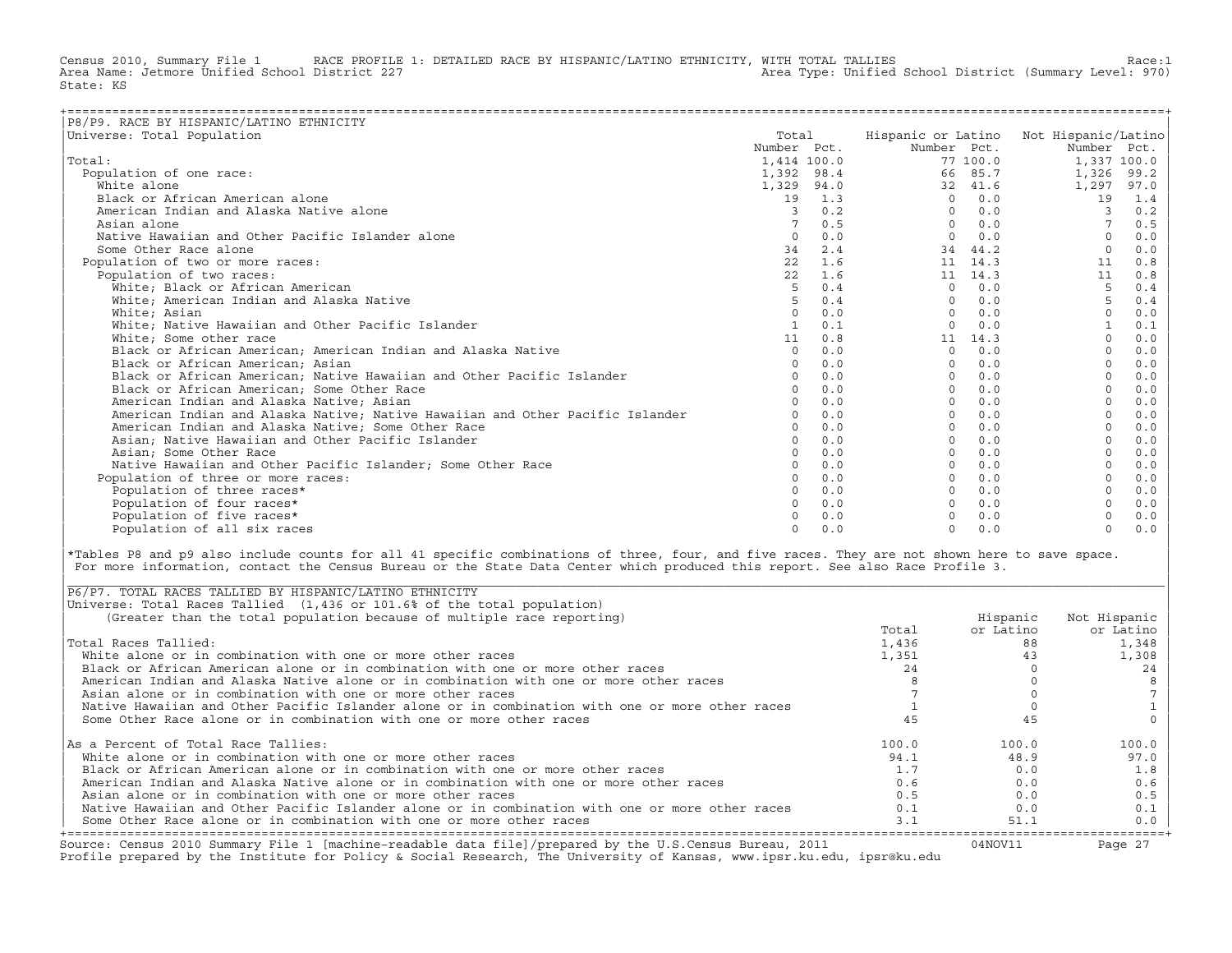Census 2010, Summary File 1 RACE PROFILE 2: DETAILED RACE BY HISP./LATINO ETHNICITY (18+); TALLIES FOR HOUSEHOLDERS Race:2<br>Area Name: Jetmore Unified School District 227 Area Type: Unified School District (Summary Level: 970) State: KS

| P10/P11. RACE BY HISPANIC/LATINO ETHNICITY FOR THE POPULATION 18 AND OVER     |                 |     |                                        |          |                |       |
|-------------------------------------------------------------------------------|-----------------|-----|----------------------------------------|----------|----------------|-------|
| Universe: Population 18 and over                                              | Total 18 & over |     | Hispanic or Latino Not Hispanic/Latino |          |                |       |
|                                                                               | Number Pct.     |     | Number Pct.                            |          | Number Pct.    |       |
| Total 18 and over:                                                            | 1,051 100.0     |     |                                        | 42 100.0 | 1,009 100.0    |       |
| Population of one race:                                                       | 1,042 99.1      |     |                                        | 38 90.5  | 1,004          | 99.5  |
| White alone                                                                   | 1,002 95.3      |     |                                        | 16 38.1  | 986            | 97.7  |
| Black or African American alone                                               | 11              | 1.0 | $\Omega$                               | 0.0      | 11             | 1.1   |
| American Indian and Alaska Native alone                                       | 2               | 0.2 | $\Omega$                               | 0.0      |                | 0.2   |
| Asian alone                                                                   |                 | 0.5 | $\Omega$                               | 0.0      | 5              | 0.5   |
| Native Hawaiian and Other Pacific Islander alone                              | $\Omega$        | 0.0 | $\Omega$                               | 0.0      |                | 0.0   |
| Some Other Race alone                                                         | 22              | 2.1 | 22                                     | 52.4     |                | 0.0   |
| Population of two or more races:                                              | 9               | 0.9 | $\overline{4}$                         | 9.5      | 5              | $0.5$ |
| Population of two races:                                                      |                 | 0.9 |                                        | 9.5      | 5              | $0.5$ |
| White; Black or African American                                              |                 | 0.2 | $\Omega$                               | 0.0      |                | 0.2   |
| White; American Indian and Alaska Native                                      |                 | 0.3 | $\Omega$                               | 0.0      | $\overline{3}$ | 0.3   |
| White; Asian                                                                  | $\Omega$        | 0.0 | $\Omega$                               | 0.0      | $\Omega$       | 0.0   |
| White; Native Hawaiian and Other Pacific Islander                             |                 | 0.0 | $\Omega$                               | 0.0      |                | 0.0   |
| White; Some Other Race                                                        |                 | 0.4 |                                        | 9.5      |                | 0.0   |
| Black or African American; American Indian and Alaska Native                  | $\Omega$        | 0.0 | $\Omega$                               | 0.0      |                | 0.0   |
| Black or African American; Asian                                              |                 | 0.0 | $\Omega$                               | 0.0      |                | 0.0   |
| Black or African American; Native Hawaiian and Other Pacific Islander         |                 | 0.0 | $\Omega$                               | 0.0      |                | 0.0   |
| Black or African American; Some Other Race                                    |                 | 0.0 | $\Omega$                               | 0.0      |                | 0.0   |
| American Indian and Alaska Native; Asian                                      |                 | 0.0 | $\Omega$                               | 0.0      |                | 0.0   |
| American Indian and Alaska Native; Native Hawaiian and Other Pacific Islander |                 | 0.0 | $\Omega$                               | 0.0      |                | 0.0   |
| American Indian and Alaska Native; Some Other Race                            |                 | 0.0 | $\Omega$                               | 0.0      |                | 0.0   |
| Asian; Native Hawaiian and Other Pacific Islander                             | $\cap$          | 0.0 | $\Omega$                               | 0.0      | $\Omega$       | 0.0   |
| Asian; Some Other Race                                                        |                 | 0.0 | $\Omega$                               | 0.0      |                | 0.0   |
| Native Hawaiian and Other Pacific Islander: Some Other Race                   |                 | 0.0 | $\Omega$                               | 0.0      |                | 0.0   |
| Population of three or more races:                                            |                 | 0.0 | $\Omega$                               | 0.0      |                | 0.0   |
| Population of three races*                                                    |                 | 0.0 | $\Omega$                               | 0.0      |                | 0.0   |
| Population of four races*                                                     |                 | 0.0 | $\Omega$                               | 0.0      |                | 0.0   |
| Population of five races*                                                     |                 | 0.0 |                                        | 0.0      |                | $0.0$ |
| Population of all six races                                                   | $\Omega$        | 0.0 | $\Omega$                               | 0.0      | $\Omega$       | 0.0   |

|\*Tables P10 and P11 also include counts for all 41 specific combinations of three, four, and five races. They are not shown here to save | space. For more information, contact the Census Bureau or the State Data Center which produced this report.

| Source: Census 2010 Summary File 1 [machine-readable data file]/prepared by the U.S.Census Bureau, 2011<br>Profile prepared by the Institute for Policy & Social Research, The University of Kansas, www.ipsr.ku.edu, ipsr@ku.edu |       | 04NOV11   | Page 28      |
|-----------------------------------------------------------------------------------------------------------------------------------------------------------------------------------------------------------------------------------|-------|-----------|--------------|
| Some Other Race alone or in combination with one or more other races                                                                                                                                                              | 2.1   | 60.0      | $0.0$        |
| Native Hawaiian and Other Pacific Islander alone or in combination with one or more other races                                                                                                                                   | 0.0   | 0.0       | 0.0          |
| Asian alone or in combination with one or more other races                                                                                                                                                                        | 0.7   | 0.0       | 0.7          |
| American Indian and Alaska Native alone or in combination with one or more other races                                                                                                                                            | 0.2   | 0.0       | 0.2          |
| Black or African American alone or in combination with one or more other races                                                                                                                                                    | 0.9   | 0.0       | 0.9          |
| White alone or in combination with one or more other races                                                                                                                                                                        | 96.2  | 40.0      | 98.2         |
| As a Percent of Total Race Tallies for Householders:                                                                                                                                                                              | 100.0 | 100.0     | 100.0        |
| Some Other Race alone or in combination with one or more other races                                                                                                                                                              |       |           |              |
| Native Hawaiian and Other Pacific Islander alone or in combination with one or more other races                                                                                                                                   |       |           |              |
| Asian alone or in combination with one or more other races                                                                                                                                                                        |       |           |              |
| American Indian and Alaska Native alone or in combination with one or more other races                                                                                                                                            |       |           |              |
| Black or African American alone or in combination with one or more other races                                                                                                                                                    |       |           |              |
| White alone or in combination with one or more other races                                                                                                                                                                        | 561   |           | 553          |
| Total Races Tallied for Householders:                                                                                                                                                                                             | 583   |           | 563          |
|                                                                                                                                                                                                                                   | Total | or Latino | or Latino    |
| (Note: Greater than the total number of households because of multiple race reporting)                                                                                                                                            |       | Hispanic  | Not Hispanic |
| Universe: Total Races Tallied For Householders In Occupied Housing Units (583 or 100.3% of total households)                                                                                                                      |       |           |              |
| H8/H9. TOTAL RACES TALLIED FOR HOUSEHOLDERS BY HISPANIC/LATINO ETHNICITY                                                                                                                                                          |       |           |              |

| |

|\_\_\_\_\_\_\_\_\_\_\_\_\_\_\_\_\_\_\_\_\_\_\_\_\_\_\_\_\_\_\_\_\_\_\_\_\_\_\_\_\_\_\_\_\_\_\_\_\_\_\_\_\_\_\_\_\_\_\_\_\_\_\_\_\_\_\_\_\_\_\_\_\_\_\_\_\_\_\_\_\_\_\_\_\_\_\_\_\_\_\_\_\_\_\_\_\_\_\_\_\_\_\_\_\_\_\_\_\_\_\_\_\_\_\_\_\_\_\_\_\_\_\_\_\_\_\_\_\_\_\_\_\_\_\_\_\_\_\_\_\_\_\_\_\_\_\_|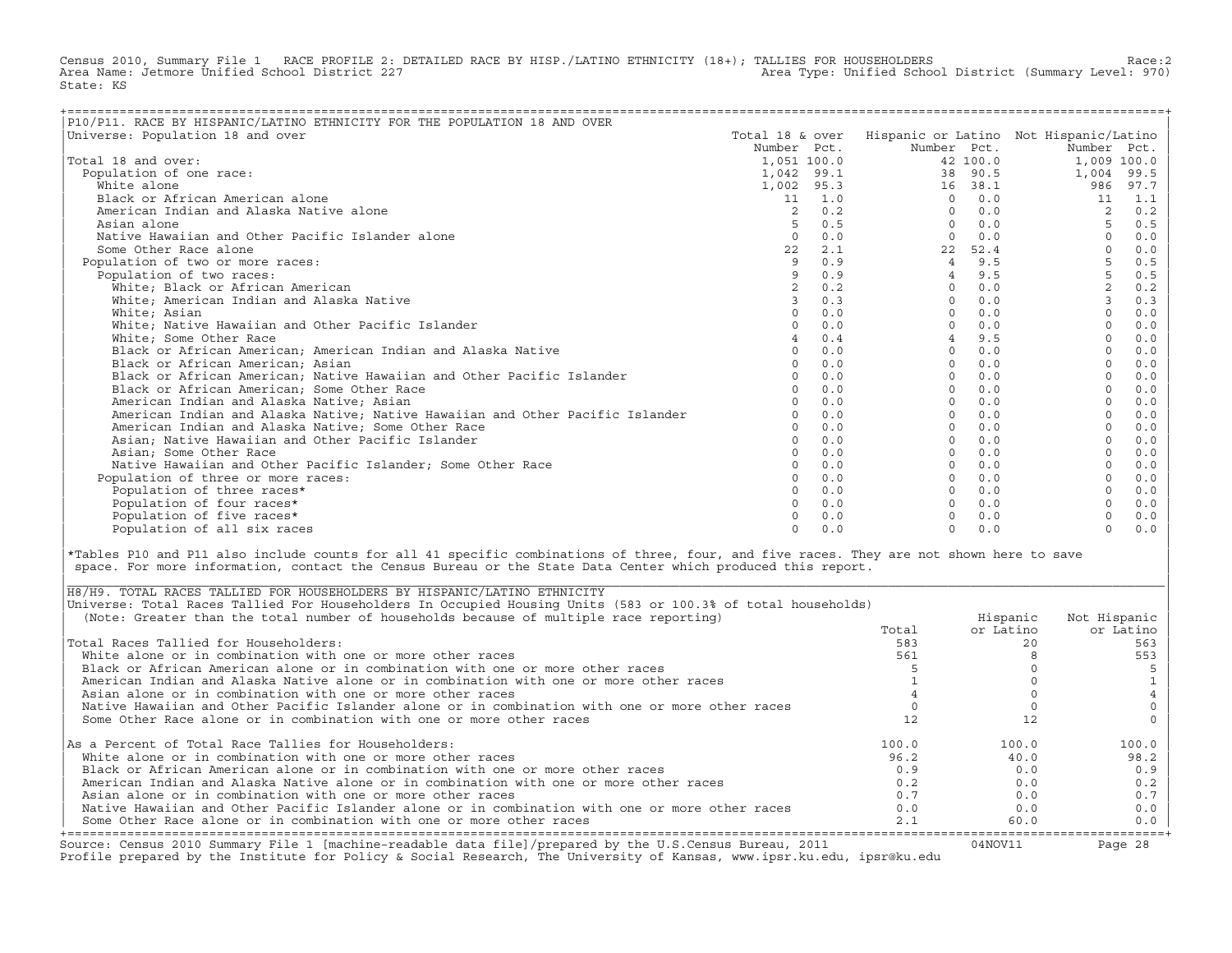Census 2010, Summary File 1 **RACE PROFILE 3: MATRIX PRESENTATION OF MULTIPLE RACE COMBINATIONS** Race:3<br>Area Name: Jetmore Unified School District 227 Area Type: Unified School District (Summary Level: 970) State: KS

| ------------------------------<br>P6/P8. RACE COMBINATIONS AND | ===============<br>White |                | Black or           |                            | American Indian    |                     |            | ================================<br>Asian |                       |                 | -----------------------------------<br> Native Hawaiian & | Some other race    |             |              |
|----------------------------------------------------------------|--------------------------|----------------|--------------------|----------------------------|--------------------|---------------------|------------|-------------------------------------------|-----------------------|-----------------|-----------------------------------------------------------|--------------------|-------------|--------------|
| SHARE OF TOTAL TALLIES                                         |                          |                | African American   |                            | & Alaska Native    |                     |            |                                           |                       | Other Pacific   |                                                           |                    |             |              |
| Two Universes:                                                 |                          | (WHITE)        |                    | (BLACK)                    |                    | (AIAN)              |            |                                           | (ASIAN)               | Islander (NHPI) |                                                           |                    |             | (OTHER)      |
| Total Population (1,414)                                       |                          |                |                    |                            |                    |                     |            |                                           |                       |                 |                                                           |                    |             |              |
| and Total Races Tallied*                                       | Persons                  | Pct of         | Persons            | Pct of                     | Persons            |                     | Pct of     | Persons                                   | Pct of                | Persons         | Pct of                                                    | Persons            |             | Pct of       |
| $(1,436$ or $98.5$ ° of                                        | or                       | WHITE          | or                 | <b>BLACK</b>               | or                 | AIAN                |            | or                                        | ASIAN                 | or              | NHPI                                                      | or                 | OTHER       |              |
| the Total Population)                                          | Tallies                  | Tallies        | Tallies            | Tallies                    | Tallies            | Tallies             |            | Tallies                                   | Tallies               | Tallies         | Tallies                                                   | Tallies            |             | Tallies      |
| ----------------------------------                             | ------------------       |                | ------------------ |                            | ================== |                     |            |                                           | ------------------    |                 | ------------------                                        | ------------------ |             |              |
| One Race Alone                                                 | 1,329 98.4               |                |                    | 19 79.2                    |                    | 3 37.5              |            |                                           | 7100.0                |                 | $\Omega$<br>0.0                                           |                    |             | 34 75.6      |
|                                                                |                          |                |                    |                            |                    |                     |            |                                           |                       |                 |                                                           |                    |             |              |
| Two-Race combinations (15 in                                   |                          |                |                    |                            |                    |                     |            |                                           |                       |                 |                                                           |                    |             |              |
| all, each presented twice)--                                   |                          |                |                    |                            |                    |                     |            |                                           |                       |                 |                                                           |                    |             |              |
| Total Tallies*                                                 |                          | $22 \quad 1.6$ |                    | 5, 20.8                    |                    | 5 62.5              |            |                                           | $\Omega$<br>0.0       |                 | 1 100.0                                                   |                    |             | 11 24.4      |
|                                                                |                          |                |                    |                            |                    |                     |            |                                           |                       |                 |                                                           |                    |             |              |
| WHITE and                                                      | _________________        |                |                    | $5 \quad 20.8$             |                    | $5 -$               | 62.5       |                                           | 0.0<br>$\Omega$       |                 | 1 100.0                                                   |                    | 11          | 24.4         |
| BLACK and                                                      | 5                        | 0.4            |                    | $\frac{1}{2}$              |                    | $\Omega$            | 0.0        |                                           | $\Omega$<br>0.0       |                 | $\Omega$<br>0.0                                           |                    | $\Omega$    | 0.0          |
| AIAN and                                                       | 5                        | 0.4            |                    | 0.0<br>$\Omega$            |                    |                     | ----       |                                           | 0.0<br>$\Omega$       |                 | $\Omega$<br>0.0                                           |                    | $\Omega$    | 0.0          |
| ASIAN and                                                      | $\Omega$                 | 0.0            |                    | 0.0<br>$\Omega$            |                    | $\Omega$            | 0.0        |                                           | $---$                 |                 | 0.0<br>$\Omega$                                           |                    | $\Omega$    | 0.0          |
| NHPI and                                                       | $\mathbf{1}$             | 0.1            |                    | 0.0<br>$\Omega$            |                    | $\Omega$            | 0.0        |                                           | $\Omega$<br>0.0       |                 | $- - - -$                                                 |                    | $\Omega$    | 0.0          |
| OTHER and                                                      | 11                       | 0.8            |                    | $\Omega$<br>0.0            |                    | $\Omega$            | 0.0        |                                           | $\Omega$<br>0.0       |                 | $\Omega$<br>0.0                                           |                    |             |              |
|                                                                |                          |                |                    |                            |                    |                     |            |                                           |                       |                 |                                                           |                    |             |              |
| Three-Race combinations (20,                                   |                          |                |                    |                            |                    |                     |            |                                           |                       |                 |                                                           |                    |             |              |
| each presented three times)--                                  |                          |                |                    |                            |                    |                     |            |                                           |                       |                 |                                                           |                    |             |              |
| Total Tallies*                                                 | 0                        | 0.0            |                    | $\Omega$<br>0.0            |                    | $\circ$             | 0.0        |                                           | 0.0<br>$\circ$        |                 | $\circ$<br>0.0                                            |                    | $\circ$     | 0.0          |
|                                                                |                          |                |                    |                            |                    |                     |            |                                           |                       |                 |                                                           |                    |             |              |
| WHITE; BLACK; and                                              | _________________        |                | _____________      |                            |                    | $\overline{0}$      | 0.0        |                                           | $\overline{0}$<br>0.0 |                 | $\overline{0}$<br>0.0                                     |                    | $\circ$     | 0.0          |
| WHITE; AIAN; and                                               | _________________        |                |                    | 0.0<br>$\Omega$            |                    |                     |            |                                           | $\Omega$<br>0.0       |                 | $\Omega$<br>0.0                                           |                    | $\Omega$    | 0.0          |
| WHITE; ASIAN; and                                              | _________________        |                |                    | 0.0<br>$\Omega$            |                    | $\Omega$            | 0.0        |                                           | $---$                 |                 | $\Omega$<br>0.0                                           |                    | $\mathbf 0$ | 0.0          |
|                                                                |                          |                |                    | 0.0<br>$\Omega$            |                    | $\Omega$            |            |                                           |                       |                 | $- - - -$                                                 |                    | $\Omega$    |              |
| WHITE; NHPI; and                                               |                          |                |                    |                            |                    | $\Omega$            | 0.0        |                                           | $\circ$<br>0.0        |                 |                                                           |                    |             | 0.0          |
| WHITE; OTHER; and                                              |                          |                |                    | 0.0<br>$\Omega$            |                    |                     | 0.0        |                                           | $\circ$<br>0.0        |                 | $\circ$<br>0.0                                            |                    |             |              |
| BLACK; AIAN; and                                               | $\Omega$                 | 0.0            | ________________   |                            | ____________       |                     |            |                                           | $\Omega$<br>0.0       |                 | $\circ$<br>0.0                                            |                    | $\Omega$    | 0.0          |
|                                                                | $\Omega$                 | 0.0            | _________________  |                            |                    | $\Omega$            |            |                                           | $---$                 |                 | $\Omega$                                                  |                    | $\Omega$    |              |
| BLACK; ASIAN; and                                              | $\Omega$                 |                |                    |                            |                    |                     | 0.0        |                                           |                       |                 | 0.0                                                       |                    | $\Omega$    | 0.0          |
| BLACK; NHPI; and                                               |                          | 0.0            | _________________  |                            |                    | $\circ$<br>$\Omega$ | 0.0        |                                           | $\circ$<br>$0.0$      |                 |                                                           |                    |             | 0.0          |
| BLACK; OTHER; and                                              | $\Omega$                 | 0.0            |                    |                            |                    |                     | 0.0        |                                           | $\Omega$<br>0.0       |                 | $\Omega$<br>0.0                                           |                    |             |              |
|                                                                | $\Omega$                 | 0.0            |                    | $\Omega$<br>0.0            |                    |                     |            |                                           |                       |                 | $\mathbf 0$<br>0.0                                        |                    | $\Omega$    |              |
| AIAN; ASIAN; and                                               | $\Omega$                 | 0.0            |                    | 0.0<br>$\Omega$            |                    |                     |            |                                           | $\Omega$<br>0.0       |                 |                                                           |                    | $\Omega$    | $0.0$<br>0.0 |
| AIAN; NHPI; and                                                |                          |                |                    |                            |                    |                     |            |                                           | $\Omega$              |                 |                                                           |                    |             |              |
| AIAN; OTHER; and                                               | $\Omega$                 | 0.0            |                    | $\Omega$<br>0.0            |                    |                     |            |                                           | 0.0                   |                 | $\overline{0}$<br>0.0                                     |                    |             |              |
|                                                                |                          | 0.0            |                    | 0.0                        |                    | $\Omega$            |            |                                           | _________________     |                 |                                                           |                    | $\Omega$    |              |
| ASIAN; NHPI; and                                               | $\circ$<br>$\Omega$      | 0.0            |                    | $\circ$<br>0.0<br>$\Omega$ |                    | $\Omega$            | 0.0<br>0.0 |                                           |                       |                 | $\Omega$<br>0.0                                           |                    |             | $0.0$        |
| ASIAN; OTHER; and                                              |                          |                |                    |                            |                    |                     |            |                                           |                       |                 |                                                           |                    |             |              |
| NHPI; OTHER; and                                               | $\Omega$                 | 0.0            |                    | 0.0<br>$\Omega$            |                    | $\Omega$            | 0.0        |                                           | $\Omega$<br>0.0       |                 |                                                           |                    |             |              |
|                                                                |                          |                |                    |                            |                    |                     |            |                                           |                       |                 |                                                           |                    |             |              |
| Four Races (15)--Total Tallies*:                               | $\Omega$                 | 0.0            |                    | 0.0<br>$\Omega$            |                    | $\Omega$            | 0.0        |                                           | $\Omega$<br>0.0       |                 | $\Omega$<br>0.0                                           |                    | $\Omega$    | 0.0          |
| Five Races (6)--Total Tallies*:                                | $\mathbf 0$              | 0.0            |                    | 0.0<br>$\circ$             |                    | $\circ$             | 0.0        |                                           | $\circ$<br>0.0        |                 | $\mathbf 0$<br>0.0                                        |                    | $\circ$     | 0.0          |
| Six Races (1)--Total Tallies*:                                 | $\Omega$                 | 0.0            |                    | 0.0<br>$\Omega$            |                    | $\Omega$            | 0.0        |                                           | $\Omega$<br>0.0       |                 | $\Omega$<br>0.0                                           |                    | $\Omega$    | 0.0          |
|                                                                |                          |                |                    |                            |                    |                     |            |                                           |                       |                 |                                                           |                    |             |              |
| Total Tallies* for each race                                   |                          |                |                    |                            |                    |                     |            |                                           |                       |                 |                                                           |                    |             |              |
| alone or in any combination:                                   | 1,351 100.0              |                |                    | 24 100.0                   |                    | 8 100.0             |            |                                           | 7100.0                |                 | 1 100.0                                                   |                    |             | 45 100.0     |
|                                                                |                          |                |                    |                            |                    |                     |            |                                           |                       |                 |                                                           |                    |             |              |
|                                                                |                          |                |                    |                            |                    |                     |            |                                           |                       |                 |                                                           |                    |             |              |

|\*Notes: Summing across Total Tallies rows would give results greater than the corresponding population counts because of multiple counting (e.g., | each person of three races would be counted three times). Detail is not shown for the four-race and five-race combinations. Each Percent shown represents that combination's share of total tallies for the race indicated in the column header. See Race Profile 1 for Grand Total Tallies. +===================================================================================================================================================+ Source: Census 2010 Summary File 1 [machine−readable data file]/prepared by the U.S.Census Bureau, 2011 04NOV11 Page 29 Profile prepared by the Institute for Policy & Social Research, The University of Kansas, www.ipsr.ku.edu, ipsr@ku.edu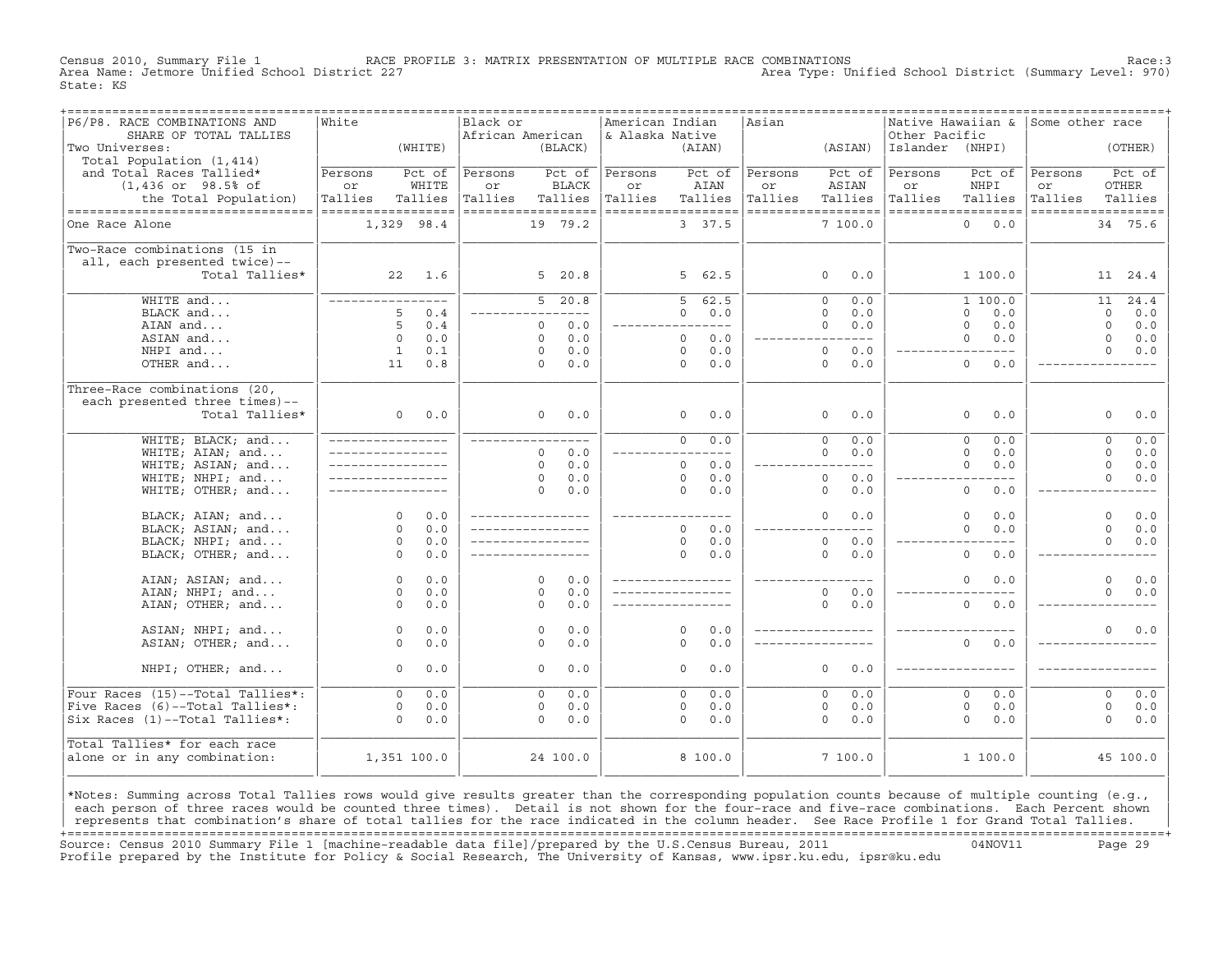Census 2010, Summary File 1 RACE PROFILE 4: DETAILED NATIVE AMERICAN, ASIAN, PACIFIC ISLANDER, & HISP/LATINO SUBGROUPS Race:4 Area Type: Unified School District (Summary Level: 970) State: KS

+===================================================================================================================================================+ |PCT1. AMERICAN INDIAN AND ALASKA NATIVE BY TRIBE | Universe: Persons who are American Indian and Alaska Native Alone | | |Total: 3 | | With one tribe specified: 3 Cree 0 Paiute 0 Yuman 0| | American Indian tribe: 3 Creek 0 Pima 0 Other Amer. Indian tribes 0| | Apache 0 Crow 0 Potawatomi 2 Amer. Indian not specified 0| | Arapaho 0 Delaware 0 Pueblo 0 Alaska Native tribe: 0| | Blackfeet 0 Hopi 0 Puget Sound Salish 0 Alaskan Athabascan 0| | Canadian/French Amer. Indian 0 Houma 0 Seminole 0 Aleut 0| | Central American Indian 0 Iroquois 0 Shoshone 0 Inupiat 0| | Cherokee 1 Kiowa 0 Sioux 0 Tlingit−Haida 0| | Cheyenne 0 Lumbee 0 South American Indian 0 Tsimshian 0| | Chickasaw 0 Menominee 0 Spanish American Indian 0 Yup'ik 0| | Chippewa 0 Mexican Amer. Indian 0 Tohono O'Odham 0 Alaska Native not specified 0| | Choctaw 0 Navajo 0 Ute 0 No tribe specified 0| | Colville 0 Osage 0 Yakama 0 More than one specified 0| | Comanche 0 Ottawa 0 Yaqui 0 | | | |(An additional 5 persons are Native American in combination with other races.) | |\_\_\_\_\_\_\_\_\_\_\_\_\_\_\_\_\_\_\_\_\_\_\_\_\_\_\_\_\_\_\_\_\_\_\_\_\_\_\_\_\_\_\_\_\_\_\_\_\_\_\_\_\_\_\_\_\_\_\_\_\_\_\_\_\_\_\_\_\_\_\_\_\_\_\_\_\_\_\_\_\_\_\_\_\_\_\_\_\_\_\_\_\_\_\_\_\_\_\_\_\_\_\_\_\_\_\_\_\_\_\_\_\_\_\_\_\_\_\_\_\_\_\_\_\_\_\_\_\_\_\_\_\_\_\_\_\_\_\_\_\_\_\_\_\_\_\_| | | | | PCT5/PCT7. ASIAN POPULATION--DETAILED GROUPS | PCT8. NATIVE HAWAIIAN AND OTHER PACIFIC | PCT11. HISPANIC/LATINO BY SPECIFIC<br>Two Universes: (1) Persons who are Asian Alone and itstander population--detailed groups | origin |Two Universes: (1) Persons who are Asian Alone, and | ISLANDER POPULATION−−DETAILED GROUPS | ORIGIN |  $(2)$  Total Asian Tallies reported by all persons\* | | other Pacific Islander Alone | | | Persons(1) Pct. Tallies\*(2) | | Total Hispanic/Latino 77 100.0| |Totals (Each Universe): 7 100.0 7 | Persons Pct. | Mexican 72 93.5| | Only one group specified: 7 100.0 −−−− | | Puerto Rican 0 0.0| | Asian Indian 0 0.0 0 | Total: 0 100.0 | Cuban 0 0.0| | Bangladeshi 0 0.0 0 | Only one group specified: 0 . | Dominican Republic 0 0.0| | Bhutanese 0 0.0 0 | Polynesian: 0 . | Central American | | Burmese 0 0.0 0 | Native Hawaiian 0 . | excluding Mexican: 0 0.0| | Cambodian 0 0.0 0 | Samoan 0 . | Costa Rican 0 0.0| | Chinese, except Taiwanese 2 28.6 2 | Tongan 0 . | Guatemalan 0 0.0| | Filipino 5 71.4 5 | Other Polynesian 0 . | Honduran 0 0.0| | Hmong 0 0.0 0 | Micronesian: 0 . | Nicaraguan 0 0.0| | Indonesian 0 0.0 0 | Guamanian or Chamorro 0 . | Panamanian 0 0.0| | Japanese 0 0.0 0 | Marshallese 0 . | Salvadoran 0 0.0| | Korean 0 0.0 0 | Other Micronesian 0 . | Other Cent. American 0 0.0| | Laotian 0 0.0 0 | Melanesian: 0 . | South American: 0 0.0| | Malaysian 0 0.0 0 | Fijian 0 . | Argentinean 0 0.0| | Nepalese 0 0.0 0 | Other Melanesian 0 . | Bolivian 0 0.0| | Pakistani 0 0.0 0 | No subgroup specified 0 . | Chilean 0 0.0| | Sri Lankan 0 0.0 0 | More than one specified 0 . | Colombian 0 0.0| | Taiwanese 0 0.0 0 |\_\_\_\_\_\_\_\_\_\_\_\_\_\_\_\_\_\_\_\_\_\_\_\_\_\_\_\_\_\_\_\_\_\_\_\_\_\_\_\_\_\_\_\_\_| Ecuadorian 0 0.0| | Thai 0 0.0 0 | | Paraguayan 0 0.0| | Vietnamese 0 0.0 0 | \*\*Hispanic/Latino persons can be of any race| Peruvian 0 0.0| | Other specified subgroup 0 0.0 0 |\_\_\_\_\_\_\_\_\_\_\_\_\_\_\_\_\_\_\_\_\_\_\_\_\_\_\_\_\_\_\_\_\_\_\_\_\_\_\_\_\_\_\_\_\_| Uruguayan 0 0.0| | No subgroup specified 0 0.0 0 | | Venezuelan 0 0.0| | More than one specified 0 0.0 −−−− | General note: For the groups shown on this | Other South American 0 0.0|  $\begin{tabular}{|c|c|c|c|c|} \hline \text{Total} & \text{Pout} & \text{Pout} & \text{Pout} \\ \hline \text{Polynes} & \text{Pout} & \text{Pout} \\ \hline \text{Polynes} & \text{Rwaian} & \text{O} & \text{Continuum Republic} & \text{O} & \text{O.0} \\ \hline \text{Nonlinear} & \text{Samaman} & \text{O} & \text{costard, Rima} & \text{O} & \text{O.0} \\ \hline \text{Tongan} & \text{Samaman} & \text{O} & \text{costad Rican} & \text{O} & \text{O.0} \\ \hline \$ \*Included are the 0 tallies of Asian alone persons total population of 1,414 are: Spaniard (Spaniard 1990) 0 0<br>Who specified more than one Asian category, as well as the american alone (0.2%), the spanish spanish than the | who specified more than one Asian category, as well as | Native American alone (0.2%), | Spanish 0 0.0| | the 0 persons who are Asian in combination with | Asian alone (0.5%), Pacific Islander | Spanish American 0 0.0| | one or more other races. | alone (0.0%), and Hispanic/Latino (5.4%). | All other Hisp/Latino 5 6.5| +===================================================================================================================================================+

Source: Census 2010 Summary File 1 [machine−readable data file]/prepared by the U.S.Census Bureau, 2011 04NOV11 Page 30 Profile prepared by the Institute for Policy & Social Research, The University of Kansas, www.ipsr.ku.edu, ipsr@ku.edu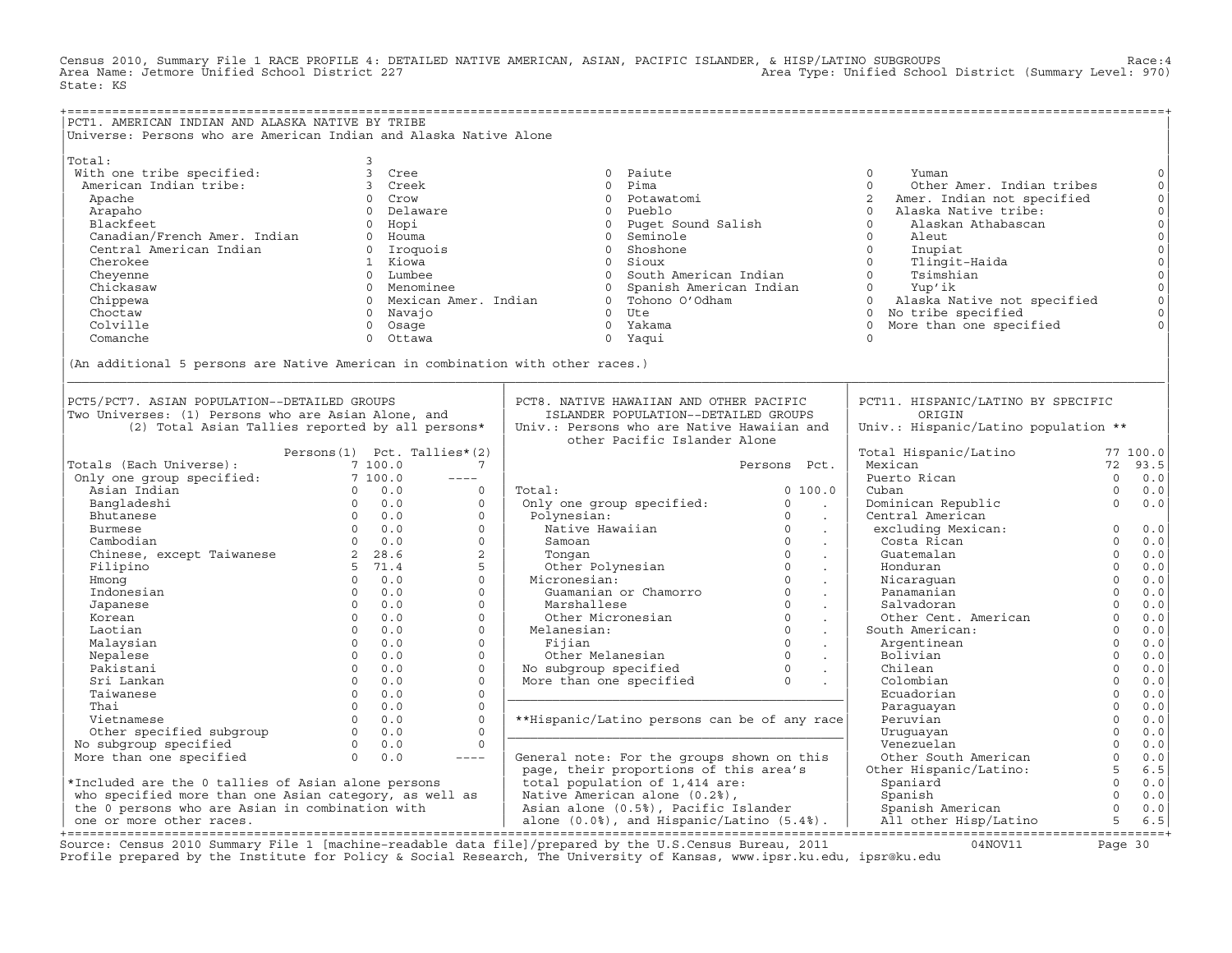RROFILE OF SPECIFIC RACE/ETHNIC GROUP A: WHITE ALONE 1000 PROFILE OF SPECIFIC RACE/ETHNIC GROUP A: WHITE ALONE<br>Area Type: Unified School District (Summary Level: 970) Census 2010, Summary File 1 [1991]<br>Area Name: Jetmore Unified School District (2270) State: KS

| P29/P29A. POPULATION SUMMARY BY RESIDENCE TYPE FOR DESIGNATED UNIVERSE                                                                                          |  |                                                                                                                                                                                                     |  |      | P38A/39A. FAMILY TYPE BY PRESENCE AND AGE OF OWN OR RELATED CHILDREN           |  |  |
|-----------------------------------------------------------------------------------------------------------------------------------------------------------------|--|-----------------------------------------------------------------------------------------------------------------------------------------------------------------------------------------------------|--|------|--------------------------------------------------------------------------------|--|--|
| Universe: PERSONS Who Are White Alone                                                                                                                           |  |                                                                                                                                                                                                     |  |      | Universe: Families With A Householder Who Is                                   |  |  |
|                                                                                                                                                                 |  |                                                                                                                                                                                                     |  |      | White Alone $(**)$ $(***)$                                                     |  |  |
|                                                                                                                                                                 |  |                                                                                                                                                                                                     |  |      |                                                                                |  |  |
|                                                                                                                                                                 |  |                                                                                                                                                                                                     |  |      |                                                                                |  |  |
|                                                                                                                                                                 |  |                                                                                                                                                                                                     |  |      | By Presence of: Own Children Related Children<br>Families Pct.   Families Pct. |  |  |
|                                                                                                                                                                 |  |                                                                                                                                                                                                     |  |      |                                                                                |  |  |
| Population As % of Population of all Races<br>Total Persons: 1,329 94.0% of 1,414<br>In Households(*) 1,315 93.9% of 1,400<br>In Group Quarters 14 100.0% of 14 |  |                                                                                                                                                                                                     |  |      |                                                                                |  |  |
|                                                                                                                                                                 |  |                                                                                                                                                                                                     |  |      |                                                                                |  |  |
|                                                                                                                                                                 |  |                                                                                                                                                                                                     |  |      |                                                                                |  |  |
|                                                                                                                                                                 |  |                                                                                                                                                                                                     |  |      |                                                                                |  |  |
|                                                                                                                                                                 |  |                                                                                                                                                                                                     |  |      |                                                                                |  |  |
|                                                                                                                                                                 |  |                                                                                                                                                                                                     |  |      |                                                                                |  |  |
|                                                                                                                                                                 |  |                                                                                                                                                                                                     |  |      |                                                                                |  |  |
|                                                                                                                                                                 |  |                                                                                                                                                                                                     |  |      |                                                                                |  |  |
|                                                                                                                                                                 |  |                                                                                                                                                                                                     |  |      |                                                                                |  |  |
|                                                                                                                                                                 |  |                                                                                                                                                                                                     |  |      |                                                                                |  |  |
|                                                                                                                                                                 |  |                                                                                                                                                                                                     |  |      |                                                                                |  |  |
|                                                                                                                                                                 |  |                                                                                                                                                                                                     |  |      |                                                                                |  |  |
|                                                                                                                                                                 |  |                                                                                                                                                                                                     |  |      |                                                                                |  |  |
|                                                                                                                                                                 |  |                                                                                                                                                                                                     |  |      |                                                                                |  |  |
|                                                                                                                                                                 |  |                                                                                                                                                                                                     |  |      |                                                                                |  |  |
|                                                                                                                                                                 |  |                                                                                                                                                                                                     |  |      |                                                                                |  |  |
|                                                                                                                                                                 |  |                                                                                                                                                                                                     |  |      |                                                                                |  |  |
|                                                                                                                                                                 |  |                                                                                                                                                                                                     |  |      |                                                                                |  |  |
|                                                                                                                                                                 |  |                                                                                                                                                                                                     |  |      |                                                                                |  |  |
|                                                                                                                                                                 |  |                                                                                                                                                                                                     |  |      |                                                                                |  |  |
|                                                                                                                                                                 |  |                                                                                                                                                                                                     |  |      |                                                                                |  |  |
|                                                                                                                                                                 |  |                                                                                                                                                                                                     |  |      |                                                                                |  |  |
|                                                                                                                                                                 |  |                                                                                                                                                                                                     |  |      |                                                                                |  |  |
|                                                                                                                                                                 |  |                                                                                                                                                                                                     |  |      |                                                                                |  |  |
|                                                                                                                                                                 |  |                                                                                                                                                                                                     |  |      | P31A. RELATIONSHIP BY HOUSEHOLD TYPE FOR THE POPULATION UNDER 18 YEARS         |  |  |
|                                                                                                                                                                 |  |                                                                                                                                                                                                     |  |      |                                                                                |  |  |
|                                                                                                                                                                 |  |                                                                                                                                                                                                     |  |      |                                                                                |  |  |
|                                                                                                                                                                 |  |                                                                                                                                                                                                     |  |      |                                                                                |  |  |
|                                                                                                                                                                 |  |                                                                                                                                                                                                     |  |      |                                                                                |  |  |
|                                                                                                                                                                 |  |                                                                                                                                                                                                     |  |      |                                                                                |  |  |
|                                                                                                                                                                 |  |                                                                                                                                                                                                     |  |      |                                                                                |  |  |
|                                                                                                                                                                 |  |                                                                                                                                                                                                     |  |      |                                                                                |  |  |
|                                                                                                                                                                 |  |                                                                                                                                                                                                     |  |      |                                                                                |  |  |
|                                                                                                                                                                 |  |                                                                                                                                                                                                     |  |      |                                                                                |  |  |
|                                                                                                                                                                 |  |                                                                                                                                                                                                     |  |      |                                                                                |  |  |
|                                                                                                                                                                 |  |                                                                                                                                                                                                     |  |      |                                                                                |  |  |
|                                                                                                                                                                 |  |                                                                                                                                                                                                     |  |      |                                                                                |  |  |
|                                                                                                                                                                 |  |                                                                                                                                                                                                     |  |      |                                                                                |  |  |
|                                                                                                                                                                 |  |                                                                                                                                                                                                     |  |      |                                                                                |  |  |
|                                                                                                                                                                 |  |                                                                                                                                                                                                     |  |      |                                                                                |  |  |
|                                                                                                                                                                 |  |                                                                                                                                                                                                     |  |      |                                                                                |  |  |
|                                                                                                                                                                 |  |                                                                                                                                                                                                     |  |      |                                                                                |  |  |
|                                                                                                                                                                 |  |                                                                                                                                                                                                     |  |      |                                                                                |  |  |
|                                                                                                                                                                 |  |                                                                                                                                                                                                     |  |      |                                                                                |  |  |
|                                                                                                                                                                 |  |                                                                                                                                                                                                     |  |      |                                                                                |  |  |
|                                                                                                                                                                 |  |                                                                                                                                                                                                     |  |      |                                                                                |  |  |
|                                                                                                                                                                 |  | $\begin{array}{cccccc} 0&\text{to}&17&&&&327&24.6&&&&163&24.6&&&&164&24.6\\ 18&\text{to}&64&&&&717&54.0&&&&369&55.7&&&&348&52.2\\ 65&\text{plus}&&&&285&21.4&&&&130&19.6&&&&155&23.2\\ \end{array}$ |  |      |                                                                                |  |  |
|                                                                                                                                                                 |  |                                                                                                                                                                                                     |  |      | Note: (*) Tables with PERSONS as the universe enumerate persons according      |  |  |
|                                                                                                                                                                 |  |                                                                                                                                                                                                     |  |      | to their own race or ethnic category. (**) Tables with HOUSEHOLDS or           |  |  |
|                                                                                                                                                                 |  |                                                                                                                                                                                                     |  |      | HOUSEHOLDERS as the universe enumerate persons in households according         |  |  |
|                                                                                                                                                                 |  |                                                                                                                                                                                                     |  |      | to the race or ethnic category of the householder. (***) Responses of          |  |  |
| Median Age 45.0 44.8                                                                                                                                            |  |                                                                                                                                                                                                     |  | 45.3 | 'same-sex spouse' were edited during processing to 'unmarried partner.'        |  |  |

|Median Age 45.0 44.8 45.3 | 'same−sex spouse' were edited during processing to 'unmarried partner.' | +===================================================================================================================================================+ Source: Census 2010 Summary File 1 [machine−readable data file]/prepared by the U.S.Census Bureau, 2011 04NOV11 Page 31 Profile prepared by the Institute for Policy & Social Research, The University of Kansas, www.ipsr.ku.edu, ipsr@ku.edu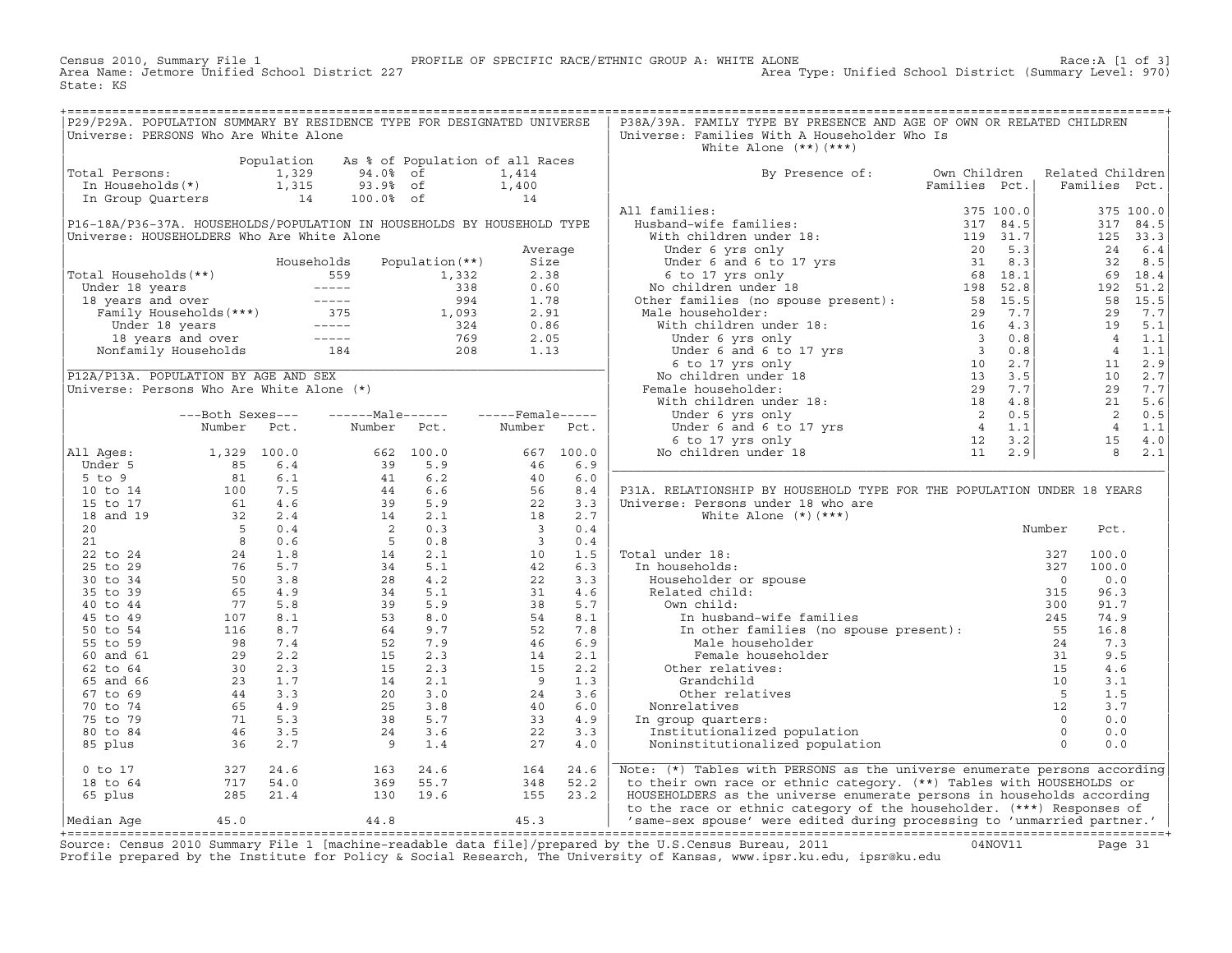Census 2010, Summary File 1 PROFILE OF SPECIFIC RACE/ETHNIC GROUP A: WHITE ALONE Race:A [2 of 3] Area Type: Unified School District (Summary Level: 970) State: KS

| P29A/P34A. RELATIONSHIP BY HOUSEHOLD TYPE FOR ALL PERSONS & PERSONS 65+                                                                                                                                                                                                                                                                                                                                                                                               |                                       |              |          |                         |                   | PCT14A. PRESENCE OF MULTIGENERATIONAL HOUSEHOLDS                                                                                                                                                           |                                                                    |                                                                                     |           |
|-----------------------------------------------------------------------------------------------------------------------------------------------------------------------------------------------------------------------------------------------------------------------------------------------------------------------------------------------------------------------------------------------------------------------------------------------------------------------|---------------------------------------|--------------|----------|-------------------------|-------------------|------------------------------------------------------------------------------------------------------------------------------------------------------------------------------------------------------------|--------------------------------------------------------------------|-------------------------------------------------------------------------------------|-----------|
| Universe: Persons Who Are White Alone (*) (***)                                                                                                                                                                                                                                                                                                                                                                                                                       |                                       |              |          |                         |                   | Universe: Households With A Householder Who Is                                                                                                                                                             |                                                                    |                                                                                     |           |
|                                                                                                                                                                                                                                                                                                                                                                                                                                                                       |                                       |              |          |                         |                   | White Alone $(**)$                                                                                                                                                                                         |                                                                    |                                                                                     |           |
|                                                                                                                                                                                                                                                                                                                                                                                                                                                                       | All Ages                              |              |          |                         | 65 years and over |                                                                                                                                                                                                            |                                                                    | Number                                                                              | Pct.      |
|                                                                                                                                                                                                                                                                                                                                                                                                                                                                       | Number                                | Pct.         |          | Number                  | Pct.              |                                                                                                                                                                                                            |                                                                    |                                                                                     |           |
| Total:                                                                                                                                                                                                                                                                                                                                                                                                                                                                |                                       |              |          |                         |                   | Total:                                                                                                                                                                                                     |                                                                    |                                                                                     | 559 100.0 |
| :al:<br>1 households:<br>In family households:                                                                                                                                                                                                                                                                                                                                                                                                                        | 1,329                                 | 100.0        |          | 285                     | 100.0<br>95.4     | Household has 3 or more generations<br>Household does not have 3+ generations                                                                                                                              |                                                                    | 6                                                                                   | 1.1       |
| In households:                                                                                                                                                                                                                                                                                                                                                                                                                                                        | 1,315<br>1,111                        | 98.9<br>83.6 |          | 272<br>169              | 59.3              |                                                                                                                                                                                                            |                                                                    | 553                                                                                 | 98.9      |
| Householder:                                                                                                                                                                                                                                                                                                                                                                                                                                                          | 375                                   | 28.2         |          | 94                      | 33.0              |                                                                                                                                                                                                            |                                                                    |                                                                                     |           |
| Male                                                                                                                                                                                                                                                                                                                                                                                                                                                                  | 313                                   | 23.6         |          | 81                      | 28.4              |                                                                                                                                                                                                            |                                                                    |                                                                                     |           |
| Female                                                                                                                                                                                                                                                                                                                                                                                                                                                                | 62                                    | 4.7          |          | 13                      | 4.6               |                                                                                                                                                                                                            |                                                                    |                                                                                     |           |
| Spouse                                                                                                                                                                                                                                                                                                                                                                                                                                                                | 316                                   | 23.8         |          | 75                      | 26.3              | PCT19A. NONRELATIVES BY HOUSEHOLD TYPE (*) (***)                                                                                                                                                           |                                                                    |                                                                                     |           |
|                                                                                                                                                                                                                                                                                                                                                                                                                                                                       |                                       | 0.2          |          | $\overline{0}$          | 0.0               | Universe: Nonrelatives who are                                                                                                                                                                             |                                                                    |                                                                                     |           |
| Parent<br>Parent-in-law                                                                                                                                                                                                                                                                                                                                                                                                                                               | $\begin{array}{c} 3 \\ 0 \end{array}$ | 0.0          |          | $\Omega$                | 0.0               | White Alone (Total: 50)                                                                                                                                                                                    |                                                                    |                                                                                     |           |
| Child:                                                                                                                                                                                                                                                                                                                                                                                                                                                                | 363                                   | 27.3         |          |                         |                   |                                                                                                                                                                                                            |                                                                    |                                                                                     |           |
| Biological                                                                                                                                                                                                                                                                                                                                                                                                                                                            | 322                                   | 24.2         |          |                         |                   |                                                                                                                                                                                                            | In Family                                                          | In Nonfamily                                                                        |           |
|                                                                                                                                                                                                                                                                                                                                                                                                                                                                       |                                       |              |          |                         |                   |                                                                                                                                                                                                            | Households                                                         | Households                                                                          |           |
|                                                                                                                                                                                                                                                                                                                                                                                                                                                                       | 15                                    |              |          |                         |                   |                                                                                                                                                                                                            | Number Pct.                                                        | Number Pct.                                                                         |           |
|                                                                                                                                                                                                                                                                                                                                                                                                                                                                       |                                       |              |          |                         |                   |                                                                                                                                                                                                            |                                                                    |                                                                                     |           |
|                                                                                                                                                                                                                                                                                                                                                                                                                                                                       |                                       |              |          |                         |                   |                                                                                                                                                                                                            |                                                                    |                                                                                     | 20 100.0  |
| Adopted<br>Step 26 2.0<br>Grandchild 13 1.0<br>Brother or sister 3 0.2<br>Son-in-law/daughter-in-law 0 0.0<br>Other relatives (#) 8 0.6                                                                                                                                                                                                                                                                                                                               |                                       |              |          |                         |                   | Nonrelatives:<br>Roomer or boarder<br>Housemate or roommate<br>onrelatives: 30 100.0<br>Roomer or boarder 1 3.3<br>Housemate or roommate 4 13.3<br>Unmarried partner 10 33.3<br>Other nonrelatives 15 50.0 |                                                                    | $\overline{0}$                                                                      | 0.0       |
|                                                                                                                                                                                                                                                                                                                                                                                                                                                                       |                                       |              |          | $\Omega$                | 0.0               |                                                                                                                                                                                                            |                                                                    | $\overline{\phantom{a}}$ 8                                                          | 40.0      |
| Nonrelatives                                                                                                                                                                                                                                                                                                                                                                                                                                                          | $30 \t 2.3$                           |              |          | $\circ$                 | 0.0               |                                                                                                                                                                                                            |                                                                    | 12                                                                                  | 60.0      |
|                                                                                                                                                                                                                                                                                                                                                                                                                                                                       |                                       |              |          | 103                     | 36.1              |                                                                                                                                                                                                            |                                                                    | $\overline{0}$                                                                      | 0.0       |
|                                                                                                                                                                                                                                                                                                                                                                                                                                                                       |                                       |              |          | 39                      | 13.7              |                                                                                                                                                                                                            |                                                                    |                                                                                     |           |
|                                                                                                                                                                                                                                                                                                                                                                                                                                                                       |                                       |              |          | 39                      | 13.7              |                                                                                                                                                                                                            |                                                                    |                                                                                     |           |
|                                                                                                                                                                                                                                                                                                                                                                                                                                                                       |                                       |              |          | $\overline{0}$          | 0.0               |                                                                                                                                                                                                            |                                                                    |                                                                                     |           |
|                                                                                                                                                                                                                                                                                                                                                                                                                                                                       |                                       |              |          | 63                      | 22.1              | H17A. HOUSING UNITS BY HOUSEHOLDER'S AGE AND TENURE                                                                                                                                                        |                                                                    |                                                                                     |           |
|                                                                                                                                                                                                                                                                                                                                                                                                                                                                       |                                       |              |          | 62                      | 21.8              | Universe: Occupied Housing Units With A Householder Who Is                                                                                                                                                 |                                                                    |                                                                                     |           |
|                                                                                                                                                                                                                                                                                                                                                                                                                                                                       |                                       |              |          | $\overline{\mathbf{1}}$ | 0.4               | White Alone $(**)$                                                                                                                                                                                         |                                                                    |                                                                                     |           |
| $\begin{tabular}{l c c c} Nonrelatives & 30 & 2.3 \\ In nonfamily households: & 204 & 15.3 \\ Male householdscholder: & 88 & 6.6 \\ Living alone & 75 & 5.6 \\ Not living alone & 13 & 1.0 \\ Female householder: & 96 & 7.2 \\ Living alone & 88 & 6.6 \\ Not living alone & 80 & 6.6 \\ Not living alone & 80 & 6.6 \\ Nonrelatives & 20 & 1.5 \\ In group quarters: & 14 & 1.1 \\ Institutionalized & 14 & 1.1 \\ Noninstitutionalized & 0 & 0.0 \\ \end{tabular}$ |                                       |              |          | $\mathbf{1}$            | 0.4               |                                                                                                                                                                                                            |                                                                    |                                                                                     |           |
|                                                                                                                                                                                                                                                                                                                                                                                                                                                                       |                                       |              |          | 13                      | 4.6               | Age of                                                                                                                                                                                                     | Owner Occupied                                                     | Renter Occupied                                                                     |           |
|                                                                                                                                                                                                                                                                                                                                                                                                                                                                       |                                       |              |          | 13                      | 4.6               | Householder                                                                                                                                                                                                | Number Pct.                                                        | Number Pct.                                                                         |           |
|                                                                                                                                                                                                                                                                                                                                                                                                                                                                       |                                       |              |          | $\overline{0}$          | 0.0               |                                                                                                                                                                                                            |                                                                    |                                                                                     |           |
|                                                                                                                                                                                                                                                                                                                                                                                                                                                                       |                                       |              |          |                         |                   | All Ages:                                                                                                                                                                                                  | 437 100.0                                                          |                                                                                     | 122 100.0 |
| (#) For 65 yrs & over, includes children, siblings, etc. not shown separately                                                                                                                                                                                                                                                                                                                                                                                         |                                       |              |          |                         |                   | 15 to 24                                                                                                                                                                                                   | $1 \qquad 0.2$                                                     |                                                                                     | 15 12.3   |
|                                                                                                                                                                                                                                                                                                                                                                                                                                                                       |                                       |              |          |                         |                   | 25 to 34                                                                                                                                                                                                   | 32 7.3                                                             |                                                                                     | 22 18.0   |
|                                                                                                                                                                                                                                                                                                                                                                                                                                                                       |                                       |              |          |                         |                   | 35 to 44                                                                                                                                                                                                   |                                                                    |                                                                                     | 13 10.7   |
|                                                                                                                                                                                                                                                                                                                                                                                                                                                                       |                                       |              |          |                         |                   | 45 to 54                                                                                                                                                                                                   |                                                                    |                                                                                     | 25 20.5   |
| P18A. HOUSEHOLD TYPE                                                                                                                                                                                                                                                                                                                                                                                                                                                  |                                       |              |          |                         |                   | 55 to 59                                                                                                                                                                                                   | $64$ $14.6$<br>$97$ $22.2$<br>$52$ $11.9$                          | 8 <sup>8</sup>                                                                      | 6.6       |
| Universe: Households with a Householder Who is                                                                                                                                                                                                                                                                                                                                                                                                                        |                                       |              |          |                         |                   | 60 to 64                                                                                                                                                                                                   | 32 7.3                                                             |                                                                                     | 2 1.6     |
| White Alone $(**)$                                                                                                                                                                                                                                                                                                                                                                                                                                                    |                                       |              |          |                         |                   | 65 to 74                                                                                                                                                                                                   | 65 14.9                                                            |                                                                                     |           |
|                                                                                                                                                                                                                                                                                                                                                                                                                                                                       |                                       |              | Number   | Pct.                    |                   | 75 to 84                                                                                                                                                                                                   |                                                                    |                                                                                     |           |
|                                                                                                                                                                                                                                                                                                                                                                                                                                                                       |                                       |              |          |                         |                   | 85 and over                                                                                                                                                                                                | $\begin{array}{rr} 65 & 14.9 \\ 74 & 16.9 \\ 20 & 4.6 \end{array}$ | $\begin{bmatrix} 2 & 1 & 0 \\ 17 & 13 & 9 \\ 11 & 9 & 0 \\ 9 & 7 & 4 \end{bmatrix}$ |           |
| Total:                                                                                                                                                                                                                                                                                                                                                                                                                                                                |                                       |              |          | 559 100.0               |                   |                                                                                                                                                                                                            |                                                                    |                                                                                     |           |
| Family households (***) :                                                                                                                                                                                                                                                                                                                                                                                                                                             |                                       |              |          | 375 67.1                |                   |                                                                                                                                                                                                            |                                                                    |                                                                                     |           |
| Husband-wife families                                                                                                                                                                                                                                                                                                                                                                                                                                                 |                                       |              | 317 56.7 |                         |                   | Note: (*) Tables with PERSONS as the universe enumerate persons                                                                                                                                            |                                                                    |                                                                                     |           |
| Other families:                                                                                                                                                                                                                                                                                                                                                                                                                                                       |                                       |              |          |                         |                   | according to their own race or ethnic category. (**) Tables with                                                                                                                                           |                                                                    |                                                                                     |           |
|                                                                                                                                                                                                                                                                                                                                                                                                                                                                       |                                       |              |          |                         |                   | HOUSEHOLDS or HOUSEHOLDERS as the universe enumerate persons in                                                                                                                                            |                                                                    |                                                                                     |           |
|                                                                                                                                                                                                                                                                                                                                                                                                                                                                       |                                       |              |          |                         |                   | households according to the race or ethnic category of the                                                                                                                                                 |                                                                    |                                                                                     |           |
| Nonfamily households:                                                                                                                                                                                                                                                                                                                                                                                                                                                 |                                       |              |          |                         |                   | householder. (***) Responses of 'same-sex spouse' were edited                                                                                                                                              |                                                                    |                                                                                     |           |
| Householder living alone                                                                                                                                                                                                                                                                                                                                                                                                                                              |                                       |              |          |                         |                   | during processing to 'unmarried partner.'                                                                                                                                                                  |                                                                    |                                                                                     |           |
| Householder not living alone                                                                                                                                                                                                                                                                                                                                                                                                                                          |                                       |              |          | 21 3.8                  |                   |                                                                                                                                                                                                            |                                                                    |                                                                                     |           |
|                                                                                                                                                                                                                                                                                                                                                                                                                                                                       |                                       |              |          |                         |                   |                                                                                                                                                                                                            |                                                                    |                                                                                     |           |
|                                                                                                                                                                                                                                                                                                                                                                                                                                                                       |                                       |              |          |                         |                   |                                                                                                                                                                                                            |                                                                    |                                                                                     |           |
|                                                                                                                                                                                                                                                                                                                                                                                                                                                                       |                                       |              |          |                         |                   |                                                                                                                                                                                                            |                                                                    |                                                                                     |           |

| | | +===================================================================================================================================================+Source: Census 2010 Summary File 1 [machine−readable data file]/prepared by the U.S.Census Bureau, 2011 04NOV11 Page 32 Profile prepared by the Institute for Policy & Social Research, The University of Kansas, www.ipsr.ku.edu, ipsr@ku.edu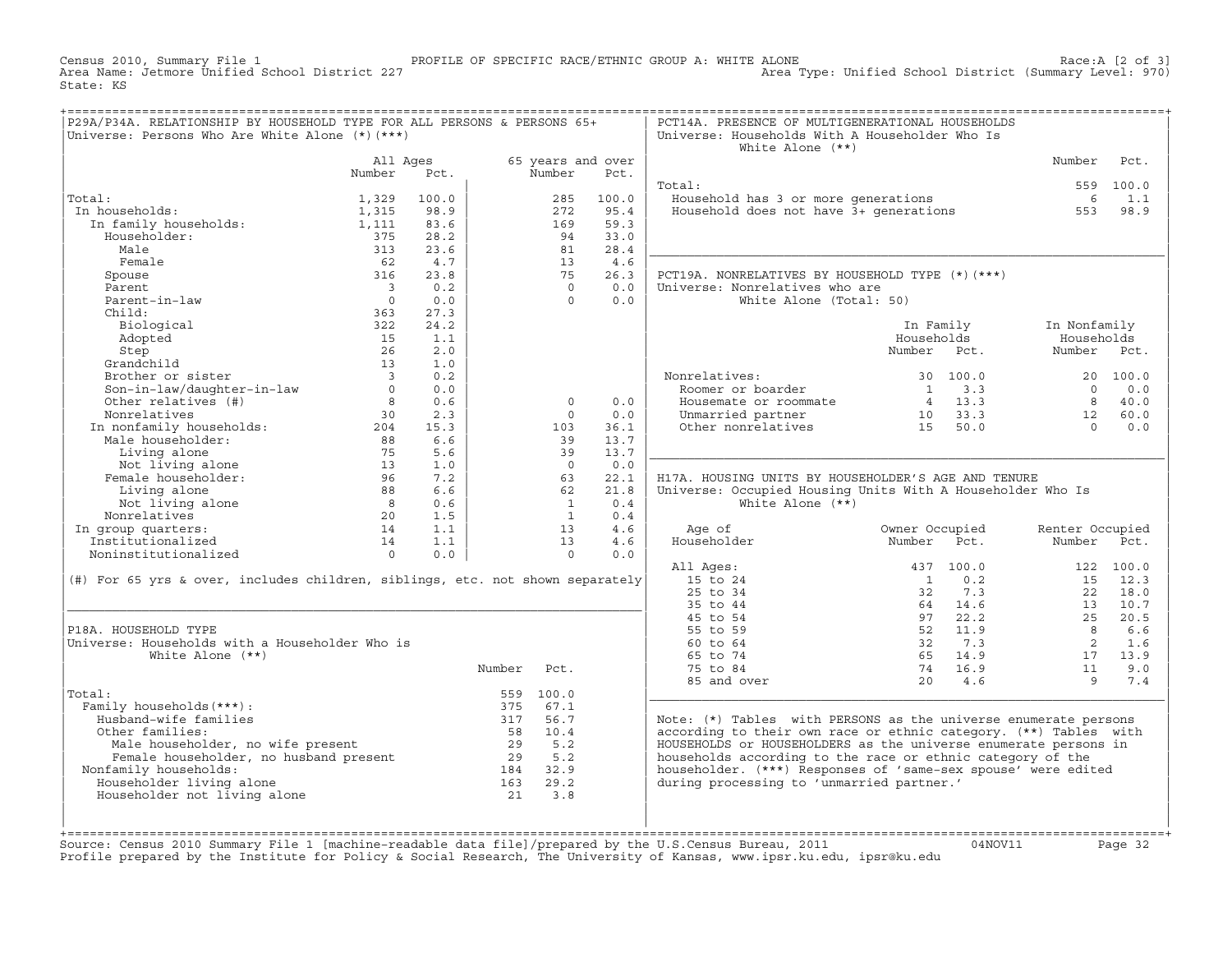Census 2010, Summary File 1 PROFILE OF SPECIFIC RACE/ETHNIC GROUP A: WHITE ALONE Race:A [3 of 3] Area Type: Unified School District (Summary Level: 970) State: KS

+===================================================================================================================================================+|P28A/H16A. HOUSEHOLDS (OCCUPIED HOUSING UNITS) BY HOUSEHOLD SIZE BY TYPE AND BY TENURE | |Universe: Households (Occupied Housing Units) With A Householder Who Is White Alone (\*\*)(\*\*\*) |

|                             | All<br>Households | Pct.  | Family<br>Households<br>Pct. | Nonfamily<br>Households | Pct.  | Owner<br>Occupied | Pct.  | Renter<br>Occupied | Pct.  |  |
|-----------------------------|-------------------|-------|------------------------------|-------------------------|-------|-------------------|-------|--------------------|-------|--|
| All household sizes:        | 559               | 100.0 | 100.0<br>375                 | 184                     | 100.0 | 437               | 100.0 | 122                | 100.0 |  |
| 1-person households         | 163               | 29.2  | (Family always >1 pers)      | 163                     | 88.6  | 116               | 26.5  | 47                 | 38.5  |  |
| 2-person households         | 214               | 38.3  | 195<br>52.0                  | 19                      | 10.3  | 178               | 40.7  | 36                 | 29.5  |  |
| 3-person households         | 69                | 12.3  | 18.1<br>68                   |                         | 0.5   | 53                | 12.1  |                    | 13.1  |  |
| 4-person households         | 56                | 10.0  | 14.7<br>55                   |                         | 0.5   | 48                | 11.0  |                    | 6.6   |  |
| 5-person households         | 39                | 7.0   | 10.4<br>39                   |                         | 0.0   | 28                | 6.4   |                    | 9.0   |  |
| 6-person households         | 13                | 2.3   | 3.5                          |                         | 0.0   | 10                | 2.3   |                    | 2.5   |  |
| 7-or-more person households |                   | 0.9   | 1.3                          |                         | 0.0   |                   |       |                    | 0.8   |  |

| | |P16A/P17A/P36A/P37A/H11A/H12A. POPULATION IN HOUSEHOLDS AND AVERAGE HOUSEHOLD SIZE BY TYPE AND BY TENURE | |Universe: Population in Households (Occupied Housing Units) With A Householder Who Is White Alone (\*\*) |

|                                | Total<br>Population | Pct.         | In<br>Families | Pct.                                                                                                                                                                                                                                                                                                                                                                                                                                                                                 | In.<br>Nonfamilies | Pct.     | In Owner<br>Occupied | Pct.          | In Renter<br>Occupied | Pct.                      |  |
|--------------------------------|---------------------|--------------|----------------|--------------------------------------------------------------------------------------------------------------------------------------------------------------------------------------------------------------------------------------------------------------------------------------------------------------------------------------------------------------------------------------------------------------------------------------------------------------------------------------|--------------------|----------|----------------------|---------------|-----------------------|---------------------------|--|
| Total population in households | 1,332               | 100.0        | 1,093          | 82.1                                                                                                                                                                                                                                                                                                                                                                                                                                                                                 | 208                | 15.6     | .,052                | 79.0          | 280                   | 21.0                      |  |
| Under 18 years                 | 338                 | 100.0        | 324            | 95.9                                                                                                                                                                                                                                                                                                                                                                                                                                                                                 |                    |          |                      |               |                       |                           |  |
| 18 years and over              | 994                 | 100.0        | 769            | 77.4                                                                                                                                                                                                                                                                                                                                                                                                                                                                                 |                    |          |                      |               |                       |                           |  |
| Average Household Size         | 2.38                | $------$     | 2.91           | $------$                                                                                                                                                                                                                                                                                                                                                                                                                                                                             | 1.13               | $------$ | 2.41                 | $- - - - - -$ | 2.30                  | $\qquad \qquad - - - - -$ |  |
| Under 18 years                 | 0.60                | $------$     | 0.86           | $\begin{tabular}{cccccc} \multicolumn{2}{c}{} & \multicolumn{2}{c}{} & \multicolumn{2}{c}{} & \multicolumn{2}{c}{} & \multicolumn{2}{c}{} & \multicolumn{2}{c}{} & \multicolumn{2}{c}{} & \multicolumn{2}{c}{} & \multicolumn{2}{c}{} & \multicolumn{2}{c}{} & \multicolumn{2}{c}{} & \multicolumn{2}{c}{} & \multicolumn{2}{c}{} & \multicolumn{2}{c}{} & \multicolumn{2}{c}{} & \multicolumn{2}{c}{} & \multicolumn{2}{c}{} & \multicolumn{2}{c}{} & \multicolumn{2}{c}{} & \mult$ |                    |          |                      |               |                       |                           |  |
| 18 years and over              |                     | $1.78$ ----- | 2.05           |                                                                                                                                                                                                                                                                                                                                                                                                                                                                                      |                    |          |                      | $- - - - -$   |                       | $- - - - -$               |  |

Note: Family household numbers include nonrelatives living with families.

| | PCT20/PCT22A. GROUP OUARTERS POPULATION BY SEX BY AGE BY GROUP OUARTERS TYPE Universe: Population in group quarters for persons who are White Alone  $(*)$ 

|                                               | $---$ All Ages $---$ |       |       | Pct. of<br>All | 18 Years and Over -------------- | Pct. of<br>Total |             | Pct. of<br>Total |
|-----------------------------------------------|----------------------|-------|-------|----------------|----------------------------------|------------------|-------------|------------------|
|                                               | Number               | Pct.  | Total | Ages           | Male                             | $18+$            | Female      | $18+$            |
| All types of group quarters:                  | 14                   | 100.0 | 14    | 100.0          |                                  | 21.4             |             | 78.6             |
| Institutionalized population:                 | 14                   | 100.0 | 14    | 100.0          |                                  | 21.4             |             | 78.6             |
| Correctional facilities for adults            | $\Omega$             | 0.0   |       | 0.0            |                                  | 0.0              | $\circ$     | 0.0              |
| Juvenile facilities                           | 0                    | 0.0   |       | 0.0            |                                  | 0.0              | $\circ$     | 0.0              |
| Nursing facilities/skilled-nursing facilities | 14                   | 100.0 | 14    | 100.0          |                                  | 21.4             | 11          | 78.6             |
| Other institutional facilities                |                      | 0.0   |       | 0.0            |                                  | 0.0              | $\Omega$    | 0.0              |
| Noninstitutionalized population:              |                      | 0.0   |       | 0.0            |                                  | 0.0              |             | 0.0              |
| College/university student housing            |                      | 0.0   |       | 0.0            |                                  | 0.0              | $\mathbf 0$ | 0.0              |
| Military quarters                             |                      | 0.0   |       | 0.0            |                                  | 0.0              | $\Omega$    | 0.0              |
| Other noninstitutional facilities             |                      | 0.0   |       | 0.0            |                                  | 0.0              | $\mathbf 0$ | 0.0              |

|\_\_\_\_\_\_\_\_\_\_\_\_\_\_\_\_\_\_\_\_\_\_\_\_\_\_\_\_\_\_\_\_\_\_\_\_\_\_\_\_\_\_\_\_\_\_\_\_\_\_\_\_\_\_\_\_\_\_\_\_\_\_\_\_\_\_\_\_\_\_\_\_\_\_\_\_\_\_\_\_\_\_\_\_\_\_\_\_\_\_\_\_\_\_\_\_\_\_\_\_\_\_\_\_\_\_\_\_\_\_\_\_\_\_\_\_\_\_\_\_\_\_\_\_\_\_\_\_\_\_\_\_\_\_\_\_\_\_\_\_\_\_\_\_\_\_\_|

| |

|Note: (\*) Tables with PERSONS as the universe enumerate persons according to their own race or ethnic category. (\*\*) Tables with HOUSEHOLDS | or HOUSEHOLDERS as the universe enumerate persons in households according to the race or ethnic category of the householder. | (\*\*\*) Same−sex couple households are included in the family households category if there is at least one additional person | | related to householder by birth or adoption. Same−sex couple households with no relatives of the householder present are tabulated | | in nonfamily households. Responses of 'same−sex spouse' were edited during processing to 'unmarried partner.' |

+===================================================================================================================================================+ Source: Census 2010 Summary File 1 [machine−readable data file]/prepared by the U.S.Census Bureau, 2011 04NOV11 Page 33 Profile prepared by the Institute for Policy & Social Research, The University of Kansas, www.ipsr.ku.edu, ipsr@ku.edu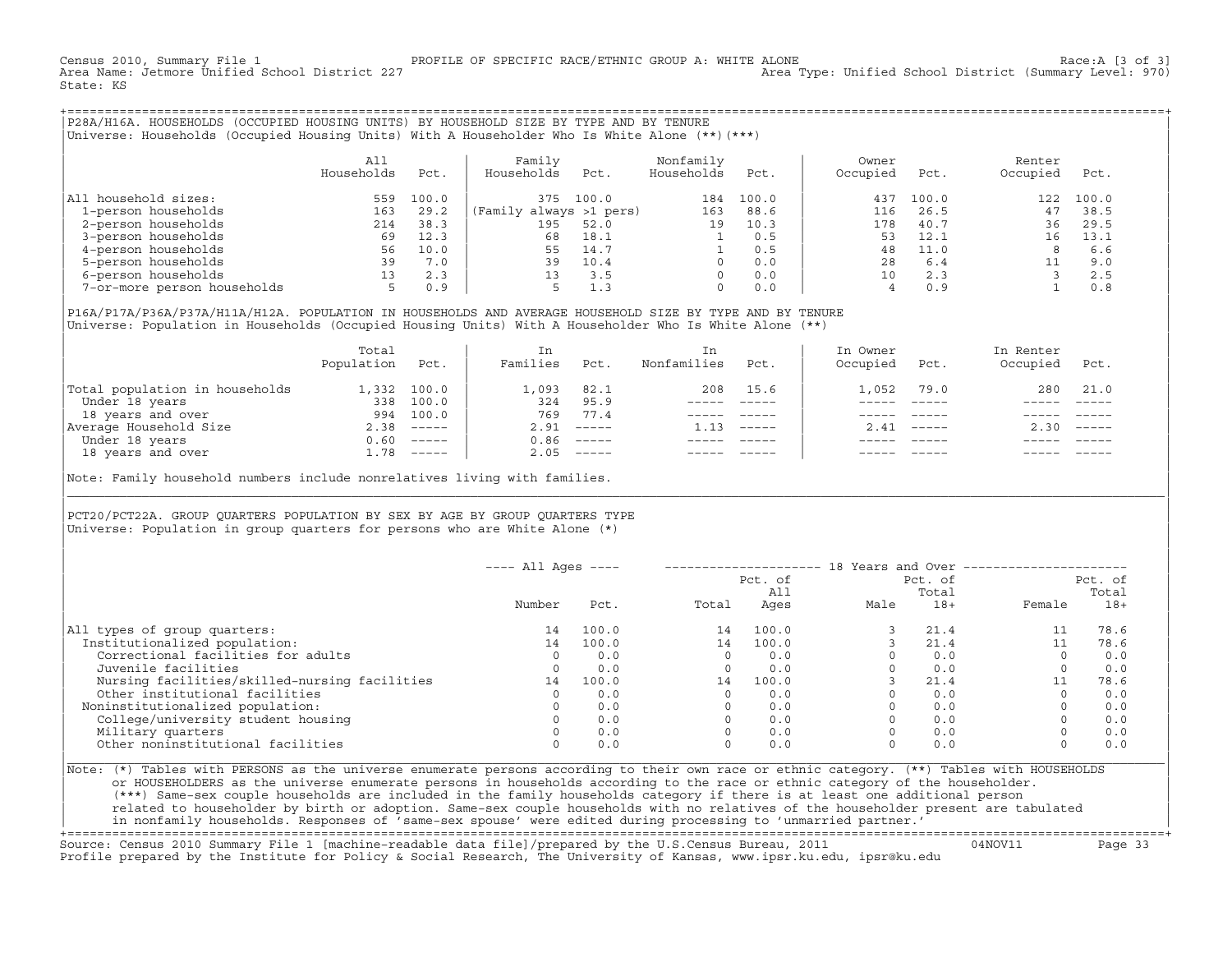Census 2010, Summary File 1 PROFILE OF SPECIFIC RACE/ETHNIC GROUP B: BLACK OR AFRICAN AMERICAN ALONE Race:B [1 of 3] Area Name: Jetmore Unified School District 227 Area Type: Unified School District (Summary Level: 970) State: KS

| P29/P29B. POPULATION SUMMARY BY RESIDENCE TYPE FOR DESIGNATED UNIVERSE |            |                                                                                                                                                   |                                 | P38B/39B. FAMILY TYPE BY PRESENCE AND AGE OF OWN OR RELATED CHILDREN                                                                                                                                                                                                                                                                                                                                                                                                                                             |        |      |  |
|------------------------------------------------------------------------|------------|---------------------------------------------------------------------------------------------------------------------------------------------------|---------------------------------|------------------------------------------------------------------------------------------------------------------------------------------------------------------------------------------------------------------------------------------------------------------------------------------------------------------------------------------------------------------------------------------------------------------------------------------------------------------------------------------------------------------|--------|------|--|
| Universe: PERSONS Who Are Black or African American Alone              |            |                                                                                                                                                   |                                 | Universe: Families With A Householder Who Is                                                                                                                                                                                                                                                                                                                                                                                                                                                                     |        |      |  |
|                                                                        | Population |                                                                                                                                                   | As % of Population of all Races | Black or African American Alone (**)(***)                                                                                                                                                                                                                                                                                                                                                                                                                                                                        |        |      |  |
|                                                                        |            |                                                                                                                                                   |                                 |                                                                                                                                                                                                                                                                                                                                                                                                                                                                                                                  |        |      |  |
|                                                                        |            |                                                                                                                                                   |                                 |                                                                                                                                                                                                                                                                                                                                                                                                                                                                                                                  |        |      |  |
|                                                                        |            |                                                                                                                                                   |                                 |                                                                                                                                                                                                                                                                                                                                                                                                                                                                                                                  |        |      |  |
|                                                                        |            |                                                                                                                                                   |                                 |                                                                                                                                                                                                                                                                                                                                                                                                                                                                                                                  |        |      |  |
|                                                                        |            |                                                                                                                                                   |                                 |                                                                                                                                                                                                                                                                                                                                                                                                                                                                                                                  |        |      |  |
|                                                                        |            |                                                                                                                                                   |                                 |                                                                                                                                                                                                                                                                                                                                                                                                                                                                                                                  |        |      |  |
|                                                                        |            |                                                                                                                                                   |                                 |                                                                                                                                                                                                                                                                                                                                                                                                                                                                                                                  |        |      |  |
|                                                                        |            |                                                                                                                                                   |                                 |                                                                                                                                                                                                                                                                                                                                                                                                                                                                                                                  |        |      |  |
|                                                                        |            |                                                                                                                                                   |                                 |                                                                                                                                                                                                                                                                                                                                                                                                                                                                                                                  |        |      |  |
|                                                                        |            |                                                                                                                                                   |                                 |                                                                                                                                                                                                                                                                                                                                                                                                                                                                                                                  |        |      |  |
|                                                                        |            |                                                                                                                                                   |                                 |                                                                                                                                                                                                                                                                                                                                                                                                                                                                                                                  |        |      |  |
|                                                                        |            |                                                                                                                                                   |                                 |                                                                                                                                                                                                                                                                                                                                                                                                                                                                                                                  |        |      |  |
|                                                                        |            |                                                                                                                                                   |                                 |                                                                                                                                                                                                                                                                                                                                                                                                                                                                                                                  |        |      |  |
|                                                                        |            |                                                                                                                                                   |                                 |                                                                                                                                                                                                                                                                                                                                                                                                                                                                                                                  |        |      |  |
|                                                                        |            |                                                                                                                                                   |                                 |                                                                                                                                                                                                                                                                                                                                                                                                                                                                                                                  |        |      |  |
|                                                                        |            |                                                                                                                                                   |                                 |                                                                                                                                                                                                                                                                                                                                                                                                                                                                                                                  |        |      |  |
|                                                                        |            |                                                                                                                                                   |                                 |                                                                                                                                                                                                                                                                                                                                                                                                                                                                                                                  |        |      |  |
|                                                                        |            |                                                                                                                                                   |                                 |                                                                                                                                                                                                                                                                                                                                                                                                                                                                                                                  |        |      |  |
|                                                                        |            |                                                                                                                                                   |                                 |                                                                                                                                                                                                                                                                                                                                                                                                                                                                                                                  |        |      |  |
|                                                                        |            |                                                                                                                                                   |                                 |                                                                                                                                                                                                                                                                                                                                                                                                                                                                                                                  |        |      |  |
|                                                                        |            |                                                                                                                                                   |                                 |                                                                                                                                                                                                                                                                                                                                                                                                                                                                                                                  |        |      |  |
|                                                                        |            |                                                                                                                                                   |                                 |                                                                                                                                                                                                                                                                                                                                                                                                                                                                                                                  |        |      |  |
|                                                                        |            |                                                                                                                                                   |                                 |                                                                                                                                                                                                                                                                                                                                                                                                                                                                                                                  |        |      |  |
|                                                                        |            |                                                                                                                                                   |                                 |                                                                                                                                                                                                                                                                                                                                                                                                                                                                                                                  |        |      |  |
|                                                                        |            |                                                                                                                                                   |                                 | P31B. RELATIONSHIP BY HOUSEHOLD TYPE FOR THE POPULATION UNDER 18 YEARS                                                                                                                                                                                                                                                                                                                                                                                                                                           |        |      |  |
|                                                                        |            |                                                                                                                                                   |                                 | Universe: Persons under 18 who are                                                                                                                                                                                                                                                                                                                                                                                                                                                                               |        |      |  |
|                                                                        |            |                                                                                                                                                   |                                 | Black or African American Alone (*) (***)                                                                                                                                                                                                                                                                                                                                                                                                                                                                        |        |      |  |
|                                                                        |            |                                                                                                                                                   |                                 |                                                                                                                                                                                                                                                                                                                                                                                                                                                                                                                  | Number | Pct. |  |
|                                                                        |            |                                                                                                                                                   |                                 |                                                                                                                                                                                                                                                                                                                                                                                                                                                                                                                  |        |      |  |
|                                                                        |            |                                                                                                                                                   |                                 |                                                                                                                                                                                                                                                                                                                                                                                                                                                                                                                  |        |      |  |
|                                                                        |            |                                                                                                                                                   |                                 |                                                                                                                                                                                                                                                                                                                                                                                                                                                                                                                  |        |      |  |
|                                                                        |            |                                                                                                                                                   |                                 |                                                                                                                                                                                                                                                                                                                                                                                                                                                                                                                  |        |      |  |
|                                                                        |            |                                                                                                                                                   |                                 |                                                                                                                                                                                                                                                                                                                                                                                                                                                                                                                  |        |      |  |
|                                                                        |            |                                                                                                                                                   |                                 |                                                                                                                                                                                                                                                                                                                                                                                                                                                                                                                  |        |      |  |
|                                                                        |            |                                                                                                                                                   |                                 |                                                                                                                                                                                                                                                                                                                                                                                                                                                                                                                  |        |      |  |
|                                                                        |            |                                                                                                                                                   |                                 |                                                                                                                                                                                                                                                                                                                                                                                                                                                                                                                  |        |      |  |
|                                                                        |            |                                                                                                                                                   |                                 |                                                                                                                                                                                                                                                                                                                                                                                                                                                                                                                  |        |      |  |
|                                                                        |            |                                                                                                                                                   |                                 |                                                                                                                                                                                                                                                                                                                                                                                                                                                                                                                  |        |      |  |
|                                                                        |            |                                                                                                                                                   |                                 |                                                                                                                                                                                                                                                                                                                                                                                                                                                                                                                  |        |      |  |
|                                                                        |            |                                                                                                                                                   |                                 |                                                                                                                                                                                                                                                                                                                                                                                                                                                                                                                  |        |      |  |
|                                                                        |            |                                                                                                                                                   |                                 |                                                                                                                                                                                                                                                                                                                                                                                                                                                                                                                  |        |      |  |
|                                                                        |            |                                                                                                                                                   |                                 |                                                                                                                                                                                                                                                                                                                                                                                                                                                                                                                  |        |      |  |
|                                                                        |            |                                                                                                                                                   |                                 |                                                                                                                                                                                                                                                                                                                                                                                                                                                                                                                  |        |      |  |
|                                                                        |            |                                                                                                                                                   |                                 | $[{\small \begin{array}{ l l } \hline \text{Total under 18:} & \text{normal} & \text{normal} & \text{normal} \\ \hline \text{In households:} & 8 & 100.0 \\ \text{Rolated child:} & 8 & 100.0 \\ \text{New child:} & 9 & 100.0 \\ \text{Our child:} & 8 & 100.0 \\ \text{In un husband-wife families} & 8 & 100.0 \\ \text{In other families (no spouse present):} & 0 & 0.0 \\ \text{Male householder} & 0 & 0.0 \\ \text{Uher relatedwise} & 0 & 0.0 \\ \text{Crandchild} & 0 & 0.0 \\ \text{Other relations:$ |        |      |  |
| $0$ to $17$                                                            |            | $\begin{array}{cccccc} 8 & 42.1 & & 2 & 22.2 & & 6 & 60.0 \\ 9 & 47.4 & & 5 & 55.6 & & 4 & 40.0 \\ 2 & 10.5 & & 2 & 22.2 & & 0 & 0.0 \end{array}$ |                                 | Note: (*) Tables with PERSONS as the universe enumerate persons according                                                                                                                                                                                                                                                                                                                                                                                                                                        |        |      |  |
| 18 to 64                                                               |            |                                                                                                                                                   |                                 | to their own race or ethnic category. (**) Tables with HOUSEHOLDS or                                                                                                                                                                                                                                                                                                                                                                                                                                             |        |      |  |
| 65 plus                                                                |            |                                                                                                                                                   |                                 | HOUSEHOLDERS as the universe enumerate persons in households according                                                                                                                                                                                                                                                                                                                                                                                                                                           |        |      |  |
|                                                                        |            |                                                                                                                                                   |                                 | to the race or ethnic category of the householder. (***) Responses of                                                                                                                                                                                                                                                                                                                                                                                                                                            |        |      |  |
| Median Age                                                             |            |                                                                                                                                                   |                                 | 23.5 38.5 38.5 14.5 Same-sex spouse' were edited during processing to 'unmarried partner.'                                                                                                                                                                                                                                                                                                                                                                                                                       |        |      |  |
|                                                                        |            |                                                                                                                                                   |                                 | $\alpha$ and $\alpha$ is the theory in the theory in the contract of $\alpha$ is the contract of $\alpha$                                                                                                                                                                                                                                                                                                                                                                                                        |        |      |  |

Source: Census 2010 Summary File 1 [machine-readable data file]/prepared by the U.S.Census Bureau, 2011 Page 34<br>Profile prepared by the Institute for Policy & Social Research, The University of Kansas, www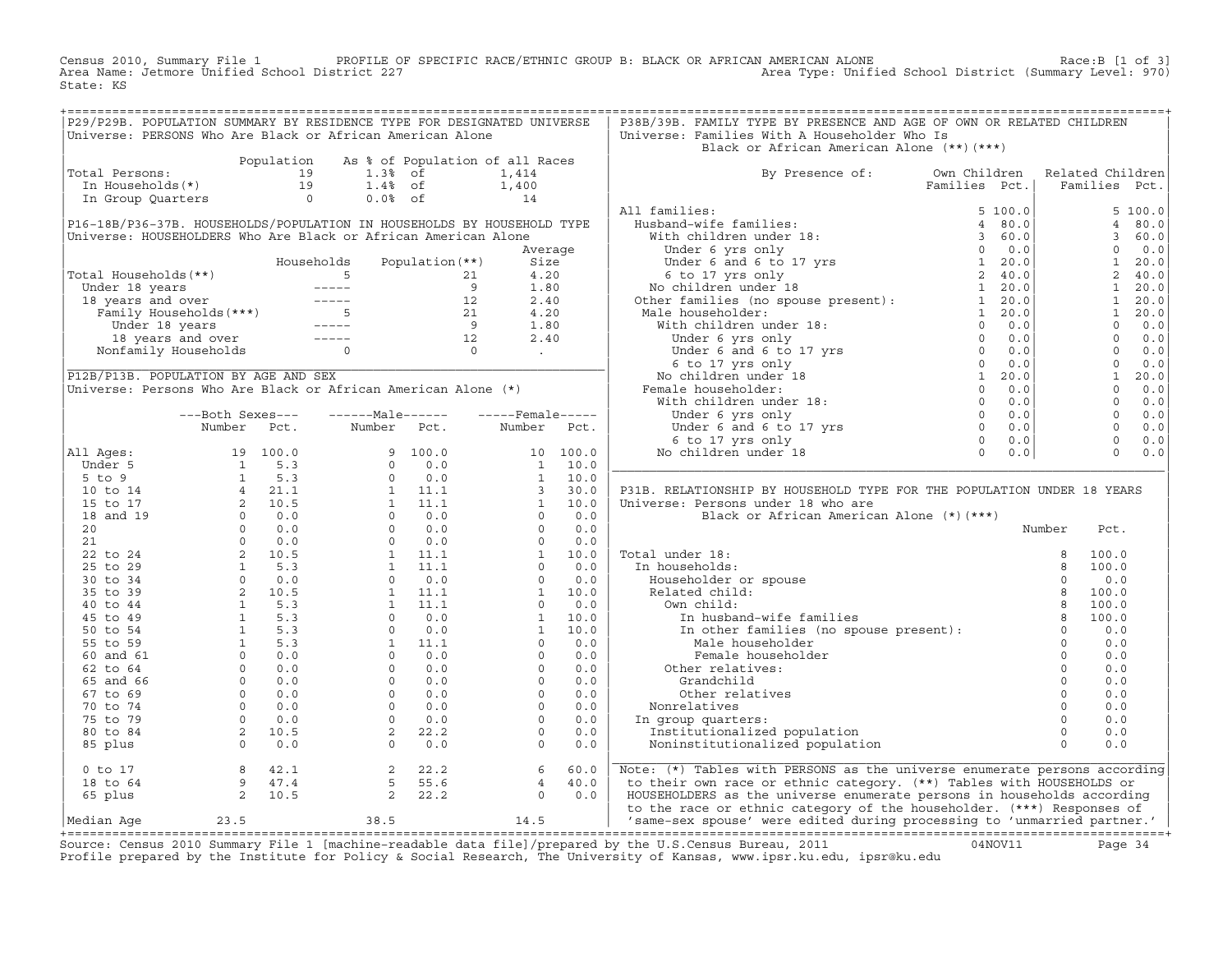Census 2010, Summary File 1 PROFILE OF SPECIFIC RACE/ETHNIC GROUP B: BLACK OR AFRICAN AMERICAN ALONE Race:B [2 of 3] Area Name: Jetmore Unified School District 227 Area Type: Unified School District (Summary Level: 970) State: KS

| P29B/P34B. RELATIONSHIP BY HOUSEHOLD TYPE FOR ALL PERSONS & PERSONS 65+<br>Universe: Persons Who Are Black or African American Alone (*) (***) |                         |            |                |                      |                   | PCT14B. PRESENCE OF MULTIGENERATIONAL HOUSEHOLDS<br>Universe: Households With A Householder Who Is | Black or African American Alone (**)       |                            |                      |
|------------------------------------------------------------------------------------------------------------------------------------------------|-------------------------|------------|----------------|----------------------|-------------------|----------------------------------------------------------------------------------------------------|--------------------------------------------|----------------------------|----------------------|
|                                                                                                                                                | All Ages                |            |                |                      | 65 years and over |                                                                                                    |                                            | Number                     | Pct.                 |
|                                                                                                                                                | Number                  | Pct.       |                | Number               | Pct.              |                                                                                                    |                                            |                            |                      |
|                                                                                                                                                |                         |            |                |                      |                   | Total:                                                                                             |                                            |                            | 5, 100.0             |
| Total:                                                                                                                                         | 19                      | 100.0      |                | 2                    | 100.0             | Household has 3 or more generations                                                                |                                            |                            | $1 \t 20.0$          |
| In households:                                                                                                                                 | 19                      | 100.0      |                | 2                    | 100.0             | Household does not have 3+ generations                                                             |                                            | $\overline{4}$             | 80.0                 |
| In family households:                                                                                                                          | 18                      | 94.7       |                | 2                    | 100.0             |                                                                                                    |                                            |                            |                      |
| Householder:                                                                                                                                   | $5^{\circ}$             | 26.3       |                | $\overline{a}$       | 100.0             |                                                                                                    |                                            |                            |                      |
| Male                                                                                                                                           | $\overline{4}$          | 21.1       |                | 2                    | 100.0             |                                                                                                    |                                            |                            |                      |
| Female                                                                                                                                         | $\mathbf{1}$            | 5.3        |                | $\Omega$<br>$\Omega$ | 0.0               |                                                                                                    |                                            |                            |                      |
| Spouse                                                                                                                                         | $2^{\circ}$<br>$\Omega$ | 10.5       |                | $\Omega$             | 0.0<br>0.0        | PCT19B. NONRELATIVES BY HOUSEHOLD TYPE (*) (***)                                                   |                                            |                            |                      |
| Parent<br>Parent-in-law                                                                                                                        | $\circ$                 | 0.0<br>0.0 |                | $\Omega$             | 0.0               | Universe: Nonrelatives who are                                                                     |                                            |                            |                      |
| Child:                                                                                                                                         |                         | 52.6       |                |                      |                   |                                                                                                    | Black or African American Alone (Total: 1) |                            |                      |
| Biological                                                                                                                                     | 10<br>10                | 52.6       |                |                      |                   |                                                                                                    |                                            |                            |                      |
| Adopted                                                                                                                                        | $\Omega$                | 0.0        |                |                      |                   |                                                                                                    | In Family<br>Households                    | In Nonfamily<br>Households |                      |
|                                                                                                                                                | $\Omega$                | 0.0        |                |                      |                   |                                                                                                    | Number Pct.                                | Number Pct.                |                      |
| Step<br>Grandchild                                                                                                                             | $\mathbf{1}$            | 5.3        |                |                      |                   |                                                                                                    |                                            |                            |                      |
| Brother or sister                                                                                                                              | $\Omega$                | 0.0        |                |                      |                   | Nonrelatives:                                                                                      | 0 100.0                                    |                            | 1 100.0              |
| Son-in-law/daughter-in-law                                                                                                                     | $\Omega$                | 0.0        |                |                      |                   | Roomer or boarder                                                                                  | $\Omega$<br><b>Contractor</b>              | $\Omega$                   | 0.0                  |
| Other relatives (#)                                                                                                                            | $\Omega$                | 0.0        |                | $\mathsf{O}$         | 0.0               | Housemate or roommate                                                                              | $\Omega$<br>$\sim 100$ km s $^{-1}$        |                            | 1 100.0              |
| Nonrelatives                                                                                                                                   | $\Omega$                | 0.0        |                | $\Omega$             | 0.0               | Unmarried partner                                                                                  | $\Omega$                                   | $\Omega$                   | 0.0                  |
| In nonfamily households:                                                                                                                       | $\mathbf{1}$            | 5.3        |                | $\Omega$             | 0.0               | Other nonrelatives                                                                                 | $\sim 100$<br>$\overline{0}$               | $\Omega$                   | 0.0                  |
| Male householder:                                                                                                                              | $\circ$                 | 0.0        |                | $\Omega$             | 0.0               |                                                                                                    |                                            |                            |                      |
| Living alone                                                                                                                                   | $\Omega$                | 0.0        |                | $\Omega$             | 0.0               |                                                                                                    |                                            |                            |                      |
| Not living alone                                                                                                                               | $\Omega$                | 0.0        |                | $\Omega$             | 0.0               |                                                                                                    |                                            |                            |                      |
| Female householder:                                                                                                                            | $\Omega$                | 0.0        |                | $\Omega$             | 0.0               | H17B. HOUSING UNITS BY HOUSEHOLDER'S AGE AND TENURE                                                |                                            |                            |                      |
| Living alone                                                                                                                                   | $\Omega$                | 0.0        |                | $\Omega$             | 0.0               | Universe: Occupied Housing Units With A Householder Who Is                                         |                                            |                            |                      |
| Not living alone                                                                                                                               | $\Omega$                | 0.0        |                | $\Omega$             | 0.0               |                                                                                                    | Black or African American Alone (**)       |                            |                      |
| Nonrelatives                                                                                                                                   | $\mathbf{1}$            | 5.3        |                | $\Omega$             | 0.0               |                                                                                                    |                                            |                            |                      |
| In group quarters:                                                                                                                             | $\Omega$                | 0.0        |                | $\Omega$             | 0.0               | Age of                                                                                             | Owner Occupied                             | Renter Occupied            |                      |
| Institutionalized                                                                                                                              | $\Omega$                | 0.0        |                | $\Omega$             | 0.0               | Householder                                                                                        | Number Pct.                                | Number                     | Pct.                 |
| Noninstitutionalized                                                                                                                           | $\circ$                 | 0.0        |                | $\circ$              | 0.0               |                                                                                                    |                                            |                            |                      |
|                                                                                                                                                |                         |            |                |                      |                   | All Ages:                                                                                          | 100.0<br>5                                 | $\Omega$                   | 100.0                |
| (#) For 65 yrs & over, includes children, siblings, etc. not shown separately                                                                  |                         |            |                |                      |                   | 15 to 24                                                                                           | $\Omega$<br>0.0                            | $\Omega$                   |                      |
|                                                                                                                                                |                         |            |                |                      |                   | 25 to 34                                                                                           | $\Omega$<br>0.0                            | $\Omega$                   | $\ddot{\phantom{a}}$ |
|                                                                                                                                                |                         |            |                |                      |                   | 35 to 44                                                                                           | 2, 40.0                                    | $\Omega$                   | $\ddot{\phantom{a}}$ |
|                                                                                                                                                |                         |            |                |                      |                   | 45 to 54                                                                                           | 20.0<br>1                                  | $\Omega$                   | $\blacksquare$       |
| P18B. HOUSEHOLD TYPE                                                                                                                           |                         |            |                |                      |                   | 55 to 59                                                                                           | $\Omega$<br>0.0                            | $\Omega$                   |                      |
| Universe: Households with a Householder Who is                                                                                                 |                         |            |                |                      |                   | 60 to 64                                                                                           | $\Omega$<br>0.0                            | $\Omega$                   |                      |
| Black or African American Alone (**)                                                                                                           |                         |            |                |                      |                   | 65 to 74                                                                                           | $\Omega$<br>0.0                            | $\Omega$                   |                      |
|                                                                                                                                                |                         |            | Number         | Pct.                 |                   | 75 to 84                                                                                           | 2, 40.0                                    | $\mathbf 0$                |                      |
|                                                                                                                                                |                         |            |                |                      |                   | 85 and over                                                                                        | $\Omega$<br>0.0                            | $\Omega$                   |                      |
| Total:                                                                                                                                         |                         |            |                | 5 100.0              |                   |                                                                                                    |                                            |                            |                      |
| Family households (***) :                                                                                                                      |                         |            |                | 5 100.0              |                   |                                                                                                    |                                            |                            |                      |
| Husband-wife families                                                                                                                          |                         |            | $\overline{4}$ | 80.0                 |                   | Note: (*) Tables with PERSONS as the universe enumerate persons                                    |                                            |                            |                      |
| Other families:                                                                                                                                |                         |            | 1              | 20.0                 |                   | according to their own race or ethnic category. (**) Tables with                                   |                                            |                            |                      |
|                                                                                                                                                |                         |            | $\mathbf{1}$   | 20.0                 |                   | HOUSEHOLDS or HOUSEHOLDERS as the universe enumerate persons in                                    |                                            |                            |                      |
| Male householder, no wife present<br>Female householder, no husband present                                                                    |                         |            | $\overline{0}$ | 0.0                  |                   | households according to the race or ethnic category of the                                         |                                            |                            |                      |
| Nonfamily households:                                                                                                                          |                         |            | $\overline{0}$ | 0.0                  |                   | householder. (***) Responses of 'same-sex spouse' were edited                                      |                                            |                            |                      |
| Householder living alone                                                                                                                       |                         |            | $\overline{0}$ | 0.0                  |                   | during processing to 'unmarried partner.'                                                          |                                            |                            |                      |
| Householder not living alone                                                                                                                   |                         |            | $\overline{0}$ | 0.0                  |                   |                                                                                                    |                                            |                            |                      |
|                                                                                                                                                |                         |            |                |                      |                   |                                                                                                    |                                            |                            |                      |
|                                                                                                                                                |                         |            |                |                      |                   |                                                                                                    |                                            |                            |                      |

+===================================================================================================================================================+Source: Census 2010 Summary File 1 [machine−readable data file]/prepared by the U.S.Census Bureau, 2011 04NOV11 Page 35 Profile prepared by the Institute for Policy & Social Research, The University of Kansas, www.ipsr.ku.edu, ipsr@ku.edu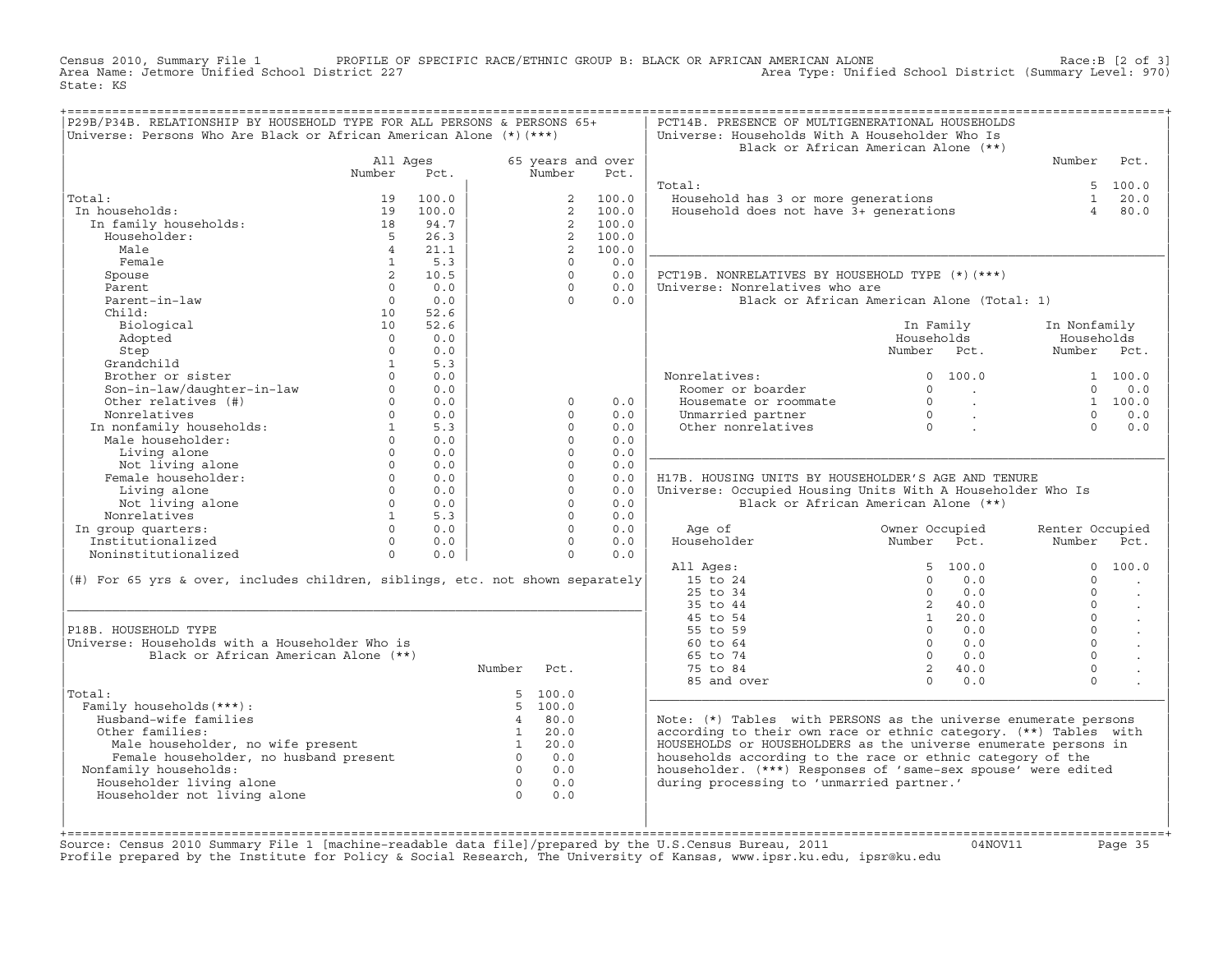Census 2010, Summary File 1 PROFILE OF SPECIFIC RACE/ETHNIC GROUP B: BLACK OR AFRICAN AMERICAN ALONE Race:B [3 of 3]<br>Area Name: Jetmore Unified School District 227 Area Type: Unified School District (Summary Level: 970) State: KS

+===================================================================================================================================================+|P28B/H16B. HOUSEHOLDS (OCCUPIED HOUSING UNITS) BY HOUSEHOLD SIZE BY TYPE AND BY TENURE | |Universe: Households (Occupied Housing Units) With A Householder Who Is Black or African American Alone (\*\*)(\*\*\*) |

|                             | All<br>Households | Pct.  | Family<br>Households    | Pct.    | Nonfamily<br>Households | Pct.    | Owner<br>Occupied | Pct.  | Renter<br>Occupied | Pct. |
|-----------------------------|-------------------|-------|-------------------------|---------|-------------------------|---------|-------------------|-------|--------------------|------|
| household sizes:<br>All     |                   | 100.0 |                         | 5 100.0 | $\Omega$                |         |                   | 100.0 |                    |      |
| 1-person households         |                   | 0.0   | (Family always >1 pers) |         |                         |         |                   | 0.0   |                    |      |
| 2-person households         |                   | 20.0  |                         | 20.0    | $\Omega$                |         |                   | 20.0  |                    |      |
| 3-person households         |                   | 20.0  |                         | 20.0    | $\mathbf 0$             | $\cdot$ |                   | 20.0  |                    |      |
| 4-person households         |                   | 20.0  |                         | 20.0    | $\Omega$                | $\cdot$ |                   | 20.0  |                    |      |
| 5-person households         |                   | 0.0   |                         | 0.0     | $\Omega$                |         |                   | 0.0   |                    |      |
| 6-person households         |                   | 40.0  |                         | 40.0    | $\Omega$                |         |                   | 40.0  |                    |      |
| 7-or-more person households |                   | 0.0   |                         | 0.0     | $\mathbf 0$             |         |                   | 0.0   |                    |      |

|P16B/P17B/P36B/P37B/H11B/H12B. POPULATION IN HOUSEHOLDS AND AVERAGE HOUSEHOLD SIZE BY TYPE AND BY TENURE | Universe: Population in Households (Occupied Housing Units) With A Householder Who Is Black or African American Alone (\*\*)

|                                | Total<br>Population | Pct.         | In<br>Families | Pct.                      | In.<br>Nonfamilies | Pct.        | In Owner<br>Occupied | Pct.         | In Renter<br>Occupied | Pct.                      |  |
|--------------------------------|---------------------|--------------|----------------|---------------------------|--------------------|-------------|----------------------|--------------|-----------------------|---------------------------|--|
| Total population in households | 21                  | 100.0        |                | 21 100.0                  | 0                  | 0.0         |                      | 21 100.0     |                       | 0.0                       |  |
| Under 18 years                 |                     | 9 100.0      |                | 9 100.0                   |                    |             |                      |              |                       |                           |  |
| 18 years and over              | 12                  | 100.0        | 12             | 100.0                     |                    |             |                      |              |                       |                           |  |
| Average Household Size         | 4.20                | $------$     | 4.20           | $------$                  |                    | $- - - - -$ |                      | $4.20$ ----- | 0.00                  | $\qquad \qquad - - - - -$ |  |
| Under 18 years                 | 1.80                | $------$     | 1.80           | $------$                  |                    |             |                      |              |                       |                           |  |
| 18 years and over              |                     | $2.40$ ----- | 2.40           | $\qquad \qquad - - - - -$ |                    |             |                      | $- - - - -$  |                       | $- - - - -$               |  |
|                                |                     |              |                |                           |                    |             |                      |              |                       |                           |  |

Note: Family household numbers include nonrelatives living with families.

| | PCT20/PCT22B. GROUP OUARTERS POPULATION BY SEX BY AGE BY GROUP OUARTERS TYPE Universe: Population in group quarters for persons who are Black or African American Alone (\*)

|                                               |        |       |       | Pct. of<br>All |      | Pct. of<br>Total |        | Pct. of<br>Total |
|-----------------------------------------------|--------|-------|-------|----------------|------|------------------|--------|------------------|
|                                               | Number | Pct.  | Total | Ages           | Male | $18+$            | Female | $18+$            |
| All types of group quarters:                  |        | 100.0 |       |                |      |                  |        |                  |
| Institutionalized population:                 |        |       |       |                |      |                  |        |                  |
| Correctional facilities for adults            |        |       |       |                |      |                  |        |                  |
| Juvenile facilities                           |        |       |       |                |      |                  |        |                  |
| Nursing facilities/skilled-nursing facilities |        |       |       |                |      |                  |        |                  |
| Other institutional facilities                |        |       |       |                |      |                  |        |                  |
| Noninstitutionalized population:              |        |       |       |                |      |                  |        |                  |
| College/university student housing            |        |       |       |                |      |                  |        |                  |
| Military quarters                             |        |       |       |                |      |                  |        |                  |
| Other noninstitutional facilities             |        |       |       |                |      |                  |        |                  |

|\_\_\_\_\_\_\_\_\_\_\_\_\_\_\_\_\_\_\_\_\_\_\_\_\_\_\_\_\_\_\_\_\_\_\_\_\_\_\_\_\_\_\_\_\_\_\_\_\_\_\_\_\_\_\_\_\_\_\_\_\_\_\_\_\_\_\_\_\_\_\_\_\_\_\_\_\_\_\_\_\_\_\_\_\_\_\_\_\_\_\_\_\_\_\_\_\_\_\_\_\_\_\_\_\_\_\_\_\_\_\_\_\_\_\_\_\_\_\_\_\_\_\_\_\_\_\_\_\_\_\_\_\_\_\_\_\_\_\_\_\_\_\_\_\_\_\_|

| |

or HOUSEHOLDERS as the universe enumerate persons in households according to the race or ethnic category of the householder. | (\*\*\*) Same−sex couple households are included in the family households category if there is at least one additional person | | related to householder by birth or adoption. Same−sex couple households with no relatives of the householder present are tabulated | | in nonfamily households. Responses of 'same−sex spouse' were edited during processing to 'unmarried partner.' |

+===================================================================================================================================================+ Source: Census 2010 Summary File 1 [machine−readable data file]/prepared by the U.S.Census Bureau, 2011 04NOV11 Page 36 Profile prepared by the Institute for Policy & Social Research, The University of Kansas, www.ipsr.ku.edu, ipsr@ku.edu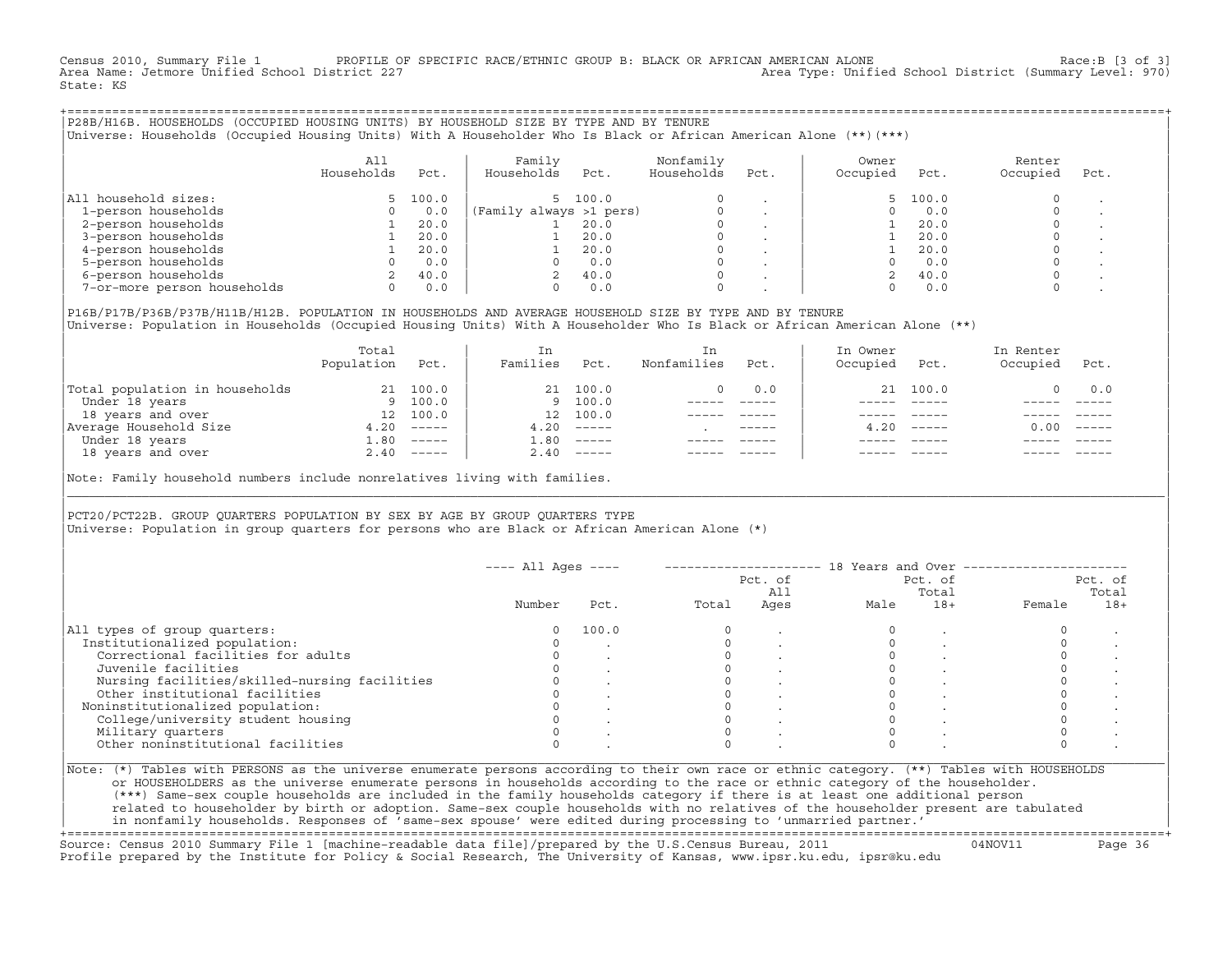Census 2010, Summary File 1 PROFILE OF SPECIFIC RACE/ETHNIC GROUP C: AMERICAN INDIAN AND ALASKA NATIVE ALONE<br>Area Name: Jetmore Unified School District 227 Area Type: Unified School Dist State: KS

| P29/P29C. POPULATION SUMMARY BY RESIDENCE TYPE FOR DESIGNATED UNIVERSE<br>Universe: PERSONS Who Are American Indian and Alaska Native Alone |                                                      |            |                                                              |                                 |                                                                                                                                                  |            | P38C/39C. FAMILY TYPE BY PRESENCE AND AGE OF OWN OR RELATED CHILDREN<br>Universe: Families With A Householder Who Is                                                                                                                                |                     |                       |      |
|---------------------------------------------------------------------------------------------------------------------------------------------|------------------------------------------------------|------------|--------------------------------------------------------------|---------------------------------|--------------------------------------------------------------------------------------------------------------------------------------------------|------------|-----------------------------------------------------------------------------------------------------------------------------------------------------------------------------------------------------------------------------------------------------|---------------------|-----------------------|------|
|                                                                                                                                             |                                                      |            |                                                              |                                 |                                                                                                                                                  |            | American Indian and Alaska Native Alone (**) (***)                                                                                                                                                                                                  |                     |                       |      |
| Total Persons:<br>Juai rersons:<br>In Households(*)<br>-                                                                                    |                                                      | Population | $\overline{3}$<br>$0.2$ % of                                 | As % of Population of all Races | 1,414                                                                                                                                            |            | By Presence of:                                                                                                                                                                                                                                     | Own Children        | Related Children      |      |
|                                                                                                                                             |                                                      |            | $\overline{\mathbf{3}}$<br>$0.2%$ of<br>$\circ$<br>$0.0%$ of |                                 | 1,400<br>14                                                                                                                                      |            |                                                                                                                                                                                                                                                     | Families Pct.       | Families              | Pct. |
| In Group Quarters                                                                                                                           |                                                      |            |                                                              |                                 |                                                                                                                                                  |            | All families:                                                                                                                                                                                                                                       |                     | $\mathsf{O}$          |      |
| P16-18C/P36-37C. HOUSEHOLDS/POPULATION IN HOUSEHOLDS BY HOUSEHOLD TYPE                                                                      |                                                      |            |                                                              |                                 |                                                                                                                                                  |            |                                                                                                                                                                                                                                                     | $\bullet$<br>$\sim$ | $\mathsf{O}$          |      |
| Universe: HOUSEHOLDERS Who Are American Indian and Alaska Native Alone                                                                      |                                                      |            |                                                              |                                 |                                                                                                                                                  |            |                                                                                                                                                                                                                                                     | $\sim$              | $\mathsf{O}$          |      |
|                                                                                                                                             |                                                      |            |                                                              |                                 |                                                                                                                                                  | Average    |                                                                                                                                                                                                                                                     | $\sim$              | $\mathbf 0$           |      |
|                                                                                                                                             |                                                      |            | Households                                                   | Population (**)                 | Size                                                                                                                                             |            |                                                                                                                                                                                                                                                     | $\sim$              | $\mathbf 0$           |      |
| Total Households(**)                                                                                                                        |                                                      |            | $\Omega$                                                     | $\Omega$                        | 0.00                                                                                                                                             |            |                                                                                                                                                                                                                                                     | $\sim$              | $\mathbf 0$           |      |
|                                                                                                                                             |                                                      |            |                                                              |                                 | 0.00                                                                                                                                             |            |                                                                                                                                                                                                                                                     | $\sim$              | $\mathbf 0$           |      |
|                                                                                                                                             |                                                      |            |                                                              |                                 | 0.00                                                                                                                                             |            |                                                                                                                                                                                                                                                     | $\sim$              | $\mathsf{O}$          |      |
|                                                                                                                                             |                                                      |            |                                                              |                                 | 0.00                                                                                                                                             |            |                                                                                                                                                                                                                                                     | $\sim$              | $\mathbf 0$           |      |
|                                                                                                                                             |                                                      |            |                                                              |                                 | 0.00                                                                                                                                             |            |                                                                                                                                                                                                                                                     | $\sim$              | $\mathbf 0$           |      |
|                                                                                                                                             |                                                      |            |                                                              |                                 | 0.00                                                                                                                                             |            |                                                                                                                                                                                                                                                     | $\sim$              | $\circ$               |      |
|                                                                                                                                             |                                                      |            |                                                              |                                 |                                                                                                                                                  |            |                                                                                                                                                                                                                                                     | $\sim$              | $\mathbf 0$           |      |
|                                                                                                                                             |                                                      |            |                                                              |                                 | $\begin{array}{c c} & & & \text{0.00} \\ \hline & & & \text{0.00} \\ \hline & & & \text{0.00} \\ \hline & & & \text{0.00} \\ \hline \end{array}$ |            | All families:<br>With children under 18:<br>Under 6 yrs only<br>Under 6 and 6 to 17 yrs<br>6 to 17 yrs only<br>Wo children under 18<br>Other families (no spouse present):<br>Male householder:<br>Male householder:<br>With children under 18:<br> | $\sim$              | $\mathbb O$           |      |
| P12C/P13C. POPULATION BY AGE AND SEX                                                                                                        |                                                      |            |                                                              |                                 |                                                                                                                                                  |            |                                                                                                                                                                                                                                                     | $\sim$              | $\mathbf 0$           |      |
| Universe: Persons Who Are American Indian and Alaska Native Alone (*)                                                                       |                                                      |            |                                                              |                                 |                                                                                                                                                  |            |                                                                                                                                                                                                                                                     | $\sim$              | $\mathbf 0$           |      |
|                                                                                                                                             |                                                      |            |                                                              |                                 |                                                                                                                                                  |            |                                                                                                                                                                                                                                                     | $\sim$              | $\mathbf 0$           |      |
|                                                                                                                                             | ---Both Sexes---                                     |            | $---Male----$                                                |                                 | $---$ Female -----                                                                                                                               |            |                                                                                                                                                                                                                                                     | $\sim$              | $\mathbf 0$           |      |
|                                                                                                                                             | Number                                               | Pct.       | Number                                                       | Pct.                            | Number                                                                                                                                           | Pct.       |                                                                                                                                                                                                                                                     | $\sim$              | $\mathbf{0}$          |      |
|                                                                                                                                             |                                                      |            |                                                              |                                 |                                                                                                                                                  |            |                                                                                                                                                                                                                                                     |                     | $\mathsf{O}$          |      |
| All Ages:                                                                                                                                   |                                                      |            |                                                              | 2 100.0                         |                                                                                                                                                  | 1 100.0    |                                                                                                                                                                                                                                                     |                     | $\Omega$              |      |
| Under 5                                                                                                                                     |                                                      |            |                                                              | 0.0                             | $\circ$                                                                                                                                          | 0.0        |                                                                                                                                                                                                                                                     |                     |                       |      |
| $5$ to $9$                                                                                                                                  |                                                      |            |                                                              | 0.0                             | $\Omega$                                                                                                                                         | 0.0        |                                                                                                                                                                                                                                                     |                     |                       |      |
| 10 to 14                                                                                                                                    |                                                      |            |                                                              | 50.0                            | $\Omega$                                                                                                                                         | 0.0        | P31C. RELATIONSHIP BY HOUSEHOLD TYPE FOR THE POPULATION UNDER 18 YEARS                                                                                                                                                                              |                     |                       |      |
| 15 to 17                                                                                                                                    |                                                      |            |                                                              | $\Omega$<br>0.0<br>50.0         | $\Omega$<br>$\Omega$                                                                                                                             | 0.0<br>0.0 | Universe: Persons under 18 who are                                                                                                                                                                                                                  |                     |                       |      |
| 18 and 19<br>20                                                                                                                             |                                                      |            |                                                              | $0 \qquad \qquad$<br>0.0        | $\circ$                                                                                                                                          | 0.0        | American Indian and Alaska Native Alone (*) (***)                                                                                                                                                                                                   |                     | Number<br>Pct.        |      |
| 21                                                                                                                                          |                                                      |            |                                                              | 0.0                             | $\Omega$                                                                                                                                         | 0.0        |                                                                                                                                                                                                                                                     |                     |                       |      |
| 22 to 24                                                                                                                                    |                                                      |            |                                                              | 0.0                             | $\circ$                                                                                                                                          | 0.0        | Total under 18:<br>al under 18:<br>n households:<br>Householder or spouse<br>Pelated shild:                                                                                                                                                         |                     | 100.0<br>1            |      |
| 25 to 29                                                                                                                                    |                                                      |            |                                                              | 0.0                             | $\Omega$                                                                                                                                         | 0.0        | In households:                                                                                                                                                                                                                                      |                     | 100.0<br>$\mathbf{1}$ |      |
| $30 \text{ to } 34$                                                                                                                         |                                                      |            |                                                              | 0.0                             | $\Omega$                                                                                                                                         | 0.0        |                                                                                                                                                                                                                                                     |                     | $\Omega$<br>0.0       |      |
| 35 to 39                                                                                                                                    |                                                      |            |                                                              | 0.0                             | $\Omega$                                                                                                                                         | 0.0        |                                                                                                                                                                                                                                                     |                     | 100.0                 |      |
| 40 to 44                                                                                                                                    |                                                      |            |                                                              | 0.0                             | $\Omega$                                                                                                                                         | 0.0        | Own child:                                                                                                                                                                                                                                          |                     | 0.0                   |      |
| 45 to 49                                                                                                                                    |                                                      |            |                                                              | 0.0                             | $\circ$                                                                                                                                          | 0.0        | In husband-wife families                                                                                                                                                                                                                            |                     | 0.0                   |      |
| 50 to 54                                                                                                                                    |                                                      |            |                                                              | 0.0                             | $\circ$                                                                                                                                          | 0.0        | In other families (no spouse present):<br>Male_householder                                                                                                                                                                                          |                     | 0.0                   |      |
| 55 to 59                                                                                                                                    |                                                      |            |                                                              | 0.0                             | $\circ$                                                                                                                                          | 0.0        |                                                                                                                                                                                                                                                     |                     | $\Omega$<br>0.0       |      |
| 60 and 61                                                                                                                                   |                                                      |            |                                                              | 0.0                             | $\circ$                                                                                                                                          | 0.0        | Female householder                                                                                                                                                                                                                                  |                     | $\Omega$<br>0.0       |      |
| 62 to 64                                                                                                                                    |                                                      |            |                                                              | 0.0                             | $\circ$                                                                                                                                          | 0.0        | Other relatives:                                                                                                                                                                                                                                    |                     | $\mathbf{1}$<br>100.0 |      |
| 65 and 66                                                                                                                                   |                                                      |            |                                                              | 0.0                             |                                                                                                                                                  | 1 100.0    | Grandchild                                                                                                                                                                                                                                          |                     | $\Omega$<br>0.0       |      |
| 67 to 69                                                                                                                                    |                                                      |            |                                                              | 0.0                             | $\Omega$                                                                                                                                         | 0.0        | Other relatives                                                                                                                                                                                                                                     |                     | 100.0<br>$\mathbf{1}$ |      |
| 70 to 74                                                                                                                                    |                                                      |            |                                                              | 0.0                             | $\circ$                                                                                                                                          | 0.0        | Nonrelatives                                                                                                                                                                                                                                        |                     | 0.0                   |      |
| 75 to 79                                                                                                                                    |                                                      |            |                                                              | 0.0                             | $\Omega$                                                                                                                                         | 0.0        | In group quarters:                                                                                                                                                                                                                                  |                     | $\Omega$<br>0.0       |      |
| 80 to 84                                                                                                                                    |                                                      |            |                                                              | 0.0                             | $\Omega$                                                                                                                                         | 0.0        | Institutionalized population                                                                                                                                                                                                                        |                     | $\Omega$<br>0.0       |      |
| 85 plus                                                                                                                                     |                                                      |            |                                                              | 0.0                             | $\circ$                                                                                                                                          | 0.0        | Noninstitutionalized population                                                                                                                                                                                                                     |                     | $\Omega$<br>0.0       |      |
| $0$ to $17$                                                                                                                                 | $1 \t 33.3$                                          |            | 1                                                            | 50.0                            | $\circ$                                                                                                                                          | 0.0        | Note: (*) Tables with PERSONS as the universe enumerate persons according                                                                                                                                                                           |                     |                       |      |
| 18 to 64                                                                                                                                    |                                                      |            | 1                                                            | 50.0                            | $\Omega$                                                                                                                                         | 0.0        | to their own race or ethnic category. (**) Tables with HOUSEHOLDS or                                                                                                                                                                                |                     |                       |      |
| 65 plus                                                                                                                                     | $\begin{bmatrix} 1 & 33.3 \\ 1 & 33.3 \end{bmatrix}$ |            |                                                              | 0.0<br>$\Omega$                 |                                                                                                                                                  | 1 100.0    | HOUSEHOLDERS as the universe enumerate persons in households according<br>to the race or ethnic category of the householder. (***) Responses of                                                                                                     |                     |                       |      |
| Median Aqe                                                                                                                                  | 18.5                                                 |            | 16.5 66.5                                                    |                                 |                                                                                                                                                  |            | 'same-sex spouse' were edited during processing to 'unmarried partner.'                                                                                                                                                                             |                     |                       |      |
|                                                                                                                                             |                                                      |            |                                                              |                                 |                                                                                                                                                  |            | $P_{\text{CUMCO}}$ , Congus 2010 Summary File 1 [magbine readable data file] (prepared by the H S Congus Bureau 2011                                                                                                                                |                     |                       |      |

Source: Census 2010 Summary File 1 [machine-readable data file]/prepared by the U.S.Census Bureau, 2011 Page 37<br>Profile prepared by the Institute for Policy & Social Research, The University of Kansas, www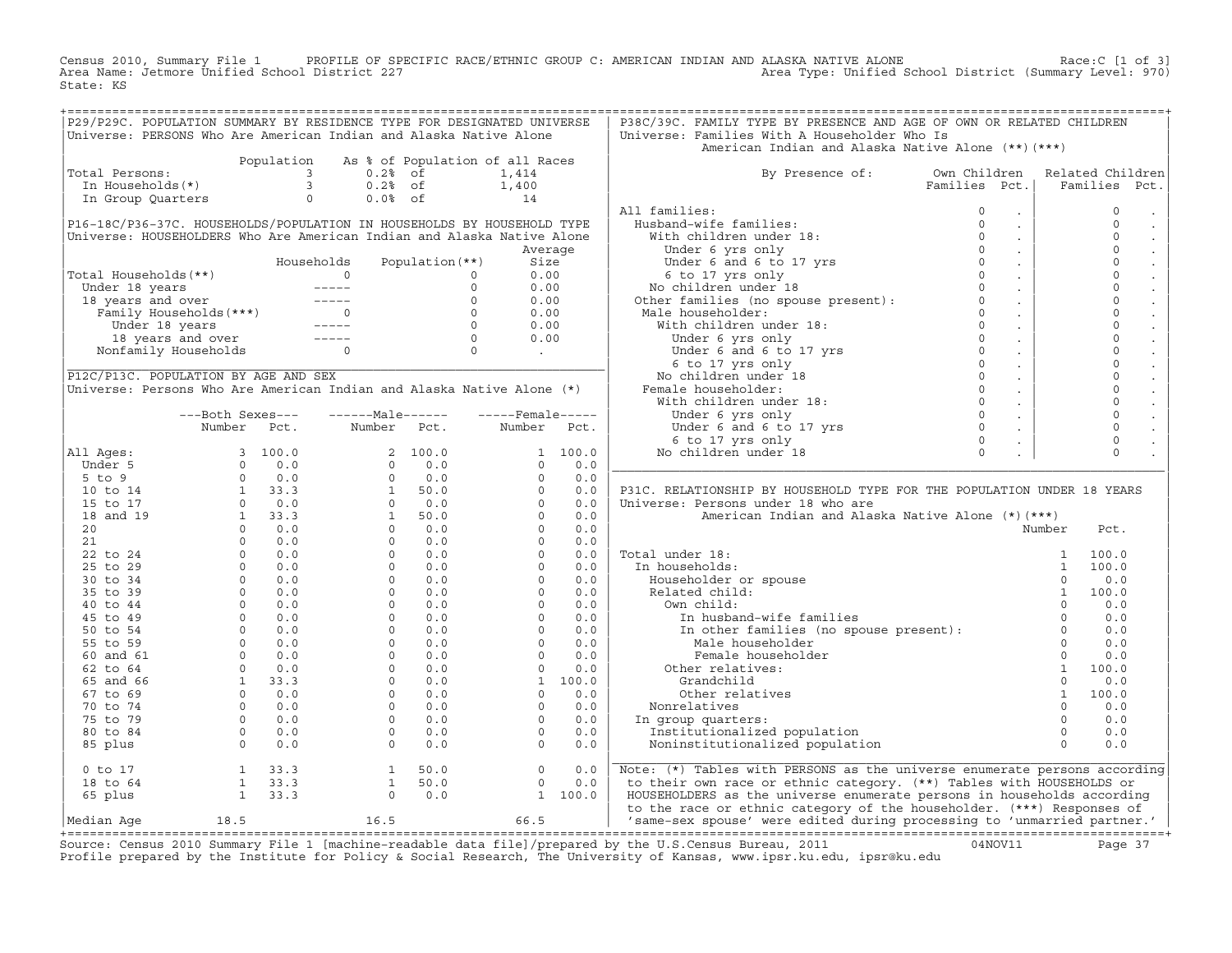Census 2010, Summary File 1 PROFILE OF SPECIFIC RACE/ETHNIC GROUP C: AMERICAN INDIAN AND ALASKA NATIVE ALONE Race:C [2 of 3]<br>Area Name: Jetmore Unified School District 227 Area Type: Unified School District (Summary Level: 970) State: KS

| 65 years and over<br>All Ages<br>Number<br>Number<br>Pct.<br>Pct.<br>Total:<br>Total:<br>100.0<br>100.0<br>Household has 3 or more generations<br>1<br>100.0<br>100.0<br>Household does not have 3+ qenerations<br>In households:<br>$\overline{3}$<br>$\mathbf{1}$<br>In family households:<br>$\overline{\mathbf{3}}$<br>100.0<br>$\mathbf{1}$<br>100.0<br>0.0<br>Householder:<br>$\Omega$<br>0.0<br>$\Omega$<br>0.0<br>Male<br>$\Omega$<br>0.0<br>$\Omega$<br>Female<br>$\Omega$<br>0.0<br>$\Omega$<br>0.0<br>100.0<br>Spouse<br>$\mathbf{1}$<br>33.3<br>1<br>PCT19C. NONRELATIVES BY HOUSEHOLD TYPE (*) (***)<br>0.0<br>0.0<br>Universe: Nonrelatives who are<br>Parent<br>$\Omega$<br>$\Omega$<br>Parent-in-law<br>$\Omega$<br>$\Omega$<br>0.0<br>0.0<br>American Indian and Alaska Native Alone (Total: 0) | Number<br>$\Omega$<br>$\Omega$<br>$\Omega$ | Pct.                 |
|------------------------------------------------------------------------------------------------------------------------------------------------------------------------------------------------------------------------------------------------------------------------------------------------------------------------------------------------------------------------------------------------------------------------------------------------------------------------------------------------------------------------------------------------------------------------------------------------------------------------------------------------------------------------------------------------------------------------------------------------------------------------------------------------------------------|--------------------------------------------|----------------------|
|                                                                                                                                                                                                                                                                                                                                                                                                                                                                                                                                                                                                                                                                                                                                                                                                                  |                                            |                      |
|                                                                                                                                                                                                                                                                                                                                                                                                                                                                                                                                                                                                                                                                                                                                                                                                                  |                                            |                      |
|                                                                                                                                                                                                                                                                                                                                                                                                                                                                                                                                                                                                                                                                                                                                                                                                                  |                                            | 100.0                |
|                                                                                                                                                                                                                                                                                                                                                                                                                                                                                                                                                                                                                                                                                                                                                                                                                  |                                            |                      |
|                                                                                                                                                                                                                                                                                                                                                                                                                                                                                                                                                                                                                                                                                                                                                                                                                  |                                            |                      |
|                                                                                                                                                                                                                                                                                                                                                                                                                                                                                                                                                                                                                                                                                                                                                                                                                  |                                            |                      |
|                                                                                                                                                                                                                                                                                                                                                                                                                                                                                                                                                                                                                                                                                                                                                                                                                  |                                            |                      |
|                                                                                                                                                                                                                                                                                                                                                                                                                                                                                                                                                                                                                                                                                                                                                                                                                  |                                            |                      |
|                                                                                                                                                                                                                                                                                                                                                                                                                                                                                                                                                                                                                                                                                                                                                                                                                  |                                            |                      |
|                                                                                                                                                                                                                                                                                                                                                                                                                                                                                                                                                                                                                                                                                                                                                                                                                  |                                            |                      |
|                                                                                                                                                                                                                                                                                                                                                                                                                                                                                                                                                                                                                                                                                                                                                                                                                  |                                            |                      |
|                                                                                                                                                                                                                                                                                                                                                                                                                                                                                                                                                                                                                                                                                                                                                                                                                  |                                            |                      |
| 33.3<br>Child:<br>$\mathbf{1}$<br>$\mathbf{1}$<br>33.3                                                                                                                                                                                                                                                                                                                                                                                                                                                                                                                                                                                                                                                                                                                                                           |                                            |                      |
| Biological<br>In Family<br>$\Omega$<br>0.0                                                                                                                                                                                                                                                                                                                                                                                                                                                                                                                                                                                                                                                                                                                                                                       | In Nonfamily<br>Households                 |                      |
| Adopted<br>Households<br>Number Pct.                                                                                                                                                                                                                                                                                                                                                                                                                                                                                                                                                                                                                                                                                                                                                                             | Number Pct.                                |                      |
| 0.0<br>Step<br>$\Omega$                                                                                                                                                                                                                                                                                                                                                                                                                                                                                                                                                                                                                                                                                                                                                                                          |                                            |                      |
| Grandchild<br>$\Omega$<br>0.0                                                                                                                                                                                                                                                                                                                                                                                                                                                                                                                                                                                                                                                                                                                                                                                    |                                            |                      |
| Brother or sister<br>$\cap$<br>0.0<br>Nonrelatives:<br>0, 100, 0                                                                                                                                                                                                                                                                                                                                                                                                                                                                                                                                                                                                                                                                                                                                                 |                                            | 0 100.0              |
| Son-in-law/daughter-in-law<br>$\Omega$<br>0.0<br>Roomer or boarder<br>$\Omega$<br><b>Contract Contract</b>                                                                                                                                                                                                                                                                                                                                                                                                                                                                                                                                                                                                                                                                                                       | $\Omega$                                   | $\ddot{\phantom{a}}$ |
| Other relatives (#)<br>$\mathbf{1}$<br>33.3<br>Housemate or roommate<br>$\Omega$<br>$\Omega$<br>0.0<br>$\sim 10^{11}$ km $^{-1}$                                                                                                                                                                                                                                                                                                                                                                                                                                                                                                                                                                                                                                                                                 | $\Omega$                                   | $\cdot$              |
| $\Omega$<br>Nonrelatives<br>$\Omega$<br>0.0<br>$\Omega$<br>0.0<br>Unmarried partner<br>$\sim 10^{-11}$<br>$\overline{0}$                                                                                                                                                                                                                                                                                                                                                                                                                                                                                                                                                                                                                                                                                         | $\Omega$                                   |                      |
| In nonfamily households:<br>$\Omega$<br>0.0<br>$\Omega$<br>0.0<br>Other nonrelatives                                                                                                                                                                                                                                                                                                                                                                                                                                                                                                                                                                                                                                                                                                                             | $\Omega$                                   |                      |
| Male householder:<br>$\Omega$<br>0.0<br>0.0<br>$\Omega$                                                                                                                                                                                                                                                                                                                                                                                                                                                                                                                                                                                                                                                                                                                                                          |                                            |                      |
| $\Omega$<br>Living alone<br>0.0<br>$\Omega$<br>0.0                                                                                                                                                                                                                                                                                                                                                                                                                                                                                                                                                                                                                                                                                                                                                               |                                            |                      |
| Not living alone<br>$\Omega$<br>0.0<br>$\Omega$<br>0.0                                                                                                                                                                                                                                                                                                                                                                                                                                                                                                                                                                                                                                                                                                                                                           |                                            |                      |
| Female householder:<br>$\Omega$<br>$\Omega$<br>0.0<br>0.0<br>H17C. HOUSING UNITS BY HOUSEHOLDER'S AGE AND TENURE                                                                                                                                                                                                                                                                                                                                                                                                                                                                                                                                                                                                                                                                                                 |                                            |                      |
| $\Omega$<br>$\Omega$<br>Living alone<br>0.0<br>0.0<br>Universe: Occupied Housing Units With A Householder Who Is                                                                                                                                                                                                                                                                                                                                                                                                                                                                                                                                                                                                                                                                                                 |                                            |                      |
| Not living alone<br>$\Omega$<br>$\Omega$<br>American Indian and Alaska Native Alone (**)<br>0.0<br>0.0                                                                                                                                                                                                                                                                                                                                                                                                                                                                                                                                                                                                                                                                                                           |                                            |                      |
| Nonrelatives<br>$\Omega$<br>0.0<br>$\Omega$<br>0.0                                                                                                                                                                                                                                                                                                                                                                                                                                                                                                                                                                                                                                                                                                                                                               |                                            |                      |
| $\Omega$<br>In group quarters:<br>$\Omega$<br>0.0<br>0.0<br>Age of<br>Owner Occupied                                                                                                                                                                                                                                                                                                                                                                                                                                                                                                                                                                                                                                                                                                                             | Renter Occupied                            |                      |
| Householder<br>Institutionalized<br>0.0<br>$\Omega$<br>0.0<br>Number Pct.<br>$\Omega$                                                                                                                                                                                                                                                                                                                                                                                                                                                                                                                                                                                                                                                                                                                            | Number                                     | Pct.                 |
| Noninstitutionalized<br>$\Omega$<br>$\Omega$<br>0.0<br>0.0                                                                                                                                                                                                                                                                                                                                                                                                                                                                                                                                                                                                                                                                                                                                                       |                                            |                      |
| All Ages:<br>$\Omega$<br>100.0                                                                                                                                                                                                                                                                                                                                                                                                                                                                                                                                                                                                                                                                                                                                                                                   | $\Omega$                                   | 100.0                |
| (#) For 65 yrs & over, includes children, siblings, etc. not shown separately<br>15 to 24<br>$\Omega$<br>$\sim$                                                                                                                                                                                                                                                                                                                                                                                                                                                                                                                                                                                                                                                                                                  | $\Omega$                                   |                      |
| 25 to 34<br>$\Omega$<br>$\mathbf{r}$                                                                                                                                                                                                                                                                                                                                                                                                                                                                                                                                                                                                                                                                                                                                                                             | $\Omega$                                   | $\ddot{\phantom{a}}$ |
| 35 to 44<br>$\Omega$<br>$\mathcal{L}$                                                                                                                                                                                                                                                                                                                                                                                                                                                                                                                                                                                                                                                                                                                                                                            | $\Omega$                                   | $\ddot{\phantom{a}}$ |
| $0 \qquad \qquad .$<br>45 to 54                                                                                                                                                                                                                                                                                                                                                                                                                                                                                                                                                                                                                                                                                                                                                                                  | $\Omega$                                   |                      |
| $\overline{0}$<br>P18C. HOUSEHOLD TYPE<br>55 to 59                                                                                                                                                                                                                                                                                                                                                                                                                                                                                                                                                                                                                                                                                                                                                               | $\Omega$                                   | $\sim$               |
| Universe: Households with a Householder Who is<br>$0 \qquad \qquad$<br>60 to 64                                                                                                                                                                                                                                                                                                                                                                                                                                                                                                                                                                                                                                                                                                                                  | $\Omega$                                   |                      |
| $\circ$<br>American Indian and Alaska Native Alone (**)<br>65 to 74                                                                                                                                                                                                                                                                                                                                                                                                                                                                                                                                                                                                                                                                                                                                              | $\mathbf 0$                                |                      |
| $\Omega$<br>75 to 84<br>Number<br>Pct.                                                                                                                                                                                                                                                                                                                                                                                                                                                                                                                                                                                                                                                                                                                                                                           | $\Omega$                                   |                      |
| $\Omega$<br>85 and over                                                                                                                                                                                                                                                                                                                                                                                                                                                                                                                                                                                                                                                                                                                                                                                          | $\Omega$                                   |                      |
| Total:<br>$\mathbf{0}$<br>100.0                                                                                                                                                                                                                                                                                                                                                                                                                                                                                                                                                                                                                                                                                                                                                                                  |                                            |                      |
| Family households (***) :<br>$\circ$<br>$\sim$                                                                                                                                                                                                                                                                                                                                                                                                                                                                                                                                                                                                                                                                                                                                                                   |                                            |                      |
| Husband-wife families<br>$\circ$<br>Note: $(*)$ Tables with PERSONS as the universe enumerate persons<br>$\mathbf{r}$                                                                                                                                                                                                                                                                                                                                                                                                                                                                                                                                                                                                                                                                                            |                                            |                      |
| $\Omega$<br>according to their own race or ethnic category. (**) Tables with<br>Other families:<br>$\ddot{\phantom{a}}$                                                                                                                                                                                                                                                                                                                                                                                                                                                                                                                                                                                                                                                                                          |                                            |                      |
| $\circ$<br>HOUSEHOLDS or HOUSEHOLDERS as the universe enumerate persons in<br>Male householder, no wife present<br>$\ddot{\phantom{a}}$                                                                                                                                                                                                                                                                                                                                                                                                                                                                                                                                                                                                                                                                          |                                            |                      |
| Female householder, no husband present<br>$\overline{0}$<br>households according to the race or ethnic category of the                                                                                                                                                                                                                                                                                                                                                                                                                                                                                                                                                                                                                                                                                           |                                            |                      |
| $\circ$<br>householder. (***) Responses of 'same-sex spouse' were edited<br>Nonfamily households:<br>$\sim$                                                                                                                                                                                                                                                                                                                                                                                                                                                                                                                                                                                                                                                                                                      |                                            |                      |
| Householder living alone<br>$\overline{0}$<br>during processing to 'unmarried partner.'<br>$\bullet$                                                                                                                                                                                                                                                                                                                                                                                                                                                                                                                                                                                                                                                                                                             |                                            |                      |
| Householder not living alone<br>$\cap$                                                                                                                                                                                                                                                                                                                                                                                                                                                                                                                                                                                                                                                                                                                                                                           |                                            |                      |
|                                                                                                                                                                                                                                                                                                                                                                                                                                                                                                                                                                                                                                                                                                                                                                                                                  |                                            |                      |
|                                                                                                                                                                                                                                                                                                                                                                                                                                                                                                                                                                                                                                                                                                                                                                                                                  |                                            |                      |

+===================================================================================================================================================+Source: Census 2010 Summary File 1 [machine−readable data file]/prepared by the U.S.Census Bureau, 2011 04NOV11 Page 38 Profile prepared by the Institute for Policy & Social Research, The University of Kansas, www.ipsr.ku.edu, ipsr@ku.edu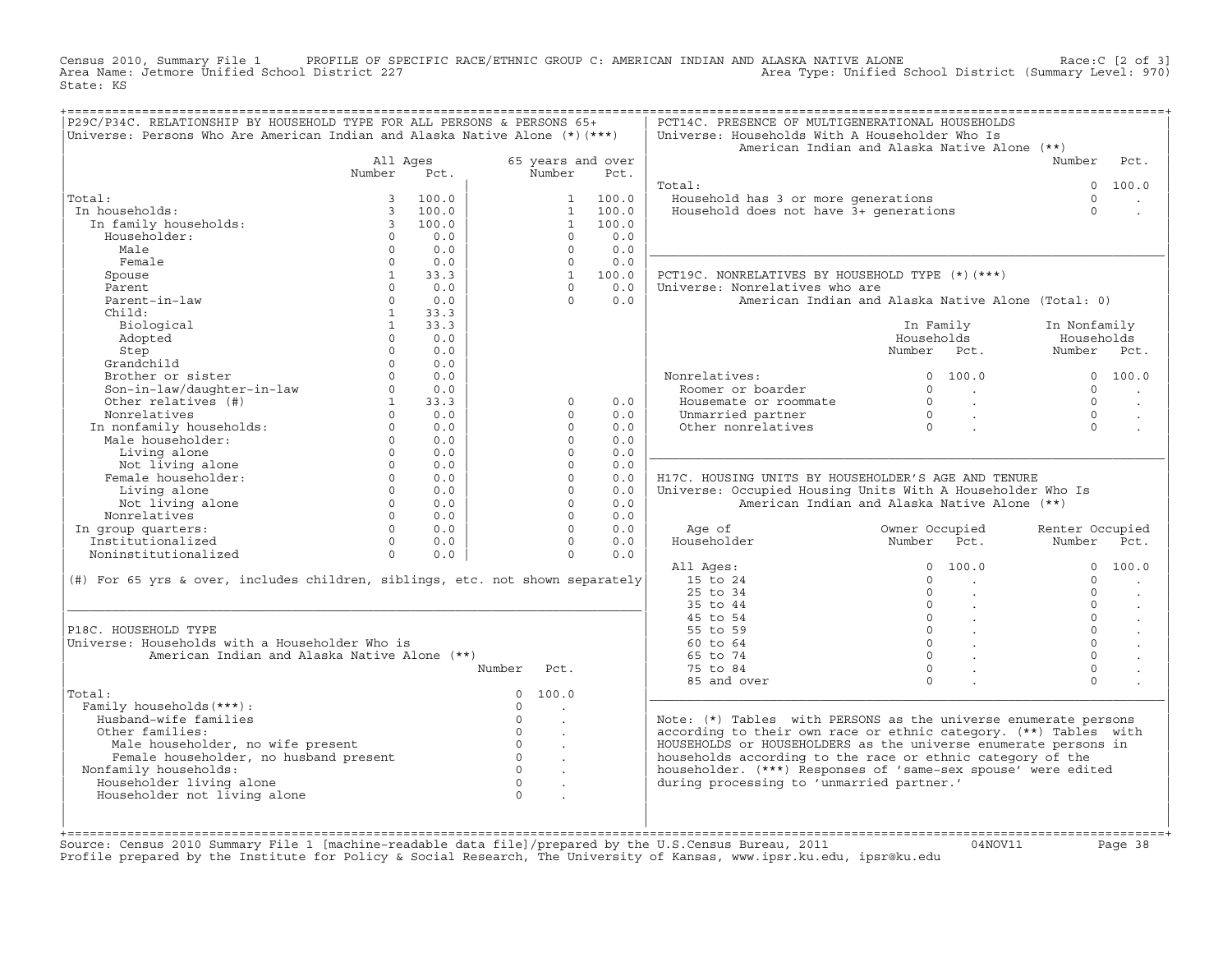Census 2010, Summary File 1 PROFILE OF SPECIFIC RACE/ETHNIC GROUP C: AMERICAN INDIAN AND ALASKA NATIVE ALONE Race:C [3 of 3]<br>Area Name: Jetmore Unified School District 227 Area Type: Unified School District (Summary Level: 970) State: KS

| P28C/H16C. HOUSEHOLDS (OCCUPIED HOUSING UNITS) BY HOUSEHOLD SIZE BY TYPE AND BY TENURE<br>Universe: Households (Occupied Housing Units) With A Householder Who Is American Indian and Alaska Native Alone (**) (***) |                   |      |                         |      |                         |         |                   |      |                    |      |
|----------------------------------------------------------------------------------------------------------------------------------------------------------------------------------------------------------------------|-------------------|------|-------------------------|------|-------------------------|---------|-------------------|------|--------------------|------|
|                                                                                                                                                                                                                      | All<br>Households | Pct. | Family<br>Households    | Pct. | Nonfamily<br>Households | Pct.    | Owner<br>Occupied | Pct. | Renter<br>Occupied | Pct. |
| All household sizes:                                                                                                                                                                                                 |                   |      |                         |      |                         |         |                   |      |                    |      |
| 1-person households                                                                                                                                                                                                  |                   |      | (Family always >1 pers) |      |                         | $\cdot$ |                   |      |                    |      |
| 2-person households                                                                                                                                                                                                  |                   |      |                         |      |                         |         |                   |      |                    |      |
| 3-person households                                                                                                                                                                                                  |                   |      |                         |      |                         |         |                   |      |                    |      |
| 4-person households                                                                                                                                                                                                  |                   |      |                         |      |                         |         |                   |      |                    |      |
| 5-person households                                                                                                                                                                                                  |                   |      |                         |      |                         |         |                   |      |                    |      |
| 6-person households                                                                                                                                                                                                  |                   |      |                         |      |                         |         |                   |      |                    |      |
| 7-or-more person households                                                                                                                                                                                          |                   |      |                         |      |                         |         |                   |      |                    |      |
|                                                                                                                                                                                                                      |                   |      |                         |      |                         |         |                   |      |                    |      |

|P16C/P17C/P36C/P37C/H11C/H12C. POPULATION IN HOUSEHOLDS AND AVERAGE HOUSEHOLD SIZE BY TYPE AND BY TENURE | |Universe: Population in Households (Occupied Housing Units) With A Householder Who Is American Indian and Alaska Native Alone (\*\*) |

|                                | Total<br>Population | Pct.                                                                                                                                                                                                                                                                                                                                                                                                                                                                                 | In<br>Families | Pct.     | In.<br>Nonfamilies | Pct.          | In Owner<br>Occupied | Pct.          | In Renter<br>Occupied | Pct.     |  |
|--------------------------------|---------------------|--------------------------------------------------------------------------------------------------------------------------------------------------------------------------------------------------------------------------------------------------------------------------------------------------------------------------------------------------------------------------------------------------------------------------------------------------------------------------------------|----------------|----------|--------------------|---------------|----------------------|---------------|-----------------------|----------|--|
| Total population in households | $\Omega$            | 100.0                                                                                                                                                                                                                                                                                                                                                                                                                                                                                |                |          |                    |               |                      |               |                       |          |  |
| Under 18 years                 | $\Omega$            | 100.0                                                                                                                                                                                                                                                                                                                                                                                                                                                                                |                |          |                    |               |                      |               |                       |          |  |
| 18 years and over              |                     | 0 100.0                                                                                                                                                                                                                                                                                                                                                                                                                                                                              |                |          |                    |               |                      |               |                       |          |  |
| Average Household Size         | 0.00                | $------$                                                                                                                                                                                                                                                                                                                                                                                                                                                                             | 0.00           | $------$ |                    | $- - - - - -$ | 0. OO -              | $\frac{1}{2}$ | 0.00                  | $------$ |  |
| Under 18 years                 | 0.00                | $------$                                                                                                                                                                                                                                                                                                                                                                                                                                                                             | 0.00           | $------$ |                    |               |                      |               |                       |          |  |
| 18 years and over              | 0.00                | $\begin{tabular}{cccccc} \multicolumn{2}{c}{} & \multicolumn{2}{c}{} & \multicolumn{2}{c}{} & \multicolumn{2}{c}{} & \multicolumn{2}{c}{} & \multicolumn{2}{c}{} & \multicolumn{2}{c}{} & \multicolumn{2}{c}{} & \multicolumn{2}{c}{} & \multicolumn{2}{c}{} & \multicolumn{2}{c}{} & \multicolumn{2}{c}{} & \multicolumn{2}{c}{} & \multicolumn{2}{c}{} & \multicolumn{2}{c}{} & \multicolumn{2}{c}{} & \multicolumn{2}{c}{} & \multicolumn{2}{c}{} & \multicolumn{2}{c}{} & \mult$ | 0.00           | $------$ |                    |               |                      |               |                       | ------   |  |
|                                |                     |                                                                                                                                                                                                                                                                                                                                                                                                                                                                                      |                |          |                    |               |                      |               |                       |          |  |

|Note: Family household numbers include nonrelatives living with families. |

| | PCT20/PCT22C. GROUP OUARTERS POPULATION BY SEX BY AGE BY GROUP OUARTERS TYPE Universe: Population in group quarters for persons who are American Indian and Alaska Native Alone (\*)

|                                               |        |       |       | Pct. of<br>All |      | Pct. of<br>Total |        | Pct. of<br>Total |
|-----------------------------------------------|--------|-------|-------|----------------|------|------------------|--------|------------------|
|                                               | Number | Pct.  | Total | Ages           | Male | $18+$            | Female | $18+$            |
| All types of group quarters:                  |        | 100.0 |       |                |      |                  |        |                  |
| Institutionalized population:                 |        |       |       |                |      |                  |        |                  |
| Correctional facilities for adults            |        |       |       |                |      |                  |        |                  |
| Juvenile facilities                           |        |       |       |                |      |                  |        |                  |
| Nursing facilities/skilled-nursing facilities |        |       |       |                |      |                  |        |                  |
| Other institutional facilities                |        |       |       |                |      |                  |        |                  |
| Noninstitutionalized population:              |        |       |       |                |      |                  |        |                  |
| College/university student housing            |        |       |       |                |      |                  |        |                  |
| Military quarters                             |        |       |       |                |      |                  |        |                  |
| Other noninstitutional facilities             |        |       |       |                |      |                  |        |                  |

|\_\_\_\_\_\_\_\_\_\_\_\_\_\_\_\_\_\_\_\_\_\_\_\_\_\_\_\_\_\_\_\_\_\_\_\_\_\_\_\_\_\_\_\_\_\_\_\_\_\_\_\_\_\_\_\_\_\_\_\_\_\_\_\_\_\_\_\_\_\_\_\_\_\_\_\_\_\_\_\_\_\_\_\_\_\_\_\_\_\_\_\_\_\_\_\_\_\_\_\_\_\_\_\_\_\_\_\_\_\_\_\_\_\_\_\_\_\_\_\_\_\_\_\_\_\_\_\_\_\_\_\_\_\_\_\_\_\_\_\_\_\_\_\_\_\_\_|

| |

| (\*\*\*) Same−sex couple households are included in the family households category if there is at least one additional person | | related to householder by birth or adoption. Same−sex couple households with no relatives of the householder present are tabulated | | in nonfamily households. Responses of 'same−sex spouse' were edited during processing to 'unmarried partner.' | +===================================================================================================================================================+

Source: Census 2010 Summary File 1 [machine−readable data file]/prepared by the U.S.Census Bureau, 2011 04NOV11 Page 39 Profile prepared by the Institute for Policy & Social Research, The University of Kansas, www.ipsr.ku.edu, ipsr@ku.edu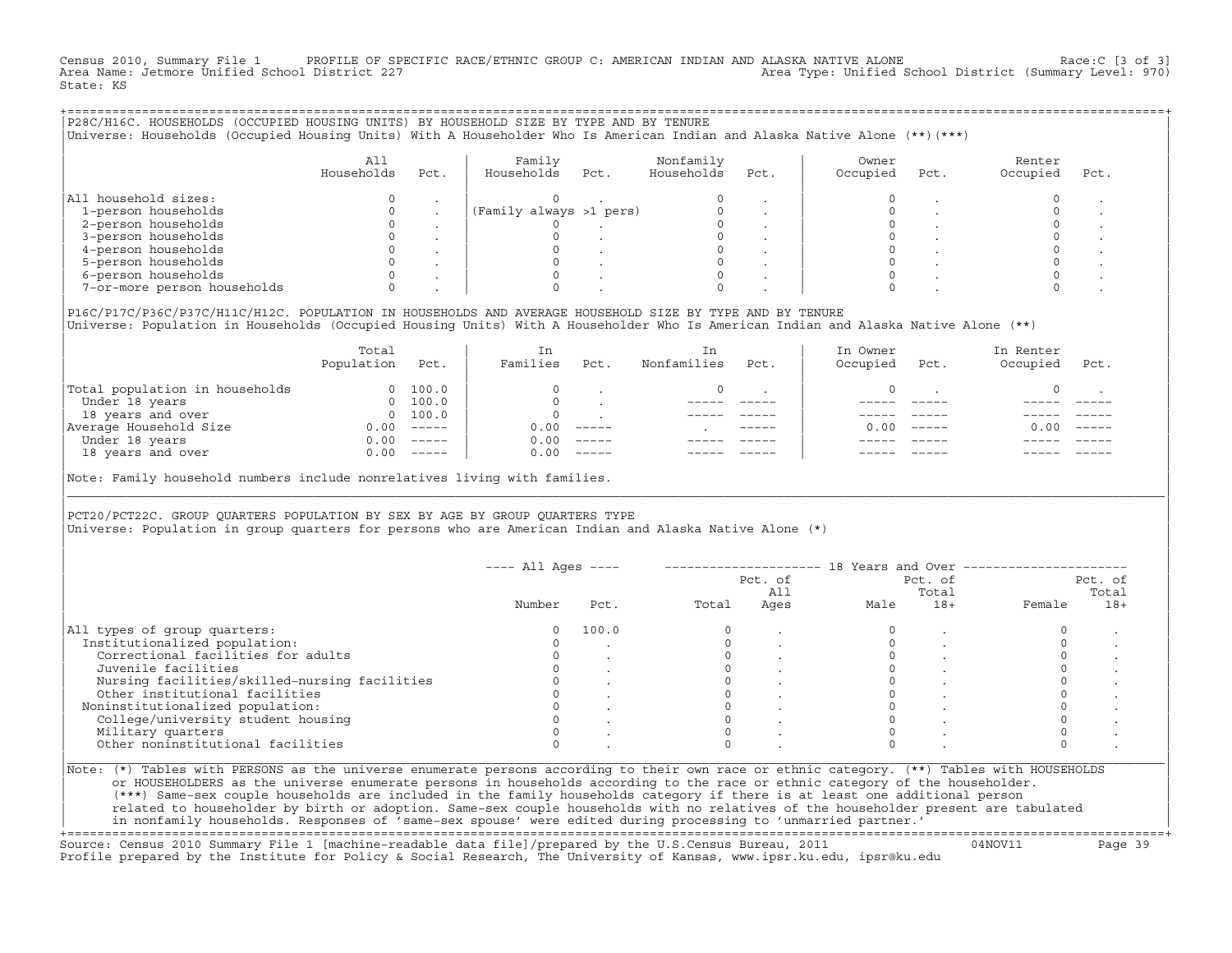Census 2010, Summary File 1 PROFILE OF SPECIFIC RACE/ETHNIC GROUP D: ASIAN ALONE Race:D [1 of 3]<br>Area Name: Jetmore Unified School District 227 Area Type: Unified School District (Summary Level: 970) Area Type: Unified School District (Summary Level: 970) State: KS

| Universe: PERSONS Who Are Asian Alone<br>Asian Alone (**)(***)<br>Total Persons:<br>Total Persons:<br>Total Persons:<br>Total Persons:<br>Total Persons:<br>Total Persons:<br>Total Persons:<br>Total Persons:<br>Total Persons:<br>Total Persons:<br>Total Persons:<br>Total Persons:<br>Total Persons:<br>Total Persons:<br>By Presence of: Own Children Related Children<br>Families Pct.   Families Pct.<br>P31D. RELATIONSHIP BY HOUSEHOLD TYPE FOR THE POPULATION UNDER 18 YEARS<br>0 to 17 2 28.6 1 33.3 1 25.0 Note: (*) Tables with PERSONS as the universe enumerate persons according<br>18 to 64 5 71.4 2 66.7 3 75.0 to their own race or ethnic category. (**) Tables with HOUSEHOLDS or<br>65 plus 0 0.0 0 0.0 | P29/P29D. POPULATION SUMMARY BY RESIDENCE TYPE FOR DESIGNATED UNIVERSE |  |  |  | P38D/39D. FAMILY TYPE BY PRESENCE AND AGE OF OWN OR RELATED CHILDREN |  |  |
|-------------------------------------------------------------------------------------------------------------------------------------------------------------------------------------------------------------------------------------------------------------------------------------------------------------------------------------------------------------------------------------------------------------------------------------------------------------------------------------------------------------------------------------------------------------------------------------------------------------------------------------------------------------------------------------------------------------------------------|------------------------------------------------------------------------|--|--|--|----------------------------------------------------------------------|--|--|
|                                                                                                                                                                                                                                                                                                                                                                                                                                                                                                                                                                                                                                                                                                                               |                                                                        |  |  |  | Universe: Families With A Householder Who Is                         |  |  |
|                                                                                                                                                                                                                                                                                                                                                                                                                                                                                                                                                                                                                                                                                                                               |                                                                        |  |  |  |                                                                      |  |  |
|                                                                                                                                                                                                                                                                                                                                                                                                                                                                                                                                                                                                                                                                                                                               |                                                                        |  |  |  |                                                                      |  |  |
|                                                                                                                                                                                                                                                                                                                                                                                                                                                                                                                                                                                                                                                                                                                               |                                                                        |  |  |  |                                                                      |  |  |
|                                                                                                                                                                                                                                                                                                                                                                                                                                                                                                                                                                                                                                                                                                                               |                                                                        |  |  |  |                                                                      |  |  |
|                                                                                                                                                                                                                                                                                                                                                                                                                                                                                                                                                                                                                                                                                                                               |                                                                        |  |  |  |                                                                      |  |  |
|                                                                                                                                                                                                                                                                                                                                                                                                                                                                                                                                                                                                                                                                                                                               |                                                                        |  |  |  |                                                                      |  |  |
|                                                                                                                                                                                                                                                                                                                                                                                                                                                                                                                                                                                                                                                                                                                               |                                                                        |  |  |  |                                                                      |  |  |
|                                                                                                                                                                                                                                                                                                                                                                                                                                                                                                                                                                                                                                                                                                                               |                                                                        |  |  |  |                                                                      |  |  |
|                                                                                                                                                                                                                                                                                                                                                                                                                                                                                                                                                                                                                                                                                                                               |                                                                        |  |  |  |                                                                      |  |  |
|                                                                                                                                                                                                                                                                                                                                                                                                                                                                                                                                                                                                                                                                                                                               |                                                                        |  |  |  |                                                                      |  |  |
|                                                                                                                                                                                                                                                                                                                                                                                                                                                                                                                                                                                                                                                                                                                               |                                                                        |  |  |  |                                                                      |  |  |
|                                                                                                                                                                                                                                                                                                                                                                                                                                                                                                                                                                                                                                                                                                                               |                                                                        |  |  |  |                                                                      |  |  |
|                                                                                                                                                                                                                                                                                                                                                                                                                                                                                                                                                                                                                                                                                                                               |                                                                        |  |  |  |                                                                      |  |  |
|                                                                                                                                                                                                                                                                                                                                                                                                                                                                                                                                                                                                                                                                                                                               |                                                                        |  |  |  |                                                                      |  |  |
|                                                                                                                                                                                                                                                                                                                                                                                                                                                                                                                                                                                                                                                                                                                               |                                                                        |  |  |  |                                                                      |  |  |
|                                                                                                                                                                                                                                                                                                                                                                                                                                                                                                                                                                                                                                                                                                                               |                                                                        |  |  |  |                                                                      |  |  |
|                                                                                                                                                                                                                                                                                                                                                                                                                                                                                                                                                                                                                                                                                                                               |                                                                        |  |  |  |                                                                      |  |  |
|                                                                                                                                                                                                                                                                                                                                                                                                                                                                                                                                                                                                                                                                                                                               |                                                                        |  |  |  |                                                                      |  |  |
|                                                                                                                                                                                                                                                                                                                                                                                                                                                                                                                                                                                                                                                                                                                               |                                                                        |  |  |  |                                                                      |  |  |
|                                                                                                                                                                                                                                                                                                                                                                                                                                                                                                                                                                                                                                                                                                                               |                                                                        |  |  |  |                                                                      |  |  |
|                                                                                                                                                                                                                                                                                                                                                                                                                                                                                                                                                                                                                                                                                                                               |                                                                        |  |  |  |                                                                      |  |  |
|                                                                                                                                                                                                                                                                                                                                                                                                                                                                                                                                                                                                                                                                                                                               |                                                                        |  |  |  |                                                                      |  |  |
|                                                                                                                                                                                                                                                                                                                                                                                                                                                                                                                                                                                                                                                                                                                               |                                                                        |  |  |  |                                                                      |  |  |
|                                                                                                                                                                                                                                                                                                                                                                                                                                                                                                                                                                                                                                                                                                                               |                                                                        |  |  |  |                                                                      |  |  |
|                                                                                                                                                                                                                                                                                                                                                                                                                                                                                                                                                                                                                                                                                                                               |                                                                        |  |  |  |                                                                      |  |  |
|                                                                                                                                                                                                                                                                                                                                                                                                                                                                                                                                                                                                                                                                                                                               |                                                                        |  |  |  |                                                                      |  |  |
|                                                                                                                                                                                                                                                                                                                                                                                                                                                                                                                                                                                                                                                                                                                               |                                                                        |  |  |  |                                                                      |  |  |
|                                                                                                                                                                                                                                                                                                                                                                                                                                                                                                                                                                                                                                                                                                                               |                                                                        |  |  |  |                                                                      |  |  |
|                                                                                                                                                                                                                                                                                                                                                                                                                                                                                                                                                                                                                                                                                                                               |                                                                        |  |  |  |                                                                      |  |  |
|                                                                                                                                                                                                                                                                                                                                                                                                                                                                                                                                                                                                                                                                                                                               |                                                                        |  |  |  |                                                                      |  |  |
|                                                                                                                                                                                                                                                                                                                                                                                                                                                                                                                                                                                                                                                                                                                               |                                                                        |  |  |  |                                                                      |  |  |
|                                                                                                                                                                                                                                                                                                                                                                                                                                                                                                                                                                                                                                                                                                                               |                                                                        |  |  |  |                                                                      |  |  |
|                                                                                                                                                                                                                                                                                                                                                                                                                                                                                                                                                                                                                                                                                                                               |                                                                        |  |  |  |                                                                      |  |  |
|                                                                                                                                                                                                                                                                                                                                                                                                                                                                                                                                                                                                                                                                                                                               |                                                                        |  |  |  |                                                                      |  |  |
|                                                                                                                                                                                                                                                                                                                                                                                                                                                                                                                                                                                                                                                                                                                               |                                                                        |  |  |  |                                                                      |  |  |
|                                                                                                                                                                                                                                                                                                                                                                                                                                                                                                                                                                                                                                                                                                                               |                                                                        |  |  |  |                                                                      |  |  |
|                                                                                                                                                                                                                                                                                                                                                                                                                                                                                                                                                                                                                                                                                                                               |                                                                        |  |  |  |                                                                      |  |  |
|                                                                                                                                                                                                                                                                                                                                                                                                                                                                                                                                                                                                                                                                                                                               |                                                                        |  |  |  |                                                                      |  |  |
|                                                                                                                                                                                                                                                                                                                                                                                                                                                                                                                                                                                                                                                                                                                               |                                                                        |  |  |  |                                                                      |  |  |
|                                                                                                                                                                                                                                                                                                                                                                                                                                                                                                                                                                                                                                                                                                                               |                                                                        |  |  |  |                                                                      |  |  |
|                                                                                                                                                                                                                                                                                                                                                                                                                                                                                                                                                                                                                                                                                                                               |                                                                        |  |  |  |                                                                      |  |  |
|                                                                                                                                                                                                                                                                                                                                                                                                                                                                                                                                                                                                                                                                                                                               |                                                                        |  |  |  |                                                                      |  |  |
|                                                                                                                                                                                                                                                                                                                                                                                                                                                                                                                                                                                                                                                                                                                               |                                                                        |  |  |  |                                                                      |  |  |
|                                                                                                                                                                                                                                                                                                                                                                                                                                                                                                                                                                                                                                                                                                                               |                                                                        |  |  |  |                                                                      |  |  |
|                                                                                                                                                                                                                                                                                                                                                                                                                                                                                                                                                                                                                                                                                                                               |                                                                        |  |  |  |                                                                      |  |  |
|                                                                                                                                                                                                                                                                                                                                                                                                                                                                                                                                                                                                                                                                                                                               |                                                                        |  |  |  |                                                                      |  |  |

Source: Census 2010 Summary File 1 [machine-readable data file]/prepared by the U.S.Census Bureau, 2011 Page 40<br>Profile prepared by the Institute for Policy & Social Research, The University of Kansas, www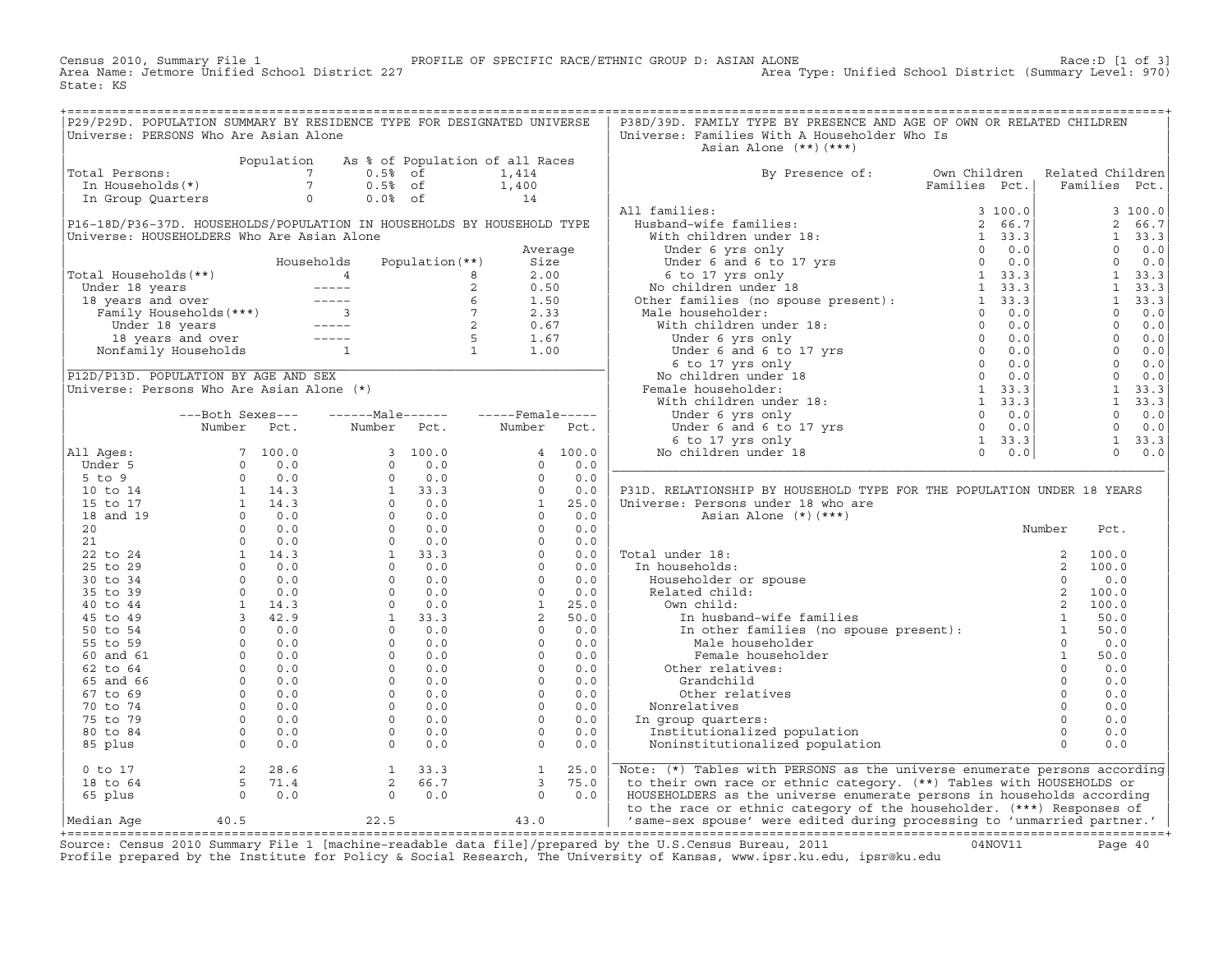Census 2010, Summary File 1 PROFILE OF SPECIFIC RACE/ETHNIC GROUP D: ASIAN ALONE Race:D [2 of 3] Area Type: Unified School District (Summary Level: 970) State: KS

| P29D/P34D. RELATIONSHIP BY HOUSEHOLD TYPE FOR ALL PERSONS & PERSONS 65+<br>Universe: Persons Who Are Asian Alone (*) (***)                                                                                             |                                  |                          |                |                      |                                | PCT14D. PRESENCE OF MULTIGENERATIONAL HOUSEHOLDS<br>Universe: Households With A Householder Who Is<br>Asian Alone (**) |                                                    |                                                       |                            |                          |
|------------------------------------------------------------------------------------------------------------------------------------------------------------------------------------------------------------------------|----------------------------------|--------------------------|----------------|----------------------|--------------------------------|------------------------------------------------------------------------------------------------------------------------|----------------------------------------------------|-------------------------------------------------------|----------------------------|--------------------------|
|                                                                                                                                                                                                                        | All Ages                         |                          |                | 65 years and over    |                                |                                                                                                                        |                                                    |                                                       | Number                     | Pct.                     |
|                                                                                                                                                                                                                        | Number                           | Pct.                     |                | Number               | Pct.                           |                                                                                                                        |                                                    |                                                       |                            |                          |
|                                                                                                                                                                                                                        |                                  |                          |                |                      |                                | Total:                                                                                                                 |                                                    |                                                       |                            | 4 100.0                  |
| Total:                                                                                                                                                                                                                 |                                  | 100.0                    |                | $\circ$              | $\sim$                         | Household has 3 or more generations<br>Household does not have 3+ generations                                          |                                                    |                                                       | $\Omega$                   | 0.0                      |
| In households:                                                                                                                                                                                                         | $7\overline{ }$                  | 100.0                    |                | $\Omega$             |                                |                                                                                                                        |                                                    |                                                       |                            | 4 100.0                  |
| In family households:                                                                                                                                                                                                  | 6                                | 85.7                     |                | $\Omega$             | $\ddot{\phantom{a}}$           |                                                                                                                        |                                                    |                                                       |                            |                          |
| Householder:                                                                                                                                                                                                           | $3^{\circ}$                      | 42.9                     |                | $\Omega$             | $\sim$                         |                                                                                                                        |                                                    |                                                       |                            |                          |
| Male                                                                                                                                                                                                                   | 1                                | 14.3                     |                | $\cap$               | $\mathbf{r}$                   |                                                                                                                        |                                                    |                                                       |                            |                          |
| Female                                                                                                                                                                                                                 | $2^{\circ}$                      | 28.6                     |                | $\Omega$<br>$\Omega$ | $\mathbb{Z}^2$                 |                                                                                                                        |                                                    |                                                       |                            |                          |
| Spouse                                                                                                                                                                                                                 | 1<br>$\Omega$                    | 14.3<br>0.0              |                | $\Omega$             | $\ddot{\phantom{0}}$           | PCT19D. NONRELATIVES BY HOUSEHOLD TYPE (*)(***)                                                                        |                                                    |                                                       |                            |                          |
| Parent<br>Parent-in-law                                                                                                                                                                                                |                                  | 0.0                      |                | $\Omega$             | $\ddot{\phantom{a}}$           | Universe: Nonrelatives who are                                                                                         |                                                    |                                                       |                            |                          |
| Child:                                                                                                                                                                                                                 | $\circ$                          |                          |                |                      |                                | Asian Alone (Total: 0)                                                                                                 |                                                    |                                                       |                            |                          |
|                                                                                                                                                                                                                        | $\overline{2}$<br>$\overline{2}$ | 28.6<br>28.6             |                |                      |                                |                                                                                                                        |                                                    |                                                       |                            |                          |
| Biological                                                                                                                                                                                                             | $\Omega$                         | 0.0                      |                |                      |                                |                                                                                                                        | Households                                         | In Family                                             | In Nonfamily<br>Households |                          |
| Adopted                                                                                                                                                                                                                | $\Omega$                         |                          |                |                      |                                |                                                                                                                        | Number Pct.                                        |                                                       | Number Pct.                |                          |
| Step<br>Grandchild                                                                                                                                                                                                     | $0 \qquad \qquad$                | 0.0<br>0.0               |                |                      |                                |                                                                                                                        |                                                    |                                                       |                            |                          |
| Brother or sister                                                                                                                                                                                                      | $\Omega$                         | 0.0                      |                |                      |                                | Nonrelatives:                                                                                                          |                                                    | 0 100.0                                               |                            | 0 100.0                  |
|                                                                                                                                                                                                                        |                                  | $0 \qquad \qquad$<br>0.0 |                |                      |                                | Roomer or boarder                                                                                                      | $\Omega$                                           | $\sim$ $\sim$ $\sim$                                  | $\Omega$                   |                          |
| Son-in-law/daughter-in-law<br>Other relatives (#)                                                                                                                                                                      |                                  | $0 \qquad \qquad$<br>0.0 |                | $\Omega$             |                                | Housemate or roommate                                                                                                  |                                                    | $\begin{array}{ccccccccccccc}\n0 & & & \end{array}$ . | $\Omega$                   | $\overline{\phantom{a}}$ |
| Nonrelatives                                                                                                                                                                                                           |                                  | $0 \t 0.0$               |                | $\cap$               |                                |                                                                                                                        |                                                    |                                                       | $\cap$                     | $\ddot{\phantom{a}}$     |
| Nonrelatives<br>In nonfamily households:<br>Male householder:                                                                                                                                                          |                                  | 1 14.3                   |                | $\Omega$             |                                | Unmarried partner<br>Other nonrelatives                                                                                | $\begin{matrix} 0 & & \cdot \\ & & 0 \end{matrix}$ |                                                       | $\Omega$                   |                          |
|                                                                                                                                                                                                                        | $\mathbf{1}$                     | 14.3                     |                | $\Omega$             | $\sim$                         |                                                                                                                        |                                                    |                                                       |                            |                          |
| Living alone                                                                                                                                                                                                           | 1                                | 14.3                     |                | $\Omega$             | $\sim$<br>$\ddot{\phantom{0}}$ |                                                                                                                        |                                                    |                                                       |                            |                          |
| Not living alone                                                                                                                                                                                                       | $\Omega$                         | 0.0                      |                | $\Omega$             |                                |                                                                                                                        |                                                    |                                                       |                            |                          |
| Female householder:                                                                                                                                                                                                    | $\Omega$                         | 0.0                      |                | $\Omega$             | $\ddot{\phantom{a}}$           | H17D. HOUSING UNITS BY HOUSEHOLDER'S AGE AND TENURE                                                                    |                                                    |                                                       |                            |                          |
| Living alone                                                                                                                                                                                                           |                                  | $0 \qquad \qquad$<br>0.0 |                | $\Omega$             | $\ddot{\phantom{0}}$           | Universe: Occupied Housing Units With A Householder Who Is                                                             |                                                    |                                                       |                            |                          |
| Not living alone                                                                                                                                                                                                       |                                  | $0 \t 0.0$               |                | $\Omega$             | $\mathbf{r}$                   | Asian Alone (**)                                                                                                       |                                                    |                                                       |                            |                          |
| Nonrelatives                                                                                                                                                                                                           |                                  | $\Omega$<br>0.0          |                | $\Omega$             |                                |                                                                                                                        |                                                    |                                                       |                            |                          |
| In group quarters:                                                                                                                                                                                                     |                                  | $\Omega$<br>0.0          |                | $\Omega$             | $\sim$<br>$\mathcal{L}^{\pm}$  | Age of                                                                                                                 |                                                    | Owner Occupied                                        | Renter Occupied            |                          |
| Institutionalized                                                                                                                                                                                                      | $\Omega$                         | 0.0                      |                | $\Omega$             | $\ddot{\phantom{a}}$           | Householder                                                                                                            | Number                                             | Pct.                                                  | Number Pct.                |                          |
| Noninstitutionalized                                                                                                                                                                                                   | $0 \qquad \qquad$                | 0.0                      |                | $\Omega$             |                                |                                                                                                                        |                                                    |                                                       |                            |                          |
|                                                                                                                                                                                                                        |                                  |                          |                |                      |                                | All Ages:                                                                                                              | $\Omega$                                           | 100.0                                                 |                            | 4 100.0                  |
| (#) For 65 yrs & over, includes children, siblings, etc. not shown separately                                                                                                                                          |                                  |                          |                |                      |                                | 15 to 24                                                                                                               | $\Omega$                                           | $\sim 100$ km s $^{-1}$                               |                            | 1 25.0                   |
|                                                                                                                                                                                                                        |                                  |                          |                |                      |                                | 25 to 34                                                                                                               | $\mathbb O$                                        |                                                       | $\Omega$                   | 0.0                      |
|                                                                                                                                                                                                                        |                                  |                          |                |                      |                                | 35 to 44                                                                                                               | $\overline{0}$                                     |                                                       | $\cap$                     | 0.0                      |
|                                                                                                                                                                                                                        |                                  |                          |                |                      |                                | 45 to 54                                                                                                               |                                                    | $\overline{0}$ .                                      | 3 <sup>7</sup>             | 75.0                     |
| P18D. HOUSEHOLD TYPE                                                                                                                                                                                                   |                                  |                          |                |                      |                                | 55 to 59                                                                                                               |                                                    | $\overline{0}$ .                                      | $\cap$                     | 0.0                      |
| Universe: Households with a Householder Who is                                                                                                                                                                         |                                  |                          |                |                      |                                | $60 \text{ to } 64$                                                                                                    |                                                    | $\begin{matrix} 0 & 0 \\ 0 & 0 \\ 0 & 0 \end{matrix}$ | $\Omega$                   | 0.0                      |
| Asian Alone (**)                                                                                                                                                                                                       |                                  |                          |                |                      |                                | 65 to 74                                                                                                               | $\Omega$                                           |                                                       | $\Omega$                   | 0.0                      |
|                                                                                                                                                                                                                        |                                  |                          | Number         | Pct.                 |                                | 75 to 84                                                                                                               | $\Omega$                                           |                                                       | $\cap$                     | 0.0                      |
|                                                                                                                                                                                                                        |                                  |                          |                |                      |                                | 85 and over                                                                                                            | $\Omega$                                           |                                                       | $\Omega$                   | 0.0                      |
| Total:                                                                                                                                                                                                                 |                                  |                          |                | 4 100.0              |                                |                                                                                                                        |                                                    |                                                       |                            |                          |
| Family households (***) :                                                                                                                                                                                              |                                  |                          | $\overline{3}$ | 75.0                 |                                |                                                                                                                        |                                                    |                                                       |                            |                          |
| Husband-wife families                                                                                                                                                                                                  |                                  |                          | $\overline{2}$ | 50.0                 |                                | Note: $(*)$ Tables with PERSONS as the universe enumerate persons                                                      |                                                    |                                                       |                            |                          |
| Other families:                                                                                                                                                                                                        |                                  |                          |                | $1 \t 25.0$          |                                | according to their own race or ethnic category. (**) Tables with                                                       |                                                    |                                                       |                            |                          |
|                                                                                                                                                                                                                        |                                  |                          |                |                      |                                | HOUSEHOLDS or HOUSEHOLDERS as the universe enumerate persons in                                                        |                                                    |                                                       |                            |                          |
|                                                                                                                                                                                                                        |                                  |                          |                |                      |                                | households according to the race or ethnic category of the                                                             |                                                    |                                                       |                            |                          |
| Nonfamily households:                                                                                                                                                                                                  |                                  |                          |                |                      |                                | householder. (***) Responses of 'same-sex spouse' were edited                                                          |                                                    |                                                       |                            |                          |
| $\frac{1}{25.0}$<br>Female householder, no husband present<br>$\frac{1}{25.0}$<br>$\frac{1}{1}$ 25.0<br>$\frac{1}{25.0}$<br>$\frac{1}{1}$ 25.0<br>$\frac{1}{1}$ 25.0<br>$\frac{1}{1}$ 25.0<br>Householder living alone |                                  |                          |                |                      |                                | during processing to 'unmarried partner.'                                                                              |                                                    |                                                       |                            |                          |
| Householder not living alone                                                                                                                                                                                           |                                  |                          | $\bigcap$      | 0.0                  |                                |                                                                                                                        |                                                    |                                                       |                            |                          |
|                                                                                                                                                                                                                        |                                  |                          |                |                      |                                |                                                                                                                        |                                                    |                                                       |                            |                          |
|                                                                                                                                                                                                                        |                                  |                          |                |                      |                                |                                                                                                                        |                                                    |                                                       |                            |                          |

Source: Census 2010 Summary File 1 [machine-readable data file]/prepared by the U.S.Census Bureau, 2011 Page 41<br>Profile prepared by the Institute for Policy & Social Research, The University of Kansas, www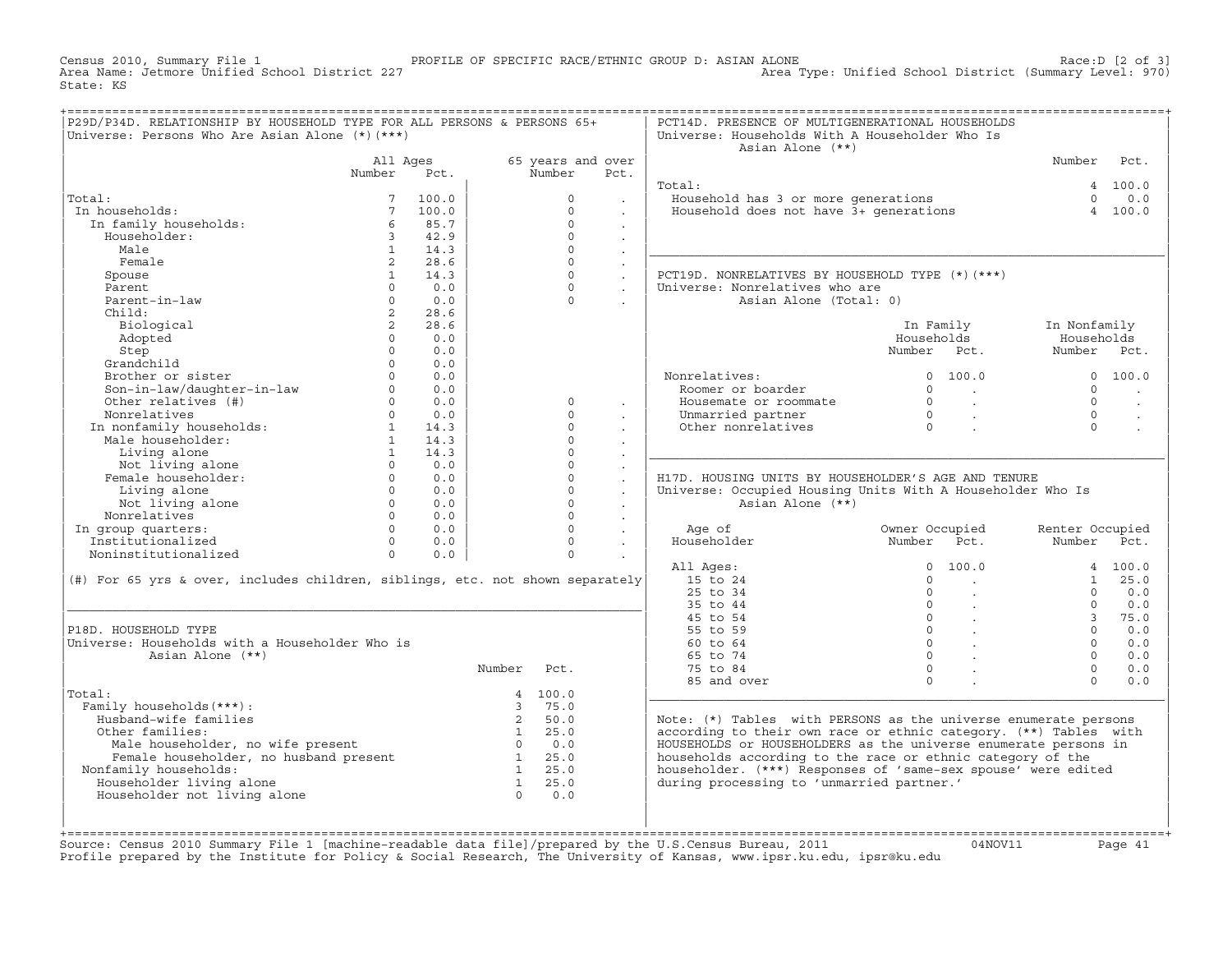Census 2010, Summary File 1 [3 of 3] PROFILE OF SPECIFIC RACE/ETHNIC GROUP D: ASIAN ALONE RACE: D [3 of 3]<br>Area Name: Jetmore Unified School District 227 Area Type: Unified School District (Summary Level: 970) State: KS

+===================================================================================================================================================+|P28D/H16D. HOUSEHOLDS (OCCUPIED HOUSING UNITS) BY HOUSEHOLD SIZE BY TYPE AND BY TENURE | |Universe: Households (Occupied Housing Units) With A Householder Who Is Asian Alone (\*\*)(\*\*\*) |

|                             | All<br>Households | Pct.  | Family<br>Households    | Pct.  | Nonfamily<br>Households | Pct.  | Owner<br>Occupied | Pct. | Renter<br>Occupied | Pct.  |  |
|-----------------------------|-------------------|-------|-------------------------|-------|-------------------------|-------|-------------------|------|--------------------|-------|--|
| All household sizes:        |                   | 100.0 |                         | 100.0 |                         | 100.0 |                   |      |                    | 100.0 |  |
| 1-person households         |                   | 25.0  | (Family always >1 pers) |       |                         | 100.0 |                   |      |                    | 25.0  |  |
| 2-person households         |                   | 50.0  |                         | 66.7  |                         | 0.0   |                   |      |                    | 50.0  |  |
| 3-person households         |                   | 25.0  |                         | 33.3  |                         | 0.0   |                   |      |                    | 25.0  |  |
| 4-person households         |                   | 0.0   |                         | 0.0   |                         | 0.0   |                   |      |                    | 0.0   |  |
| 5-person households         |                   | 0.0   |                         | 0.0   |                         | 0.0   |                   |      |                    | 0.0   |  |
| 6-person households         |                   | 0.0   |                         | 0.0   |                         | 0.0   |                   |      |                    | 0.0   |  |
| 7-or-more person households |                   | 0.0   |                         | 0.0   |                         | 0.0   |                   |      |                    | 0.0   |  |

| | |P16D/P17D/P36D/P37D/H11D/H12D. POPULATION IN HOUSEHOLDS AND AVERAGE HOUSEHOLD SIZE BY TYPE AND BY TENURE | Universe: Population in Households (Occupied Housing Units) With A Householder Who Is Asian Alone (\*\*)

|                                | Total<br>Population | Pct.     | In<br>Families | Pct.     | In<br>Nonfamilies | Pct.     | In Owner<br>Occupied | Pct.          | In Renter<br>Occupied | Pct.     |  |
|--------------------------------|---------------------|----------|----------------|----------|-------------------|----------|----------------------|---------------|-----------------------|----------|--|
| Total population in households |                     | 8 100.0  |                | 7 87.5   |                   | 12.5     |                      | 0.0           |                       | 8 100.0  |  |
| Under 18 years                 |                     | 2 100.0  |                | 2 100.0  |                   |          |                      |               |                       |          |  |
| 18 years and over              |                     | 6 100.0  | 5.             | 83.3     |                   |          |                      |               |                       |          |  |
| Average Household Size         | 2.00                | $------$ | 2.33           | $------$ | 1.00              | $------$ | 0.00                 | $- - - - - -$ | 2.00                  | $------$ |  |
| Under 18 years                 | 0.50                | $------$ | 0.67           | $------$ |                   |          |                      |               |                       |          |  |
| 18 years and over              | 1.50                | ------   | 1.67           | $------$ |                   |          |                      |               |                       | $------$ |  |
|                                |                     |          |                |          |                   |          |                      |               |                       |          |  |

Note: Family household numbers include nonrelatives living with families.

| | PCT20/PCT22D. GROUP OUARTERS POPULATION BY SEX BY AGE BY GROUP OUARTERS TYPE Universe: Population in group quarters for persons who are Asian Alone  $(*)$ 

|                                               |        |       |       | Pct. of<br>All |      | Pct. of<br>Total |        | Pct. of<br>Total |
|-----------------------------------------------|--------|-------|-------|----------------|------|------------------|--------|------------------|
|                                               | Number | Pct.  | Total | Ages           | Male | $18+$            | Female | $18+$            |
| All types of group quarters:                  | 0      | 100.0 |       |                |      |                  |        |                  |
| Institutionalized population:                 |        |       |       |                |      |                  |        |                  |
| Correctional facilities for adults            |        |       |       |                |      |                  |        |                  |
| Juvenile facilities                           |        |       |       |                |      |                  |        |                  |
| Nursing facilities/skilled-nursing facilities |        |       |       |                |      |                  |        |                  |
| Other institutional facilities                |        |       |       |                |      |                  |        |                  |
| Noninstitutionalized population:              |        |       |       |                |      |                  |        |                  |
| College/university student housing            |        |       |       |                |      |                  |        |                  |
| Military quarters                             |        |       |       |                |      |                  |        |                  |
| Other noninstitutional facilities             |        |       |       |                |      |                  |        |                  |

|\_\_\_\_\_\_\_\_\_\_\_\_\_\_\_\_\_\_\_\_\_\_\_\_\_\_\_\_\_\_\_\_\_\_\_\_\_\_\_\_\_\_\_\_\_\_\_\_\_\_\_\_\_\_\_\_\_\_\_\_\_\_\_\_\_\_\_\_\_\_\_\_\_\_\_\_\_\_\_\_\_\_\_\_\_\_\_\_\_\_\_\_\_\_\_\_\_\_\_\_\_\_\_\_\_\_\_\_\_\_\_\_\_\_\_\_\_\_\_\_\_\_\_\_\_\_\_\_\_\_\_\_\_\_\_\_\_\_\_\_\_\_\_\_\_\_\_|

| |

or HOUSEHOLDERS as the universe enumerate persons in households according to the race or ethnic category of the householder. | (\*\*\*) Same−sex couple households are included in the family households category if there is at least one additional person | | related to householder by birth or adoption. Same−sex couple households with no relatives of the householder present are tabulated | | in nonfamily households. Responses of 'same−sex spouse' were edited during processing to 'unmarried partner.' |

+===================================================================================================================================================+ Source: Census 2010 Summary File 1 [machine−readable data file]/prepared by the U.S.Census Bureau, 2011 04NOV11 Page 42 Profile prepared by the Institute for Policy & Social Research, The University of Kansas, www.ipsr.ku.edu, ipsr@ku.edu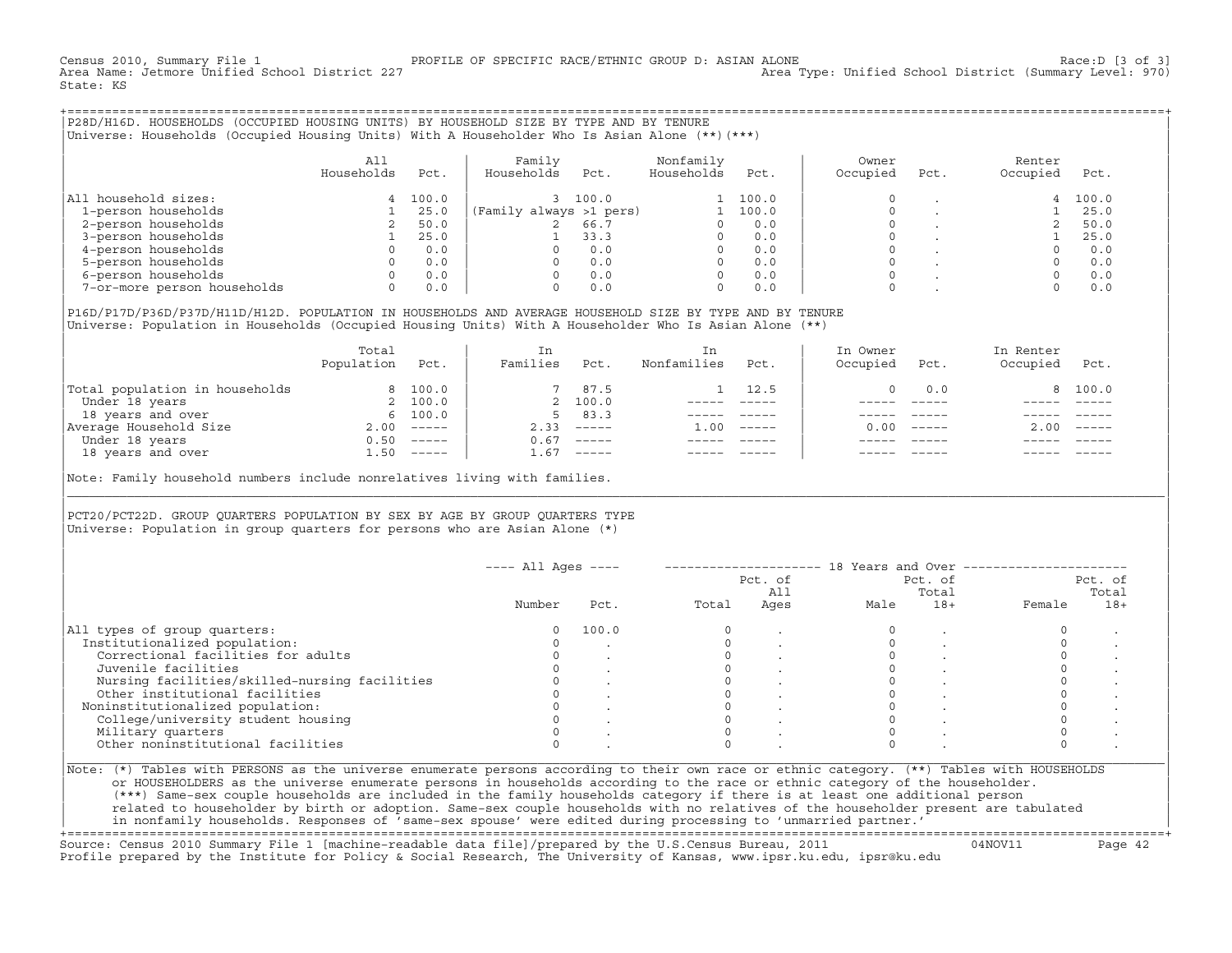Census 2010, Summary File 1 PROFILE OF SPECIFIC RACE/ETHNIC GROUP E: NAT HAWAIIAN/OTH PACIFIC ISLANDER ALONE<br>Area Name: Jetmore Unified School District 227 Area Type: Unified School Dist State: KS

|                                                                       |                            |            |                                                                                                                                                                                                                            |                                                                         | P29/P29E. POPULATION SUMMARY BY RESIDENCE TYPE FOR DESIGNATED UNIVERSE                  | P38E/39E. FAMILY TYPE BY PRESENCE AND AGE OF OWN OR RELATED CHILDREN                                                                                                                                                                               |                             |                  |
|-----------------------------------------------------------------------|----------------------------|------------|----------------------------------------------------------------------------------------------------------------------------------------------------------------------------------------------------------------------------|-------------------------------------------------------------------------|-----------------------------------------------------------------------------------------|----------------------------------------------------------------------------------------------------------------------------------------------------------------------------------------------------------------------------------------------------|-----------------------------|------------------|
| Universe: PERSONS Who Are Nat Hawaiian/Oth Pacific Islander Alone     |                            |            |                                                                                                                                                                                                                            |                                                                         |                                                                                         | Universe: Families With A Householder Who Is                                                                                                                                                                                                       |                             |                  |
|                                                                       |                            |            |                                                                                                                                                                                                                            |                                                                         |                                                                                         | Nat Hawaiian/Oth Pacific Islander Alone (**) (***)                                                                                                                                                                                                 |                             |                  |
|                                                                       |                            | Population |                                                                                                                                                                                                                            |                                                                         | As % of Population of all Races                                                         |                                                                                                                                                                                                                                                    |                             |                  |
| Total Persons:                                                        |                            |            | $\circ$<br>$0.0%$ of                                                                                                                                                                                                       |                                                                         | 1,414                                                                                   | By Presence of: Own Children                                                                                                                                                                                                                       |                             | Related Children |
| In Households(*)                                                      |                            |            | $\Omega$<br>$0.0%$ of                                                                                                                                                                                                      |                                                                         |                                                                                         |                                                                                                                                                                                                                                                    | Families Pct.               | Families<br>Pct. |
| In Group Quarters                                                     |                            |            | $\circ$<br>$0.0%$ of                                                                                                                                                                                                       |                                                                         | $1,400$<br>$14$                                                                         |                                                                                                                                                                                                                                                    |                             |                  |
|                                                                       |                            |            |                                                                                                                                                                                                                            |                                                                         |                                                                                         | All families:                                                                                                                                                                                                                                      | $\mathbf 0$<br>$\bullet$    | $\circ$          |
|                                                                       |                            |            |                                                                                                                                                                                                                            |                                                                         | P16-18E/P36-37E. HOUSEHOLDS/POPULATION IN HOUSEHOLDS BY HOUSEHOLD TYPE                  | Husband-wife families:<br>what<br>band-wife families:<br>ith children under 18:<br>Under 6 yrs only<br>Under 6 and 6 to 17 yrs<br>6 to 17 yrs only                                                                                                 | $\circ$<br>$\sim$           | $\circ$          |
|                                                                       |                            |            |                                                                                                                                                                                                                            |                                                                         | Universe: HOUSEHOLDERS Who Are Nat Hawaiian/Oth Pacific Islander Alone                  | With children under 18:                                                                                                                                                                                                                            | $\Omega$<br>$\sim$          | $\circ$          |
|                                                                       |                            |            |                                                                                                                                                                                                                            |                                                                         | Average                                                                                 |                                                                                                                                                                                                                                                    | $\Omega$<br>$\sim$          | $\circ$          |
|                                                                       |                            |            | Households                                                                                                                                                                                                                 | Population $(**)$                                                       | Size                                                                                    |                                                                                                                                                                                                                                                    | $\Omega$<br>$\sim$          | $\mathsf{O}$     |
| Total Households(**)                                                  |                            |            | $\overline{0}$                                                                                                                                                                                                             | $\circ$                                                                 | 0.00                                                                                    |                                                                                                                                                                                                                                                    | $\sim 100$                  | $\mathsf{O}$     |
|                                                                       |                            |            |                                                                                                                                                                                                                            | $\circ$                                                                 | 0.00                                                                                    |                                                                                                                                                                                                                                                    | $\sim$                      | $\circ$          |
|                                                                       |                            |            |                                                                                                                                                                                                                            |                                                                         | 0.00                                                                                    |                                                                                                                                                                                                                                                    | $\sim 10$                   | $\circ$          |
|                                                                       |                            |            |                                                                                                                                                                                                                            |                                                                         | 0.00                                                                                    |                                                                                                                                                                                                                                                    | $\sim 10^{-1}$              | $\circ$          |
|                                                                       |                            |            |                                                                                                                                                                                                                            |                                                                         | 0.00                                                                                    |                                                                                                                                                                                                                                                    | $\sim 100$                  | $\Omega$         |
|                                                                       |                            |            | otal Households(**)<br>Under 18 years and over<br>Tamily Households(***)<br>Tamily Households(***)<br>Under 18 years<br>Tamily Households(***)<br>Tamily Households(***)<br>Tamily Households(**)<br>Tamily Households(**) | $\begin{array}{c} 0 \\ 0 \\ 0 \\ 0 \\ 0 \\ 0 \end{array}$               | 0.00                                                                                    | Under 6 and 5 to 17 yrs only<br>6 to 17 yrs only<br>8 contideren under 18<br>Other families (no spouse present):<br>0<br>Male householder:<br>With children under 18:<br>Under 6 and 6 to 17 yrs<br>6 to 17 yrs only<br>8 contiderent 18<br>Pemale | $\sim 10$                   | $\circ$          |
|                                                                       | Nonfamily Households 0     |            |                                                                                                                                                                                                                            |                                                                         |                                                                                         |                                                                                                                                                                                                                                                    | $\sim$                      | $\mathbf 0$      |
|                                                                       |                            |            |                                                                                                                                                                                                                            |                                                                         | $\mathcal{L}^{\text{max}}_{\text{max}}$ , where $\mathcal{L}^{\text{max}}_{\text{max}}$ |                                                                                                                                                                                                                                                    | $\sim$                      | $\circ$          |
| P12E/P13E. POPULATION BY AGE AND SEX                                  |                            |            |                                                                                                                                                                                                                            |                                                                         |                                                                                         |                                                                                                                                                                                                                                                    | $\sim$                      | $\circ$          |
| Universe: Persons Who Are Nat Hawaiian/Oth Pacific Islander Alone (*) |                            |            |                                                                                                                                                                                                                            |                                                                         |                                                                                         |                                                                                                                                                                                                                                                    | $\sim$                      | $\circ$          |
|                                                                       |                            |            |                                                                                                                                                                                                                            |                                                                         |                                                                                         |                                                                                                                                                                                                                                                    | $\sim$                      | $\mathsf{O}$     |
|                                                                       |                            |            | ------Male------                                                                                                                                                                                                           |                                                                         | $---$ Female -----                                                                      |                                                                                                                                                                                                                                                    |                             | $\mathbf 0$      |
|                                                                       | ---Both Sexes---<br>Number | Pct.       | Number                                                                                                                                                                                                                     | Pct.                                                                    | Number<br>Pct.                                                                          |                                                                                                                                                                                                                                                    | $\sim$                      | $\circ$          |
|                                                                       |                            |            |                                                                                                                                                                                                                            |                                                                         |                                                                                         | Under 6 and 6 to 17 yrs<br>6 to 17 yrs<br>6 to 17 yrs only                                                                                                                                                                                         | $\mathcal{L}^{\mathcal{L}}$ | $\circ$          |
|                                                                       |                            |            | $\Omega$                                                                                                                                                                                                                   |                                                                         | $\Omega$                                                                                |                                                                                                                                                                                                                                                    | $\Omega$                    | $\Omega$         |
| All Ages:                                                             |                            |            |                                                                                                                                                                                                                            |                                                                         |                                                                                         | No children under 18                                                                                                                                                                                                                               |                             |                  |
| Under 5                                                               |                            |            | $\Omega$                                                                                                                                                                                                                   | $\sim$                                                                  | $\Omega$<br>$\sim$                                                                      |                                                                                                                                                                                                                                                    |                             |                  |
| $5$ to $9$                                                            |                            |            | $\circ$                                                                                                                                                                                                                    |                                                                         | $\circ$                                                                                 |                                                                                                                                                                                                                                                    |                             |                  |
| 10 to 14                                                              |                            |            |                                                                                                                                                                                                                            | $\begin{matrix} 0 & & \cdot \\ 0 & & \cdot \\ 0 & & \cdot \end{matrix}$ | $\circ$<br>$\blacksquare$                                                               | P31E. RELATIONSHIP BY HOUSEHOLD TYPE FOR THE POPULATION UNDER 18 YEARS                                                                                                                                                                             |                             |                  |
| 15 to 17                                                              |                            |            |                                                                                                                                                                                                                            |                                                                         | $\circ$                                                                                 | Universe: Persons under 18 who are                                                                                                                                                                                                                 |                             |                  |
| 18 and 19                                                             |                            |            | $\Omega$                                                                                                                                                                                                                   |                                                                         | $\Omega$                                                                                | Nat Hawaiian/Oth Pacific Islander Alone (*)(***)                                                                                                                                                                                                   |                             |                  |
| 20                                                                    |                            |            | $\overline{0}$                                                                                                                                                                                                             |                                                                         | $\circ$                                                                                 |                                                                                                                                                                                                                                                    |                             | Number<br>Pct.   |
| 21                                                                    |                            |            |                                                                                                                                                                                                                            | $\Omega$                                                                | $\Omega$<br>$\cdot$                                                                     |                                                                                                                                                                                                                                                    |                             |                  |
| 22 to 24                                                              |                            |            | $\circ$                                                                                                                                                                                                                    |                                                                         | $\circ$<br>$\ddot{\phantom{a}}$                                                         | Total under 18:                                                                                                                                                                                                                                    |                             | $\circ$          |
| 25 to 29                                                              |                            |            | $\circ$                                                                                                                                                                                                                    |                                                                         | $\circ$<br>$\sim$                                                                       | In households:                                                                                                                                                                                                                                     |                             |                  |
| 30 to 34                                                              |                            |            | $\Omega$                                                                                                                                                                                                                   | $\frac{1}{2}$ .                                                         | $\Omega$                                                                                | Householder or spouse                                                                                                                                                                                                                              |                             |                  |
| 35 to 39                                                              |                            |            | $\circ$                                                                                                                                                                                                                    |                                                                         | $\circ$<br>$\sim$                                                                       | Related child:                                                                                                                                                                                                                                     |                             |                  |
| $40$ to $44$                                                          |                            |            | $\Omega$                                                                                                                                                                                                                   |                                                                         | $\Omega$                                                                                | Own child:                                                                                                                                                                                                                                         |                             |                  |
| 45 to 49                                                              |                            |            | $\mathsf{O}$                                                                                                                                                                                                               |                                                                         | $\circ$                                                                                 | In husband-wife families                                                                                                                                                                                                                           |                             |                  |
| 50 to 54                                                              |                            |            | $\overline{0}$                                                                                                                                                                                                             |                                                                         | $\circ$<br>$\sim$ $-$                                                                   | In other families (no spouse present):                                                                                                                                                                                                             |                             | $\Omega$         |
| 55 to 59                                                              |                            |            | $\circ$                                                                                                                                                                                                                    |                                                                         | $\circ$<br>$\sim 100$ km s $^{-1}$                                                      | Male householder                                                                                                                                                                                                                                   |                             | $\Omega$         |
| 60 and 61                                                             |                            |            | $\circ$                                                                                                                                                                                                                    |                                                                         | $\circ$<br>$\sim$ $-$                                                                   | Female householder                                                                                                                                                                                                                                 |                             |                  |
| $62$ to $64$                                                          |                            |            | $\Omega$                                                                                                                                                                                                                   | $\sim$                                                                  | $\Omega$<br>$\sim$                                                                      | Other relatives:                                                                                                                                                                                                                                   |                             |                  |
| 65 and 66                                                             |                            |            | $\Omega$                                                                                                                                                                                                                   | $\sim 10^{-10}$                                                         | $\Omega$<br>$\sim$                                                                      | Grandchild                                                                                                                                                                                                                                         |                             |                  |
| 67 to 69                                                              |                            |            | $\circ$                                                                                                                                                                                                                    |                                                                         | $\circ$                                                                                 | Other relatives                                                                                                                                                                                                                                    |                             |                  |
| 70 to 74                                                              |                            |            | $\circ$                                                                                                                                                                                                                    |                                                                         | $\circ$                                                                                 | Nonrelatives                                                                                                                                                                                                                                       |                             |                  |
| 75 to 79                                                              |                            |            | $\Omega$                                                                                                                                                                                                                   |                                                                         | $\circ$                                                                                 | In group quarters:                                                                                                                                                                                                                                 |                             |                  |
| 80 to 84                                                              |                            |            | $\Omega$                                                                                                                                                                                                                   |                                                                         | $\circ$<br>$\ddot{\phantom{a}}$                                                         | Institutionalized population                                                                                                                                                                                                                       |                             | $\Omega$         |
| 85 plus                                                               |                            |            | $\Omega$                                                                                                                                                                                                                   |                                                                         | $\Omega$                                                                                | Noninstitutionalized population                                                                                                                                                                                                                    |                             | $\Omega$         |
| $0$ to $17$                                                           | $\circ$                    |            | $\mathbb O$                                                                                                                                                                                                                |                                                                         | $\circ$                                                                                 | Note: (*) Tables with PERSONS as the universe enumerate persons according                                                                                                                                                                          |                             |                  |
| 18 to 64                                                              | $\Omega$                   |            | $\Omega$                                                                                                                                                                                                                   |                                                                         | $\Omega$                                                                                | to their own race or ethnic category. (**) Tables with HOUSEHOLDS or                                                                                                                                                                               |                             |                  |
| 65 plus                                                               | $\Omega$                   |            | $\Omega$                                                                                                                                                                                                                   |                                                                         | $\Omega$                                                                                | HOUSEHOLDERS as the universe enumerate persons in households according                                                                                                                                                                             |                             |                  |
|                                                                       |                            |            |                                                                                                                                                                                                                            |                                                                         |                                                                                         | to the race or ethnic category of the householder. (***) Responses of                                                                                                                                                                              |                             |                  |
| Median Age                                                            | 0.0                        |            | 0.0                                                                                                                                                                                                                        |                                                                         | 0.0                                                                                     | 'same-sex spouse' were edited during processing to 'unmarried partner.'                                                                                                                                                                            |                             |                  |
|                                                                       |                            |            |                                                                                                                                                                                                                            |                                                                         |                                                                                         | Courge, Congue 2010 Summary File 1 [magbine readable data file] (prepared by the H S Congue Bureau 2011                                                                                                                                            |                             |                  |

Source: Census 2010 Summary File 1 [machine-readable data file]/prepared by the U.S.Census Bureau, 2011 Page 43<br>Profile prepared by the Institute for Policy & Social Research, The University of Kansas, www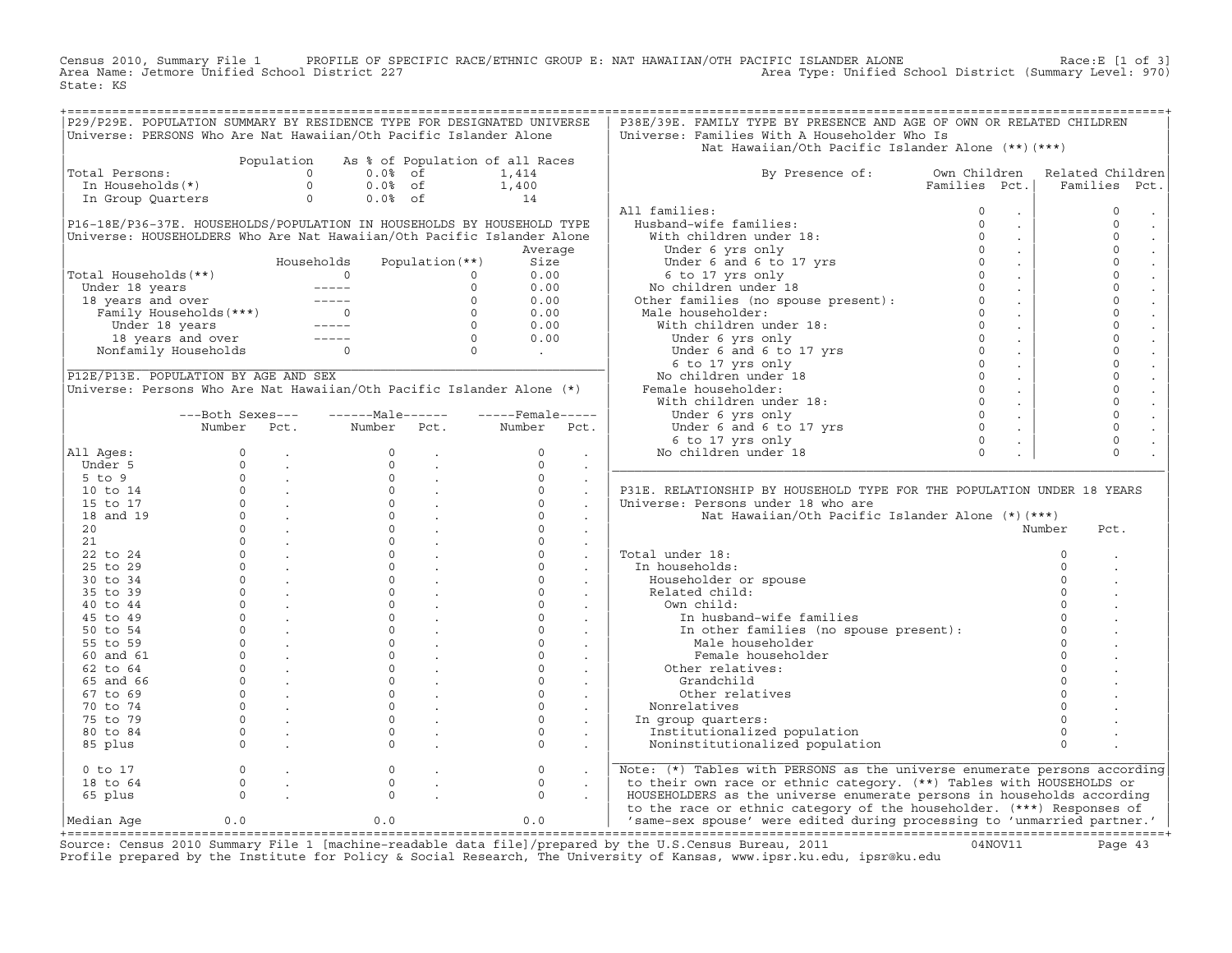Census 2010, Summary File 1 PROFILE OF SPECIFIC RACE/ETHNIC GROUP E: NAT HAWAIIAN/OTH PACIFIC ISLANDER ALONE<br>Area Name: Jetmore Unified School District 227 Area Type: Unified School Distri State: KS

| 65 years and over<br>Number<br>$\Omega$<br>$\Omega$<br>$\Omega$<br>$\Omega$<br>$\Omega$<br>$\Omega$<br>$\Omega$<br>$\Omega$<br>$\Omega$<br>$\Omega$<br>$\Omega$<br>$\Omega$<br>$\Omega$ | Pct.<br>$\sim$<br>$\sim$<br>$\ddot{\phantom{a}}$<br>$\sim$<br>$\sim$<br>$\ddot{\phantom{a}}$<br>$\sim$<br>$\sim$<br>$\sim$<br>$\mathbf{r}$ | Total:<br>Household has 3 or more generations<br>Household does not have 3+ generations<br>PCT19E. NONRELATIVES BY HOUSEHOLD TYPE (*)(***)<br>Universe: Nonrelatives who are<br>Nonrelatives:<br>Roomer or boarder<br>Housemate or roommate<br>Unmarried partner<br>Other nonrelatives | Nat Hawaiian/Oth Pacific Islander Alone (**)<br>Nat Hawaiian/Oth Pacific Islander Alone (Total: 0)<br>In Family<br>Households<br>Number Pct.<br>0 100.0<br>$\begin{array}{ccc} 0 & & \end{array}$<br>$\begin{matrix}0&\ &\ \cdot\ &0&\ \end{matrix}$ | Number<br>$\cap$<br>$\Omega$<br>In Nonfamily<br>Households<br>Number Pct.<br>$\cap$<br>$\Omega$<br>$\Omega$<br>$\Omega$ | Pct.<br>0 100.0<br>0 100.0                                                                                                                                                                                                                                                                                                              |
|-----------------------------------------------------------------------------------------------------------------------------------------------------------------------------------------|--------------------------------------------------------------------------------------------------------------------------------------------|----------------------------------------------------------------------------------------------------------------------------------------------------------------------------------------------------------------------------------------------------------------------------------------|------------------------------------------------------------------------------------------------------------------------------------------------------------------------------------------------------------------------------------------------------|-------------------------------------------------------------------------------------------------------------------------|-----------------------------------------------------------------------------------------------------------------------------------------------------------------------------------------------------------------------------------------------------------------------------------------------------------------------------------------|
|                                                                                                                                                                                         |                                                                                                                                            |                                                                                                                                                                                                                                                                                        |                                                                                                                                                                                                                                                      |                                                                                                                         |                                                                                                                                                                                                                                                                                                                                         |
|                                                                                                                                                                                         |                                                                                                                                            |                                                                                                                                                                                                                                                                                        |                                                                                                                                                                                                                                                      |                                                                                                                         |                                                                                                                                                                                                                                                                                                                                         |
|                                                                                                                                                                                         |                                                                                                                                            |                                                                                                                                                                                                                                                                                        |                                                                                                                                                                                                                                                      |                                                                                                                         |                                                                                                                                                                                                                                                                                                                                         |
|                                                                                                                                                                                         |                                                                                                                                            |                                                                                                                                                                                                                                                                                        |                                                                                                                                                                                                                                                      |                                                                                                                         |                                                                                                                                                                                                                                                                                                                                         |
|                                                                                                                                                                                         |                                                                                                                                            |                                                                                                                                                                                                                                                                                        |                                                                                                                                                                                                                                                      |                                                                                                                         |                                                                                                                                                                                                                                                                                                                                         |
|                                                                                                                                                                                         |                                                                                                                                            |                                                                                                                                                                                                                                                                                        |                                                                                                                                                                                                                                                      |                                                                                                                         |                                                                                                                                                                                                                                                                                                                                         |
|                                                                                                                                                                                         |                                                                                                                                            |                                                                                                                                                                                                                                                                                        |                                                                                                                                                                                                                                                      |                                                                                                                         |                                                                                                                                                                                                                                                                                                                                         |
|                                                                                                                                                                                         |                                                                                                                                            |                                                                                                                                                                                                                                                                                        |                                                                                                                                                                                                                                                      |                                                                                                                         |                                                                                                                                                                                                                                                                                                                                         |
|                                                                                                                                                                                         |                                                                                                                                            |                                                                                                                                                                                                                                                                                        |                                                                                                                                                                                                                                                      |                                                                                                                         |                                                                                                                                                                                                                                                                                                                                         |
|                                                                                                                                                                                         |                                                                                                                                            |                                                                                                                                                                                                                                                                                        |                                                                                                                                                                                                                                                      |                                                                                                                         |                                                                                                                                                                                                                                                                                                                                         |
|                                                                                                                                                                                         |                                                                                                                                            |                                                                                                                                                                                                                                                                                        |                                                                                                                                                                                                                                                      |                                                                                                                         |                                                                                                                                                                                                                                                                                                                                         |
|                                                                                                                                                                                         |                                                                                                                                            |                                                                                                                                                                                                                                                                                        |                                                                                                                                                                                                                                                      |                                                                                                                         |                                                                                                                                                                                                                                                                                                                                         |
|                                                                                                                                                                                         |                                                                                                                                            |                                                                                                                                                                                                                                                                                        |                                                                                                                                                                                                                                                      |                                                                                                                         |                                                                                                                                                                                                                                                                                                                                         |
|                                                                                                                                                                                         |                                                                                                                                            |                                                                                                                                                                                                                                                                                        |                                                                                                                                                                                                                                                      |                                                                                                                         |                                                                                                                                                                                                                                                                                                                                         |
|                                                                                                                                                                                         |                                                                                                                                            |                                                                                                                                                                                                                                                                                        |                                                                                                                                                                                                                                                      |                                                                                                                         |                                                                                                                                                                                                                                                                                                                                         |
|                                                                                                                                                                                         |                                                                                                                                            |                                                                                                                                                                                                                                                                                        |                                                                                                                                                                                                                                                      |                                                                                                                         |                                                                                                                                                                                                                                                                                                                                         |
|                                                                                                                                                                                         |                                                                                                                                            |                                                                                                                                                                                                                                                                                        |                                                                                                                                                                                                                                                      |                                                                                                                         |                                                                                                                                                                                                                                                                                                                                         |
|                                                                                                                                                                                         |                                                                                                                                            |                                                                                                                                                                                                                                                                                        |                                                                                                                                                                                                                                                      |                                                                                                                         |                                                                                                                                                                                                                                                                                                                                         |
|                                                                                                                                                                                         |                                                                                                                                            |                                                                                                                                                                                                                                                                                        |                                                                                                                                                                                                                                                      |                                                                                                                         |                                                                                                                                                                                                                                                                                                                                         |
|                                                                                                                                                                                         |                                                                                                                                            |                                                                                                                                                                                                                                                                                        |                                                                                                                                                                                                                                                      |                                                                                                                         | $\sim$                                                                                                                                                                                                                                                                                                                                  |
|                                                                                                                                                                                         |                                                                                                                                            |                                                                                                                                                                                                                                                                                        |                                                                                                                                                                                                                                                      |                                                                                                                         |                                                                                                                                                                                                                                                                                                                                         |
|                                                                                                                                                                                         |                                                                                                                                            |                                                                                                                                                                                                                                                                                        |                                                                                                                                                                                                                                                      |                                                                                                                         |                                                                                                                                                                                                                                                                                                                                         |
| $\Omega$                                                                                                                                                                                |                                                                                                                                            |                                                                                                                                                                                                                                                                                        |                                                                                                                                                                                                                                                      |                                                                                                                         |                                                                                                                                                                                                                                                                                                                                         |
| $\Omega$                                                                                                                                                                                |                                                                                                                                            |                                                                                                                                                                                                                                                                                        |                                                                                                                                                                                                                                                      |                                                                                                                         |                                                                                                                                                                                                                                                                                                                                         |
| $\Omega$                                                                                                                                                                                |                                                                                                                                            | H17E. HOUSING UNITS BY HOUSEHOLDER'S AGE AND TENURE                                                                                                                                                                                                                                    |                                                                                                                                                                                                                                                      |                                                                                                                         |                                                                                                                                                                                                                                                                                                                                         |
| $\Omega$                                                                                                                                                                                | $\mathbf{r}$<br>$\ddot{\phantom{a}}$                                                                                                       | Universe: Occupied Housing Units With A Householder Who Is                                                                                                                                                                                                                             |                                                                                                                                                                                                                                                      |                                                                                                                         |                                                                                                                                                                                                                                                                                                                                         |
| $\Omega$                                                                                                                                                                                | $\sim$                                                                                                                                     |                                                                                                                                                                                                                                                                                        | Nat Hawaiian/Oth Pacific Islander Alone (**)                                                                                                                                                                                                         |                                                                                                                         |                                                                                                                                                                                                                                                                                                                                         |
| $\Omega$                                                                                                                                                                                | $\ddot{\phantom{0}}$                                                                                                                       |                                                                                                                                                                                                                                                                                        |                                                                                                                                                                                                                                                      |                                                                                                                         |                                                                                                                                                                                                                                                                                                                                         |
| $\Omega$                                                                                                                                                                                | $\sim$                                                                                                                                     | Age of                                                                                                                                                                                                                                                                                 | Owner Occupied                                                                                                                                                                                                                                       | Renter Occupied                                                                                                         |                                                                                                                                                                                                                                                                                                                                         |
| $\Omega$                                                                                                                                                                                | $\sim$                                                                                                                                     | Householder                                                                                                                                                                                                                                                                            | Number Pct.                                                                                                                                                                                                                                          | Number Pct.                                                                                                             |                                                                                                                                                                                                                                                                                                                                         |
| $\Omega$                                                                                                                                                                                |                                                                                                                                            |                                                                                                                                                                                                                                                                                        |                                                                                                                                                                                                                                                      |                                                                                                                         |                                                                                                                                                                                                                                                                                                                                         |
|                                                                                                                                                                                         |                                                                                                                                            | All Ages:                                                                                                                                                                                                                                                                              | 0 100.0                                                                                                                                                                                                                                              |                                                                                                                         | 0 100.0                                                                                                                                                                                                                                                                                                                                 |
| (#) For 65 yrs & over, includes children, siblings, etc. not shown separately                                                                                                           |                                                                                                                                            | 15 to 24                                                                                                                                                                                                                                                                               | $\Omega$<br><b>Contract Contract</b>                                                                                                                                                                                                                 | $\cap$                                                                                                                  |                                                                                                                                                                                                                                                                                                                                         |
|                                                                                                                                                                                         |                                                                                                                                            | 25 to 34                                                                                                                                                                                                                                                                               | $\Omega$                                                                                                                                                                                                                                             | $\cap$                                                                                                                  |                                                                                                                                                                                                                                                                                                                                         |
|                                                                                                                                                                                         |                                                                                                                                            | 35 to 44                                                                                                                                                                                                                                                                               | $0 \qquad \qquad .$                                                                                                                                                                                                                                  | $\cap$                                                                                                                  | $\ddot{\phantom{a}}$                                                                                                                                                                                                                                                                                                                    |
|                                                                                                                                                                                         |                                                                                                                                            | 45 to 54                                                                                                                                                                                                                                                                               | $\begin{matrix} 0 & \cdots & \cdots \end{matrix}$                                                                                                                                                                                                    | $\Omega$                                                                                                                | $\ddot{\phantom{a}}$                                                                                                                                                                                                                                                                                                                    |
|                                                                                                                                                                                         |                                                                                                                                            | 55 to 59                                                                                                                                                                                                                                                                               | $\begin{array}{ccc} & & & \\ & & & \end{array}$                                                                                                                                                                                                      | $\Omega$                                                                                                                |                                                                                                                                                                                                                                                                                                                                         |
|                                                                                                                                                                                         |                                                                                                                                            | 60 to 64                                                                                                                                                                                                                                                                               | $\begin{matrix} 0 & \cdots & \cdots \end{matrix}$                                                                                                                                                                                                    | $\Omega$                                                                                                                |                                                                                                                                                                                                                                                                                                                                         |
|                                                                                                                                                                                         |                                                                                                                                            | 65 to 74                                                                                                                                                                                                                                                                               | $0 \qquad \qquad$                                                                                                                                                                                                                                    | $\Omega$                                                                                                                |                                                                                                                                                                                                                                                                                                                                         |
| Number<br>Pct.                                                                                                                                                                          |                                                                                                                                            | 75 to 84                                                                                                                                                                                                                                                                               | $\Omega$                                                                                                                                                                                                                                             | $\Omega$                                                                                                                |                                                                                                                                                                                                                                                                                                                                         |
|                                                                                                                                                                                         |                                                                                                                                            | 85 and over                                                                                                                                                                                                                                                                            | $\Omega$                                                                                                                                                                                                                                             | $\Omega$                                                                                                                |                                                                                                                                                                                                                                                                                                                                         |
| 100.0<br>$\Omega$                                                                                                                                                                       |                                                                                                                                            |                                                                                                                                                                                                                                                                                        |                                                                                                                                                                                                                                                      |                                                                                                                         |                                                                                                                                                                                                                                                                                                                                         |
|                                                                                                                                                                                         |                                                                                                                                            |                                                                                                                                                                                                                                                                                        |                                                                                                                                                                                                                                                      |                                                                                                                         |                                                                                                                                                                                                                                                                                                                                         |
| $\Omega$<br><b>Contract</b>                                                                                                                                                             |                                                                                                                                            |                                                                                                                                                                                                                                                                                        |                                                                                                                                                                                                                                                      |                                                                                                                         |                                                                                                                                                                                                                                                                                                                                         |
| $\sim$                                                                                                                                                                                  |                                                                                                                                            |                                                                                                                                                                                                                                                                                        |                                                                                                                                                                                                                                                      |                                                                                                                         |                                                                                                                                                                                                                                                                                                                                         |
|                                                                                                                                                                                         |                                                                                                                                            |                                                                                                                                                                                                                                                                                        |                                                                                                                                                                                                                                                      |                                                                                                                         |                                                                                                                                                                                                                                                                                                                                         |
|                                                                                                                                                                                         |                                                                                                                                            |                                                                                                                                                                                                                                                                                        |                                                                                                                                                                                                                                                      |                                                                                                                         |                                                                                                                                                                                                                                                                                                                                         |
|                                                                                                                                                                                         |                                                                                                                                            |                                                                                                                                                                                                                                                                                        |                                                                                                                                                                                                                                                      |                                                                                                                         |                                                                                                                                                                                                                                                                                                                                         |
| $\sim$                                                                                                                                                                                  |                                                                                                                                            |                                                                                                                                                                                                                                                                                        |                                                                                                                                                                                                                                                      |                                                                                                                         |                                                                                                                                                                                                                                                                                                                                         |
| $\mathcal{L}^{\mathcal{L}}$                                                                                                                                                             |                                                                                                                                            |                                                                                                                                                                                                                                                                                        |                                                                                                                                                                                                                                                      |                                                                                                                         |                                                                                                                                                                                                                                                                                                                                         |
|                                                                                                                                                                                         |                                                                                                                                            |                                                                                                                                                                                                                                                                                        |                                                                                                                                                                                                                                                      |                                                                                                                         |                                                                                                                                                                                                                                                                                                                                         |
|                                                                                                                                                                                         | $\circ$<br>$\begin{array}{ccccccc}\n0 & & & \end{array}$<br>$\begin{array}{ccc} & & & \\ & & & \end{array}$<br>$\Omega$                    |                                                                                                                                                                                                                                                                                        |                                                                                                                                                                                                                                                      | $\Omega$<br>during processing to 'unmarried partner.'<br>$\overline{a}$                                                 | Note: $(*)$ Tables with PERSONS as the universe enumerate persons<br>according to their own race or ethnic category. (**) Tables with<br>HOUSEHOLDS or HOUSEHOLDERS as the universe enumerate persons in<br>households according to the race or ethnic category of the<br>householder. (***) Responses of 'same-sex spouse' were edited |

+===================================================================================================================================================+Source: Census 2010 Summary File 1 [machine−readable data file]/prepared by the U.S.Census Bureau, 2011 04NOV11 Page 44 Profile prepared by the Institute for Policy & Social Research, The University of Kansas, www.ipsr.ku.edu, ipsr@ku.edu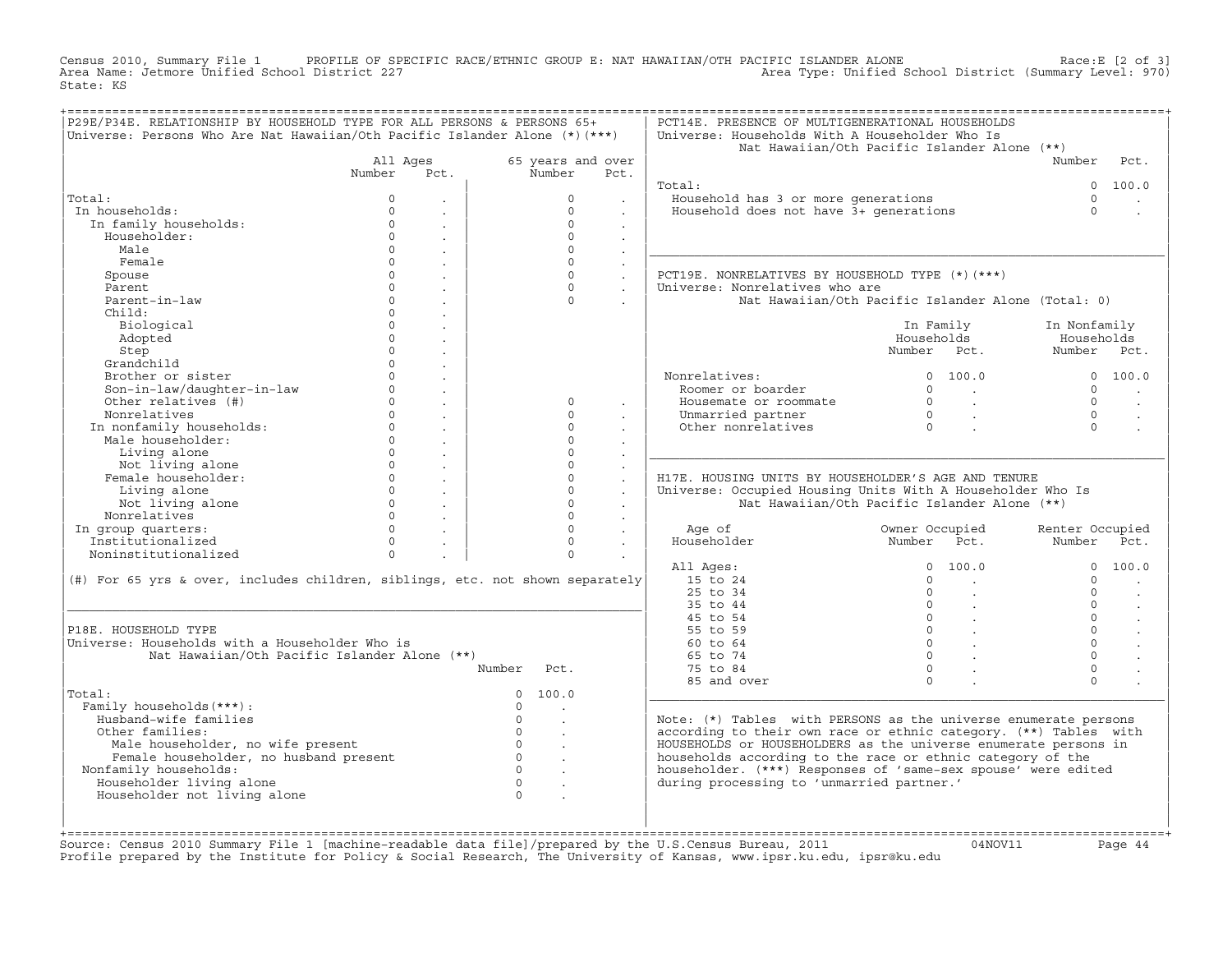Census 2010, Summary File 1 PROFILE OF SPECIFIC RACE/ETHNIC GROUP E: NAT HAWAIIAN/OTH PACIFIC ISLANDER ALONE Race:E [3 of 3]<br>Area Name: Jetmore Unified School District 227 Area Type: Unified School District (Summary Level: 970) State: KS

| P28E/H16E. HOUSEHOLDS (OCCUPIED HOUSING UNITS) BY HOUSEHOLD SIZE BY TYPE AND BY TENURE<br>Universe: Households (Occupied Housing Units) With A Householder Who Is Nat Hawaiian/Oth Pacific Islander Alone (**)(***) |                   |      |                         |      |                         |      |                   |      |                    |      |  |
|---------------------------------------------------------------------------------------------------------------------------------------------------------------------------------------------------------------------|-------------------|------|-------------------------|------|-------------------------|------|-------------------|------|--------------------|------|--|
|                                                                                                                                                                                                                     | All<br>Households | Pct. | Family<br>Households    | Pct. | Nonfamily<br>Households | Pct. | Owner<br>Occupied | Pct. | Renter<br>Occupied | Pct. |  |
| All household sizes:                                                                                                                                                                                                |                   |      |                         |      |                         |      |                   |      |                    |      |  |
| 1-person households                                                                                                                                                                                                 |                   |      | (Family always >1 pers) |      |                         |      |                   |      |                    |      |  |
| 2-person households                                                                                                                                                                                                 |                   |      |                         |      |                         |      |                   |      |                    |      |  |
| 3-person households                                                                                                                                                                                                 |                   |      |                         |      |                         |      |                   |      |                    |      |  |
| 4-person households                                                                                                                                                                                                 |                   |      |                         |      |                         |      |                   |      |                    |      |  |
| 5-person households                                                                                                                                                                                                 |                   |      |                         |      |                         |      |                   |      |                    |      |  |
| 6-person households                                                                                                                                                                                                 |                   |      |                         |      |                         |      |                   |      |                    |      |  |
| 7-or-more person households                                                                                                                                                                                         |                   |      |                         |      |                         |      |                   |      |                    |      |  |
|                                                                                                                                                                                                                     |                   |      |                         |      |                         |      |                   |      |                    |      |  |

|P16E/P17E/P36E/P37E/H11E/H12E. POPULATION IN HOUSEHOLDS AND AVERAGE HOUSEHOLD SIZE BY TYPE AND BY TENURE | |Universe: Population in Households (Occupied Housing Units) With A Householder Who Is Nat Hawaiian/Oth Pacific Islander Alone (\*\*) |

|                                | Total<br>Population | Pct.                                                                                                                                                                                                                                                                                                                                                                                                                                                                                 | In<br>Families | Pct.     | In.<br>Nonfamilies | Pct.          | In Owner<br>Occupied | Pct.          | In Renter<br>Occupied | Pct.     |  |
|--------------------------------|---------------------|--------------------------------------------------------------------------------------------------------------------------------------------------------------------------------------------------------------------------------------------------------------------------------------------------------------------------------------------------------------------------------------------------------------------------------------------------------------------------------------|----------------|----------|--------------------|---------------|----------------------|---------------|-----------------------|----------|--|
| Total population in households | $\Omega$            | 100.0                                                                                                                                                                                                                                                                                                                                                                                                                                                                                |                |          |                    |               |                      |               |                       |          |  |
| Under 18 years                 | $\Omega$            | 100.0                                                                                                                                                                                                                                                                                                                                                                                                                                                                                |                |          |                    |               |                      |               |                       |          |  |
| 18 years and over              |                     | 0 100.0                                                                                                                                                                                                                                                                                                                                                                                                                                                                              |                |          |                    |               |                      |               |                       |          |  |
| Average Household Size         | 0.00                | $------$                                                                                                                                                                                                                                                                                                                                                                                                                                                                             | 0.00           | $------$ |                    | $- - - - - -$ | 0. OO -              | $\frac{1}{2}$ | 0.00                  | $------$ |  |
| Under 18 years                 | 0.00                | $------$                                                                                                                                                                                                                                                                                                                                                                                                                                                                             | 0.00           | $------$ |                    |               |                      |               |                       |          |  |
| 18 years and over              | 0.00                | $\begin{tabular}{cccccc} \multicolumn{2}{c}{} & \multicolumn{2}{c}{} & \multicolumn{2}{c}{} & \multicolumn{2}{c}{} & \multicolumn{2}{c}{} & \multicolumn{2}{c}{} & \multicolumn{2}{c}{} & \multicolumn{2}{c}{} & \multicolumn{2}{c}{} & \multicolumn{2}{c}{} & \multicolumn{2}{c}{} & \multicolumn{2}{c}{} & \multicolumn{2}{c}{} & \multicolumn{2}{c}{} & \multicolumn{2}{c}{} & \multicolumn{2}{c}{} & \multicolumn{2}{c}{} & \multicolumn{2}{c}{} & \multicolumn{2}{c}{} & \mult$ | 0.00           | $------$ |                    |               |                      |               |                       | ------   |  |
|                                |                     |                                                                                                                                                                                                                                                                                                                                                                                                                                                                                      |                |          |                    |               |                      |               |                       |          |  |

|Note: Family household numbers include nonrelatives living with families. |

| | PCT20/PCT22E. GROUP OUARTERS POPULATION BY SEX BY AGE BY GROUP OUARTERS TYPE |Universe: Population in group quarters for persons who are Nat Hawaiian/Oth Pacific Islander Alone (\*) |

|                                               |        |       |       | Pct. of<br>All |      | Pct. of<br>Total |        | Pct. of<br>Total |
|-----------------------------------------------|--------|-------|-------|----------------|------|------------------|--------|------------------|
|                                               | Number | Pct.  | Total | Ages           | Male | $18+$            | Female | $18+$            |
| All types of group quarters:                  |        | 100.0 |       |                |      |                  |        |                  |
| Institutionalized population:                 |        |       |       |                |      |                  |        |                  |
| Correctional facilities for adults            |        |       |       |                |      |                  |        |                  |
| Juvenile facilities                           |        |       |       |                |      |                  |        |                  |
| Nursing facilities/skilled-nursing facilities |        |       |       |                |      |                  |        |                  |
| Other institutional facilities                |        |       |       |                |      |                  |        |                  |
| Noninstitutionalized population:              |        |       |       |                |      |                  |        |                  |
| College/university student housing            |        |       |       |                |      |                  |        |                  |
| Military quarters                             |        |       |       |                |      |                  |        |                  |
| Other noninstitutional facilities             |        |       |       |                |      |                  |        |                  |

|\_\_\_\_\_\_\_\_\_\_\_\_\_\_\_\_\_\_\_\_\_\_\_\_\_\_\_\_\_\_\_\_\_\_\_\_\_\_\_\_\_\_\_\_\_\_\_\_\_\_\_\_\_\_\_\_\_\_\_\_\_\_\_\_\_\_\_\_\_\_\_\_\_\_\_\_\_\_\_\_\_\_\_\_\_\_\_\_\_\_\_\_\_\_\_\_\_\_\_\_\_\_\_\_\_\_\_\_\_\_\_\_\_\_\_\_\_\_\_\_\_\_\_\_\_\_\_\_\_\_\_\_\_\_\_\_\_\_\_\_\_\_\_\_\_\_\_|

| |

| (\*\*\*) Same−sex couple households are included in the family households category if there is at least one additional person | | related to householder by birth or adoption. Same−sex couple households with no relatives of the householder present are tabulated | | in nonfamily households. Responses of 'same−sex spouse' were edited during processing to 'unmarried partner.' |

+===================================================================================================================================================+ Source: Census 2010 Summary File 1 [machine−readable data file]/prepared by the U.S.Census Bureau, 2011 04NOV11 Page 45 Profile prepared by the Institute for Policy & Social Research, The University of Kansas, www.ipsr.ku.edu, ipsr@ku.edu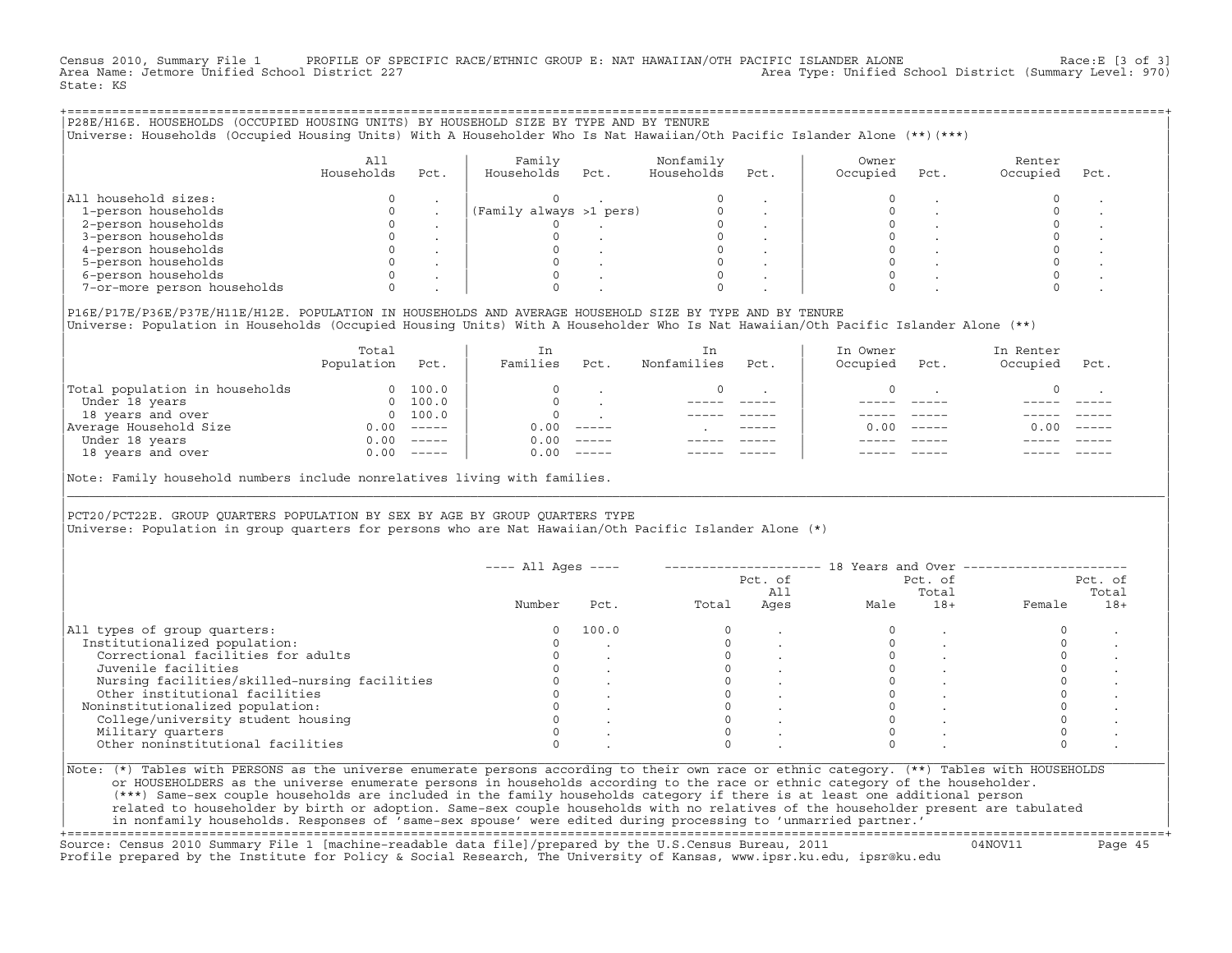Census 2010, Summary File 1 PROFILE OF SPECIFIC RACE/ETHNIC GROUP F: SOME OTHER RACE ALONE RACE OF SPECIFIC RACE ALONE<br>Area Name: Jetmore Unified School District 227 Area Type: Unified School District (Summary Level: 970) State: KS

| P29/P29F. POPULATION SUMMARY BY RESIDENCE TYPE FOR DESIGNATED UNIVERSE                                                                                                        |  |                                                                                                |  |  | P38F/39F. FAMILY TYPE BY PRESENCE AND AGE OF OWN OR RELATED CHILDREN                                                                                                                                                                                                                                                                                                                                                                                                                    |        |  |  |
|-------------------------------------------------------------------------------------------------------------------------------------------------------------------------------|--|------------------------------------------------------------------------------------------------|--|--|-----------------------------------------------------------------------------------------------------------------------------------------------------------------------------------------------------------------------------------------------------------------------------------------------------------------------------------------------------------------------------------------------------------------------------------------------------------------------------------------|--------|--|--|
| Universe: PERSONS Who Are Some Other Race Alone                                                                                                                               |  |                                                                                                |  |  | Universe: Families With A Householder Who Is                                                                                                                                                                                                                                                                                                                                                                                                                                            |        |  |  |
|                                                                                                                                                                               |  |                                                                                                |  |  | Some Other Race Alone (**) (***)                                                                                                                                                                                                                                                                                                                                                                                                                                                        |        |  |  |
| Population As % of Population of all Races<br>1,414<br>In Households(*)<br>1,414<br>In Group Quarters<br>2.4% of<br>1,400<br>14<br>2.4% of<br>1,400<br>14<br>2.4% of<br>1,414 |  |                                                                                                |  |  |                                                                                                                                                                                                                                                                                                                                                                                                                                                                                         |        |  |  |
| Total Persons:                                                                                                                                                                |  |                                                                                                |  |  | By Presence of: Own Children Related Children<br>Families Pct.   Families Pct.                                                                                                                                                                                                                                                                                                                                                                                                          |        |  |  |
|                                                                                                                                                                               |  |                                                                                                |  |  |                                                                                                                                                                                                                                                                                                                                                                                                                                                                                         |        |  |  |
|                                                                                                                                                                               |  |                                                                                                |  |  |                                                                                                                                                                                                                                                                                                                                                                                                                                                                                         |        |  |  |
|                                                                                                                                                                               |  |                                                                                                |  |  |                                                                                                                                                                                                                                                                                                                                                                                                                                                                                         |        |  |  |
|                                                                                                                                                                               |  |                                                                                                |  |  |                                                                                                                                                                                                                                                                                                                                                                                                                                                                                         |        |  |  |
|                                                                                                                                                                               |  |                                                                                                |  |  |                                                                                                                                                                                                                                                                                                                                                                                                                                                                                         |        |  |  |
|                                                                                                                                                                               |  |                                                                                                |  |  |                                                                                                                                                                                                                                                                                                                                                                                                                                                                                         |        |  |  |
|                                                                                                                                                                               |  |                                                                                                |  |  |                                                                                                                                                                                                                                                                                                                                                                                                                                                                                         |        |  |  |
|                                                                                                                                                                               |  |                                                                                                |  |  |                                                                                                                                                                                                                                                                                                                                                                                                                                                                                         |        |  |  |
|                                                                                                                                                                               |  |                                                                                                |  |  |                                                                                                                                                                                                                                                                                                                                                                                                                                                                                         |        |  |  |
|                                                                                                                                                                               |  |                                                                                                |  |  |                                                                                                                                                                                                                                                                                                                                                                                                                                                                                         |        |  |  |
|                                                                                                                                                                               |  |                                                                                                |  |  |                                                                                                                                                                                                                                                                                                                                                                                                                                                                                         |        |  |  |
|                                                                                                                                                                               |  |                                                                                                |  |  |                                                                                                                                                                                                                                                                                                                                                                                                                                                                                         |        |  |  |
|                                                                                                                                                                               |  |                                                                                                |  |  |                                                                                                                                                                                                                                                                                                                                                                                                                                                                                         |        |  |  |
|                                                                                                                                                                               |  |                                                                                                |  |  |                                                                                                                                                                                                                                                                                                                                                                                                                                                                                         |        |  |  |
|                                                                                                                                                                               |  |                                                                                                |  |  |                                                                                                                                                                                                                                                                                                                                                                                                                                                                                         |        |  |  |
|                                                                                                                                                                               |  |                                                                                                |  |  |                                                                                                                                                                                                                                                                                                                                                                                                                                                                                         |        |  |  |
|                                                                                                                                                                               |  |                                                                                                |  |  |                                                                                                                                                                                                                                                                                                                                                                                                                                                                                         |        |  |  |
|                                                                                                                                                                               |  |                                                                                                |  |  |                                                                                                                                                                                                                                                                                                                                                                                                                                                                                         |        |  |  |
|                                                                                                                                                                               |  |                                                                                                |  |  |                                                                                                                                                                                                                                                                                                                                                                                                                                                                                         |        |  |  |
|                                                                                                                                                                               |  |                                                                                                |  |  |                                                                                                                                                                                                                                                                                                                                                                                                                                                                                         |        |  |  |
|                                                                                                                                                                               |  |                                                                                                |  |  |                                                                                                                                                                                                                                                                                                                                                                                                                                                                                         |        |  |  |
|                                                                                                                                                                               |  |                                                                                                |  |  |                                                                                                                                                                                                                                                                                                                                                                                                                                                                                         |        |  |  |
|                                                                                                                                                                               |  |                                                                                                |  |  |                                                                                                                                                                                                                                                                                                                                                                                                                                                                                         |        |  |  |
|                                                                                                                                                                               |  |                                                                                                |  |  | P31F. RELATIONSHIP BY HOUSEHOLD TYPE FOR THE POPULATION UNDER 18 YEARS                                                                                                                                                                                                                                                                                                                                                                                                                  |        |  |  |
|                                                                                                                                                                               |  |                                                                                                |  |  | Universe: Persons under 18 who are                                                                                                                                                                                                                                                                                                                                                                                                                                                      |        |  |  |
|                                                                                                                                                                               |  |                                                                                                |  |  | Some Other Race Alone (*) (***)                                                                                                                                                                                                                                                                                                                                                                                                                                                         |        |  |  |
|                                                                                                                                                                               |  |                                                                                                |  |  |                                                                                                                                                                                                                                                                                                                                                                                                                                                                                         | Number |  |  |
|                                                                                                                                                                               |  |                                                                                                |  |  |                                                                                                                                                                                                                                                                                                                                                                                                                                                                                         |        |  |  |
|                                                                                                                                                                               |  |                                                                                                |  |  |                                                                                                                                                                                                                                                                                                                                                                                                                                                                                         |        |  |  |
|                                                                                                                                                                               |  |                                                                                                |  |  |                                                                                                                                                                                                                                                                                                                                                                                                                                                                                         |        |  |  |
|                                                                                                                                                                               |  |                                                                                                |  |  |                                                                                                                                                                                                                                                                                                                                                                                                                                                                                         |        |  |  |
|                                                                                                                                                                               |  |                                                                                                |  |  |                                                                                                                                                                                                                                                                                                                                                                                                                                                                                         |        |  |  |
|                                                                                                                                                                               |  |                                                                                                |  |  |                                                                                                                                                                                                                                                                                                                                                                                                                                                                                         |        |  |  |
|                                                                                                                                                                               |  |                                                                                                |  |  | $\begin{tabular}{lllllllllllll} \multicolumn{3}{c}{\begin{tabular}{l} \multicolumn{3}{c}{\begin{tabular}{l} \multicolumn{3}{c}{\begin{tabular}{l} \multicolumn{3}{c}{\begin{tabular}{l} \multicolumn{3}{c}{\begin{tabular}{l} \multicolumn{3}{c}{\begin{tabular}{c} \multicolumn{3}{c}{\rule{0.3cm}{.1cm} \multicolumn{3}{c}{\rule{0.3cm}{.1cm} \multicolumn{3}{c}{\rule{0.3cm}{.1cm} \multicolumn{3}{c}{\end{tabular}}}} \end{tabular} & $\multicolumn{3}{c}{\begin{tabular}{l} \mult$ |        |  |  |
|                                                                                                                                                                               |  |                                                                                                |  |  |                                                                                                                                                                                                                                                                                                                                                                                                                                                                                         |        |  |  |
|                                                                                                                                                                               |  |                                                                                                |  |  |                                                                                                                                                                                                                                                                                                                                                                                                                                                                                         |        |  |  |
|                                                                                                                                                                               |  |                                                                                                |  |  |                                                                                                                                                                                                                                                                                                                                                                                                                                                                                         |        |  |  |
|                                                                                                                                                                               |  |                                                                                                |  |  |                                                                                                                                                                                                                                                                                                                                                                                                                                                                                         |        |  |  |
|                                                                                                                                                                               |  |                                                                                                |  |  |                                                                                                                                                                                                                                                                                                                                                                                                                                                                                         |        |  |  |
|                                                                                                                                                                               |  |                                                                                                |  |  |                                                                                                                                                                                                                                                                                                                                                                                                                                                                                         |        |  |  |
|                                                                                                                                                                               |  |                                                                                                |  |  |                                                                                                                                                                                                                                                                                                                                                                                                                                                                                         |        |  |  |
|                                                                                                                                                                               |  |                                                                                                |  |  |                                                                                                                                                                                                                                                                                                                                                                                                                                                                                         |        |  |  |
|                                                                                                                                                                               |  |                                                                                                |  |  |                                                                                                                                                                                                                                                                                                                                                                                                                                                                                         |        |  |  |
|                                                                                                                                                                               |  |                                                                                                |  |  | Male householder<br>Male householder<br>Female householder<br>Temale householder<br>Temale householder<br>Other relatives:<br>Characteristics:<br>Characteristics<br>Strangform of the state of the state<br>Nonrelatives<br>In group quarters:<br>I                                                                                                                                                                                                                                    |        |  |  |
|                                                                                                                                                                               |  | 0 to 17<br>18 to 64<br>18 to 64<br>18 to 64<br>12 35.3<br>13 65.0<br>13 65.0<br>15.0<br>10 0.0 |  |  |                                                                                                                                                                                                                                                                                                                                                                                                                                                                                         |        |  |  |
|                                                                                                                                                                               |  |                                                                                                |  |  | Note: (*) Tables with PERSONS as the universe enumerate persons according                                                                                                                                                                                                                                                                                                                                                                                                               |        |  |  |
|                                                                                                                                                                               |  |                                                                                                |  |  | to their own race or ethnic category. (**) Tables with HOUSEHOLDS or                                                                                                                                                                                                                                                                                                                                                                                                                    |        |  |  |
|                                                                                                                                                                               |  |                                                                                                |  |  | HOUSEHOLDERS as the universe enumerate persons in households according                                                                                                                                                                                                                                                                                                                                                                                                                  |        |  |  |
|                                                                                                                                                                               |  |                                                                                                |  |  | to the race or ethnic category of the householder. (***) Responses of<br>Median Age 28.5 30.0 25.0 200 same-sex spouse' were edited during processing to 'unmarried partner.'                                                                                                                                                                                                                                                                                                           |        |  |  |
|                                                                                                                                                                               |  |                                                                                                |  |  |                                                                                                                                                                                                                                                                                                                                                                                                                                                                                         |        |  |  |

+===================================================================================================================================================+Source: Census 2010 Summary File 1 [machine−readable data file]/prepared by the U.S.Census Bureau, 2011 04NOV11 Page 46 Profile prepared by the Institute for Policy & Social Research, The University of Kansas, www.ipsr.ku.edu, ipsr@ku.edu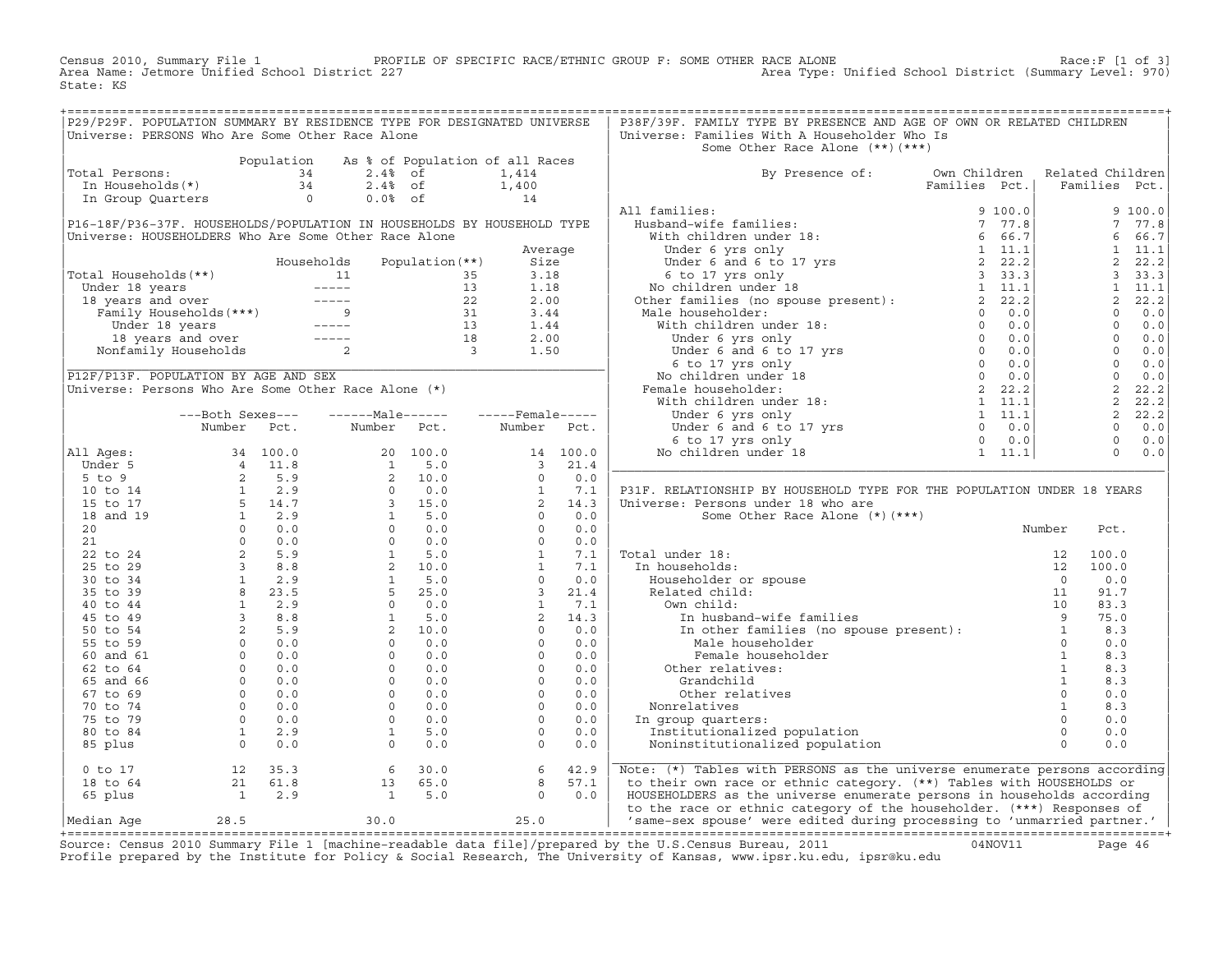Census 2010, Summary File 1 PROFILE OF SPECIFIC RACE/ETHNIC GROUP F: SOME OTHER RACE ALONE Race:F [2 of 3]<br>Area Name: Jetmore Unified School District 227 Area Type: Unified School District (Summary Level: 970) Area Type: Unified School District (Summary Level: 970) State: KS

| P29F/P34F. RELATIONSHIP BY HOUSEHOLD TYPE FOR ALL PERSONS & PERSONS 65+<br>Universe: Persons Who Are Some Other Race Alone $(*)$ (***)                                                                                                                                                  |                                       |                 |                                                                 |              |                   | PCT14F. PRESENCE OF MULTIGENERATIONAL HOUSEHOLDS<br>Universe: Households With A Householder Who Is<br>Some Other Race Alone (**) |                     |                 |            |
|-----------------------------------------------------------------------------------------------------------------------------------------------------------------------------------------------------------------------------------------------------------------------------------------|---------------------------------------|-----------------|-----------------------------------------------------------------|--------------|-------------------|----------------------------------------------------------------------------------------------------------------------------------|---------------------|-----------------|------------|
|                                                                                                                                                                                                                                                                                         | All Ages                              |                 |                                                                 |              | 65 years and over |                                                                                                                                  |                     | Number          | Pct.       |
|                                                                                                                                                                                                                                                                                         | Number                                | Pct.            |                                                                 | Number       | Pct.              |                                                                                                                                  |                     |                 |            |
|                                                                                                                                                                                                                                                                                         |                                       |                 |                                                                 |              |                   | Total:                                                                                                                           |                     |                 | 11 100.0   |
| Total:                                                                                                                                                                                                                                                                                  | 34                                    | 100.0           |                                                                 | $\mathbf{1}$ | 100.0             | Household has 3 or more generations<br>Household does not have 3+ generations                                                    |                     | $\mathbf{1}$    | 9.1        |
| In households:                                                                                                                                                                                                                                                                          | 34                                    | 100.0           |                                                                 | $\mathbf{1}$ | 100.0             |                                                                                                                                  |                     | 10              | 90.9       |
| In family households:                                                                                                                                                                                                                                                                   | 30                                    | 88.2            |                                                                 | $\Omega$     | 0.0               |                                                                                                                                  |                     |                 |            |
| Householder:                                                                                                                                                                                                                                                                            | $\overline{9}$                        | 26.5            |                                                                 | $\Omega$     | 0.0               |                                                                                                                                  |                     |                 |            |
| Male                                                                                                                                                                                                                                                                                    | 6                                     | 17.6            |                                                                 | $\Omega$     | 0.0               |                                                                                                                                  |                     |                 |            |
| Female                                                                                                                                                                                                                                                                                  | $\overline{3}$                        | 8.8             |                                                                 | $\Omega$     | 0.0               |                                                                                                                                  |                     |                 |            |
| Spouse                                                                                                                                                                                                                                                                                  | 6                                     | 17.6            |                                                                 | $\Omega$     | 0.0               | PCT19F. NONRELATIVES BY HOUSEHOLD TYPE (*) (***)                                                                                 |                     |                 |            |
| Parent                                                                                                                                                                                                                                                                                  | $\Omega$                              | 0.0             |                                                                 | $\Omega$     | 0.0               | Universe: Nonrelatives who are                                                                                                   |                     |                 |            |
| Parent-in-law                                                                                                                                                                                                                                                                           | $\Omega$                              | 0.0             |                                                                 | $\Omega$     | 0.0               | Some Other Race Alone (Total: 3)                                                                                                 |                     |                 |            |
| Child:                                                                                                                                                                                                                                                                                  | 12                                    | 35.3            |                                                                 |              |                   |                                                                                                                                  |                     |                 |            |
| Biological                                                                                                                                                                                                                                                                              | 12                                    | 35.3            |                                                                 |              |                   |                                                                                                                                  | In Family           | In Nonfamily    |            |
| Adopted                                                                                                                                                                                                                                                                                 | $\Omega$                              | 0.0             |                                                                 |              |                   |                                                                                                                                  | Households          | Households      |            |
| Step                                                                                                                                                                                                                                                                                    | $\Omega$                              | 0.0             |                                                                 |              |                   |                                                                                                                                  | Number Pct.         | Number Pct.     |            |
| Grandchild                                                                                                                                                                                                                                                                              | 1                                     | 2.9             |                                                                 |              |                   |                                                                                                                                  |                     |                 |            |
| Brother or sister                                                                                                                                                                                                                                                                       | $\Omega$                              | 0.0             |                                                                 |              |                   | Nonrelatives:                                                                                                                    | 1 100.0             |                 | 2 100.0    |
|                                                                                                                                                                                                                                                                                         |                                       | 2.9             |                                                                 |              |                   | Roomer or boarder                                                                                                                | $0 \qquad 0.0$      | $\Omega$        | 0.0        |
| Son-in-law/daughter-in-law 1<br>Other relatives (#) 0                                                                                                                                                                                                                                   |                                       | 0.0             |                                                                 | $\Omega$     | 0.0               |                                                                                                                                  |                     |                 | 2 100.0    |
| Nonrelatives                                                                                                                                                                                                                                                                            |                                       | $1 \t 2.9$      |                                                                 | $\Omega$     | 0.0               | Housemate or roommate $0$ 0.0<br>Unmarried partner 0 0.0<br>Other nonrelatives 1 100.0                                           |                     | $\Omega$        | 0.0        |
|                                                                                                                                                                                                                                                                                         |                                       |                 |                                                                 | $\mathbf{1}$ | 100.0             |                                                                                                                                  |                     | $\Omega$        | 0.0        |
| Nonrelatives<br>In nonfamily households:<br>Male householder:<br>Living alone<br>1 2.9                                                                                                                                                                                                  |                                       |                 |                                                                 | $\mathbf{1}$ | 100.0             |                                                                                                                                  |                     |                 |            |
|                                                                                                                                                                                                                                                                                         |                                       |                 |                                                                 | $\mathbf{1}$ | 100.0             |                                                                                                                                  |                     |                 |            |
| Not living alone<br>Female householder:                                                                                                                                                                                                                                                 | $\begin{array}{c} 1 \\ 0 \end{array}$ | 2.9             |                                                                 | $\Omega$     | 0.0               |                                                                                                                                  |                     |                 |            |
|                                                                                                                                                                                                                                                                                         |                                       | 0.0             |                                                                 | $\Omega$     | 0.0               | H17F. HOUSING UNITS BY HOUSEHOLDER'S AGE AND TENURE                                                                              |                     |                 |            |
| Living alone                                                                                                                                                                                                                                                                            | $\overline{0}$                        | 0.0             |                                                                 | $\circ$      | 0.0               | Universe: Occupied Housing Units With A Householder Who Is                                                                       |                     |                 |            |
| Not living alone                                                                                                                                                                                                                                                                        |                                       | $0 \qquad 0.0$  |                                                                 | $\Omega$     | 0.0               | Some Other Race Alone (**)                                                                                                       |                     |                 |            |
| Nonrelatives                                                                                                                                                                                                                                                                            | $\overline{2}$                        | 5.9             |                                                                 | $\Omega$     | 0.0               |                                                                                                                                  |                     |                 |            |
| In group quarters:                                                                                                                                                                                                                                                                      |                                       | $\Omega$<br>0.0 |                                                                 | $\Omega$     | 0.0               | Age of                                                                                                                           | Owner Occupied      | Renter Occupied |            |
| Institutionalized                                                                                                                                                                                                                                                                       |                                       | $0 \t 0.0$      |                                                                 | $\Omega$     | 0.0               | Householder                                                                                                                      | Number<br>Pct.      | Number Pct.     |            |
| Noninstitutionalized                                                                                                                                                                                                                                                                    | $\Omega$                              | 0.0             |                                                                 | $\Omega$     | 0.0               |                                                                                                                                  |                     |                 |            |
|                                                                                                                                                                                                                                                                                         |                                       |                 |                                                                 |              |                   | All Ages:                                                                                                                        | 4, 100, 0           |                 | 7, 100.0   |
| (#) For 65 yrs & over, includes children, siblings, etc. not shown separately                                                                                                                                                                                                           |                                       |                 |                                                                 |              |                   | 15 to 24                                                                                                                         | $\Omega$<br>0.0     |                 | $1 \t14.3$ |
|                                                                                                                                                                                                                                                                                         |                                       |                 |                                                                 |              |                   | 25 to 34                                                                                                                         | $2^{\circ}$<br>50.0 | $\Omega$        | 0.0        |
|                                                                                                                                                                                                                                                                                         |                                       |                 |                                                                 |              |                   | 35 to 44                                                                                                                         | 2, 50.0             | $2^{\circ}$     | 28.6       |
|                                                                                                                                                                                                                                                                                         |                                       |                 |                                                                 |              |                   | 45 to 54                                                                                                                         | $0 \qquad 0.0$      |                 | 3, 42.9    |
| P18F. HOUSEHOLD TYPE                                                                                                                                                                                                                                                                    |                                       |                 |                                                                 |              |                   | 55 to 59                                                                                                                         | $0 \qquad 0.0$      | $\Omega$        | 0.0        |
| Universe: Households with a Householder Who is                                                                                                                                                                                                                                          |                                       |                 |                                                                 |              |                   | 60 to 64                                                                                                                         | $0 \t 0.0$          | $\Omega$        | 0.0        |
| Some Other Race Alone (**)                                                                                                                                                                                                                                                              |                                       |                 |                                                                 |              |                   | 65 to 74                                                                                                                         | $0 \t 0.0$          | $\Omega$        | 0.0        |
|                                                                                                                                                                                                                                                                                         |                                       |                 | Number                                                          | Pct.         |                   | 75 to 84                                                                                                                         | $0 \qquad 0.0$      | 1               | 14.3       |
|                                                                                                                                                                                                                                                                                         |                                       |                 |                                                                 |              |                   | 85 and over                                                                                                                      | $\Omega$<br>0.0     | $\Omega$        | 0.0        |
| Total:                                                                                                                                                                                                                                                                                  |                                       |                 |                                                                 | 11 100.0     |                   |                                                                                                                                  |                     |                 |            |
| Family households (***) :                                                                                                                                                                                                                                                               |                                       |                 |                                                                 | 9 81.8       |                   |                                                                                                                                  |                     |                 |            |
| Husband-wife families                                                                                                                                                                                                                                                                   |                                       |                 | 7                                                               | 63.6         |                   | Note: (*) Tables with PERSONS as the universe enumerate persons                                                                  |                     |                 |            |
| Other families:                                                                                                                                                                                                                                                                         |                                       |                 |                                                                 | 2 18.2       |                   | according to their own race or ethnic category. (**) Tables with                                                                 |                     |                 |            |
|                                                                                                                                                                                                                                                                                         |                                       |                 |                                                                 |              |                   | HOUSEHOLDS or HOUSEHOLDERS as the universe enumerate persons in                                                                  |                     |                 |            |
|                                                                                                                                                                                                                                                                                         |                                       |                 |                                                                 |              |                   | households according to the race or ethnic category of the                                                                       |                     |                 |            |
| male householder, no wife present<br>Female householder, no husband present<br>$\begin{array}{ccc}\n2 & 18.2 \\ 0 & 0.0 \\ 2 & 18.2 \\ 2 & 18.2\n\end{array}$<br>$\begin{array}{ccc}\n\text{18.2} \\ \text{20.0} \\ \text{218.2} \\ \text{218.2}\n\end{array}$<br>Nonfamily households: |                                       |                 |                                                                 |              |                   | householder. (***) Responses of 'same-sex spouse' were edited                                                                    |                     |                 |            |
| Householder living alone                                                                                                                                                                                                                                                                |                                       |                 |                                                                 |              |                   | during processing to 'unmarried partner.'                                                                                        |                     |                 |            |
| Householder not living alone                                                                                                                                                                                                                                                            |                                       |                 | $\begin{array}{ccc} 2 & 18.2 \\ 1 & 9.1 \\ 1 & 9.1 \end{array}$ |              |                   |                                                                                                                                  |                     |                 |            |
|                                                                                                                                                                                                                                                                                         |                                       |                 |                                                                 |              |                   |                                                                                                                                  |                     |                 |            |
|                                                                                                                                                                                                                                                                                         |                                       |                 |                                                                 |              |                   |                                                                                                                                  |                     |                 |            |
|                                                                                                                                                                                                                                                                                         |                                       |                 |                                                                 |              |                   |                                                                                                                                  |                     |                 |            |

+===================================================================================================================================================+Source: Census 2010 Summary File 1 [machine−readable data file]/prepared by the U.S.Census Bureau, 2011 04NOV11 Page 47 Profile prepared by the Institute for Policy & Social Research, The University of Kansas, www.ipsr.ku.edu, ipsr@ku.edu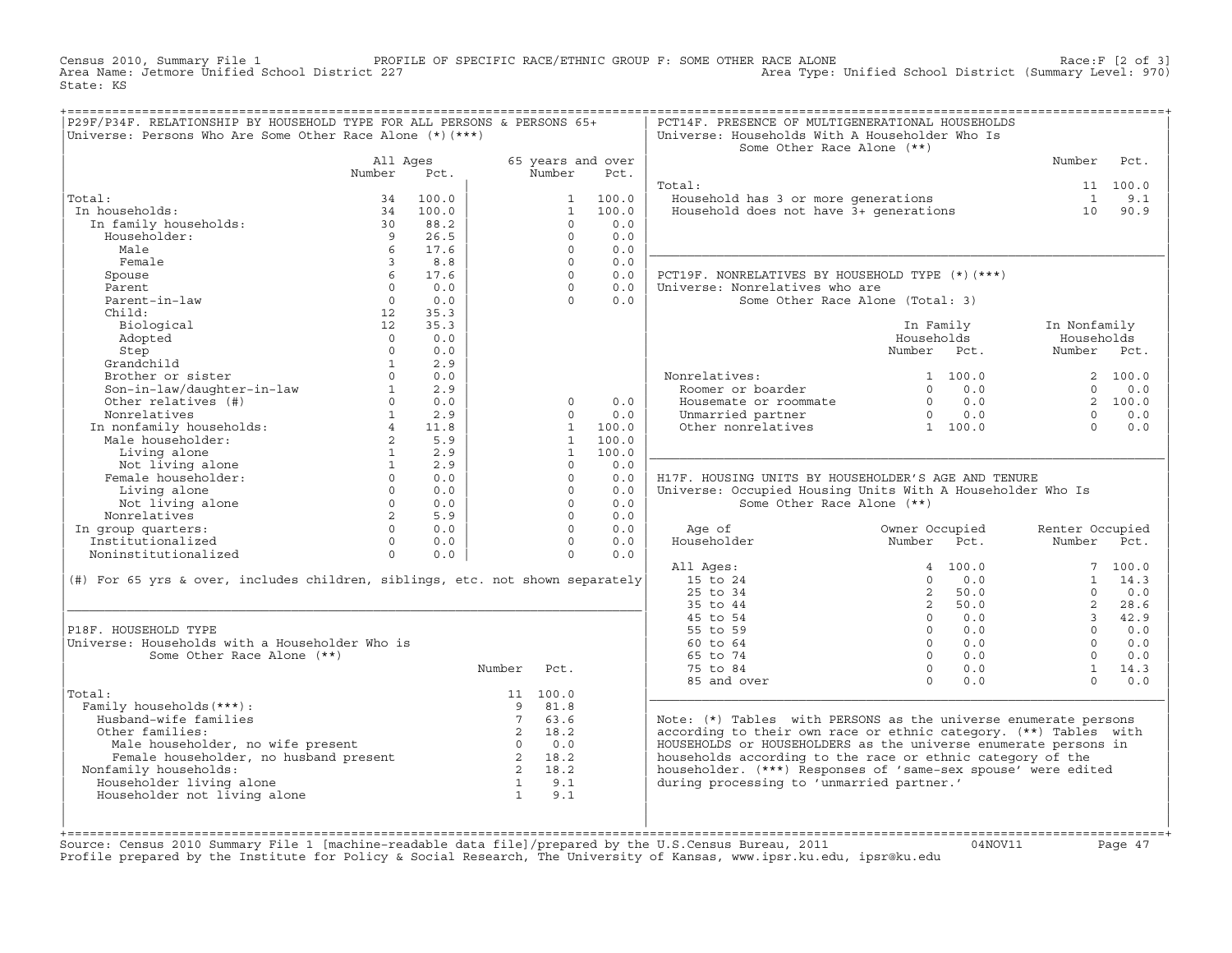Census 2010, Summary File 1 PROFILE OF SPECIFIC RACE/ETHNIC GROUP F: SOME OTHER RACE ALONE Race:F [3 of 3]<br>Area Name: Jetmore Unified School District 227 Area Type: Unified School District (Summary Level: 970) State: KS

+===================================================================================================================================================+|P28F/H16F. HOUSEHOLDS (OCCUPIED HOUSING UNITS) BY HOUSEHOLD SIZE BY TYPE AND BY TENURE | |Universe: Households (Occupied Housing Units) With A Householder Who Is Some Other Race Alone (\*\*)(\*\*\*) |

|                             | All<br>Households | Pct.  | Family<br>Households    | Pct.  | Nonfamily<br>Households | Pct.     | Owner<br>Occupied | Pct.    | Renter<br>Occupied | Pct.  |
|-----------------------------|-------------------|-------|-------------------------|-------|-------------------------|----------|-------------------|---------|--------------------|-------|
| household sizes:<br>All     |                   | 100.0 | 9.                      | 100.0 |                         | 2, 100.0 |                   | 4 100.0 |                    | 100.0 |
| 1-person households         |                   | 9.1   | (Family always >1 pers) |       |                         | 50.0     |                   | 0.0     |                    | 14.3  |
| 2-person households         |                   | 18.2  |                         | 11.1  |                         | 50.0     |                   | 0.0     |                    | 28.6  |
| 3-person households         |                   | 36.4  |                         | 44.4  | $\Omega$                | 0.0      |                   | 25.0    |                    | 42.9  |
| 4-person households         |                   | 27.3  |                         | 33.3  | $\Omega$                | 0.0      |                   | 50.0    |                    | 14.3  |
| 5-person households         |                   | 0.0   |                         | 0.0   | $\Omega$                | 0.0      |                   | 0.0     |                    | 0.0   |
| 6-person households         |                   | 9.1   |                         | 11.1  | $\Omega$                | 0.0      |                   | 25.0    |                    | 0.0   |
| 7-or-more person households | $\Omega$          | 0.0   |                         | 0.0   | 0                       | 0.0      |                   | 0.0     |                    | 0.0   |

|P16F/P17F/P36F/P37F/H11F/H12F. POPULATION IN HOUSEHOLDS AND AVERAGE HOUSEHOLD SIZE BY TYPE AND BY TENURE | Universe: Population in Households (Occupied Housing Units) With A Householder Who Is Some Other Race Alone (\*\*)

|                                | Total<br>Population | Pct.                      | In<br>Families  | Pct.     | In.<br>Nonfamilies | Pct.     | In Owner<br>Occupied | Pct.   | In Renter<br>Occupied | Pct.        |
|--------------------------------|---------------------|---------------------------|-----------------|----------|--------------------|----------|----------------------|--------|-----------------------|-------------|
| Total population in households | 35                  | 100.0                     | 31              | 88.6     |                    | 8.6      | 17                   | 48.6   | 18                    | 51.4        |
| Under 18 years                 | 13                  | 100.0                     | 13 <sup>7</sup> | 100.0    |                    |          |                      |        |                       |             |
| 18 years and over              | 22                  | 100.0                     | 18              | 81.8     |                    |          |                      |        |                       |             |
| Average Household Size         | 3.18                | $\qquad \qquad - - - - -$ | 3.44            | $------$ | 1.50               | $------$ | 4.25                 | ______ | 2.57                  | $------$    |
| Under 18 years                 | ⊥.18                | $------$                  | 1.44            | $------$ |                    |          |                      |        |                       |             |
| 18 years and over              |                     | $2.00$ -----              | 2.00            |          |                    |          |                      |        |                       | $- - - - -$ |
|                                |                     |                           |                 |          |                    |          |                      |        |                       |             |

Note: Family household numbers include nonrelatives living with families.

| | PCT20/PCT22F. GROUP OUARTERS POPULATION BY SEX BY AGE BY GROUP OUARTERS TYPE Universe: Population in group quarters for persons who are Some Other Race Alone (\*)

|                                               |        |       |       | Pct. of<br>All |      | Pct. of<br>Total |        | Pct. of<br>Total |
|-----------------------------------------------|--------|-------|-------|----------------|------|------------------|--------|------------------|
|                                               | Number | Pct.  | Total | Ages           | Male | $18+$            | Female | $18+$            |
| All types of group quarters:                  |        | 100.0 |       |                |      |                  |        |                  |
| Institutionalized population:                 |        |       |       |                |      |                  |        |                  |
| Correctional facilities for adults            |        |       |       |                |      |                  |        |                  |
| Juvenile facilities                           |        |       |       |                |      |                  |        |                  |
| Nursing facilities/skilled-nursing facilities |        |       |       |                |      |                  |        |                  |
| Other institutional facilities                |        |       |       |                |      |                  |        |                  |
| Noninstitutionalized population:              |        |       |       |                |      |                  |        |                  |
| College/university student housing            |        |       |       |                |      |                  |        |                  |
| Military quarters                             |        |       |       |                |      |                  |        |                  |
| Other noninstitutional facilities             |        |       |       |                |      |                  |        |                  |

|\_\_\_\_\_\_\_\_\_\_\_\_\_\_\_\_\_\_\_\_\_\_\_\_\_\_\_\_\_\_\_\_\_\_\_\_\_\_\_\_\_\_\_\_\_\_\_\_\_\_\_\_\_\_\_\_\_\_\_\_\_\_\_\_\_\_\_\_\_\_\_\_\_\_\_\_\_\_\_\_\_\_\_\_\_\_\_\_\_\_\_\_\_\_\_\_\_\_\_\_\_\_\_\_\_\_\_\_\_\_\_\_\_\_\_\_\_\_\_\_\_\_\_\_\_\_\_\_\_\_\_\_\_\_\_\_\_\_\_\_\_\_\_\_\_\_\_|

| |

or HOUSEHOLDERS as the universe enumerate persons in households according to the race or ethnic category of the householder. | (\*\*\*) Same−sex couple households are included in the family households category if there is at least one additional person | | related to householder by birth or adoption. Same−sex couple households with no relatives of the householder present are tabulated | | in nonfamily households. Responses of 'same−sex spouse' were edited during processing to 'unmarried partner.' |

+===================================================================================================================================================+ Source: Census 2010 Summary File 1 [machine−readable data file]/prepared by the U.S.Census Bureau, 2011 04NOV11 Page 48 Profile prepared by the Institute for Policy & Social Research, The University of Kansas, www.ipsr.ku.edu, ipsr@ku.edu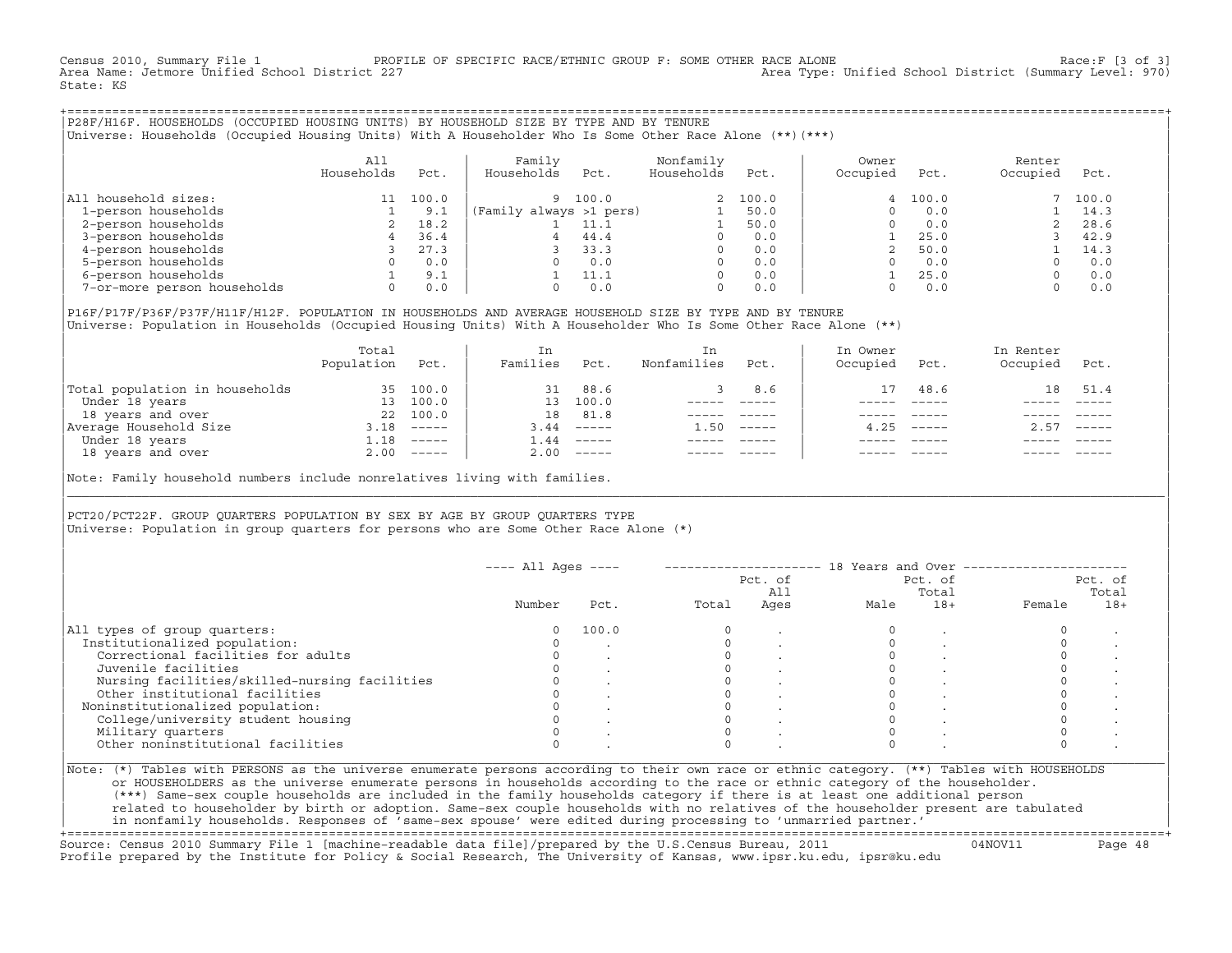Census 2010, Summary File 1 PROFILE OF SPECIFIC RACE/ETHNIC GROUP G: TWO OR MORE RACES Race:G [1 of 3] Area Name: Jetmore Unified School District 227 Area Type: Unified School District (Summary Level: 970) State: KS

+===================================================================================================================================================+

| P29/P29G. POPULATION SUMMARY BY RESIDENCE TYPE FOR DESIGNATED UNIVERSE                      |                                                                    |                                                          |                                                                  |         | P38G/39G. FAMILY TYPE BY PRESENCE AND AGE OF OWN OR RELATED CHILDREN                                                                                                                                                                                                                                                            |               |                  |         |
|---------------------------------------------------------------------------------------------|--------------------------------------------------------------------|----------------------------------------------------------|------------------------------------------------------------------|---------|---------------------------------------------------------------------------------------------------------------------------------------------------------------------------------------------------------------------------------------------------------------------------------------------------------------------------------|---------------|------------------|---------|
| Universe: PERSONS Who Are Two or More Races                                                 |                                                                    |                                                          |                                                                  |         | Universe: Families With A Householder Who Is                                                                                                                                                                                                                                                                                    |               |                  |         |
|                                                                                             |                                                                    |                                                          |                                                                  |         | Two or More Races (**) (***)                                                                                                                                                                                                                                                                                                    |               |                  |         |
|                                                                                             |                                                                    | Population As % of Population of all Races               |                                                                  |         |                                                                                                                                                                                                                                                                                                                                 |               |                  |         |
| Total Persons:                                                                              |                                                                    |                                                          | 1,414                                                            |         | By Presence of:                                                                                                                                                                                                                                                                                                                 | Own Children  | Related Children |         |
| otal Persons: $22$ 1.6% of<br>In Households (*) $22$ 1.6% of<br>In Group Quarters 0 0.0% of |                                                                    |                                                          | 1,400                                                            |         |                                                                                                                                                                                                                                                                                                                                 | Families Pct. | Families Pct.    |         |
|                                                                                             |                                                                    |                                                          | 14                                                               |         |                                                                                                                                                                                                                                                                                                                                 |               |                  |         |
|                                                                                             |                                                                    |                                                          |                                                                  |         | All families:                                                                                                                                                                                                                                                                                                                   |               |                  | 1 100.0 |
| P16-18G/P36-37G. HOUSEHOLDS/POPULATION IN HOUSEHOLDS BY HOUSEHOLD TYPE                      |                                                                    |                                                          |                                                                  |         |                                                                                                                                                                                                                                                                                                                                 |               |                  | 1 100.0 |
| Universe: HOUSEHOLDERS Who Are Two or More Races                                            |                                                                    |                                                          |                                                                  |         |                                                                                                                                                                                                                                                                                                                                 |               |                  | 1 100.0 |
|                                                                                             |                                                                    |                                                          |                                                                  | Average |                                                                                                                                                                                                                                                                                                                                 |               |                  | 1 100.0 |
|                                                                                             |                                                                    | Households                                               | Size                                                             |         |                                                                                                                                                                                                                                                                                                                                 |               |                  |         |
|                                                                                             |                                                                    |                                                          |                                                                  |         |                                                                                                                                                                                                                                                                                                                                 |               |                  |         |
|                                                                                             |                                                                    |                                                          |                                                                  |         |                                                                                                                                                                                                                                                                                                                                 |               |                  |         |
|                                                                                             |                                                                    |                                                          |                                                                  |         | Male householder:                                                                                                                                                                                                                                                                                                               |               |                  |         |
|                                                                                             |                                                                    |                                                          |                                                                  |         |                                                                                                                                                                                                                                                                                                                                 |               |                  |         |
|                                                                                             |                                                                    |                                                          |                                                                  |         |                                                                                                                                                                                                                                                                                                                                 |               |                  |         |
|                                                                                             |                                                                    |                                                          |                                                                  |         |                                                                                                                                                                                                                                                                                                                                 |               |                  |         |
|                                                                                             |                                                                    |                                                          | $\frac{1}{2}$<br>35 (*)                                          |         |                                                                                                                                                                                                                                                                                                                                 |               |                  |         |
| P12G/P13G. POPULATION BY AGE AND SEX                                                        |                                                                    |                                                          |                                                                  |         |                                                                                                                                                                                                                                                                                                                                 |               |                  |         |
| Universe: Persons Who Are Two or More Races (*)                                             |                                                                    |                                                          |                                                                  |         |                                                                                                                                                                                                                                                                                                                                 |               |                  |         |
|                                                                                             |                                                                    |                                                          |                                                                  |         |                                                                                                                                                                                                                                                                                                                                 |               |                  |         |
|                                                                                             |                                                                    | ---Both Sexes---    ------Male------    -----Female----- |                                                                  |         |                                                                                                                                                                                                                                                                                                                                 |               |                  |         |
|                                                                                             | Number Pct.                                                        | Number Pct.                                              | Number Pct.                                                      |         |                                                                                                                                                                                                                                                                                                                                 |               |                  |         |
|                                                                                             |                                                                    |                                                          |                                                                  |         |                                                                                                                                                                                                                                                                                                                                 |               |                  |         |
|                                                                                             |                                                                    |                                                          |                                                                  |         |                                                                                                                                                                                                                                                                                                                                 |               | $\overline{0}$   | 0.0     |
|                                                                                             |                                                                    |                                                          |                                                                  |         |                                                                                                                                                                                                                                                                                                                                 |               |                  |         |
|                                                                                             |                                                                    |                                                          |                                                                  |         |                                                                                                                                                                                                                                                                                                                                 |               |                  |         |
|                                                                                             |                                                                    |                                                          |                                                                  |         | P31G. RELATIONSHIP BY HOUSEHOLD TYPE FOR THE POPULATION UNDER 18 YEARS                                                                                                                                                                                                                                                          |               |                  |         |
|                                                                                             |                                                                    |                                                          |                                                                  |         | Universe: Persons under 18 who are                                                                                                                                                                                                                                                                                              |               |                  |         |
|                                                                                             |                                                                    |                                                          |                                                                  |         |                                                                                                                                                                                                                                                                                                                                 |               |                  |         |
|                                                                                             |                                                                    |                                                          |                                                                  |         |                                                                                                                                                                                                                                                                                                                                 |               | Pct.             |         |
|                                                                                             |                                                                    |                                                          |                                                                  |         |                                                                                                                                                                                                                                                                                                                                 |               |                  |         |
|                                                                                             |                                                                    |                                                          |                                                                  |         | Total under 18:                                                                                                                                                                                                                                                                                                                 |               | 100.0            |         |
|                                                                                             |                                                                    |                                                          |                                                                  |         |                                                                                                                                                                                                                                                                                                                                 |               | 100.0            |         |
|                                                                                             |                                                                    |                                                          |                                                                  |         |                                                                                                                                                                                                                                                                                                                                 |               | 0.0              |         |
|                                                                                             |                                                                    |                                                          |                                                                  |         |                                                                                                                                                                                                                                                                                                                                 |               | 92.3             |         |
|                                                                                             |                                                                    |                                                          |                                                                  |         |                                                                                                                                                                                                                                                                                                                                 |               | 69.2             |         |
|                                                                                             |                                                                    |                                                          |                                                                  |         |                                                                                                                                                                                                                                                                                                                                 |               | 61.5             |         |
|                                                                                             |                                                                    |                                                          |                                                                  |         |                                                                                                                                                                                                                                                                                                                                 |               | 7.7              |         |
|                                                                                             |                                                                    |                                                          |                                                                  |         | rse: Ferror:<br>Two or More Races ,<br>al under 18:<br>n households:<br>Householder or spouse<br>Related child:<br>Own child:<br>In husband-wife families<br>In other families<br>In other families<br>In other families<br>Male householder<br>Male h                                                                          |               | 0.0              |         |
|                                                                                             |                                                                    |                                                          |                                                                  |         |                                                                                                                                                                                                                                                                                                                                 |               | 7.7              |         |
|                                                                                             |                                                                    |                                                          |                                                                  |         | Other relatives:                                                                                                                                                                                                                                                                                                                |               | 23.1             |         |
|                                                                                             |                                                                    |                                                          |                                                                  |         |                                                                                                                                                                                                                                                                                                                                 |               | 23.1             |         |
|                                                                                             |                                                                    |                                                          |                                                                  |         |                                                                                                                                                                                                                                                                                                                                 |               | 0.0              |         |
|                                                                                             |                                                                    |                                                          |                                                                  |         | Nonrelatives                                                                                                                                                                                                                                                                                                                    |               | 7.7              |         |
|                                                                                             |                                                                    |                                                          |                                                                  |         | In group quarters:                                                                                                                                                                                                                                                                                                              |               | 0.0              |         |
|                                                                                             |                                                                    |                                                          |                                                                  |         | Institutionalized population                                                                                                                                                                                                                                                                                                    |               | 0.0              |         |
|                                                                                             |                                                                    |                                                          |                                                                  |         | Noninstitutionalized population                                                                                                                                                                                                                                                                                                 |               | 0.0              |         |
| $0$ to $17$                                                                                 |                                                                    |                                                          |                                                                  |         | other<br>Male householder<br>Female householder<br>ner relatives:<br>Grandchild<br>Other relatives<br>are discussed<br>in the matter of population<br>are discussed by the computation<br>Contained by the computation<br>Computed by the computat<br>Note: (*) Tables with PERSONS as the universe enumerate persons according |               |                  |         |
| 18 to 64                                                                                    |                                                                    |                                                          |                                                                  |         | to their own race or ethnic category. (**) Tables with HOUSEHOLDS or                                                                                                                                                                                                                                                            |               |                  |         |
| 65 plus                                                                                     | $\begin{array}{rrrr} 13 & 59.1 \\ 8 & 36.4 \\ 1 & 4.5 \end{array}$ | $6$ $66.7$<br>3 33.3<br>0 0.0                            | $\begin{array}{ccc} 7 & 53.8 \\ 5 & 38.5 \\ 1 & 7.7 \end{array}$ |         | HOUSEHOLDERS as the universe enumerate persons in households according                                                                                                                                                                                                                                                          |               |                  |         |
|                                                                                             |                                                                    |                                                          |                                                                  |         | to the race or ethnic category of the householder. (***) Responses of<br>'same-sex spouse' were edited during processing to 'unmarried partner.'                                                                                                                                                                                |               |                  |         |
|                                                                                             |                                                                    |                                                          |                                                                  |         |                                                                                                                                                                                                                                                                                                                                 |               |                  |         |

+===================================================================================================================================================+Source: Census 2010 Summary File 1 [machine−readable data file]/prepared by the U.S.Census Bureau, 2011 04NOV11 Page 49 Profile prepared by the Institute for Policy & Social Research, The University of Kansas, www.ipsr.ku.edu, ipsr@ku.edu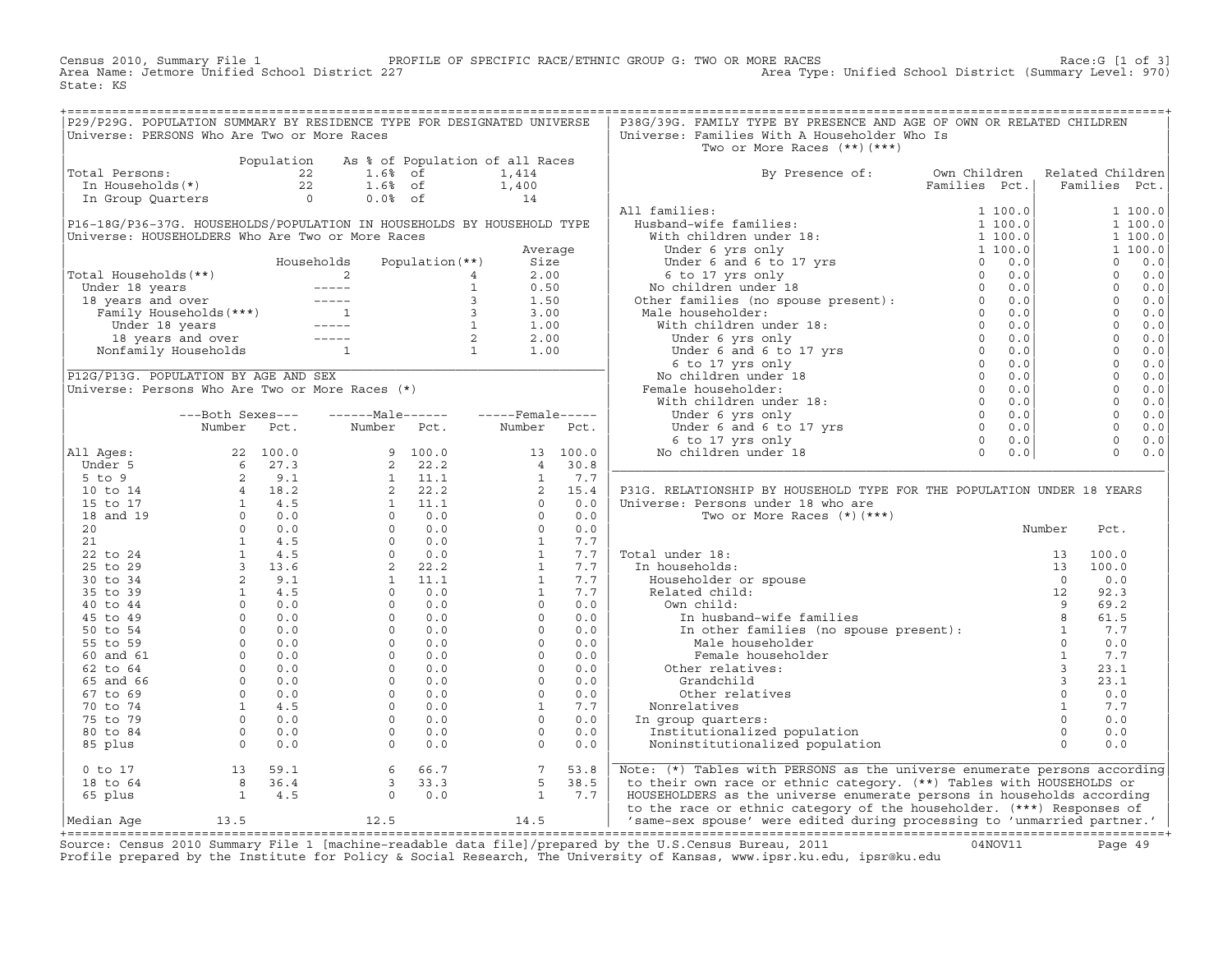Census 2010, Summary File 1 PROFILE OF SPECIFIC RACE/ETHNIC GROUP G: TWO OR MORE RACES Race:G [2 of 3]<br>Area Name: Jetmore Unified School District 227 Area Type: Unified School District (Summary Level: 970) Area Type: Unified School District (Summary Level: 970) State: KS

| P29G/P34G. RELATIONSHIP BY HOUSEHOLD TYPE FOR ALL PERSONS & PERSONS 65+<br>Universe: Persons Who Are Two or More Races (*) (***)                                                                                                                             |                |          |                                                     |            |                   | PCT14G. PRESENCE OF MULTIGENERATIONAL HOUSEHOLDS<br>Universe: Households With A Householder Who Is<br>Two or More Races (**)                                                                          |                                                            |                       |                 |            |
|--------------------------------------------------------------------------------------------------------------------------------------------------------------------------------------------------------------------------------------------------------------|----------------|----------|-----------------------------------------------------|------------|-------------------|-------------------------------------------------------------------------------------------------------------------------------------------------------------------------------------------------------|------------------------------------------------------------|-----------------------|-----------------|------------|
|                                                                                                                                                                                                                                                              |                | All Ages |                                                     |            | 65 years and over |                                                                                                                                                                                                       |                                                            |                       | Number Pct.     |            |
|                                                                                                                                                                                                                                                              | Number         | Pct.     |                                                     | Number     | Pct.              |                                                                                                                                                                                                       |                                                            |                       |                 |            |
|                                                                                                                                                                                                                                                              |                |          |                                                     |            |                   | Total:                                                                                                                                                                                                |                                                            |                       |                 | 2 100.0    |
| Total:                                                                                                                                                                                                                                                       |                | 22 100.0 |                                                     |            | 1 100.0           | Jousehold has 3 or more generations<br>Household does not have 3+ generations                                                                                                                         |                                                            |                       | $\Omega$        | 0.0        |
| In households:                                                                                                                                                                                                                                               |                |          |                                                     |            | 1 100.0           |                                                                                                                                                                                                       |                                                            |                       |                 | 2 100.0    |
| a households:<br>In family households:<br>19 86.4<br>14.5                                                                                                                                                                                                    |                |          |                                                     |            | 1 100.0           |                                                                                                                                                                                                       |                                                            |                       |                 |            |
| Householder:                                                                                                                                                                                                                                                 |                | 1 4.5    |                                                     | $\Omega$   | 0.0               |                                                                                                                                                                                                       |                                                            |                       |                 |            |
| Male                                                                                                                                                                                                                                                         | $\overline{1}$ | 4.5      |                                                     | $\Omega$   | 0.0               |                                                                                                                                                                                                       |                                                            |                       |                 |            |
| Female                                                                                                                                                                                                                                                       | $\Omega$       | 0.0      |                                                     | $\Omega$   | 0.0               |                                                                                                                                                                                                       |                                                            |                       |                 |            |
| Spouse                                                                                                                                                                                                                                                       | $5 -$          | 22.7     |                                                     |            | 1 100.0           | PCT19G. NONRELATIVES BY HOUSEHOLD TYPE (*) (***)                                                                                                                                                      |                                                            |                       |                 |            |
| Parent                                                                                                                                                                                                                                                       | $\Omega$       | 0.0      |                                                     | $\cap$     | 0.0               | Universe: Nonrelatives who are                                                                                                                                                                        |                                                            |                       |                 |            |
| Parent-in-law                                                                                                                                                                                                                                                | $\Omega$       | 0.0      |                                                     | $\Omega$   | 0.0               | Two or More Races (Total: 3)                                                                                                                                                                          |                                                            |                       |                 |            |
| Child:                                                                                                                                                                                                                                                       |                | 9 40.9   |                                                     |            |                   |                                                                                                                                                                                                       |                                                            |                       |                 |            |
| Biological                                                                                                                                                                                                                                                   | $5^{\circ}$    | 22.7     |                                                     |            |                   |                                                                                                                                                                                                       |                                                            | In Family             | In Nonfamily    |            |
| Adopted                                                                                                                                                                                                                                                      | $\overline{3}$ | 13.6     |                                                     |            |                   |                                                                                                                                                                                                       | Households                                                 |                       | Households      |            |
|                                                                                                                                                                                                                                                              |                |          |                                                     |            |                   |                                                                                                                                                                                                       | Number Pct.                                                |                       | Number Pct.     |            |
|                                                                                                                                                                                                                                                              |                |          |                                                     |            |                   |                                                                                                                                                                                                       |                                                            |                       |                 |            |
| Adopted<br>Step<br>Grandchild<br>Brother or sister<br>Son-in-law/daughter-in-law<br>Other relatives (#)<br>Completions<br>Complete (#)<br>Completions<br>Complete (#)<br>Completions<br>Complete (#)<br>Completions<br>Complete (#)<br>Completions<br>Comple |                |          |                                                     |            |                   | Nonrelatives:<br>Roomer or boarder<br>01 100.0 2 100.0<br>0 1 100.0 2 100.0<br>0 0.0 0 0.0<br>Housemate or roommate 0 0 0.0 0 0.0<br>Unmarried partner 1 100.0 1 50.0<br>0 0.0 1 50.0<br>0 0.0 1 50.0 |                                                            |                       |                 |            |
|                                                                                                                                                                                                                                                              |                |          |                                                     |            |                   |                                                                                                                                                                                                       |                                                            |                       |                 |            |
|                                                                                                                                                                                                                                                              |                |          |                                                     | $\circ$    | 0.0               |                                                                                                                                                                                                       |                                                            |                       |                 |            |
|                                                                                                                                                                                                                                                              |                |          |                                                     | $\Omega$   | 0.0               |                                                                                                                                                                                                       |                                                            |                       |                 |            |
|                                                                                                                                                                                                                                                              |                |          |                                                     | $\Omega$   | 0.0               |                                                                                                                                                                                                       |                                                            |                       |                 |            |
|                                                                                                                                                                                                                                                              |                |          |                                                     | $\Omega$   | 0.0               |                                                                                                                                                                                                       |                                                            |                       |                 |            |
|                                                                                                                                                                                                                                                              |                |          |                                                     | $\Omega$   | 0.0               |                                                                                                                                                                                                       |                                                            |                       |                 |            |
|                                                                                                                                                                                                                                                              |                |          |                                                     | $\circ$    | 0.0               |                                                                                                                                                                                                       |                                                            |                       |                 |            |
|                                                                                                                                                                                                                                                              |                |          |                                                     | $\circ$    | 0.0               | H17G. HOUSING UNITS BY HOUSEHOLDER'S AGE AND TENURE                                                                                                                                                   |                                                            |                       |                 |            |
|                                                                                                                                                                                                                                                              |                |          |                                                     | $\Omega$   | 0.0               | Universe: Occupied Housing Units With A Householder Who Is                                                                                                                                            |                                                            |                       |                 |            |
|                                                                                                                                                                                                                                                              |                |          |                                                     | $\Omega$   | 0.0               | Two or More Races (**)                                                                                                                                                                                |                                                            |                       |                 |            |
|                                                                                                                                                                                                                                                              |                |          |                                                     | $\Omega$   | 0.0               |                                                                                                                                                                                                       |                                                            |                       |                 |            |
|                                                                                                                                                                                                                                                              |                |          |                                                     | $\Omega$   | 0.0               | Age of                                                                                                                                                                                                | Owner Occupied                                             |                       | Renter Occupied |            |
|                                                                                                                                                                                                                                                              |                |          |                                                     | $\Omega$   | 0.0               |                                                                                                                                                                                                       |                                                            |                       | Number Pct.     |            |
|                                                                                                                                                                                                                                                              |                |          |                                                     | $\Omega$   | 0.0               |                                                                                                                                                                                                       |                                                            |                       |                 |            |
|                                                                                                                                                                                                                                                              |                |          |                                                     |            |                   | All Ages:<br>15 to 24                                                                                                                                                                                 |                                                            | 1 100.0               | $\Omega$        | 1 100.0    |
| (#) For 65 yrs & over, includes children, siblings, etc. not shown separately                                                                                                                                                                                |                |          |                                                     |            |                   | 25 to 34                                                                                                                                                                                              |                                                            | $0 \t 0.0$<br>1 100.0 | $\Omega$        | 0.0<br>0.0 |
|                                                                                                                                                                                                                                                              |                |          |                                                     |            |                   | 35 to 44                                                                                                                                                                                              |                                                            | $0 \t 0.0$            |                 | 1 100.0    |
|                                                                                                                                                                                                                                                              |                |          |                                                     |            |                   | 45 to 54                                                                                                                                                                                              | $0 \t 0.0$                                                 |                       | $\Omega$        | 0.0        |
| P18G. HOUSEHOLD TYPE                                                                                                                                                                                                                                         |                |          |                                                     |            |                   | 55 to 59                                                                                                                                                                                              |                                                            | $0 \qquad 0.0$        | $\Omega$        | 0.0        |
| Universe: Households with a Householder Who is                                                                                                                                                                                                               |                |          |                                                     |            |                   | 60 to 64                                                                                                                                                                                              |                                                            | $0 \qquad 0.0$        | $\Omega$        | 0.0        |
| Two or More Races (**)                                                                                                                                                                                                                                       |                |          |                                                     |            |                   | 65 to 74                                                                                                                                                                                              | $0 \t 0.0$                                                 |                       | $\Omega$        | 0.0        |
|                                                                                                                                                                                                                                                              |                |          | Number Pct.                                         |            |                   | 75 to 84                                                                                                                                                                                              |                                                            |                       | $\Omega$        | 0.0        |
|                                                                                                                                                                                                                                                              |                |          |                                                     |            |                   | 85 and over                                                                                                                                                                                           | $\begin{matrix} 0 && 0 \\ 0 && 0 \end{matrix}$<br>$\Omega$ | 0.0                   | $\Omega$        | 0.0        |
| Total:                                                                                                                                                                                                                                                       |                |          |                                                     | 2, 100.0   |                   |                                                                                                                                                                                                       |                                                            |                       |                 |            |
| Family households (***) :                                                                                                                                                                                                                                    |                |          |                                                     | 1 50.0     |                   |                                                                                                                                                                                                       |                                                            |                       |                 |            |
| Husband-wife families                                                                                                                                                                                                                                        |                |          |                                                     |            |                   | Note: $(*)$ Tables with PERSONS as the universe enumerate persons                                                                                                                                     |                                                            |                       |                 |            |
| Other families:                                                                                                                                                                                                                                              |                |          | $\begin{array}{cc} 1 & 50.0 \\ 0 & 0.0 \end{array}$ |            |                   | according to their own race or ethnic category. (**) Tables with                                                                                                                                      |                                                            |                       |                 |            |
|                                                                                                                                                                                                                                                              |                |          |                                                     |            |                   | HOUSEHOLDS or HOUSEHOLDERS as the universe enumerate persons in                                                                                                                                       |                                                            |                       |                 |            |
|                                                                                                                                                                                                                                                              |                |          |                                                     |            |                   | households according to the race or ethnic category of the                                                                                                                                            |                                                            |                       |                 |            |
| Nonfamily households:                                                                                                                                                                                                                                        |                |          |                                                     |            |                   | householder. (***) Responses of 'same-sex spouse' were edited                                                                                                                                         |                                                            |                       |                 |            |
| Householder living alone                                                                                                                                                                                                                                     |                |          |                                                     |            |                   | during processing to 'unmarried partner.'                                                                                                                                                             |                                                            |                       |                 |            |
| Householder not living alone                                                                                                                                                                                                                                 |                |          |                                                     | $0 \t 0.0$ |                   |                                                                                                                                                                                                       |                                                            |                       |                 |            |
|                                                                                                                                                                                                                                                              |                |          |                                                     |            |                   |                                                                                                                                                                                                       |                                                            |                       |                 |            |
|                                                                                                                                                                                                                                                              |                |          |                                                     |            |                   |                                                                                                                                                                                                       |                                                            |                       |                 |            |
|                                                                                                                                                                                                                                                              |                |          |                                                     |            |                   |                                                                                                                                                                                                       |                                                            |                       |                 |            |

+===================================================================================================================================================+Source: Census 2010 Summary File 1 [machine−readable data file]/prepared by the U.S.Census Bureau, 2011 04NOV11 Page 50 Profile prepared by the Institute for Policy & Social Research, The University of Kansas, www.ipsr.ku.edu, ipsr@ku.edu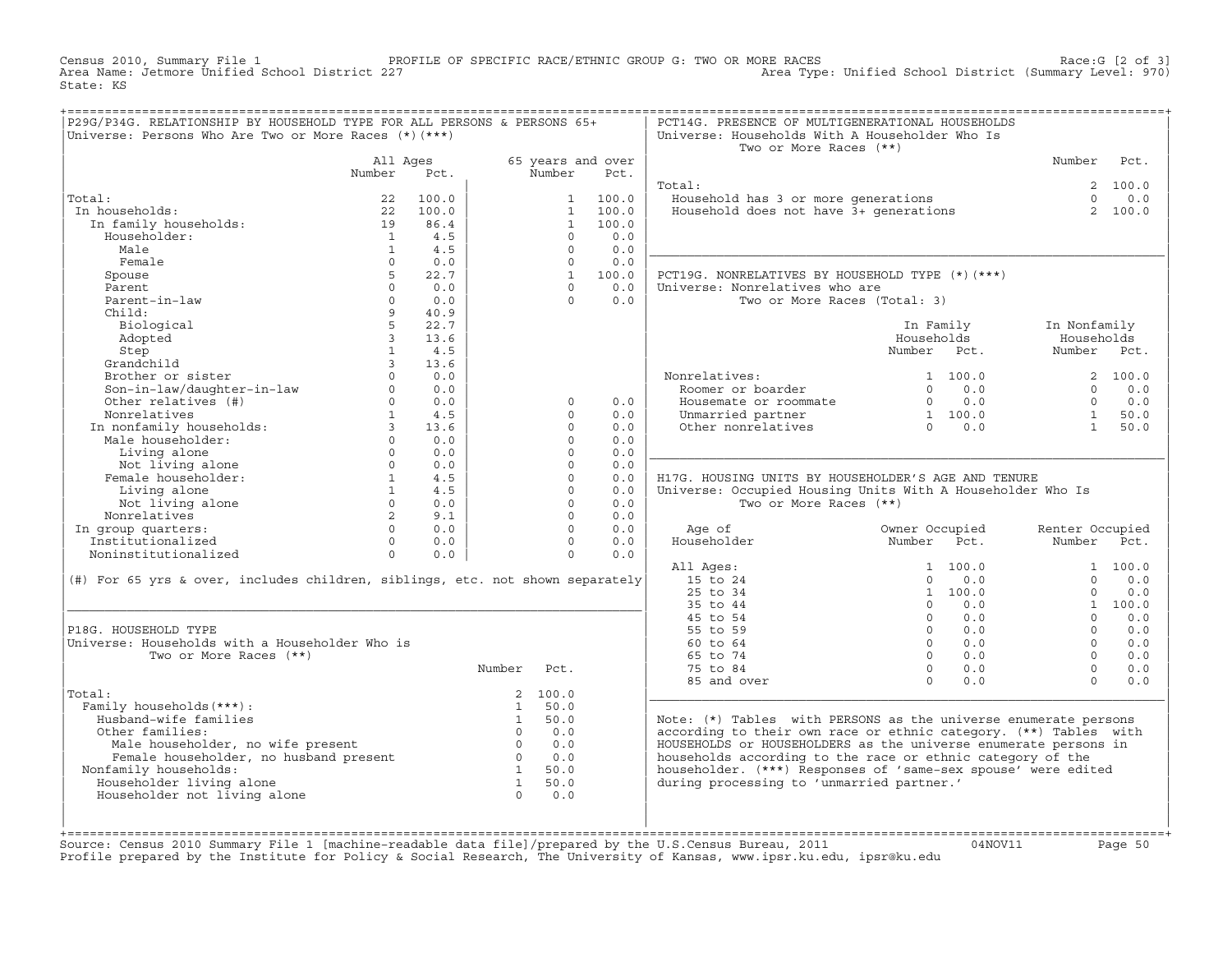Census 2010, Summary File 1 PROFILE OF SPECIFIC RACE/ETHNIC GROUP G: TWO OR MORE RACES Race:G [3 of 3]<br>Area Name: Jetmore Unified School District 227 Area Type: Unified School District (Summary Level: 970) State: KS

+===================================================================================================================================================+|P28G/H16G. HOUSEHOLDS (OCCUPIED HOUSING UNITS) BY HOUSEHOLD SIZE BY TYPE AND BY TENURE | |Universe: Households (Occupied Housing Units) With A Householder Who Is Two or More Races (\*\*)(\*\*\*) |

|                             | All<br>Households | Pct.    | Family<br>Households<br>Pct. | Nonfamily<br>Households | Pct.  | Owner<br>Occupied | Pct.  | Renter<br>Occupied | Pct.  |
|-----------------------------|-------------------|---------|------------------------------|-------------------------|-------|-------------------|-------|--------------------|-------|
| household sizes:<br>All     |                   | 2 100.0 | 100.0                        |                         | 100.0 |                   | 100.0 |                    | 100.0 |
| 1-person households         |                   | 50.0    | (Family always >1 pers)      |                         | 100.0 |                   | 0.0   |                    | 100.0 |
| 2-person households         |                   | 0.0     | 0.0                          |                         | 0.0   |                   | 0.0   |                    | 0.0   |
| 3-person households         |                   | 50.0    | 100.0                        | $\Omega$                | 0.0   |                   | 100.0 |                    | 0.0   |
| 4-person households         |                   | 0.0     | 0.0                          | $\Omega$                | 0.0   |                   | 0.0   |                    | 0.0   |
| 5-person households         |                   | 0.0     | 0.0                          | $\Omega$                | 0.0   |                   | 0.0   |                    | 0.0   |
| 6-person households         |                   | 0.0     | 0.0                          | $\Omega$                | 0.0   |                   | 0.0   |                    | 0.0   |
| 7-or-more person households | $\Omega$          | 0.0     | 0.0                          | 0                       | 0.0   |                   | 0.0   |                    | 0.0   |

|P16G/P17G/P36G/P37G/H11G/H12G. POPULATION IN HOUSEHOLDS AND AVERAGE HOUSEHOLD SIZE BY TYPE AND BY TENURE | Universe: Population in Households (Occupied Housing Units) With A Householder Who Is Two or More Races (\*\*)

|                                | Total<br>Population | Pct.         | In<br>Families     | Pct.     | In.<br>Nonfamilies | Pct.     | In Owner<br>Occupied | Pct.         | In Renter<br>Occupied | Pct.     |  |
|--------------------------------|---------------------|--------------|--------------------|----------|--------------------|----------|----------------------|--------------|-----------------------|----------|--|
| Total population in households |                     | 4 100.0      |                    | 75.0     |                    | 25.0     |                      | 75.0         |                       | 25.0     |  |
| Under 18 years                 |                     | 100.0        |                    | 100.0    |                    |          |                      |              |                       |          |  |
| 18 years and over              |                     | 3 100.0      | 2                  | 66.7     |                    |          |                      |              |                       |          |  |
| Average Household Size         | 2.00                | $------$     | 3.00               | $------$ | 1.00               | $------$ |                      | $3.00$ ----- | .00                   | $------$ |  |
| Under 18 years                 | 0.50                | $------$     | $\overline{1}$ .00 | $------$ |                    |          |                      |              |                       |          |  |
| 18 years and over              |                     | $1.50$ ----- | 2.00               |          |                    |          |                      | $- - - - -$  |                       | $------$ |  |
|                                |                     |              |                    |          |                    |          |                      |              |                       |          |  |

Note: Family household numbers include nonrelatives living with families.

| | PCT20/PCT22G. GROUP OUARTERS POPULATION BY SEX BY AGE BY GROUP OUARTERS TYPE Universe: Population in group quarters for persons who are Two or More Races  $(*)$ 

|                                               |        | $---$ All Ages $---$ |       | Pct. of<br>All |      | Pct. of<br>Total |        | Pct. of<br>Total |
|-----------------------------------------------|--------|----------------------|-------|----------------|------|------------------|--------|------------------|
|                                               | Number | Pct.                 | Total | Ages           | Male | $18+$            | Female | $18+$            |
| All types of group quarters:                  |        | 100.0                |       |                |      |                  |        |                  |
| Institutionalized population:                 |        |                      |       |                |      |                  |        |                  |
| Correctional facilities for adults            |        |                      |       |                |      |                  |        |                  |
| Juvenile facilities                           |        |                      |       |                |      |                  |        |                  |
| Nursing facilities/skilled-nursing facilities |        |                      |       |                |      |                  |        |                  |
| Other institutional facilities                |        |                      |       |                |      |                  |        |                  |
| Noninstitutionalized population:              |        |                      |       |                |      |                  |        |                  |
| College/university student housing            |        |                      |       |                |      |                  |        |                  |
| Military quarters                             |        |                      |       |                |      |                  |        |                  |
| Other noninstitutional facilities             |        |                      |       |                |      |                  |        |                  |

|\_\_\_\_\_\_\_\_\_\_\_\_\_\_\_\_\_\_\_\_\_\_\_\_\_\_\_\_\_\_\_\_\_\_\_\_\_\_\_\_\_\_\_\_\_\_\_\_\_\_\_\_\_\_\_\_\_\_\_\_\_\_\_\_\_\_\_\_\_\_\_\_\_\_\_\_\_\_\_\_\_\_\_\_\_\_\_\_\_\_\_\_\_\_\_\_\_\_\_\_\_\_\_\_\_\_\_\_\_\_\_\_\_\_\_\_\_\_\_\_\_\_\_\_\_\_\_\_\_\_\_\_\_\_\_\_\_\_\_\_\_\_\_\_\_\_\_|

| |

or HOUSEHOLDERS as the universe enumerate persons in households according to the race or ethnic category of the householder. | (\*\*\*) Same−sex couple households are included in the family households category if there is at least one additional person | | related to householder by birth or adoption. Same−sex couple households with no relatives of the householder present are tabulated | | in nonfamily households. Responses of 'same−sex spouse' were edited during processing to 'unmarried partner.' |

+===================================================================================================================================================+ Source: Census 2010 Summary File 1 [machine−readable data file]/prepared by the U.S.Census Bureau, 2011 04NOV11 Page 51 Profile prepared by the Institute for Policy & Social Research, The University of Kansas, www.ipsr.ku.edu, ipsr@ku.edu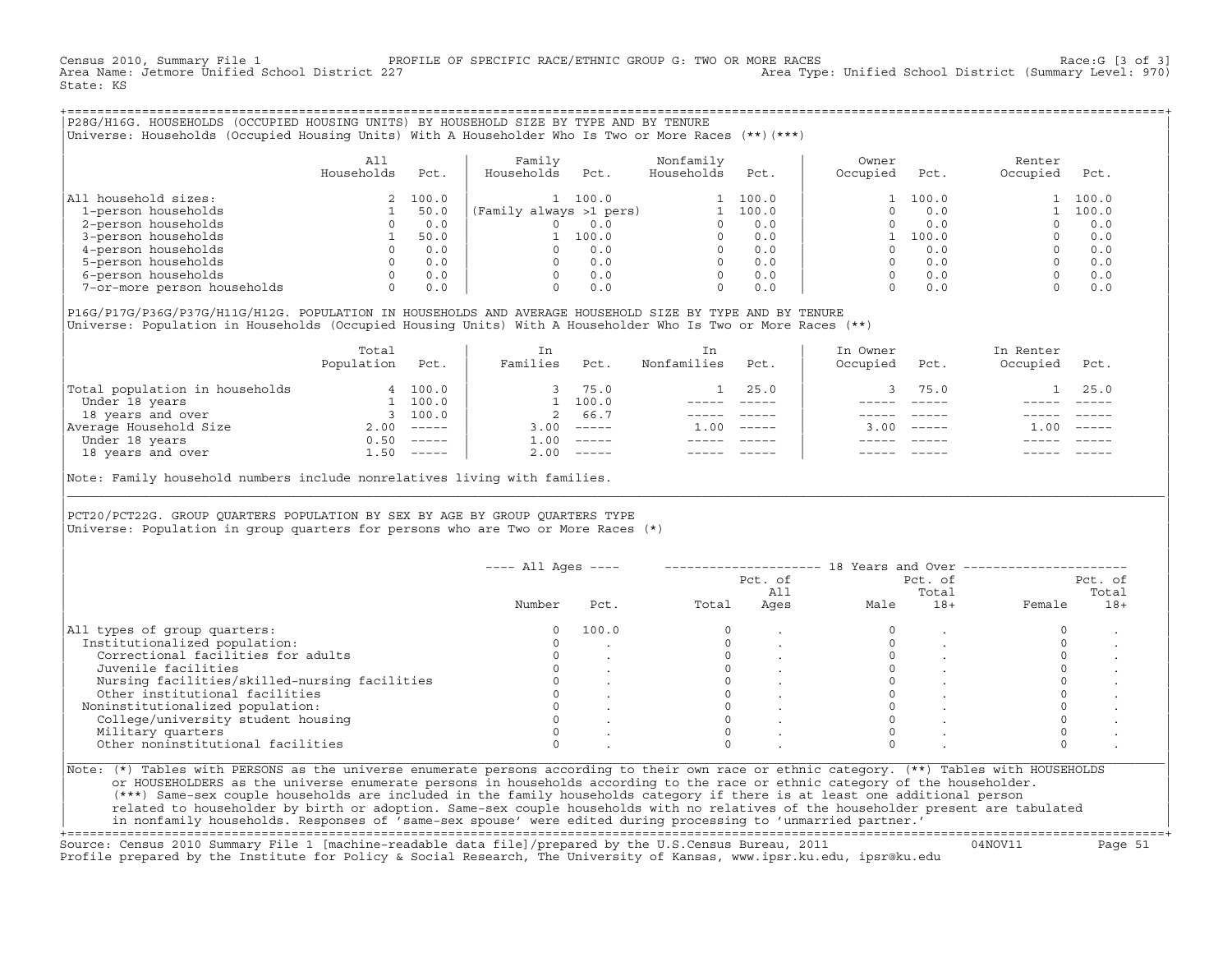Census 2010, Summary File 1 PROFILE OF SPECIFIC RACE/ETHNIC GROUP H: HISPANIC OR LATINO OF ANY RACE Race:H [1 of 3]<br>Area Name: Jetmore Unified School District 227 Area Type: Unified School District (Summary Level: 970) Area Type: Unified School District (Summary Level: 970) State: KS

| P29/P29H. POPULATION SUMMARY BY RESIDENCE TYPE FOR DESIGNATED UNIVERSE                                                                           |                                                                                     |                                            |  | P38H/39H. FAMILY TYPE BY PRESENCE AND AGE OF OWN OR RELATED CHILDREN                                                                                                                                                                |  |  |
|--------------------------------------------------------------------------------------------------------------------------------------------------|-------------------------------------------------------------------------------------|--------------------------------------------|--|-------------------------------------------------------------------------------------------------------------------------------------------------------------------------------------------------------------------------------------|--|--|
| Universe: PERSONS Who Are Hispanic or Latino of Any Race                                                                                         |                                                                                     |                                            |  | Universe: Families With A Householder Who Is                                                                                                                                                                                        |  |  |
|                                                                                                                                                  |                                                                                     |                                            |  | Hispanic or Latino of Any Race (**)(***)                                                                                                                                                                                            |  |  |
| Population As % of Population of all R<br>Total Persons: 77 5.4% of 1,414<br>In Households(*) 77 5.5% of 1,400<br>In Group Quarters 0 0.0% of 14 |                                                                                     | Population As % of Population of all Races |  |                                                                                                                                                                                                                                     |  |  |
| Total Persons:                                                                                                                                   |                                                                                     |                                            |  | By Presence of: Own Children Related Children<br>Families Pct.   Families Pct.                                                                                                                                                      |  |  |
|                                                                                                                                                  |                                                                                     |                                            |  |                                                                                                                                                                                                                                     |  |  |
|                                                                                                                                                  |                                                                                     |                                            |  |                                                                                                                                                                                                                                     |  |  |
|                                                                                                                                                  |                                                                                     |                                            |  |                                                                                                                                                                                                                                     |  |  |
|                                                                                                                                                  |                                                                                     |                                            |  |                                                                                                                                                                                                                                     |  |  |
|                                                                                                                                                  |                                                                                     |                                            |  |                                                                                                                                                                                                                                     |  |  |
|                                                                                                                                                  |                                                                                     |                                            |  |                                                                                                                                                                                                                                     |  |  |
|                                                                                                                                                  |                                                                                     |                                            |  |                                                                                                                                                                                                                                     |  |  |
|                                                                                                                                                  |                                                                                     |                                            |  |                                                                                                                                                                                                                                     |  |  |
|                                                                                                                                                  |                                                                                     |                                            |  |                                                                                                                                                                                                                                     |  |  |
|                                                                                                                                                  |                                                                                     |                                            |  |                                                                                                                                                                                                                                     |  |  |
|                                                                                                                                                  |                                                                                     |                                            |  |                                                                                                                                                                                                                                     |  |  |
|                                                                                                                                                  |                                                                                     |                                            |  |                                                                                                                                                                                                                                     |  |  |
|                                                                                                                                                  |                                                                                     |                                            |  |                                                                                                                                                                                                                                     |  |  |
|                                                                                                                                                  |                                                                                     |                                            |  |                                                                                                                                                                                                                                     |  |  |
|                                                                                                                                                  |                                                                                     |                                            |  |                                                                                                                                                                                                                                     |  |  |
|                                                                                                                                                  |                                                                                     |                                            |  |                                                                                                                                                                                                                                     |  |  |
|                                                                                                                                                  |                                                                                     |                                            |  |                                                                                                                                                                                                                                     |  |  |
|                                                                                                                                                  |                                                                                     |                                            |  |                                                                                                                                                                                                                                     |  |  |
|                                                                                                                                                  |                                                                                     |                                            |  |                                                                                                                                                                                                                                     |  |  |
|                                                                                                                                                  |                                                                                     |                                            |  |                                                                                                                                                                                                                                     |  |  |
|                                                                                                                                                  |                                                                                     |                                            |  |                                                                                                                                                                                                                                     |  |  |
|                                                                                                                                                  |                                                                                     |                                            |  |                                                                                                                                                                                                                                     |  |  |
|                                                                                                                                                  |                                                                                     |                                            |  |                                                                                                                                                                                                                                     |  |  |
|                                                                                                                                                  |                                                                                     |                                            |  |                                                                                                                                                                                                                                     |  |  |
|                                                                                                                                                  |                                                                                     |                                            |  |                                                                                                                                                                                                                                     |  |  |
|                                                                                                                                                  |                                                                                     |                                            |  |                                                                                                                                                                                                                                     |  |  |
|                                                                                                                                                  |                                                                                     |                                            |  | P31H. RELATIONSHIP BY HOUSEHOLD TYPE FOR THE POPULATION UNDER 18 YEARS                                                                                                                                                              |  |  |
|                                                                                                                                                  |                                                                                     |                                            |  |                                                                                                                                                                                                                                     |  |  |
|                                                                                                                                                  |                                                                                     |                                            |  |                                                                                                                                                                                                                                     |  |  |
|                                                                                                                                                  |                                                                                     |                                            |  |                                                                                                                                                                                                                                     |  |  |
|                                                                                                                                                  |                                                                                     |                                            |  |                                                                                                                                                                                                                                     |  |  |
|                                                                                                                                                  |                                                                                     |                                            |  |                                                                                                                                                                                                                                     |  |  |
|                                                                                                                                                  |                                                                                     |                                            |  |                                                                                                                                                                                                                                     |  |  |
|                                                                                                                                                  |                                                                                     |                                            |  |                                                                                                                                                                                                                                     |  |  |
|                                                                                                                                                  |                                                                                     |                                            |  |                                                                                                                                                                                                                                     |  |  |
|                                                                                                                                                  |                                                                                     |                                            |  |                                                                                                                                                                                                                                     |  |  |
|                                                                                                                                                  |                                                                                     |                                            |  |                                                                                                                                                                                                                                     |  |  |
|                                                                                                                                                  |                                                                                     |                                            |  |                                                                                                                                                                                                                                     |  |  |
|                                                                                                                                                  |                                                                                     |                                            |  |                                                                                                                                                                                                                                     |  |  |
|                                                                                                                                                  |                                                                                     |                                            |  |                                                                                                                                                                                                                                     |  |  |
|                                                                                                                                                  |                                                                                     |                                            |  |                                                                                                                                                                                                                                     |  |  |
|                                                                                                                                                  |                                                                                     |                                            |  |                                                                                                                                                                                                                                     |  |  |
|                                                                                                                                                  |                                                                                     |                                            |  |                                                                                                                                                                                                                                     |  |  |
|                                                                                                                                                  |                                                                                     |                                            |  |                                                                                                                                                                                                                                     |  |  |
|                                                                                                                                                  |                                                                                     |                                            |  |                                                                                                                                                                                                                                     |  |  |
|                                                                                                                                                  |                                                                                     |                                            |  |                                                                                                                                                                                                                                     |  |  |
|                                                                                                                                                  |                                                                                     |                                            |  |                                                                                                                                                                                                                                     |  |  |
|                                                                                                                                                  |                                                                                     |                                            |  |                                                                                                                                                                                                                                     |  |  |
|                                                                                                                                                  |                                                                                     |                                            |  |                                                                                                                                                                                                                                     |  |  |
|                                                                                                                                                  |                                                                                     |                                            |  |                                                                                                                                                                                                                                     |  |  |
|                                                                                                                                                  |                                                                                     |                                            |  |                                                                                                                                                                                                                                     |  |  |
|                                                                                                                                                  |                                                                                     |                                            |  | Note: (*) Tables with PERSONS as the universe enumerate persons according                                                                                                                                                           |  |  |
|                                                                                                                                                  |                                                                                     |                                            |  | to their own race or ethnic category. (**) Tables with HOUSEHOLDS or                                                                                                                                                                |  |  |
|                                                                                                                                                  |                                                                                     |                                            |  | HOUSEHOLDERS as the universe enumerate persons in households according                                                                                                                                                              |  |  |
|                                                                                                                                                  | 0 to 17<br>18 to 64<br>65 plus 1 2.3<br>1 1.3<br>1 2.4<br>1 2.4<br>1 2.4<br>1 0 0.0 |                                            |  | to the race or ethnic category of the householder. (***) Responses of                                                                                                                                                               |  |  |
|                                                                                                                                                  |                                                                                     |                                            |  | Median Age 20.5 25.0 (1990) 2011 - 18.5 (2011 - 1990) 2012 - 18.5 (2011 - 1990) 2012 - 18.5 (2012 - 1990) 201<br> - Heliam Age 20.5 25.0 25.0 17.0 2018 2012 2012 - 2012 - 1990 2012 - 1990 2012 - 1990 2012 - 1990 2012 - 1990<br> |  |  |

+===================================================================================================================================================+Source: Census 2010 Summary File 1 [machine−readable data file]/prepared by the U.S.Census Bureau, 2011 04NOV11 Page 52 Profile prepared by the Institute for Policy & Social Research, The University of Kansas, www.ipsr.ku.edu, ipsr@ku.edu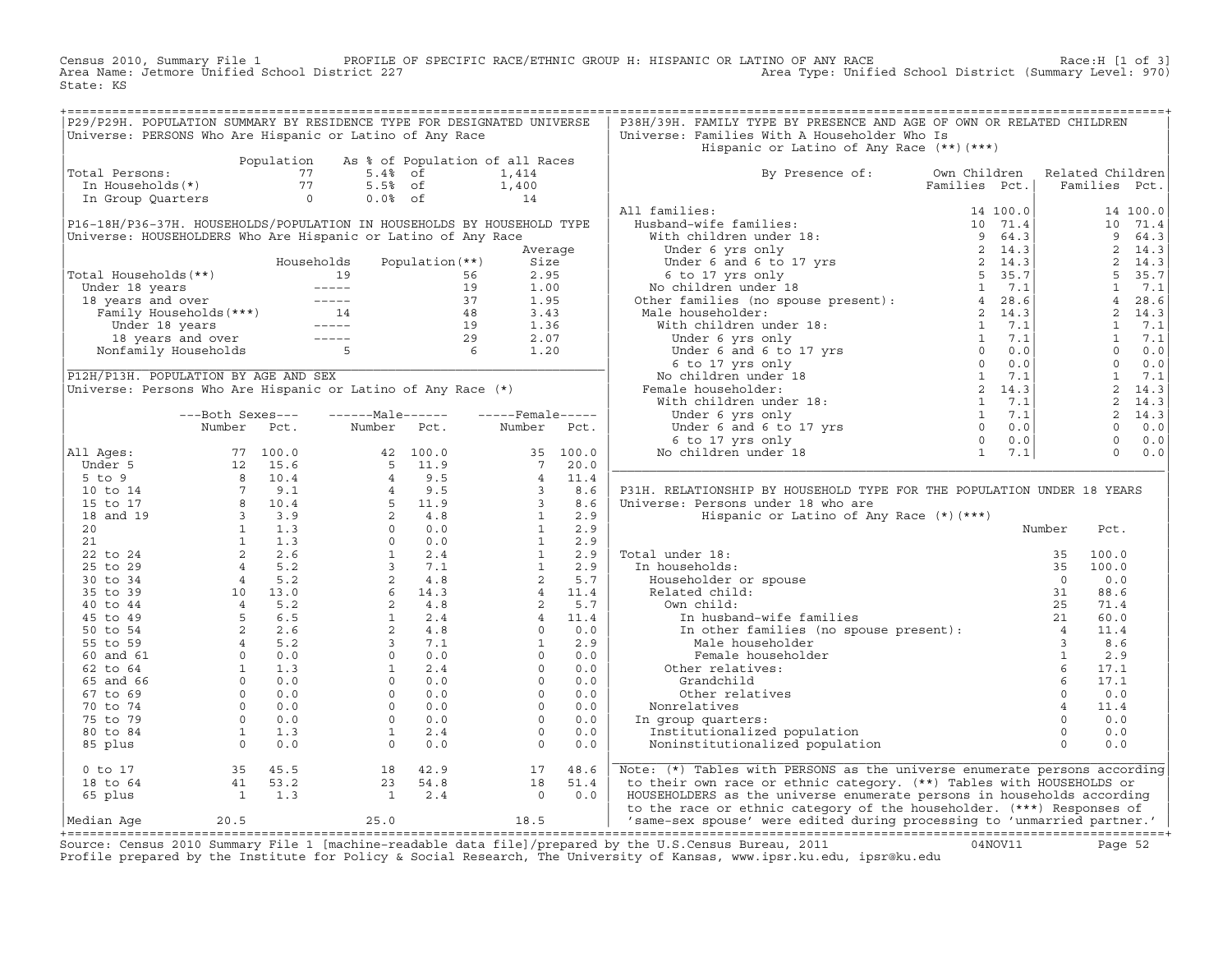Census 2010, Summary File 1 PROFILE OF SPECIFIC RACE/ETHNIC GROUP H: HISPANIC OR LATINO OF ANY RACE Race:H [2 of 3]<br>Area Name: Jetmore Unified School District 227 Area Type: Unified School District (Summary Level: 970) Area Type: Unified School District (Summary Level: 970) State: KS

| P29H/P34H. RELATIONSHIP BY HOUSEHOLD TYPE FOR ALL PERSONS & PERSONS 65+<br>Universe: Persons Who Are Hispanic or Latino of Any Race (*) (***)                                                                                |                         |                                       |                 |              |                   | PCT14H. PRESENCE OF MULTIGENERATIONAL HOUSEHOLDS<br>Universe: Households With A Householder Who Is |                                                      |                                                      |                 |            |
|------------------------------------------------------------------------------------------------------------------------------------------------------------------------------------------------------------------------------|-------------------------|---------------------------------------|-----------------|--------------|-------------------|----------------------------------------------------------------------------------------------------|------------------------------------------------------|------------------------------------------------------|-----------------|------------|
|                                                                                                                                                                                                                              |                         |                                       |                 |              |                   | Hispanic or Latino of Any Race (**)                                                                |                                                      |                                                      |                 |            |
|                                                                                                                                                                                                                              | All Ages                |                                       |                 |              | 65 years and over |                                                                                                    |                                                      |                                                      | Number          | Pct.       |
|                                                                                                                                                                                                                              | Number                  | Pct.                                  |                 | Number       | Pct.              |                                                                                                    |                                                      |                                                      |                 |            |
|                                                                                                                                                                                                                              |                         |                                       |                 |              |                   | Total:                                                                                             |                                                      |                                                      |                 | 19 100.0   |
| Total:                                                                                                                                                                                                                       | 77                      | 100.0                                 |                 | $\mathbf{1}$ | 100.0             | Household has 3 or more generations                                                                |                                                      |                                                      | $\mathbf{1}$    | 5.3        |
| In households:                                                                                                                                                                                                               | 77                      | 100.0                                 |                 | $\mathbf{1}$ | 100.0             | Housenoid has 3 or more generations<br>Household does not have 3+ generations                      |                                                      |                                                      | 18              | 94.7       |
| In family households:                                                                                                                                                                                                        | 70                      | 90.9                                  |                 | $\Omega$     | 0.0               |                                                                                                    |                                                      |                                                      |                 |            |
| Householder:                                                                                                                                                                                                                 | 14                      | 18.2                                  |                 | $\circ$      | 0.0               |                                                                                                    |                                                      |                                                      |                 |            |
| Male                                                                                                                                                                                                                         | 11                      | 14.3                                  |                 | $\Omega$     | 0.0               |                                                                                                    |                                                      |                                                      |                 |            |
| Female                                                                                                                                                                                                                       | $\overline{\mathbf{3}}$ | 3.9                                   |                 | $\Omega$     | 0.0               |                                                                                                    |                                                      |                                                      |                 |            |
| Spouse                                                                                                                                                                                                                       | 13                      | 16.9                                  |                 | $\Omega$     | 0.0               | PCT19H. NONRELATIVES BY HOUSEHOLD TYPE (*)(***)                                                    |                                                      |                                                      |                 |            |
| Parent                                                                                                                                                                                                                       | $\bigcap$               | 0.0                                   |                 | $\Omega$     | 0.0               | Universe: Nonrelatives who are                                                                     |                                                      |                                                      |                 |            |
| Parent-in-law                                                                                                                                                                                                                | $\Omega$                | 0.0                                   |                 | $\Omega$     | 0.0               | Hispanic or Latino of Any Race (Total: 7)                                                          |                                                      |                                                      |                 |            |
| Child:                                                                                                                                                                                                                       | 29                      | 37.7                                  |                 |              |                   |                                                                                                    |                                                      |                                                      |                 |            |
| Biological                                                                                                                                                                                                                   | 26                      | 33.8                                  |                 |              |                   |                                                                                                    | In Family                                            |                                                      | In Nonfamily    |            |
| Adopted                                                                                                                                                                                                                      | $\overline{1}$          | 1.3                                   |                 |              |                   |                                                                                                    | Households                                           |                                                      | Households      |            |
| Step                                                                                                                                                                                                                         | 2                       | 2.6                                   |                 |              |                   |                                                                                                    | Number Pct.                                          |                                                      | Number Pct.     |            |
| Grandchild                                                                                                                                                                                                                   | $7^{\circ}$             | 9.1                                   |                 |              |                   |                                                                                                    |                                                      |                                                      |                 |            |
| Brother or sister                                                                                                                                                                                                            | $\Omega$                | 0.0                                   |                 |              |                   | Nonrelatives:                                                                                      |                                                      | 5, 100.0                                             |                 | 2 100.0    |
| Son-in-law/daughter-in-law                                                                                                                                                                                                   | 1                       | 1.3                                   |                 |              |                   | Roomer or boarder                                                                                  |                                                      | $0 \t 0.0$                                           | $\Omega$        | 0.0        |
| Other relatives (#)                                                                                                                                                                                                          |                         | $1 \t 1.3$                            |                 | $\Omega$     | 0.0               | Housemate or roommate                                                                              |                                                      | $\begin{array}{ccc} 0 & 0.0 \\ 2 & 40.0 \end{array}$ |                 | 2 100.0    |
| Nonrelatives                                                                                                                                                                                                                 | $5 -$                   | 6.5                                   |                 | $\Omega$     | 0.0               | Unmarried partner                                                                                  | $\begin{array}{cc} 2 & 40.0 \\ 3 & 60.0 \end{array}$ |                                                      | $\Omega$        | 0.0        |
| In nonfamily households:                                                                                                                                                                                                     | 7                       | 9.1                                   |                 | $\mathbf{1}$ | 100.0             | Other nonrelatives                                                                                 |                                                      |                                                      | $\Omega$        | 0.0        |
| Male householder:                                                                                                                                                                                                            | $3^{\circ}$             | 3.9                                   |                 | $\mathbf{1}$ | 100.0             |                                                                                                    |                                                      |                                                      |                 |            |
| Living alone                                                                                                                                                                                                                 | $2^{\circ}$             | 2.6                                   |                 | $\mathbf{1}$ | 100.0             |                                                                                                    |                                                      |                                                      |                 |            |
| Not living alone                                                                                                                                                                                                             | 1                       | 1.3                                   |                 | $\Omega$     | 0.0               |                                                                                                    |                                                      |                                                      |                 |            |
| Female householder:                                                                                                                                                                                                          | $2^{\circ}$             | 2.6                                   |                 | $\circ$      | 0.0               | H17H. HOUSING UNITS BY HOUSEHOLDER'S AGE AND TENURE                                                |                                                      |                                                      |                 |            |
| Living alone                                                                                                                                                                                                                 |                         | $2 \left( \frac{1}{2} \right)$<br>2.6 |                 | $\circ$      | 0.0               | Universe: Occupied Housing Units With A Householder Who Is                                         |                                                      |                                                      |                 |            |
| Not living alone                                                                                                                                                                                                             |                         | $0 \qquad \qquad$<br>0.0              |                 | $\Omega$     | 0.0               | Hispanic or Latino of Any Race (**)                                                                |                                                      |                                                      |                 |            |
| Nonrelatives                                                                                                                                                                                                                 | $2^{\circ}$             | 2.6                                   |                 | $\Omega$     | 0.0               |                                                                                                    |                                                      |                                                      |                 |            |
| In group quarters:                                                                                                                                                                                                           | $0 \qquad \qquad$       | 0.0                                   |                 | $\Omega$     | 0.0               | Age of                                                                                             | Owner Occupied                                       |                                                      | Renter Occupied |            |
| Institutionalized                                                                                                                                                                                                            | $\Omega$                | 0.0                                   |                 | $\Omega$     | 0.0               | Householder                                                                                        | Number                                               | Pct.                                                 | Number          | Pct.       |
| Noninstitutionalized                                                                                                                                                                                                         | $\Omega$                | 0.0                                   |                 | $\Omega$     | 0.0               |                                                                                                    |                                                      |                                                      |                 |            |
|                                                                                                                                                                                                                              |                         |                                       |                 |              |                   | All Ages:                                                                                          |                                                      | 9, 100.0                                             |                 | 10, 100, 0 |
| (#) For 65 yrs & over, includes children, siblings, etc. not shown separately                                                                                                                                                |                         |                                       |                 |              |                   | 15 to 24                                                                                           | $\Omega$                                             | 0.0                                                  | $\mathbf{1}$    | 10.0       |
|                                                                                                                                                                                                                              |                         |                                       |                 |              |                   | 25 to 34                                                                                           | $\overline{2}$                                       | 22.2                                                 | $\mathbf{1}$    | 10.0       |
|                                                                                                                                                                                                                              |                         |                                       |                 |              |                   | 35 to 44                                                                                           | $\overline{3}$                                       | 33.3                                                 | $\overline{4}$  | 40.0       |
|                                                                                                                                                                                                                              |                         |                                       |                 |              |                   | 45 to 54                                                                                           | $\Omega$                                             | 0.0                                                  | $\overline{3}$  | 30.0       |
| P18H. HOUSEHOLD TYPE                                                                                                                                                                                                         |                         |                                       |                 |              |                   | 55 to 59                                                                                           |                                                      | 44.4                                                 | $\Omega$        | 0.0        |
| Universe: Households with a Householder Who is                                                                                                                                                                               |                         |                                       |                 |              |                   | 60 to 64                                                                                           | $\Omega$                                             | 0.0                                                  | $\Omega$        | 0.0        |
| Hispanic or Latino of Any Race (**)                                                                                                                                                                                          |                         |                                       |                 |              |                   | 65 to 74                                                                                           |                                                      | $0 \t 0.0$                                           | $\Omega$        | 0.0        |
|                                                                                                                                                                                                                              |                         |                                       | Number          | Pct.         |                   | 75 to 84                                                                                           |                                                      | $0 \t 0.0$                                           | $\mathbf{1}$    | 10.0       |
|                                                                                                                                                                                                                              |                         |                                       |                 |              |                   | 85 and over                                                                                        | $\Omega$                                             | 0.0                                                  | $\Omega$        | 0.0        |
| Total:                                                                                                                                                                                                                       |                         |                                       |                 | 19 100.0     |                   |                                                                                                    |                                                      |                                                      |                 |            |
| Family households (***) :                                                                                                                                                                                                    |                         |                                       |                 | 14 73.7      |                   |                                                                                                    |                                                      |                                                      |                 |            |
| Husband-wife families                                                                                                                                                                                                        |                         |                                       |                 | 10 52.6      |                   | Note: (*) Tables with PERSONS as the universe enumerate persons                                    |                                                      |                                                      |                 |            |
| Other families:                                                                                                                                                                                                              |                         |                                       |                 | 4 21.1       |                   | according to their own race or ethnic category. (**) Tables with                                   |                                                      |                                                      |                 |            |
| $F$ and $F$ and $F$ are increased by the present that the set of $F$ and $F$ and $F$ are $F$ and $F$ are $F$ and $F$ are $F$ and $F$ are $F$ and $F$ are $F$ and $F$ are $F$ and $F$ are $F$ and $F$ are $F$ and $F$ are $F$ |                         |                                       |                 |              |                   | HOUSEHOLDS or HOUSEHOLDERS as the universe enumerate persons in                                    |                                                      |                                                      |                 |            |
|                                                                                                                                                                                                                              |                         |                                       |                 |              |                   | households according to the race or ethnic category of the                                         |                                                      |                                                      |                 |            |
| Nonfamily households:                                                                                                                                                                                                        |                         |                                       |                 |              |                   | householder. (***) Responses of 'same-sex spouse' were edited                                      |                                                      |                                                      |                 |            |
| Householder living alone                                                                                                                                                                                                     |                         |                                       | $4\overline{4}$ | 21.1         |                   | during processing to 'unmarried partner.'                                                          |                                                      |                                                      |                 |            |
| Householder not living alone                                                                                                                                                                                                 |                         |                                       | $\mathbf{1}$    | 5.3          |                   |                                                                                                    |                                                      |                                                      |                 |            |
|                                                                                                                                                                                                                              |                         |                                       |                 |              |                   |                                                                                                    |                                                      |                                                      |                 |            |
|                                                                                                                                                                                                                              |                         |                                       |                 |              |                   |                                                                                                    |                                                      |                                                      |                 |            |
|                                                                                                                                                                                                                              |                         |                                       |                 |              |                   |                                                                                                    |                                                      |                                                      |                 |            |

+===================================================================================================================================================+Source: Census 2010 Summary File 1 [machine−readable data file]/prepared by the U.S.Census Bureau, 2011 04NOV11 Page 53 Profile prepared by the Institute for Policy & Social Research, The University of Kansas, www.ipsr.ku.edu, ipsr@ku.edu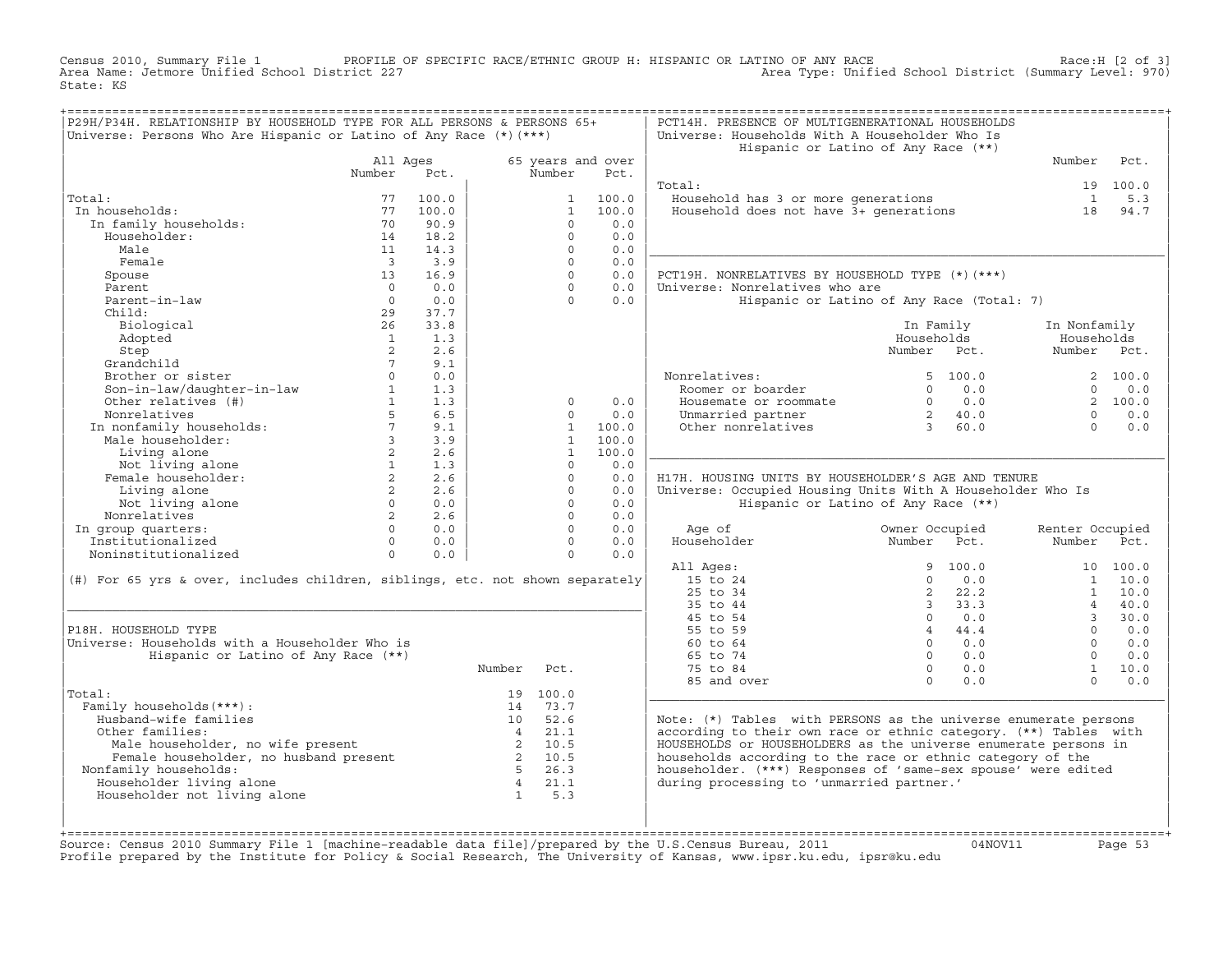Census 2010, Summary File 1 PROFILE OF SPECIFIC RACE/ETHNIC GROUP H: HISPANIC OR LATINO OF ANY RACE RACE Race:H [3 of 3]<br>Area Name: Jetmore Unified School District 227 Area Type: Unified School District (Summary Level: 970) State: KS

+===================================================================================================================================================+|P28H/H16H. HOUSEHOLDS (OCCUPIED HOUSING UNITS) BY HOUSEHOLD SIZE BY TYPE AND BY TENURE | |Universe: Households (Occupied Housing Units) With A Householder Who Is Hispanic or Latino of Any Race (\*\*)(\*\*\*) |

|                             | All<br>Households | Pct.  | Family<br>Households    | Pct.  | Nonfamily<br>Households | Pct.     | Owner<br>Occupied | Pct.  | Renter<br>Occupied | Pct.  |
|-----------------------------|-------------------|-------|-------------------------|-------|-------------------------|----------|-------------------|-------|--------------------|-------|
| household sizes:<br>All     | 19                | 100.0 | 14                      | 100.0 |                         | 5, 100.0 | 9                 | 100.0 | 10                 | 100.0 |
| 1-person households         |                   | 21.1  | (Family always >1 pers) |       |                         | 80.0     |                   | 22.2  |                    | 20.0  |
| 2-person households         |                   | 15.8  |                         | 14.3  |                         | 20.0     |                   | 11.1  |                    | 20.0  |
| 3-person households         |                   | 26.3  |                         | 35.7  | $\Omega$                | 0.0      |                   | 22.2  |                    | 30.0  |
| 4-person households         |                   | 26.3  |                         | 35.7  | $\Omega$                | 0.0      |                   | 33.3  |                    | 20.0  |
| 5-person households         |                   | 5.3   |                         | 7.1   | $\Omega$                | 0.0      |                   | 0.0   |                    | 10.0  |
| 6-person households         |                   | 5.3   |                         | 7.1   | $\Omega$                | 0.0      |                   | 11.1  |                    | 0.0   |
| 7-or-more person households | $\Omega$          | 0.0   |                         | 0.0   | 0                       | 0.0      |                   | 0.0   |                    | 0.0   |

|P16H/P17H/P36H/P37H/H11H/H12H. POPULATION IN HOUSEHOLDS AND AVERAGE HOUSEHOLD SIZE BY TYPE AND BY TENURE | Universe: Population in Households (Occupied Housing Units) With A Householder Who Is Hispanic or Latino of Any Race (\*\*)

|                                | Total<br>Population | Pct.     | In<br>Families | Pct.     | In.<br>Nonfamilies | Pct.     | In Owner<br>Occupied | Pct.                      | In Renter<br>Occupied | Pct.                      |
|--------------------------------|---------------------|----------|----------------|----------|--------------------|----------|----------------------|---------------------------|-----------------------|---------------------------|
| Total population in households |                     | 56 100.0 | 48             | 85.7     |                    | 6 10.7   | 28                   | 50.0                      | 28                    | 50.0                      |
| Under 18 years                 | 19                  | 100.0    | 19             | 100.0    |                    |          |                      |                           |                       |                           |
| 18 years and over              | 37                  | 100.0    | 29             | 78.4     |                    |          |                      |                           |                       |                           |
| Average Household Size         | 2.95                |          | 3.43           | $------$ | 1.20               | $------$ | 311                  | $\qquad \qquad - - - - -$ | 2.80                  | $\qquad \qquad - - - - -$ |
| Under 18 years                 | $\pm 00$            | $------$ | 1.36           | $------$ |                    |          |                      |                           |                       |                           |
| 18 years and over              | 1.95                | ------   | 2.07           |          |                    |          |                      |                           |                       | $- - - - -$               |
|                                |                     |          |                |          |                    |          |                      |                           |                       |                           |

Note: Family household numbers include nonrelatives living with families.

| | PCT20/PCT22H. GROUP OUARTERS POPULATION BY SEX BY AGE BY GROUP OUARTERS TYPE Universe: Population in group quarters for persons who are Hispanic or Latino of Any Race (\*)

|                                               |        |       |       | Pct. of<br>All |      | Pct. of<br>Total |        | Pct. of<br>Total |
|-----------------------------------------------|--------|-------|-------|----------------|------|------------------|--------|------------------|
|                                               | Number | Pct.  | Total | Ages           | Male | $18+$            | Female | $18+$            |
| All types of group quarters:                  | 0      | 100.0 |       |                |      |                  |        |                  |
| Institutionalized population:                 |        |       |       |                |      |                  |        |                  |
| Correctional facilities for adults            |        |       |       |                |      |                  |        |                  |
| Juvenile facilities                           |        |       |       |                |      |                  |        |                  |
| Nursing facilities/skilled-nursing facilities |        |       |       |                |      |                  |        |                  |
| Other institutional facilities                |        |       |       |                |      |                  |        |                  |
| Noninstitutionalized population:              |        |       |       |                |      |                  |        |                  |
| College/university student housing            |        |       |       |                |      |                  |        |                  |
| Military quarters                             |        |       |       |                |      |                  |        |                  |
| Other noninstitutional facilities             |        |       |       |                |      |                  |        |                  |

|\_\_\_\_\_\_\_\_\_\_\_\_\_\_\_\_\_\_\_\_\_\_\_\_\_\_\_\_\_\_\_\_\_\_\_\_\_\_\_\_\_\_\_\_\_\_\_\_\_\_\_\_\_\_\_\_\_\_\_\_\_\_\_\_\_\_\_\_\_\_\_\_\_\_\_\_\_\_\_\_\_\_\_\_\_\_\_\_\_\_\_\_\_\_\_\_\_\_\_\_\_\_\_\_\_\_\_\_\_\_\_\_\_\_\_\_\_\_\_\_\_\_\_\_\_\_\_\_\_\_\_\_\_\_\_\_\_\_\_\_\_\_\_\_\_\_\_|

| |

or HOUSEHOLDERS as the universe enumerate persons in households according to the race or ethnic category of the householder. | (\*\*\*) Same−sex couple households are included in the family households category if there is at least one additional person | | related to householder by birth or adoption. Same−sex couple households with no relatives of the householder present are tabulated | | in nonfamily households. Responses of 'same−sex spouse' were edited during processing to 'unmarried partner.' |

+===================================================================================================================================================+ Source: Census 2010 Summary File 1 [machine−readable data file]/prepared by the U.S.Census Bureau, 2011 04NOV11 Page 54 Profile prepared by the Institute for Policy & Social Research, The University of Kansas, www.ipsr.ku.edu, ipsr@ku.edu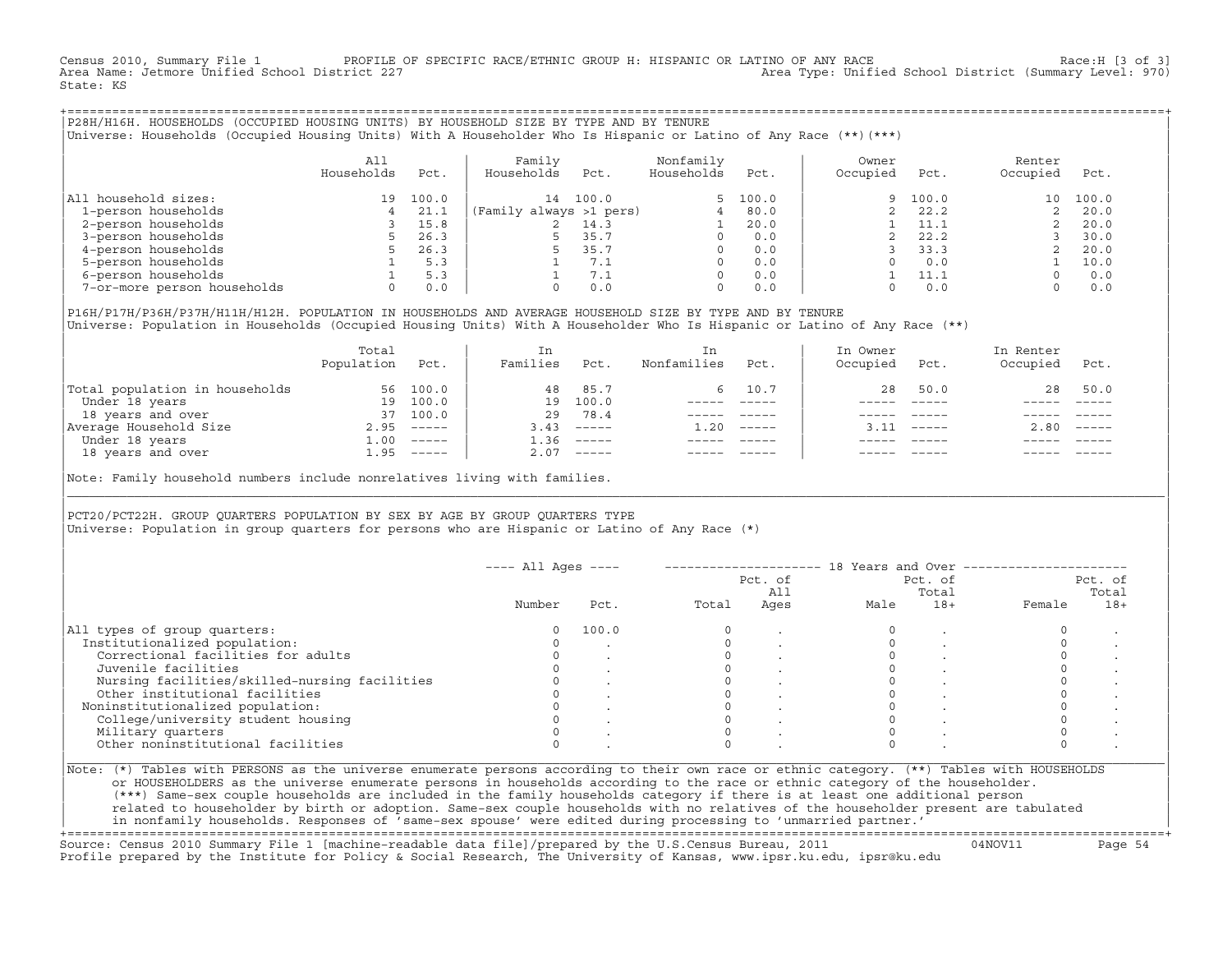Census 2010, Summary File 1 PROFILE OF SPECIFIC RACE/ETHNIC GROUP I: WHITE ALONE, NOT HISPANIC OR LATINO Race:I [1 of 3] Area Name: Jetmore Unified School District 227 Area Type: Unified School District (Summary Level: 970) State: KS

| P29/P29I. POPULATION SUMMARY BY RESIDENCE TYPE FOR DESIGNATED UNIVERSE<br>P38I/39I. FAMILY TYPE BY PRESENCE AND AGE OF OWN OR RELATED CHILDREN<br>Universe: PERSONS Who Are White Alone, Not Hispanic or Latino<br>Universe: Families With A Householder Who Is<br>White Alone, Not Hispanic or Latino (**) (***)<br>Population<br>As % of Population of all Races<br>Total Persons:<br>1,297<br>91.7% of<br>1,414<br>By Presence of: Own Children<br>Related Children<br>In Households(*) 1,283<br>In Group Quarters 14<br>91.6% of<br>Families Pct.<br>Families Pct.<br>$1,400$<br>$14$<br>100.0% of<br>All families:<br>370 100.0<br>P16-18I/P36-37I. HOUSEHOLDS/POPULATION IN HOUSEHOLDS BY HOUSEHOLD TYPE<br>314 84.9<br>Universe: HOUSEHOLDERS Who Are White Alone, Not Hispanic or Latino<br>122 33.0<br>23 6.2<br>Average<br>Households<br>Population (**)<br>32 8.6<br>Size<br>Total Households (**)<br>Votal Households (**)<br>The Households Population (**)<br>52.38<br>Under 18 years<br>18 years and over<br>Family Households (***)<br>Under 18 years<br>18 years<br>18 years<br>18 years<br>18 years<br>18 years<br>18 years<br>18 years<br>18 years<br>18 y<br>67 18.1<br>192 51.9<br>56 15.1<br>27 7.3<br>18 4.9<br>$\overline{\mathbf{3}}$<br>4 1.1<br>$\begin{array}{c c}\n\cdot & & & 11 \\ \hline\n\cdot & & & 9 \\ \hline\n29 & & & 29\n\end{array}$<br>$11 \t 3.0$<br>P12I/P13I. POPULATION BY AGE AND SEX<br>2.4<br>Universe: Persons Who Are White Alone, Not Hispanic or Latino (*)<br>29 7.8<br>21 5.7<br>2 0.5<br>------Male------<br>$---$ Female -----<br>---Both Sexes---<br>4 1.1<br>Number<br>Pct.<br>Number Pct.<br>Number Pct.<br>15 4.1<br>653 100.0<br>$8 \t 2.2$<br>All Ages:<br>1, 297 100.0<br>Under 5 1, 297 100.0<br>5 to 9 77 5.9<br>10 to 14 96 7.4<br>15 to 17 58 4.5<br>20 4 0.3<br>21 8 0.6<br>22 to 24 24 1.9<br>25 to 29 76 5.9<br>35 to 39 48 3.7<br>46 5.7<br>45 to 49 105 8.1<br>55 to 59 94 7.2<br>60 and 61 29 2.2<br>$\begin{array}{cccccc} 644 & 100.0 & 0 \\ 36 & 5.6 & 2 \\ 40 & 6.2 & 4 \\ 41 & 6.4 & 3 \\ 2 & 0.3 & 2 \\ 2 & 0.3 & 4 \\ 2 & 3 & 4 \\ 3 & 4 & 5.3 \\ 2 & 4 & 2.2 \\ 3 & 4 & 5.3 \\ 2 & 4 & 2.2 \\ 3 & 3 & 5.1 \\ 4 & 2.2 & 2 \\ 4 & 9 & 7.6 & 3 \\ 4 & 2 & 2.2 \\ 14 & 2 & 2.2 \\ 2 & 3 & 3.9 \\ 25 & 3.3 & 5.9 \\ 2$<br>6.7<br>44<br>$\frac{37}{37}$<br>55<br>21<br>17<br>5.7<br>P31I. RELATIONSHIP BY HOUSEHOLD TYPE FOR THE POPULATION UNDER 18 YEARS<br>8.4<br>3.2<br>Universe: Persons under 18 who are<br>White Alone, Not Hispanic or Latino (*) (***)<br>2.6<br>$\begin{array}{c} 2 \\ 2 \\ 3 \\ 10 \\ 42 \\ 21 \\ 31 \\ 37 \\ \end{array}$<br>0.3<br>Number<br>Pct.<br>0.5<br>al under 18:<br>n households:<br>Householder or spouse<br>Related child:<br>Own child:<br>In husband-wife families<br>1.5<br>Total under 18:<br>100.0<br>311<br>6.4<br>In households:<br>100.0<br>311<br>3.2<br>$\overline{0}$<br>0.0<br>31<br>4.7<br>302<br>97.1<br>5.7<br>289<br>92.9<br>EXAMPLE TRILLIES<br>In other families (no spouse present):<br>Male householder<br>Female householder<br>Female household<br>52<br>8.0<br>76.2<br>52<br>8.0<br>16.7<br>45<br>6.9<br>6.8<br>der and the speaker problem (a) and the speaker of the speaker of the speaker of the speaker of the speaker of the speaker of the speaker of the speaker of the speaker of the speaker of the speaker of the speaker of the sp<br>$\begin{array}{ccc} 24 & 7.2 \\ 29 & 2.2 \\ 23 & 1.8 \\ 44 & 3.4 \\ 65 & 5.0 \\ 71 & 5.5 \\ 46 & 3.5 \\ 36 & 2.8 \end{array}$<br>2.1<br>60 and 61<br>14<br>Female householder<br>10.0<br>$\begin{array}{r} 14 \\ 15 \\ 9 \\ 24 \\ 40 \\ 33 \\ 22 \end{array}$<br>2.3<br>62 to 64<br>Other relatives:<br>4.2<br>65 and 66<br>1.4<br>2.6<br>Grandchild<br>67 to 69<br>3.7<br>Other relatives<br>1.6<br>70 to 74<br>6.1<br>Nonrelatives<br>2.9<br>5.1<br>75 to 79<br>0.0<br>In group quarters:<br>Institutionalized population<br>80 to 84<br>3.4<br>0.0<br>0.0<br>85 plus<br>$\overline{9}$<br>1.4<br>27<br>4.1<br>Noninstitutionalized population<br>311 24.0<br>701 54.0<br>285 22.0<br>154 23.9<br>360 55.9<br>24.0<br>Note: (*) Tables with PERSONS as the universe enumerate persons according<br>$0$ to $17$<br>157<br>to their own race or ethnic category. (**) Tables with HOUSEHOLDS or<br>18 to 64<br>341<br>52.2<br>130 20.2<br>155 23.7<br>HOUSEHOLDERS as the universe enumerate persons in households according |         |  |  |  |  |  |     |
|-------------------------------------------------------------------------------------------------------------------------------------------------------------------------------------------------------------------------------------------------------------------------------------------------------------------------------------------------------------------------------------------------------------------------------------------------------------------------------------------------------------------------------------------------------------------------------------------------------------------------------------------------------------------------------------------------------------------------------------------------------------------------------------------------------------------------------------------------------------------------------------------------------------------------------------------------------------------------------------------------------------------------------------------------------------------------------------------------------------------------------------------------------------------------------------------------------------------------------------------------------------------------------------------------------------------------------------------------------------------------------------------------------------------------------------------------------------------------------------------------------------------------------------------------------------------------------------------------------------------------------------------------------------------------------------------------------------------------------------------------------------------------------------------------------------------------------------------------------------------------------------------------------------------------------------------------------------------------------------------------------------------------------------------------------------------------------------------------------------------------------------------------------------------------------------------------------------------------------------------------------------------------------------------------------------------------------------------------------------------------------------------------------------------------------------------------------------------------------------------------------------------------------------------------------------------------------------------------------------------------------------------------------------------------------------------------------------------------------------------------------------------------------------------------------------------------------------------------------------------------------------------------------------------------------------------------------------------------------------------------------------------------------------------------------------------------------------------------------------------------------------------------------------------------------------------------------------------------------------------------------------------------------------------------------------------------------------------------------------------------------------------------------------------------------------------------------------------------------------------------------------------------------------------------------------------------------------------------------------------------------------------------------------------------------------------------------------------------------------------------------------------------------------------------------------------------------------------------------------------------------------------------------------------------------------------------------------------------------------------------------------------------------------------------------------------------------------------------------------------------------------------------------------------------------------------------------------------------------------------------------------------------------------------------------------------------------------------------------------------------------------------------------------------------|---------|--|--|--|--|--|-----|
|                                                                                                                                                                                                                                                                                                                                                                                                                                                                                                                                                                                                                                                                                                                                                                                                                                                                                                                                                                                                                                                                                                                                                                                                                                                                                                                                                                                                                                                                                                                                                                                                                                                                                                                                                                                                                                                                                                                                                                                                                                                                                                                                                                                                                                                                                                                                                                                                                                                                                                                                                                                                                                                                                                                                                                                                                                                                                                                                                                                                                                                                                                                                                                                                                                                                                                                                                                                                                                                                                                                                                                                                                                                                                                                                                                                                                                                                                                                                                                                                                                                                                                                                                                                                                                                                                                                                                                                                                         |         |  |  |  |  |  |     |
|                                                                                                                                                                                                                                                                                                                                                                                                                                                                                                                                                                                                                                                                                                                                                                                                                                                                                                                                                                                                                                                                                                                                                                                                                                                                                                                                                                                                                                                                                                                                                                                                                                                                                                                                                                                                                                                                                                                                                                                                                                                                                                                                                                                                                                                                                                                                                                                                                                                                                                                                                                                                                                                                                                                                                                                                                                                                                                                                                                                                                                                                                                                                                                                                                                                                                                                                                                                                                                                                                                                                                                                                                                                                                                                                                                                                                                                                                                                                                                                                                                                                                                                                                                                                                                                                                                                                                                                                                         |         |  |  |  |  |  |     |
|                                                                                                                                                                                                                                                                                                                                                                                                                                                                                                                                                                                                                                                                                                                                                                                                                                                                                                                                                                                                                                                                                                                                                                                                                                                                                                                                                                                                                                                                                                                                                                                                                                                                                                                                                                                                                                                                                                                                                                                                                                                                                                                                                                                                                                                                                                                                                                                                                                                                                                                                                                                                                                                                                                                                                                                                                                                                                                                                                                                                                                                                                                                                                                                                                                                                                                                                                                                                                                                                                                                                                                                                                                                                                                                                                                                                                                                                                                                                                                                                                                                                                                                                                                                                                                                                                                                                                                                                                         |         |  |  |  |  |  |     |
|                                                                                                                                                                                                                                                                                                                                                                                                                                                                                                                                                                                                                                                                                                                                                                                                                                                                                                                                                                                                                                                                                                                                                                                                                                                                                                                                                                                                                                                                                                                                                                                                                                                                                                                                                                                                                                                                                                                                                                                                                                                                                                                                                                                                                                                                                                                                                                                                                                                                                                                                                                                                                                                                                                                                                                                                                                                                                                                                                                                                                                                                                                                                                                                                                                                                                                                                                                                                                                                                                                                                                                                                                                                                                                                                                                                                                                                                                                                                                                                                                                                                                                                                                                                                                                                                                                                                                                                                                         |         |  |  |  |  |  |     |
|                                                                                                                                                                                                                                                                                                                                                                                                                                                                                                                                                                                                                                                                                                                                                                                                                                                                                                                                                                                                                                                                                                                                                                                                                                                                                                                                                                                                                                                                                                                                                                                                                                                                                                                                                                                                                                                                                                                                                                                                                                                                                                                                                                                                                                                                                                                                                                                                                                                                                                                                                                                                                                                                                                                                                                                                                                                                                                                                                                                                                                                                                                                                                                                                                                                                                                                                                                                                                                                                                                                                                                                                                                                                                                                                                                                                                                                                                                                                                                                                                                                                                                                                                                                                                                                                                                                                                                                                                         |         |  |  |  |  |  |     |
|                                                                                                                                                                                                                                                                                                                                                                                                                                                                                                                                                                                                                                                                                                                                                                                                                                                                                                                                                                                                                                                                                                                                                                                                                                                                                                                                                                                                                                                                                                                                                                                                                                                                                                                                                                                                                                                                                                                                                                                                                                                                                                                                                                                                                                                                                                                                                                                                                                                                                                                                                                                                                                                                                                                                                                                                                                                                                                                                                                                                                                                                                                                                                                                                                                                                                                                                                                                                                                                                                                                                                                                                                                                                                                                                                                                                                                                                                                                                                                                                                                                                                                                                                                                                                                                                                                                                                                                                                         |         |  |  |  |  |  |     |
|                                                                                                                                                                                                                                                                                                                                                                                                                                                                                                                                                                                                                                                                                                                                                                                                                                                                                                                                                                                                                                                                                                                                                                                                                                                                                                                                                                                                                                                                                                                                                                                                                                                                                                                                                                                                                                                                                                                                                                                                                                                                                                                                                                                                                                                                                                                                                                                                                                                                                                                                                                                                                                                                                                                                                                                                                                                                                                                                                                                                                                                                                                                                                                                                                                                                                                                                                                                                                                                                                                                                                                                                                                                                                                                                                                                                                                                                                                                                                                                                                                                                                                                                                                                                                                                                                                                                                                                                                         |         |  |  |  |  |  |     |
|                                                                                                                                                                                                                                                                                                                                                                                                                                                                                                                                                                                                                                                                                                                                                                                                                                                                                                                                                                                                                                                                                                                                                                                                                                                                                                                                                                                                                                                                                                                                                                                                                                                                                                                                                                                                                                                                                                                                                                                                                                                                                                                                                                                                                                                                                                                                                                                                                                                                                                                                                                                                                                                                                                                                                                                                                                                                                                                                                                                                                                                                                                                                                                                                                                                                                                                                                                                                                                                                                                                                                                                                                                                                                                                                                                                                                                                                                                                                                                                                                                                                                                                                                                                                                                                                                                                                                                                                                         |         |  |  |  |  |  |     |
|                                                                                                                                                                                                                                                                                                                                                                                                                                                                                                                                                                                                                                                                                                                                                                                                                                                                                                                                                                                                                                                                                                                                                                                                                                                                                                                                                                                                                                                                                                                                                                                                                                                                                                                                                                                                                                                                                                                                                                                                                                                                                                                                                                                                                                                                                                                                                                                                                                                                                                                                                                                                                                                                                                                                                                                                                                                                                                                                                                                                                                                                                                                                                                                                                                                                                                                                                                                                                                                                                                                                                                                                                                                                                                                                                                                                                                                                                                                                                                                                                                                                                                                                                                                                                                                                                                                                                                                                                         |         |  |  |  |  |  |     |
|                                                                                                                                                                                                                                                                                                                                                                                                                                                                                                                                                                                                                                                                                                                                                                                                                                                                                                                                                                                                                                                                                                                                                                                                                                                                                                                                                                                                                                                                                                                                                                                                                                                                                                                                                                                                                                                                                                                                                                                                                                                                                                                                                                                                                                                                                                                                                                                                                                                                                                                                                                                                                                                                                                                                                                                                                                                                                                                                                                                                                                                                                                                                                                                                                                                                                                                                                                                                                                                                                                                                                                                                                                                                                                                                                                                                                                                                                                                                                                                                                                                                                                                                                                                                                                                                                                                                                                                                                         |         |  |  |  |  |  |     |
|                                                                                                                                                                                                                                                                                                                                                                                                                                                                                                                                                                                                                                                                                                                                                                                                                                                                                                                                                                                                                                                                                                                                                                                                                                                                                                                                                                                                                                                                                                                                                                                                                                                                                                                                                                                                                                                                                                                                                                                                                                                                                                                                                                                                                                                                                                                                                                                                                                                                                                                                                                                                                                                                                                                                                                                                                                                                                                                                                                                                                                                                                                                                                                                                                                                                                                                                                                                                                                                                                                                                                                                                                                                                                                                                                                                                                                                                                                                                                                                                                                                                                                                                                                                                                                                                                                                                                                                                                         |         |  |  |  |  |  |     |
|                                                                                                                                                                                                                                                                                                                                                                                                                                                                                                                                                                                                                                                                                                                                                                                                                                                                                                                                                                                                                                                                                                                                                                                                                                                                                                                                                                                                                                                                                                                                                                                                                                                                                                                                                                                                                                                                                                                                                                                                                                                                                                                                                                                                                                                                                                                                                                                                                                                                                                                                                                                                                                                                                                                                                                                                                                                                                                                                                                                                                                                                                                                                                                                                                                                                                                                                                                                                                                                                                                                                                                                                                                                                                                                                                                                                                                                                                                                                                                                                                                                                                                                                                                                                                                                                                                                                                                                                                         |         |  |  |  |  |  |     |
|                                                                                                                                                                                                                                                                                                                                                                                                                                                                                                                                                                                                                                                                                                                                                                                                                                                                                                                                                                                                                                                                                                                                                                                                                                                                                                                                                                                                                                                                                                                                                                                                                                                                                                                                                                                                                                                                                                                                                                                                                                                                                                                                                                                                                                                                                                                                                                                                                                                                                                                                                                                                                                                                                                                                                                                                                                                                                                                                                                                                                                                                                                                                                                                                                                                                                                                                                                                                                                                                                                                                                                                                                                                                                                                                                                                                                                                                                                                                                                                                                                                                                                                                                                                                                                                                                                                                                                                                                         |         |  |  |  |  |  |     |
|                                                                                                                                                                                                                                                                                                                                                                                                                                                                                                                                                                                                                                                                                                                                                                                                                                                                                                                                                                                                                                                                                                                                                                                                                                                                                                                                                                                                                                                                                                                                                                                                                                                                                                                                                                                                                                                                                                                                                                                                                                                                                                                                                                                                                                                                                                                                                                                                                                                                                                                                                                                                                                                                                                                                                                                                                                                                                                                                                                                                                                                                                                                                                                                                                                                                                                                                                                                                                                                                                                                                                                                                                                                                                                                                                                                                                                                                                                                                                                                                                                                                                                                                                                                                                                                                                                                                                                                                                         |         |  |  |  |  |  |     |
|                                                                                                                                                                                                                                                                                                                                                                                                                                                                                                                                                                                                                                                                                                                                                                                                                                                                                                                                                                                                                                                                                                                                                                                                                                                                                                                                                                                                                                                                                                                                                                                                                                                                                                                                                                                                                                                                                                                                                                                                                                                                                                                                                                                                                                                                                                                                                                                                                                                                                                                                                                                                                                                                                                                                                                                                                                                                                                                                                                                                                                                                                                                                                                                                                                                                                                                                                                                                                                                                                                                                                                                                                                                                                                                                                                                                                                                                                                                                                                                                                                                                                                                                                                                                                                                                                                                                                                                                                         |         |  |  |  |  |  |     |
|                                                                                                                                                                                                                                                                                                                                                                                                                                                                                                                                                                                                                                                                                                                                                                                                                                                                                                                                                                                                                                                                                                                                                                                                                                                                                                                                                                                                                                                                                                                                                                                                                                                                                                                                                                                                                                                                                                                                                                                                                                                                                                                                                                                                                                                                                                                                                                                                                                                                                                                                                                                                                                                                                                                                                                                                                                                                                                                                                                                                                                                                                                                                                                                                                                                                                                                                                                                                                                                                                                                                                                                                                                                                                                                                                                                                                                                                                                                                                                                                                                                                                                                                                                                                                                                                                                                                                                                                                         |         |  |  |  |  |  |     |
|                                                                                                                                                                                                                                                                                                                                                                                                                                                                                                                                                                                                                                                                                                                                                                                                                                                                                                                                                                                                                                                                                                                                                                                                                                                                                                                                                                                                                                                                                                                                                                                                                                                                                                                                                                                                                                                                                                                                                                                                                                                                                                                                                                                                                                                                                                                                                                                                                                                                                                                                                                                                                                                                                                                                                                                                                                                                                                                                                                                                                                                                                                                                                                                                                                                                                                                                                                                                                                                                                                                                                                                                                                                                                                                                                                                                                                                                                                                                                                                                                                                                                                                                                                                                                                                                                                                                                                                                                         |         |  |  |  |  |  |     |
|                                                                                                                                                                                                                                                                                                                                                                                                                                                                                                                                                                                                                                                                                                                                                                                                                                                                                                                                                                                                                                                                                                                                                                                                                                                                                                                                                                                                                                                                                                                                                                                                                                                                                                                                                                                                                                                                                                                                                                                                                                                                                                                                                                                                                                                                                                                                                                                                                                                                                                                                                                                                                                                                                                                                                                                                                                                                                                                                                                                                                                                                                                                                                                                                                                                                                                                                                                                                                                                                                                                                                                                                                                                                                                                                                                                                                                                                                                                                                                                                                                                                                                                                                                                                                                                                                                                                                                                                                         |         |  |  |  |  |  |     |
|                                                                                                                                                                                                                                                                                                                                                                                                                                                                                                                                                                                                                                                                                                                                                                                                                                                                                                                                                                                                                                                                                                                                                                                                                                                                                                                                                                                                                                                                                                                                                                                                                                                                                                                                                                                                                                                                                                                                                                                                                                                                                                                                                                                                                                                                                                                                                                                                                                                                                                                                                                                                                                                                                                                                                                                                                                                                                                                                                                                                                                                                                                                                                                                                                                                                                                                                                                                                                                                                                                                                                                                                                                                                                                                                                                                                                                                                                                                                                                                                                                                                                                                                                                                                                                                                                                                                                                                                                         |         |  |  |  |  |  | 0.8 |
|                                                                                                                                                                                                                                                                                                                                                                                                                                                                                                                                                                                                                                                                                                                                                                                                                                                                                                                                                                                                                                                                                                                                                                                                                                                                                                                                                                                                                                                                                                                                                                                                                                                                                                                                                                                                                                                                                                                                                                                                                                                                                                                                                                                                                                                                                                                                                                                                                                                                                                                                                                                                                                                                                                                                                                                                                                                                                                                                                                                                                                                                                                                                                                                                                                                                                                                                                                                                                                                                                                                                                                                                                                                                                                                                                                                                                                                                                                                                                                                                                                                                                                                                                                                                                                                                                                                                                                                                                         |         |  |  |  |  |  |     |
|                                                                                                                                                                                                                                                                                                                                                                                                                                                                                                                                                                                                                                                                                                                                                                                                                                                                                                                                                                                                                                                                                                                                                                                                                                                                                                                                                                                                                                                                                                                                                                                                                                                                                                                                                                                                                                                                                                                                                                                                                                                                                                                                                                                                                                                                                                                                                                                                                                                                                                                                                                                                                                                                                                                                                                                                                                                                                                                                                                                                                                                                                                                                                                                                                                                                                                                                                                                                                                                                                                                                                                                                                                                                                                                                                                                                                                                                                                                                                                                                                                                                                                                                                                                                                                                                                                                                                                                                                         |         |  |  |  |  |  |     |
|                                                                                                                                                                                                                                                                                                                                                                                                                                                                                                                                                                                                                                                                                                                                                                                                                                                                                                                                                                                                                                                                                                                                                                                                                                                                                                                                                                                                                                                                                                                                                                                                                                                                                                                                                                                                                                                                                                                                                                                                                                                                                                                                                                                                                                                                                                                                                                                                                                                                                                                                                                                                                                                                                                                                                                                                                                                                                                                                                                                                                                                                                                                                                                                                                                                                                                                                                                                                                                                                                                                                                                                                                                                                                                                                                                                                                                                                                                                                                                                                                                                                                                                                                                                                                                                                                                                                                                                                                         |         |  |  |  |  |  |     |
|                                                                                                                                                                                                                                                                                                                                                                                                                                                                                                                                                                                                                                                                                                                                                                                                                                                                                                                                                                                                                                                                                                                                                                                                                                                                                                                                                                                                                                                                                                                                                                                                                                                                                                                                                                                                                                                                                                                                                                                                                                                                                                                                                                                                                                                                                                                                                                                                                                                                                                                                                                                                                                                                                                                                                                                                                                                                                                                                                                                                                                                                                                                                                                                                                                                                                                                                                                                                                                                                                                                                                                                                                                                                                                                                                                                                                                                                                                                                                                                                                                                                                                                                                                                                                                                                                                                                                                                                                         |         |  |  |  |  |  |     |
|                                                                                                                                                                                                                                                                                                                                                                                                                                                                                                                                                                                                                                                                                                                                                                                                                                                                                                                                                                                                                                                                                                                                                                                                                                                                                                                                                                                                                                                                                                                                                                                                                                                                                                                                                                                                                                                                                                                                                                                                                                                                                                                                                                                                                                                                                                                                                                                                                                                                                                                                                                                                                                                                                                                                                                                                                                                                                                                                                                                                                                                                                                                                                                                                                                                                                                                                                                                                                                                                                                                                                                                                                                                                                                                                                                                                                                                                                                                                                                                                                                                                                                                                                                                                                                                                                                                                                                                                                         |         |  |  |  |  |  |     |
|                                                                                                                                                                                                                                                                                                                                                                                                                                                                                                                                                                                                                                                                                                                                                                                                                                                                                                                                                                                                                                                                                                                                                                                                                                                                                                                                                                                                                                                                                                                                                                                                                                                                                                                                                                                                                                                                                                                                                                                                                                                                                                                                                                                                                                                                                                                                                                                                                                                                                                                                                                                                                                                                                                                                                                                                                                                                                                                                                                                                                                                                                                                                                                                                                                                                                                                                                                                                                                                                                                                                                                                                                                                                                                                                                                                                                                                                                                                                                                                                                                                                                                                                                                                                                                                                                                                                                                                                                         |         |  |  |  |  |  |     |
|                                                                                                                                                                                                                                                                                                                                                                                                                                                                                                                                                                                                                                                                                                                                                                                                                                                                                                                                                                                                                                                                                                                                                                                                                                                                                                                                                                                                                                                                                                                                                                                                                                                                                                                                                                                                                                                                                                                                                                                                                                                                                                                                                                                                                                                                                                                                                                                                                                                                                                                                                                                                                                                                                                                                                                                                                                                                                                                                                                                                                                                                                                                                                                                                                                                                                                                                                                                                                                                                                                                                                                                                                                                                                                                                                                                                                                                                                                                                                                                                                                                                                                                                                                                                                                                                                                                                                                                                                         |         |  |  |  |  |  |     |
|                                                                                                                                                                                                                                                                                                                                                                                                                                                                                                                                                                                                                                                                                                                                                                                                                                                                                                                                                                                                                                                                                                                                                                                                                                                                                                                                                                                                                                                                                                                                                                                                                                                                                                                                                                                                                                                                                                                                                                                                                                                                                                                                                                                                                                                                                                                                                                                                                                                                                                                                                                                                                                                                                                                                                                                                                                                                                                                                                                                                                                                                                                                                                                                                                                                                                                                                                                                                                                                                                                                                                                                                                                                                                                                                                                                                                                                                                                                                                                                                                                                                                                                                                                                                                                                                                                                                                                                                                         |         |  |  |  |  |  |     |
|                                                                                                                                                                                                                                                                                                                                                                                                                                                                                                                                                                                                                                                                                                                                                                                                                                                                                                                                                                                                                                                                                                                                                                                                                                                                                                                                                                                                                                                                                                                                                                                                                                                                                                                                                                                                                                                                                                                                                                                                                                                                                                                                                                                                                                                                                                                                                                                                                                                                                                                                                                                                                                                                                                                                                                                                                                                                                                                                                                                                                                                                                                                                                                                                                                                                                                                                                                                                                                                                                                                                                                                                                                                                                                                                                                                                                                                                                                                                                                                                                                                                                                                                                                                                                                                                                                                                                                                                                         |         |  |  |  |  |  |     |
|                                                                                                                                                                                                                                                                                                                                                                                                                                                                                                                                                                                                                                                                                                                                                                                                                                                                                                                                                                                                                                                                                                                                                                                                                                                                                                                                                                                                                                                                                                                                                                                                                                                                                                                                                                                                                                                                                                                                                                                                                                                                                                                                                                                                                                                                                                                                                                                                                                                                                                                                                                                                                                                                                                                                                                                                                                                                                                                                                                                                                                                                                                                                                                                                                                                                                                                                                                                                                                                                                                                                                                                                                                                                                                                                                                                                                                                                                                                                                                                                                                                                                                                                                                                                                                                                                                                                                                                                                         |         |  |  |  |  |  |     |
|                                                                                                                                                                                                                                                                                                                                                                                                                                                                                                                                                                                                                                                                                                                                                                                                                                                                                                                                                                                                                                                                                                                                                                                                                                                                                                                                                                                                                                                                                                                                                                                                                                                                                                                                                                                                                                                                                                                                                                                                                                                                                                                                                                                                                                                                                                                                                                                                                                                                                                                                                                                                                                                                                                                                                                                                                                                                                                                                                                                                                                                                                                                                                                                                                                                                                                                                                                                                                                                                                                                                                                                                                                                                                                                                                                                                                                                                                                                                                                                                                                                                                                                                                                                                                                                                                                                                                                                                                         |         |  |  |  |  |  |     |
|                                                                                                                                                                                                                                                                                                                                                                                                                                                                                                                                                                                                                                                                                                                                                                                                                                                                                                                                                                                                                                                                                                                                                                                                                                                                                                                                                                                                                                                                                                                                                                                                                                                                                                                                                                                                                                                                                                                                                                                                                                                                                                                                                                                                                                                                                                                                                                                                                                                                                                                                                                                                                                                                                                                                                                                                                                                                                                                                                                                                                                                                                                                                                                                                                                                                                                                                                                                                                                                                                                                                                                                                                                                                                                                                                                                                                                                                                                                                                                                                                                                                                                                                                                                                                                                                                                                                                                                                                         |         |  |  |  |  |  |     |
|                                                                                                                                                                                                                                                                                                                                                                                                                                                                                                                                                                                                                                                                                                                                                                                                                                                                                                                                                                                                                                                                                                                                                                                                                                                                                                                                                                                                                                                                                                                                                                                                                                                                                                                                                                                                                                                                                                                                                                                                                                                                                                                                                                                                                                                                                                                                                                                                                                                                                                                                                                                                                                                                                                                                                                                                                                                                                                                                                                                                                                                                                                                                                                                                                                                                                                                                                                                                                                                                                                                                                                                                                                                                                                                                                                                                                                                                                                                                                                                                                                                                                                                                                                                                                                                                                                                                                                                                                         |         |  |  |  |  |  |     |
|                                                                                                                                                                                                                                                                                                                                                                                                                                                                                                                                                                                                                                                                                                                                                                                                                                                                                                                                                                                                                                                                                                                                                                                                                                                                                                                                                                                                                                                                                                                                                                                                                                                                                                                                                                                                                                                                                                                                                                                                                                                                                                                                                                                                                                                                                                                                                                                                                                                                                                                                                                                                                                                                                                                                                                                                                                                                                                                                                                                                                                                                                                                                                                                                                                                                                                                                                                                                                                                                                                                                                                                                                                                                                                                                                                                                                                                                                                                                                                                                                                                                                                                                                                                                                                                                                                                                                                                                                         |         |  |  |  |  |  |     |
|                                                                                                                                                                                                                                                                                                                                                                                                                                                                                                                                                                                                                                                                                                                                                                                                                                                                                                                                                                                                                                                                                                                                                                                                                                                                                                                                                                                                                                                                                                                                                                                                                                                                                                                                                                                                                                                                                                                                                                                                                                                                                                                                                                                                                                                                                                                                                                                                                                                                                                                                                                                                                                                                                                                                                                                                                                                                                                                                                                                                                                                                                                                                                                                                                                                                                                                                                                                                                                                                                                                                                                                                                                                                                                                                                                                                                                                                                                                                                                                                                                                                                                                                                                                                                                                                                                                                                                                                                         |         |  |  |  |  |  |     |
|                                                                                                                                                                                                                                                                                                                                                                                                                                                                                                                                                                                                                                                                                                                                                                                                                                                                                                                                                                                                                                                                                                                                                                                                                                                                                                                                                                                                                                                                                                                                                                                                                                                                                                                                                                                                                                                                                                                                                                                                                                                                                                                                                                                                                                                                                                                                                                                                                                                                                                                                                                                                                                                                                                                                                                                                                                                                                                                                                                                                                                                                                                                                                                                                                                                                                                                                                                                                                                                                                                                                                                                                                                                                                                                                                                                                                                                                                                                                                                                                                                                                                                                                                                                                                                                                                                                                                                                                                         |         |  |  |  |  |  |     |
|                                                                                                                                                                                                                                                                                                                                                                                                                                                                                                                                                                                                                                                                                                                                                                                                                                                                                                                                                                                                                                                                                                                                                                                                                                                                                                                                                                                                                                                                                                                                                                                                                                                                                                                                                                                                                                                                                                                                                                                                                                                                                                                                                                                                                                                                                                                                                                                                                                                                                                                                                                                                                                                                                                                                                                                                                                                                                                                                                                                                                                                                                                                                                                                                                                                                                                                                                                                                                                                                                                                                                                                                                                                                                                                                                                                                                                                                                                                                                                                                                                                                                                                                                                                                                                                                                                                                                                                                                         |         |  |  |  |  |  |     |
|                                                                                                                                                                                                                                                                                                                                                                                                                                                                                                                                                                                                                                                                                                                                                                                                                                                                                                                                                                                                                                                                                                                                                                                                                                                                                                                                                                                                                                                                                                                                                                                                                                                                                                                                                                                                                                                                                                                                                                                                                                                                                                                                                                                                                                                                                                                                                                                                                                                                                                                                                                                                                                                                                                                                                                                                                                                                                                                                                                                                                                                                                                                                                                                                                                                                                                                                                                                                                                                                                                                                                                                                                                                                                                                                                                                                                                                                                                                                                                                                                                                                                                                                                                                                                                                                                                                                                                                                                         |         |  |  |  |  |  |     |
|                                                                                                                                                                                                                                                                                                                                                                                                                                                                                                                                                                                                                                                                                                                                                                                                                                                                                                                                                                                                                                                                                                                                                                                                                                                                                                                                                                                                                                                                                                                                                                                                                                                                                                                                                                                                                                                                                                                                                                                                                                                                                                                                                                                                                                                                                                                                                                                                                                                                                                                                                                                                                                                                                                                                                                                                                                                                                                                                                                                                                                                                                                                                                                                                                                                                                                                                                                                                                                                                                                                                                                                                                                                                                                                                                                                                                                                                                                                                                                                                                                                                                                                                                                                                                                                                                                                                                                                                                         |         |  |  |  |  |  |     |
|                                                                                                                                                                                                                                                                                                                                                                                                                                                                                                                                                                                                                                                                                                                                                                                                                                                                                                                                                                                                                                                                                                                                                                                                                                                                                                                                                                                                                                                                                                                                                                                                                                                                                                                                                                                                                                                                                                                                                                                                                                                                                                                                                                                                                                                                                                                                                                                                                                                                                                                                                                                                                                                                                                                                                                                                                                                                                                                                                                                                                                                                                                                                                                                                                                                                                                                                                                                                                                                                                                                                                                                                                                                                                                                                                                                                                                                                                                                                                                                                                                                                                                                                                                                                                                                                                                                                                                                                                         |         |  |  |  |  |  |     |
|                                                                                                                                                                                                                                                                                                                                                                                                                                                                                                                                                                                                                                                                                                                                                                                                                                                                                                                                                                                                                                                                                                                                                                                                                                                                                                                                                                                                                                                                                                                                                                                                                                                                                                                                                                                                                                                                                                                                                                                                                                                                                                                                                                                                                                                                                                                                                                                                                                                                                                                                                                                                                                                                                                                                                                                                                                                                                                                                                                                                                                                                                                                                                                                                                                                                                                                                                                                                                                                                                                                                                                                                                                                                                                                                                                                                                                                                                                                                                                                                                                                                                                                                                                                                                                                                                                                                                                                                                         |         |  |  |  |  |  |     |
|                                                                                                                                                                                                                                                                                                                                                                                                                                                                                                                                                                                                                                                                                                                                                                                                                                                                                                                                                                                                                                                                                                                                                                                                                                                                                                                                                                                                                                                                                                                                                                                                                                                                                                                                                                                                                                                                                                                                                                                                                                                                                                                                                                                                                                                                                                                                                                                                                                                                                                                                                                                                                                                                                                                                                                                                                                                                                                                                                                                                                                                                                                                                                                                                                                                                                                                                                                                                                                                                                                                                                                                                                                                                                                                                                                                                                                                                                                                                                                                                                                                                                                                                                                                                                                                                                                                                                                                                                         |         |  |  |  |  |  |     |
|                                                                                                                                                                                                                                                                                                                                                                                                                                                                                                                                                                                                                                                                                                                                                                                                                                                                                                                                                                                                                                                                                                                                                                                                                                                                                                                                                                                                                                                                                                                                                                                                                                                                                                                                                                                                                                                                                                                                                                                                                                                                                                                                                                                                                                                                                                                                                                                                                                                                                                                                                                                                                                                                                                                                                                                                                                                                                                                                                                                                                                                                                                                                                                                                                                                                                                                                                                                                                                                                                                                                                                                                                                                                                                                                                                                                                                                                                                                                                                                                                                                                                                                                                                                                                                                                                                                                                                                                                         |         |  |  |  |  |  |     |
|                                                                                                                                                                                                                                                                                                                                                                                                                                                                                                                                                                                                                                                                                                                                                                                                                                                                                                                                                                                                                                                                                                                                                                                                                                                                                                                                                                                                                                                                                                                                                                                                                                                                                                                                                                                                                                                                                                                                                                                                                                                                                                                                                                                                                                                                                                                                                                                                                                                                                                                                                                                                                                                                                                                                                                                                                                                                                                                                                                                                                                                                                                                                                                                                                                                                                                                                                                                                                                                                                                                                                                                                                                                                                                                                                                                                                                                                                                                                                                                                                                                                                                                                                                                                                                                                                                                                                                                                                         |         |  |  |  |  |  |     |
|                                                                                                                                                                                                                                                                                                                                                                                                                                                                                                                                                                                                                                                                                                                                                                                                                                                                                                                                                                                                                                                                                                                                                                                                                                                                                                                                                                                                                                                                                                                                                                                                                                                                                                                                                                                                                                                                                                                                                                                                                                                                                                                                                                                                                                                                                                                                                                                                                                                                                                                                                                                                                                                                                                                                                                                                                                                                                                                                                                                                                                                                                                                                                                                                                                                                                                                                                                                                                                                                                                                                                                                                                                                                                                                                                                                                                                                                                                                                                                                                                                                                                                                                                                                                                                                                                                                                                                                                                         |         |  |  |  |  |  |     |
|                                                                                                                                                                                                                                                                                                                                                                                                                                                                                                                                                                                                                                                                                                                                                                                                                                                                                                                                                                                                                                                                                                                                                                                                                                                                                                                                                                                                                                                                                                                                                                                                                                                                                                                                                                                                                                                                                                                                                                                                                                                                                                                                                                                                                                                                                                                                                                                                                                                                                                                                                                                                                                                                                                                                                                                                                                                                                                                                                                                                                                                                                                                                                                                                                                                                                                                                                                                                                                                                                                                                                                                                                                                                                                                                                                                                                                                                                                                                                                                                                                                                                                                                                                                                                                                                                                                                                                                                                         |         |  |  |  |  |  |     |
|                                                                                                                                                                                                                                                                                                                                                                                                                                                                                                                                                                                                                                                                                                                                                                                                                                                                                                                                                                                                                                                                                                                                                                                                                                                                                                                                                                                                                                                                                                                                                                                                                                                                                                                                                                                                                                                                                                                                                                                                                                                                                                                                                                                                                                                                                                                                                                                                                                                                                                                                                                                                                                                                                                                                                                                                                                                                                                                                                                                                                                                                                                                                                                                                                                                                                                                                                                                                                                                                                                                                                                                                                                                                                                                                                                                                                                                                                                                                                                                                                                                                                                                                                                                                                                                                                                                                                                                                                         |         |  |  |  |  |  |     |
|                                                                                                                                                                                                                                                                                                                                                                                                                                                                                                                                                                                                                                                                                                                                                                                                                                                                                                                                                                                                                                                                                                                                                                                                                                                                                                                                                                                                                                                                                                                                                                                                                                                                                                                                                                                                                                                                                                                                                                                                                                                                                                                                                                                                                                                                                                                                                                                                                                                                                                                                                                                                                                                                                                                                                                                                                                                                                                                                                                                                                                                                                                                                                                                                                                                                                                                                                                                                                                                                                                                                                                                                                                                                                                                                                                                                                                                                                                                                                                                                                                                                                                                                                                                                                                                                                                                                                                                                                         |         |  |  |  |  |  |     |
|                                                                                                                                                                                                                                                                                                                                                                                                                                                                                                                                                                                                                                                                                                                                                                                                                                                                                                                                                                                                                                                                                                                                                                                                                                                                                                                                                                                                                                                                                                                                                                                                                                                                                                                                                                                                                                                                                                                                                                                                                                                                                                                                                                                                                                                                                                                                                                                                                                                                                                                                                                                                                                                                                                                                                                                                                                                                                                                                                                                                                                                                                                                                                                                                                                                                                                                                                                                                                                                                                                                                                                                                                                                                                                                                                                                                                                                                                                                                                                                                                                                                                                                                                                                                                                                                                                                                                                                                                         |         |  |  |  |  |  |     |
|                                                                                                                                                                                                                                                                                                                                                                                                                                                                                                                                                                                                                                                                                                                                                                                                                                                                                                                                                                                                                                                                                                                                                                                                                                                                                                                                                                                                                                                                                                                                                                                                                                                                                                                                                                                                                                                                                                                                                                                                                                                                                                                                                                                                                                                                                                                                                                                                                                                                                                                                                                                                                                                                                                                                                                                                                                                                                                                                                                                                                                                                                                                                                                                                                                                                                                                                                                                                                                                                                                                                                                                                                                                                                                                                                                                                                                                                                                                                                                                                                                                                                                                                                                                                                                                                                                                                                                                                                         |         |  |  |  |  |  |     |
|                                                                                                                                                                                                                                                                                                                                                                                                                                                                                                                                                                                                                                                                                                                                                                                                                                                                                                                                                                                                                                                                                                                                                                                                                                                                                                                                                                                                                                                                                                                                                                                                                                                                                                                                                                                                                                                                                                                                                                                                                                                                                                                                                                                                                                                                                                                                                                                                                                                                                                                                                                                                                                                                                                                                                                                                                                                                                                                                                                                                                                                                                                                                                                                                                                                                                                                                                                                                                                                                                                                                                                                                                                                                                                                                                                                                                                                                                                                                                                                                                                                                                                                                                                                                                                                                                                                                                                                                                         |         |  |  |  |  |  |     |
|                                                                                                                                                                                                                                                                                                                                                                                                                                                                                                                                                                                                                                                                                                                                                                                                                                                                                                                                                                                                                                                                                                                                                                                                                                                                                                                                                                                                                                                                                                                                                                                                                                                                                                                                                                                                                                                                                                                                                                                                                                                                                                                                                                                                                                                                                                                                                                                                                                                                                                                                                                                                                                                                                                                                                                                                                                                                                                                                                                                                                                                                                                                                                                                                                                                                                                                                                                                                                                                                                                                                                                                                                                                                                                                                                                                                                                                                                                                                                                                                                                                                                                                                                                                                                                                                                                                                                                                                                         |         |  |  |  |  |  |     |
|                                                                                                                                                                                                                                                                                                                                                                                                                                                                                                                                                                                                                                                                                                                                                                                                                                                                                                                                                                                                                                                                                                                                                                                                                                                                                                                                                                                                                                                                                                                                                                                                                                                                                                                                                                                                                                                                                                                                                                                                                                                                                                                                                                                                                                                                                                                                                                                                                                                                                                                                                                                                                                                                                                                                                                                                                                                                                                                                                                                                                                                                                                                                                                                                                                                                                                                                                                                                                                                                                                                                                                                                                                                                                                                                                                                                                                                                                                                                                                                                                                                                                                                                                                                                                                                                                                                                                                                                                         |         |  |  |  |  |  |     |
|                                                                                                                                                                                                                                                                                                                                                                                                                                                                                                                                                                                                                                                                                                                                                                                                                                                                                                                                                                                                                                                                                                                                                                                                                                                                                                                                                                                                                                                                                                                                                                                                                                                                                                                                                                                                                                                                                                                                                                                                                                                                                                                                                                                                                                                                                                                                                                                                                                                                                                                                                                                                                                                                                                                                                                                                                                                                                                                                                                                                                                                                                                                                                                                                                                                                                                                                                                                                                                                                                                                                                                                                                                                                                                                                                                                                                                                                                                                                                                                                                                                                                                                                                                                                                                                                                                                                                                                                                         |         |  |  |  |  |  |     |
|                                                                                                                                                                                                                                                                                                                                                                                                                                                                                                                                                                                                                                                                                                                                                                                                                                                                                                                                                                                                                                                                                                                                                                                                                                                                                                                                                                                                                                                                                                                                                                                                                                                                                                                                                                                                                                                                                                                                                                                                                                                                                                                                                                                                                                                                                                                                                                                                                                                                                                                                                                                                                                                                                                                                                                                                                                                                                                                                                                                                                                                                                                                                                                                                                                                                                                                                                                                                                                                                                                                                                                                                                                                                                                                                                                                                                                                                                                                                                                                                                                                                                                                                                                                                                                                                                                                                                                                                                         |         |  |  |  |  |  |     |
|                                                                                                                                                                                                                                                                                                                                                                                                                                                                                                                                                                                                                                                                                                                                                                                                                                                                                                                                                                                                                                                                                                                                                                                                                                                                                                                                                                                                                                                                                                                                                                                                                                                                                                                                                                                                                                                                                                                                                                                                                                                                                                                                                                                                                                                                                                                                                                                                                                                                                                                                                                                                                                                                                                                                                                                                                                                                                                                                                                                                                                                                                                                                                                                                                                                                                                                                                                                                                                                                                                                                                                                                                                                                                                                                                                                                                                                                                                                                                                                                                                                                                                                                                                                                                                                                                                                                                                                                                         |         |  |  |  |  |  |     |
|                                                                                                                                                                                                                                                                                                                                                                                                                                                                                                                                                                                                                                                                                                                                                                                                                                                                                                                                                                                                                                                                                                                                                                                                                                                                                                                                                                                                                                                                                                                                                                                                                                                                                                                                                                                                                                                                                                                                                                                                                                                                                                                                                                                                                                                                                                                                                                                                                                                                                                                                                                                                                                                                                                                                                                                                                                                                                                                                                                                                                                                                                                                                                                                                                                                                                                                                                                                                                                                                                                                                                                                                                                                                                                                                                                                                                                                                                                                                                                                                                                                                                                                                                                                                                                                                                                                                                                                                                         | 65 plus |  |  |  |  |  |     |
| to the race or ethnic category of the householder. (***) Responses of                                                                                                                                                                                                                                                                                                                                                                                                                                                                                                                                                                                                                                                                                                                                                                                                                                                                                                                                                                                                                                                                                                                                                                                                                                                                                                                                                                                                                                                                                                                                                                                                                                                                                                                                                                                                                                                                                                                                                                                                                                                                                                                                                                                                                                                                                                                                                                                                                                                                                                                                                                                                                                                                                                                                                                                                                                                                                                                                                                                                                                                                                                                                                                                                                                                                                                                                                                                                                                                                                                                                                                                                                                                                                                                                                                                                                                                                                                                                                                                                                                                                                                                                                                                                                                                                                                                                                   |         |  |  |  |  |  |     |
| 45.3<br>45.5<br>$\vert$ 'same-sex spouse' were edited during processing to 'unmarried partner.' $\vert$<br>45.8<br>Median Aqe                                                                                                                                                                                                                                                                                                                                                                                                                                                                                                                                                                                                                                                                                                                                                                                                                                                                                                                                                                                                                                                                                                                                                                                                                                                                                                                                                                                                                                                                                                                                                                                                                                                                                                                                                                                                                                                                                                                                                                                                                                                                                                                                                                                                                                                                                                                                                                                                                                                                                                                                                                                                                                                                                                                                                                                                                                                                                                                                                                                                                                                                                                                                                                                                                                                                                                                                                                                                                                                                                                                                                                                                                                                                                                                                                                                                                                                                                                                                                                                                                                                                                                                                                                                                                                                                                           |         |  |  |  |  |  |     |
|                                                                                                                                                                                                                                                                                                                                                                                                                                                                                                                                                                                                                                                                                                                                                                                                                                                                                                                                                                                                                                                                                                                                                                                                                                                                                                                                                                                                                                                                                                                                                                                                                                                                                                                                                                                                                                                                                                                                                                                                                                                                                                                                                                                                                                                                                                                                                                                                                                                                                                                                                                                                                                                                                                                                                                                                                                                                                                                                                                                                                                                                                                                                                                                                                                                                                                                                                                                                                                                                                                                                                                                                                                                                                                                                                                                                                                                                                                                                                                                                                                                                                                                                                                                                                                                                                                                                                                                                                         |         |  |  |  |  |  |     |

Source: Census 2010 Summary File 1 [machine-readable data file]/prepared by the U.S.Census Bureau, 2011 Page 55<br>Profile prepared by the Institute for Policy & Social Research, The University of Kansas, www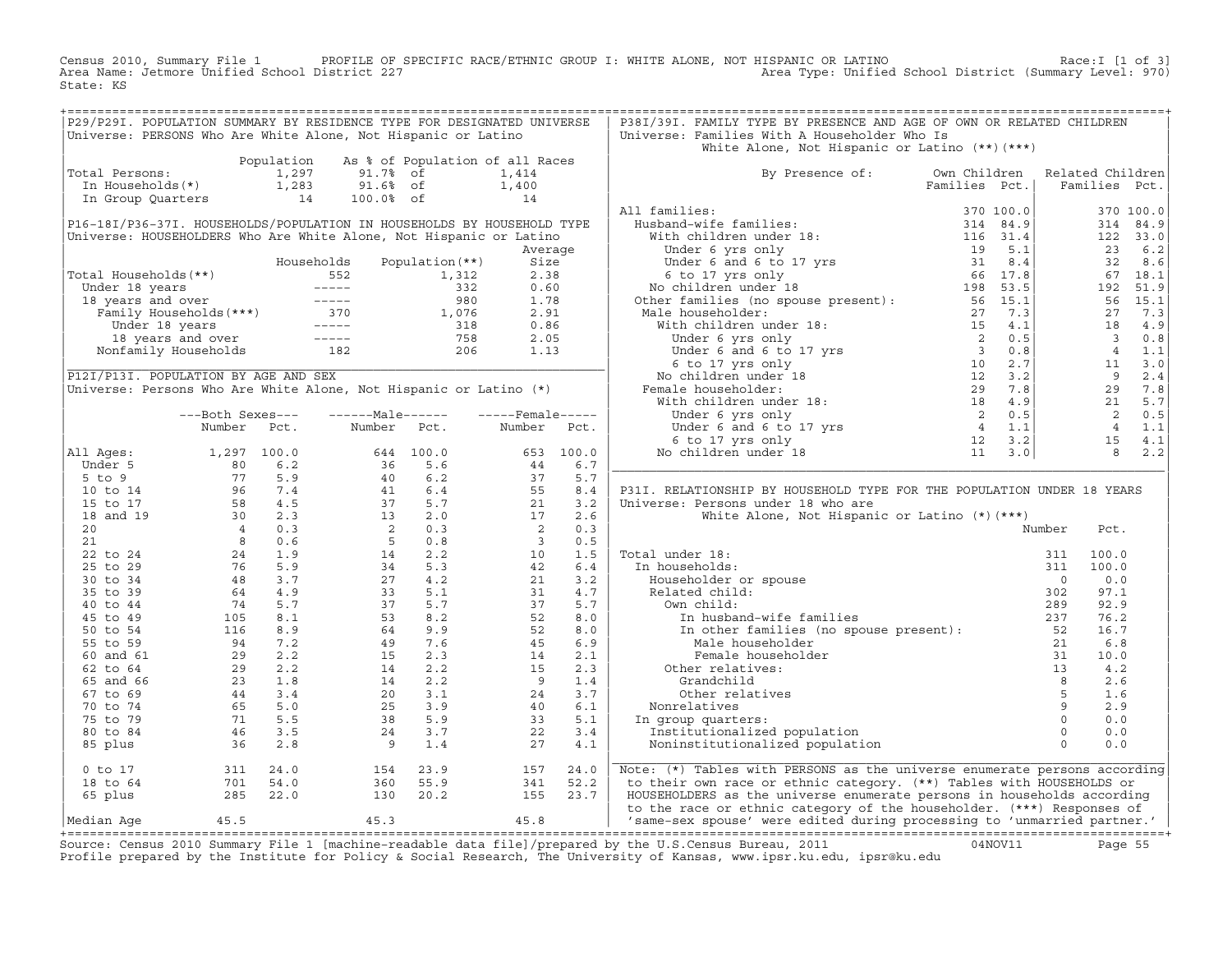Census 2010, Summary File 1 PROFILE OF SPECIFIC RACE/ETHNIC GROUP I: WHITE ALONE, NOT HISPANIC OR LATINO Race:I [2 of 3] Area Name: Jetmore Unified School District 227 Area Type: Unified School District (Summary Level: 970) State: KS

| P29I/P34I. RELATIONSHIP BY HOUSEHOLD TYPE FOR ALL PERSONS & PERSONS 65+<br>Universe: Persons Who Are White Alone, Not Hispanic or Latino (*) (***)                                                                |                                                    |       |            |                             |            | PCT14I. PRESENCE OF MULTIGENERATIONAL HOUSEHOLDS<br>Universe: Households With A Householder Who Is                   |                                                                    |                 |           |
|-------------------------------------------------------------------------------------------------------------------------------------------------------------------------------------------------------------------|----------------------------------------------------|-------|------------|-----------------------------|------------|----------------------------------------------------------------------------------------------------------------------|--------------------------------------------------------------------|-----------------|-----------|
|                                                                                                                                                                                                                   |                                                    |       |            |                             |            |                                                                                                                      | White Alone, Not Hispanic or Latino (**)                           |                 |           |
|                                                                                                                                                                                                                   | All Ages<br>Number                                 | Pct.  |            | 65 years and over<br>Number | Pct.       |                                                                                                                      |                                                                    | Number          | Pct.      |
|                                                                                                                                                                                                                   |                                                    |       |            |                             |            | Total:                                                                                                               |                                                                    |                 | 552 100.0 |
| Total:                                                                                                                                                                                                            | 1,297                                              | 100.0 |            | 285                         | 100.0      | Household has 3 or more generations<br>Household has 3 or more generations<br>Household does not have 3+ generations |                                                                    | 6               | 1.1       |
| In households:                                                                                                                                                                                                    | 1,283                                              | 98.9  |            | 272                         | 95.4       |                                                                                                                      |                                                                    | 546             | 98.9      |
| In family households:                                                                                                                                                                                             | 1,081                                              | 83.3  |            | 169                         | 59.3       |                                                                                                                      |                                                                    |                 |           |
| Householder:                                                                                                                                                                                                      | 370                                                | 28.5  |            | 94                          | 33.0       |                                                                                                                      |                                                                    |                 |           |
| Male                                                                                                                                                                                                              | 308                                                | 23.7  |            | 81                          | 28.4       |                                                                                                                      |                                                                    |                 |           |
| Female                                                                                                                                                                                                            | 62                                                 | 4.8   |            | 13                          | 4.6        |                                                                                                                      |                                                                    |                 |           |
| Spouse                                                                                                                                                                                                            | 311                                                | 24.0  |            | 75                          | 26.3       | PCT19I. NONRELATIVES BY HOUSEHOLD TYPE (*) (***)                                                                     |                                                                    |                 |           |
| Parent                                                                                                                                                                                                            | $\overline{\phantom{a}}$                           | 0.2   |            | $\circ$                     | 0.0        | Universe: Nonrelatives who are                                                                                       |                                                                    |                 |           |
| Parent-in-law                                                                                                                                                                                                     | $\overline{0}$                                     | 0.0   |            | $\Omega$                    | 0.0        |                                                                                                                      | White Alone, Not Hispanic or Latino (Total: 47)                    |                 |           |
| Child:                                                                                                                                                                                                            | 350                                                | 27.0  |            |                             |            |                                                                                                                      |                                                                    |                 |           |
| Biological                                                                                                                                                                                                        | 310                                                | 23.9  |            |                             |            |                                                                                                                      | In Family                                                          | In Nonfamily    |           |
| Adopted                                                                                                                                                                                                           | 15                                                 | 1.2   |            |                             |            |                                                                                                                      | Households                                                         | Households      |           |
| Step                                                                                                                                                                                                              | 25                                                 | 1.9   |            |                             |            |                                                                                                                      | Number Pct.                                                        | Number          | Pct.      |
| Grandchild                                                                                                                                                                                                        | 10                                                 | 0.8   |            |                             |            |                                                                                                                      |                                                                    |                 |           |
| Brother or sister                                                                                                                                                                                                 | $\overline{\mathbf{3}}$                            | 0.2   |            |                             |            | Nonrelatives:                                                                                                        | 27 100.0                                                           |                 | 20 100.0  |
|                                                                                                                                                                                                                   | $\Omega$                                           | 0.0   |            |                             |            | Roomer or boarder                                                                                                    | 3.7<br>$\mathbf{1}$                                                | $\cap$          | 0.0       |
| Son-in-law/daughter-in-law<br>Other relatives (#)                                                                                                                                                                 | $7\overline{7}$                                    | 0.5   |            | $\circ$                     | 0.0        | Housemate or roommate                                                                                                | $\begin{array}{ccc} 4 & 14.8 \\ 9 & 33.3 \\ 13 & 48.1 \end{array}$ | 8 <sup>1</sup>  | 40.0      |
| Nonrelatives                                                                                                                                                                                                      | 27                                                 | 2.1   |            | $\Omega$                    | 0.0        | Unmarried partner                                                                                                    |                                                                    | 12              | 60.0      |
|                                                                                                                                                                                                                   |                                                    | 15.6  |            | 103                         | 36.1       | Other nonrelatives 13 48.1                                                                                           |                                                                    | $\bigcap$       | 0.0       |
|                                                                                                                                                                                                                   |                                                    | 6.7   |            | 39                          | 13.7       |                                                                                                                      |                                                                    |                 |           |
|                                                                                                                                                                                                                   |                                                    | 5.7   |            | 39                          | 13.7       |                                                                                                                      |                                                                    |                 |           |
|                                                                                                                                                                                                                   |                                                    | 1.0   |            | $\overline{0}$              | 0.0        |                                                                                                                      |                                                                    |                 |           |
| Numeratives<br>In nonfamily households:<br>Male householder:<br>Male householder:<br>Not living alone<br>Temale householder:<br>Temale householder:<br>$\frac{13}{202}$<br>Female householder:<br>$\frac{95}{27}$ |                                                    | 7.3   |            | 63                          | 22.1       | H17I. HOUSING UNITS BY HOUSEHOLDER'S AGE AND TENURE                                                                  |                                                                    |                 |           |
| Living alone                                                                                                                                                                                                      | 87                                                 | 6.7   |            | 62                          | 21.8       | Universe: Occupied Housing Units With A Householder Who Is                                                           |                                                                    |                 |           |
| Not living alone                                                                                                                                                                                                  |                                                    | 0.6   |            | $\overline{1}$              | 0.4        |                                                                                                                      | White Alone, Not Hispanic or Latino (**)                           |                 |           |
| Nonrelatives                                                                                                                                                                                                      | $\begin{array}{c}\n 8 \\  20 \\  14\n \end{array}$ | 1.5   |            | $\mathbf{1}$                | 0.4        |                                                                                                                      |                                                                    |                 |           |
| In group quarters:                                                                                                                                                                                                |                                                    | 1.1   |            | 13                          | 4.6        | Age of                                                                                                               | Owner Occupied                                                     | Renter Occupied |           |
| Institutionalized                                                                                                                                                                                                 | 14                                                 | 1.1   |            | 13                          | 4.6<br>0.0 | Householder                                                                                                          | Number<br>Pct.                                                     | Number          | Pct.      |
| Noninstitutionalized                                                                                                                                                                                              | $\overline{0}$                                     | 0.0   |            | $\Omega$                    |            |                                                                                                                      | 432 100.0                                                          |                 | 120 100.0 |
| (#) For 65 yrs & over, includes children, siblings, etc. not shown separately                                                                                                                                     |                                                    |       |            |                             |            | All Ages:<br>15 to 24                                                                                                | $\frac{1}{2}$<br>0.2                                               |                 | 15 12.5   |
|                                                                                                                                                                                                                   |                                                    |       |            |                             |            | 25 to 34                                                                                                             | 7.4<br>32                                                          | 21              | 17.5      |
|                                                                                                                                                                                                                   |                                                    |       |            |                             |            | 35 to 44                                                                                                             | 63 14.6                                                            |                 | 12 10.0   |
|                                                                                                                                                                                                                   |                                                    |       |            |                             |            | 45 to 54                                                                                                             | 97 22.5                                                            | 25              | 20.8      |
| P18I. HOUSEHOLD TYPE                                                                                                                                                                                              |                                                    |       |            |                             |            | 55 to 59                                                                                                             |                                                                    | 8               | 6.7       |
| Universe: Households with a Householder Who is                                                                                                                                                                    |                                                    |       |            |                             |            | 60 to 64                                                                                                             | $\begin{array}{cc} 48 & 11.1 \\ 32 & 7.4 \end{array}$              | $\overline{2}$  | 1.7       |
| White Alone, Not Hispanic or Latino (**)                                                                                                                                                                          |                                                    |       |            |                             |            | 65 to 74                                                                                                             | 65 15.0                                                            | 17              | 14.2      |
|                                                                                                                                                                                                                   |                                                    |       | Number     | Pct.                        |            | 75 to 84                                                                                                             | 74 17.1                                                            | 11              | 9.2       |
|                                                                                                                                                                                                                   |                                                    |       |            |                             |            | 85 and over                                                                                                          | 4.6<br>20                                                          | 9               | 7.5       |
| Total:                                                                                                                                                                                                            |                                                    |       |            | 552 100.0                   |            |                                                                                                                      |                                                                    |                 |           |
| Family households (***) :                                                                                                                                                                                         |                                                    |       |            | 370 67.0                    |            |                                                                                                                      |                                                                    |                 |           |
| Husband-wife families                                                                                                                                                                                             |                                                    |       |            | 314 56.9                    |            | Note: $(*)$ Tables with PERSONS as the universe enumerate persons                                                    |                                                                    |                 |           |
| Other families:                                                                                                                                                                                                   |                                                    |       |            | 56 10.1                     |            | according to their own race or ethnic category. (**) Tables with                                                     |                                                                    |                 |           |
| And the communities:<br>Male householder, no wife present<br>Female householder, no husband present<br>Family households:<br>182 33.0                                                                             |                                                    |       |            |                             |            | HOUSEHOLDS or HOUSEHOLDERS as the universe enumerate persons in                                                      |                                                                    |                 |           |
|                                                                                                                                                                                                                   |                                                    |       |            |                             |            | households according to the race or ethnic category of the                                                           |                                                                    |                 |           |
| Nonfamily households:                                                                                                                                                                                             |                                                    |       |            |                             |            | householder. (***) Responses of 'same-sex spouse' were edited                                                        |                                                                    |                 |           |
| Householder living alone                                                                                                                                                                                          |                                                    |       |            | 29.2                        |            | during processing to 'unmarried partner.'                                                                            |                                                                    |                 |           |
| Householder not living alone                                                                                                                                                                                      |                                                    |       | 182<br>161 | 3.8                         |            |                                                                                                                      |                                                                    |                 |           |
|                                                                                                                                                                                                                   |                                                    |       |            |                             |            |                                                                                                                      |                                                                    |                 |           |
|                                                                                                                                                                                                                   |                                                    |       |            |                             |            |                                                                                                                      |                                                                    |                 |           |
|                                                                                                                                                                                                                   |                                                    |       |            |                             |            |                                                                                                                      |                                                                    |                 |           |

+===================================================================================================================================================+Source: Census 2010 Summary File 1 [machine−readable data file]/prepared by the U.S.Census Bureau, 2011 04NOV11 Page 56 Profile prepared by the Institute for Policy & Social Research, The University of Kansas, www.ipsr.ku.edu, ipsr@ku.edu